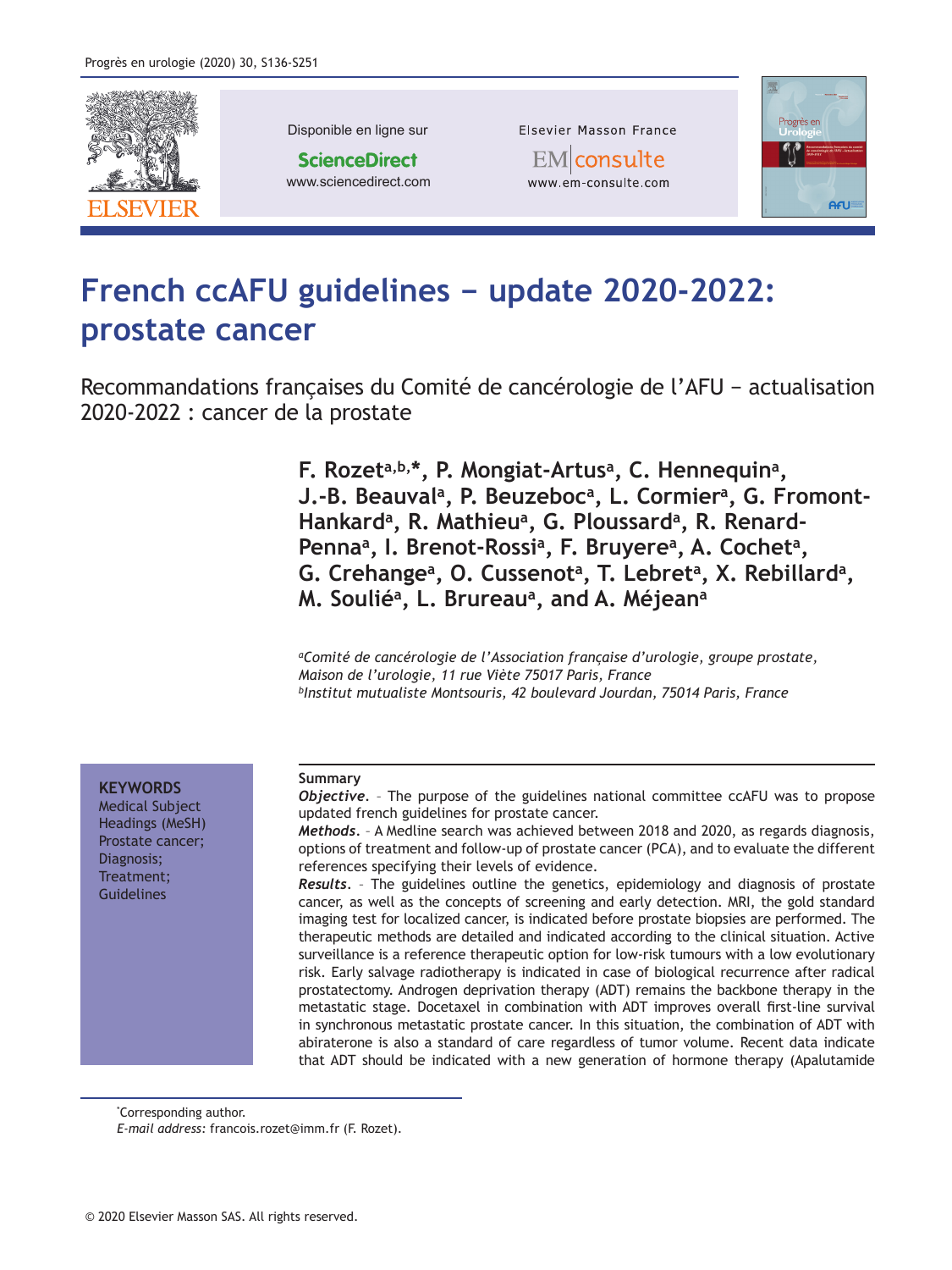or Enzalutamide) in metastatic synchronous or metachronous patients, regardless of tumour volume. Local treatment of prostate cancer with radiotherapy improves survival in synchronous oligometastatic patients. Targeted treatment of metastases is being evaluated. In patients with castration-resistant prostate cancer (CRPC), new therapies that have emerged in recent years help to better control tumor progression and improve survival. *Conclusion.* – These updated french guidelines will contribute to increase the level of urological care for the diagnosis and treatment for prostate cancer. © 2020 Elsevier Masson SAS. All rights reserved.

### **Résumé**

Objectif. Le but du Comité de cancérologie de l'Association française d'urologie est de proposer une mise à jour des recommandations dans la prise en charge du cancer de la prostate.

Méthodes. Une revue systématique (Medline) de la littérature de 2018 à 2020 a été conduite par le CCAFU concernant les éléments du diagnostic, les options de traitement et la surveillance du cancer de la prostate, en évaluant les références avec leur niveau de preuve.

Résultats. Les recommandations précisent la génétique, l'épidémiologie et les moyens diagnostiques du cancer de la prostate, les notions de dépistage et de détection précoce. L'imagerie par résonance magnétique (IRM), examen d'imagerie de référence du cancer localisé, est recommandée avant la réalisation de biopsies prostatiques. Les moyens thérapeutiques sont détaillés et recommandés en fonction des situations cliniques. La surveillance active est une option thérapeutique de référence pour les tumeurs de faible risque évolutif. La radiothérapie de rattrapage précoce est recommandée en cas de récidive biologique postprostatectomie totale. La suppression androgénique (SAd) reste le traitement de fond au stade métastatique. Le docétaxel associé à la SAd améliore la survie globale en première ligne du cancer de la prostate métastatique synchrone. Dans cette situation, l'association de la SAd à l'abiratérone est également un standard thérapeutique quel que soit le volume tumoral. Les données récentes amènent à recommander la SAd à une hormonothérapie de nouvelle génération (apalutamide ou enzalutamide) chez les patients métastatiques synchrones ou métachrones, quel que soit le volume tumoral. Le traitement local du cancer de la prostate par radiothérapie améliore la survie des patients oligométastatiques synchrones. Le traitement ciblé des métastases est en cours d'évaluation. Chez les patients présentant un cancer de la prostate résistant à la castration (CPRC), l'apport des nouvelles thérapies qui ont émergé ces dernières années aide à mieux contrôler la progression tumorale et à améliorer la survie.

**&RQFOXVLRQ** Cette actualisation des recommandations françaises doit contribuer à améliorer la prise en charge des patients porteurs d'un cancer de la prostate. © 2020 Elsevier Masson SAS. Tous droits réservés.

# **English version**

# **Genetics**

Establishing the presence of genetic abnormalities in prostate cancer (PCA) involves two distinct clinical issues: identification of hereditary forms of the disease (search for germinal mutations), and identification of somatic mutations (present only in the tumour) which is predictive of the response to certain targeted therapies in metastatic cancers.

Prostate cancer is the cancer for which the weight of heredity is predominant, with family history being the most powerful risk factor. There are two types of genetic predispositions to prostate cancer (PCA): monogenic inheritance, which is rare (5% of the cases) and polygenic inheritance, which is predominant (95% of the cases).

Hereditary PCA meets criteria that should be systematically identified: number of cases of prostate or breast cancer in the family, the distribution in a family branch and the age of onset (Table 1). The most commonly described genes involved in monogenic inheritance are DNA repair genes (including BRCA2, BRCA1 and ATM) and the HOXB13 gene [1,2]. The characteristic of monogenic hereditary cancers is early age of onset, and a high level of aggressiveness in BRCA2 and HOXB13 mutations [3]. BRCA2 mutations could be associated with a PCA risk of 2.64 (95% CI: 2.03-3.47), an aggressive form, with a decrease in specific and overall survival  $[4,5]$ . If BRCA1 mutation is present, the risk of having PCA appears to be significantly increased (RR 1.35 (95% CI: 1.03-1.76)), but without any specific risk of aggressiveness [4].

Polygenic inheritance is more difficult to analyse. More than 150 genetic variants have been associated with an increase in the risk of PCA in ethnically diverse populations  $[6,7]$ 

# **MOTS-CLÉS**

*Medical Subject Headings* (MeSH) ; Cancer de la prostate ; Diagnostic ; Traitement ; Recommandations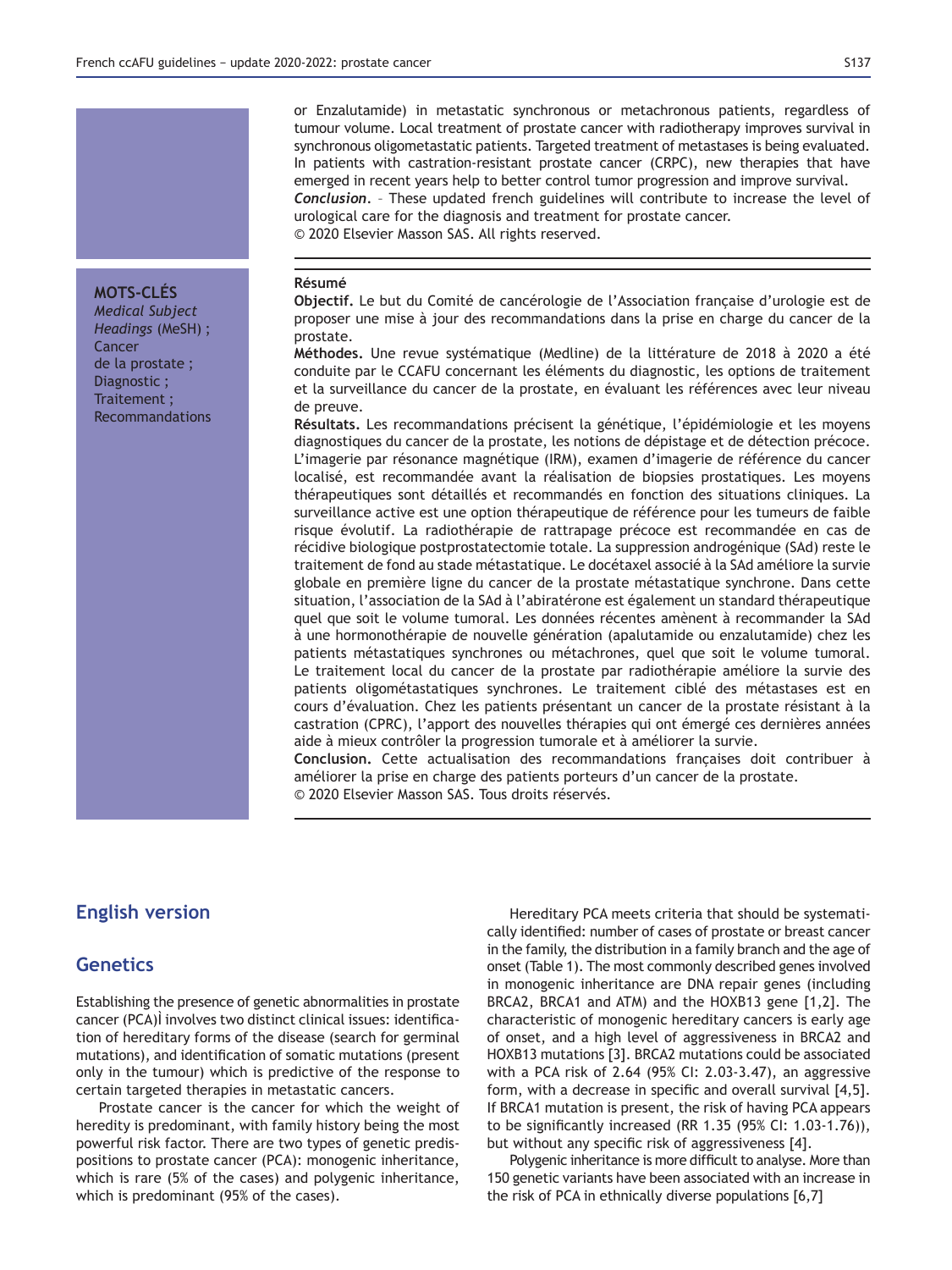Table 1. Criteria for hereditary forms of prostate cancer.

3 cases of prostate cancer in relatives of the same family branch, first-degree (father, sons or brothers) or second degree (nephews, uncles on the maternal or paternal side)

2 cases of prostate cancer, diagnosed before the age of 55, in relatives of the same family branch, first-degree (father, sons or brothers) or second degree (nephews, uncles on the maternal or paternal side)

# **Identifying selection criteria in oncogenetics**

Early identification of hereditary forms of PCA is essential. The process consists of two stages: identification of suspicious forms by the urologist followed by an oncogenetic consultation which may lead to a confirmatory genetic test. Suspicious forms are identified through a search for forms associated with mutations in DNA repair genes [8]. Germline mutations in DNA repair genes were described in 11.8% of the patients with metastatic PCA on initial diagnosis regardless of the patient's family history [9].

Therefore, in the following 3 situations it is essential to suggest an oncogenetic consultation:

- 1 a hereditary form of PCA (Table 1)
	- 2 an early form of PCA (before age 50)
	- 3 a form associated with breast or ovarian cancer (Table 2).

### **Recommendations**

An oncogenetic consultation should be recommended for patients with:

– a hereditary form of prostate cancer

- an early form of prostate cancer before the age of 50
- a form associated with breast or ovarian cancer
- Strength rating : STRONG

# **Management of mutation**

# Cases of mutation with diagnosed PCA

At present, there is no validated specific treatment for patients with hereditary prostate cancer. However, it appears that patients with BRCA2 mutations are at high risk for reclassification if placed on active surveillance [10]. The indication for active surveillance of these patients with a specifically high risk for aggressive forms should be carefully

Table 2. Criteria suggesting a hereditary form of prostate cancer associated with breast or ovarian cancer.

Mutation that predisposes to breast or ovarian cancer in a family branch

One case of breast cancer at < 40 years of age

One case of bilateral breast cancer

One case of ovarian cancer

One case of breast cancer in a male

weighed. Very close surveillance is recommended for these patients (Strength rating : STRONG).

# Cases of mutation without diagnosed PCA

Genotyping should be considered for men from families with breast and ovarian cancer. Some have been found to carry a mutation in the BRCA1 or BRCA2 genes. The IMPACT study evaluated PCA screening in this group of patients [11]. Annual DRE and PSA test were suggested for patients between 40 and 69 years of age. Systematic biopsies (without prior MRI) were indicated when there was a suspicious DRE or a PSA greater than 3 ng/ml. Patients with BRCA2 mutation had a significantly higher incidence of PCA than patients without mutation (19.4 versus 12 cases per 1,000 patients/year). The rate of clinically significant cancers (D'Amico intermediate and high-risk and cT3-4 groups) was significantly higher in patients with BRCA2 mutations compared to patients without mutations  $(77\%$  versus 40%). The results of this study were inconclusive for patients with BRCA1 mutation. Therefore, annual screening by DRE and total PSA appears to be particularly effective to identify clinically significant prostate cancers in patients with BRCA2 mutation. At present, we have no data on the impact of such targeted screening on disease-specific survival, overall survival, or quality of life. However, men with BRCA1 mutation should be informed of the specific additional risk of PCA. Men with BRCA2 mutation should be informed of the specific additional risk of PCA, and of the possibility of a poor prognosis. The screening modalities are summarised in Table 3.

### **Recommendation**

Men with BRCA2 or HOXB13 gene mutation who have been duly informed and have given their consent to the procedure to ensure that it meets their expectations should be screened for prostate cancer (Strength rating : STRONG).

| <b>SCREENING</b> | <b>Modalities</b>                                          | Strength<br>rating |
|------------------|------------------------------------------------------------|--------------------|
| Who              | Males with BRCA2 or HOXB13<br>mutation                     | Strong             |
| Prerequisite     | Information                                                | <b>Strong</b>      |
|                  | Consent                                                    | Strong             |
| How              | Interview                                                  | Strong             |
|                  | Digital rectal examination                                 | <b>Strong</b>      |
|                  | <b>Total PSA</b>                                           | Strong             |
|                  | +/- Multiparametric MRI                                    | Weak               |
| When             | From age 40 years to estimated<br>survival age $<$ 5 years | Weak               |
|                  | Every year                                                 | Weak               |

Table 3. Screening modalities for patients with BRCA2 or HOXB13 mutation.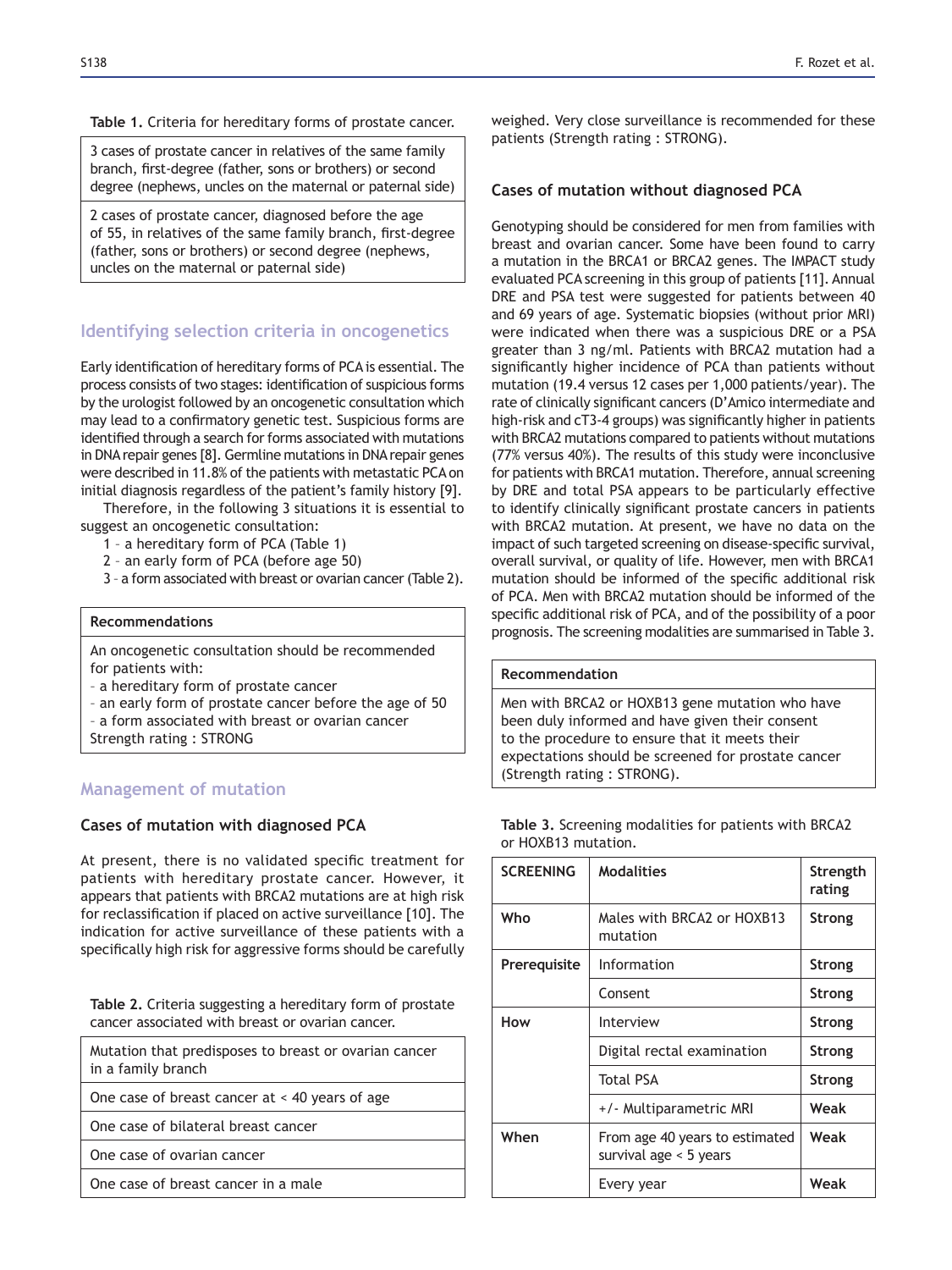#### **The genetics of metastatic forms**

Metastatic PCA presents complex genomic alterations that are sometimes predictive of the efficacy of certain targeted therapies. It appears necessary to stratify these patients according to their genomic profile. Somatic mutations in DNA repair genes are observed in more than 20% of the cases of metastatic PCA, the majority of which concern *BRCA2* and *ATM* [12]. These mutations within the tumour tissue are frequently associated with germline mutations [13]. A growing number of studies suggest that mutations (somatic or germline) in DNA repair genes *(BRCA1, BRCA2, ATL, PALB2, FANCA, RADD, CHEK2, CDK12*) may be predictive of the efficacy of poly-ADP ribose polymerase (PARP) enzyme inhibitors [14].

Approximately 3-5% of locally advanced T4, N1 or M1a PCAs exhibit microsatellite instability (MSI) related to somatic mutations in mismatch repair genes (MSH2, MSH6). Half of the patients with MSI appear to respond positively to anti-PD-1/PD-L1 therapy [15]. In the absence of another reference treatment, immunotherapy could be considered for these patients. Nevertheless, the practical conditions for identifying somatic mutations in DNA repair genes remain to be specified. Some have been the subject of a recommendation stemming from a 2019 EAU consensus conference [16]. Under the aegis of French Cancer Institute (INCa), a working group is currently defining the conditions for testing patients before prescribing PARP inhibitors.

# Epidemiology, risk factors and prevention

# Epidemiology

Prostate cancer is the most common cancer in France: 16% of the incident cases of all cancers and 28% of the cases in men. The number of new cases observed in 2015 was 50,484 (National estimates of cancer incidence and mortality in metropolitan France between 1990 and 2018 - Study based on the FRANCIM network cancer registries - available on the INCA website). After a sharp increase in incidence between 1990 (21,000 cases - 47.2/100,000 men-years) and 2005 (66,000 cases - 130.7/100,000) as a result of widespread PSA testing and the improvement in diagnostic methods, a very clear decline in incidence has been noted since that date (2015: 81.5/100,000). This decrease in incidence was initially observed in the older age groups. The average age at diagnosis is currently 68 years. Any projection concerning the incidence would be dubious given the short-term fluctuations. They are essentially related to recent rapid changes in medical practices (a reduction in the number of PSA tests and the number of biopsies). The estimate for 2018 ranges from 45,388 to 52,509 new cases https://www.santepubliquefrance.fr/ content/download/190597/2335082

Prostate cancer is the third leading cause of deaths from cancer in men (an estimated 8,512 deaths in 2015 – incidence: 8.9/100,000). The mortality rate increases with age. The expected standardised mortality ratio in Europe in 2020 is 9.95. [17] More than three-quarters of the deaths occur after the age of 75, with a median age of 83 years. The progression of mortality is very different from that of the incidence, which has been declining steadily since the end of the 1990s (from 18/100,000 in 1990 to 8.9/100,000 in 2015). This decrease is particularly noted in young subjects. It is attributed to two main factors. First, the practice of early screening through which cancers can be diagnosed within the window of curability [18]. Second, the improvement in therapeutic management, particularly for metastatic forms of the disease [19].

# **Risk factors**

In the French West Indies, the incidence of prostate cancer and mortality are twice as high as in metropolitan France  $($ respectively 173/100,000 for the incidence and 23/100,000 for the mortality according to the report published by Santé Publique France in 2019). It is the most common cancer regardless of gender, linked to African ethnicity for 90% of the population, and environmental pollution with chlordecone (which may increase the risk of occurrence and recurrence after radical prostatectomy) [20,21].

In addition to age, ethnicity and genetic factors, there are putative factors:

Metabolic syndrome and in particular its two components, HTN and abdominal girth, are associated with an increased risk of prostate cancer [22,23]. Obesity is associated with a lower risk of low-risk cancer but a higher risk of high-risk cancer. This seems to be more related to environmental rather than genetic factors [24,25].

The risk of PCA associated with androgen therapy has been questioned. Clinicians who wish to use androgen therapy to treat hypogonadal patients with localised PCA should inform them of the lack of evidence regarding the safety of long-term treatment in the risk of PCA progression. However, in patients with no known PCA, there appears to be sufficient evidence that androgen therapy does not increase the risk of subsequent PCA [26].

# **Prevention**

Prostate cancer prevention trials have mainly consisted of chemoprevention tests. Chemoprevention of prostate cancer with selenium, vitamin E or aspirin is not recommended. The incidence of prostate cancer is probably higher if vitamin E is taken [27]. The decrease in the incidence of prostate cancer obtained by the use of finasteride or dutasteride (5 alpha-reductase inhibitors: 5 ARI) covers only cancers detected in systematic biopsies and not according to the current rules that guide early diagnosis. Two recent studies [28,29] have shown that 5 ARIs reduce the incidence of prostate cancer even after treatment is discontinued without a change in the diagnosis of high-risk prostate cancer.

At present, there is insufficient data on the long-term interest of these molecules used in chemoprevention [30,31].

No prostate cancer prevention modality can be recommended at this time. (Strength rating : STRONG).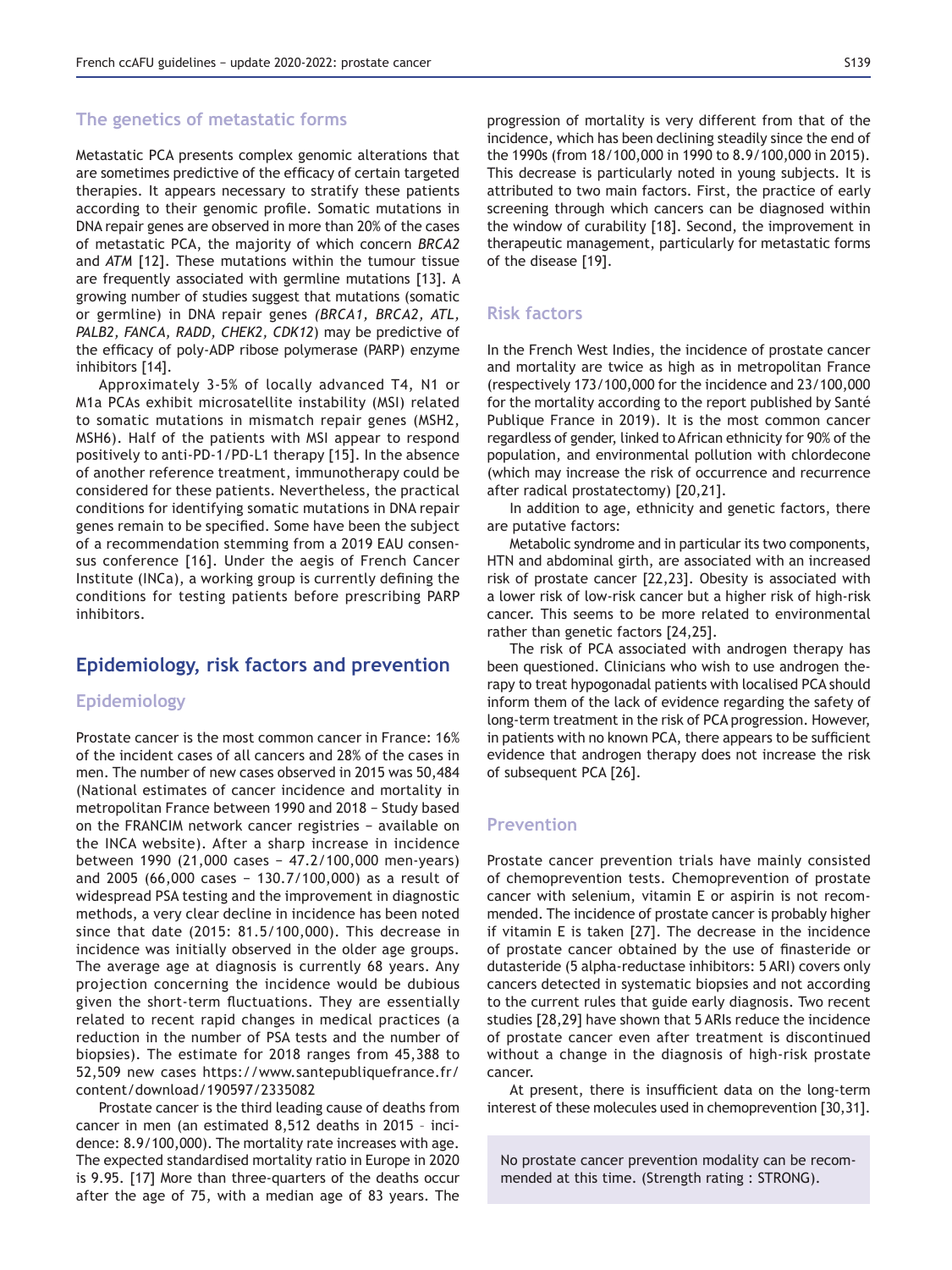# **Screening and early detection**

**PCA screening** is routine testing for the disease in an asymptomatic population. Evaluation is based on the analysis of the health status of the entire population in order to reduce specific mortality and maintain or improve the quality of life of the screened population, which may be adjusted to the costs of the procedure. It is a public health measure that synthesizes scientific data and public health policy priorities in a given territory.

**Early detection of PCA** consists of identifying the disease in asymptomatic patients considered individually. Evaluation is based on the analysis of the health status of that individual with a specific individual objective. It is a medical practice that synthesises scientific data and health objectives specific to that patient, resulting from a unique dialogue between a doctor and that patient.

# **Screening**

No studies have established the benefit of PCA screening according to WHO criteria for population health status. The quality of studies on PCA screening is highly questionable and the meta-analysis cannot be validated because of their heterogeneity and weaknesses [32,33,34]. Among the randomised trials on screening, the ERSPCA is the most robust and is representative of clinical application to the European population. It has proven that organized screening from 50 to 69 years of age with total PSA (biopsy suggested if  $PSA \geq 3$  ng/ml) provides a disease-specific survival benefit of 21% in 16 years [35]. With the increased follow-up of the study, not only was there a persistent decrease in mortality, but more importantly, a decrease in the number of patients to be screened (570) and treated (18) to achieve this result.

InterpreTable data on the impact of screening on patients' quality of life are still lacking  $[36,37,38]$ .

In the general population, the benefit of screening has not been absolutely proven. It is not recommended. In men with BRCA2 or HOXB13 mutation [11] screening is recommended (see the chapter on genetics).

# **Early detection (Table 4)**

Due to high mortality, the available diagnostic modalities and validated curative therapies, we recommend early screening of high-risk PCA.

### **Who is early detection for?**

This benefit appears to be restricted to men with extended survival of 10 years [39]. The major difficulty lies in estimating survival individually by a combination of chronological age, competing morbidities and, above all, functional status [40].

Patients should be informed of the benefits as well as the uncertainties and potentially harmful effects of the measure. Care should be taken to ensure that early detection and the potential consequences are consistent with the patient's expectations.

|  |  |  | Table 4. Early detection. |  |
|--|--|--|---------------------------|--|
|--|--|--|---------------------------|--|

| <b>EARLY</b><br><b>DETECTION</b> | <b>Modality</b>                                                                                                                          | Strength<br>rating |
|----------------------------------|------------------------------------------------------------------------------------------------------------------------------------------|--------------------|
| Who                              | Males with estimated<br>survival of $> 10$ years                                                                                         | <b>Strong</b>      |
| Prerequisite                     | Information (consisting<br>of therapeutic modalities,<br>including active surveillance,<br>and the potential induced<br>morbidity risks) | Strong             |
|                                  | Consent                                                                                                                                  | <b>Strong</b>      |
|                                  | Determination of family<br>history of PCA                                                                                                | Strong             |
|                                  | Identification of African or<br>Afro-Caribbean ethnicity                                                                                 | <b>Strong</b>      |
| How                              | Digital rectal examination                                                                                                               | Strong             |
|                                  | <b>Total PSA</b>                                                                                                                         | <b>Strong</b>      |
| When                             | From 50 years (or even 40<br>or 45 years) to 70 years<br>(or survival < 10 years)                                                        | Strong             |
|                                  | Every 2 to 4 years                                                                                                                       | <b>Strong</b>      |
|                                  | Frequency possibly extended<br>if total PSA < 1 ng/ml at 45<br>or 60 years of age                                                        | Weak               |

Screening should be considered for men in whom the incidence of the disease is significantly high, i.e. men aged 50 or even 40 years, especially if they have a family history of PCA or are of African or Afro-Caribbean descent [41,42].

#### **Recommendation**

Early detection of prostate cancer should be carried out in men with an estimated survival of at least 10 years, who have been duly informed and who have given their consent to the procedure, to ensure that it is consistent with their expectations. The information should cover detection and diagnosis as well as the therapeutic modalities for PCA, including active surveillance and the possible sequelae of treatment (Strength rating : STRONG).

#### **Early detection methods**

They consist of a digital rectal examination and total PSA (see section on diagnosis).

### **Becommendation**

Early detection of prostate cancer is based on family and ethnic history, DRE and total PSA testing. (Strength rating : STRONG).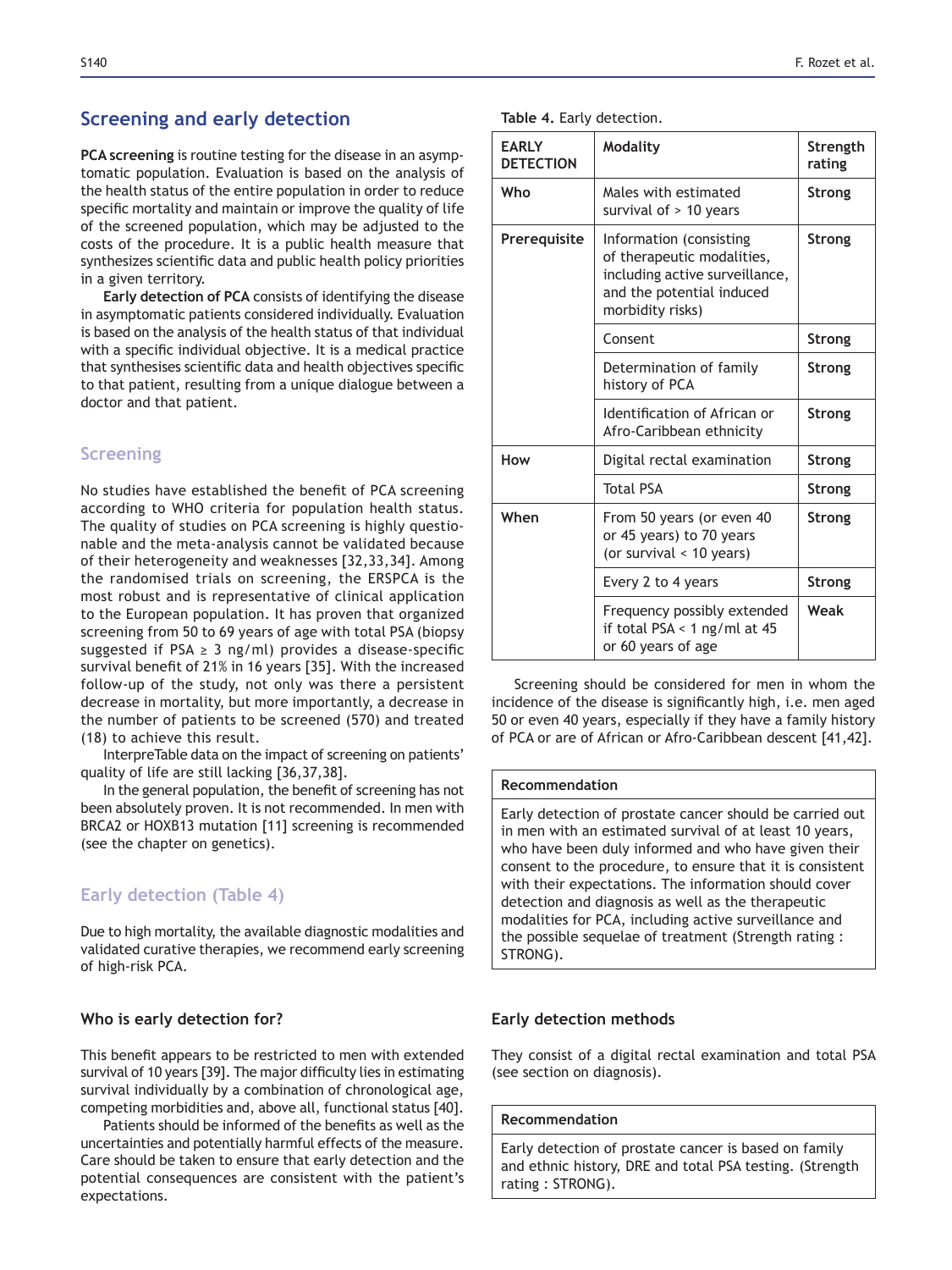#### **Screening age and frequency**

The procedure is initiated, by consensus, at the age of 50 for the general population [35]. In case of African or Afro-Caribbean origin, it can be initiated at 40 or 45 years of age [41,42]. For men with a family history of PCA, initiation at 40 or 45 years of age is usually recommended, but earlier screening can be discussed for initiation 10 years earlier than the age of the youngest case diagnosed in the family [42].

The recommendation to discontinue the procedure is guided by an estimate of survival of less than 10 years for the general population, given that there is no robust data beyond 70 years of age  $[39]$ .

The frequency of screening in the general population can be based on data from the ERSPCA study, i.e. every 2 to 4 years [43]. There is no argument in favour of annual screening. Individual adaptation of this frequency to the total PSA level can be discussed [44,45,46]. The retrospective analysis of the population included in the PLCO study found that 52% of the patients had an initial PSA of less than 1 ng/ml [47]. Only 2.5% of these patients had a diagnosis of PCA and 1.4% had a diagnosis of clinically significant PCA. A study was conducted on a Swedish cohort of 3,809 men followed for 25 years [48]. Two models were used to predict the risk of PCA based on the total PSA value at age 45 and 60. The reference values were based on a PSA test every two years with biopsies if the value was above 4 ng/ml. In men whose total PSA was less than 1 ng/ml at age 45 and who would not have had a repeat test until 8 years later, 47% of the tests would have been avoided and 0.9 to 2.1% of the diagnoses for non-significant cancer would have been avoided, but 3.1 to 3.8% additional disease-specific deaths would have occurred. In men whose total PSA was less than 1 ng/ml at age 60 and who would not have had a subsequent test, 12.8-16% of the tests would have been avoided and 5-24% of the diagnoses for non-significant cancer would have been avoided, but 5-13% additional disease-specific deaths would have occurred. Both the interest and the limits of such individual adaptation are evident.

All in all, age at initiation and at the end of screening, and the frequency of screening depend on the patient's risk profile as well as their own risk tolerance.

| Recommendation                                        |   |  |
|-------------------------------------------------------|---|--|
|                                                       |   |  |
| Early detection for prostate cancer should be         |   |  |
| initiated at age 50, or even at age 40 or 45          |   |  |
| depending on the patient's risk profile. It is        |   |  |
| discontinued when the patient's survival is estimated |   |  |
| to be less than 10 years. Screening frequency should  |   |  |
| be every 2 to 4 years, but should be adapted to       |   |  |
| the patient's risk profile. It is each patient's risk |   |  |
|                                                       |   |  |
| tolerance that should determine the appropriate       | P |  |
| approach (High level).                                |   |  |
| Screening frequency could be discussed for patients   |   |  |
| with PSA less than 1 ng/ml at 45 or 60 years of age   | P |  |

(Strength rating : WEAK).

**Diagnosis** 

### **DRE**

DRE is recommended prior to prescribing total PSA testing [49]. A suspicious DRE is an indication for prostate biopsies regardless of the PSA value.

### **Biomarkers (Table 5)**

**Table 5. Blood and urine biomarkers.** 

| <b>Biomarker</b>                       | Description                                                                                                                          | <b>Potential Use</b>                                                                         |  |  |  |
|----------------------------------------|--------------------------------------------------------------------------------------------------------------------------------------|----------------------------------------------------------------------------------------------|--|--|--|
| <b>Blood tests</b>                     |                                                                                                                                      |                                                                                              |  |  |  |
| <b>PSA</b><br>density                  | PSA/prostate volume                                                                                                                  | <b>Biopsy Selection</b>                                                                      |  |  |  |
| <b>PSA</b><br>doubling<br>time         | Months                                                                                                                               | <b>Biopsy Selection</b><br>Prognosis after<br>treatment                                      |  |  |  |
| <b>PSA</b><br>velocity                 | ng/ml/year                                                                                                                           | Prognosis after<br>treatment                                                                 |  |  |  |
| PHI                                    | (-2)pro-PSA/free PSA<br>x ∫ total PSA                                                                                                | <b>MRI Selection</b><br><b>Biopsy Selection</b><br><b>AS Selection</b><br>Prognosis after RP |  |  |  |
| 4K Score                               | Kallikrein and clinical<br>variables combination                                                                                     | <b>Biopsy Selection</b><br><b>AS Selection</b><br>Prognosis after RP                         |  |  |  |
| STHLM3                                 | Algorithm associating<br>biological data<br>(6 serum proteins<br>including Kallikreins),<br>genetic marker and<br>clinical variables | <b>Biopsy Selection</b>                                                                      |  |  |  |
| Urine tests                            |                                                                                                                                      |                                                                                              |  |  |  |
| PCAA3                                  | PCAA3 Score:<br>concentration of<br>PCAA3 RNA (Prostate<br>Cancer noncoding<br>RNA) / PSA                                            | <b>Biopsy Selection</b>                                                                      |  |  |  |
| <b>MIPS</b><br>$(PCAA3 +$<br>T2 score) | PCAA3: PCAA3 RNA<br>T2: TMPRSS2/ERG<br><b>RNA</b>                                                                                    | <b>Biopsy Selection</b><br>Prognosis after RP                                                |  |  |  |
| Select<br><b>MDX</b>                   | RNA of 3 genes (DLX1,<br>HOXC6 and KLK3)                                                                                             | <b>Biopsy Selection</b>                                                                      |  |  |  |

# **SA and PSA derivatives**

SA is characteristic of prostate epithelium and not PCA. The risk of PCA increases with the value of total PSA. Free PSA only has exceptional indications and these are reserved for patients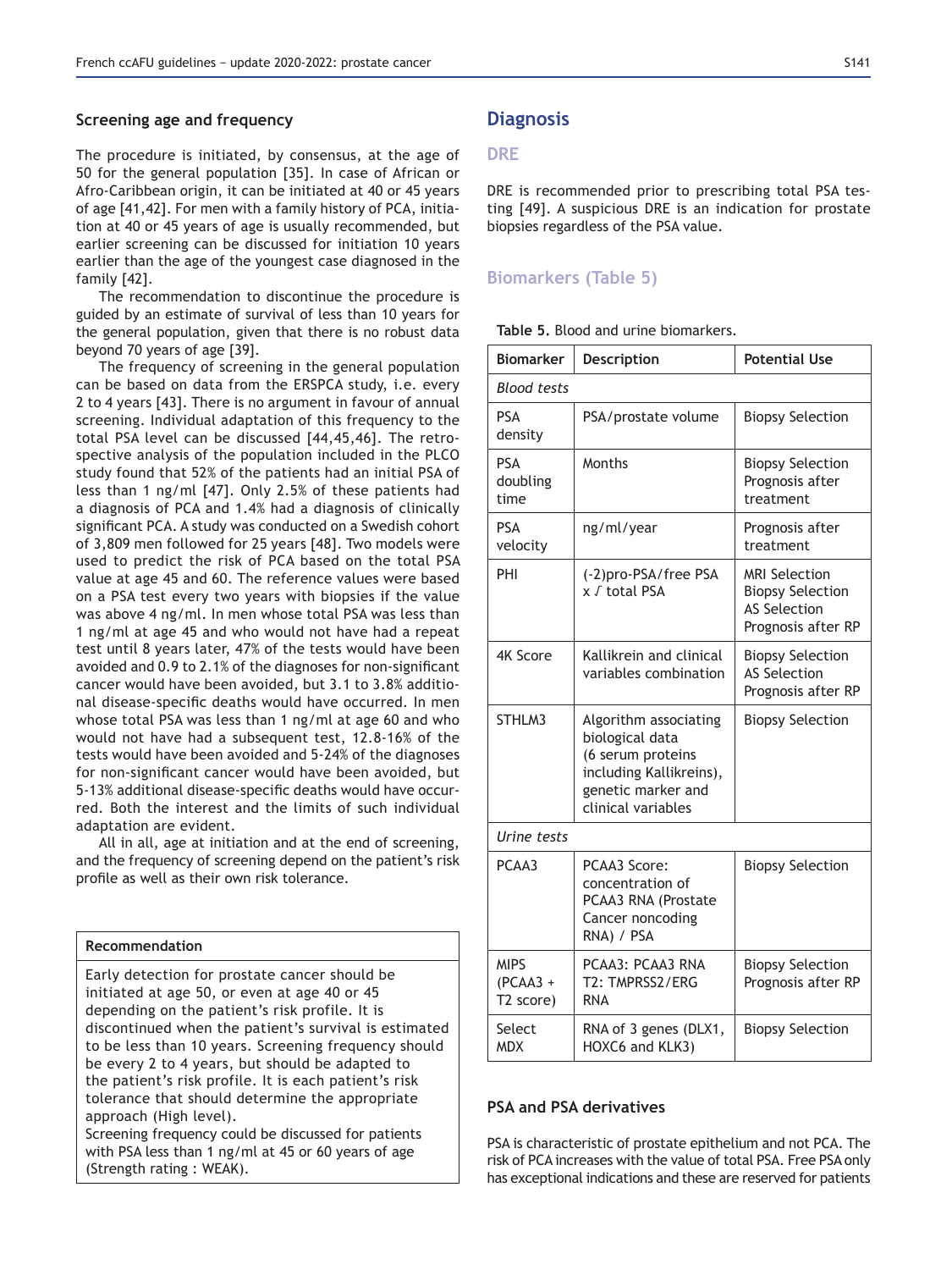who have not yet been diagnosed with PCA. Its contribution is low but it is used to improve the indication for prostate biopsies in specific cases. PSA density can help to determine the indication for an initial series of prostate biopsies. PSA kinetics is useful for post-treatment patient follow-up.

# The use of biomarkers before MRI

A large number of studies have been conducted that evaluate biomarkers in a diagnostic pathway that does not include MRI, and they do not position them in the current diagnostic strategy. A few studies of low methodological value have compared the diagnostic values of biomarkers (PHI index, PCAA3, Select MDX and nomograms) to MRI.

Overall, only the PSA and the clinical variables included in the nomograms seem to be able to predict a negative MRI, but at present, due to the low level of evidence of these studies, it is not possible to dispense with MRI. (AFU working group on PCA biomarkers, in publication)

#### **Nomograms and risk calculators**

Various risk calculators have been proposed in recent years (PCAPT, ERSPCA, 4Kscore, S3M, etc.). These calculators are used to determine individual PCA risk and are mostly available on line. These risk calculators include standard clinical and biological markers as well as some new biomarkers. They could be useful in the decision to perform biopsies by combining them with the results of imaging [50]. However, the choice of calculator and its use remains at the discretion of the practitioner because none of them has proven superiority.

# **Imaging**

### **Ultrasound**

Ultrasound is not very sensitive and not very specific for PCA detection. It has no place in detection and staging [51]. It is used for prostate volume assessment, evaluation of post-void residual urine and for guiding biopsies. Contrast ultrasound with microbubble injection and elastography could help to sensitize samples and increase the cost-effectiveness of ultrasound, but these techniques are being evaluated and are not routinely recommended [52,53]. The data for supersensitive or high-resolution ultrasound, a high-frequency system (29 MHz), are still underdeveloped. This ultrasound cannot replace MRI, but could be a useful system to perform biopsies with direct control of the lesion [54,55].

#### **05,**

#### *Technique*

Prostate MRI can be performed at 1.5T or 3T. It should be multiparametric (T2W morphological sequences and dynamic contrast enhancement (DCE) and diffusion-weighted imaging (DWI) functional sequences (with a high value of  $b \geq 1,400$  [51,56]. Given the low added value of contrast injection, protocols without contrast injection (bi-parametric) are being examined, only for detection [56]. They are not yet routinely recommended.

#### *Interpretation*

The report should be detailed with:

- Measurement of the prostate volume
- A description of each of the suspect (or target) areas identified and analysed with the latest version of the PI-RADS (Prostate Imaging Reporting and Data System) score available [56].
- Locoregional staging
- A standardised diagram showing the targets with their location and suspicion score and ideally, a summary board.

# *MRI performance in PCA detection according to ISUP grade*

#### $ISUP \geq 2$

In the Cochrane review [57] which compared the performance of prostate MRI to saturation biopsies ( $n \geq 20$  biopsy cores) in a patient population naïve to any biopsy or in a second set of biopsies, the sensitivity and specificity of MRI were 0.91 (95% CI:  $0.83 - 0.95$ ) and  $0.37$  (95% CI:  $0.29 - 0.46$ ) in the detection of cancer with an ISUP grade  $\geq$  2. For the detection of cancer with an ISUP grade  $\geq$  3 the sensitivity and specificity were 0.95 (95% CI: 0.87-0.99) and 0.35 (95% CI: 0.26-0.46) respectively.

#### ISUP 1

Small volume cancers  $< 1$  cm<sup>3</sup> and well-differentiated ISUP 1 are more difficult to detect [58-60].

Compared to saturation biopsies the sensitivity and specificity of MRI in the detection of ISUP 1 are 0.70 (95% CI:  $0.59 - 0.80$ ) and  $0.27$  (95% CI:  $0.19 - 0.37$ ).

*The performance of MRI-targeted biopsies compared to systematic biopsies in detecting cancers With an ISUP grade*  $\geq 2$ 

A comparison of data from 25 studies in the recent Cochrane meta-analysis showed a detection ratio for targeted biopsies and systematic biopsies in favour of targeted biopsies: 1.12 (95% CI: 1.02-1.23) for ISUP grade > 2 and 1.20 (95% CI: 1.06-1.36) for ISUP grade > 3.

Three multicentric studies evaluated the performance of prostate MRI in a population of patients who were naïve to any type of biopsy.

The PRECISION study [61,62] compared an arm with standard biopsies (SBx) without MRI ( $n = 248$ ) and an MRI arm with targeted biopsies in case of a positive MRI (PI-RADS  $\geq$  3) and without biopsy in case of a negative MRI ( $n = 252$ ). The detection rate for cancers in the ISUP grade  $\geq 2$  group was significantly higher in the arm with MRI (95/252, 38% versus  $64/246$ ,  $26%$ ,  $p = 0.005$ ). The number of patients with clinically non-significant cancer was significantly lower in the MRI group  $(n = 23 (9%) vs. n = 55 (22%) p < 0.001)$ . This study validates the pre-biopsy MRI strategy for identifying a significant cancer.

The  $\cdot$  MRI first  $\cdot$  study [63] is a prospective multicentric study with 251 patients. All the patients had routine MRI and biopsies in case of a negative MRI and routine and targeted biopsies in case of a positive MRI (PI-RADS  $\geq$  3). Targeted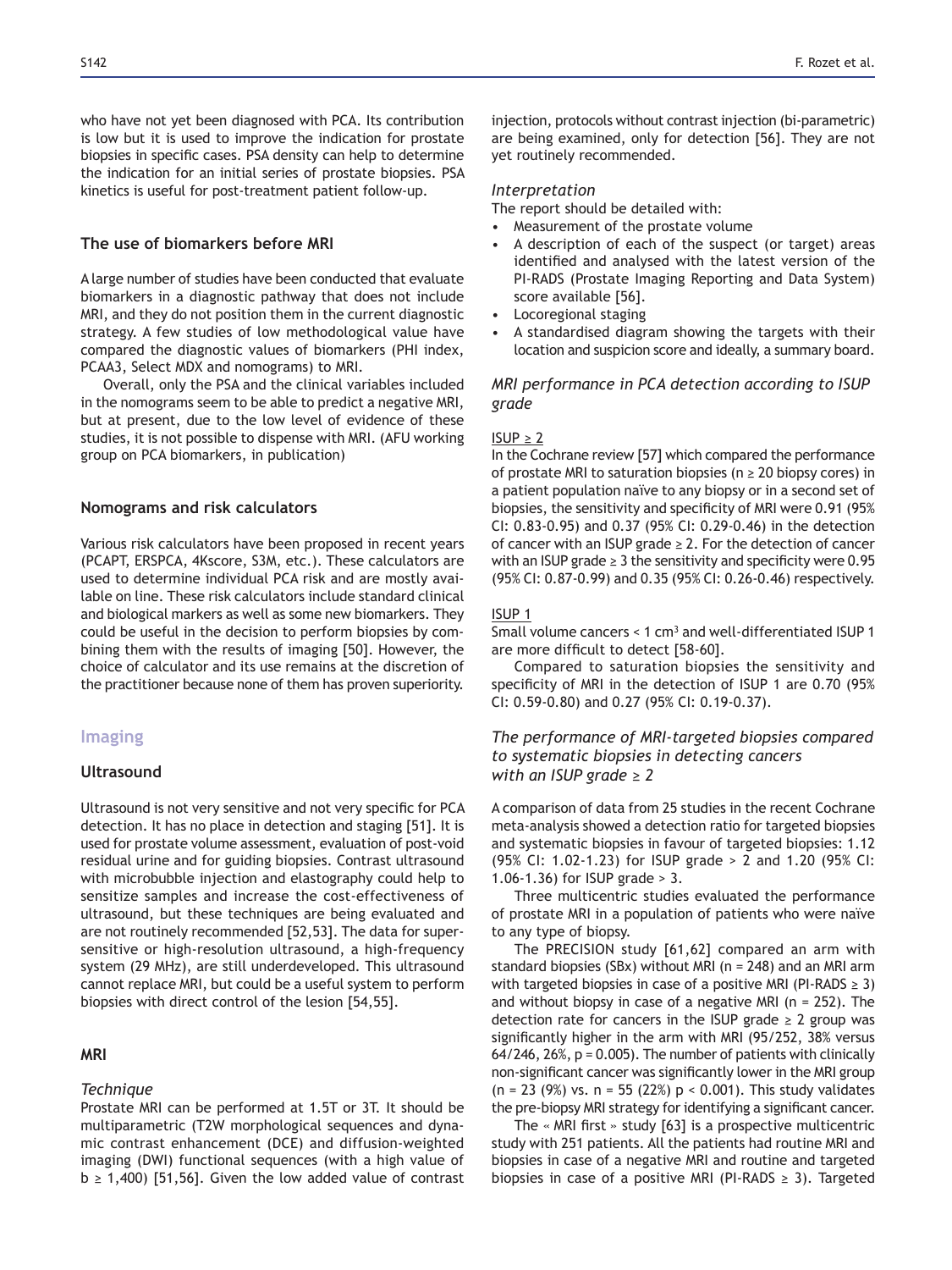biopsies detected more cancers with an ISUP grade > 2 than systematic biopsies, but the difference was non-significant; (32.3% vs. 29.9%, p = 0.38; detection ratio: 1.08). As for the detection rate of cancers with an ISUP grade > 3, it was significantly higher with the targeted biopsies  $(19.9\% \text{ vs. } 15.1\%$ , p = 0.0095; detection ratio: 1.32). The detection rate of clinically significant PCA was higher with a combined approach (systematic biopsies combined with targeted biopsies).

The 4 M study included 626 biopsy-naïve patients. All patients had systematic biopsies and those with a positive MRI (defined by a PIRADS score  $\geq$  3, 4, 5) had MRI-targeted biopsies. The ratio of targeted vs. systematic biopsies for the detection of cancers with an ISUP grade > 2 was 1.09 [64].

#### *Indication for MRI prior to biopsy*

MRI can increase the identification of clinically significant PCA and guide prostate biopsies of these lesions. It is prescribed by the specialist prior to any first series of prostate biopsies (figure 1).

It can be discussed after the biopsies in case of PCA that is metastatic from the outset.

If a first series of negative biopsies has been performed without prior MRI and there is still a suspicion of PCA, an MRI should be performed before a new series of prostate biopsies. In the context of initial or repeat biopsies, a normal MRI (PIRADS 1-2) does not formally rule out the existence of clinically significant cancers. The PSA density (PSAd <  $0.15$ ) enables the identification of a very low-risk group (AFU biomarkers working group).

Before the first series of biopsies: MRI-guided biopsies increase the detection rate of clinically significant cancers with an ISUP grade  $\geq$  2. The difference from systematic biopsies is not significant but guided biopsies still have the advantage (Strength rating : STRONG).

In case of a positive MRI, defined by PIRADS  $\geq$  3, targeted biopsies combined with systematic biopsies are recommended (Strength rating : STRONG).

In case of a normal MRI, when there is a suspicion of cancer, systematic biopsies are still indicated. However, the possibility of delaying biopsies depending on the level of risk (PSAd < 0.15) should be discussed with the patient (Strength rating : WEAK).

Before the second series of biopsies: MRI-guided biopsies significantly increase the detection rate of clinically significant cancers with an ISUP grade  $> 2$ (Strength rating : STRONG).

# **Biopsy (Table 6)**

#### **Pre-biopsy precaution**

This step has a dual objective: to inform the patient and reduce the risk of complications. The patient should be informed prior to the biopsies and the objective, methods and possible complications should be specified. Identifying

Table 6. Recommendation for prostate biopsy.

|                                                                                                                                   | Strength<br>rating |
|-----------------------------------------------------------------------------------------------------------------------------------|--------------------|
| Antibiotic prophylaxis is recommended prior<br>to biopsies                                                                        | <b>Strong</b>      |
| Analgesia with a periprostatic nerve block is<br>recommended for biopsies                                                         | Strong             |
| The standard program for routine biopsy<br>consists of 12 samples                                                                 | <b>Strong</b>      |
| MRI is recommended prior to diagnostic<br>biopsies                                                                                | <b>Strong</b>      |
| In case of a positive MRI, defined by PIRADS<br>$\geq$ 3, targeted biopsies combined with<br>systematic biopsies are recommended. | <b>Strong</b>      |



**Figure 1.** Pre-biopsy MRI strategy for identifying significant cancers.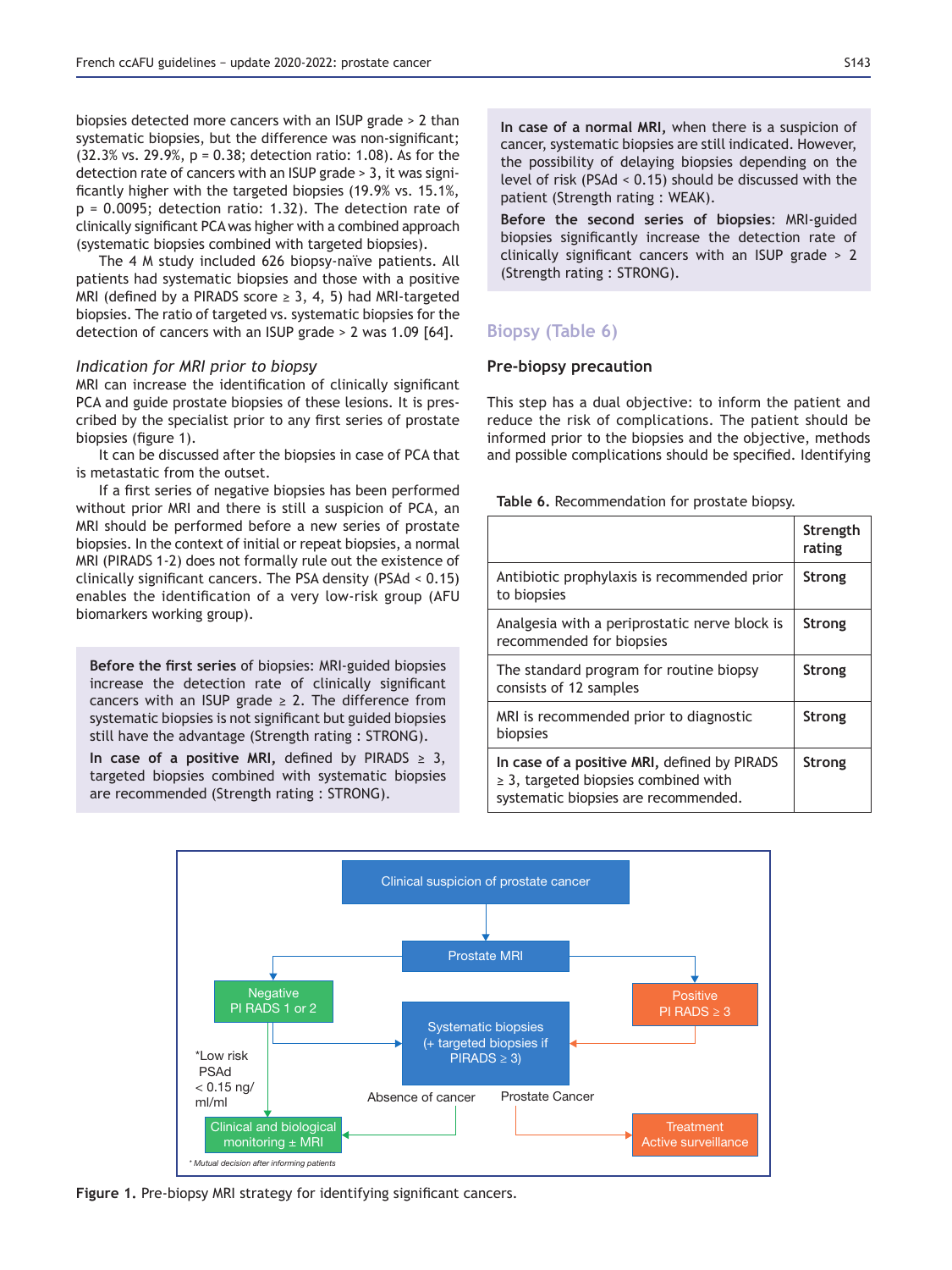risk factors for allergic (latex, Lidocaine®, antiseptics or antibiotics), bleeding (innate or acquired coagulation disorders due to anticoagulant or antiplatelet agents) or infectious (history of prostatitis, symptomatic urinary or genital tract infection or risk factors for resistance to quinolones) complications is based on the interview. It is recommended to eliminate any possible urinary tract infection through a targeted interview. Apart from a clinical situation which may suggest a male urinary tract infection, which should also lead to postponing biopsies, it is not recommended to perform a urine culture before endorectal prostate biopsies [65]. (Expert opinion)

#### **Managing the risk of haemorrhage**

Targeted interviewing is the tool of choice to assess the risk of haemorrhage before an invasive procedure. Current bioassays provide mediocre assessment for the risk of haemorrhage with aspirin, clopidogrel or prasugrel. Routine haemostasis assessment to determine the risk of haemorrhage in patients on aspirin, clopidogrel or prasugrel is not useful. It is recommended to inform patients of the risk of thrombosis and haemorrhage and of the treatment strategy envisaged. When patients provide documents that specify their coronary pathology, type of stent and prescribed treatments, this facilitates the evaluation and allows them to participate in making the decision. Routine prophylactic transfusion of platelet concentrates is not recommended due to a lack of evidence of the efficacy.

Long-term low-dose aspirin is not contraindicated in biopsies (evidence level 2) and can be continued. Prostate biopsy is not recommended while the patient is on clopidogrel or prasugrel. If antiplatelet agents (APA) must be discontinued, no NSAID or LMWH relays are recommended.

The risk of haemorrhage associated with anti-vitamin K anticoagulant treatment can be considered as high.

For the management of direct oral anticoagulants (DAO), prostate biopsies are considered to present an intermediate risk of haemorrhage. It is suggested that the final dose of rivaroxaban, apixaban and edoxaban should be on D-3; the final dose of dabigatran on D-4 if creatinine clearance is more than 50 ml/min and D-5 if creatinine clearance is between 30 and 50 ml/min. Relay anticoagulants and DAO concentration measurements are no longer prescribed, except under special circumstances. Resumption of anticoagulation at a curative dose should be considered as soon as haemostasis permits (24-72 hours), and at a prophylactic dose 6 hours later if prophylaxis for venous thromboembolism is required. [66]

https://www.has-sante.fr/jcms/c\_1294540/fr/ antiagregants-plaquettaires-prise-en-compte-desrisques-thrombotique-et-hemorragique-en-cas-de-gesteendoscopique-chez-le-coronarien

#### **Antibiotic prophylaxis**

Antibiotic prophylaxis is recommended prior to prostate biopsies. Systemic fluoroquinolones are recommended in a single oral dose, one to two hours before the procedure [67]. In case of allergy, intolerance or resistance to quinolones, the alternative option is ceftriaxone. Due to a lack of a large-scale comparison between probabilistic antibiotic prophylaxis and that adapted to the results of rectal swab cultures, it is not recommended as a routine procedure [68]. Antibiotic prophylaxis for endocarditis is no longer systematic in urological procedures [69].

There is no indication to routinely treat patients who have had a prostate biopsy with antibiotics for several days [70]. This recommendation concerns prostate biopsies by endorectal route; the perineal route requires specific recommendations.

### **Anaesthesia**

Local anaesthesia with a 1% lidocaine periprostatic nerve block is recommended [19]. The endorectal ultrasoundguided route with a 22 G needle is the technique of choice. Intrarectal instillation of an anaesthetic gel is less effective than a periprostatic nerve block. Analgesia with EMONO is possible with trained health care personnel and an equipped room in a medicalised setting. A general or locoregional anaesthesia can be administered in certain specific cases: physical or psychological intolerance to the procedure, anal stenosis, a history of anorectal surgery or pathology or a perineal approach.

#### **Transperineal vs transrectal approach**

The importance of transperineal biopsies (TPB) as a new approach for prostate biopsies is growing. Through routine mapping, the number of biopsies is reduced while the same cost-effectiveness in the diagnosis of a clinically significant cancer is maintained. [71] TPB can be performed under local anaesthesia after subcutaneous and periprostatic injection of Bupivacaine, followed by the standard periprostatic nerve block. Fewer biopsies due to better mapping reduce discomfort. [72] TPB avoids rectal flora and the risk of infection is reduced. In a recent meta-analysis, the risk of fever was reduced by two after TPB vs transrectal biopsies [73].

#### **Biopsy protocol**

### *Initial biopsies: targeted vs. routine*

The recommended standard program includes 12 samples. For each lobe, samples are taken at the medial and lateral level: at the base, the middle and the apex.

In case of a positive MRI, defined by PIRADS  $\geq$  3, targeted biopsies are combined with systematic biopsies. In case of a normal MRI, the indication for prostate biopsies can be discussed with the patient again after assessment of the individual risk of PCA based on clinical and biological data and risk calculators. A minimum of two targeted biopsies per lesion is emphasized. Increasing the number of targeted biopsies per lesion could improve the detection of clinically significant cancer and grade prediction, especially for small target lesions with a PIRADS score of 3. In these situations, three or four targeted biopsies per lesion may be required to reduce the risk of targeting error [74,75,76].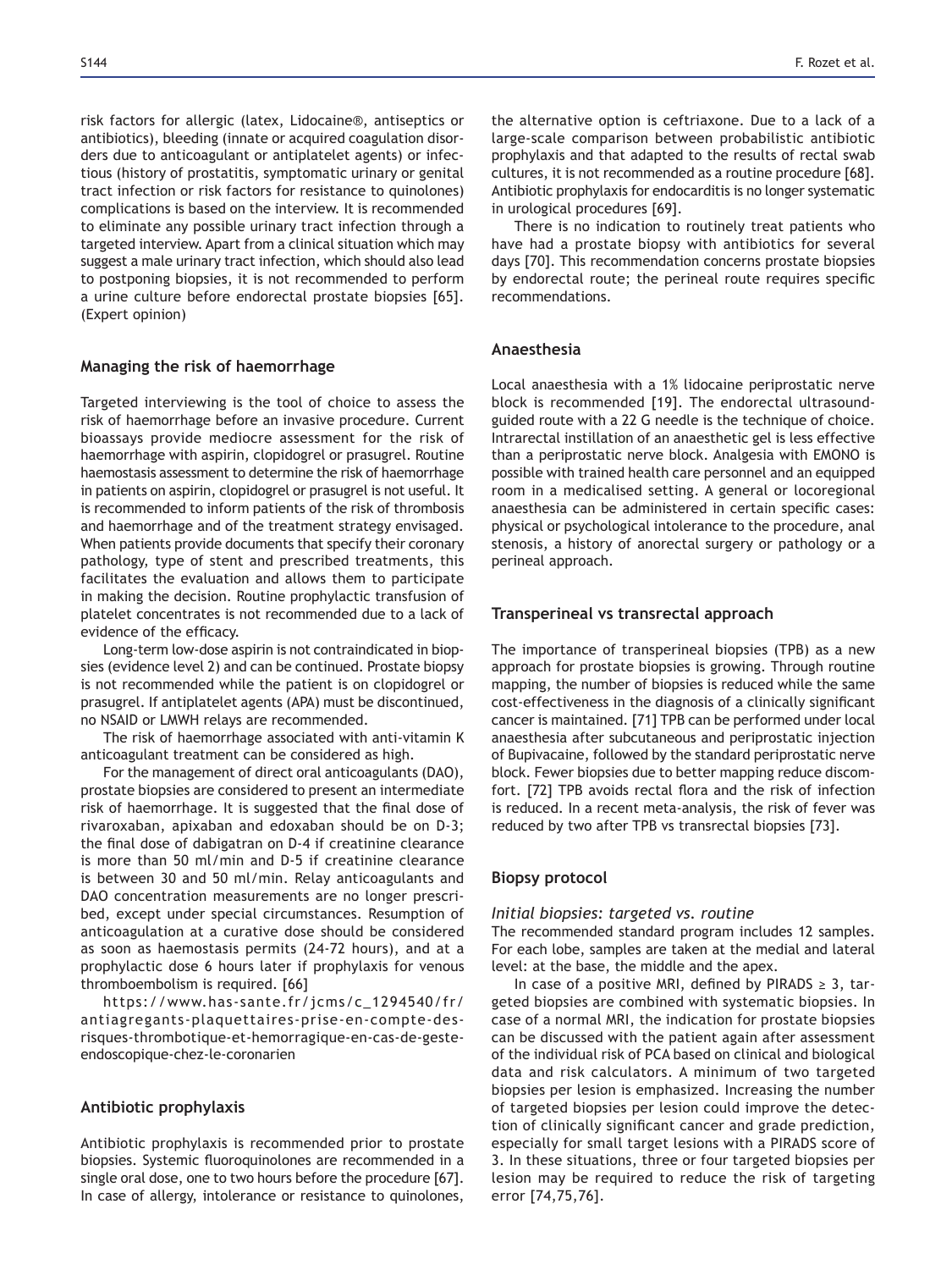Ultrasound is the reference examination for performing targeted biopsies of suspicious lesions detected by MRI, either by visual estimation (cognitive fusion) or by MRI-ultrasound image fusion techniques [77-79]. MRI-guided targeted biopsy is technically more difficult and expensive. It requires dedicated interventional MRI, specific equipment, and at present, cannot be offered routinely [80,81].

In metastatic stages with locally advanced cancer that has spread to the entire gland, two samples from each lobe are sufficient (professional agreement).

#### *2nd series of biopsies*

In case of persistent suspicion of PCA after a negative first set of biopsies, a second set of prostate biopsies may be indicated. Biomarkers and nomograms are used to assess risk and improve indications for repeat biopsies. The indications for a second series of biopsies based on the results of the first series are summarized in Table 7. There is no consensus on the best time between biopsy series. Prior to a second series of biopsies, MRI-guided biopsies significantly increase the detection rate of clinically significant cancers with an ISUP grade > 2.

### *Saturation biopsies*

They are not recommended. Most published studies have included patients with a persistent suspicion of prostate cancer and at least one series of negative biopsies or in the framework of focal therapy protocols. In patients who had a negative first series of biopsies, the detection rate is 36% with a majority having a history of cancer [82]*.* Their place has declined considerably since the use of MRI and targeted biopsies.

#### *Seminal vesicle biopsies*

Indications for seminal vesicle biopsies have decreased due to the performance of MRI in local assessment. They can be performed in case of an MRI target if the result is likely to modify the therapeutic approach.

#### *Diagnostic TURP*

TURP is not recommended as a diagnostic method for prostate cancer (High level).

Table 7, the indications for a second series of biopsies based on the results of the first series.

| Results of the first<br>series of biopsies                   | Second<br>series of<br><b>biopsies</b> | Strength<br>rating |
|--------------------------------------------------------------|----------------------------------------|--------------------|
| <b>ASAP</b>                                                  | Indicated                              | <b>Strong</b>      |
| Isolated intraductal<br>carcinoma lesions                    | Indicated                              | <b>Strong</b>      |
| Extensive high-grade PIN<br>lesions ( $\geq$ 3 biopsies)     | Indicated                              | <b>Strong</b>      |
| Isolated high-grade PIN<br>lesions on one or two<br>biopsies | Not<br>indicated                       | <b>Strong</b>      |

ASAP: atypical small acinar proliferation, PIN: prostatic intraepithelial neoplasia

Table 8. Post-prostate biopsy complications.

|                                                                | Reported<br>frequency |
|----------------------------------------------------------------|-----------------------|
| Haematospermia                                                 | 37%                   |
| Macroscopic haematuria<br>Haematuria reguiring hospitalisation | 23%<br>0.4%           |
| Rectal bleeding                                                | 3%                    |
| Febrile infections                                             | 3%                    |
| Epididymitis                                                   | 0.7%                  |
| Acute urinary retention                                        | 0.2%                  |
| Increase in LUTS*                                              | $\approx$ 25%         |

\*LUTS: lower urinary tract symptoms.

### **Complications**

Symptomatic urinary tract infections are the primary reason for hospitalisation after prostate biopsy. The frequency is approximately 5%, with 3% febrile infections [83]. Management is based on parenteral dual antibiotic therapy whereby a third-generation cephalosporin is combined with an aminoglycoside. Hospitalisation should be envisaged. Other complications reported after prostate biopsy are listed in Table 8 [84].

# **Histopathology**

### **Minimum clinical data**

Samples (biopsies and surgical specimens) should be sent with serum PSA level, MRI results, previous treatments (radiotherapy, focal therapy, hormonal treatment, etc.), as well as

- for biopsies: the DRE data, the notion of previous biopsies and the results
- for prostatectomy samples: biopsy results, presence of surgical artefacts (capsular incisions).

### **Modified Gleason Score**

The classification defined by Gleason in 1966 included 5 architectural grades from 1 to 5, the sum of which defined 9 scores from 2 to 10. This system was reviewed at the ISUP (International Society of Urological Pathology) consensus conferences in 2005 and then in 2014 [85].

To improve reproducibility and for optimal correlation with current prognostic data, in 2005, it was recommended to discontinue using a score of 2 (1+1) and to avoid scores of 3 and 4. The definition of grade 4, limited in the initial system to fused glands, was extended to small malformed glands with poorly visible light, cribriform lesions (initially classified as grade 3), and glomeruloid lesions.

This classification still had several shortcomings. First of all, almost all prostate cancers that are currently diagnosed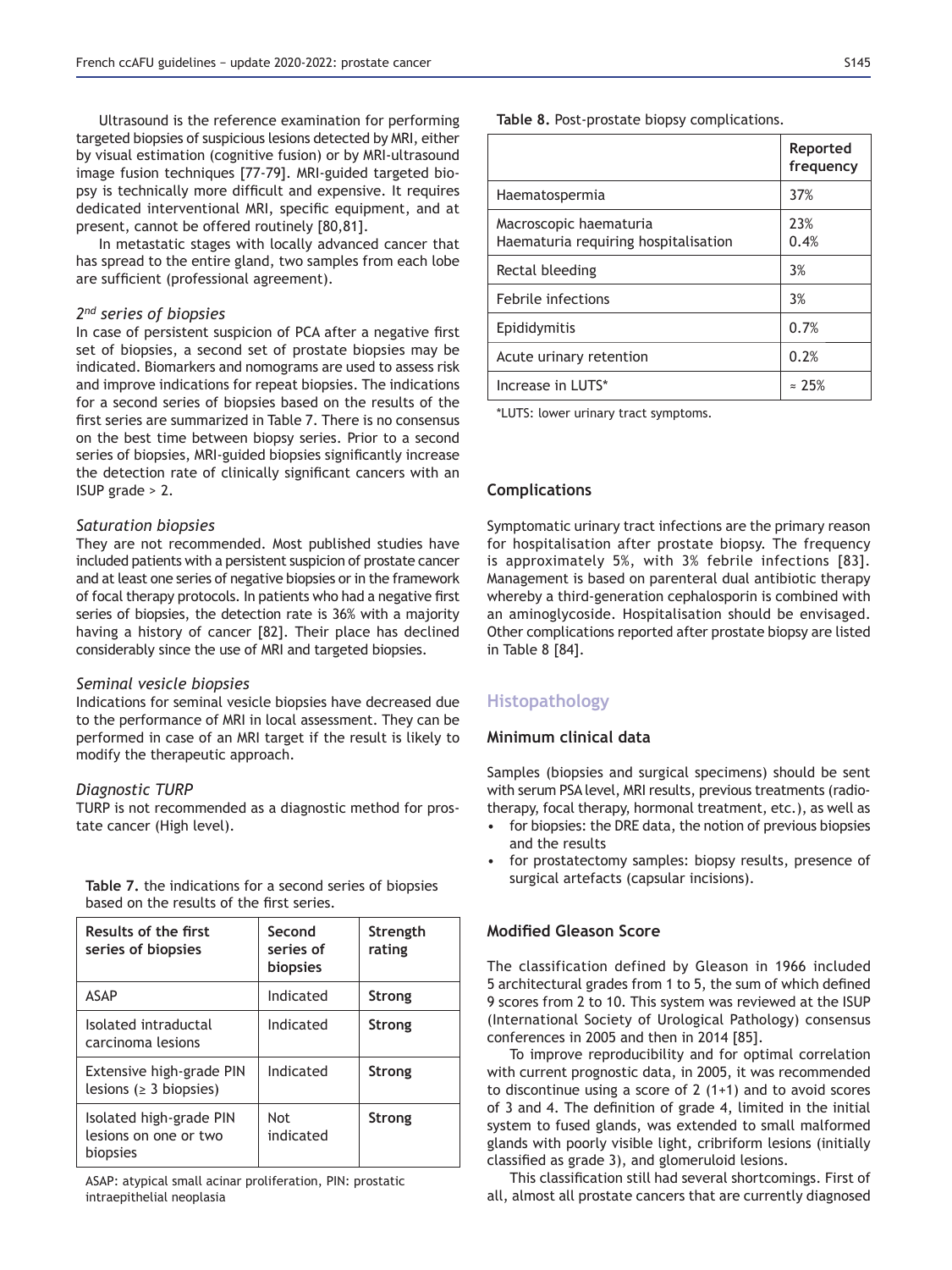### **Table 9. ISUP grade 2016.**

| Grade 1 | Former Gleason score $6(3+3)$           |
|---------|-----------------------------------------|
| Grade 2 | Gleason score of 7 (mainly 3)           |
| Grade 3 | Gleason score of 7 (mainly 4)           |
| Grade 4 | Gleason score of 8 $(4+4, 3+5, 0r 5+3)$ |
| Grade 5 | Gleason score of 9 or 10                |

have a minimum score of 6, which corresponds to very welldifferentiated cancers. This makes it difficult for patients to understand that they have indolent cancer when they have a median score on the Gleason scale. Moreover, strictly speaking, the Gleason score does not differentiate between scores of 7 (mainly 3) and 7 (mainly 4).

Therefore, a new classification was suggested by the ISUP [85], with the following prognostic groups (Table 9):

The prognostic value of this classification in 5 groups was validated retrospectively by multicentric studies [86]. It is recommended to use this new classification, by first mentioning in parentheses the corresponding Gleason score. The association of the grades on biopsies and surgical specimens was recently specified [87]. It was shown that the cribiform architecture is associated with a poor prognosis in relation to the other forms of grade 4 [88].

# **Histopathology of biopsies (Tables 10, 11)**

Many biomarkers have been developed to improve stratification on biopsy material. The tissue tests that are available on the market are summarised in Table 12. Despite their undeniable potential value, these tests have limitations. Prior to any recommendations for clinical practice, they

|  |  | Table 10. Management of biopsies. |  |  |
|--|--|-----------------------------------|--|--|
|--|--|-----------------------------------|--|--|

| By the<br>urologist                 | Biopsies transmitted either by vials<br>filled with a fixative, or in cassettes<br>Vials or cassettes identified by site<br>At least 1 vial per sextant<br>Targeted biopsies and sextant biopsies<br>should be separated                                                                                                  |
|-------------------------------------|---------------------------------------------------------------------------------------------------------------------------------------------------------------------------------------------------------------------------------------------------------------------------------------------------------------------------|
|                                     | Clinical information: PSA, DRE data,<br>MRI results if any, prior treatments<br>(radiotherapy, HIFU, hormonal<br>treatment, 5-alpha reductase<br>inhibitors), notion of prior biopsies and<br>results                                                                                                                     |
| By the<br>anatomical<br>pathologist | Not more than 3 biopsies per cassette<br>At least three section levels<br>HES (Hematoxyline, Eosine, Safran)<br>staining<br>In case of doubt concerning the tumour<br>site, immunohistochemical examination<br>with an anti-basal cell antibody<br>and an anti-tumour cell antibody<br>(P504S), if possible in a cocktail |

should be evaluated prospectively within the current context of support by MRI. They are currently undergoing evaluation (AFU biomarker working group)

Table 11. Results: essential data in the report for each biopsy with precision of the location.

| In case<br>of cancer               | Biopsy length<br>Cancer length <sup>2</sup><br>Histological type (acinar, ductal<br>or other)<br>Grading group, specifying<br>the predominant grade <sup>1-4-6</sup><br>Specify whether<br>• Extracapsular spread<br>• Perineural infiltration<br>• Vascular invasion<br>$\bullet$ Intraductal component <sup>3</sup> |
|------------------------------------|-----------------------------------------------------------------------------------------------------------------------------------------------------------------------------------------------------------------------------------------------------------------------------------------------------------------------|
| In case<br>of absence<br>of cancer | Biopsy length<br>Specify whether<br>• High-grade $PIN5$<br>• ASAP-type atypical site<br>• Marked or granulomatous<br>prostatitis                                                                                                                                                                                      |

1. For systematic biopsies, the ISUP grade should be specified for each biopsy and it is not recommended to calculate a mean.

- 2. For systematic biopsies, the tumour length calculated by including the intermediate healthy tissue between the tumour sites (in relation to the addition of the length of the tumour sites) is more correlated to the tumour volume for prostatectomy specimens [89].
- 3. Intraductal carcinoma is an intraductal tumour proliferation that, in all likelihood, corresponds with colonisation of the prostatic ducts by an invasive adenocarcinoma located close by. The presence of an intraductal component does not modify the ISUP tumour score, but is rather associated with unfavourable pathological characteristics, and is an additional factor of poor prognosis independent of the other parameters, regardless of the treatment. In addition, intraductal carcinoma is associated with a high level of genomic alterations, especially related to DNA repair genes. It is imperative to note this aspect in reports, and it is a contraindication for active surveillance. On biopsies, in most cases the intraductal component is associated with an infiltration, but on rare occasions appears in an isolated form. In that case, it is recommended to either treat the patient or to immediately repeat the biopsies [90].
- 4. On biopsies, the ISUP group (formerly, the Gleason score) is obtained by taking into consideration the grade that is most represented and the highest grade, regardless of the percentage. In case of a grade 3 that is very much in the minority (< 5%), it is not calculated in the score. It is also recommended to specify the high grade percentage although the feasibility is limited by the size of the site.
- 5. In case of high-grade PIN or a suspicious site, immunohistochemical analysis and double reading are recommended. It can be difficult to distinguish high-grade PIN lesions from intraductal carcinoma, in which case the term « atypical intraductal proliferation » can be used, and should prompt a repeat biopsy if the lesion is isolated [91].
- 6. However, it is not clear whether the rule of an ISUP grade for each biopsy should also apply to targeted biopsies, since biopsies from the same target clearly concern a single tumour [92]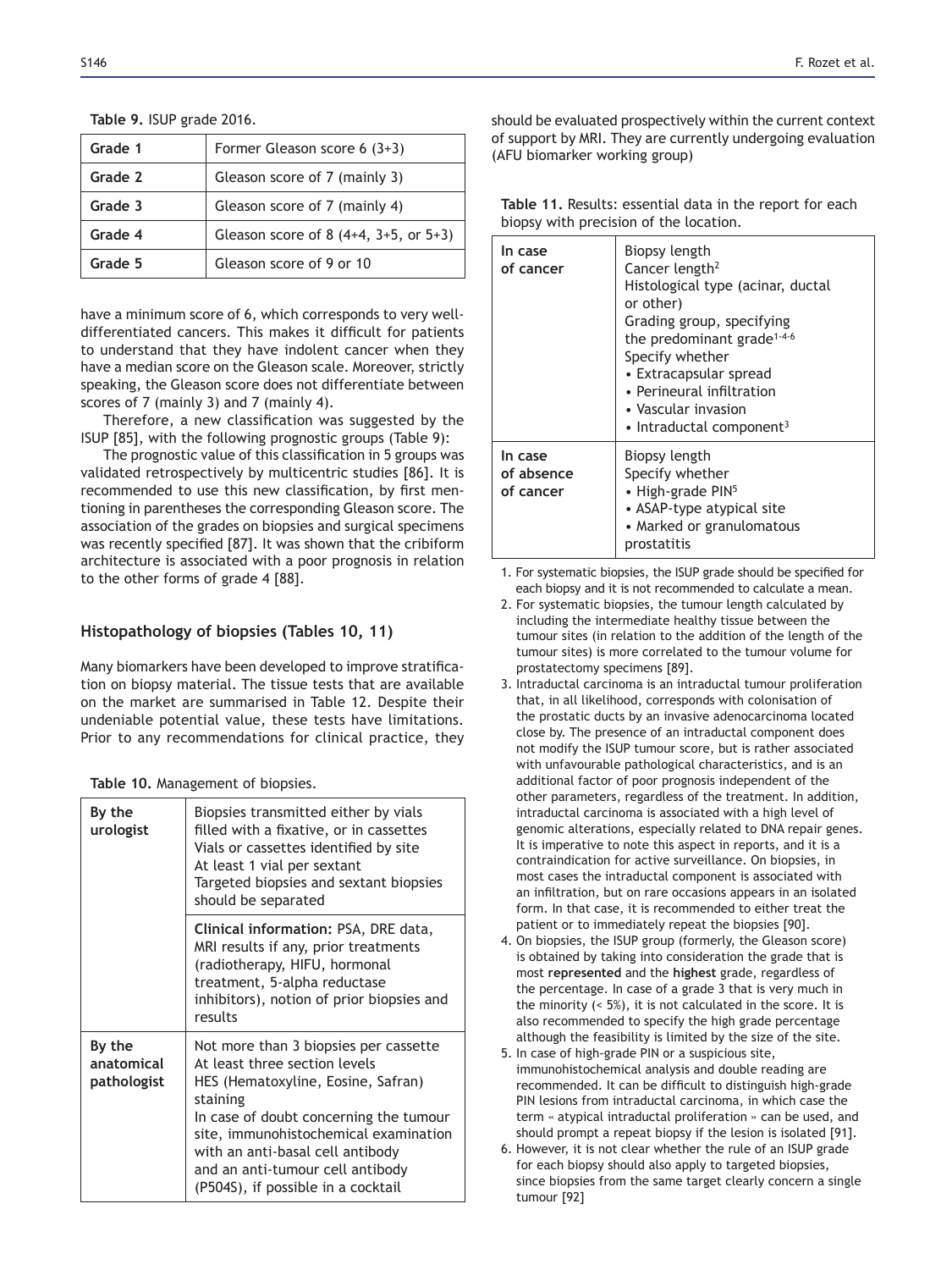| <b>Biomarker</b>                           | <b>Description</b>                                      | Potential use                       | Inclusion of MRI<br>in the assessment |
|--------------------------------------------|---------------------------------------------------------|-------------------------------------|---------------------------------------|
| Oncotype DX (GPS)                          | Molecular signature of<br>17 genes (12 target genes)    | AS selection<br>Prognosis after RP  | Yes                                   |
| Prolaris<br>(CCP - cell cycle progression) | Molecular signature of<br>46 genes (31 target genes)    | Prognosis after RP and radiotherapy | No.                                   |
| Decipher                                   | Molecular signature of 22 genes                         | Prognosis after RP and radiotherapy | No                                    |
| ProMark                                    | Expression of 8 proteins<br>evaluated by image analysis | Prognosis after RP                  | No                                    |

# Table 12. Tissue biomarkers for use in biopsies.

# Post-prostatectomy anatomical pathology

# *Prostate (Tables 13, 14)*

### Table 13. Management of prostatectomy specimens [93].

| By the<br>urologist                 | Surgical specimen transmitted either fixed<br>in a container with 4% formol (volume<br>of the specimen X 10), or immediately<br>when it is fresh (for extemporaneous<br>examination or the tumour bank)<br>Clinical information: PSA, DRE data,<br>MRI results if any, prior treatments<br>(radiotherapy, HIFU, hormonal treatment,<br>5-alpha reductase inhibitors), results<br>of biopsies or TURP, presence of surgical<br>artefacts (capsular incisions)                                                                                                                                                                                                                            | specified method, the simplest being the measurement<br>of the major axis of each site)<br>Grading group (formerly, the Gleason score) (for each<br>site) <sup>1</sup> , specifying the % for each grade (and if necessary,<br>the notion of a tertiary component)<br>In the event of extraprostatic extension[95]<br>• Specify the location(s)<br>• Quantify (without a specific method, the simplest<br>being the radial measurement in mm)<br>pTNM stage (2016)                                                                                                                                                                                                                                                                                                                                                                                             |
|-------------------------------------|-----------------------------------------------------------------------------------------------------------------------------------------------------------------------------------------------------------------------------------------------------------------------------------------------------------------------------------------------------------------------------------------------------------------------------------------------------------------------------------------------------------------------------------------------------------------------------------------------------------------------------------------------------------------------------------------|----------------------------------------------------------------------------------------------------------------------------------------------------------------------------------------------------------------------------------------------------------------------------------------------------------------------------------------------------------------------------------------------------------------------------------------------------------------------------------------------------------------------------------------------------------------------------------------------------------------------------------------------------------------------------------------------------------------------------------------------------------------------------------------------------------------------------------------------------------------|
| By the<br>anatomical<br>pathologist | Weigh the specimen (without the seminal<br>vesicles)<br>Measure in 3 dimensions<br>Stain the specimen<br>Remove after at least 48 hours of fixation<br>Specify the methods of inclusion<br>• in case of total inclusion (recommended)<br>use the Stanford protocol: isolation and<br>sagittal sections of the apex, neck and<br>base, since the remainder of the specimen<br>is in cross sections (included in quadrants<br>or large cassettes)<br>• In case of partial inclusion, use a clearly<br>detailed protocol with total sampling of the<br>posterior section, from the apex to the base<br>In case of pT0 on the initial evaluation:<br>review the diagnostic biopsies, take a | Specify whether<br>• Perineural infiltration (optional)<br>• Vascular invasion [95]<br>Status of the resection margins <sup>2</sup> [96]: if positive, specify<br>$\bullet$ The location(s)<br>• Quantify (main axis in mm)<br>1: The ISUP group for prostatectomies is established by taking<br>into account the most represented grade and the highest<br>grade if it corresponds to at least 5% of the site. If the site<br>consists of 3 grades (3, 4, and 5), and grade 5 corresponds<br>to less than 5% of the site, it should be mentioned as a<br>tertiary grade, but not included in the calculation. In case<br>of a very small minority in grade $3$ (< 5%), it is not taken into<br>account [87].<br>2: There is no consensus on the reporting of non-tumour<br>glandular tissue incisions and the accuracy of the Gleason<br>score at the margin. |
|                                     | total sample in case of partial inclusion,<br>immunohistochemical examination on<br>suspicious atypical sites, cut inclusion<br>blocks again, return the blocks, DNA<br>analysis to exclude any identity error<br>between biopsies and the prostatectomy                                                                                                                                                                                                                                                                                                                                                                                                                                | Pathology results: specify the number of lymph node<br>harvested, the number of metastatic lymph nodes, and th<br>maximum diameter of the largest metastasis                                                                                                                                                                                                                                                                                                                                                                                                                                                                                                                                                                                                                                                                                                   |

# *Lymphadenectomy [97]*

Management: Pathologists are advised to include either the entire excision product (lymph nodes and adipose tissue) or all macroscopically identifiable lymph nodes.

# Table 14. Results: essential data in the prostatectomy report.

Weight, size, inclusion method Location of the tumour site/sites Evaluation of the tumour volume [94] (without a

# Post-treatment anatomical pathology (Table 15)

# *Radiotherapy*

Radiotherapy induces changes in tumour and non-tumour tissue, such as cytoplasmic vacuolisation, increased nucleus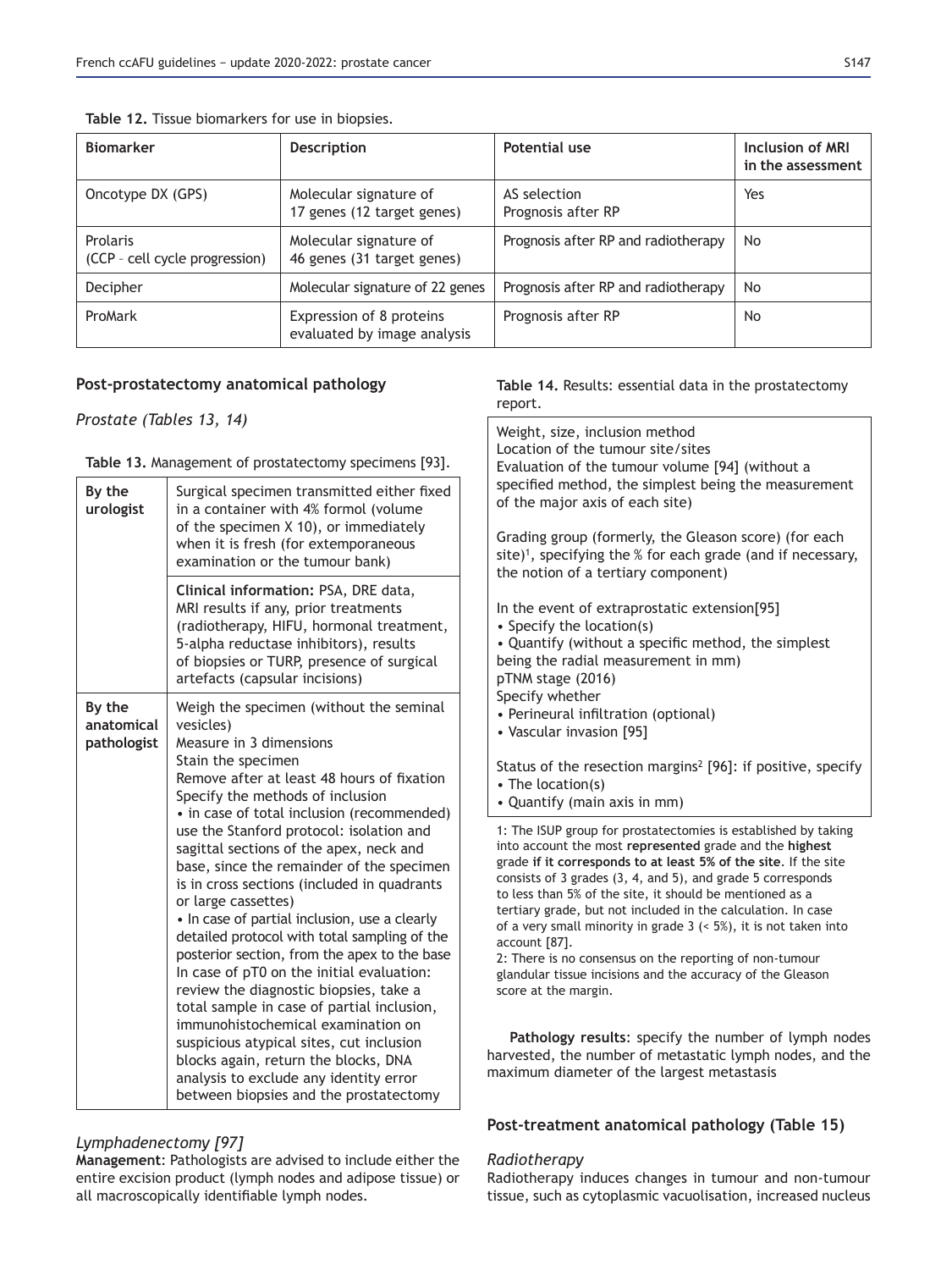| <b>Treatment</b>                    | Diagnostic criteria       | <b>ISUP</b><br>grade |          |
|-------------------------------------|---------------------------|----------------------|----------|
|                                     | P63/p504<br>Morphological |                      |          |
| Radiotherapy                        | Variable                  | Maintained           | Variable |
| Focal<br>therapies                  | Unmodified                | Maintained           | Yes      |
| 5-alpha-<br>reductase<br>inhibitors | Unmodified                | Maintained           | Yes      |
| Hormonal<br>treatment               | Modified                  | Maintained           | No       |

**Table 15. Pathological analysis after treatment.** 

size, and architectural alterations. These changes may be associated with a decrease in size or the disappearance of nucleoli in cancer cells, making it more difficult to diagnose tumour sites. Radiotherapy, like the other treatments, does not affect p63/p504 immunolabelling, which makes it possible to rectify the diagnosis if necessary. The effects of treatment should be assessed in non-tumour tissue, and theoretically the ISUP grade is only feasible for tumour sites where changes related to radiotherapy are minimal [98]. Since radiotherapy is not likely to artificially lower the ISUP grade, in case it is low (1 or 2) it is perfectly permissible to specify it.

# *Focal therapies*

First of all, these treatments induce coagulative necrosis, and then fibrosis sites, but the glandular architecture of the residual tissue remains intact and if the tumour sites persist, it is theoretically possible to establish an ISUP grade [98].

# *Hormonal treatment*

Prolonged administration of 5-alpha reductase inhibitors has been shown not to alter glandular architecture, which makes it possible to establish an ISUP grade [99]. Androgen deprivation treatments or new generation hormone therapies can induce a loss of glandular architecture and an overestimation of the ISUP grade, without modifying p63/p504 immunolabelling. Therefore, almost without exception, it is not recommended to assign an ISUP grade after hormonal therapy [100].

# *Biopsies of metastases, Liquid biopsies and CTC*

Biopsies at metastatic sites are performed under two types of circumstances: in cases of doubt concerning the diagnosis (low PSA levels and/or visceral metastasis) or when additional tumour material is required for molecular analysis as part of testing prior to targeted therapy. In the first case, the tumour is frequently undifferentiated and an immunohistochemical analysis is often required to confirm the prostatic origin and/or to identify neuroendocrine differentiation [101].

The use of fluid biopsies and the detection of circulating tumour cells (CTC), remain in the field of research at present and are not yet performed in clinical practice.

# **Staging**

# **Classifications**

# **TNM**

**2016 TNM Classification (Table 16):** 

| <b>Table 16. 2016 TNM Classification.</b> |
|-------------------------------------------|
|                                           |

| т                            | T0: no evidence of primary tumour                                                                                                                                                                                                                                                                                                                                                                     |  |  |  |  |
|------------------------------|-------------------------------------------------------------------------------------------------------------------------------------------------------------------------------------------------------------------------------------------------------------------------------------------------------------------------------------------------------------------------------------------------------|--|--|--|--|
| Primary<br>tumour            | T1: clinically inapparent tumour (that<br>is not palpable)<br>• T1a: tumour is found in less than 5%<br>of the resected tissue with an ISUP<br>grade of 1 or no grade 4 or 5<br>• T1b: tumour is found in more than<br>5% of the resected tissue or an ISUP<br>grade $\geq 2$ or the presence of grade 4<br>or 5<br>· T1c: tumour is found on prostate<br>biopsy done for an increase in PSA<br>level |  |  |  |  |
|                              | T2: tumour confined within prostate<br>• T2a: tumour involves one half of one<br>lobe or less<br>• T2b: tumour involves more than one<br>half of one lobe but not both lobes<br>• T2c: tumour involves both lobes                                                                                                                                                                                     |  |  |  |  |
|                              | T3: tumour extends through the<br>prostatic capsule<br>• T3a: extraprostatic extension<br>(unilateral or bilateral)<br>· T3b: tumour extends to the seminal<br>vesicles (unilateral or bilateral)                                                                                                                                                                                                     |  |  |  |  |
|                              | T4: tumour is fixed or invades<br>adjacent structures other than the<br>seminal vesicles (external sphincter,<br>rectum, the levator ani muscle or the<br>pelvic wall)                                                                                                                                                                                                                                |  |  |  |  |
| N<br>Regional                | Nx: regional lymph nodes cannot be<br>assessed                                                                                                                                                                                                                                                                                                                                                        |  |  |  |  |
| lymph nodes                  | NO: no regional lymph node metastasis                                                                                                                                                                                                                                                                                                                                                                 |  |  |  |  |
|                              | N1: regional lymph node metastasis                                                                                                                                                                                                                                                                                                                                                                    |  |  |  |  |
|                              | N1 mi: lymph node metastasis $\leq 0.2$ cm<br>(optional)                                                                                                                                                                                                                                                                                                                                              |  |  |  |  |
| M                            | Mx: distant metastases not assessed                                                                                                                                                                                                                                                                                                                                                                   |  |  |  |  |
| <b>Distant</b><br>metastases | MO: no distant metastasis                                                                                                                                                                                                                                                                                                                                                                             |  |  |  |  |
|                              | M1: distant metastases<br>• M1a: metastasis in non-regional<br>lymph nodes<br>• M1b: metastasis in bone(s)<br>• M1c: metastasis in other sites with<br>or without bone involvement                                                                                                                                                                                                                    |  |  |  |  |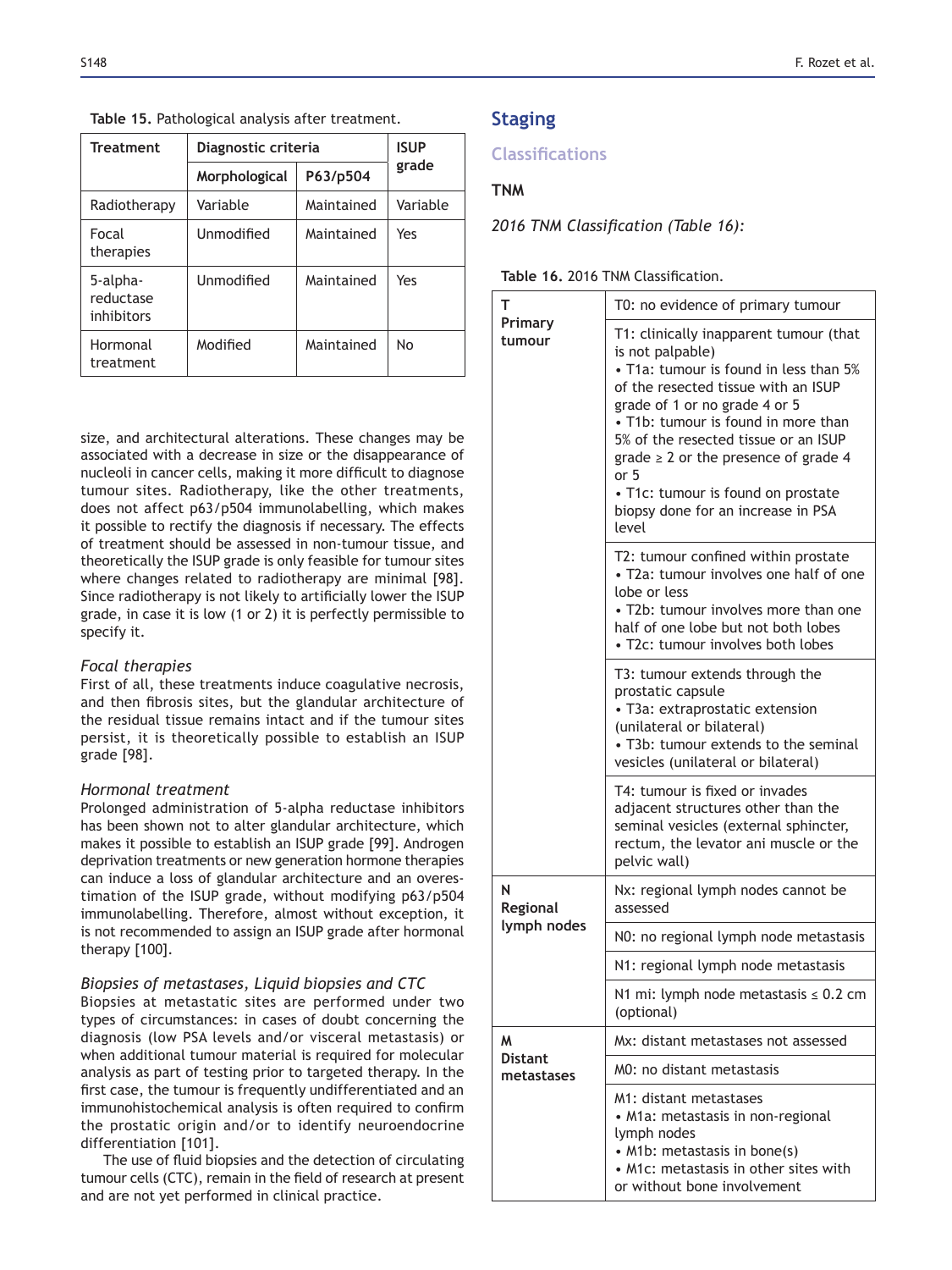*Pathological classification (pTNM) (Table 17):* 

Table 17. 2016 pTNM staging (AJCC 8<sup>th</sup> edition)\*.

pT0: no tumour identified after radical prostatectomy

pT2: tumour confined within prostate

pT3: tumour extends outside the prostate pT3a: extraprostatic extension (unilateral or bilateral) including the bladder neck \*\*

pT3b: extension (unilateral or bilateral) to the seminal vesicles

pT4: extension to structures other than the seminal vesicles (external sphincter, rectum, the levator ani muscle or the pelvic wall)

R: residual postoperative tumour or surgical margins Rx: margins not assessed R0: negative margins R1: positive margins

\*: no pT1 stage

\*\*: invasion of thick smooth muscle bundles

# D'AMICO (Table 18)

Table 18. D'AMICO Classification.

| Low risk             | PSA $\le$ at 10 ng/ml, and ISUP grade of 1, and clinical stage T1c or T2a |
|----------------------|---------------------------------------------------------------------------|
| Intermediate<br>risk | PSA between 10 and 20 ng/ml, or score<br>of 2 or 3, or clinical stage T2b |
| High risk            | PSA > 20 ng/ml, or ISUP grade > 3,<br>or clinical stage T2c               |

# CAPRA

The Capra (Cancer of the Prostate Risk Assessment) Score, developed by the University of San Francisco, is used to predict the risk of recurrence after treatment, development of metastases and specific mortality. This score is based on age, PSA value, tumour stage on DRE, primary and secondary Gleason scores, and the percentage of positive biopsies. Each of the parameters is associated with a value ranging from 0 to 4, the sum (between 0 and 10) of which corresponds to the total score. A Capra score of 0 to 2 corresponds to a low risk; 3 to 5 to an intermediate risk; and more than or equal to 6, to a high risk. The predictive performance could be better than the D'Amico classification [102].

# **Staging**

### Local

# *Digital rectal examination (DRE)*

DRE is recommended along with a total PSA test for the diagnosis of PCA. In some cases, it can detect clinically significant tumours with a non-suspicious PSA level or aggressive cancers with low PSA expression. DRE data, especially for locally advanced tumours ( $\geq$  cT3), are associated with an increase in the risk of progression after local treatment. A suspicious DRE is an independent risk factor for mortality in prostate cancer. Through a DRE, the possibilities of ablation for locally advanced stages can be evaluated if surgical management is envisaged [103].

### *Markers*

PSA is correlated with tumour stage, locoregional and distant metastasis. However, there is no direct correlation between the PSA alone and the pT stage. A combination of the total PSA value, the DRE results, and the ISUP biopsy score improves the prediction of pT stage and lymph node spread [104]. A suspicious total PSA level is an independent risk factor for mortality in prostate cancer [103].

# *Biopsy data*

The number of positive biopsies correlates with the risk of positive margins, extraprostatic extension and SV involvement [104]. There is a distinction within the D'Amico intermediate risk group between tumours with an ISUP grade of 2 with less than 50% positives biopsies (favourable) and tumours with an ISUP grade of 3 and/or more than 50% positive biopsies (unfavourable) [105].

In patients with a positive MRI followed by targeted biopsies, use of the imaging and targeted biopsy data improves the prediction of the risk of extraprostatic extension. Through a nomogram that includes MRI data (MRI clinical stage and maximum diameter of the lesion), biological data (PSA levels) and histological data from routine and targeted biopsies, the risk of extracapsular spread and spread to the seminal vesicles can be predicted [106].

# *Imaging*

MRI is the standard test for local staging of PCA. Staging is done at the same time as screening. The results of the meta-analysis by Rooij et al [107] showed sensitivity and specificity respectively for the detection of T3a, T3b and any T3 stage of 0.57 (95% CI: 0.49-0.64), 0.91 (95% CI: 0.88-0.93), 0.58 (95% CI: 0.47-0.68), 0.96 (95% CI:  $0.95 - 0.97$ ),  $0.61$  (95% CI: 0.54-0.67) and 0.88 (95% CI: 0.85-0.91). MRI does not detect microscopic spreading and its performance increases with the radial measurement of the spread, with a sensitivity ranging from 14 to 100% for < 1 mm and > 3 mm spreads [108]. Multiparametric imaging (perfusion and diffusion sequences) increases the performance of the examination (sensitivity: 89% and specificity: 92%) and inter-observer reproducibility [109, 110]. The examination is best at 3T with performance ranging from 67 to 93%. Inter-reader variability is high (kappa from 0.41 to 0.68) [109]. Combining MRI with clinical data increases the prediction of extraprostatic extension [111].

# Lymph node

# *Markers and biopsy data*

The number of positive biopsies and the percentage of tumour invasion in the biopsies are independent predictors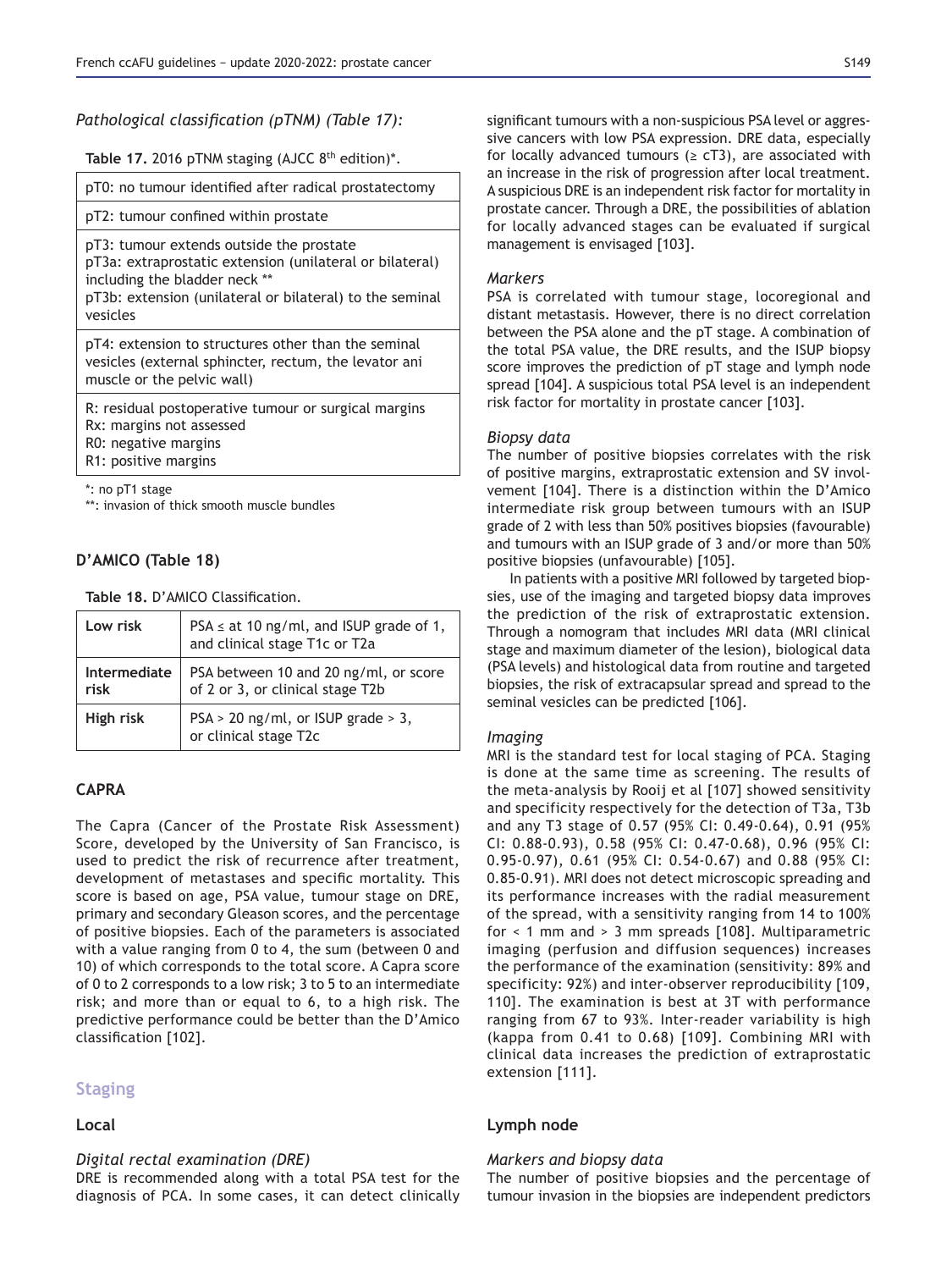of lymph node involvement [104]. The ISUP biopsy score is also a powerful predictor with an Odds Ratio of 3 for ISUP grades of 5 compared to ISUP grades of 4  $(95\%$  CI 1.3-7.6).

Total PSA combined with the clinical stage and the ISUP biopsy score can predict the risk of lymph node spread using the Partin, Briganti, Roach, and Gandaglia tables [104,112,113].

#### *Imaging*

### CT scan

A CT scan is useless if prostate MRI with lymph node acquisition is available. It remains indicated if MRI is contraindicated [114].

### MRI

The main semiological criteria are the same as for a  $CT$  scan with a sensitivity of 39% and a specificity of 82% [114]. The main criteria are size (8 mm for obturator lymph nodes, 10 mm for sublumbar) and shape (round rather than oval). Microscopic invasions are undetectable. Through a nomogram that combines MRI data (MRI clinical stage and maximum diameter of the lesion), biological data (PSA levels) and histological data from routine and targeted biopsies, the risk of lymph node spread can be predicted and can prevent up to 60% of the lymphadenectomies [113].

#### Positron Emission Tomography (PET/CT)

FDG (18F-Fluoro-Deoxy-Glucose) PET scan: is not indicated for lymph node assessment due to low glucose metabolism in prostate cancer.

Choline PET/CT : choline can be marked either with 18F or 11C: only the 18F-Choline is available in France. The role remains limited in primary staging due to very moderate sensitivity. Analysis of metastatic pelvic lymph nodes shows that the sensitivity and specificity of Choline PET/CT ranges from 42% to 56% and 94% to 99%, respectively [115]. There is a risk of false negatives for nodes  $< 5$  mm.

Choline PET/CT coupled with MRI: improves the diagnostic performances of MRI for pelvic lymph nodes by detecting more pathological nodes than MRI alone, compared to histology [116-118]. There are no validated results in favour of PET/MRI versus PET-CT plus mpMRI alone, neither for diagnosing lesions nor for patient outcomes and survival.

PET scans with PSMA (Prostate Specific Membrane Antigen) ligands labelled with Gallium 68 (68Ga-PSMA-11) or Fluorine 18 (to obtain a markeTable form): 18FDCFPyl-PSMA; 18F-DFCBC-PSMA; 18F-PSMA-1007). PSMA-PET provides the best results for pre-surgical lymph node staging compared to all other imaging techniques.

Retrospective studies show a higher sensitivity than Choline for the detection of lymph node metastases and distant metastases, particularly in patients with low PSA levels [119,120]. The lymph node positivity rate for PSMA-PET in pre-therapy is 40% [121]. The metastatic lymph node detection sensitivity per patient ranges from 33% to 91% and the specificity from 67% to 100%, [122].

PSMA-PET detects smaller metastases than Choline PET/ CT. The 90% and 50% detection probabilities for choline correspond to a metastasis size of 7.4 mm and 3.3 mm (minor axis) respectively, versus 4.9 mm and 2.3 mm (minor axis) for PSMA [123].

In a randomised study (proPSMA) [124], the performance of PSMA-PET was compared with that of a CT scan and a bone scintigraphy in the staging of high-risk cancers. PSMA-PET had a 27% higher area under the curve than conventional imaging (92% vs. 65%), which reflects significantly higher sensitivity (85% vs. 38%) and specificity (98% vs. 31%). PSMA-PET detected pelvic lymph node involvement in 20.3% of the cases, whereas this was detected in only 8.6% of the cases with conventional imaging. The oncological impact of using PSMA-PET in this context remains unproven. The same is true for the equivalence of Choline PET/CT in this indication.

# *Lymphadenectomy*

In prostate cancer, lymphadenectomy improves lymph node staging in intermediate- and high-risk patients [19]*.* It is considered to be the reference method of lymph node staging. When indicated, it is recommended during radical prostatectomy. Staging lymphadenectomy alone is indicated only if the results alter management. Extemporaneous examination is no longer recommended. The sentinel node technique (removal of the first lymph nodes that drain the prostate) is not easily accessible, and remains under evaluation [125-127].

# **Metastatic**

# *Biology*

Total PSA is correlated with the risk of metastasis, especially above 20 ng/ml [19].

#### *Imaging*

#### 99m Tc-Bone scan

The sensitivity and specificity of scintigraphies have reached more than 90-95% since the appearance of hybrid cameras, which make it possible to perform tomoscintigraphies (SPECT or Single Photon Emission Computed Tomography) coupled with a bone CT scan. The sensitivity of bone scintigraphy mainly depends on the PSA level. It has a high level of metastases detection as of a PSA threshold > 20 ng/ml. It is the reference examination for the diagnosis of bone metastases. It is indicated in patients at high risk by the D'Amico classification and intermediate risk in case of a majority of grade 4. It is not indicated in low-risk patients [19] . It is recommended for symptomatic patients regardless of the PSA levels.

#### Whole body MRI

Whole body diffusion-weighted MRI allows a global evaluation of the skeleton and lymph node chains without irradiation or contrast product [128]. The performance is superior to scintigraphy coupled with standard radiography for identifying bone metastases and is identical to a CT scan for lymph node evaluation [128,129]. A meta-analysis showed that whole body diffusion-weighted MRI was superior to a PET-CT scan for detecting bone lesions but with a lower specificity [130].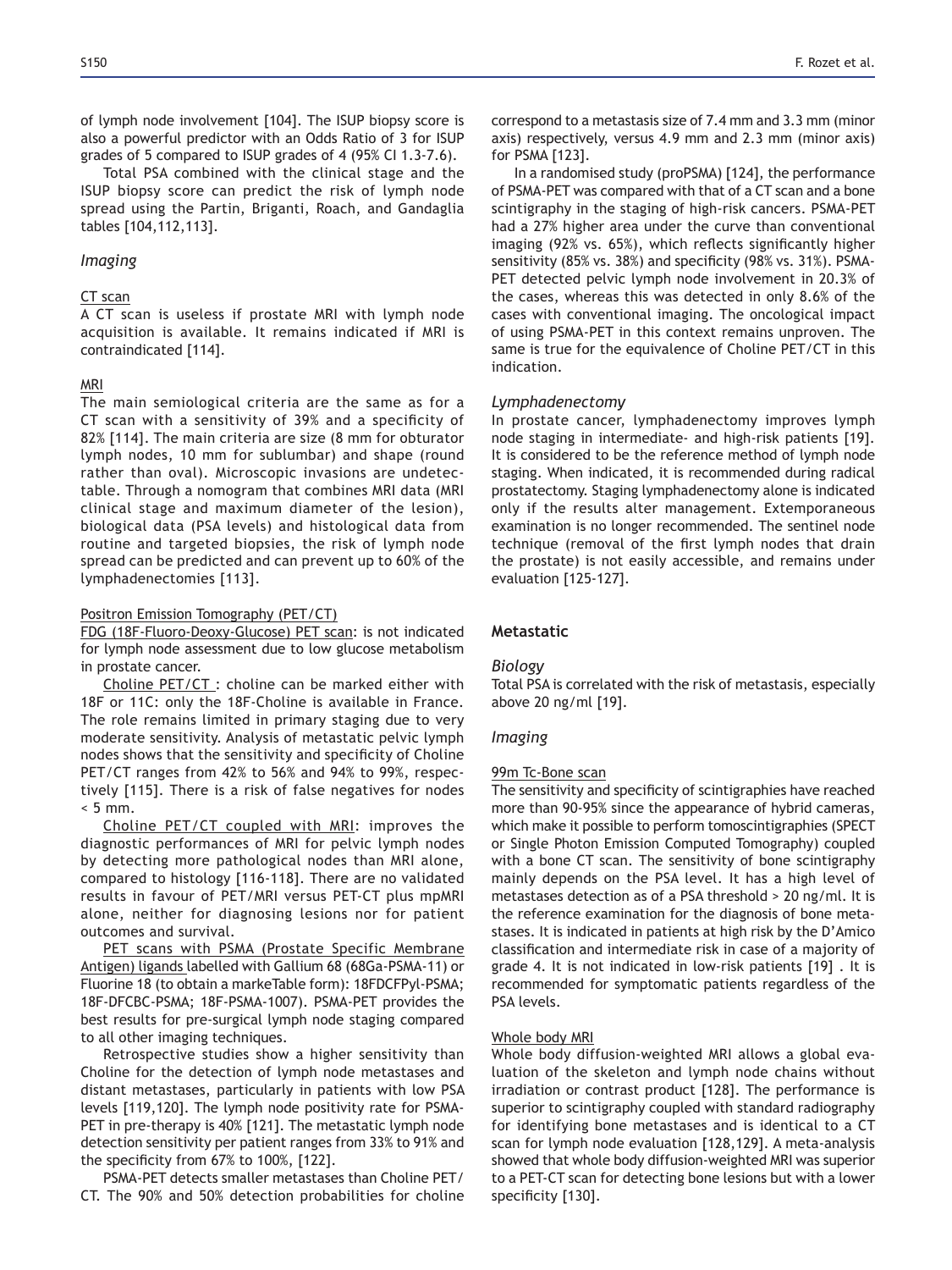### CT scan

In case of a locally advanced disease or lymph node or bone metastases, the thoraco-abdomino-pelvic CT scan remains useful to detect visceral metastases.[103]

### Positron Emission Tomography with 18F-choline or sodium fluoride

Choline PET/CT detects infra-radiological (intramedullary) bone lesions early and with a higher specificity, especially for low PSA levels < 10 ng/ml. It is more sensitive and above all, more specific than bone scintigraphy and MRI for early detection of bone lesions [131].

Sodium fluoride (FNa) PET is an examination performed with a special bone tracer with sensitivity and specificity equivalent to bone scintigraphy coupled with SPECT. This examination, which is much more expensive, is less specific than Choline PET/CT and does not detect extra-osseous metastases.

#### Positron Emission Tomography with 68Ga-PSMA

Retrospective studies evaluate the performance of PSMA-PET versus bone scintigraphy [132,133] or versus low-dose PET [134] or Choline PET/CT [135]. These studies regroup patients undergoing their first evaluation and in relapse. All results were consistent, and showed an improvement in the detection of distant metastases. Many of these studies did not routinely have histological confirmation. The PSMA-PET tracer capture of bone metastases was more intense than that of choline [135], with more lesions observed with PSMA and classification in the oligometastatic stage sometimes modified [135].

In the proPSMA study, extra-pelvic lymph nodes were detected by PSMA-PET in 9% of the patients (compared to 4.6% with CT scan) and bone metastases in 10% of the cases, a figure generally similar to that of bone scintigraphy. On the other hand, in the same patient, it often revealed more bone lesions than scintigraphy [124].

The initial therapeutic plan was modified, with a shift from a curative to a palliative approach in 7.9% of the cases with the conventional assessment compared to 13.5% of the cases with PSMA-PET. The clinical impact of these therapeutic changes was not evaluated. In particular, there is no mention of whether local treatment was withheld in the presence of distant lesions.

# **Staging summary (Table 19)**

|  |  | Table 19. Local, lymph node and metastatic staging. |  |
|--|--|-----------------------------------------------------|--|
|  |  |                                                     |  |

|                                                   |                                                           | Strength<br>rating |
|---------------------------------------------------|-----------------------------------------------------------|--------------------|
| Low-risk<br>patients                              | Prostate and pelvic MRI*<br>No additional assessment      | Strong             |
| Intermediate-<br>risk patients                    | Prostate and pelvic MRI*<br>Bone SPECT (if ISUP $\geq$ 3) | Strong             |
| High-risk<br>patients<br>- Standard<br>assessment | Prostate and pelvic MRI*<br>Bone SPECT + CT scan          | Strong             |

|                                                   |                                                                                                                                                                                                    | Strength<br>rating |
|---------------------------------------------------|----------------------------------------------------------------------------------------------------------------------------------------------------------------------------------------------------|--------------------|
| High-risk<br>patients<br>- Optional<br>assessment | Metabolic imaging can be<br>performed in addition to<br>the standard assessment.                                                                                                                   | Weak               |
|                                                   | PSMA-PET is superior<br>to bone scintigraphy<br>combined with CT scan for<br>detecting lymph node and<br>distant metastases                                                                        | Strong             |
|                                                   | In the absence of PSMA-<br>PET, Choline PET/CT<br>can be considered in<br>the staging of high-risk<br>cancers, without any<br>formal proof of superiority<br>compared to conventional<br>imaging** | Weak               |

\*(performed before biopsies)

\*\*PSMA-PET is still by named-patient access in the assessment of biochemical recurrence

# **Therapeutic methods**

# **Watchful waiting**

Watchful waiting (WW) consists of providing follow-up for patients with PCA and palliative treatment only for those who become symptomatic or metastatic. It is intended for patients with PCA that is initially localised and who have a limited life expectancy due to their associated pathologies. It should be distinguished from active surveillance.

In case of multiple pathologies, regardless of the grade of the localised tumour, the risk of dying from a cause other than PCA is much higher than the specific PCA mortality risk in 5 and 10 years, at any age [136]. In the SPCAG4 trial, in a population of patients under 75 years of age with a life expectancy of more than 10 years managed by observation or radical prostatectomy, the benefit of prostatectomy in disease-specific survival was observed in patients over 65 years of age at the last update with a median follow-up of 23 years [137]. In the PIVOT trial (367 patients who were monitored vs 364 who underwent surgery) the overall survival benefit associated with radical prostatectomy was only observed in the last update for patients with a median follow-up of 18.6 years [138]. The expected benefit of local treatment for localised PCA is only envisaged after 10 years of survival and it is considered non-significant in patients with a limited life expectancy (Table 20).

# **Active surveillance**

### **Rationale**

In contrast to watchful waiting, active surveillance (AS) is a curative treatment option that shifts the possible timing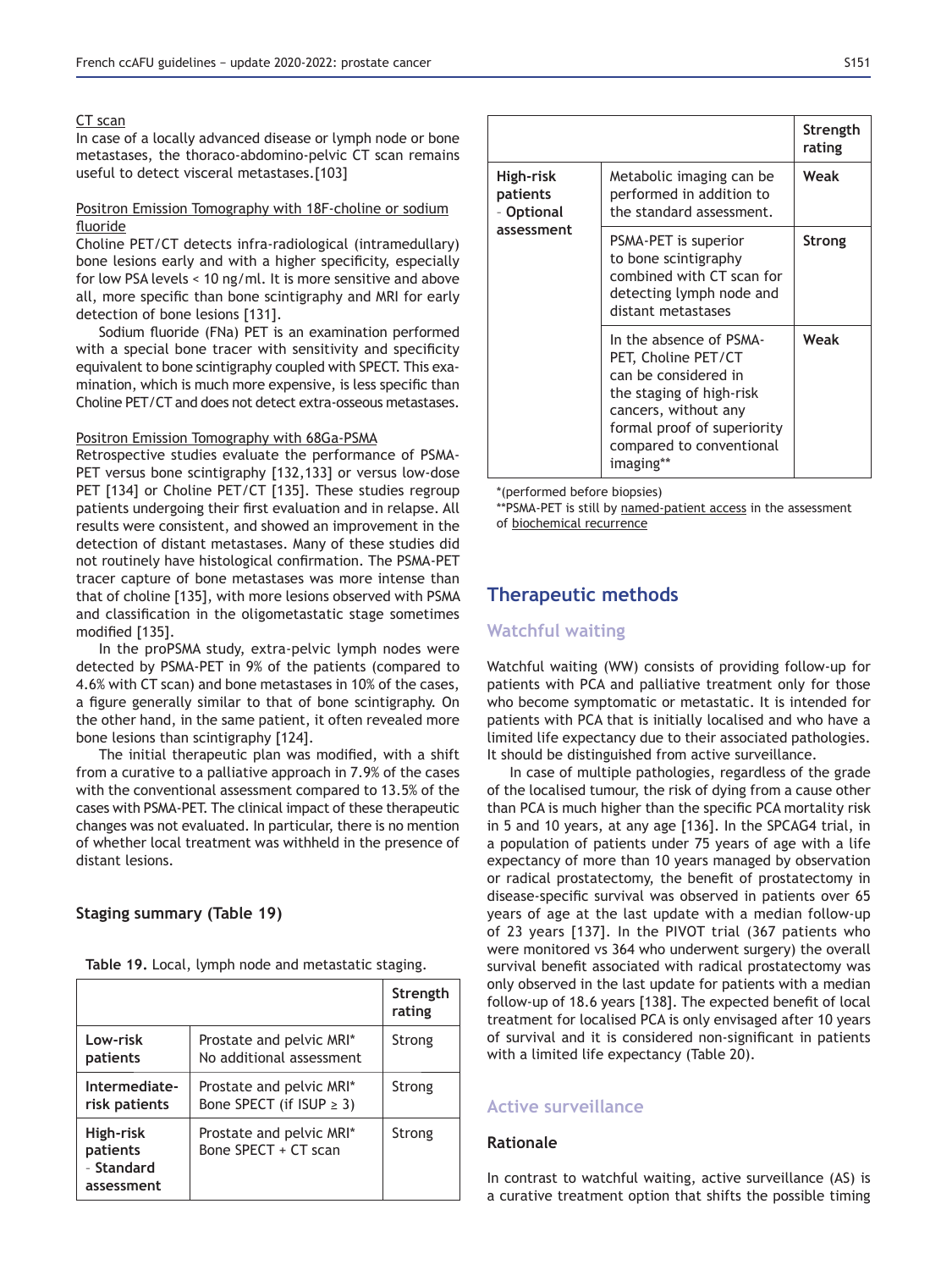|                                        | Median follow-up<br>(years) | <b>Number</b><br>of patients | Groups                                               | <b>Risk</b>         | <b>Mortality</b><br>Overall (%) | <b>Mortality</b><br>by cancer (%)             |
|----------------------------------------|-----------------------------|------------------------------|------------------------------------------------------|---------------------|---------------------------------|-----------------------------------------------|
| SPCAG-4<br><b>Bill-Axelson</b><br>2018 | 23.6                        | 695                          | Surgery vs WW                                        | Low<br>Intermediate | 71.9 vs 83.8                    | 19.6<br><b>VS</b><br>31.3                     |
| <b>PIVOT</b><br><b>Wilt 2020</b>       | 18.6                        | 713                          | Surgery vs WW                                        | Low<br>Intermediate | 68<br><b>VS</b><br>73           | <b>NA</b>                                     |
| ProtecT<br><b>Neal 2020</b>            | 7.6                         | 1,643                        | Surgery vs<br>radiotherapy vs<br>active surveillance | Low<br>Intermediate | 10<br>vs 10<br>vs 11            | 0.92<br><b>VS</b><br>0.75<br><b>VS</b><br>1.5 |

Table 20, randomised trials comparing local treatment to monitoring for localised PCA.

of treatment while remaining within the window of disease curability. The validity of this approach has been confirmed by several prospective series, some of which now have a long follow-up. The ProtecT group study [139,140] is the only study that directly compared surgery, radiotherapy and active surveillance. From 1999 to 2009, 82,429 men had PSA testing as part of a screening program. Prostate cancer was diagnosed in 2,264 patients, and 1,643 patients agreed to be randomly assigned to either surgery, radiotherapy (combined with 3-6 months of HT) or AS. The characteristics of the population were as follows: mean age: 62 years; median PSA: 4.6 ng/ml; ISUP 1: 77%; T1c: 76%, with no difference between the three groups. It should be noted that more than 20% of the patients had an ISUP of 2 or 3 and 2% had an ISUP  $\geq$  4. There was no difference in disease-specific mortality or overall mortality in 10 years but a significant difference between AS and surgery/radiotherapy for the risk of clinical progression or metastases. The methods of AS were questionable in this trial. There was no difference between the three approaches in terms of overall quality of life, anxiety and depression. The 2020 update reported a disease-specific survival benefit of radical treatment over surveillance (specific mortality of 0.67-0.73% versus 1.85%), but with no significant difference  $(p = 0.08)$  [141].

# **Selection criteria**

#### *Clinical, biological and pathological criteria*

The criteria for selecting patients eligible for active surveillance vary from study to study (Table 21). They are based on clinical examination, total PSA, the ISUP grade and the tumour burden on the biopsies (number of positive biopsies, percentage of invasion per core). PSA density is also used, notably in the European PRIAS trial. The aim of these criteria is to best select the low-risk population without drastically restricting the number of eligible patients. At present, there is no prospective comparison of the different criteria. European recommendations consider as eligible for active surveillance very low-risk prostate cancers as defined by the Johns Hopkins Hospital criteria: PSA density < 10, ISUP 1, 1 to 2 positive biopsies with less than 50% invasion of the cores [142]. Nevertheless, the other (less restrictive) low-risk criteria are relevant because they have demonstrated oncological safety in large studies.

### *MRI*

These criteria were evaluated before the era of pre-biopsy MRI. MRI and targeted biopsies should be performed systematically and the results taken into account before inclusion in active surveillance. MRI can improve the pathological evaluation of cancer, particularly when targeted biopsies are used, and it significantly limits the risk of initial prognostic misclassification. The inclusion of MRI and targeted biopsies improves the selection of low-risk patients without restricting the eligible population [143,144].

#### *Biomarkers*

Biomarkers (PCAA3, kallikreins and PHI) and genomic scores as selection tools do not yet have a place in current clinical practice despite their potential usefulness.

#### *Reclassification biopsies*

Some AS protocols call for immediate confirmatory biopsies, with a risk of reclassification in 20-30% of the cases. In the era of MRI, immediate confirmatory biopsies should not be systematic if there is adequate initial evaluation (pre-biopsy MRI followed by systematic and targeted biopsies in case of a positive MRI) and if the different criteria for low cancer risk are consistent.

# **Surveillance modalities**

The modalities of active surveillance also vary from one series to another. They systematically include regular monitoring of the PSA (every 3 to 6 months, with calculation of the doubling time) and a DRE every 6 to 12 months. The place of MRI in the follow-up of these patients is being evaluated, and could prevent unnecessary biopsies [145,146]. MRI should be repeated regularly. MRI progression criteria have been described with a specific Likert scale [147]. A progression in the PIRADS score or tumour size (Likert 4) or stage (Likert 5) should justify control biopsies. Lesion stability or a normal MRI (Likert 1-3) could delay control biopsies if other criteria are stable.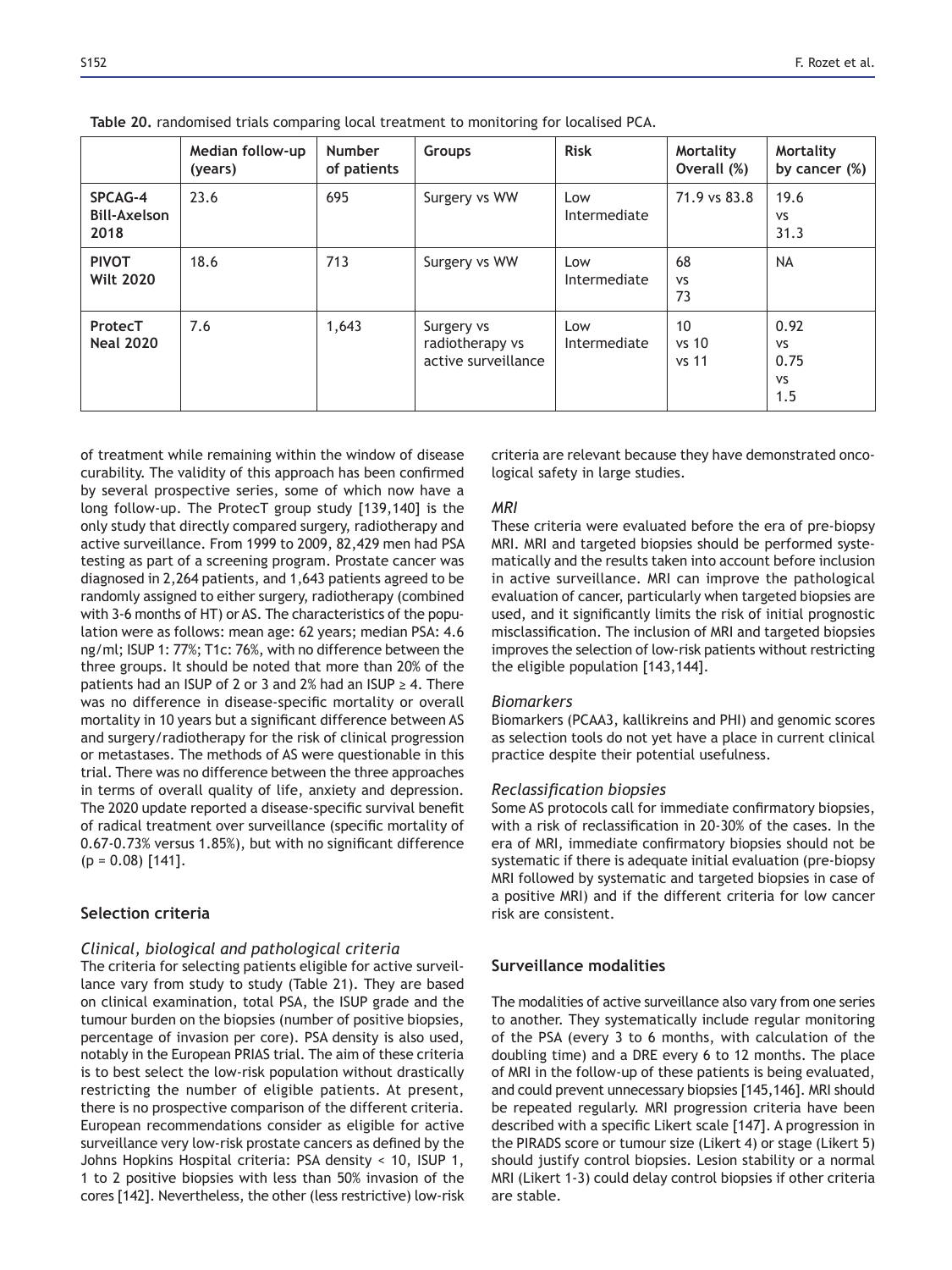|                                              | $\mathsf{N}$ | Cohort       | Inclusion criteria                                                                                | Monitoring                                                                                             | Progression                                                               | Follow-up                   |
|----------------------------------------------|--------------|--------------|---------------------------------------------------------------------------------------------------|--------------------------------------------------------------------------------------------------------|---------------------------------------------------------------------------|-----------------------------|
| <b>University</b><br>of Toronto              | 993          | Monocentric  | ISUP 1 and PSA < 10<br>or<br>ISUP 2 and PSA < 20<br>and $LE < 10$ years                           | DRE+PSA/3 mos. for<br>2 years, then /6 mos.<br>Biopsy at 1 year then<br>/3-4 years                     | PSADT < 3 years<br>(until 2009)<br>ISUP <sub>2</sub><br>Clinical          | 6.4 years<br>$(0.2 - 19.8)$ |
| <b>UCSF</b>                                  | 321          | Monocentric  | $T1-T2$<br>PSA < 10<br>ISUP <sub>1</sub><br>< 33% +biopsies                                       | DRE+PSA /3-6 mos.<br>Biopsy /1-2 years                                                                 | PSAV > 0.75<br>ISUP <sub>2</sub>                                          | 3.6 years                   |
| <b>PRIAS</b>                                 | 2,494        | Multicentric | $T1-T2$<br>PSA < 10<br>PSAD < 0.2<br>ISUP <sub>1</sub><br>$1-2 + biopsies$                        | DRE+PSA/3 mos. for<br>2 years, then /6 mos.<br>Biopsy 1-4-7 years                                      | PSADT < 3 years<br><b>ISUP 2</b><br>Progression on<br>biopsy              | 1.6 years                   |
| Göteborg                                     | 341          | Monocentric  | T1<br>ISUP <sub>1</sub><br>$PSA < 10*$                                                            | DRE+PSA /3-6 mos.<br>Biopsy in 3 years                                                                 | <b>PSA</b><br>ISUP <sub>2</sub><br>Progression on<br>biopsy               | 6 years                     |
| <b>Beaumont</b><br>Hospital                  | 80           | Monocentric  | T1<br>ISUP <sub>1</sub><br>PSA < 10<br>$1-2 + biopsies$<br>< 50%/biopsy                           | DRE+PSA/3 mos. for<br>1 year then /4 mos. for<br>2 years then /6 mos.<br>6mo MRI<br>Biopsy 1-3-6 years | PSADT < 3 years<br>ISUP <sub>2</sub><br>Progression on<br>biopsy Clinical | 3.1 years                   |
| <b>University</b><br>of Miami                | 230          | Monocentric  | $T1-T2$<br>ISUP <sub>1</sub><br>PSA < 10<br>$1-2 + biopsies$<br>< 20%/biopsy                      | DRE+PSA/3-4 mos. for<br>2 years then /6 mos.<br>Biopsy /1 year                                         | ISUP <sub>2</sub><br>Progression<br>on biopsy                             | 2.7 years                   |
| Royal<br>Marsden<br>Hospital                 | 471          | Monocentric  | $T1-T2$<br>PSA < 15<br>< 50% / biopsies<br>ISUP <sub>1</sub><br><b>OR</b><br>ISUP 2 if > 65 years | DRE+PSA/3 mos. for<br>1 year then /4 mos. for<br>1 year then /6 mos.<br>Biopsy 1-3-5 years             | PSAV > 1<br>ISUP <sub>2</sub><br>Progression<br>on biopsy                 | 5.7 years                   |
| Johns<br><b>Hopkins</b><br><b>University</b> | 1,818        | Monocentric  | T1<br>PSAD < 0.15<br>ISUP <sub>1</sub><br>$1-2 + biopsies$<br>$< 50\%$ / biopsy                   | DRE+PSA /6 mos.<br>Biopsy /1 year                                                                      | ISUP <sub>2</sub><br>Progression<br>on biopsy                             | 5 years                     |
| <b>REDEEM</b>                                | 155          | Multicentric | $T1-T2$<br>ISUP <sub>1</sub><br>PSA < 11<br>$1-3 + biopsies$<br>$< 50\%$ / biopsy                 | PSA/3 mos. for 1 year<br>then /6 mos.<br>DRE 18 mos.-3 yrs.<br>Biopsy 18 mos.-3 yrs.                   | ISUP <sub>2</sub><br>Progression<br>on biopsy                             | 2.7 years                   |

Table 21. Published active surveillance protocols.

\* but also 92 intermediate risk cases and 6 high risk cases included LE: life expectancy

PSAD: PSA density; PSADT: PSA doubling time; PSAV: PSA velocity DRE: digital rectal examination

The first control biopsies are scheduled at 12 months and must be preceded by an MRI. These biopsies are carried out in a systematic and targeted manner in case of a positive MRI. The frequency of subsequent biopsies should be adapted to the risk profile of each patient. After two

years of follow-up, the ASIST study highlighted that targeted control biopsies on MRI lesions significantly reduced the risk of secondary progression and therefore, failure of active surveillance [148]. Saturation biopsies are not indicated [149].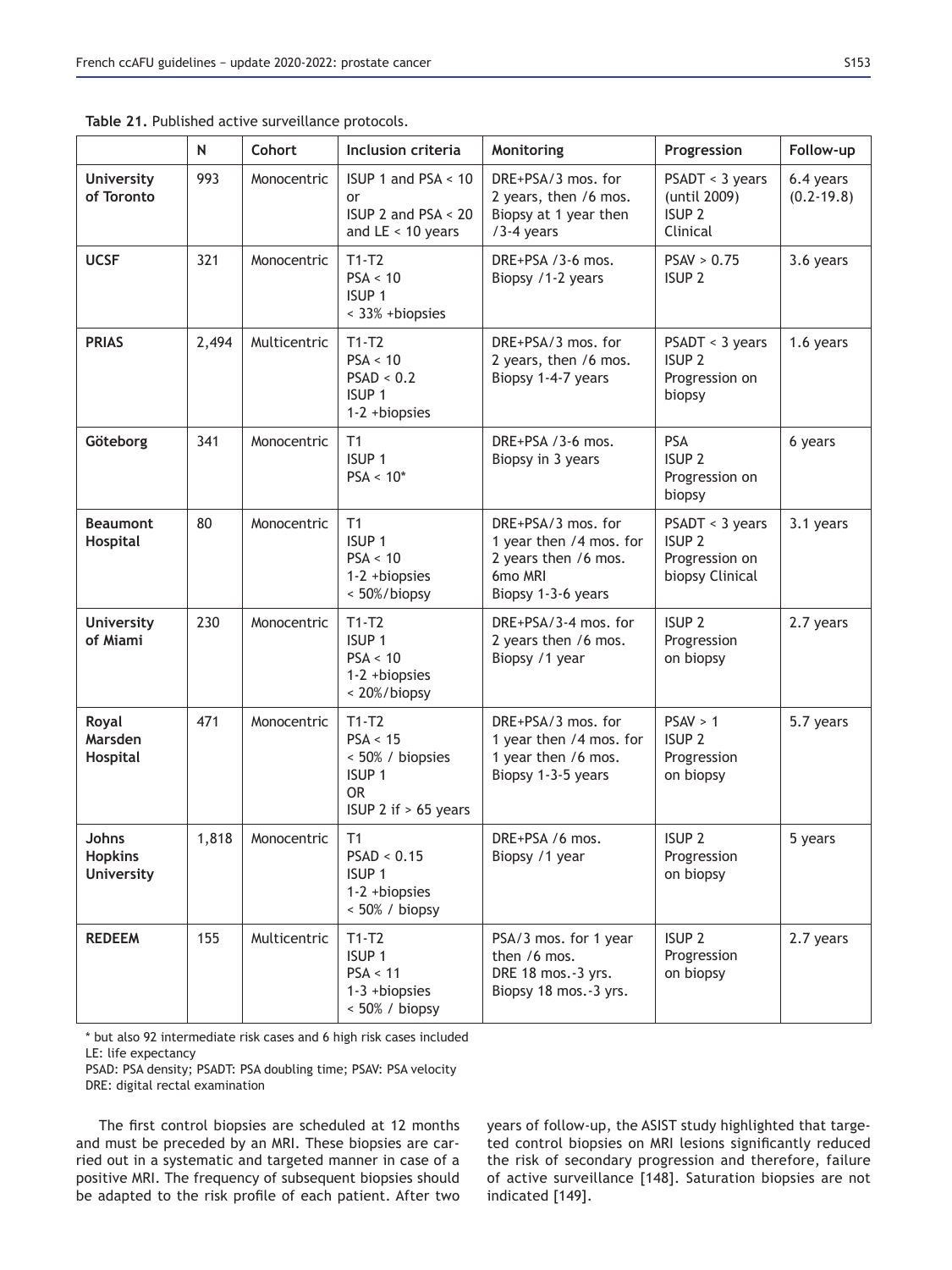# Indication for deferred treatment

Worsening of any of the surveillance criteria should prompt consideration of active treatment (Table 21). By consensus, the criterion for progression is a Gleason score of 4. Isolated increases in PSA or the volume of ISUP grade 1 cancers do not indicate automatic discontinuation of surveillance [150].

The rates of secondary treatment differ according to the criteria used to define progression. For example, the Johns Hopkins University team showed that the rate of progression was 9 per 100 patients per year of follow-up when all biopsy parameters and the PSA doubling rate were considered as progression criteria, with only 4 per 100 patients per year of follow-up when only the occurrence of grade 4 was considered [151]. The risk of cancer or metastases was evaluated at less than 1% with a median follow-up of 5 years [152].

#### **Long-term oncological outcomes**

Oncological outcomes (rate of deferred treatment, survival) from the major international series are indicated in Table 22. The longest median follow-up was 6.4 years (Toronto series) with less than 3% progression to a metastatic disease. The likelihood of a patient remaining under surveillance in 5 years varied between 59% and 67% [153-162]. The median period before deferred treatment was 1.2 to 3 years. The rate of progression on follow-up biopsies was approximately 25-35%, which is comparable to the unfavourable pathological criteria reported on the prostatectomy specimens of patients who finally underwent surgery [153-162]. Comparative matching series suggested that there was no significant difference between specimens from radical prostatectomy performed at diagnosis and those performed after a period of monitoring [163-165]. The impact of secondary chemoprevention has not been proven [166,167]. A prospective randomised trial showed a benefit of daily dutasteride on the rate of biopsy reclassification in 3 years (hazard ratio: 0.62; CI: 0.43-0.89) [168]. However, no difference in survival was reported and follow-up was short.

The recommendations for active surveillance are summarized in Table 23. A summary of the AS protocol suggested by the CCAFU is presented in Figure 2.

|                                           | Rate of deferred<br>treatment | Disease-specific<br>survival | Overall<br>survival | <b>Reasons for</b><br>discontinuing monitoring              | Lost to<br>follow-up |
|-------------------------------------------|-------------------------------|------------------------------|---------------------|-------------------------------------------------------------|----------------------|
| <b>University</b><br>of Toronto           | 27%                           | 10 years: 98%                | 10 years: 80%       | PSADT 44%<br>ISUP 2: 35%<br>Patient 6%<br>Biopsy 5%         | 2.5%                 |
| <b>UCSF</b>                               | 24%                           | 100%                         | 10 years: 98%       | <b>PSAV 31%</b><br>ISUP 2: 40%<br>Patient 29%               | <b>NR</b>            |
| <b>PRIAS</b>                              | 21%                           | 100%                         | 4 years: 86.5%      | PSADT 21%<br><b>ISUP 2: 41%</b><br>Patient 9%<br>Biopsy 38% | 1.7%                 |
| Göteborg                                  | 37%                           | 5 years: 100%                | 10 years: 81%       | <b>PSA 28%</b><br>ISUP 2 / Biopsy 47%<br>Patient 5%         | <b>NR</b>            |
| <b>Beaumont</b><br>Hospital               | 42.5%                         | 100%                         | <b>NR</b>           | <b>PSA 18%</b><br>ISUP 2 / Biopsy 68%<br><b>MRI 12%</b>     | <b>NR</b>            |
| <b>University</b><br>of Miami             | 14%                           | <b>NR</b>                    | <b>NR</b>           | <b>NR</b>                                                   | <b>NR</b>            |
| Royal Marsden<br>Hospital                 | 31%                           | 8 years: 98%                 | 8 years: 91%        | <b>PSAV 41%</b><br>ISUP 2 / Biopsy 30%<br>Patient 29%       | <b>NR</b>            |
| <b>Johns Hopkins</b><br><b>University</b> | 48%                           | 100%                         | 99%                 | <b>ISUP 2: 45%</b><br>Biopsy 55%                            | 10.7%                |
| <b>REDEEM</b>                             | 12%                           | <b>NR</b>                    | <b>NR</b>           | <b>NR</b>                                                   | <b>NR</b>            |

Table 22. Results from the various published studies.

NR: not reported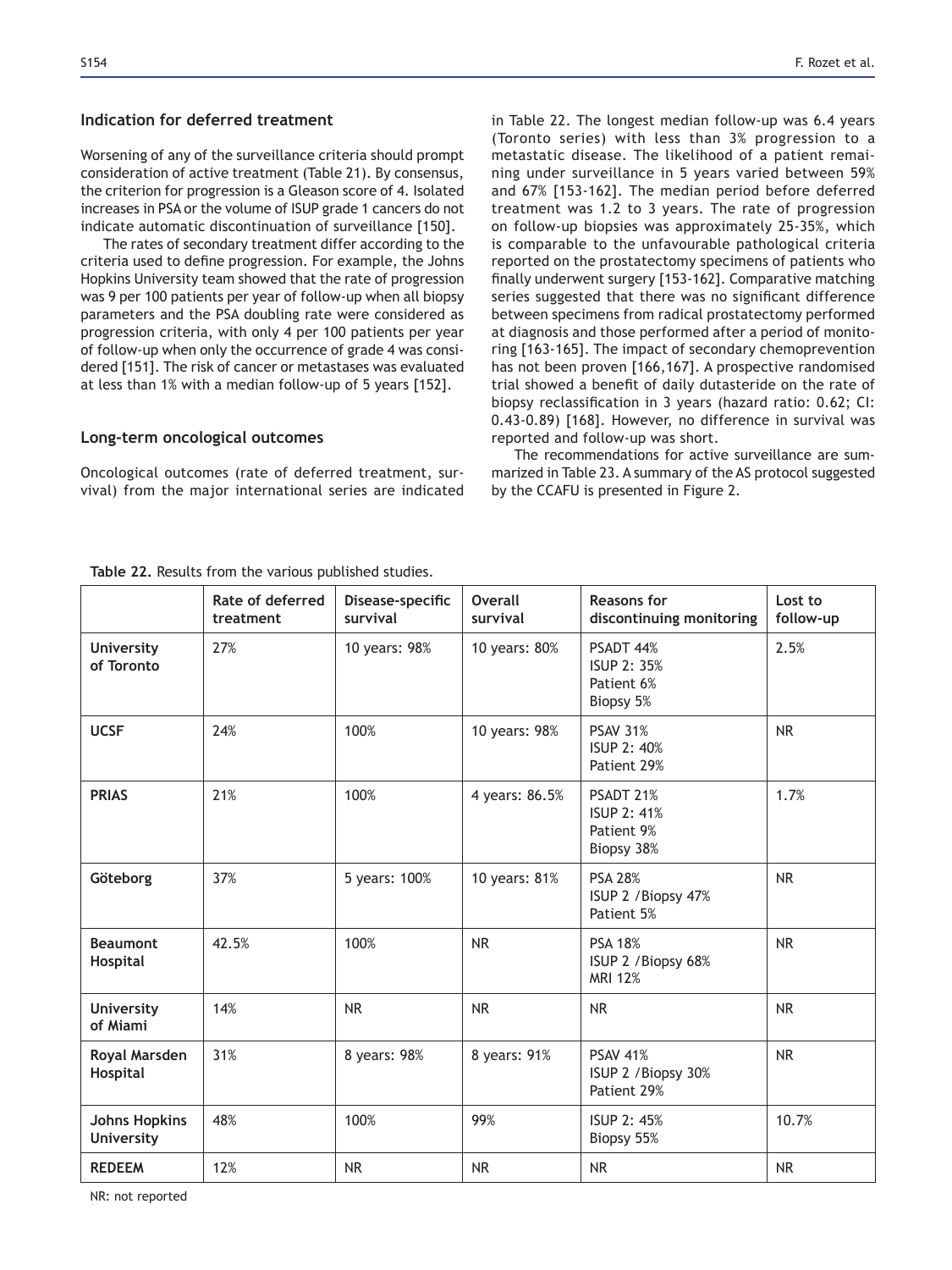| Table 23. Recommendations for AS. |
|-----------------------------------|
|-----------------------------------|

|                                                                                                                                      | Strength<br>rating |
|--------------------------------------------------------------------------------------------------------------------------------------|--------------------|
| Inclusion criteria are based on digital rectal<br>examination data, the PSA, the MRI and<br>the biopsy data (routine $+/-$ targeted) | Strong             |
| There should be an MRI followed<br>by targeted biopsies:<br>- Before the diagnostic biopsies<br>- Before the control biopsies        | Strong             |
| MRI followed by targeted biopsies reduces<br>the risk of reclassification of the initial<br>biopsy and the risk of failure of AS     | Strong             |
| Monitoring is based on a clinical<br>examination, PSA, MRI.                                                                          | Strong             |
| A control biopsy is required 12 months after<br>the start of AS                                                                      | Strong             |
| Discontinuation of AS is indicated at<br>the occurrence of a higher grade (ISUP 2)<br>or higher) on the control biopsies             | Strong             |
| A normal or sTable MRI during follow-up does<br>not preclude performing control biopsies                                             | Weak               |

# **Radical prostatectomy (RP) (Table 24)**

### **Rationale**

RP is one of the reference treatments for localised PCA that provides the best long-term oncological guarantee. The objective of RP is the removal of the entire prostate and the seminal vesicles, and preserve the structures responsible for continence and erection [169]. There is no threshold age for RP, but there is only an overall survival benefit if life expectancy is  $> 10$  years [170]. Age is not an adequate basis for the decision concerning therapy and a global evaluation of co-morbidities by adapted validated scores is essential  $[170, 171]$ .

In a randomised trial, RP was the only treatment that showed an improvement in overall survival and diseasespecific survival in the treatment of localised PCA compared to conservative treatment [172]. After follow-up of more than 20 years, RP reduced all causes of mortality (44% reduction in specific mortality), with the highest advantage noted in the < 65 age group and for subjects with intermediate D'Amico risks. With the updating of the PIVOT study with a median follow-up of more than 18 years, a benefit was also found in favour of surgery versus simple monitoring in terms of overall survival. Above all, this benefit was most pronounced in the sub-groups of young men (< 65 years) in good health (Charlson score = 0) and in the intermediate risk sub-group [138].



Figure 2. The active surveillance protocol suggested by the CCAFU.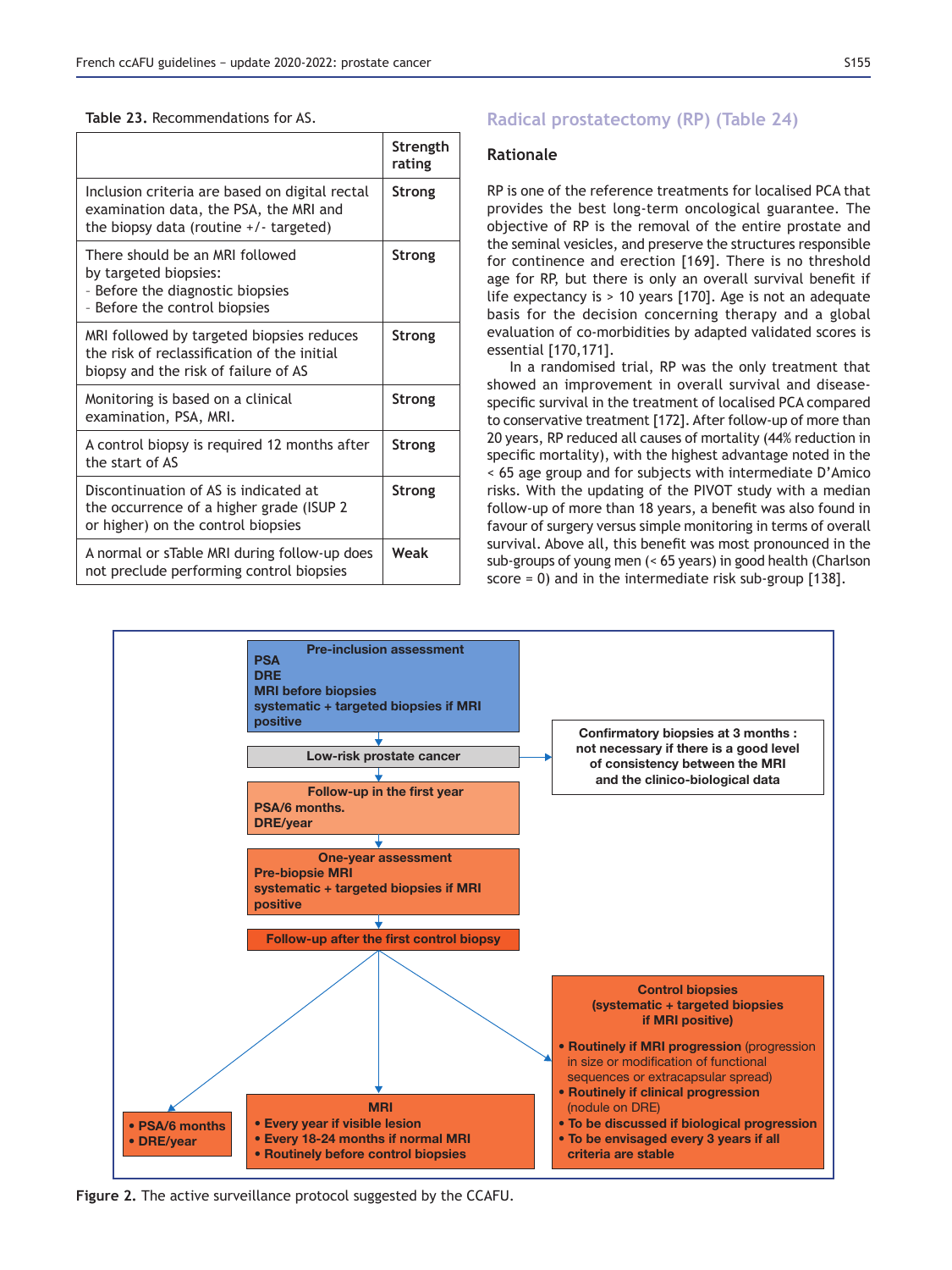#### **Table 24. Recommendations: RP.**

|                                                                                                                                                                                                      | Strength<br>rating |
|------------------------------------------------------------------------------------------------------------------------------------------------------------------------------------------------------|--------------------|
| RP can be offered to patients with low<br>and intermediate risk PCA, depending on<br>the co-morbidities and the life expectancy<br>(> 10 years)                                                      | Strong             |
| NVBs can be preserved in patients with no<br>severe preoperative erectile dysfunction<br>and with a low risk of capsular penetration<br>which should be evaluated preoperatively<br>(MRI, nomograms) | Weak               |
| All surgical approaches can be offered                                                                                                                                                               | <b>Strong</b>      |
| RP can be offered in the management<br>of high-risk or locally advanced PCA.<br>It should be envisaged without preservation,<br>with extensive dissection as part<br>of a multimodality approach.    | Strong             |

# **Indications**

The indications are those for curative treatment of localised or locally advanced PCA. Radical prostatectomy can be considered for low-risk tumours, and is indicated for intermediate-risk tumours and can be offered for high-risk tumours with the possibility of a combination with multimodality treatment [173].

# **Approaches**

RP can be performed by open, retropubic (RRP) or the more traditional perineal route. Minimally invasive approaches have been developed: laparoscopy or robot-assisted laparoscopy (RAL). Despite a significant increase in RALRP vs. RRP in Europe and North America, the various analyses show no clear difference in oncological control and recovery of continence or erectile function. They only show an advantage related to blood transfusion and the length of hospital stay in case of minimally invasive surgery  $[174,175]$ . Of all the factors, the learning curve and the volume of surgery are the major determinants of improved oncological and functional outcomes [176].

# **Nerve preservation**

It can be performed in most patients who wish to preserve erectile function in case of localised PCA [177]. Preservation is not recommended in cases of a high risk of capsular penetration (cT3 or cT2, all biopsies invaded on the same side, ISUP > 2). Through multiparametric MRI and preoperative nomograms, the risk of capsular penetration can be assessed and the surgical procedure adapted [178,179]. Determining the choice of surgical technique is improved by using a scale (stage 1 to 4) of the oncological risk of preservation based on preoperative data and imaging [180]. Neurovascular preservation is an independent factor in the recovery of erectile function.

### **Complications**

Complications in RP are infrequent and have decreased with the changes in techniques. The use of different techniques has resulted in variations in the type and overall incidence of complications [181]. The most common postoperative complications are erectile dysfunction, long-term incontinence [182,183] and anejaculation. Systematic reviews report mean rates of continence at 12 months of 89-100% for patients treated with RALRP and 80-97% for patients treated with RRP. Recently, a non-randomised prospective series reported an incontinence rate of 20% vs 21%, and an erectile dysfunction rate of 75% vs 70% in RRP vs RALRP respectively in 1 year. A Phase III randomised monocentric study that compared RALRP and RRP also showed similar functional results with both techniques in 24 months [184,185]. The other complications are predominantly perioperative bleeding, a risk of transfusion, anastomotic leaks, pelvic haematoma and lymphoceles. Intraoperative complications are rare and include rectal, ureteral and vascular wounds. In most cases, medical complications are infectious or thromboembolic [186].

### Lymphadenectomy (Table 25)

In PCA, lymphadenectomy includes bilateral excision of the ilio-obturator, internal iliac and external iliac lymph nodes up to the iliac bifurcation [187]. This type of lymph node dissection improves the quality of lymph node assessment for intermediate and high-risk patients [188]. Lymphadenectomy is the best way of staging when it is performed extensively. No imaging examination provides this quality.

Concerning the indication, the risk of lymph node involvement can be calculated with predictive tools (Briganti, Gandaglia, MSKCC or Roach's formula). An estimated risk of involvement of more than 5% is an indication for extensive dissection [112,189]. Frozen section examination is not recommended. The sentinel lymph node technique remains experimental and is not recommended. The therapeutic role of lymphadenectomy should be validated in prospective studies, but it provides information on lymph node status and therefore on prognosis [190,191]. The rate of complications increases in case of extensive dissection (approximately 20%) with a higher proportion of lymphoceles in case of an extra-peritoneal approach [192].

|  | Table 25. Recommendations for lymphadenectomy. |  |  |
|--|------------------------------------------------|--|--|
|--|------------------------------------------------|--|--|

|                                                                                                         | Strength<br>rating |
|---------------------------------------------------------------------------------------------------------|--------------------|
| Lymphadenectomy is not indicated<br>in the low-risk group.                                              | Strong             |
| Extensive lymphadenectomy should be<br>performed in the intermediate group in case<br>of a risk $> 5\%$ | Weak               |
| Extensive lymphadenectomy should be<br>performed in the high-risk group                                 | Strong             |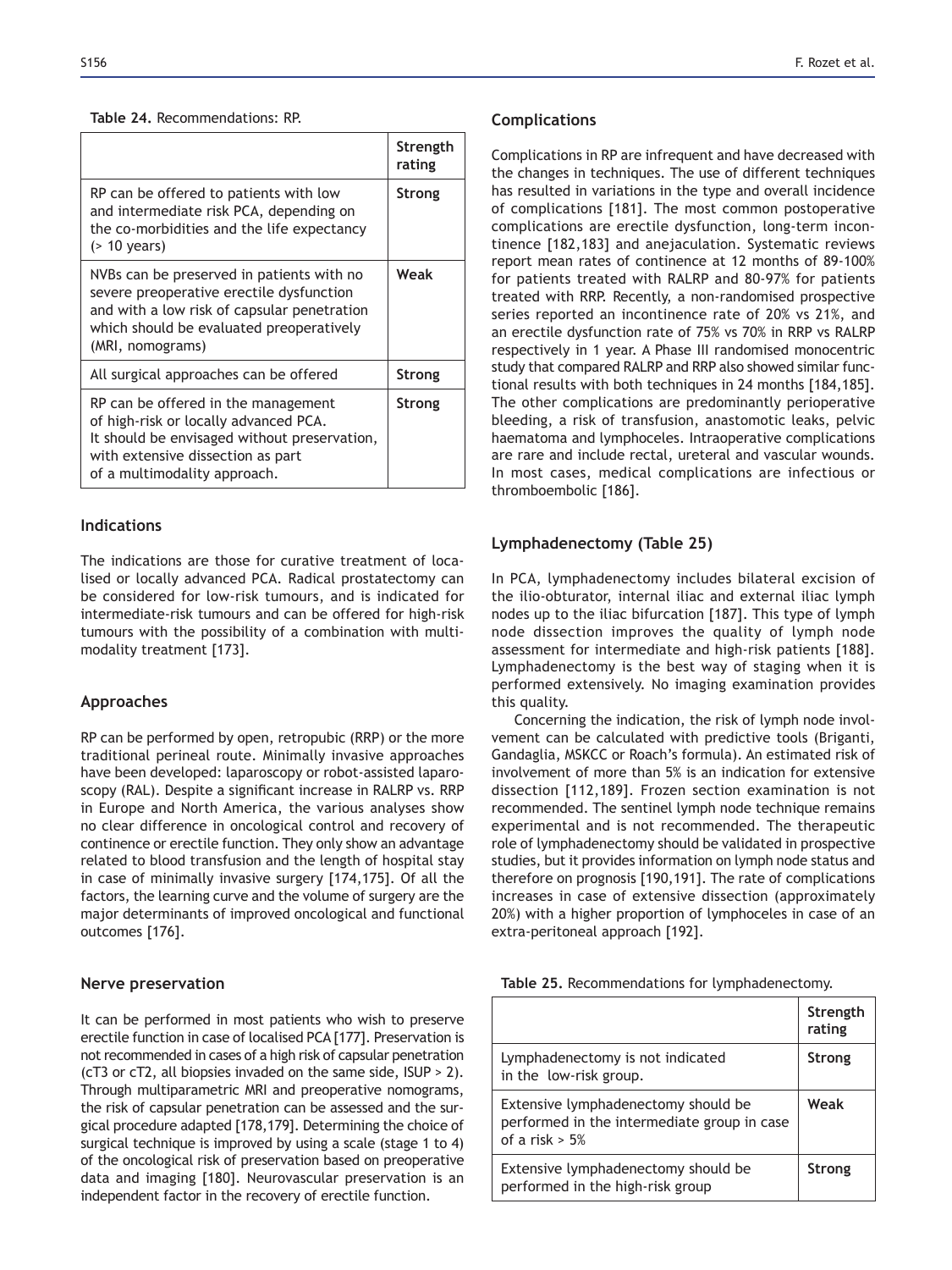#### **2** Oncological outcomes

The results of the studies that are currently available find no influence of the approach on the oncological outcomes [193,194]. The recent update of the PIVOT and SPCAGS-4 studies shows a benefit in overall, disease-specific and metastasis-free survival in favour of surgery versus simple monitoring. In the SPCAGS-4 study [137], overall, disease-specific and metastasis-free survival rates were respectively 28.1%, 80.4% and 73.4% in the surgery group and  $16.2\%$ ,  $68.7\%$  and  $56.7\%$  in the surveillance group. In the PIVOT study, there was a 12% decrease in the overall risk of death after surgery [138].

# **Radiotherapy (RT) (Table 26)**

### **Brachytherapy**

A distinction is made between brachytherapy alone and external beam radiation therapy-brachytherapy combinations.

# *Interstitial brachytherapy alone*

Two techniques are currently used:

Interstitial brachytherapy of the prostate consists of the permanent implantation of Iodine pellets, usually Iodine 125 in France (LDR brachytherapy).

High dose rate interstitial brachytherapy with Iridium 192 in monotherapy (HDR brachytherapy) consists of implanting needles in the prostate which are subsequently connected to a source projector.

Brachytherapy is a treatment option for prostate tumours with a low risk on the D'Amico scale, therefore biochemical control at 10 years is approximately 90% [195]. A large body of data provides support for offering brachytherapy alone in cancers with a favourable intermediate prognosis (ISUP2) [196-198]. The oncological outcomes are therefore equivalent to those obtained for tumours with a good prognosis [195]. In a prospective phase II study, the biochemical control rate at 5 years was 97.3% [199]. Contraindications related to the technique are: prostate volume > 50-60 ml, the existence of a median lobe, a history of endoscopic prostate resection and pre-existing urinary disorders. Being young should not be a contraindication for brachytherapy as the results in patients less than 60 years of age are the same as those in older patients. Neoadjuvant androgen deprivation is not recommended.

Low dose rate interstitial brachytherapy exposes to immediate and delayed urinary complications. On the other hand, it appears to be one of the best radiotherapy techniques to preserve erectile function [200].

HDR brachytherapy in monotherapy cannot be routinely offered due to the low number of patients included and the limited follow-up of these studies [201].

# *Brachytherapy in combination with external beam RT*

One method that appears particularly effective for increasing the prostate dose is to administer a brachytherapy boost, either by permanent Iodine-125 implants or by high dose rate brachytherapy. This is of interest for patients with an

#### Table 26. Recommendations for radiotherapy.

|                                                   |                                                                                                                                                            | Strength<br>rating |
|---------------------------------------------------|------------------------------------------------------------------------------------------------------------------------------------------------------------|--------------------|
| Technique                                         | The recommended<br>technique is irradiation<br>with intensity modulation                                                                                   | <b>Strong</b>      |
|                                                   | 3D-RT remains an option in<br>case of prostate irradiation<br>alone.                                                                                       | Weak               |
| Fractionation                                     | Moderately hypofractionated<br>radiotherapy is equivalent<br>to normo-fractionated RT, in<br>case of prostate irradiation<br>alone                         | <b>Strong</b>      |
| Dose                                              | Irradiation $\geq$ 76 Gy is<br>recommended, in the<br>absence of a combination<br>with HT                                                                  | Strong             |
|                                                   | In case of short or long-<br>term HT, irradiation<br>$\geq$ 76 Gy is recommended                                                                           | Weak               |
| Lymph node<br>irradiation                         | Lymph node irradiation is<br>recommended for patients<br>in the high-risk group<br>according to the D'Amico<br>classification                              | Weak               |
|                                                   | In this case, IMRT<br>is recommended.                                                                                                                      | <b>Strong</b>      |
| Brachytherapy<br>combined<br>with<br>radiotherapy | After external beam<br>radiation therapy at a dose<br>of 45-50 Gy, a boost by<br>prostatic brachytherapy<br>is possible for lesions<br>classified as T1-T2 | Weak               |

unfavourable intermediate or high risk [202,203]. Three randomised trials compared external beam radiation therapy with or without brachytherapy booster [204]. But two of those trials had an underdosed control arm. Only one randomised trial (ASCENDE-RT) shows that LDR brachytherapy boost improves biochemical control (86% vs 75%,  $p < 0.001$ ), with no benefit in terms of metastasis-free survival compared to external beam radiation therapy [205], and at the cost of increased urinary toxicity [206]. For this indication, HDR brachytherapy appears to show similar results to LDR brachytherapy [207].

### **External beam radiation therapy (EBRT)**

### *EBRT: technique*

RT should be performed by a three-dimensional conformal technique and if possible, with intensity modulated radiation therapy (IMRT). Image-guided RT is required for dose increases above 74 Gy. IMRT makes it possible to reduce delayed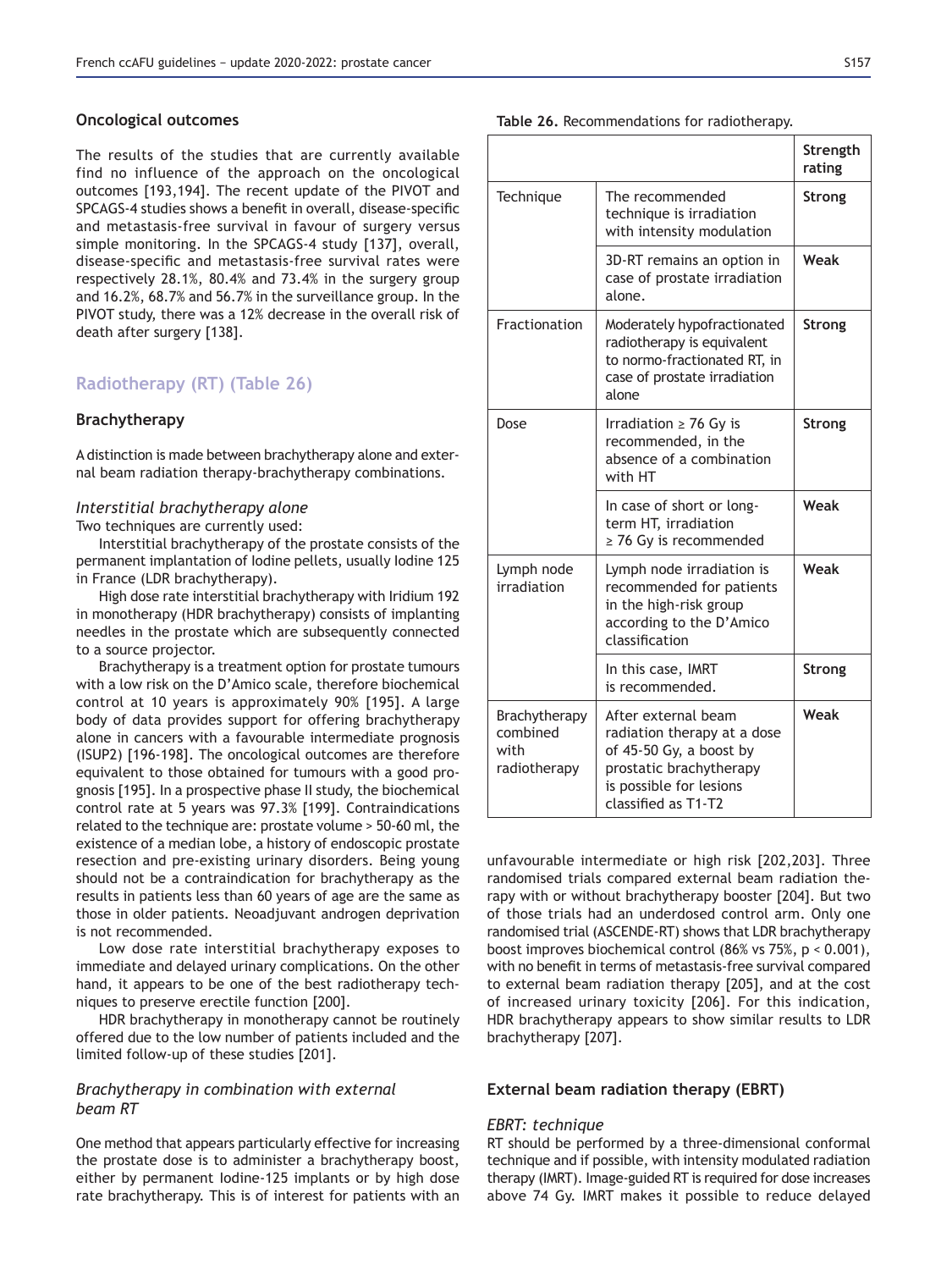toxicity compared to conventional RT at an equivalent dose and to increase the dose delivered to the tumour without significantly increasing toxicity. The terms and conditions of RT are established in the RECORAD procedures guide and in the Siriade delineation reference system, on the SFRO website (http://www.sfro.org/). Quality assurance plays a major role and requires the commitment of all professionals.

#### Dose escalation

The dose increase (74-80 Gy) achieved by photons, protons or brachytherapy was compared to a conventional dose (65-70 Gy) delivered by conventional fractionation (1.8-2 Gy/ fraction) in the framework of radiotherapy alone. Significant improvement in biochemical control, relapse-free survival, and disease-specific survival was reported, but without improvement in overall survival. The usefulness of increasing the dose has not been demonstrated for combinations with short or long-term HT, although there are indirect arguments in favour of combining both HT and RT at high doses [208,209].

#### Hypofractionation

Hypofractionation consists of delivering doses of more than 2 Gy per fraction, and makes it possible to reduce the number of sessions. A distinction is made between moderate hypofractionation (between 2.5 and 6 Gy/fraction) and extreme hypofractionation (Dose  $\geq 6$  Gy/fraction).

Moderate hypofractionation has been the subject of several phase III randomised trials to verify the superiority of this approach. The results were negative [210,211]. Équivalence trials [212-215] have been published which show that hypofractionated treatments with doses of approximately 2.5 to 3.5 Gy per fraction allow equivalent biochemical control without any major increase in toxicity  $[216,217]$ . It should be noted that rectal and urinary toxicity are more frequent, particularly in the RTOG 0415 study where intensity-modulated RT was not required [215]. Hypofractionation is a therapeutic option with a slightly higher risk of toxicity and therefore requires a strict technique that combines intensity modulation with daily control of prostate positioning (image-guided RT). The GETUG has published recommendations on dose constraints for susceptible organs, with the 60 Gy in 20 fractions regime being the most widely accepted [218]. This hypofractionation has only been validated for low or intermediate risk cancers without lymph node irradiation.

Extreme hypofractionation (stereotactic RT) has been the subject of few comparative trials. Long-term tolerability, in particular urinary tolerability, appears satisfactory. These studies mainly involved patients in the favourable and intermediate groups. Only one randomised trial is published [219]. It compared a dose of 78 Gy in 39 fractions to stereotactic radiotherapy  $(42.7 \text{ Gy in } 7 \text{ fractions}, 3 \text{ sessions per week}).$ without associated androgen deprivation. Between 2005 and 2015, 1,054 patients were included, most from the intermediate group (89%). With a median follow-up of 5 years, there was no difference between the two groups regarding any of the endpoints (biochemical and/or clinical control: 84% in both groups). Initially designed as a superiority trial, it was later transformed into an equivalence trial, with a pre-specified 4% limit. The authors concluded that the two irradiation schemes are equivalent.

#### *Irradiation volume*

The initial volume includes the prostate. It is customary to also include the seminal vesicles (at least the first centimetre) for intermediate and high-risk groups. Irradiation of lymph node areas showed conflicting results with no benefit demonstrated in the two phase III trials that specifically evaluate their importance (GETUG P01; RTOG 94-13). The randomised trials that demonstrate the value of irradiation in high-risk or locally advanced tumours have all included lymph node irradiation.

#### *Complications*

Toxicity was rigorously evaluated in the recent randomised trials of hypofractionation that included a significant number of patients (> 500 patients per arm). In summary, grade 2 late urinary toxicity was noted in 9-20% of the cases and grade 3 in 1-3% of the cases. In terms of the digestive system, grade 2 late toxicity was reported in 7-12% of the cases and grade 3 in 1-3% of the cases. Evaluating grade 2 toxicities (diagrammatically, leading to minor disorders but requiring medication) remains difficult, which explains the wide ranges observed. An important parameter is function prior to irradiation. This is particularly true for urinary toxicity. Patients with lower urinary tract symptoms prior to irradiation are at a higher risk for urinary toxicity after irradiation [211,212,219,220].

#### *Contraindications*

A history of pelvic irradiation, an active rectal inflammatory disease, and scleroderma are contraindications for external beam RT. Severe obstructive urinary symptoms increase the risk of bladder retention during RT and of subsequent complications. Prostate adenoma can be surgically treated before starting RT (agreement of experts). After surgical treatment, RT should be delayed for 6 to 8 weeks to reduce the risk of urinary complications including urethral stricture. Hip prosthesis (especially bilateral) is not a contraindication for RT but requires an adapted technique and dosimetry.

#### *Adjuvant or salvage radiotherapy*

The standard dose is 66 Gy. The irradiated volume usually includes the prostate capsule. Irradiation of lymph node chains can be discussed according to the initial tumour characteristics and the extent of the lymphadenectomy. The most frequent complications are urinary and digestive, but the incidence remains limited if the total dose prescribed is 66 Gy and if irradiation is not started until continence is stabilised (after 3 months). Five to 10% grade 3 complications are reported. An increase in the volume of irradiation probably increases the risk of late side effects, especially related to the digestive system. IMRT improves digestive and urinary dosimetric and clinical results.

### *Palliative radiotherapy*

External beam RT has an important role in palliative care, particularly when there are symptomatic bone metastases. No difference in analgesic efficacy was found between single fraction RT (8 Gy in 1 fraction) and multifraction RT (30 Gy in 10 fractions), but significantly more repeat treatments in the single fraction arm. Single fraction radiotherapy should be chosen when there is no visible fracture or neurological compression.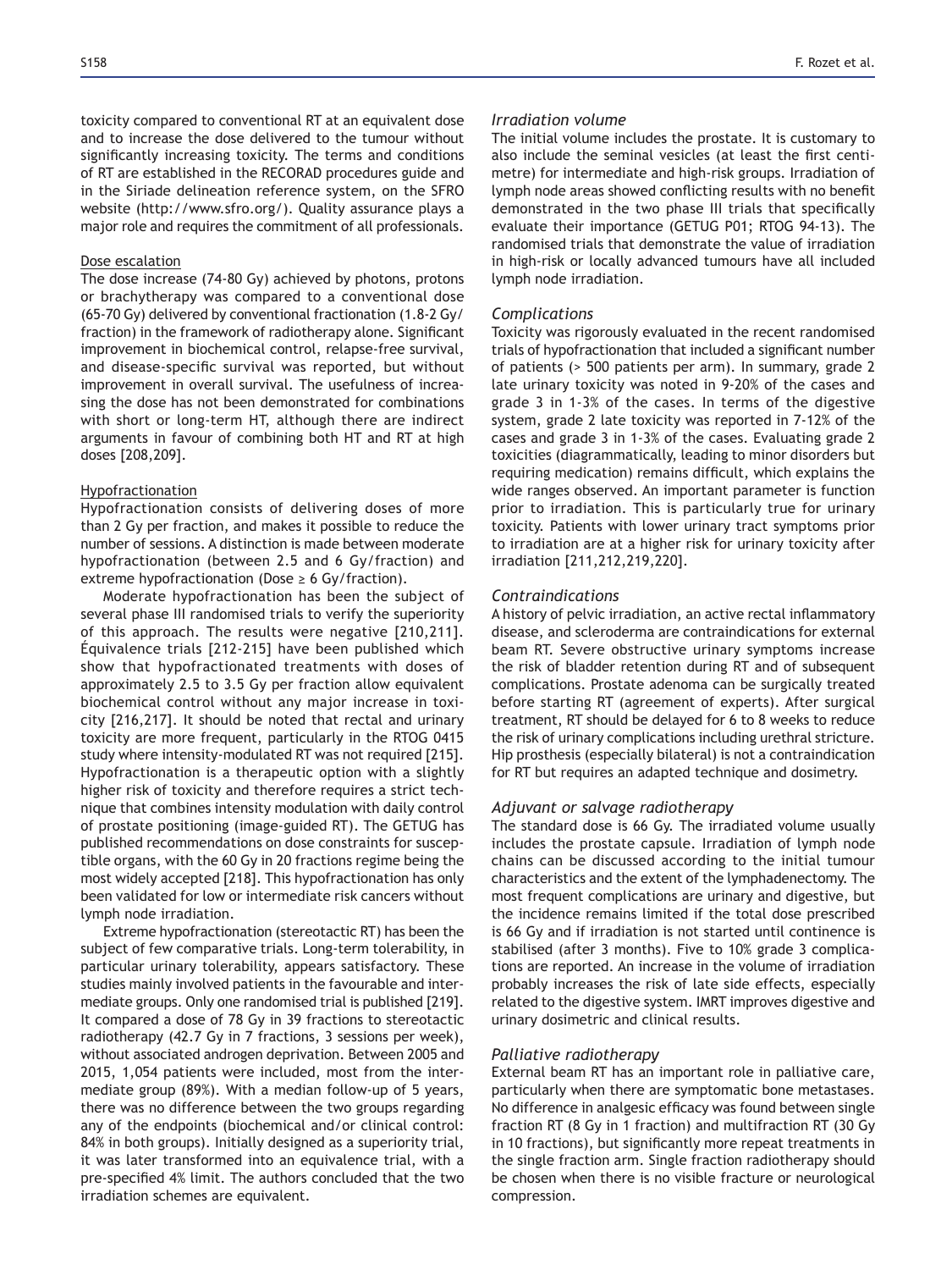# **Quality of life with reference treatments for localised PCA**

By evaluating PROs (patient reported outcomes) [200,221], adverse effects can be analysed according to the stages of the disease and the treatments. At 6 months, radiotherapy (combined with androgen deprivation) affected sexual function, particularly erectile function, only slightly less than prostatectomy. Bowel and urinary disorders increased in the radiotherapy group, with good recovery in the following months. Most urinary, intestinal and sexual disorders were alleviated in 5 years. Prostatectomy was associated with a risk of urinary incontinence compared to other options for men with a favourable or unfavourable PCA risk.

# **HIFU**

# **Indications**

Considering the high technicity of HIFU, which prevents treatment of extraprostatic forms or those at significant risk of being so, and in the absence of consensus, treatment of high-risk or unfavourable intermediate-risk prostate cancers by this method is not recommended (Low level). The three major total treatment series that have been published show a higher failure rate according to the risk [222,223,224].

In addition, cases concerning apex lesions are not to be considered because of the need to maintain a safety margin to avoid incontinence [225]. Prostate volume can be reduced by prior surgical reduction.

# **Technique**

HIFU is a non-surgical therapy that has developed for 20 years for selected patients with localised PCA. Two mechanisms predominate in tissue damage, the thermal effect and cavitation. It is performed by endorectal ultrasound and currently includes preoperative MRI.

#### The main series are indicated in Table 27.

A case-control study in 2015 compared HIFU and brachytherapy. Biochemical relapse-free survival was better in the brachytherapy arm, with no difference for metastasis-free, disease-specific and overall survival, but the follow-up remained limited (83 months) and the numbers were low (70 patients in each group) [228]. A 2015 review of the literature on 4,000 patients found that biochemical relapse-free survival was worse in one year with HIFU than with radiotherapy, but this difference disappeared in 5 years. This literature review is particularly biased [229].

# **Morbidity**

The risk of prostatic-rectal fistula is 0-3%. [222-224,226,227] The rate of complication increases with the number of sessions. The rate of urinary incontinence varies from 1% to 25% depending on the series, according to the severity and the measurement tool. Lower urinary tract obstruction varies from 10% to 30%. For approximately 20-50% of the patients who had sexual intercourse without the assistance of drugs before treatment this function remains intact (Table 28).

# **Cryotherapy**

### **Indications**

Cryotherapy is currently under evaluation and is envisaged as an alternative treatment to reference treatments for localised PCA. Patients who are potential candidates have prostates less than 40 ml in volume, a tumour at the localised stage, PSA less than 20 ng/ml and an ISUP grade  $\leq$  2 [231]. Cryotherapy is mainly offered in salvage radiotherapy.

# **Technique**

The method is based on freezing (-40°) the tissue, which results in protein denaturing, rupture of the cell membranes

|                        | <b>Patients</b> | Risk (low, intermediate, high) | $OS*$        | DSS**      | BRFS*** by stage |
|------------------------|-----------------|--------------------------------|--------------|------------|------------------|
| Crouzet S. et al [222] | 1,002           | 44%, 42% and 14%               | 80%          | 97%        | $80 - 60\%$ °    |
| Thuroff S. et al [224] | 704             | 22%, 38% and 40%               | 83%          | 99%        | $68 - 60\%$ °    |
| Ganzer R et al [223]   | 538             | 43%, 39% and 17%               | 86%          | 97%        | 71%, 63% and 32% |
| Uchida T et al [226]   | 918             | 26%, 40% and 30%               | 89%          | 97%        | 63%, 52% and 32% |
| Rouget B et al [227]   | 191             | 55%, 34% and 12%               | $90\%$ ° ° ° | $98\%$ °°° | 88%, 69% and 39% |

Table 27. Oncological results of treatment by whole-gland HIFU.

\* OS: overall survival

\*\* DSS: disease-specific survival

\*\*\* BRFS: biochemical relapse-free survival specified according to two definitions: nadir + 2 (Phoenix) or nadir + 1.2 (Stuttgart). °in 10 years °°in 8 years, °°°in 5 years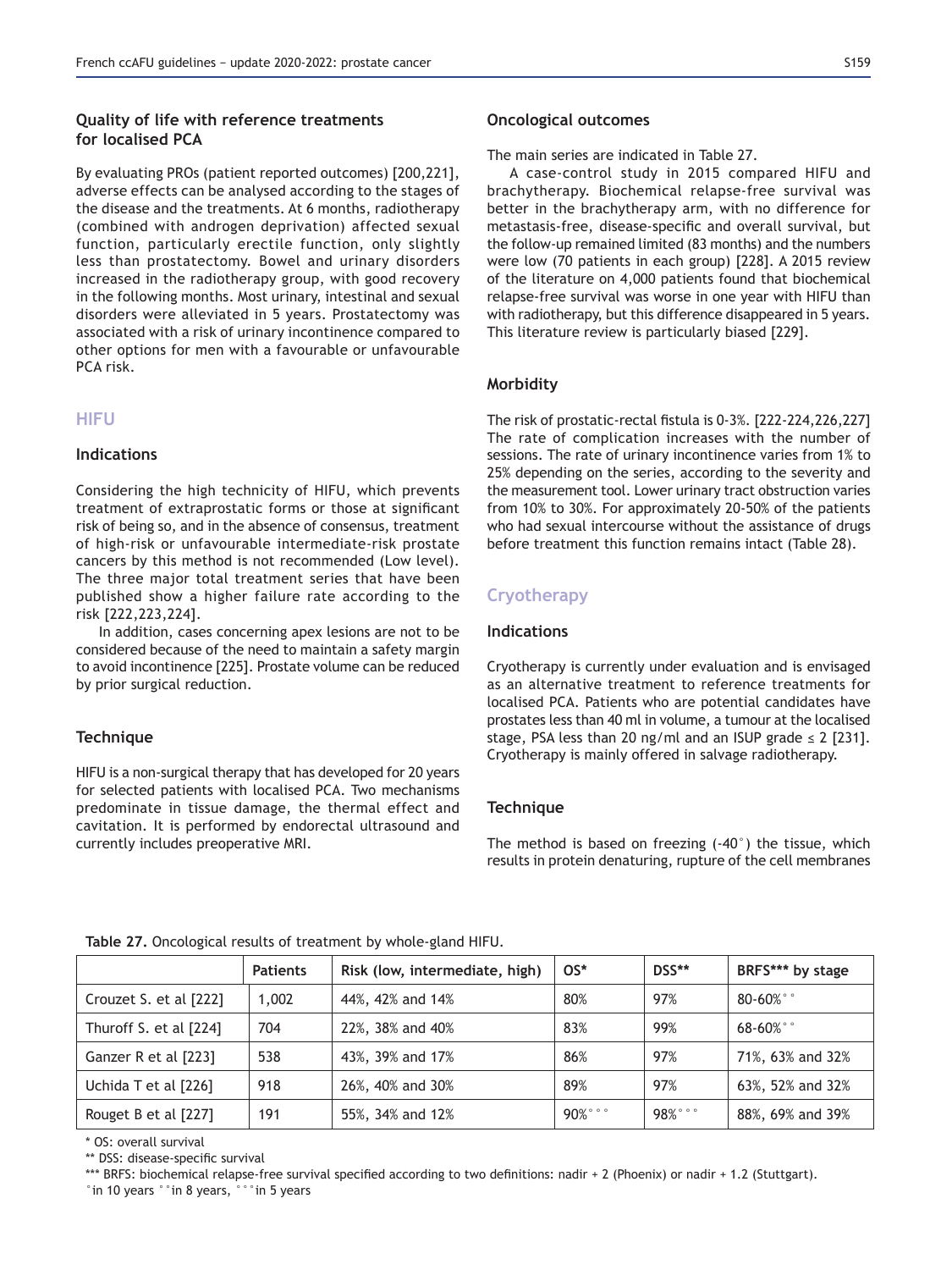|                        | <b>Patients</b> | Stenosis /<br>obstruction | Incontinence* | Preservation of<br>erectile function** | Prostatic-rectal<br>fistula |
|------------------------|-----------------|---------------------------|---------------|----------------------------------------|-----------------------------|
| Crouzet S. et al [222] | 1,002           | 26%                       | $5 - 19%$     | 42%                                    | 0.4%                        |
| Thuroff S. et al [224] | 704             | 24%                       | 3%            | 55%                                    | 0.23%                       |
| Ganzer R et al [223]   | 538             | 28%                       | $0.7 - 14%$   | 25%                                    | 0.7%                        |
| Uchida T et al [226]   | 918             | 20%                       | 2%            | $35%***$                               | 0.1%                        |
| Rouget B et al [227]   | 191             | 18%                       | 22%           |                                        | 1.5%                        |
| Dosanjh A. et al [230] | 1,742           | 10%                       |               |                                        | 1.5%                        |

Table 28. Post-HIFU complications.

\* The definition varies from one team to another

\*\* Preservation of erectile function for patients who were sexually active before

\*\*\* Patients with an IIEF-5 < 8

by ice crystals, and vascular micro-thromboses with apoptosis. Cryotherapy needles are introduced by perineal route under transrectal ultrasound guidance.

#### **2** Oncological outcomes

In 2008, in a retrospective study of 370 patients with  $14.9\%$  at low risk, 37.7% at intermediate risk, and 47.4% at high risk, Cohen et al reported biochemical relapse-free survival in 10 years, according to the Phoenix criteria, of 80.6%, 74.2%, and 45.5% depending on the risk group. [232]

In 2015, based on a retrospective study of the Cryo On-Line Database with 2,242 hormone-naive patients comprised of 21.1% at low risk, 36.7% at intermediate risk, and 42.2% at high risk, Elshafei et al showed a 5-year biochemical relapse-free survival (Phoenix) of 82.6%, 71.1%, and 57.8% respectively [233]. In 2009, in a retrospective study based on the Cryo On-Line Database, Levy et al reported results from 2,427 patients. The failure rate (Phoenix) was 29.6%, 38% and 74.8%, respectively, according to the risk. [234]

In Ramsay's literature review of almost 4,000 cryotherapies, the results on 1-year clinical relapse-free survival were poorer compared to radiotherapy or surgery [229].

The development of this technique is essentially North American. The main studies are from a single registry and although the number of patients treated is up to several thousand, lack of follow-up and the type of studies mean that this treatment is not offered as an alternative but only when the recommended options are not possible. In a recent Cochrane review, the level of evidence remained too low in terms of both oncological and functional outcomes to change the current recommendations [235].

#### **Morbidity**

The rate of complications has decreased significantly with technical improvements. The rate of urinary incontinence varies from 1% to 8% depending on the severity and the measurement tool. Obstruction varies from 4% to 10%. The risk of sexual impotence is 30% to 100%. The risk of prostatic-rectal fistula is 0 to 1% [236,237].

### **Laser**

# **Technique**

There are two laser techniques: VTP (Vascular-targeted photodynamic therapy) which uses a photosensitizer (wavelength of 753 nm), and FLA (Focal Laser Ablation) with an interstitial LASER without photosensitizer (wavelength between 900 and 1,000 nm).

# **VTP LASER**

#### *Oncological outcomes*

The literature review by Kleinclauss F et al [238] which identifies approximately 400 patients treated in phase II-III, shows approximately 50-70% negative control biopsies and utilisation mainly in focal therapy.

#### *Morbidity*

The complications described are essentially an obstructive syndrome in approximately 30% of the cases, which is usually temporary, a 10% rate of acute urine retention, 16% erectile dysfunction and no prostatic-rectal fistula. An unfavourable opinion was issued by CNEDIMTS (the French Medical Device and Health Technology Evaluation Committee) in September 2019

www.has-sante.fr/upload/docs/evamed/CNEDIMTS5973\_ TOOKAD\_03\_septembre\_2019\_(5973)\_avis.pdf

#### **Focal Laser Ablation (FLA)**

Very little data is available. A summary according to the DELPHI method confirms the feasibility, low toxicity and preferential use in focal therapy [239]. It should only be performed in the context of clinical research.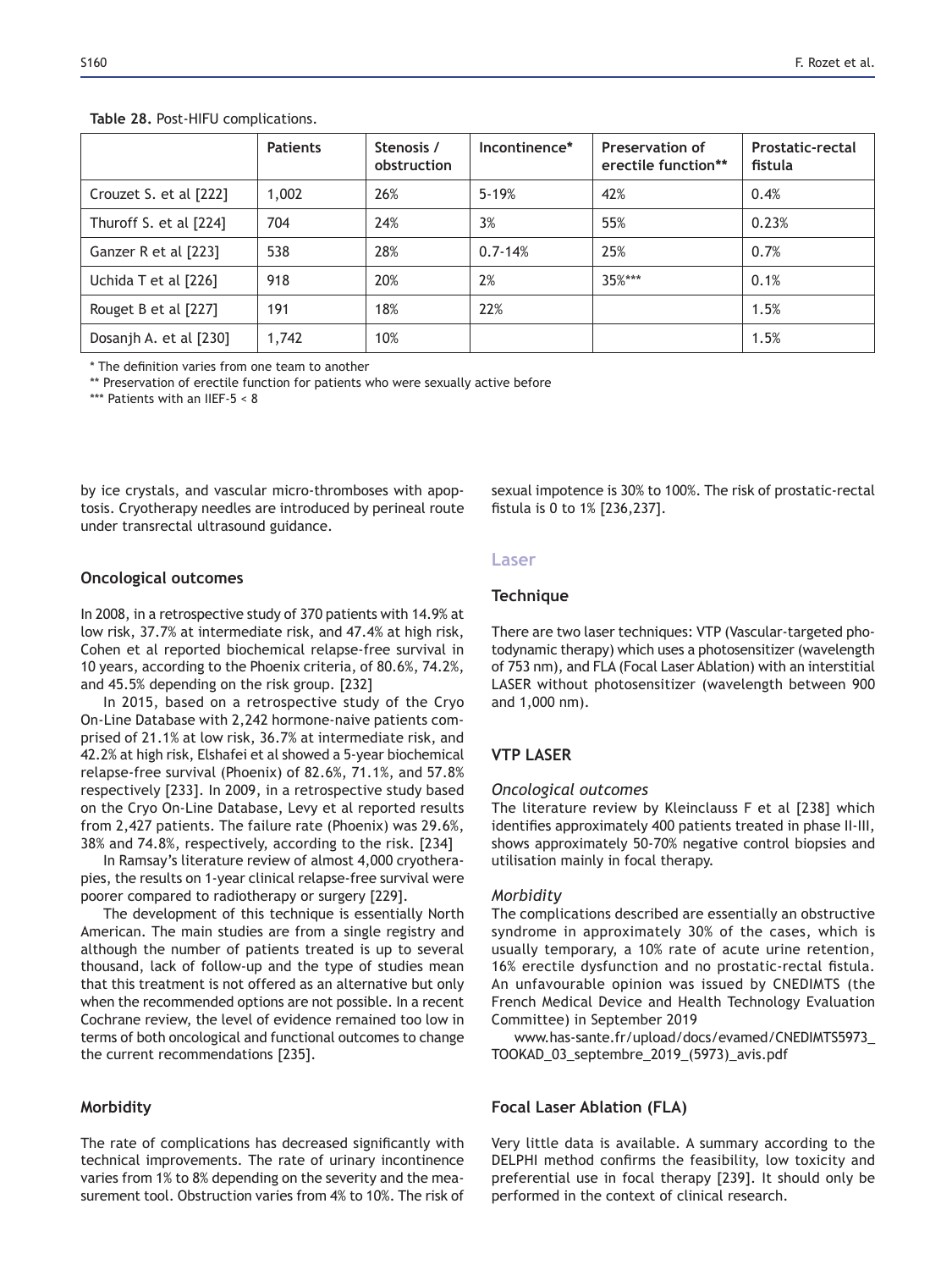# **Electroporation**

#### **Technique**

Electroporation consists of sending an electric current through the prostate, which causes cell death without heat by opening membrane pores. This is performed by transperineal route under endorectal ultrasound guidance. [240]

#### **2** Oncological outcomes and morbidity

Some published series with very limited populations find a recurrence rate of 0-33%, approximately 0-10% incontinence and 0-20% erectile dysfunction. The technique is used in whole-gland treatment or preferably in focal therapy [241].

# **Radiofrequency and microwaves**

### **Technique**

Radiofrequency uses electromagnetic fields in the frequency range of the electromagnetic spectrum from 300 kHz to 300 MHz (below microwave frequency), a technique already used in the past in prostate adenoma or in ablative treatment of kidney cancer. Microwaves also act by radio waves and cause ablative heating of tissues.

#### **2** Oncological outcomes and morbidity

There is not enough data to cite results.

# **Focal therapy (Table 29)**

### **Indications**

Focal therapy is still a recent concept in the treatment of PCA. The data for sound endpoints are not yet adequately developed to establish recommendations except for protocols or clinical studies.

This concept is based on

- the lethality of the index tumour [242,243], although there is some debate [243],
- the difficulties of inclusion and follow-up in active surveillance
- the improvements in MRI quality
- targeted biopsies with image fusion that improve localisation of the index tumour [244].

Eligibility criteria vary from one team to another and the evaluation criteria are not clearly defined. In the various trials in progress, life expectancy should be more than 10 years (without minimum age), the PSA that is usually used is less than 15, the ISUP is 1 or 2 and the TNM T1-T2, N0 and M0 [245]. A consensus meeting highlights the essential role of MRI in patient selection [246].

The number, size and location of lesions vary. The index lesion must be treated. The method chosen depends on the experience of the centre and the localisation of the index lesion. Some localisations at the apex, for example, seem to contraindicate certain methods (HIFU in particular). Patients who have already had focal therapy can be retreated [247,248]. Hemi-ablation is an interesting option [249].

#### **Technique**

The physical methods used are basically HIFU, cryotherapy and VTP laser (a randomised study). The other techniques are more anecdotal with respect to published results.

#### **2** Oncological outcomes

The follow-up is insufficient and the evaluation criteria lack robustness. Three techniques should be examined: HIFU:

- One prospective study concerned 111 low- and intermediate-risk patients treated by hemi-ablation with HIFU [250]. The follow-up was 30.4 months. Apex lesions were an exclusion criterion. Control biopsies between 6 and 12 months were negative in  $67\%$  of the cases, positive in the untreated lobe in 19% of the cases, in the treated lobe 12% and in both lobes 2%. 12 salvage radical treatments (prostatectomy or radiotherapy) and 11 unilateral or whole-gland HIFU repeat treatments were performed.
- The second concerns 625 patients (28% ISUP grade of 1, 55% ISUP 2, 14% ISUP 3 and 2% > ISUP 3 or 32% D'Amico high risk). Median follow-up was 56 months. Relapsefree survival (no local salvage treatment, no systemic treatment, no metastasis or cancer-related death) was 99%, 92%, and 88% at 1, 3, and 5 years, respectively. The results were poorer for the  $ISUP > 3$  group. Of the patients who responded to the questionnaires, 98% did not wear protective undergarment. There was an obstructive syndrome in 9.6%, erectile dysfunction in 12.8% and 1 fistula [251,252].
	- Cryotherapy:

The main publication is the one by Ward et al [253] with 1,160 patients  $(75\%$  low risk). Of the patients  $(14\%)$  with follow-up biopsies, 26% had a relapse. 98.4% were without protective undergarment, 58.1% maintained erectile function and there was 1 fistula. The analysis of the literature shows significant heterogeneity among the basic retrospective series.

VTP Laser:

A randomised study of 413 patients compared VTP laser to active surveillance [254]. The subjects included were at low and low intermediate risk and follow-up was 24 months. The rate of negative biopsies at 24 months was 49% vs 14% (AS) and progression was observed in 28% vs 58%, in favour of focal therapy. Radical treatment was required in 6% vs 29%.

Electroporation, radiofrequency, ablative laser, brachytherapy: the results reported concern small series and it is difficult to draw a conclusion.

Post-focal therapy surgery was feasible with morbidity comparable to patients who had undergone de novo surgery, but in this series 52% pT3a or b was noted [255].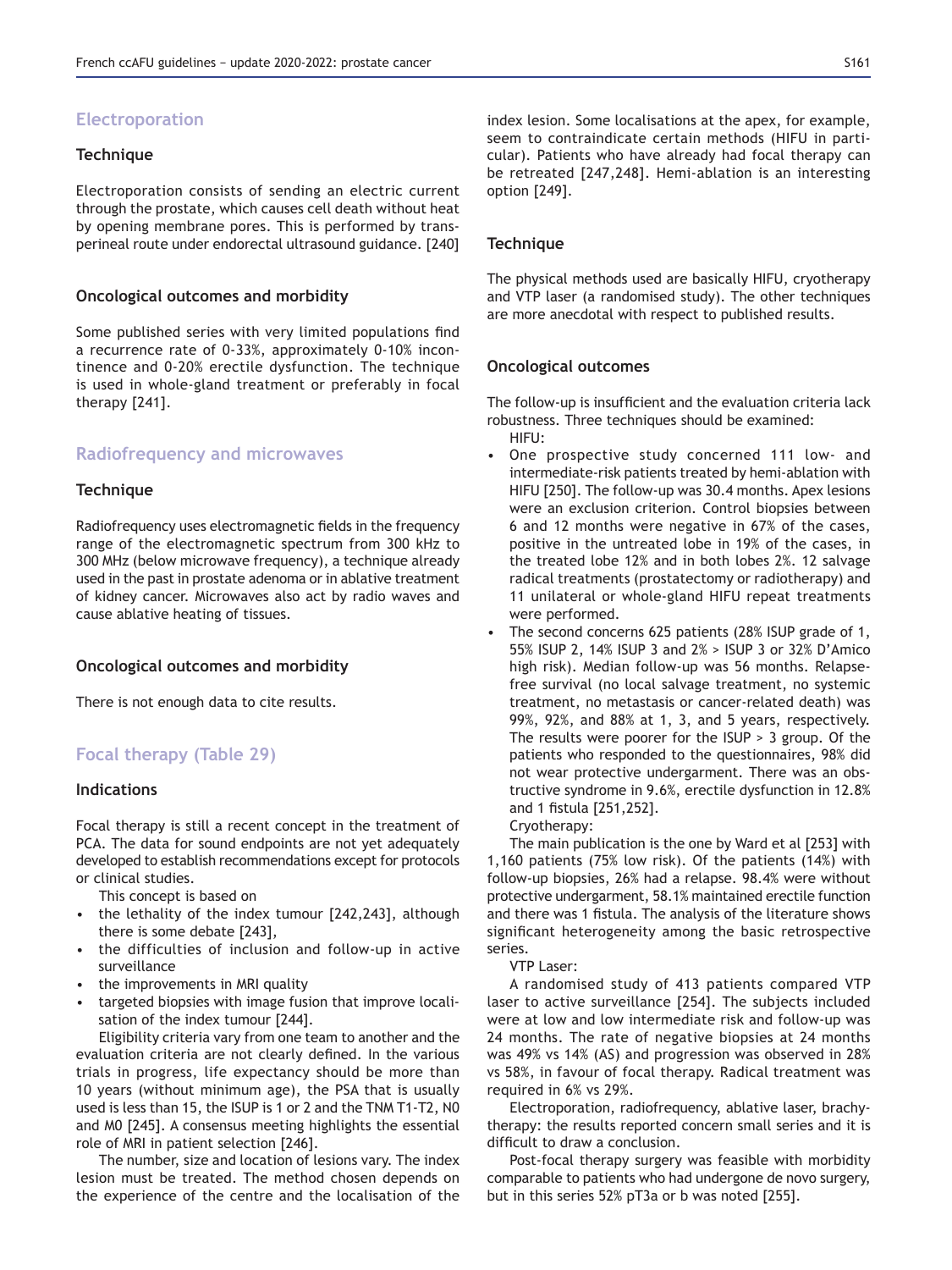| Author                     | <b>Modality</b> | Mono- or<br>multicentric   | <b>Patients</b><br>(n)           | <b>Focal</b><br>and or<br>hemi-<br>ablation | Median<br>follow-up<br>(months) | Oncological<br>outcomes                                | Cancer<br>on follow-up<br>biopsies           |
|----------------------------|-----------------|----------------------------|----------------------------------|---------------------------------------------|---------------------------------|--------------------------------------------------------|----------------------------------------------|
| Ahmed 2015<br>$[257]$      | <b>HIFU</b>     | Monocentric                | 56                               | Hemi-<br>ablation/<br>focal                 | 12                              |                                                        | 19.2% residual<br>cancer                     |
| Feijoo 2016<br>$[249]$     | <b>HIFU</b>     | Monocentric                | 71                               | Hemi-<br>ablation                           | 12                              |                                                        | 15% residual<br>cancer                       |
| Guillaumier<br>2018 [251]  | <b>HIFU</b>     | Multicentric               | 625                              | Hemi-<br>ablation/<br>focal                 | 56                              | 5 years<br><b>RFS 88%</b><br>DSS 100%<br>OS 99%        | 13% TA, 7% NTA,<br>both 5%                   |
| Ganzer 2018<br>$[258]$     | <b>HIFU</b>     | Multicentric               | 49                               | Hemi-<br>ablation                           |                                 |                                                        | 8.2% TA, 2% NTA                              |
| Johnston 2019<br>$[259]$   | <b>HIFU</b>     | Monocentric                | 107                              | Hemi-<br>ablation/<br>focal                 | 30                              | 88.8% TFS                                              | 27% cancer<br>in biopsies                    |
| Stabile 2019<br>[260]      | <b>HIFU</b>     | Multicentric               | 1032                             | Hemi-<br>ablation/<br>focal                 | 36                              | 5 years:<br>OS 97.3%                                   | 36.4% residual<br>cancer in 5 years          |
| Shah 2019 [261]            | Cryoth          | Multicentric               | 122                              | Hemi-<br>ablation/<br>focal                 | 27.8                            | 3 years:<br>RFS 90.5%                                  |                                              |
| Rischmann<br>2016 [250]    | <b>HIFU</b>     | Multicentric               | 111                              | Hemi-<br>ablation                           | 30.4                            | In 2 years<br><b>TFS 89%</b>                           | 5% TA, 7% NTA                                |
| Maenhout 2018<br>$[262]$   | HDR brachy      | Monocentric                | 30                               | Focal                                       | 24                              | RFS 83.3%                                              |                                              |
| Peters 2018<br>$[263]$     | HDR brachy      | Monocentric                | 30                               | Focal                                       | 48                              | RFS 70%, OS<br>100%                                    |                                              |
| King 2018 [264]            | LDR brachy      | Monocentric                | 354<br>(285)<br>without<br>EBRT) | Partial                                     | 103                             | $6.2% M+ in$<br>11 years,<br>98.3% DSS<br>in 9.9 years | 12.4% cancer<br>biopsy<br>in 7.6 years       |
| Azzouzi 2017<br>$[254]$    | VTP Laser/AS    | Randomised<br>multicentric | 206/207                          | Hemi-<br>ablation                           | 24                              | <b>RFS 72%</b><br>Laser / 42%<br>AS                    |                                              |
| Eggener 2016<br>$[265]$    | <b>FLA</b>      | Monocentric                | 27                               | Focal                                       | 12                              |                                                        | In 1 year 11% TA,<br><b>30% NTA</b>          |
| Van den Bos<br>2018 [266]  | Electroporation | Monocentric                | 63                               | Focal                                       | $6\phantom{1}6$                 | 95% TFS                                                | 24% significant<br>cancer<br>$(6-12$ months) |
| Blazcevski 2019<br>$[267]$ | Electroporation | Monocentric                | 123                              | Focal                                       | 36                              | RFS 96.75%,<br>OS 100%                                 | 9.8% TA and<br>12.7% NTA                     |

### Table 29. Main focal therapy series.

RFS: Relapse-free survival

DSS: disease-specific survival

OS: overall survival

TFS: salvage treatment-free survival excluding repeat treatment by the initial technique

TA: treated area

NTA: non-treated area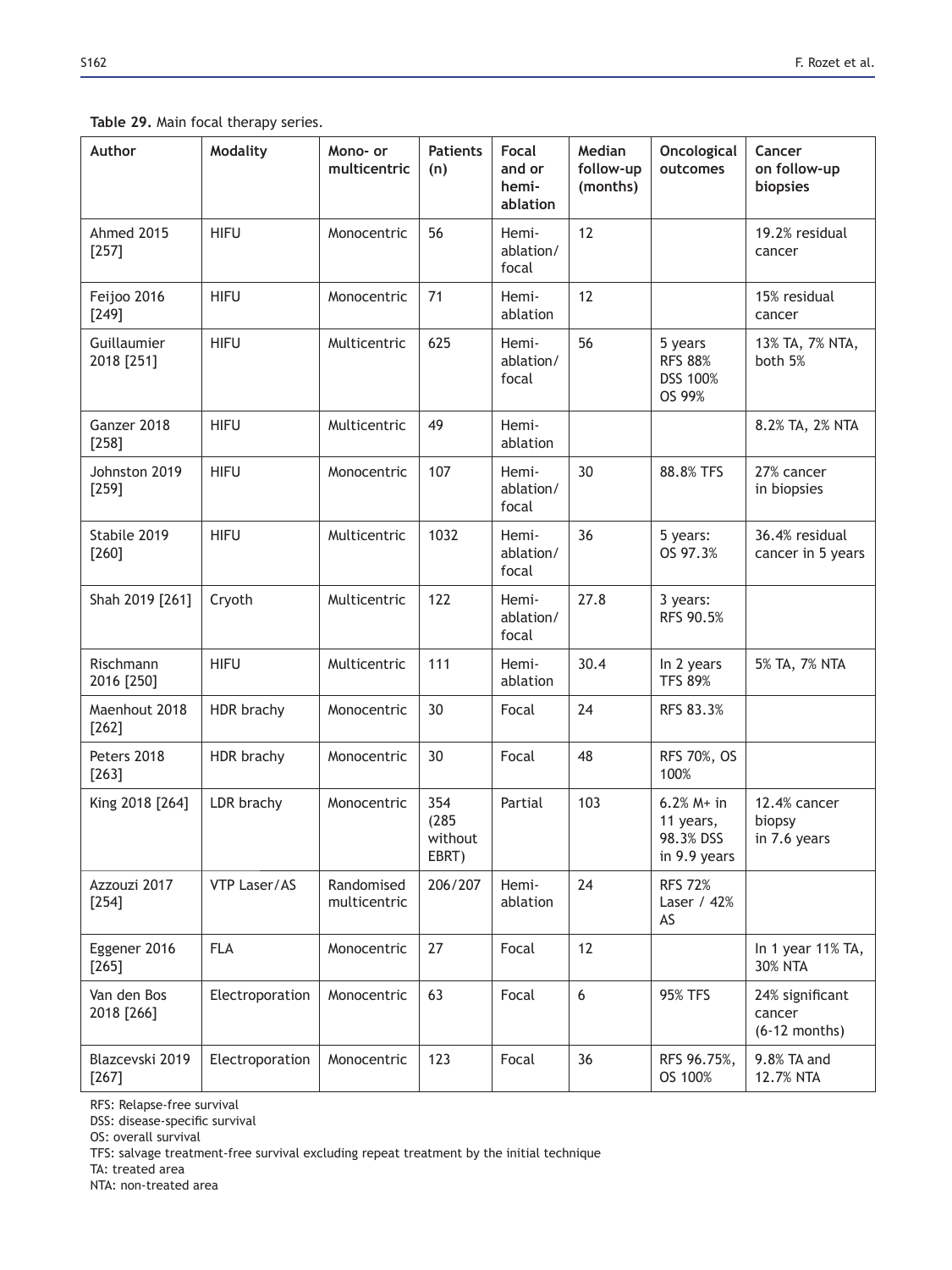Follow-up is based on biopsies, in the majority of cases at 6 and 12 months, PSA (difficult interpretation) and MRI [245]. This could be offered very early (in a few days) according to some practitioners, and the changes observed depend on the type of focal therapy used beforehand [256].

Lack of long-term oncological findings and consensus on patient selection, treatment and monitoring methods make it impossible to classify focal therapy as a validated reference treatment. Patients should be informed of these notions and that focal therapy is not without morbidity.

Focal therapy should be considered as a technique that is under evaluation

# **Androgen deprivation therapy (ADT)**

#### **2** Objectives and modalities of ADT

The objective of ADT is to reduce the effects of androgens by three mechanisms: suppression of their secretion and suppression of their synthesis, both of which lead to castration (decrease in circulating androgens) and inhibition of the androgen receptor (which increases circulating androgens). The extent of androgen deprivation is assessed by measuring serum testosterone levels, which partially reflects tissue impregnation, in particular prostate tissue, with androgens. The limit of detection for testosterone when ADT was performed by orchidectomy was 50 ng/ml, whereas current techniques have established that the median value is 15 ng/ dl [268]. Based on expert advice, an optimal limit was set at 20 ng/ml [269]. ADT is used in two distinct situations:

The methods available to achieve androgen deprivation are summarized in Table 30.

# **Prevention of the side effects of ADT**

Regardless of the indication for ADT, the patient's quality of life is an essential criterion for performing ADT, particularly as a palliative means. The aim of supportive care is to improve or maintain the quality of life of patients. The goal is to prevent the side effects of ADT. In general, supportive care is beneficial to the quality of life of the patient and their caregivers [276-278]

The side effects of ADT are listed in Table 31, which details the diagnostic and therapeutic management modalities. The main characteristic of these side effects is their early occurrence (within 3 to 6 months) and the particular severity of sarcopenia which is at the maximum in the first 6 months of treatment. Both of these characteristics require specific assessment of each patient, and care should be based on the outcome of this assessment (Table 32). The aim of the follow-up must be the oncological control of PCA, but also the preservation of the patient's quality of life (High level). Follow-up modalities for adapting supportive care are presented in Table 32.

#### **New generation hormone-therapy (NGHT)**

NGHTs have caused a significant change in practice by showing a high benefit in terms of overall survival, symptom

| <b>Modalities</b>                                                                              | Castration                                                                        | <b>Limitations</b>                                                                                                                                               | References      |
|------------------------------------------------------------------------------------------------|-----------------------------------------------------------------------------------|------------------------------------------------------------------------------------------------------------------------------------------------------------------|-----------------|
| Orchidectomy<br>Pulpectomy                                                                     | In 12 hours                                                                       | <b>Irreversible</b>                                                                                                                                              | [270]           |
| <b>Oestrogen</b><br>Distilbene                                                                 | Same as for orchidectomy<br>Even at 1 mg/kg                                       | Cardiovascular toxicity +++                                                                                                                                      | $[271]$         |
| LHRH agonist<br>Gosereline<br>Leuroreline<br>Triptoreline                                      | 2-4 weeks.<br>Equivalence of the<br>different forms available<br>(expert opinion) | 10-15% primary resistance<br>Flare due to an initial surge in testosterone which<br>is exceptionally symptomatic (large tumour masses,<br>pre-existing symptoms) | [269, 271, 272] |
| LHRH antagonist<br>Degarelix,<br>Relugolix                                                     | In 48 to 72 hours                                                                 | Monthly injections<br>Oral                                                                                                                                       | [273, 274]      |
| 1 <sup>st</sup> generation<br>antiandrogen<br><b>Bicalutamide</b><br>Nilutamide<br>Cyproterone | Increase in serum<br>testosterone levels                                          | Compared to castration:<br>- lower overall survival<br>- lower survival without clinical progression<br>- more interruptions due to side effects                 | $[275]$         |

Table 30. ADT modalities.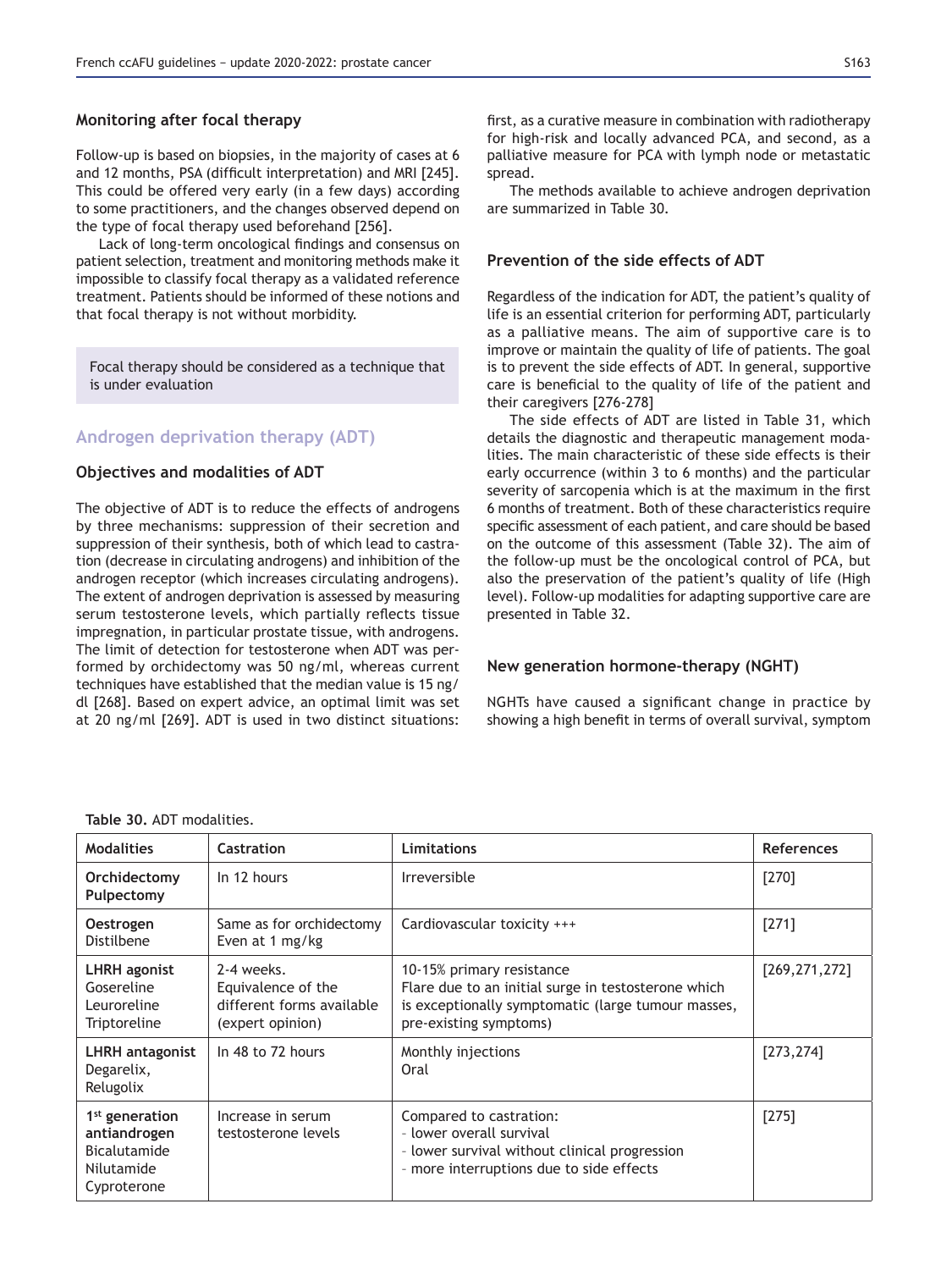#### Table 31. SECONDARY EFFECTS of long-term ADT.

| Type                                              | <b>Diagnosis</b>                                       | Management                                                                                                                                                                                                                                                                           | Reference  |
|---------------------------------------------------|--------------------------------------------------------|--------------------------------------------------------------------------------------------------------------------------------------------------------------------------------------------------------------------------------------------------------------------------------------|------------|
| <b>Hot flashes</b>                                | Interview                                              | Cyproterone acetate 100 mg/d<br>(Medroxyprogesterone, IRS)                                                                                                                                                                                                                           | $[279]$    |
| Loss of libido and erectile<br>dysfunction        | Interview<br>Urolife Questionnaire®                    | No specificity<br>(for erections: ICI++)                                                                                                                                                                                                                                             | $[280]$    |
| <b>Fatigue</b><br>(physical and<br>psychological) | Interview<br>VAS                                       | Physical activity:<br>- 30 min walk per day<br>- specific muscle contraction exercises<br>$(\pm$ physiotherapy)                                                                                                                                                                      | [277, 281] |
| Anxiety and depressive<br>syndromes               | Interview<br>mini-GDS                                  | Consultation with a specialist                                                                                                                                                                                                                                                       | $[282]$    |
| <b>Cognitive impairment</b>                       | After consent:<br>- mini-Cog<br>- or even MMT          | Consultation with a specialist                                                                                                                                                                                                                                                       | [283]      |
| Insulin resistance<br>(risk of NIDDM)             | <b>Risk factors</b><br>Weight<br>Fasting blood glucose | Dietary advice<br>(± dietary consultation)<br>• Physical activity<br>$(30 \text{ min walk } / d)$                                                                                                                                                                                    | $[284]$    |
| Lipid profile alteration                          | Lipid assessment<br>(increase in HDL-Chol)             | Dietary advice<br>(± dietary consultation)<br>• Physical activity<br>$(30 \text{ min walk } / d)$                                                                                                                                                                                    | [285]      |
| Cardiovascular risk                               | <b>Risk factors</b><br>(personal history ++)           | Dietary advice<br>(± dietary consultation)<br>Physical activity<br>$(30 \text{ min walk } / d)$<br>Smoking cessation                                                                                                                                                                 | $[286]$    |
| Sarcopenia                                        | <b>Risk factors</b><br>Vitamin D<br>Bone density       | Dietary advice<br>(± dietary consultation<br>± 800-1,000 IU/d Vitamin D and 800-1,200 mg/d<br>calcium supplementation)<br>Supplementation for Vitamin D deficiency<br>Smoking cessation<br>Physical activity<br>Rheumatology consultation if risk factor or bone<br>density $< -1.5$ | $[287]$    |
| <b>Risk of falling</b>                            | Risk factors                                           | Consultation with a specialist if detected (geriatrics)                                                                                                                                                                                                                              | [287]      |

SRI: serotonin reuptake inhibitor ICI: Intracavernosal injections VAS: visual analogue scale mini-GDS: mini geriatric depression score mini-Cog: mini-cognitive test MMT: *Mini Mental Test* NIDDM: non-insulin dependent diabetes mellitus

improvement, quality of life and generally good clinical and biological tolerability. In any event, ADT must be maintained. The pre-prescription laboratory work up for NGHT should include PSA, serum testosterone, CBC, renal function tests (creatinine, FDG), blood electrolytes, LFTs with alkaline phosphatase, LDH, and serum albumin.

#### *Abiraterone acetate*

Abiraterone acetate (AA) acts as a selective inhibitor of androgen synthesis by irreversibly blocking CYP 17. It is prescribed at a dose of 1,000 mg per day in between meals in combination with prednisone (5 to 10 mg per day according to the indication). The main clinical side effects are HTN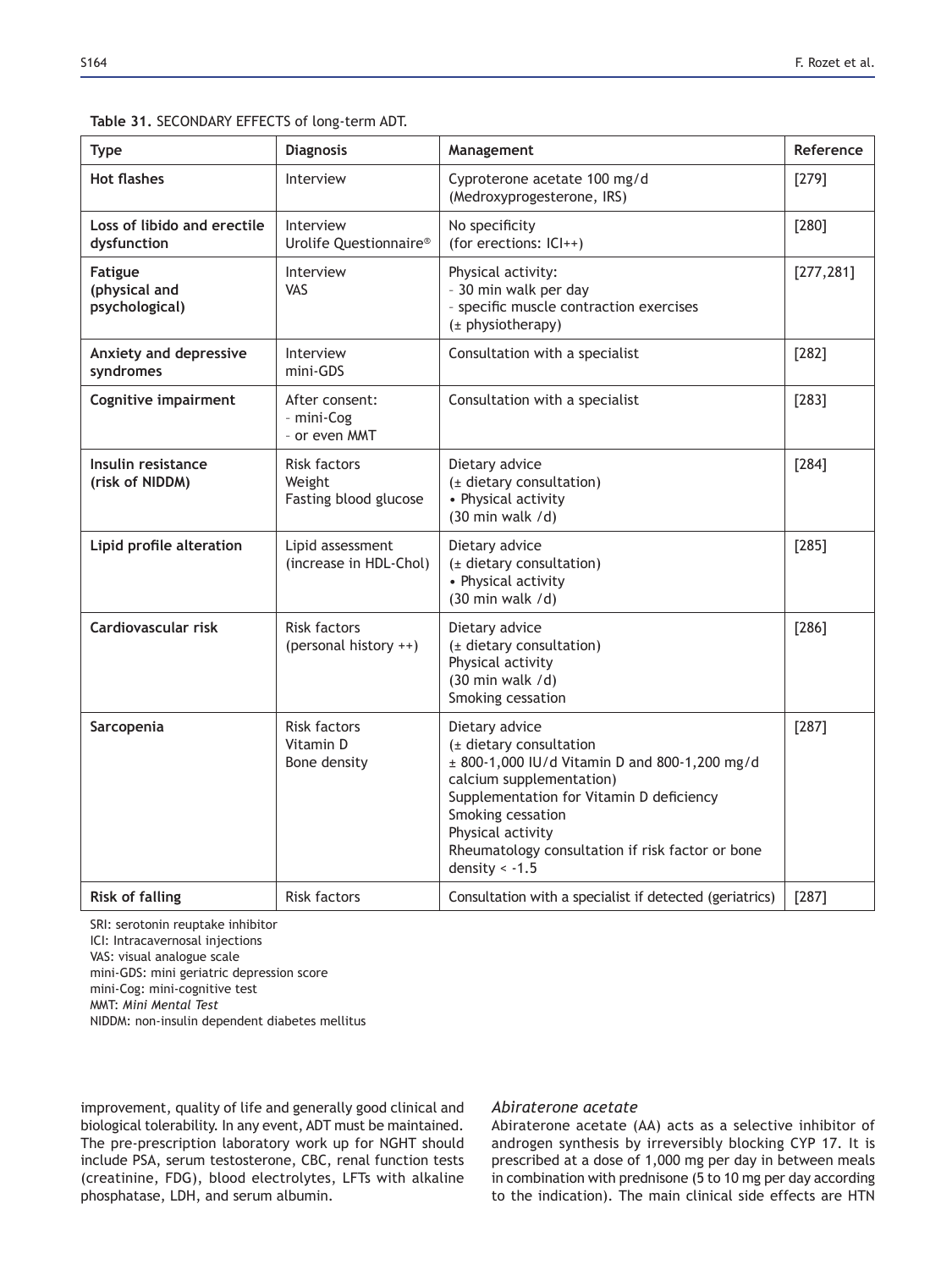|                     | Modality                             | Initial evaluation                     | Follow-up evaluation                           |
|---------------------|--------------------------------------|----------------------------------------|------------------------------------------------|
| <b>Clinical</b>     | Quality of life                      | Yes                                    | Yes                                            |
|                     | Asthenia                             | Yes                                    | Yes                                            |
|                     | Cardiovascular risk factors          | Yes                                    | Yes                                            |
|                     | Risk factors for sarcopenia          | Yes                                    | Yes                                            |
|                     | Risk factors for falls               | Yes                                    | Yes                                            |
|                     | Erection + Sexuality                 | Yes                                    | Yes                                            |
|                     | Mood                                 | Yes                                    | Yes                                            |
|                     | Weight + Height                      | Yes                                    | Yes                                            |
| <b>Paraclinical</b> | Liver assessment                     | Optional                               | Optional                                       |
|                     | Fasting blood glucose                | Yes                                    | Yes                                            |
|                     | Lipid assessment                     | Yes                                    | Depending on the risk                          |
|                     | Vitamin D                            | Yes                                    | Yes                                            |
|                     | Osteodensitometry<br>$(hip + spine)$ | Yes                                    | No                                             |
|                     | Haemoglobin                          | Optional                               | Optional                                       |
|                     | Alkaline phosphatase                 | Optional                               | Optional                                       |
|                     | <b>PSA</b>                           | Yes                                    | Yes                                            |
|                     | Serum testosterone level             | If androgen deficiency<br>warning sign | Depending on the therapeutic<br>response (PSA) |

Table 32 ADT FVALUATION and MONITORING

and peripheral oedema. It requires fortnightly monitoring of LFTs initially because of the risk of cytolysis (1%) in the first two months, and of the blood electrolytes because of the possibility of hypokalaemia.

# *Enzalutamide*

Enzalutamide is the first agent in a new class of androgen receptor (AR) inhibitors with a novel mechanism of action. Once attached to the AR, it prevents its translocation and attachment to DNA. It also reduces the recruitment of transcriptional co-activators. Its affinity for ARs is superior to first generation antiandrogens. It is prescribed at a dose of 160 mg per day in a single dose between meals. The main side effect is asthenia. There is a < 1% risk of seizure.

# *Apalutamide*

It is an antiandrogen with a structure similar to that of enzalutamide. It is prescribed at a dose of 240 mg per day. It causes skin rashes in 23% of the cases.

#### *Darolutamide*

It is prescribed at a dose of 200 mg x 2 per day. It does not cross the blood-brain barrier, so there is no risk of seizure.

# **Chemotherapy (Table 33)**

Table 33. Chemotherapies evaluated for the treatment of PCA.

| Mitoxantrone | 12 mg/m <sup>2</sup> IV every<br>21 days     | Liver toxicity.<br>Leukaemia risk                                           |
|--------------|----------------------------------------------|-----------------------------------------------------------------------------|
| Docetaxel    | 75 mg/m <sup>2</sup> every<br>21 days        | Liver toxicity.<br>Alopecia.<br>Peripheral<br>neuropathy.<br>Capillary leak |
| Cabazitaxel  | $20 - 25$ mg/m <sup>2</sup><br>every 21 days | Liver toxicity.<br>Diarrhoea.                                               |
| Cisplatin    | 70 mg/m <sup>2</sup> every<br>21 days        | Haematological,<br>renal and<br>neurological<br>toxicity                    |
| Carboplatin  | AUC 5<br>every 21 days                       | Haematological<br>toxicity (especially<br>platelet)                         |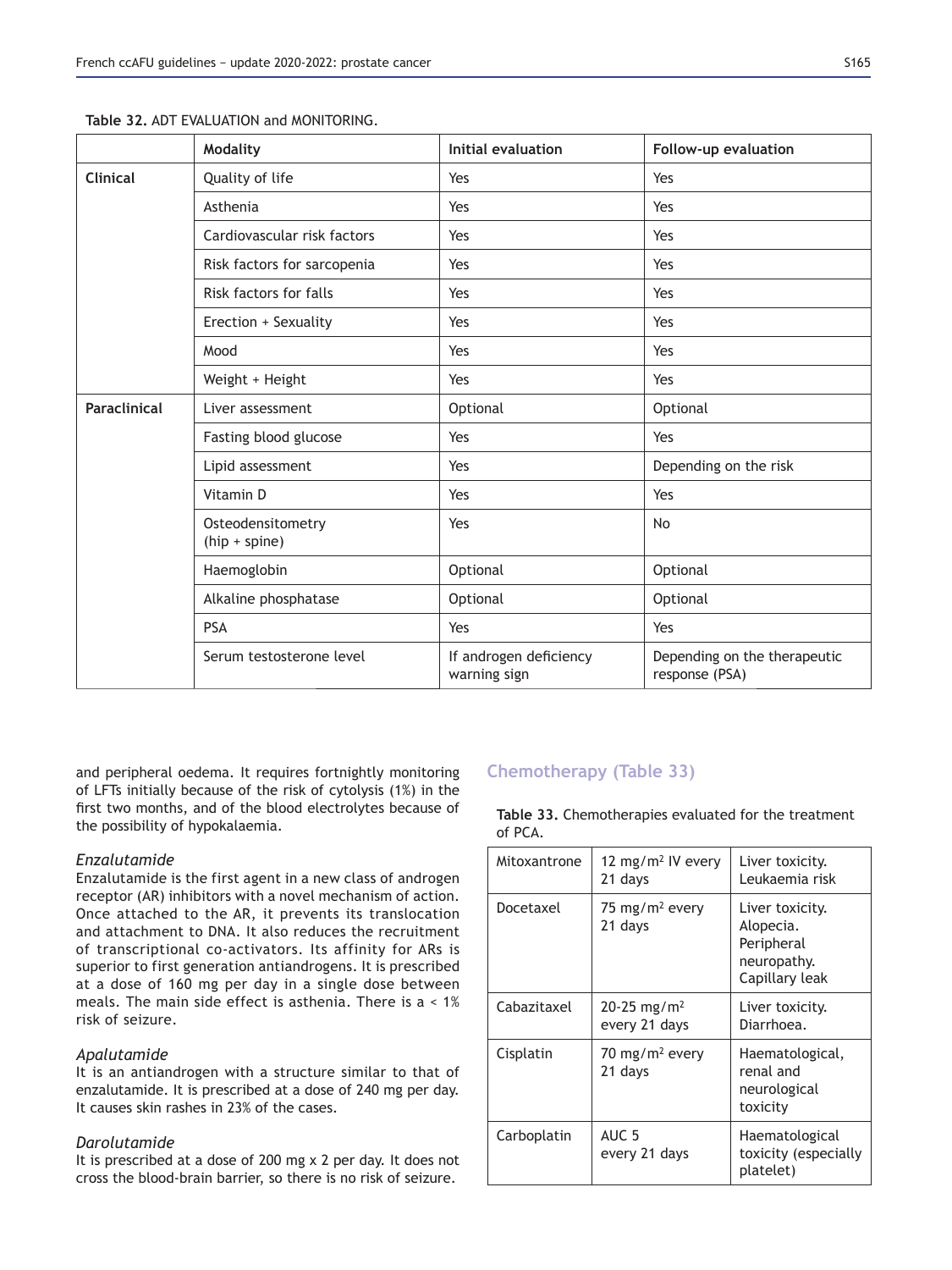### **Bone-targeting drugs**

When not specifically prevented, bone metastasis complications occur in one out of every two patients within 24 months of the diagnosis of mCRPC. These complications cause very significant alterations in quality of life.

### **Bisphosphonates**

Bisphosphonates inhibit bone resorption related to osteoclast activity and have a clinical effect on skeletal complications and pain. Tolerability is usually good, apart from the risk of osteonecrosis of the jaw, which is rare.

Zoledronic acid (4 mg in a slow IV injection every 4 weeks) has been shown to be effective in preventing mCRPC bone metastases complications [288]. Zoledronic acid (slow IV injection every 3 to 4 weeks) has demonstrated efficacy only in mCRPC and not in the castration-sensitive phase [289]. There is renal toxicity related to the diathesis (diabetes), dehydration, and the duration of infusion. The dose should be adjusted according to age and creatinine clearance (to be monitored).

# **Anti-RANKL antibodies**

Denosumab (anti-RANKL antibody) has shown superior efficacy to zoledronate in preventing bone problems in mCRPC [290]. It is injected subcutaneously and presents no renal toxicity. The risk of osteonecrosis of the jaw is comparable to that of zoledronic acid. It can lead to hypocalcaemia, which requires bone and calcium monitoring.

# *Precautions for the use of bisphosphonates and anti-RANKL antibodies*

Denosumab and zoledronic acid require an initial dental check-up because of the risk of osteonecrosis of the jaw. Tooth extractions, corticosteroid therapy, and the length of exposure to treatment contribute to this complication. Prevention is based on a check-up with panoramic dental x-rays, prior dental extractions and strict dental hygiene.

The risk is approximately 1% for two years of treatment (recommended duration). It increases with the duration of exposure and reaches 4% for 40 months in the study on bone metastasis prevention.

As is the case for zoledronic acid, it is recommended that denosumab be prescribed for 24 months when metastatic bone CRPC has been diagnosed. Reliable data for longer periods are not available, but this is not a maximum duration of use. The risk-benefit ratio should be assessed for each patient.

Denosumab and zoledronic acid require an initial dental check-up (risk of osteonecrosis of the jaw). The risk is approximately 1% for two years of treatment (recommended duration). It increases to 4% for 40 months in the study on bone metastasis prevention.

# Radium 223 dichloride

Radium 223 dichloride ( $^{223}$ RACl<sub>2</sub> or Xofigo®) is an element very close to calcium that binds preferentially to bone. It is an alpha emitter with a half-life of 11.4 days. Alpha particles have a high linear energy transfer and induce significant damage to tumour DNA. On the other hand, they have a very short range in matter (50 μm). Therefore, their bone marrow toxicity is very low. A randomised study on castration-resistant prostate cancer (AlsymPCaa) compared  $223$ RACl<sub>2</sub> with the best supportive care. A benefit in overall survival was noted (median survival: 14 vs 11.2 months) [291- 293]. Side effects are very limited, especially haematological (thrombocytopenia: 4%). If the product becomes available in France, it could be offered for mCRPC before or after docetaxel.

# Internal radiotherapy vectorised by PSMA ligands and the theranostic approach

PSMA (Prostate Specific Membrane Antigen) ligands can be combined with a  $β$ - or  $α$ -emitting isotope and have a therapeutic effect in that case, as these particles are highly energetic and have a short mean range in biological tissue. The combined use of a therapeutic PSMA ligand and the same ligand for diagnostic purposes constitutes a theranostic approach, with PET imaging to identify and quantify the presence of the target, monitor the progression over time and adapt the dose if necessary (personalized dosimetry).

The most widely used isotope for therapeutic applications is Lutetium-177 ( $177$ Lu, β-emitter). The second most commonly used isotope is Actinium-225 ( $^{225}$ Ac,  $\alpha$ -emitter) [294].

The treatment modalities consist of slow intravenous injection of the radiopharmaceutical agent. The number of treatment cycles is 3 or 4, at 6 to 8-week intervals [295,296].

The main side effects are grade 3-4 haematotoxicity (particularly thrombocytopenia) in 10 to 13% of the cases and grade 1-2 xerostomia in up to  $85\%$  of the cases  $[297,298]$ with 177Lu-PSMA. With <sup>225</sup>Ac-PSMA, haematological side effects are less frequent [299].

Most studies on the clinical impact of 177Lu-PSMA have involved patients with progressive metastatic castrationresistant cancer (mCRPC) who have received at least one prior treatment. The studies report therapeutic efficacy with a biochemical response rate (PSA decrease by at least 50%) of 40% and 57% respectively [297,298,300].

# **Immunotherapy**

#### **Vaccination (sipuleucel-T)**

Sipuleucel-T is an active immune therapy that consists of infusing peripheral blood mononuclear cells, activated in vitro by a fusion protein (PA2024). Three samples of circulating blood cells are harvested from the patient to recover immune cells, particularly antigen presenting cells (APCAs). These cells are cultured in vitro and activated by the protein PA2024, then reinjected 3 days after the last sampling. In a randomised, placebo-controlled study [301]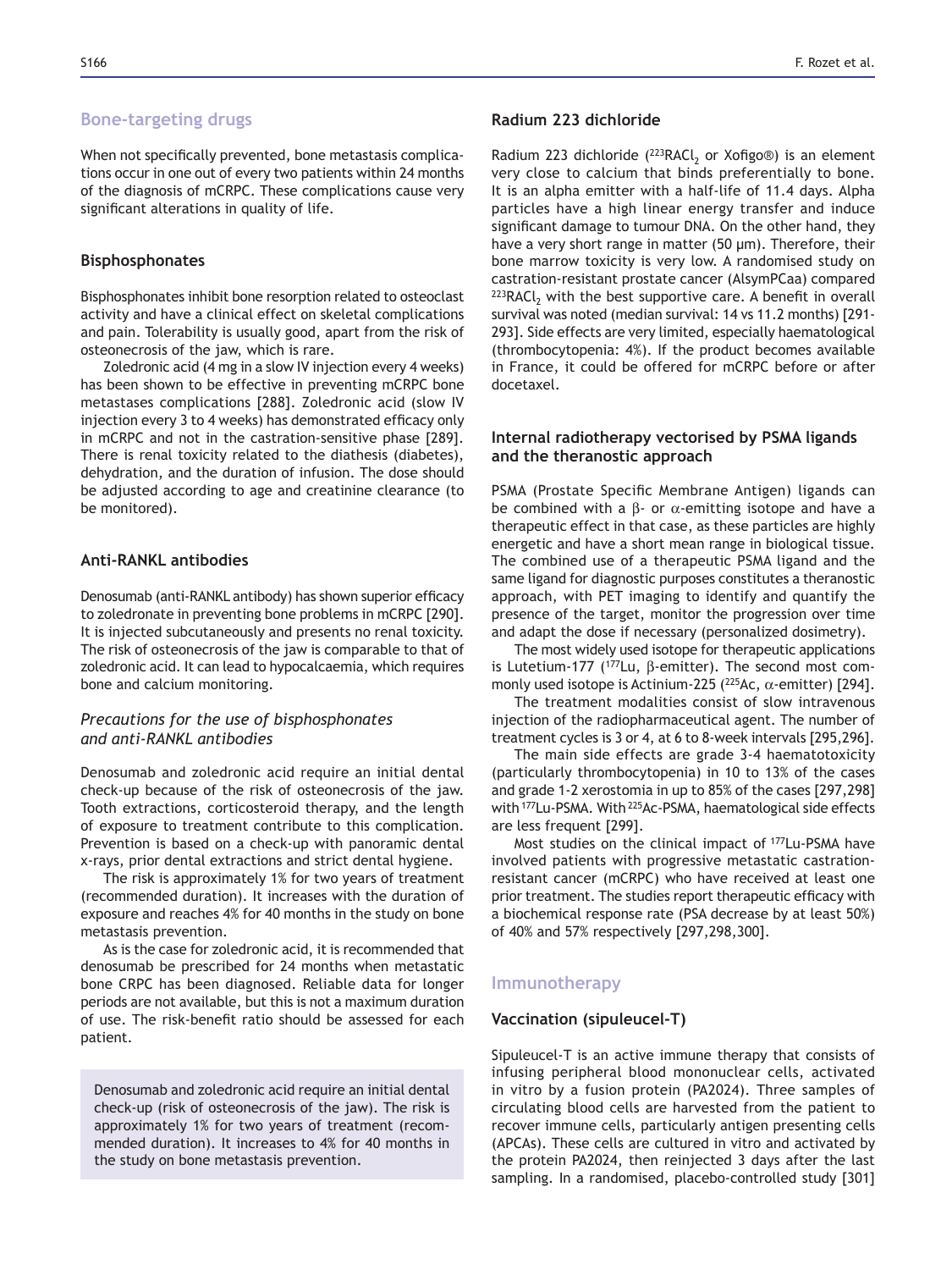which included 512 patients with mCRPC, this resulted in a significant increase in survival time (4.1 months) in both chemotherapy- and non-chemotherapy-treated patients. These were mostly patients with an ISUP grade  $\leq 2$  and predominant bone disease, which are forms with a rather good prognosis. This treatment is not currently available in Europe.

#### Anti-CTLA4 antibody

Ipilimumab (anti-CTLA4 antibody) was evaluated in a Phase III study [302] in 799 patients with mCRPC after 8 Gy of bone irradiation to stimulate the immune response. There was an insignificant improvement in overall survival.

### Anti-PD1 antibody

Many phase III trials are under way to evaluate anti-PD1 antibody in combination with a new generation hormone therapy (enzalutamide), docetaxel or olaparib.

# **PARP Inhibitors**

PARP (poly(ADP) ribose polymerase) is a family of nuclear proteins involved in the repair of single-strand DNA breaks. Cancers with deficits in the homologous recombination involved in the repair of DNA double-strand breaks are highly sensitive to PARP inhibitors. PARP inhibitors are used in patients with BRCA1 and BRCA2 germline mutations and metastatic ovarian or breast cancer. The leading PARP inhibitor is olaparib [14]. Other PARP inhibitors are being developed (niraparib, talazoparib, rucaparib, etc.). They are taken orally. They are responsible for haematological and gastrointestinal side effects (nausea, diarrhoea).

# **Therapeutic indications**

# **Localised low-risk PCA (Table 34)**

Management takes into account associated multiple pathologies that influence the probability of survival, the information given to the patient, and their preferences. This information includes presenting the benefits and risks of each treatment. It takes into account the age at diagnosis (INSEE data in 2020: life expectancy of 79.7 years for men), functional disorders, competing morbidity factors, various contraindications and patient preferences. Low-risk progressive cancers are usually managed with active surveillance or curative treatment (radical prostatectomy, external beam radiation therapy or interstitial brachytherapy) with the same long-term oncological outcomes [140]. HIFU and cryotherapy are currently being evaluated, particularly in the context of focal therapies.

# **Localised intermediate-risk PCA (Table 35)**

The intermediate risk group is a heterogeneous group with very different prognoses. Patients in the intermediate group with a single intermediate risk factor, ISUP 2 and less than

|                                                                                                                                             | Strength<br>rating |
|---------------------------------------------------------------------------------------------------------------------------------------------|--------------------|
| Simple monitoring such as Watchful Waiting<br>(palliative treatment in case of progression)<br>for patients not eligible for other options. | <b>Strong</b>      |
| Active surveillance                                                                                                                         | <b>Strong</b>      |
| Radical prostatectomy                                                                                                                       | Strong             |
| Radiotherapy                                                                                                                                | Strong             |
| Brachytherapy                                                                                                                               | <b>Strong</b>      |
| Cryotherapy and HIFU<br>(Lack of long-term data)                                                                                            | Weak               |
| Focal therapy: insufficient data to make<br>recommendations                                                                                 |                    |
| Hormonal treatment: not recommended                                                                                                         | Strong             |

Table 35. Recommendations: treatment of intermediaterisk PCA.

|                                                                                                                                                                                     | Strength<br>rating |
|-------------------------------------------------------------------------------------------------------------------------------------------------------------------------------------|--------------------|
| Simple monitoring such as Watchful Waiting<br>(palliative treatment in case of progression)<br>for patients not eligible for other options<br>with a probability of short survival. | Strong             |
| Active surveillance for selected patients<br>informed of the long-term risks                                                                                                        | Weak               |
| Radical prostatectomy $\pm$ lymphadenectomy.<br>Patients with a life expectancy of $> 10$ years                                                                                     | Strong             |
| Radiotherapy -74 to 78 Gy:<br>- only if favourable intermediate<br>- or associated with a short-term ADT<br>(6 months) if unfavourable intermediate.                                | Strong             |
| Radiotherapy with brachytherapy boost                                                                                                                                               | Weak               |
| Brachytherapy (favourable intermediate<br>group)                                                                                                                                    | Weak               |
| Cryotherapy and HIFU (lack of long-term<br>data)                                                                                                                                    | Weak               |
| Focal therapy: Insufficient data to make<br>recommendations                                                                                                                         |                    |
| Hormonal treatment: not recommended                                                                                                                                                 | Strong             |

50% positive biopsies were shown to have an excellent prognosis whether treated by surgery or radiotherapy [105]. The prognosis for patients with a favourable intermediate risk is close to the prognosis for a low risk, while those with an unfavourable risk have a prognosis close to the prognosis for a high risk [303].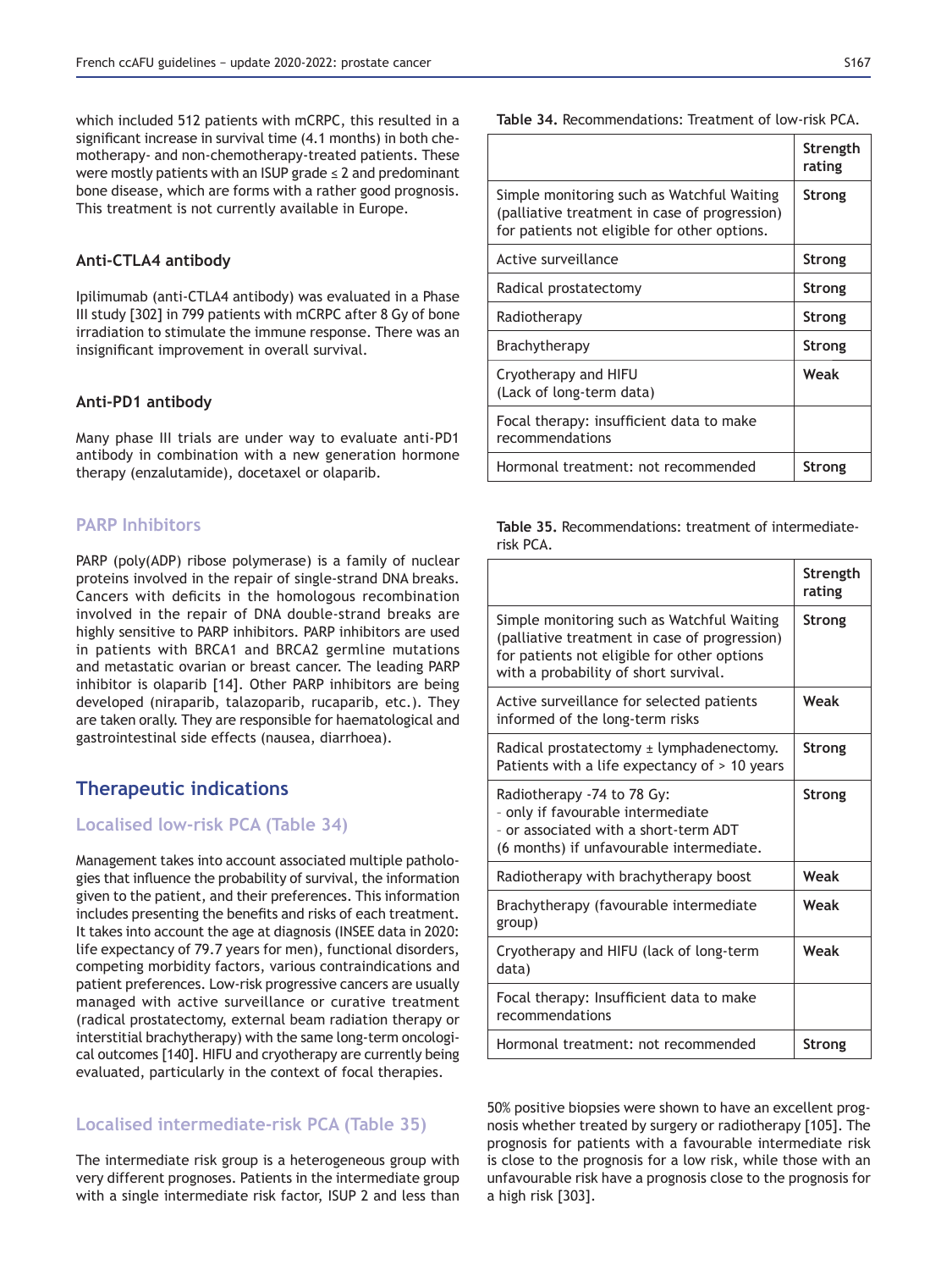#### **Active surveillance**

Major AS series have a limited number of patients with intermediate-risk PCA [304]. In the main series, the risk of metastasis in this group compared to patients with a good prognosis was 3 times higher [305]. In the ProtecT trial, more than 20% of the patients were at intermediate or high risk [141]. While no difference was observed in the 10-year disease-specific survival, there was an increase in the risk of clinical progression or metastasis in the surveillance group. AS in the intermediate-risk patient group should be limited to patients who are selected and informed of the long-term risks. Among the selection criteria, the majority of the consensus groups agreed on a low percentage of grade 4 (< 10%), a limited number of positive biopsies, and a PSA < 10 ng/ml. MRI data also guide decisions concerning therapy, although strict selection and monitoring criteria cannot be defined at present [150].

#### **HIFU, cryotherapy and focal therapy**

Studies on HIFU, cryotherapy and focal therapy in intermediate-risk PCA, regardless of the energy used, are observational studies with limited follow-up. No conclusion on long-term oncological efficacy can be based on these studies. Therefore, these techniques can only be offered to patients who are not eligible for surgery or radiotherapy, or in the framework of a study.

#### **Surgical treatment**

Radical prostatectomy is one of the reference treatments for localised intermediate risk PCA, according to the D'Amico classification and the CAPRA score [306].

Randomised trials show a significant reduction in overall mortality and disease-specific mortality in the RP vs the surveillance group. In the SPCAGS-4 study [137] with a 29-year follow-up, the risk of death from PCA was 19.6% after prostatectomy and 31.3% in case of watchful waiting. The main risk factors for disease-specific death were positive margins, extracapsular spread and most of all an ISUP grade  $\geq$  3. The rates for overall, disease-specific and metastasis-free survival were 28.1%, 80.4% and 73.4% respectively. In the PIVOT study, a 12% decrease in the overall risk of death was noted [138].

In terms of surgical technique, NVB preservation can be achieved depending on preoperative erectile function, in the absence of capsular penetration on the MRI.

The risk of lymph node involvement varies from 4 to 20% in this group [112]. Extensive lymphadenectomy should be performed in case of a risk of positivity > 5% by nomogram evaluation [307]. Less invasive approaches could be suggested for intermediate-risk patients [105].

# **Radiotherapy**

RT is one of the reference treatments for prostate cancer patients in the intermediate group. The PROTECT trial, with more than 20% of the patients presenting an intermediate stage on diagnosis, confirms the equivalence between surgery and irradiation at 10 years in terms of disease-specific survival.

A short-term (6 months) ADT combined with prostate irradiation of 70 Gy improves the overall survival of patients in the intermediate group compared to the conventional 70 Gy dose radiotherapy alone.

In the Boston randomised trial [308], overall survival at 5 years was significantly better with the RT-HT combination (88% vs 78%;  $p = 0.04$ ). This benefit was noted only in patients without associated moderate or severe multiple pathologies.

The RTOG 94-08 study [309] showed an overall survival benefit at 10 years for the combination treatment (62% vs.  $57\%$ ; p = 0.03), with disease-specific mortality rates at 10 years of 8% and 4% respectively. The benefit was basically pronounced in intermediate-risk patients with an improvement in overall survival at 10 years (from 54% to 61%) and a reduction in disease-specific mortality (from  $10\%$  to  $3\%$ ,  $p < 0.01$ ).

The EORTC 22991 study [208] included 819 patients who benefited from either RT alone  $(70, 74$  or  $78$  Gy) or RT combined with 6 months of HT. There was a benefit in clinical relapse-free survival and a significant reduction in the occurrence of metastases, but no benefit for overall survival. The higher the radiation dose, the greater was the benefit of this HT.

GETUG 14 is a prospective dose escalation trial that randomised 375 patients with an intermediate prognosis into two arms: a neoadjuvant ADT (2 months) + prostate irradiation (2 months) arm and a prostate irradiation arm. The irradiation dose was 80 Gy. Preliminary results with a median follow-up of 37 months confirmed the value of a short-term ADT with a significant benefit for biological and clinical relapse-free survival at 5 years. [310]

It is important to differentiate the two subgroups already described within the intermediate risk group: unfavourable intermediate risk patients could benefit from combined ADT while favourable intermediate risk patients could be treated with RT alone with a minimum dose of 76 Gy. The benefit of the dose increase appears useful even in case of ADT [208]. The indication for this ADT should take into account the associated cardiovascular co-morbidities.

A combination of external beam radiotherapy and brachytherapy could be superior to external beam radiotherapy alone [205]. This should be confirmed by further prospective trials. Low dose rate brachytherapy alone can be offered to patients in the intermediate group if they have only one poor prognostic factor: PSA  $\leq$  15 ng/ml or ISUP < 3. In that case, it is essential to have a good quality MRI that shows no extraprostatic extension.

# **Localised high-risk PCA (Table 36)**

The group with high-risk tumours is heterogeneous. Based on the number of unfavourable factors (PSA > 20 ng/ml; clinical stage T3-T4; ISUP  $\geq$  4), disease-specific survival after surgery and RT varies from 80 to 95% [311,312].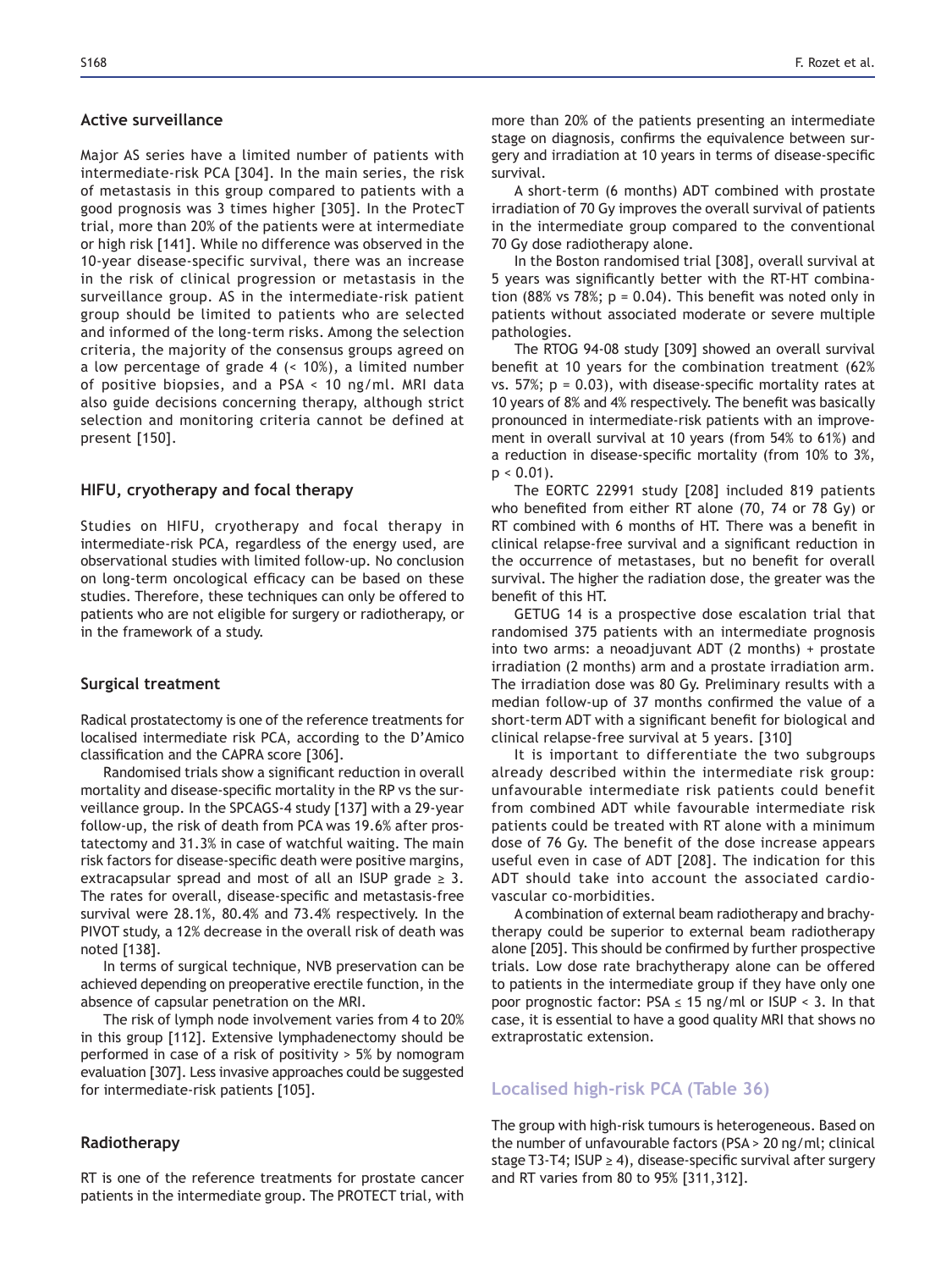Table 36. Recommendations: treatment of high-risk PCA.

|                                                                                                                                                                                                                                                                                                               | Strength<br>rating |
|---------------------------------------------------------------------------------------------------------------------------------------------------------------------------------------------------------------------------------------------------------------------------------------------------------------|--------------------|
| Hormone therapy with radiotherapy<br>is superior to radiotherapy alone<br>for local control, biochemical control,<br>the development of metastases and overall<br>survival at 10 years.                                                                                                                       | Strong             |
| Long-term ADT (2 or 3 years) is superior<br>to short-term ADT (4 or 6 months) for<br>biochemical relapse-free survival, clinical<br>relapse-free survival, metastasis-free<br>survival and overall survival. In some cases<br>(elderly patient, co-morbidities), a duration<br>of 18 months may be indicated. | Strong             |
| RP can be offered in the management<br>of high-risk or locally advanced PCA in<br>the framework of a multimodality approach.                                                                                                                                                                                  | Strong             |
| ADT alone is inferior to radiotherapy<br>+ hormonal therapy on biological control,<br>metastasis-free survival and overall survival<br>in patients without associated severe<br>multiple pathology                                                                                                            | Strong             |
| Local treatment should be offered in case<br>of cN1 M0 disease (surgery or radiotherapy<br>+ hormonal therapy)                                                                                                                                                                                                | Strong             |

#### **RT** and long-term ADT

If the local treatment is RT, it is imperative to combine it with an ADT for locally advanced tumours (T3-T4). Hormone therapy with radiotherapy is superior to RT alone for local control, biochemical control, the development of metastases and overall survival at 10 years – EORTC: 40 *vs* 58% *(p* = 0.0004); RTOG 85-31: 38 *vs (p* = 0.0043) [313,314].

Hormone therapy with radiotherapy is superior to HT alone in biochemical control, metastasis-free survival and overall survival [315,316]. A local treatment must be added to optimize the management of these locally advanced tumours without distant metastases.

Long-term ADT (2 or 3 years) is superior to short-term ADT (4 or 6 months) for biochemical relapse-free survival, clinical relapse-free survival, and metastasis-free survival. A benefit in overall survival was observed for the subgroup of patients with an ISUP grade  $\geq 4$  in the RTOG study. For patients in the high-risk group, long-term ADT (2 years) improves metastasisfree survival and overall survival compared to 4 months of ADT even with radiation doses  $\geq$  76 Gy [209,317].

One trial [318] compared 18 months of use versus 36 months and found no significant difference for any of the endpoints assessed. However, this was a superiority trial and not an equivalence trial. It has not yet been demonstrated that 18 months of use is equivalent to 3 years of use. For patients with a single high-risk factor or with associated multiple pathologies (especially cardiovascular related), ADT can be discontinued at 18 months. Eighteen months is the minimum duration to be considered in high-risk forms.

In the randomised trials, pelvic irradiation was routine with a dose of 70 Gy delivered to the prostate, but the actual benefit of pelvic irradiation remains debatable.

#### **Surgical treatment**

RP can be performed in selected patients with high-risk prostate cancer who are at a negative stage. In case of unfavourable pathological factors, it should be considered as part of a multimodality treatment. The patient should be informed of this possibility preoperatively.

The presentation of high-risk tumours has changed. Currently, the majority of patients are at high risk due to a high ISUP grade or extraprostatic extension on MRI, rather than a PSA value  $\geq$  20 ng/ml or the clinical stage (cT3). High-risk tumours account for 20-25% of the newly diagnosed PCAs depending on the definition used. Oncological findings of RP for high-risk diseases are heterogeneous and difficult to interpret because of the multiple definitions used and variable combinations with adjuvant or salvage therapy. The pT2 rate is high (35-44%) in recent series. Disease-specific survival at 10 years varies from 85 to 98%. There are no randomised studies that compare RP with radiotherapy and radiotherapy + hormonal therapy. Several comparative retrospective series and a meta-analysis have suggested that RP might be equivalent to radiotherapy + hormonal therapy, and would provide a disease-specific survival benefit compared to radiotherapy [193,319,320]. Conversely, an equivalence and even superiority of the RT/brachytherapy/hormonal therapy combination over surgery has been demonstrated in other more recent series [202,203]. But these studies are burdened by many biases, so no conclusions can be drawn. A randomised trial (SGPCA-15) is under way.

Technically, extensive lymphadenectomy and comprehensive ablation of the prostate should be performed. The objective of surgery is an excision within healthy margins.

### The place of chemotherapy

It has been mainly evaluated in combination with radiotherapy + hormonal therapy.

- The GETUG12 trial [321] compared a long-term (3-year) ADT alone or in combination with 4 cycles of docetaxel/ estramustine. Patients could undergo surgery, but only 5% of the patients had a radical prostatectomy. With 8 years of follow-up, biochemical relapse-free survival was better in the chemotherapy group (62 vs 50%,  $p = 0.017$ ) but no benefit for metastasis-free survival or overall survival was indicated.
- The STAMPEDE trial [289] is a randomised, multi-arm, multi-stage trial that included metastatic patients who were also at high-risk. At least two of the following characteristics were required: cT3-T4, ISUP grade  $\geq 4$ and PSA  $\geq$  40 ng/ml. In the adjuvant docetaxel arm, in the non-metastatic subgroup (1,145 patients, of whom 62% received radiation), chemotherapy improved biochemical relapse-free survival (HR: 0.6; p = 0.0002), without improving the other parameters.
- The NRG/RTOG0521 trial [322] evaluated an adjunctive treatment with docetaxel in combination with long-term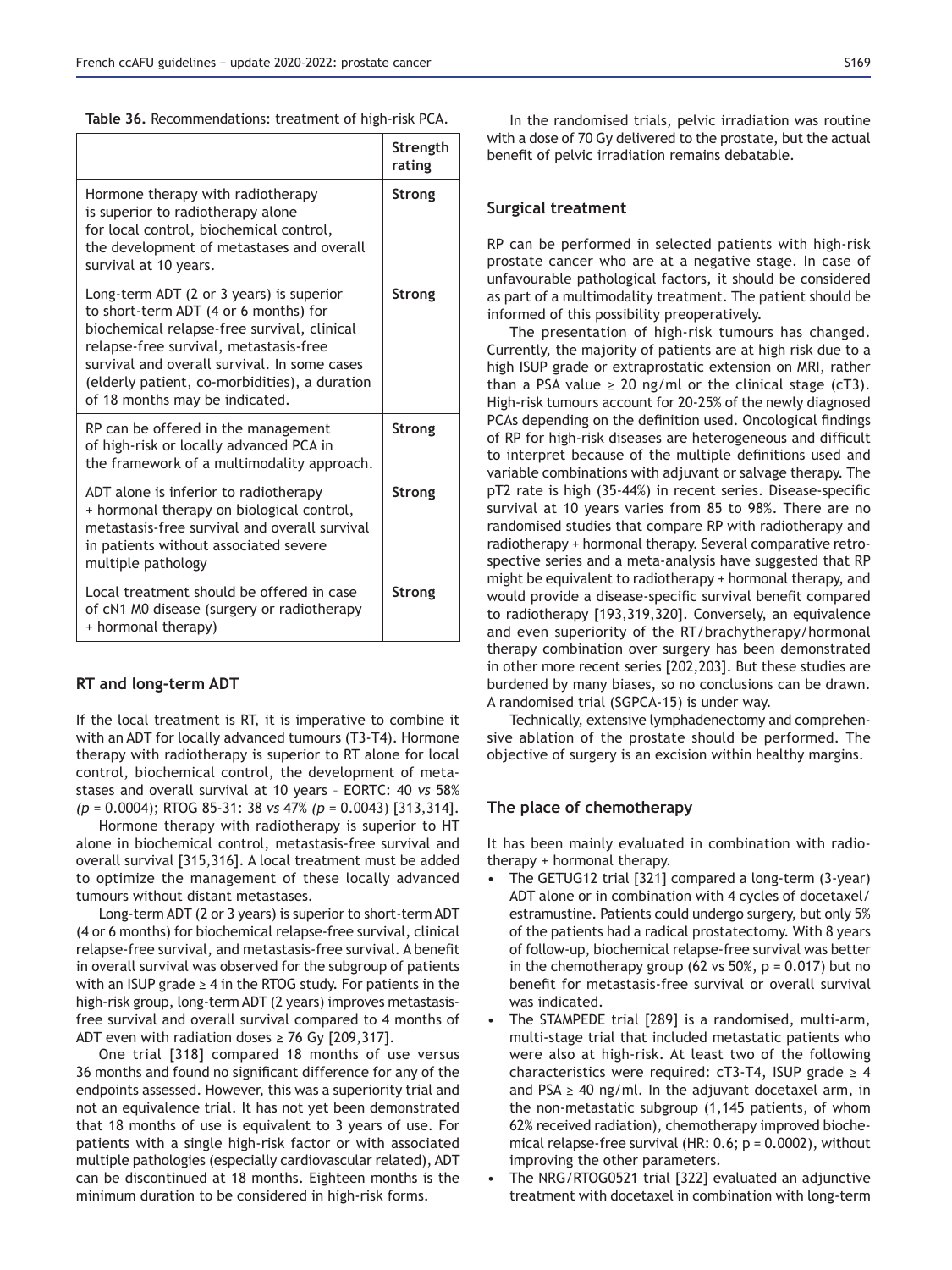ADT (2 years) and irradiation (72.0 to 75.6 Gy). In 563 high-risk patients, docetaxel improved overall survival (at 6 years, 86.0% vs 80.6%; with a unilateral log-rank test, p = 0.034). However, there were more intercurrent deaths in the arm without docetaxel (36 vs. 21) with no benefit for disease-specific survival. Biochemical relapse-free survival was similar in both arms, and there was a slight improvement in the rate of metastases at 6 years (14% vs. 9.1%;  $p = 0.044$ ), which suggests a simple delay in the onset of metastasis. A definitive conclusion cannot be drawn on the usefulness of adjuvant docetaxel based on these various methodological considerations.

Chemotherapy seems to improve biochemical relapse-free survival in high-risk forms without impact on other parameters for the moment. Therefore, it is not routinely indicated.

# **Isolated ADT**

ADT alone is inferior to radiotherapy + hormonal therapy on biological control, metastasis-free survival and overall survival in patients without associated severe multiple pathology [315,323,324].

HT as monotherapy should only be offered as a last resort in patients with severe multiple pathology (level of evidence 2) who are not eligible for radiotherapy.

### **F1**

Up until now, the treatment of cN1 patients considered to be metastatic has been ADT.

Several recent series have shown the benefit of local treatment in this situation [325]: RP or RP+ADT [326] and RT+ADT [327]. This benefit of adding local treatment has been evaluated in various retrospective studies, summarized in a systematic review [325]. These studies show a benefit of combining an ADT with a local treatment (RT) or RP) in overall survival and in disease-specific survival with the HR ranging from  $0.30$  to  $0.70$  depending on the studies. This is particularly the case in the STAMPEDE study [327]. For non-metastatic patients, including cN1 and M0 patients, it was left to the clinician to decide whether or not to offer prostate irradiation with or without pelvic irradiation. The two groups were comparable. Relapse-free survival at 2 years was 89% in the irradiated group versus 64% without irradiation (HR: 0.35, IC: 0.19-0.65). This is a retrospective analysis, but in a prospective study. The benefit of RP in cN1 patients was then evaluated in another retrospective study that confirmed the survival benefit for patients who had undergone surgery [328]. The type of local treatment (RP versus RT) did not appear to influence oncological outcomes.

Based on these studies, local treatment is recommended in patients with cN1 disease at the time of diagnosis. This is particularly the case if lymph node involvement is only detected on the PET scan. If lymph node involvement is suspected during surgery, RP should be continued. Extensive lymphadenectomy remains the reference treatment in this situation.

Systemic treatment intensification has not been specifically evaluated in the cN1 patient population. The STAMPEDE study evaluated the addition of docetaxel and abiraterone, but in a non-metastatic sub-population, including both cN0 and cN1 patients [289,329]. Abiraterone acetate was associated with non-significant improvement in overall survival in these cN0/1M0 patients with survival data that are still preliminary. Adding docetaxel and/or zoledronic acid provided no overall survival benefit in these non-metastatic patients treated with ADT.

#### **Recommendations**

Local treatment by surgery or radiotherapy + hormonal therapy is indicated in case of cN1M0 cancer. Augmentation of systemic treatment with chemotherapy or NGHT is not indicated for cN1M0 cancer.

# **Follow-up, adjuvant and salvage treatments after local treatment**

# **Monitoring modalities, definition and assessment** of biochemical relapse (BR) after local treatment

#### *Monitoring modalities after local treatment*

Monitoring after local treatment is intended to verify the absence of relapse and to assess the tolerability of treatment. In the event of a relapse, it makes it possible to discuss the merits of a second line of treatment.

PSA and DRE are the first-line tests. An initial total PSA test is recommended within 3 months after the procedure. If PSA undetectable, subsequent checks are recommended every 6 months for 3 to 5 years, then every year [330]. After RP, PSA becomes undetectable in 6 weeks since the half-life is 3.15 days [331].

There is no indication for systematic imaging after RP or RT, unless there is a biochemical or clinical relapse after local treatment.

# Definition of biochemical failure after local *treatment (Table 37)*

Biochemical failure is defined either by relapse (BCR) or by the persistence of a detectable PSA after the procedure.

|            | Table 37. Definitions of BCR by type of prostate cancer |  |  |
|------------|---------------------------------------------------------|--|--|
| treatment. |                                                         |  |  |

| <b>Treatment</b>                         | Definition of biochemical<br>failure                                  |
|------------------------------------------|-----------------------------------------------------------------------|
| Radical prostatectomy [19]               | $PSA > 0.2$ ng/ml and<br>rising, confirmed<br>by 2 successive assays. |
| Radiotherapy ± hormonal<br>therapy [330] | PSA Nadir + 2 ng/ml                                                   |
| Brachytherapy [330]                      | PSA Nadir + 2 ng/ml                                                   |
| <b>HIFU [332]</b>                        | $PSA Nadir + 1.2 ng/ml$                                               |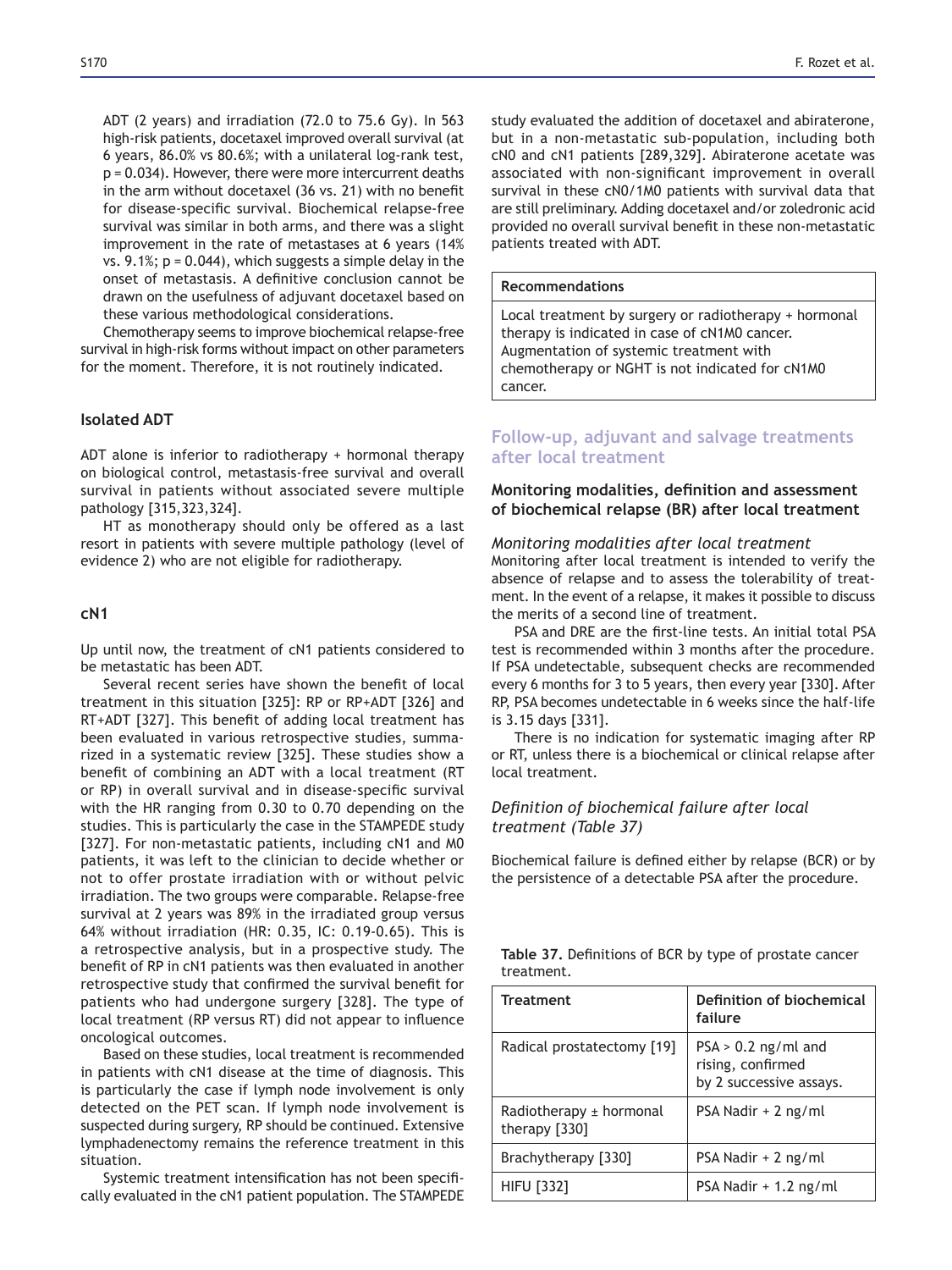# *Staging when BCR occurs after local treatment (Table 38)*

Time to relapse and PSADT after local treatment are predictive of the relapse site (local or metastatic) and prognostic of survival and response to complementary therapies. A PSADT < 10 months is correlated to a high risk of metastatic relapse and mortality in 10 years [333]. The post-PT anatomical, pathological and biological characteristics in favour of local recurrence are: an ISUP grade < 3, PSA elevation after > 12 months, and PSADT > 10 months. In the other cases, metastatic relapse is the most likely type of relapse.

After surgery, PET/CT (18F-Choline or 68Ga-PSMA) is the reference examination. However, it is not essential in case of low PSA with low velocity if salvage radiotherapy is considered. The place of pelvic MRI in this indication is not validated.

After radiotherapy, prostate MRI is the reference examination for the detection of local recurrence if the patient is a candidate for salvage therapy. For this indication PI-RADS is not applicable, a suspicion score (LIKERT 1 to 5) must be given in case of a suspicious lesion in order to adapt the biopsy protocol (Standard  $\pm$  targeted biopsies). [334] PET (18F-Choline or 68Ga-PSMA) is the gold standard for the detection of lymph node and metastatic relapse.

PET (18F-Choline or 68Ga-PSMA)

The trial (NCT021311649) compared the performances of MRI, choline PET and PSMA-PET in biochemical relapse after RP in patients with a negative CT and scintigraphy and who were candidates for salvage RT [335,336]. The detection rate of pelvic relapse was 28% for pelvic MRI, 32% for choline PET and 42% for PSMA-PET. Pelvic MRI and PSMA-PET were better for viewing relapse in the capsule (21.5% and 19% respectively) versus choline PET (13%) (p non-significant). Extracapsular pelvic sites were better detected by choline PET (19%) or PSMA-PET (32%) than by MRI (8%)  $p < 0.004$ ). Choline PET altered management for 46% of the patients, while MRI altered management for 24%, and PSMA-PET led to 23% more changes than choline PET. The response rate to radiation therapy of the capsule was higher in patients with negative images or only one positive site in the capsule compared to patients with pelvic sites outside the

**Table 38.** Imaging assessment to be performed in case of BCR after local treatment.

| Imaging assessment to be performed<br>in case of BCR after local treatment                                                                      | Strength<br>rating |
|-------------------------------------------------------------------------------------------------------------------------------------------------|--------------------|
| After RP<br>- If PSA < 1 ng/ml, no imaging or PSMA-PET*<br>- If PSA > 1 ng/ml, Choline PET/CT<br>or PSMA-PET*                                   | <b>Strong</b>      |
| After RT<br>- Choline PET/CT or PSMA-PET*<br>- MRI in case of suspicion of isolated<br>local recurrence that qualifies for salvage<br>treatment | <b>Strong</b>      |

\* During the period of named-patient access while waiting for marketing authorization, a negative Choline PET/CT is required to perform a PSMA-PET

capsule:  $70\%$  versus 50% on MRI (p = 0.45), 73% versus 33% on PET-choline (*P* < 0.02) and 88% versus 14% on PSMA-TEP (*P* < 0.005). Therefore, choline- or PSMA-PET, which has a high detection rate of relapse sites outside the capsule, has a greater influence on the management and response to radiotherapy of the capsule.

Choline PET/CT should be reserved for BCR with PSA > 1 ng/ml [337]. In case of PSA < 2 ng/ml, a short PSA doubling time improves the sensitivity of Choline PET/CT.

The meta-analyses by Evangelista et al [122] and Tan et al [338] show the high performance of PSMA ligands in detecting biochemical relapse according to PSA levels. They detect the site of relapse in approximately 50% of the cases when the PSA level is < 0.5 ng/ml, while Choline PET/CT detects these sites in  $\leq$  20% of the cases and this rate reaches 94% in PSMA-PET when the PSA is  $\leq$  2 ng/ml.

18F-Fuciclovine is a recent radiotracer approved by the FDA which has also obtained a French MA in biochemical relapse. This radiotracer has shown no superiority over the PSMA [339].

In the NCT02899312 trial an interim analysis was carried out on the performance of a fluorine-labelled PSMA radioligand, 18F-DCFPyl-PSMA. It confirmed the safety of this ligand and the high rate of detection of relapse sites (60% if  $PSA < 0.5$  ng/ml and 78% if PSA  $< 1$  ng/ml) responsible for a change in the intention-to-treat in 2/3 patients [340].

### Adjuvant treatments after RP (Table 39)

#### *RT*

The randomised prospective trials SWOG 8794 [341], EORTC 22911 [342] and ARO 96-02 – AP 09/95 [343] evaluated the utility of adjuvant RT in RP and concluded that it has an efficacy in pT3 or pTxR1 tumours that provides a benefit of approximately 20% in biochemical progression-free survival. Only SWOG 8794 showed an improvement at 15 years in metastasis-free survival (46% vs 38%) and overall survival (47% vs 37%) for pT3N0M0 tumours [341]. This trial included a significant number (53%) of patients with detectable PSA after surgery. Adjuvant RT was well tolerated and was accompanied by grade 3-4 urinary toxicity in less than 3.5% of the cases, especially since continence was recovered (expert agreement). The control arm of these trials without radiotherapy was left free. It is unknown whether salvage radiotherapy was performed early or even at all. Therefore, the place of immediate adjuvant RT compared to early salvage radiotherapy in case of biochemical relapse remains to be defined.

Three recent trials have compared adjuvant RT (PSA undetectable after PT) to salvage RT in case of biochemical relapse: the English trial RADICALS-RT, the French trial GETUG-AFU 17 and the Australian trial RAVES.

The RADICALS-RT trial included 1,396 patients at high risk for relapse (positive margins:  $67%$  or pT3:  $77%$  or ISUP 3-5: 93%). BCR was defined by a PSA level  $\geq$  0.1 ng/ml. In the GETUG-AFU 17 trial, most of the 424 patients were pT3 R1. Finally, of the 333 patients included in the RAVES study, 67% had positive margins, 77% pT3 and 95% ISUP grade  $\geq 2$ .

A meta-analysis of individual data from these three trials was conducted (ARTISTICS) [344], which provided a high level of evidence due to the number of patients included.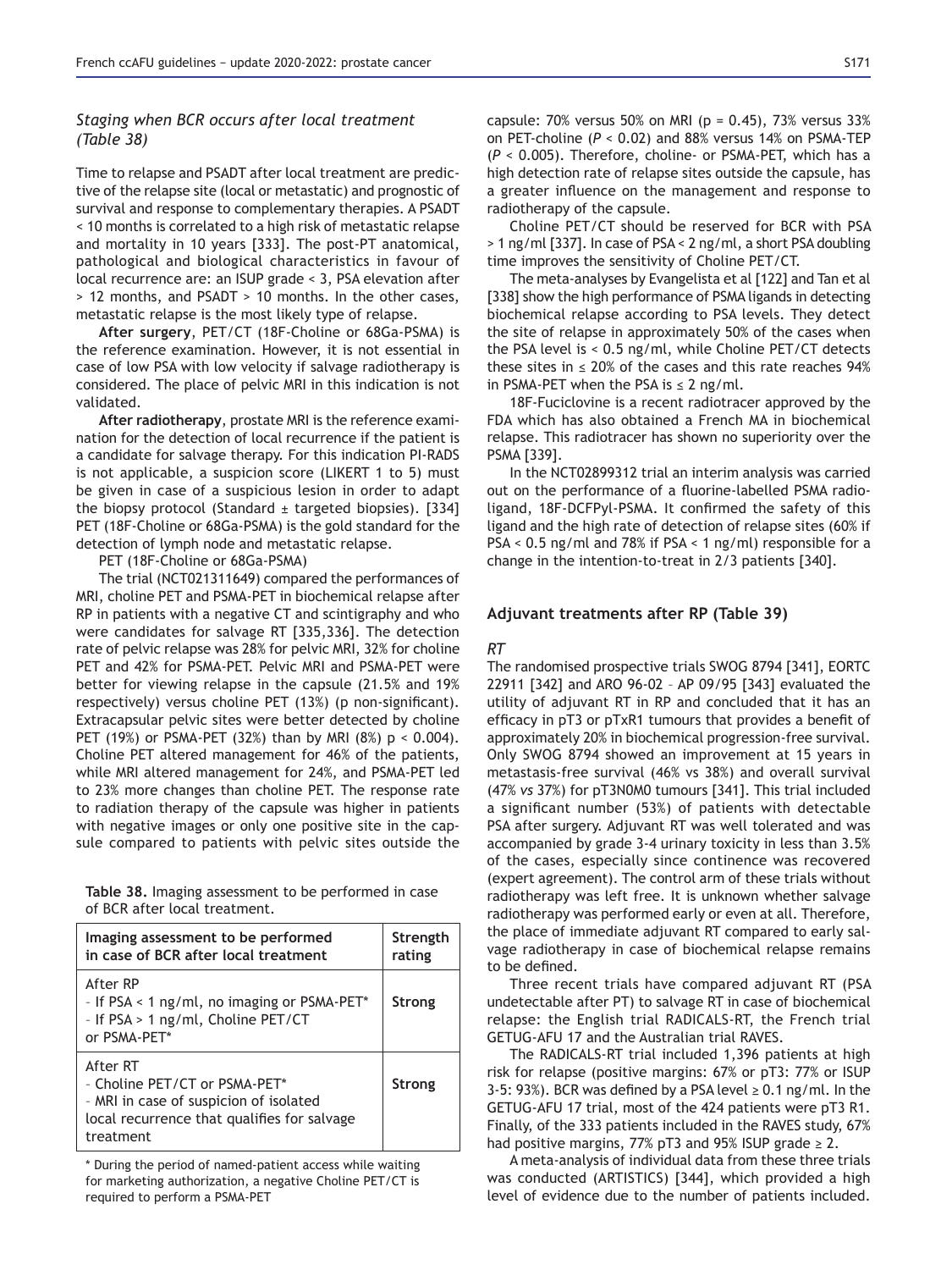# **Table 39.** Adjuvant treatments after RP.

| <b>Clinical</b><br>situation | Recommendation                                                                                                                                                           | Strength<br>rating |  |
|------------------------------|--------------------------------------------------------------------------------------------------------------------------------------------------------------------------|--------------------|--|
| pT3 or R1/<br>pN0            | Inform the patient on the risk<br>of relapse                                                                                                                             | <b>Strong</b>      |  |
|                              | Close biological monitoring                                                                                                                                              |                    |  |
|                              | Early salvage radiotherapy in<br>case of biochemical relapse                                                                                                             |                    |  |
|                              | No indication for adjuvant<br>hormonal therapy                                                                                                                           |                    |  |
| pN1                          | Adjuvant hormonal therapy                                                                                                                                                | <b>Strong</b>      |  |
|                              | Option: pelvic radiotherapy<br>combined with HT to be<br>discussed according<br>to surgical margins, extent<br>of lymph node involvement<br>and extraprostatic extension | Weak               |  |
|                              | Option: Simple monitoring if<br>low lymph node involvement<br>and undetectable<br>postoperative PSA                                                                      | Weak               |  |

It showed no benefit from adjuvant radiotherapy, and even a superior result for salvage RT (OR 1.12). In these trials, nearly 60% of the patients could be spared adjuvant RT. The complication rate was much lower in the salvage RT arm (not performed in many patients).

In conclusion, there is no longer any indication for adjuvant radiotherapy. But patients at high risk for biochemical relapse after surgery should be monitored very regularly. Early salvage radiotherapy should be offered as soon as BCR occurs (PSA  $\geq$  0.1 ng/ml in the RADICALS-RT trial).

# *ADT*

Neoadjuvant ADT is not recommended. A meta-analysis showed no improvement in overall or disease-specific survival, even though the rate of positive surgical margins and capsular penetration was lower [345]. In the absence of lymph node involvement, no studies have shown the benefit of adjuvant ADT.

# **pN1**

Only one landmark study demonstrated a statistically significant improvement in overall and disease-specific survival with adjuvant HT in patients with lymph node involvement [346]. Some recent retrospective data show an excellent prognosis for patients with only one or two involved lymph nodes during extensive lymphadenectomy [347,348]. They could simply be monitored without the need for adjuvant HT.

For pN1 patients, adjuvant RT in combination with ADT is still under discussion. A large retrospective study [349] of 1,107 patients with extensive lymphadenectomy showed a decrease in disease-specific mortality with adjuvant RT for two subgroups: patients with 1 or 2 positive lymph nodes, an ISUP grade  $\geq 2$  and pT3 or R1, and those with 3-4 positive lymph nodes. The results of a meta-analysis showed that a combination of HT with adjuvant RT improves overall survival  $(HR 0.74)$  and disease-specific survival significantly (HR 0.40) [350]. The identification of risk factors for progression may help to stratify risks and individualize treatment for this heterogeneous group of patients and warrants further research in randomised prospective studies.

# **PSA detectable after RP**

PSA should be undetectable 6 weeks after RP. PSA that is detectable after surgery is rare (approximately 5% of the cases) [351-353]. Rarely, and only in case low PSA persists without progression, this detectability can be interpreted as the persistence of healthy prostate tissue [354]. In the majority of cases, this detectability is indicative of residual disease that is either distant or local. The rate of progression in patients, regardless of the treatment for relapse that is implemented, exceeds 70%. The decision concerning the type of salvage treatment should be made on the basis of pathological parameters (lymph node status, margins, ISUP grade, pT stage), postoperative biological parameters (immediate postoperative PSA rate and velocity), and metabolic imaging results [355]. In light of the SWOG 8794 trial in which the majority of patients had detectable PSA, additional radiotherapy should be considered. The AFU-GETUG 22 phase II study will help in the decision of whether it is worthwhile to add a hormonal therapy to radiotherapy in the event of PSA that is detectable after RP.

# **Treatment of BCR after RP (Table 40)**

The prognosis for BCR after surgery appears to be very heterogeneous. Some patients will never progress to a spread of the disease and others will rapidly develop metastases. The main prognostic factors are the PSA doubling time and the interval between surgery and BCR [356].

| Table 40. Treatment of BCR after RP. |  |  |  |
|--------------------------------------|--|--|--|
|--------------------------------------|--|--|--|

|                                                                                                                                                         | Strength<br>rating |
|---------------------------------------------------------------------------------------------------------------------------------------------------------|--------------------|
| Monitoring can be offered in case of BCR<br>after RT and a favourable prognostic factor:<br>Relapse time $> 3$ years, PSA-DT $> 12$ months,<br>ISUP < 2 | Weak               |
| Salvage RT (66 Gy) can be offered in case of<br>BCR after RP, it should be performed early<br>$(PSA < 0.2$ ng/ml)                                       | Strong             |
| In case of high-risk BR, an ADT combined<br>(6 months) with RT can be offered.                                                                          | <b>Strong</b>      |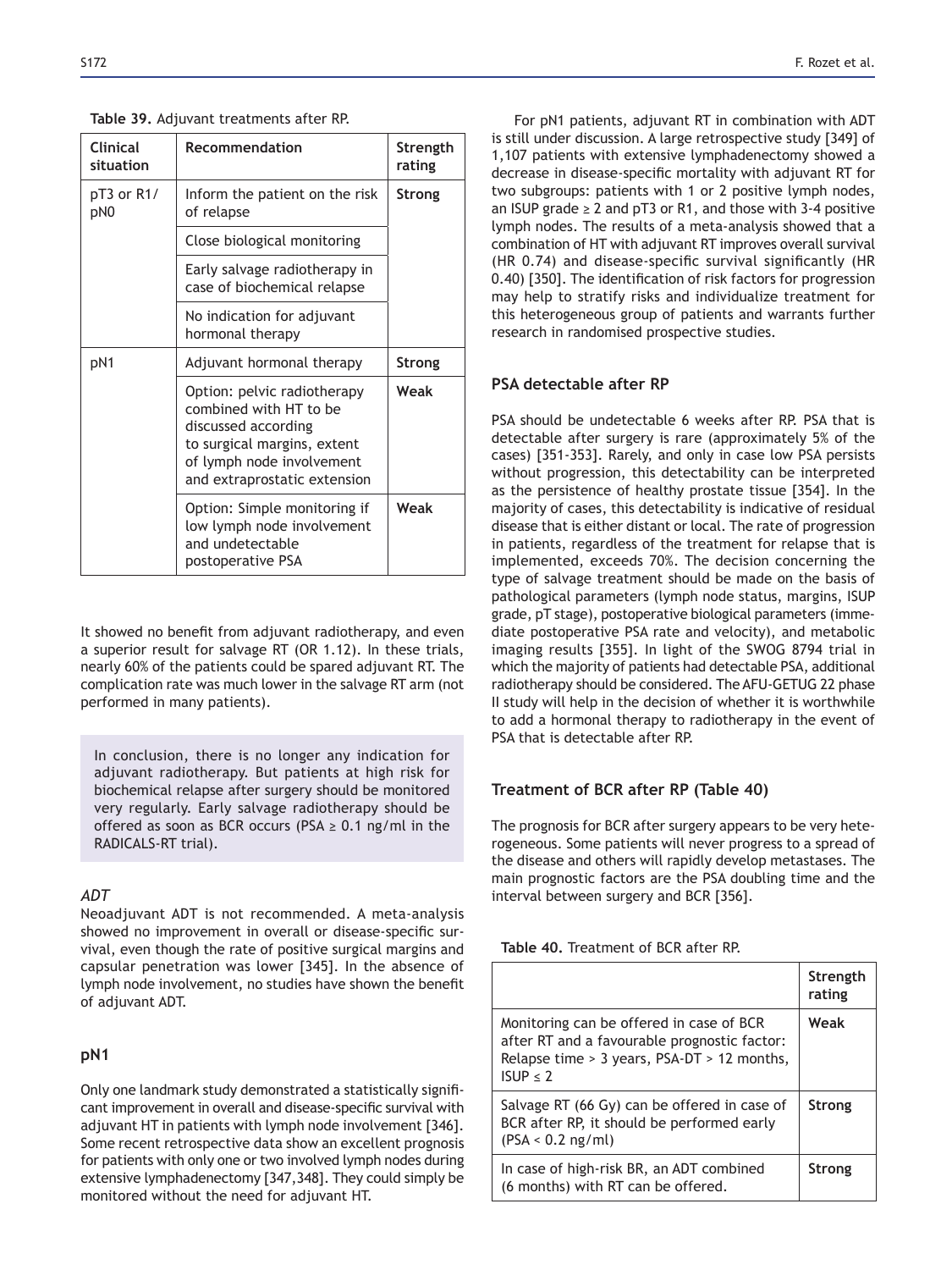After RP, the treatment options for local recurrence are: radiation therapy with or without hormonal therapy, continuous or intermittent hormonal therapy, and monitoring.

### **57**

In the presence of a biochemical relapse after RP, salvage radiotherapy of the prostate capsule can be offered. The criteria in favour of local recurrence are the presence of positive margins on the surgical specimen, a period between surgery and biochemical relapse > 12 months, PSADT > 10 months without lymph node or seminal vesicle involvement and an ISUP grade  $\leq$  2 or an MRI image suggestive of relapse [357].

There are no randomised studies that have demonstrated any benefit of salvage radiotherapy in clinical or overall relapse-free survival. The following were compared in a randomised trial in case of postoperative biochemical relapse (PSA between 0.4 and 1 ng/ml) [358]: hormonal therapy with bicalutamide; followed by salvage radiotherapy (66 Gy) in case of progression in LH-RH analogues; followed by the same hormonal therapy in case of failure. The primary endpoint was time to resistance to bicalutamide. The trial was positive: the time to resistance to bicalutamide was 8.6 years in the radiotherapy arm versus 5.6 years in the hormone therapy arm alone ( $p = 0.001$ ; unilateral test). There was no benefit in clinical relapse-free survival or in overall survival. This is the only prospective trial that evaluates salvage radiotherapy. It showed an efficacy of salvage radiotherapy, but the endpoint remains debatable. Retrospective studies are at variance with each other. A general review shows that 3 of the 4 studies with the required robustness demonstrate a benefit in overall survival in favour of salvage radiotherapy [356].

The delivered dose is usually approximately 66 Gy in conventional fractionation. Hypofractionation is not yet validated in this context, and it is a possible source of more frequent urinary complications. A randomised trial is ongoing that compares 64 Gy to 70 Gy. Higher urinary toxicity is reported in the 70 Gy arm [359]. The value of irradiating the lymph node areas is still under discussion [360].

#### **RT + ADT**

Adding hormonal therapy is an option. Two recent randomised trials have evaluated the usefulness.

- The GETUG-AFU-16 trial [361] compared prostate capsule irradiation alone (66 Gy) or in combination with and ADT by LH-RH agonists (goserelin, 6 months). Metastasis-free survival at 120 months was 75% in patients in the RT plus goserelin group versus 69% in patients in the radiotherapy alone group (HR  $0.73$ ,  $p = 0.0339$ ). All the subgroups analysed benefited from hormonal therapy.[362]
- The RTOG 9601 trial [363] randomised patients to prostatic capsule irradiation (64.8 Gy) alone or in combination with an ADT, bicalutamide, for 2 years. A benefit was demonstrated in overall survival at 10 years (82 vs. 78%;  $p = 0.04$ ). A complementary analysis [364] showed that this benefit was found only in patients with a PSA level  $\geq$  0.6 ng/ml at the time of irradiation. Below this value, not only did bicalutamide given for 2 years not improve survival, but it doubled the risk of death from other causes, notably cardiac or neurological.

As a result of these two trials HT combined with irradiation can be offered to patients with high-risk forms (short PSA-DT, high Gleason score, PSA level  $\geq 0.7$  ng/ml).

#### **Conclusion: BCR support after RP**

Treatment should be adapted to the severity criteria. Some patients could simply be monitored (late relapses after surgery, with a long PSA doubling time and an ISUP grade of 1 or 2 on the surgical specimen).

Salvage RT is the only treatment with a curative intent in this context. If RT is offered, this should be done early, as soon as the PSA level exceeds 0.2 ng/ml or even 0.1 ng/ml [365]. It appears particularly useful in case of positive margins, T3a or in case of local recurrence visible on imaging. It should be combined with an ADT if the PSA level before RT is high, with a short doubling time and an ISUP grade  $\geq$  3 on the surgical specimen.

#### **Treatment of local recurrence after radiotherapy**

After RT or brachytherapy, in patients in good general health who are potentially eligible for a second local treatment, it is important to perform an assessment which includes a choline- or PSMA-PET scan, then, if this reveals no distant lesions (lymph node or metastatic), a prostate MRI.

If an isolated local recurrence is suspected on imaging, histological confirmation is required.

Biopsies may be performed routinely or in a targeted manner. Biopsies should be performed at least 2 years after irradiation. The post-irradiation ISUP grade is often artificially increased and has no real prognostic value.

#### *Salvage RP*

Salvage RP is the traditional reference technique because it is the oldest with significant follow-up. It leads to a higher risk of morbidity than RP without prior irradiation.

Patient selection and information is essential: absence of associated multiple pathologies, information on the risks of side effects, local recurrence confirmed by prostate biopsy, tumour potentially curable before radiotherapy or brachytherapy (< cT3b, preoperative PSA < 10-15 ng/ml, biopsy Gleason score < 8, cN0), PSA doubling time > 12 months and biochemical relapse at least 2 years after radiotherapy or at least 3 years after brachytherapy and the absence of any major urinary or continence disorder.

Biochemical relapse-free survival with salvage RT at 5 and 10 years varies from 47-83% and 28-53% respectively, and DSS and OS at 10 years from 70-83% and 54-89% respectively. The ISUP grade and the PSA value before salvage RP are the 2 strongest predictors of DSS and BRFS [366].

The rate of urinary incontinence ranges from 21% to 91%, rectal wounds from 2% to 9% and anastomotic stenosis 11% to 41%.

Salvage RP can be offered to patients with local recurrence after RT or brachytherapy, in case of localised disease with a low level of aggressiveness, with an increase in functional risk compared to first-line treatment.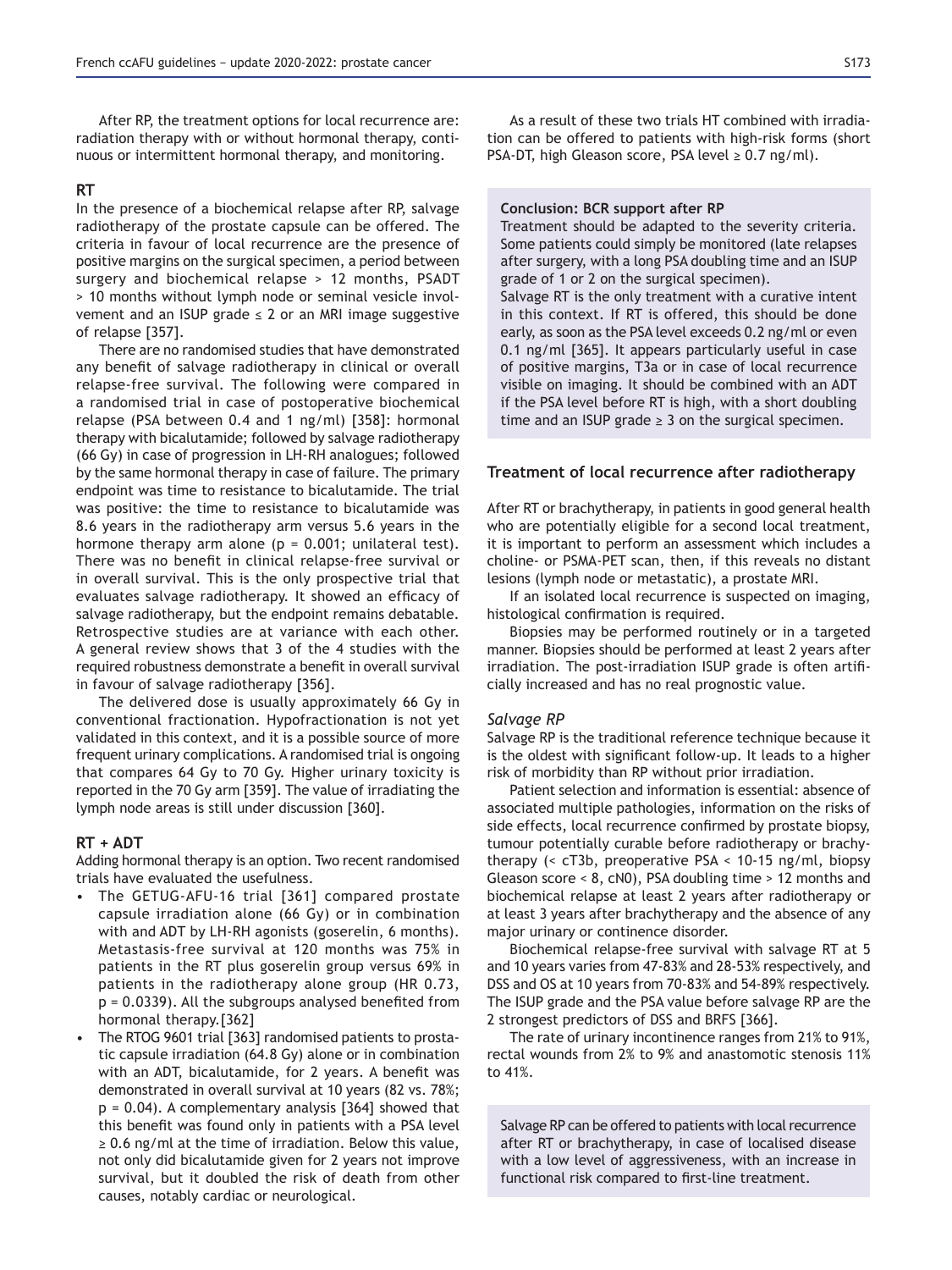#### *Salvage brachytherapy*

Brachytherapy can be performed after external beam radiotherapy. Published data are few and mostly retrospective, with 5-year biochemical relapse-free survival rates of 40-75% [367]. The patient should be made aware of potential toxicity, and in particular, urinary toxicity (more than 10% grade 3). There is no consensual agreement on the precise modalities of implantation and dose constraints. Implantation may cover only a part of the gland, which helps to reduce toxicity, but the effectiveness is yet to be demonstrated [368].

#### *Salvage stereotactic radiotherapy*

Some series on stereotactic radiotherapy have been reported with very preliminary results, and variable modalities [367]. A prospective study is under way to evaluate this modality more precisely (GETUG 31) [369].

#### *Salvage HIFU*

One of the largest series with 290 patients for whom radiation therapy had failed (50% hormone therapy before HIFU) reported disease-specific and metastasis-free survival of 80% at 7 years. Progression-free survival was 45%, 31% and 21% at 5 years respectively, according to the initial risk group. A dedicated configuration should be used to reduce morbidity [370,371].

#### *Salvage cryotherapy*

Biochemical relapse-free survival at 5 years was 50 to 70% in the various studies, with a probability of a durable response over time in 50% of the patients. The contribution of third-generation technology has improved functional results: incontinence (8-12%), retention and subvesical obstruction (4-7%), pelvic pain and rectourethral fistula (1-3.4%) [372-374]. Salvage cryotherapy is indicated in patients with few co-morbidities, life expectancy > 10 years, localised pre-treatment disease, PSA < 10 ng/ ml and slow doubling time to relapse. Few studies evaluate this treatment.

#### *Salvage ADT*

In contrast to other treatments, the aim of ADT is not to cure but rather to delay an unfavourable progression of the disease. In the absence of identified metastasis, the benefit of early ADT has not been clearly demonstrated. The TROG 03.06 trial [375] compared immediate ADT to delayed initiation in 293 patients in biochemical relapse after local treatment or who were ineligible for local treatment. There seems to be a survival benefit, at the limit of significance, in favour of early ADT (at 5 years, 86.4% vs 91.2%,  $p = 0.047$ ). However, the difference is no longer significant when only patients in biochemical relapse are considered. A review of the literature concluded that the current benefit of early HT in this situation (non-metastatic BR) remains uncertain and it cannot be systematically recommended [376].

Patients who benefit the most from ADT are those with a strong suspicion of metastatic relapse. In the absence of metastases, an ADT may be offered to patients with a short doubling time  $(s$  12 months).

ADT can be continuous or intermittent. One trial showed that intermittent ADT is not inferior to continuous ADT in OS and DSS with an advantage noted in some quality of life areas [377].

#### **Follow-up of the other local treatments**

#### *Post HIFU*

There is no strict definition of biochemical relapse after HIFU. Two definitions are found in the literature: nadir  $+$ 2 (Phoenix) or nadir + 1.2 (Stuttgart). Relapse is generally defined by several criteria: biological, clinical, radiological and biopsy criteria. The place of MRI is to be specified [378]. Salvage modalities can be a repeat treatment by HIFU, RT ± ADT or RP [222].

#### *Post cryotherapy*

There are several definitions of biochemical relapse. An approach similar to HIFU to evoke relapse seems logical. There is no consensus on salvage modalities.

#### *Post focal treatment*

The 2014 International Consensus Conference recommends a biopsy in 12 months, with negative results as a criterion for success [248]. Multiparametric MRI is the reference examination. It is systematically scheduled for treatment evaluation, detection of recurrence, performing targeted biopsies and planning salvage treatment. For this indication PI-RADS is not applicable and a suspicion score (LIKERT 1 to 5) must be assigned in case of a suspicious lesion. [379-381]. The management of relapse is not defined, and no recommendations can be made.

#### **Treatment of lymph node recurrence**

#### *Local treatment*

#### Indications

Targeted treatment of pelvic lymph node recurrence after primary prostate treatment can be considered in patients in good general health with an adequate life expectancy. The reference examination to ensure that there are no distant sites is the choline- or PSMA-PET. In the event of biochemical relapse after surgery, Choline PET/CT provides a sensitivity and specificity ranging from 40% to 65% and 90% to 100%, respectively [19]. The sensitivity of PSMA-PET for lymph node involvement appears to be greater than that of Choline PET/CT [382,383]. No prospective study has yet been published on the oncological value of this targeted treatment of recurrence. A systematic review of the literature identified 20 retrospective series, including more than 700 patients, which evaluated salvage lymphadenectomy (12 studies) and pelvic radiotherapy (8 studies) [384]. The toxicity of these treatments is acceptable and the complication rate is low.

#### Salvage pelvic radiotherapy

The type of pelvic radiotherapy varies among studies (conformal, IMRT, stereotactic), as well as fractionation regimens. Suspicious lymph node areas are treated and this is combined with full pelvic irradiation, in the majority of cases at a lower dose. The PSA response rate varies from 13% to 75%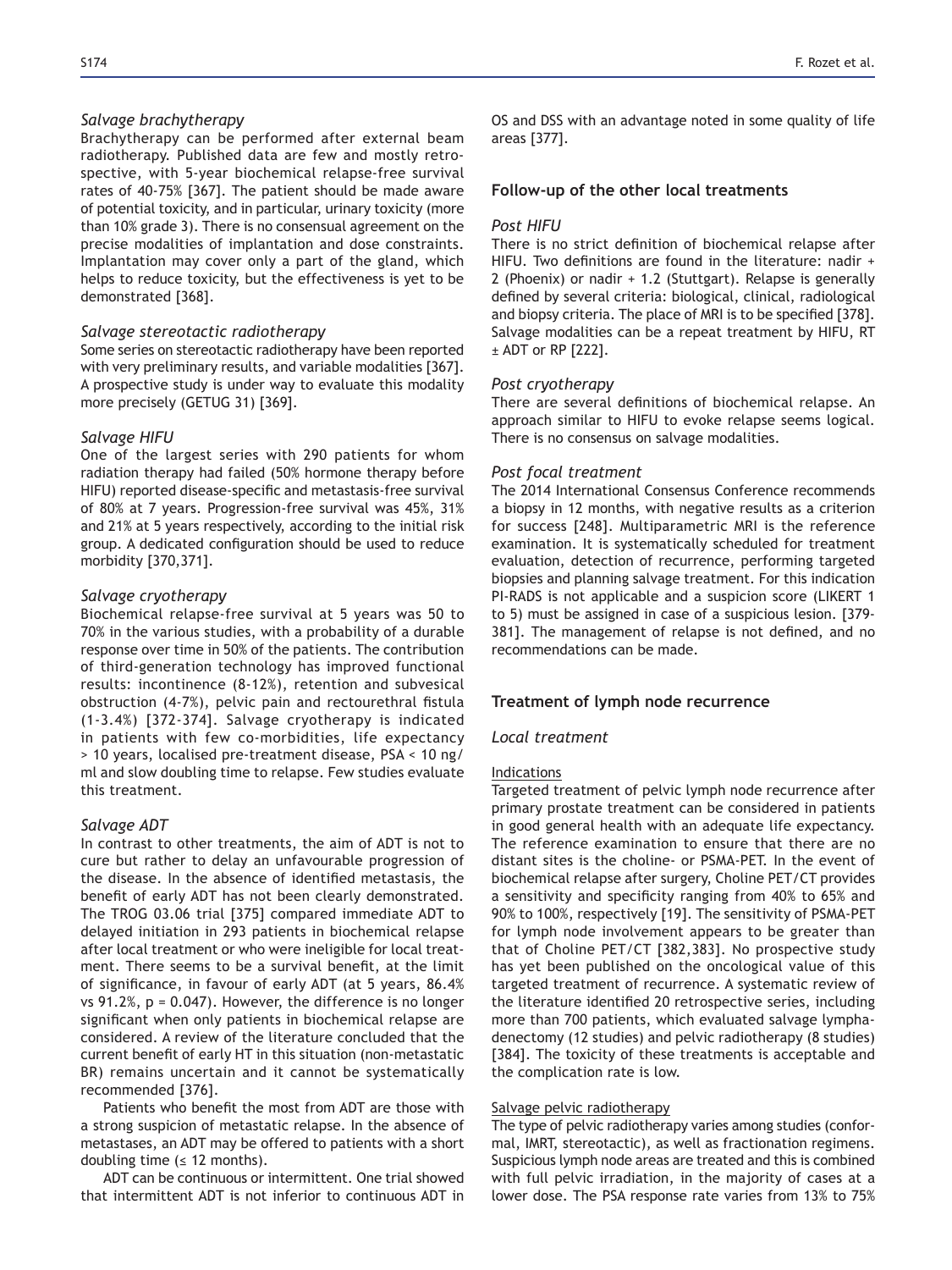and disease-specific survival at 3 years is 93%  $[384]$ . The toxicity of salvage pelvic irradiation is low (4.4% grade 3 urinary toxicity) [385]. Extensive lymph node irradiation, rather than focusing on the nodes visible on PET, appears to be more effective [386].

#### Salvage lymphadenectomy

Lymphadenectomy should not be limited to imaging data because other pelvic lymph nodes that do not bind on the PET scan are positive in one-third of the cases. The common, internal and external iliac areas should be removed. It is extended in case of pre-sacral adenopathies. Extension to the retroperitoneum above the iliac bifurcation is discussed because of the potential increase in morbidity. The series reports an average of 6 positive lymph nodes (1-10) out of an average total of 20 lymph nodes removed. Complete PSA response rates (PSA < 0.2 ng/ ml at 2 months) range from  $13\%$  to  $73\%$ , with a 5-year progression-free survival of less than 25%. Disease-specific survival at 8 years is estimated at  $81\%$  [387]. Prognostic factors include the ISUP grade, the time between initial surgery and recurrence, the use of hormonal therapy for recurrence, the extent of nodal involvement visible on PET, and PSA levels. A risk calculator has been developed to improve the identification of candidates for salvage lymphadenectomy [388].

#### Oncological outcomes

After targeted treatment of lymph node recurrence (surgery or radiotherapy), recurrence-free survival is approximately 50%, after medium-term follow-up. This treatment may delay the use of HT [384]. No overall or disease-specific survival benefit data are available at present. Approximately two-thirds of the patients received concomitant adjuvant HT, resulting in an overestimation of the oncological benefit of targeted treatment of recurrence. The high degree of heterogeneity of the studies in terms of endpoints, patient selection, definition of progression and adjuvant therapies, as well as the absence of prospective studies with long-term follow-up, limit the level of evidence for such an approach for now. The best oncologic outcomes are achieved in patients with a complete PSA response, low metastatic lymph node count, no extra-pelvic lymph node involvement and pre-lymphadenectomy  $PSA < 4$  ng/ml. The benefit of a combination of lymphadenectomy and pelvic RT has been suggested, showing an improvement in the 5-year relapse-free survival rate (26% to 71%) [389].

French and European prospective control studies have started or are in the process of being started and will allow us to define this strategy of targeted lymph node treatment in the best possible way (GETUG P07 study - OLIGOPELVIS, TOREN European study).

#### *Systemic treatment*

ADT is the reference palliative treatment, based on studies on ADT in biochemical relapse and in metastatic disease. However, no specific study on isolated lymph node recurrence has been published. ADT should be considered if there is no indication for targeted treatment of lymph node recurrence. The time of initiation is along the same lines as that indicated for the treatment of pauci-metastatic disease.

# **Hormone sensitive PCA**

#### **Hormone-sensitive PCA is heterogeneous**

Metastatic PCA is a heterogeneous disease for which several prognostic factors have been identified. In clinical trials [390,391], they are the number and location of bone metastases, the ISUP grade of the primary tumour and the presence of visceral metastases that are most often used to stratify patients. Depending on the study, patients are stratified according to tumour volume or the risk of progression (Table 41). However, the definitions of these different studies appear to be well correlated, with the majority of patients with a « high tumour volume » corresponding to « high risk » patients [392]. These definitions were obtained with a conventional imaging work-up. The widespread use of PET scans in staging may increase the number of patients with metastatic disease but with a very low tumour load. Patients with a conventional work-up without abnormalities but metastatic only on choline- or PSMA-PET should be considered to have a low tumour volume. On the other hand, it is difficult to classify patients with a positive choline/ PSMA-PET scan without a conventional work-up. This remains the reference for quantifying tumour disease.

In the low tumour volume group, some identify the oligometastatic stage, when there are only a few bone metastases ( $\leq$  5) [393,394]. This clinical description could be the expression of a particular biological situation, where the tumour cells might have acquired only a part of the dissemination genes [395]. Metastatic lymph node disease is equated with low tumour volume [393].

A distinction should be made between patients with metastatic disease from the outset (synchronous) and those who relapse after local treatment (metachronous). Retrospective studies show a better prognosis for metachronous patients [396]. Under ADT, oligoprogression can also be defined [394].

### **ADT** (Table 43)

Hormonal treatment of PCA in case of locally advanced or metastatic disease, aims to reduce circulating testosterone below an empirically established threshold of 50 ng/dl. This

|                                             | Table 41. Stratification of patients with hormone- |
|---------------------------------------------|----------------------------------------------------|
| sensitive PCA according to volume and risk. |                                                    |

|                 | <b>Status</b>         | Definition                                                                                                              |
|-----------------|-----------------------|-------------------------------------------------------------------------------------------------------------------------|
| <b>CHAARTED</b> | High tumour<br>volume | Visceral metastases and/or<br>$\geq$ 4 bone metastases<br>(at least one of which<br>is outside the pelvis<br>and spine) |
| <b>LATITUDE</b> | High tumour<br>risk   | $\geq$ 2 of the following risk<br>factors:<br>At least 3 bone lesions<br>Visceral metastases<br>$ISUP \geq 4$           |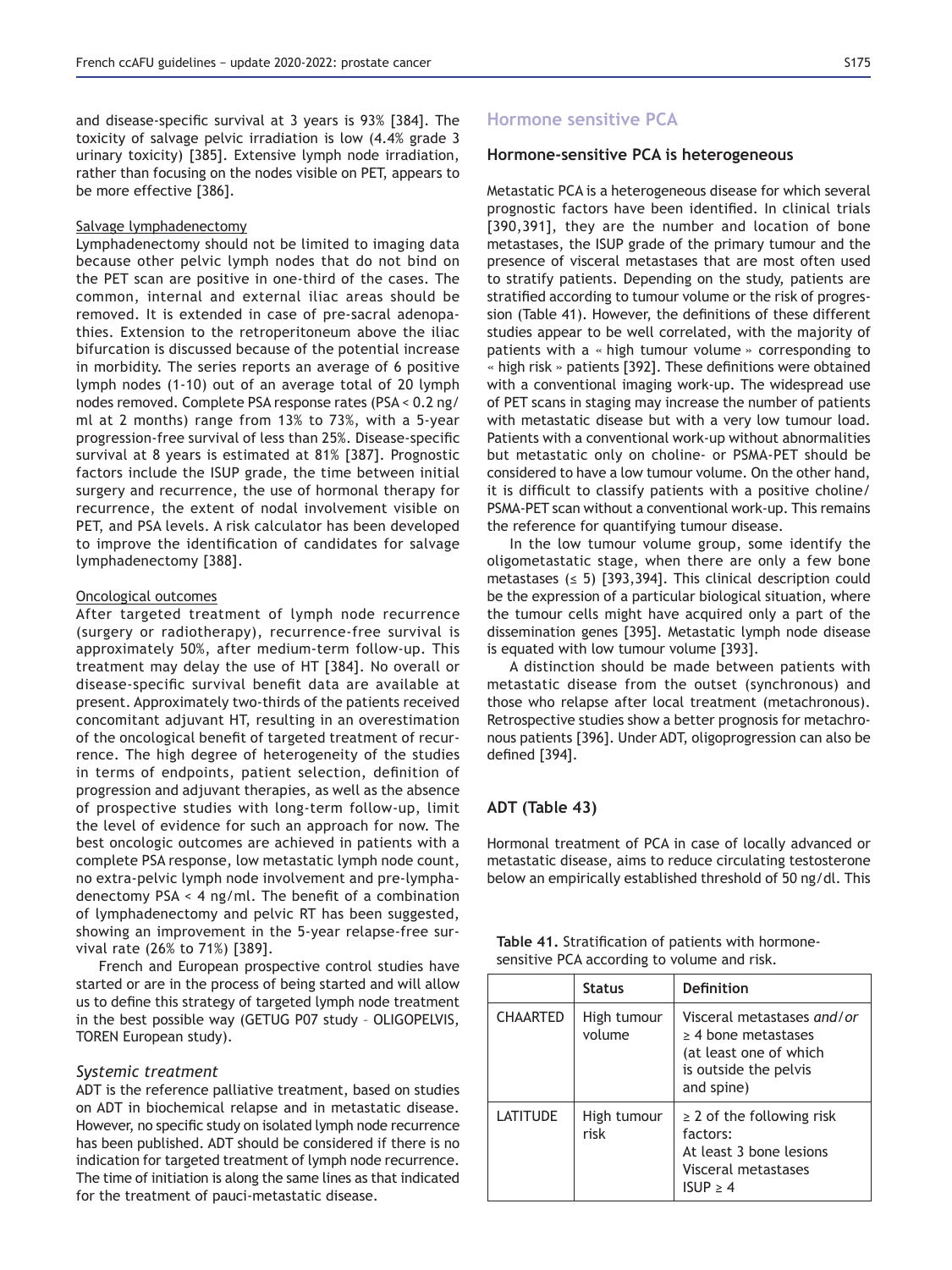is usually achieved through the use of LH-RH agonists or antagonists.

Complete androgen blockade (CAB): CAB combines an LHRH agonist and a first-generation antiandrogen. The largest study and meta-analyses conclude that there is a modest survival benefit (less than 5%) that does not appear before 5 years of treatment, with an alteration in quality of life related to the use of the antiandrogen  $[397]$ .

Immediate treatment on diagnosis or delayed treatment at the onset of symptoms: for symptomatic patients, immediate treatment is indicated. For asymptomatic patients, there is a lack of good quality scientific data. A meta-analysis of four historical studies (prior to PSA use) compared immediate and delayed hormone therapy at symptom onset [398]. While immediate treatment did not prove to be a benefit in overall survival, it delayed progression and complications. Therefore, the consensus was that treatment should be initiated immediately in all metastatic patients. Symptomatic patients should receive an initial treatment that ensures the fastest efficacy: orchidectomy or LHRH antagonist (degarelix or relugolix).

Prevention of flares (androgen flare): The androgen spike observed after the first LHRH agonist injection is exceptionally symptomatic (possibly in patients with a large tumour mass). This symptomatic exacerbation could be partially prevented by an antiandrogen prescribed from the day of injection of the LHRH analogue (for a standard duration of 15 days). Only cyproterone acetate has been studied in this situation and no quality data are available for bicalutamide. Prevention of androgen flares is optional and should only be considered in patients with a high tumour mass treated with LHRH agonists.

LHRH antagonist or agonist: LHRH antagonists allow faster castration than LHRH agonists and do not expose to testosterone flare. No difference in oncological efficacy was reported between the two therapeutic classes. A meta-analysis of prospective studies on degarelix, an LHRH antagonist [399], appears to show a decrease in cardiovascular events compared to agonists, particularly in patients with a history of vascular disease. In contrast, neither of the two registry studies [400,401] showed any difference between agonists and antagonists for this complication. More recently, a randomised phase II study [402] directly comparing an antagonist and an agonist in 80 patients with a history of vascular disease revealed no difference in the primary endpoint which was endothelial dysfunction. On the other hand, more cardiovascular events were observed in patients treated with agonists  $(20\% \text{ vs. } 3\%, \text{ p} = 0.013)$ . A phase III study is under way to validate these data.

A phase III study evaluated the efficacy of an oral LHRH antagonist, relugolix, at a dose of 120 mg per day  $[274]$ . This treatment was compared to quarterly injections of leuprolide for 48 weeks. The main criterion was efficacy, estimated by the rate of castration. A total of 622 patients were included. Effective castration ( $<$  50 ng/dl) was achieved in 96.7% of the patients on relugolix versus 88.8% of the patients on leuprolide (p < 0.001). Castration was achieved more rapidly under relugolix (56% versus 0% on day 4) among 184 assessable patients and a return to normal serum testosterone levels was also faster on discontinuation of this treatment. In addition, the incidence of serious cardiovascular side effects was significantly lower under relugolix  $(2.9\%$  versus  $6.2\%)$ .

Treatment with antiandrogens in monotherapy: Nonsteroidal antiandrogens were evaluated in a meta-analysis including 8 studies that compared them to castration, 3 of which were in exclusively metastatic populations. Overall survival and clinical progression-free survival were lower and there were more interruptions due to side effects in the antiandrogen group [275]. There is no indication for first generation antiandrogen monotherapy in metastatic patients.

Intermittent androgen deprivation (IAD): IAD is intermittent administration of an LHRH agonist or antagonist, and has been the subject of several trials indicated in Table 42. IAD does not delay resistance to castration and has not been

| Trial                           | <b>Population</b>                 | Type of trial   | Primary objective         | Follow-up (years) | <b>IAD vs CADT</b><br>(confidence interval) |
|---------------------------------|-----------------------------------|-----------------|---------------------------|-------------------|---------------------------------------------|
| <b>SEUG 9401</b><br>$[407]$     | Locally<br>advanced<br>Metastatic | Superiority     | Progression-free survival | 4.25              | 0.93<br>$(0.78 - 1.55)$                     |
| Finn Prostate<br>VII<br>$[408]$ | Locally<br>advanced<br>Metastatic | Superiority     | Progression-free survival | 5.4               | 0.93<br>$(0.78 - 1.11)$                     |
| <b>SEUG 9901</b><br>$[409]$     | Locally<br>advanced<br>Metastatic | Non-inferiority | Overall survival          | 5.5               | 0.9<br>$(0.76 - 1.07)$                      |
| <b>TULP</b><br>[410]            | Metastatic                        |                 | Progression-free survival | 2.6               | $\overline{\phantom{a}}$                    |
| <b>TAP 22</b><br>$[411]$        | Metastatic                        | Superiority     | Overall survival          | 3.7               | $\sim$                                      |
| <b>SWOG 9346</b><br>[403]       | Metastatic                        | Non-inferiority | Overall survival          | 9.8               | 0.91<br>$(0.8 - 1.03)$                      |

Table 42. IAD trials.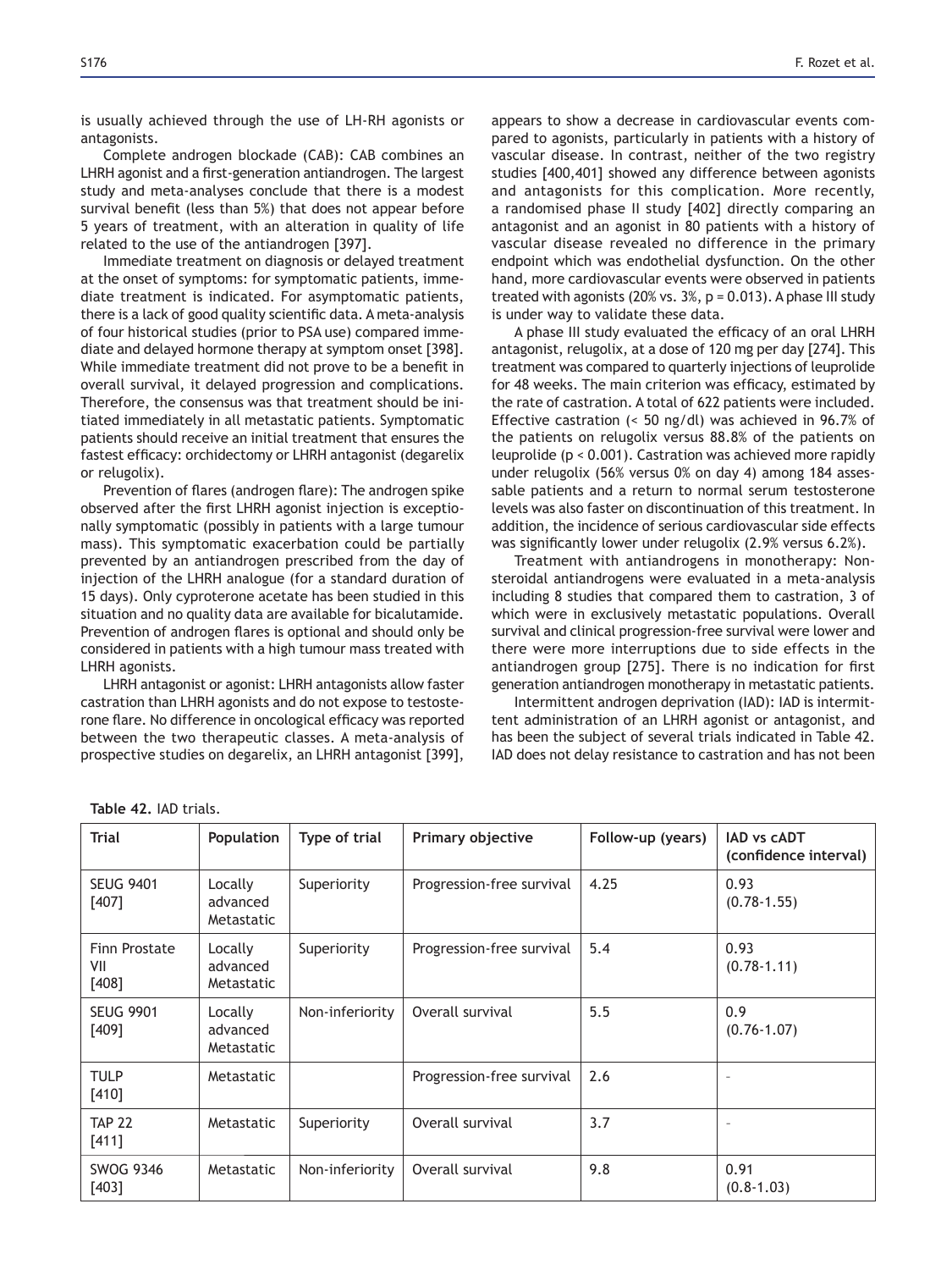|  | Table 43. ADT for hormone-sensitive PCA. |  |
|--|------------------------------------------|--|
|--|------------------------------------------|--|

| <b>Recommendations</b>                                                                                                                                                                                                                                                                                                                                                                                                                                                                                 | Strength<br>rating |
|--------------------------------------------------------------------------------------------------------------------------------------------------------------------------------------------------------------------------------------------------------------------------------------------------------------------------------------------------------------------------------------------------------------------------------------------------------------------------------------------------------|--------------------|
| Patients with metastatic PCA should<br>immediately receive ADT                                                                                                                                                                                                                                                                                                                                                                                                                                         | <b>Strong</b>      |
| There is no indication to systematically<br>prescribe a so-called first-generation<br>antiandrogen at the first injection of LHRH<br>agonist                                                                                                                                                                                                                                                                                                                                                           | Strong             |
| There is no indication for treatment<br>by castration combined with a first<br>generation antiandrogen                                                                                                                                                                                                                                                                                                                                                                                                 | <b>Strong</b>      |
| There is no indication for treatment<br>with a first generation antiandrogen<br>in monotherapy                                                                                                                                                                                                                                                                                                                                                                                                         | <b>Strong</b>      |
| IAD is a treatment option for patients<br>who are informed of the uncertainties<br>it presents, and who are voluntary,<br>asymptomatic, either in BCR after local<br>treatment, or with locally advanced<br>disease, or with great caution for pauci-<br>metastatic patients. IAD can only be<br>administered if there is a good response<br>to the induction therapy (PSA $\leq$ 4 ng/ml)<br>at 6-9 months. Treatment is resumed based<br>on empirical data in case of symptoms,<br>or on PSA levels. | Strong             |

shown to be equivalent or safe compared to continuous treatment in metastatic patients [403,404,405]. The only trial that showed non-inferiority of intermittent versus continuous treatment concerned patients in biochemical relapse after radiotherapy [377].

Only two studies have shown that IAD reduces hot flashes for one and sexual dysfunctions and physical capacities for the other. No meta-analysis has reported a benefit [377,406].

IAD administration should meet three criteria. First, initiation with an LHRH analogue combined with bicalutamide (50 mg/d). Second, selection of only those patients with an optimal response at 6-9 months, based on a total PSA at least less than 4 ng/ml (ideally < 0.2 ng/ml). Third, continuation of treatment based on the onset of symptoms or an increase in PSA above an empirically determined threshold (4 to 20 ng/ml depending on the study and clinical situation) [377,403,404]. Monitoring should be regular, quarterly or biannual. The treatment can be administered in this way until castration resistance is detected when no data on the IAD is available.

# **Hormone-sensitive PCA: treatments combined** with ADT

ADT in monotherapy was the standard treatment for these patients until a combination therapy with NGHT or chemotherapy came into use and now appears to be indicated in most cases. Maintenance of ADT throughout the metastatic disease remains essential.

# *Chemotherapy*

Three studies (Table 44) [391,412-415] evaluated the combination of ADT with chemotherapy by docetaxel. All three trials had the same primary endpoint: overall survival. Only GETUG-AFU 15 [413], the first of these trials, composed exclusively of M1 patients, did not demonstrate a significant benefit in overall survival. On the other hand, the two other studies and the meta-analysis of the three trials concluded in favour of a combination of an ADT with docetaxel. [414,415,416]. A combination of ADT and docetaxel improves overall survival in first-line treatment of metastatic prostate cancer. However, it is essential to

Table 44. Randomised trials evaluating docetaxel + ADT in hormone-sensitive metastatic PCA.

Results of the three randomised trials that evaluated chemotherapy (docetaxel) combined with androgen deprivation in hormone-sensitive metastatic prostate cancer.

| GETUG-AFU 15<br>$[413]$       | <b>CHAARTED</b><br>[415]        | <b>STAMPEDE</b><br>[289]       |
|-------------------------------|---------------------------------|--------------------------------|
| 385                           | 790                             | 1,776                          |
| 100                           | 100                             | 61                             |
| 71/29                         | 73/27                           | 95/5                           |
| 48/52                         | 65/35                           | <b>NK</b>                      |
| 84                            | 53.7                            | 78                             |
| HR 1.01 (75-1.36) $p = 0.955$ | $0.72$ (0.59-0.89) $p = 0.0018$ | $0.81$ (0.69-0.95) $p = 0.009$ |
|                               |                                 |                                |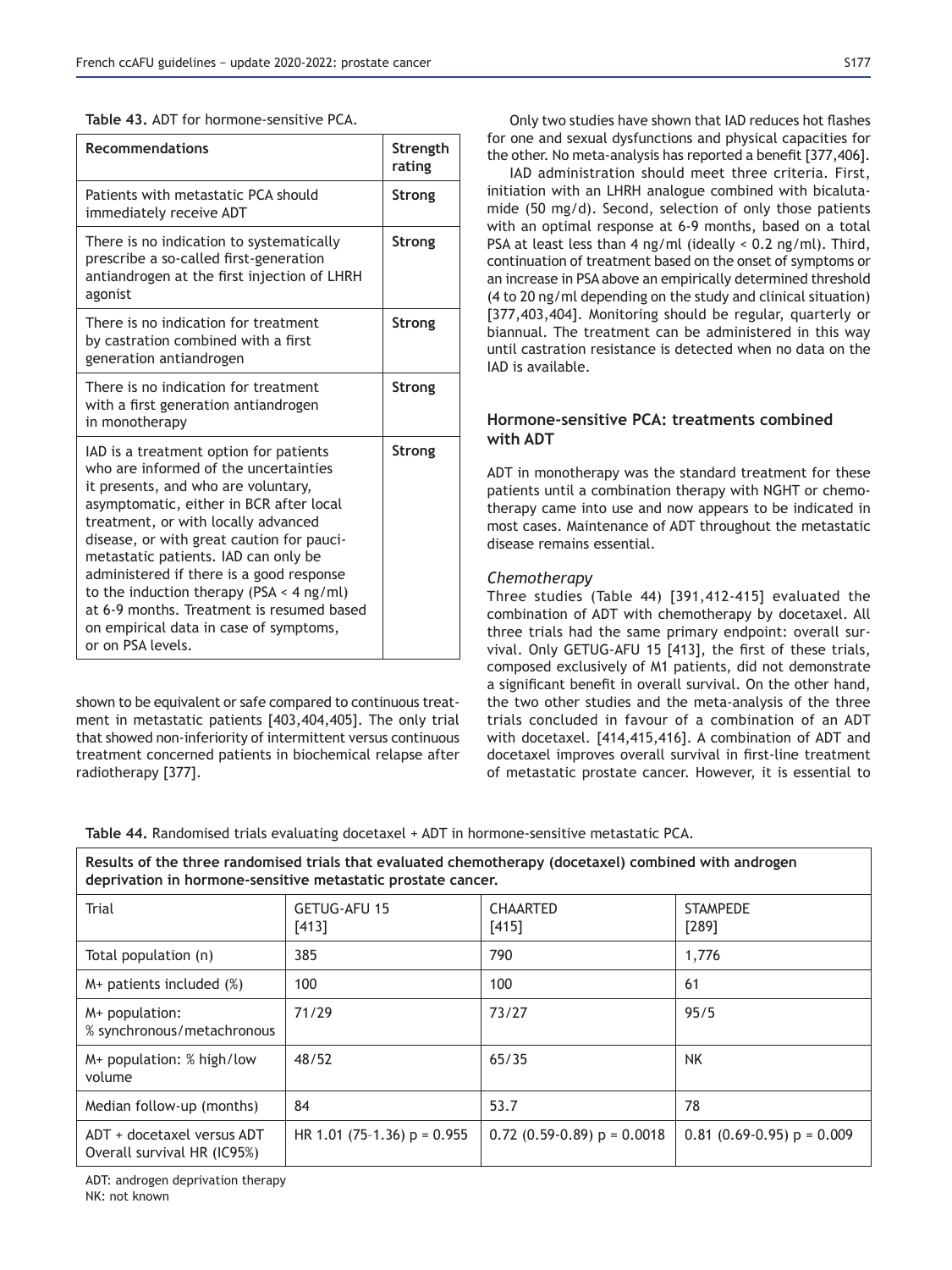take into consideration certain characteristics of the trials. Patients with a small tumour volume did not benefit from the addition of docetaxel in the analysis of the subgroup of the CHAARTED study [415]. The meta-analysis of CHAARTED and GETUG-AFU 15 concluded that the results were identical [417]. Conversely, the retrospective analysis of the STAMPEDE study found a comparable benefit in all patient groups, both high and low-volume [412]. Patients with secondary metastatic disease after local treatment were under-represented in all three studies, so it is not possible to draw any conclusions in this population.

#### *Abiraterone acetate*

Two studies have evaluated a combination of ADT with abiraterone acetate for hormone-sensitive metastatic prostate cancer. (Table 45)

The phase III study LATITUDE [390] included 1,199 patients with high-risk prostate cancer, metastatic from the outset (on bone scintigraphy with technetium, CT scan or MRI) and hormone-sensitive and randomised them between ADT combined with a placebo ( $n = 602$ ) and ADT combined with abiraterone acetate (1,000 mg/day) and prednisone (5 mg/ day) ( $n = 597$ ).

High-risk patients were defined by at least 2 of the following 3 criteria: ISUP grade  $\geq$  4, the presence of more than 2 lesions on bone scan, the presence of at least one measurable visceral lesion. Patients were stratified according to the presence or absence of visceral metastasis and their general health (PS 0.1 vs. 2).

The majority of patients in both arms had an ISUP grade  $\geq$  4 (97% and 98% respectively). With a median follow-up of 51.8 months, patients treated with the combination of ADT plus abiraterone acetate had an overall survival benefit of 16.8 months compared to the placebo group (51.3 months vs. 36.5 months; HR:0.66, p < 0.0001). All secondary endpoints

Table 45. Randomised trials evaluating abiraterone acetate + ADT in hormone-sensitive metastatic PCA.

**Results of the two randomised trials evaluating** abiraterone acetate combined with androgen deprivation in hormone-sensitive metastatic prostate cancer

| Trial                                               | LATITUDE<br>[390]                     | <b>STAMPEDE</b><br>[329]             |
|-----------------------------------------------------|---------------------------------------|--------------------------------------|
| Total population (n)                                | 1,199                                 | 1,917                                |
| M+ patients included (%)                            | 100                                   | 52                                   |
| $M+$ population: $%$<br>synchronous/metachronous    | 100/0                                 | 95/5                                 |
| $M+$ population: % high/low<br>volume               | 100/0                                 | 56/44                                |
| Median follow-up (months)                           | 51.8                                  | 40                                   |
| ADT + ABI versus ADT<br>Overall survival HR (IC95%) | 0.66<br>$(0.56 - 0.78)$<br>p < 0.0001 | 0.63<br>$(0.52 - 0.76)$<br>р < 0.001 |

ADT: Androgen deprivation therapy

were significantly improved by the combination with abiraterone acetate: time to PSA progression, progression of painful symptoms, time to a new bone event, initiation of chemotherapy or other specific treatment.

STAMPEDE [329] is a multi-stage, multi-step trial. Comparison of the ADT plus abiraterone acetate arm with the ADT alone arm reinforces the LATITUDE results. The population (1,917 patients) was very heterogeneous including  $M_{+}$ , N+ patients and with locally advanced tumours (with at least two of the three severity criteria: stage T3/T4, ISUP grade  $\geq$  4, PSA level  $\geq$  40 ng/ml). Patients in relapse after radical surgery or radiotherapy with high risk factors (PSA > 4 ng/ml with a doubling time of less than 6 months, PSA > 20 ng/ml, lymph node or metastatic recurrence, or androgen deprivation for less than one year with a free interval of more than one year) were also included. A total of 52% were metastatic. Prostate radiotherapy was desired for M0 patients. Threequarters of the patients had an ISUP grade  $\geq 4$ . A total of 96% and 93% of the patients were hormone-sensitive. The main endpoint was overall survival. With a median follow-up of 40 months, there were significantly fewer deaths in the ADT plus abiraterone arm: 184 deaths vs. 262 (HR = 0.63, 95% CI =  $0.52 - 0.76$ ,  $p < 0.001$ ). The hazard ratio was 0.61 in metastatic patients.

The intermediate primary endpoint was failure-free survival (defined by radiographic, clinical or biological progression or death). There were significantly fewer failures in the ADT + abiraterone arm: 248 vs. 535 events (HR =  $0.29$ ; 95% CI, 0.25-0.34; P < 0.001). The hazard ratio was 0.31 in metastatic patients.

In the arms with and without abiraterone acetate, grade 3-5 hypertension at rates of 5% and 1%, hypokalaemia rates of 1% and 0.003%, lower limb oedema rates of 1% and 0%, and transaminase elevation rates of  $7\%$  and  $1\%$  respectively, were observed.

#### *New generation antiandrogens*

Enzalutamide and apalutamide were also evaluated in this situation. (Table 46)

**ENZAMET** [418] is a phase III randomised study that compared an ADT combined with either enzalutamide or a first-generation antiandrogen (bicalutamide). The primary endpoint was overall survival. Patients could have received prior local treatment and therefore have metachronous metastases. Chemotherapy with docetaxel was also allowed. Enzalutamide was prescribed concomitantly with chemotherapy. A total of 1,125 men with a median age of 69 years were randomised. After a median follow-up of 34 months, a significant improvement in overall survival was noted in the enzalutamide arm (at 3 years;  $80\%$  vs  $72\%$ , HR:  $0.67$ ,  $p = 0.002$ ). This benefit was found in patients with a low or high tumour volume and in patients with secondary metastasis or metastasis as of the initial diagnosis. It is important to note that in the 178 patients (16% of the population) previously treated with docetaxel, no improvement in survival was observed and more toxicity was reported. Discontinuation due to adverse events was more common in the enzalutamide group.

ARCHES [419], a phase III randomised study that compared an ADT associated with either enzalutamide or placebo in 1,150 patients with a median age of 70 years. Patients were stratified according to tumour volume and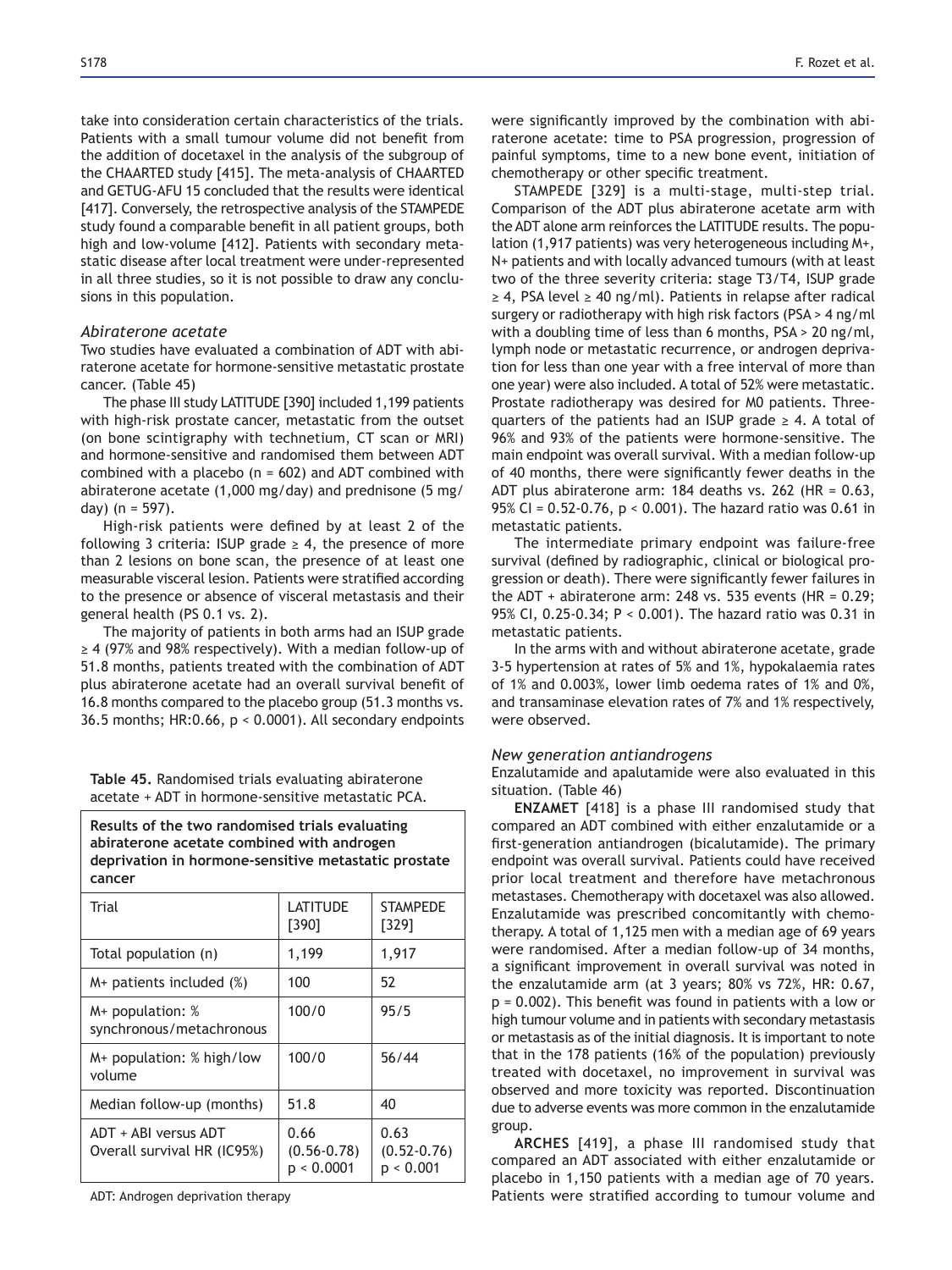Table 46. Randomised trials evaluating novel antiandrogens + ADT in hormone-sensitive metastatic PCA.

| Results of the three randomised trials evaluating new antiandrogens (Enzalutamide and Apalutamide) combined<br>with androgen deprivation in hormone-sensitive metastatic prostate cancer |                                                                          |                                                      |                                                      |  |
|------------------------------------------------------------------------------------------------------------------------------------------------------------------------------------------|--------------------------------------------------------------------------|------------------------------------------------------|------------------------------------------------------|--|
| Trial                                                                                                                                                                                    | <b>ARCHES</b> [419]                                                      | ENZAMET [418]                                        | <b>TITAN [420]</b>                                   |  |
| Drug                                                                                                                                                                                     | Enzalutamide                                                             | Enzalutamide                                         | Apalutamide                                          |  |
| Total population (n)                                                                                                                                                                     | 1,150                                                                    | 1,125                                                | 1,052                                                |  |
| $M+$ patients included $(\%)$                                                                                                                                                            | 100                                                                      | 100                                                  | 100                                                  |  |
| M+ population:<br>% synchronous/metachronous                                                                                                                                             | 70/30                                                                    | 58/42                                                | 83/17                                                |  |
| M+ population:<br>% high/low volume                                                                                                                                                      | 62/38                                                                    | 52/48                                                | 63/37                                                |  |
| Median follow-up (months)                                                                                                                                                                | 14.4                                                                     | 33.9                                                 | 22                                                   |  |
| Combined with docetaxel:<br>Moment<br>% pts                                                                                                                                              | Before<br>18                                                             | During<br>45                                         | <b>Before</b><br>11                                  |  |
| ADT + NGHT<br>versus ADT<br>HR (IC95%)                                                                                                                                                   | Radiographic progression-free survival<br>$0.39(0.30-0.50)$<br>p < 0.001 | Overall survival<br>$0.67(0.52-0.86)$<br>$p = 0.002$ | Overall survival<br>$0.67(0.51-0.89)$<br>$p = 0.005$ |  |

ADT: Androgen deprivation therapy; NGHT: new generation hormonal therapy

prior administration of docetaxel. The study was positive on the primary endpoint of radiographic progression-free survival (HR:  $0.39$ ;  $p = 0.001$ ), regardless of tumour volume or docetaxel exposure.

**TITAN** [420] is a phase III, double-blind, randomised study that compared an ADT with either apalutamide or placebo. Patients could have received local treatment or docetaxel. The main co-endpoints were radiographic progression-free survival and overall survival. After a median follow-up of 22.7 months, the first interim analysis revealed a significant benefit in radiographic progression for the apalutamide group (HR: 0.48; p < 0.001) and an overall survival at 24 months for apalutamide of 82.4% versus  $73.5%$  for the placebo (HR 0.67,  $p = 0.005$ ). There was no survival benefit in patients previously treated with docetaxel. Grade 3 side effects were found in 42.2% of the patients on ADT plus apalutamide. A skin rash was observed in 27.1% of these patients. Apalutamide did not deteriorate quality of life, (particularly on fatigue scores) [421].

#### *Bone-targeting drugs*

The importance of preventing the complications of bone metastases by bone resorption inhibitors was demonstrated in the castration resistant phase, but never in the castration sensitive phase [289]. They are recommended at the hormone-sensitive stage, only in the management of osteoporosis on rheumatological advice.

### *Local treatment*

### **Surgery**

Very little prospective data is currently available. Therefore, surgery cannot be recommended in this situation, except in clinical trials.

#### Prostate radiotherapy

Two randomised trials evaluated the impact of prostate radiotherapy on overall survival in patients with metastatic disease from the initial diagnosis.

The HORRAD trial [422] included all patients with metastatic disease from the initial diagnosis, regardless of the clinical features. All the patients received an ADT, and half the population received prostate irradiation (70 Gy in 35 fractions). In 10 years, 446 patients were included; most had more than 5 metastases (65%) and 75% had an ISUP grade  $\geq 4$ . With a median follow-up of 47 months, no significant difference in median survival was identified between the two arms (45 months in the RT group and 43 months in the control group). In the subgroup analysis, the hazard ratio was 0.68 in favour of the radiotherapy arm for patients with less than 5 metastases, but it remains non-significant.

The STAMPEDE trial [423] randomised patients with metastatic disease on the initial diagnosis into groups treated with ADT with or without prostate irradiation. There were two endpoints: an efficacy endpoint, represented by overall survival, and an activity endpoint, represented by relapse-free survival, including PSA progression. It should be emphasized that staging consisted of a bone scintigraphy and a thoracic abdominopelvic scan. The stratification criteria were management site, age, lymph node involvement, general health status, and use of non-steroidal anti-inflammatory drugs. Radiotherapy could be delivered according to two regimens, 36 Gy in 6 fractions or 55 Gy in 20 fractions of 2.75 Gy, a slightly lower dose level than currently recommended. Only the prostate was irradiated. Metastatic load, as defined by CHAARTED, was evaluated on a centralised imaging review. An analysis according to the irradiation modalities and most of all according to the tumour load was pre-specified in the protocol. Between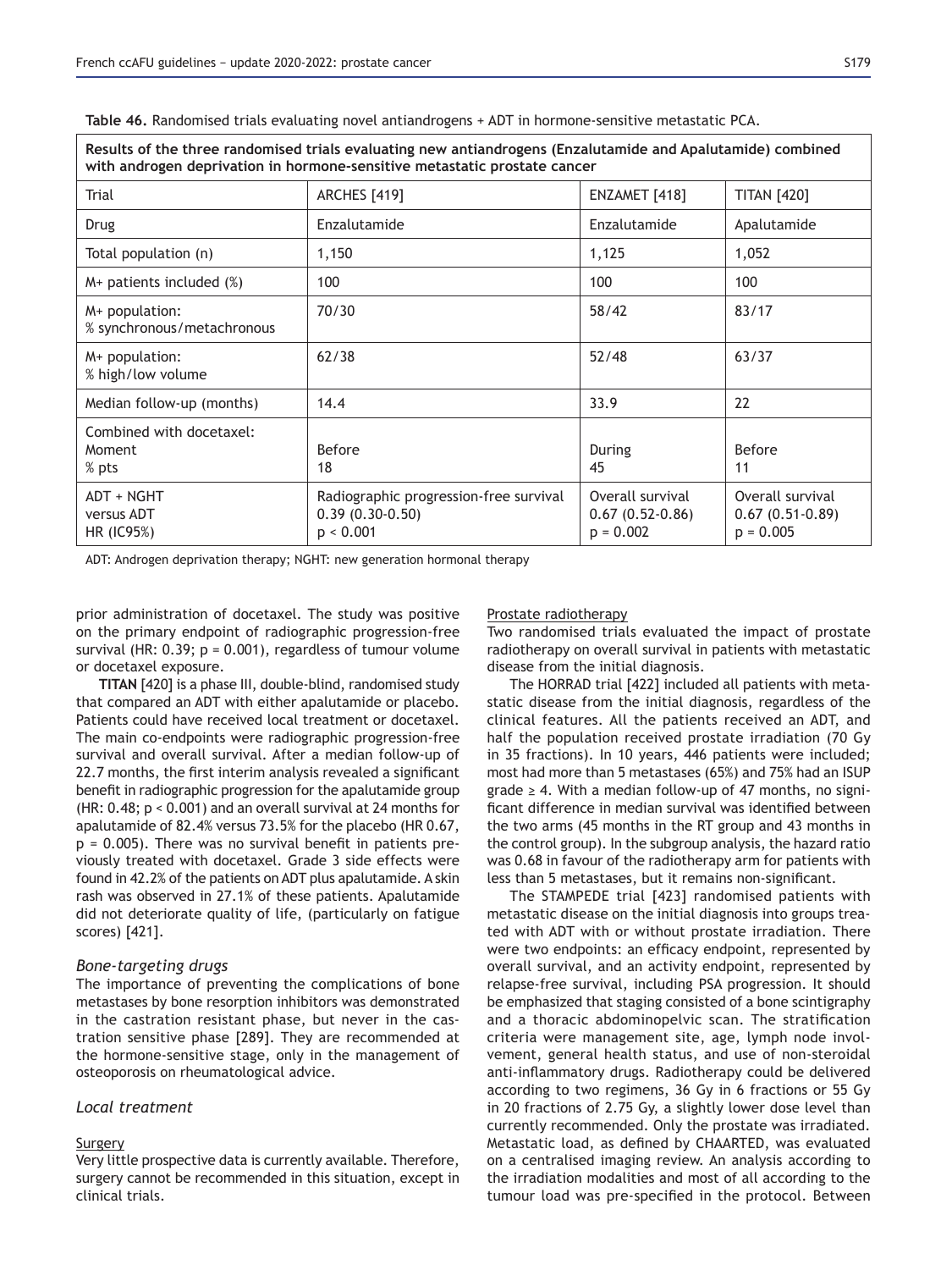2013 and 2016, 2,061 patients were included, of which 819 (40%) had a small tumour volume. With a median follow-up of 37 months, no significant difference in overall survival was identified between the two arms (at 3 years:  $65\%$  vs  $62\%$ , HR:  $0.92$ , p = 0.266), but there was a significant improvement in progression-free survival (32% vs 23%; HR: 0.76,  $p < 0.0001$ ). On the other hand, only patients with a low tumour burden had a significant benefit in overall survival at 3 years (81%) vs  $73\%$ ; HR: 0.68, p = 0.007). This trial with a significant number of patients makes it possible to recommend prostate irradiation in case of metastatic disease on the initial diagnosis, with a small tumour volume, defined on bone scintigraphy and CT scan.

#### Local treatment of metastases

In case of oligometastatic disease, each metastasis can be treated by surgery, interventional radiology or stereotactic radiotherapy. There is little prospective data that evaluates this strategy.

The STOMP trial [424] included 62 patients with biochemical recurrence (PSA > 50 ng/ml) in the form of an oligometastatic disease (less than 3 metastases detected on a Choline PET/CT scan) after local treatment. Patients were randomised between simple monitoring and local treatment of all the metastases. Treatment of all the metastases delayed the initiation of hormonal treatment by an average of 8 months, a non-significant difference. For all other parameters, there was no difference between the two groups.

The SABR-COMET trial [425] is a phase II trial that randomised 99 patients with oligometastatic disease (1 to 5 metastases) of different origins, mainly breast, lung and colorectal and 16 patients with prostate cancer, to systemic treatment alone or combined with stereotactic irradiation. A benefit in progression-free survival and overall survival was observed for irradiated patients, but the predominance of prostate cancers in the irradiation group (14 vs 2) might explain the differences observed.

The ORIOLE study [426] randomised 54 patients with less than 3 asymptomatic metastases on conventional imaging (CT scan, MRI and bone scintigraphy) between stereotactic radiotherapy of metastases and observation (2:1 randomisation). All the subjects had relapsed after local treatment. Progression was defined as a composite endpoint: biological (PSA nadir + 2 ng/ml), radiological, clinical, initiation of ADT, or death. Stereotactic RT significantly decreased the proportion of patients who were progressive at 6 months (19 vs 61%;  $p = 0.005$ ). Progression-free survival was 5.6 months in the observation arm and was not achieved with a median follow-up of 18 months ( $p = 0.002$ ). The study also aimed to identify factors related to the effectiveness of stereotactic RT. Therefore, all irradiated patients were also treated with PSMA-PET, which revealed additional metastases in 16 of the 36 patients in the RT group. The proportion of patients with progressive disease at 6 months was 1/19: 5% when there were no additional lesions found on PSMA-PET compared to 6/16: 38% when there were additional lesions ( $p = 0.03$ ). Nuclear imaging would improve patient selection for stereotactic RT.

Overall, these phase II trials do not allow a clear conclusion to be drawn concerning the efficacy of local treatment of metastases, even for metachronous metastases. No recommendation can be made.

# **Therapeutic indications (Table 47)**

ADT remains the standard treatment for metastatic prostate cancer. The use of a complete androgen blockade does not provide any benefit. Continuous treatment is recommended at this stage of the disease.

The treatment of patients with metastatic disease on the initial diagnosis (synchronous) who are hormone-sensitive has evolved considerably in recent years. Therapeutic intensification, by combining an ADT with either docetaxel in case of large volume tumour, or with NGHT regardless of the tumour volume, improves overall survival.

| <b>Stage</b>   | Tumour<br>Load            | <b>Treatment options</b>                                                    | <b>Description</b>                           | Strength rating |
|----------------|---------------------------|-----------------------------------------------------------------------------|----------------------------------------------|-----------------|
| M1 Synchronous |                           | ADT <sup>*</sup> + Abiraterone acetate<br>or Enzalutamide<br>or Apalutamide | Improvement in overall survival              | Strong          |
|                | High Volume/<br>High Risk | $ADT^* + Doceta$                                                            | Improvement in overall survival              | Strong          |
|                | Local treatment           | Not recommended                                                             | Strong                                       |                 |
|                |                           | Bone-targeting drugs                                                        | Not recommended                              | Strong          |
|                | Low Volume/               | ADT <sup>*</sup> + Abiraterone acetate<br>or Enzalutamide<br>or Apalutamide | Improvement in overall survival              | Strong          |
| Low risk       |                           | Prostate radiotherapy                                                       | Improvement in overall survival              | Strong          |
|                |                           | Local treatment of metastases<br>(Oligometastases)                          | Insufficient data to make<br>recommendations |                 |

Table 47. Therapeutic indications in hormone-sensitive prostate cancer.

\* ADT: androgen deprivation therapy (immediate and continuous)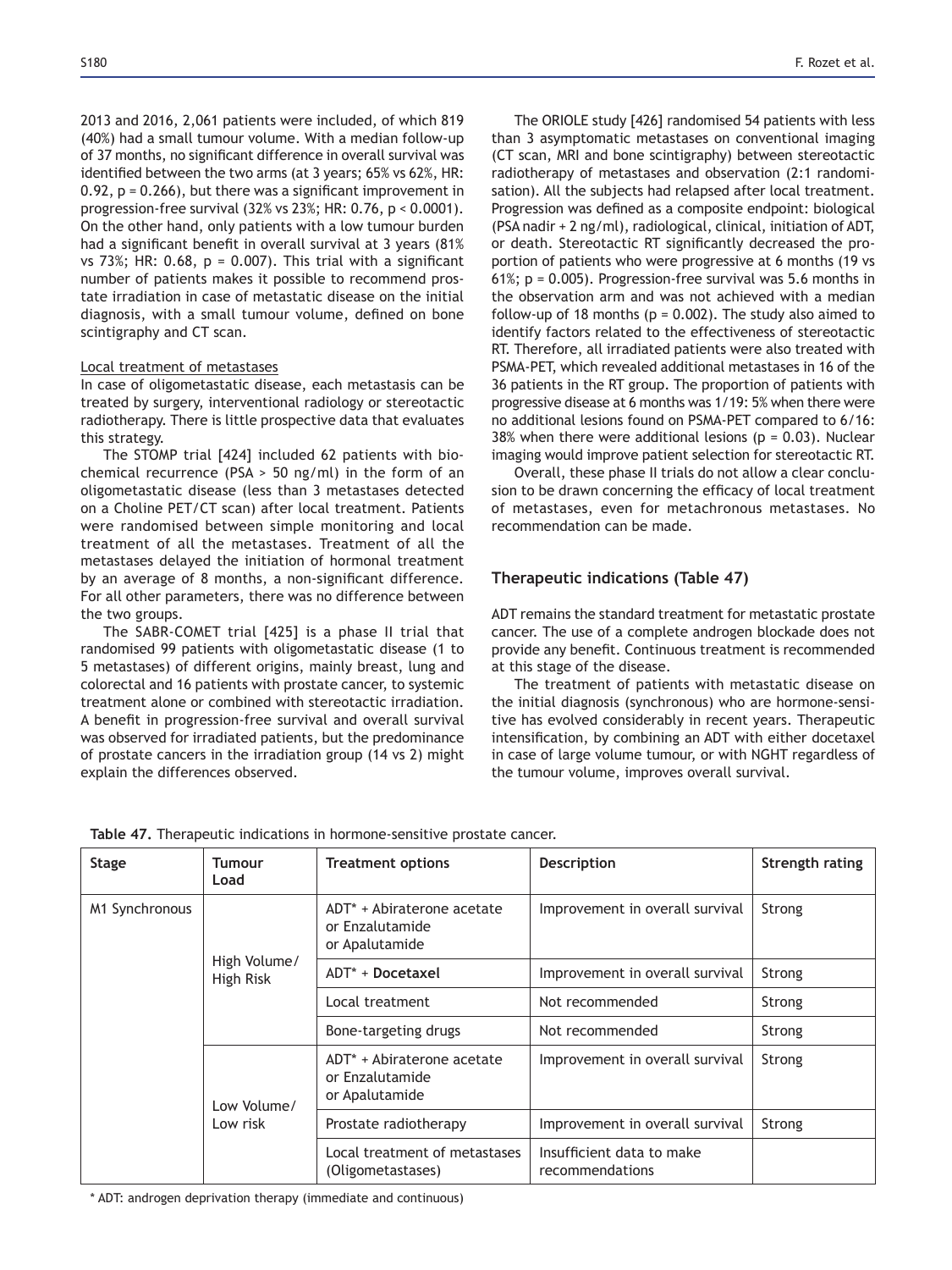|                           | Immediate and continuous ADT*                      | - symptomatic: to avoid severe complications<br>- asymptomatic: to delay symptoms and complications | Strong |
|---------------------------|----------------------------------------------------|-----------------------------------------------------------------------------------------------------|--------|
|                           | ADT* + Enzalutamide or Apalutamide                 | Improve survival without radiographic progression                                                   | Strong |
| M1<br><b>Metachronous</b> | Intermittent ADT*                                  | Pauci-metastatic, asymptomatic, motivated,<br>informed, PSA<4 ng/ml after 6-9 months of HT          | Weak   |
|                           | Local treatment of metastases<br>(Oligometastases) | Insufficient data to make recommendations                                                           |        |

In the large volume tumour/high-risk population, more precise indications for docetaxel vs NGHT are still required. The overall survival benefit provided by abiraterone acetate in the LATITUDE [427] and STAMPEDE [329] trials is perfectly comparable to that provided by docetaxel in the CHAARTED and STAMPEDE studies [412,415]. Recently, enzalutamide and apalutamide have shown similar results in this population. These oncological findings should be weighed against the administration modalities and toxicity profiles of docetaxel and NGHT. In light of the results of the ENZAMET test, a combination of docetaxel + enzalutamide seems to provide no benefit, whereas it increases toxicity. The GETUG 21 (PEACE 1) trial will provide information on the combination of docetaxel and abiraterone acetate. The major benefit in overall survival associated with good tolerability positions the combination of castration and NGHT as a new standard of treatment in prostate cancer that is metastatic from the outset.

In the low volume tumour population, NGHT showed a benefit in overall survival, the benefit of docetaxel is more questionable (based on data from CHAARTED and GETUG 15) [413,415]. Therefore, a combination of ADT and NGHT should be considered as a new standard of care in this population.

In the context of metachronous metastatic progression (secondary to curative prostate treatment) the level of evidence is currently insufficient to make strong recommendations. However, combinations of an ADT with enzalutamide or apalutamide have been shown to improve radiografic progression-free survival and can be offered for this indication.

For synchronous metastatic prostate cancer with low volume tumour, prostate irradiation is recommended. However, in case of an oligometastatic presentation, there are no sufficiently robust data to recommend targeted treatment of metastases.

# **Castration-resistance (CRPC)**

# **Definition (Table 48)**

Table 48. Recommendations for defining CRPC.

Castration serum testosterone level < 50 ng/dl or 1.7 nmol/l

**Biochemical progression:** three increases in PSA resulting in two 50% increases above the Nadir with PSA > 2 ng/ml or

Radiographic progression defined by the appearance of at least two new lesions on bone scan or progression of one measurable lesion according to the RECIST (Response Evaluation Criteria in Solid Tumours) [428]

# **Non-metastatic castration-resistant patients** (nmCRPC)

The SPARTAN, PROSPER and ARAMIS trials demonstrated the benefit of combining NGHT treatment with a simple androgen blockade in terms of metastasis-free and overall survival for high-risk non-metastatic castration-resistant patients (scintigraphy and CT scan) (defined by a PSA doubling time  $\leq$  10 months).

The SPARTAN trial [429], a randomised phase III trial with 1.207 patients, showed a benefit of treatment with a combination of ADT + Apalutamide compared to a simple androgen blockade. The benefit in metastasis-free and overall survival was 24 months and 14 months respectively in the Apalutamide arm (hazard ratio for overall survival 0.78; 95% CI 0.64-0.96;  $p = 0.0161$ ).

The PROSPER trial [430,431], a randomised phase III trial with 1,401 patients, showed a benefit of treatment with a combination of ADT + Enzalutamide compared to a simple androgen blockade. The benefit in metastasis-free and overall survival was 22 months and 11 months respectively in the Enzalutamide arm (hazard ratio for overall survival 0.73; 95% CI 0.61-0.89;  $p = 0.001$ ).

The ARAMIS trial [432], a randomised phase III trial with 1,509 patients, showed a benefit for the combination of ADT + Darolutamide compared to a simple androgen blockade. The metastasis-free survival benefit was 18.4 months in favour of the Darolutamide arm. Overall survival at 36 months was 83% vs 77% in favour of the Darolutamide arm (hazard ratio for overall survival 0.69; 95% HR = 0.78; 95% CI 0.53-0.88);  $p = 0.003$ .

#### **Recommendations for nmCRPC**

In patients with a high-risk of biochemical relapse (defined as a PSA doubling time less than or equal to 10 months) after local treatment and without apparent metastases (scintigraphy and CT scan), treated by androgen deprivation and in whom castration resistance (nmCRPC) occurs, it is recommended to add apalutamide, enzalutamide, or darolutamide to androgen deprivation. (High level)

### **Metastatic castration-resistant patients (mCRPC)**

### *Should a repeat biopsy be done?*

In case of failure in the use of the histological material of the primary tumour, biopsies of the prostate (non-irradiated) or metastases can be examined for genomic alterations. Other modalities to identify genomic alterations are being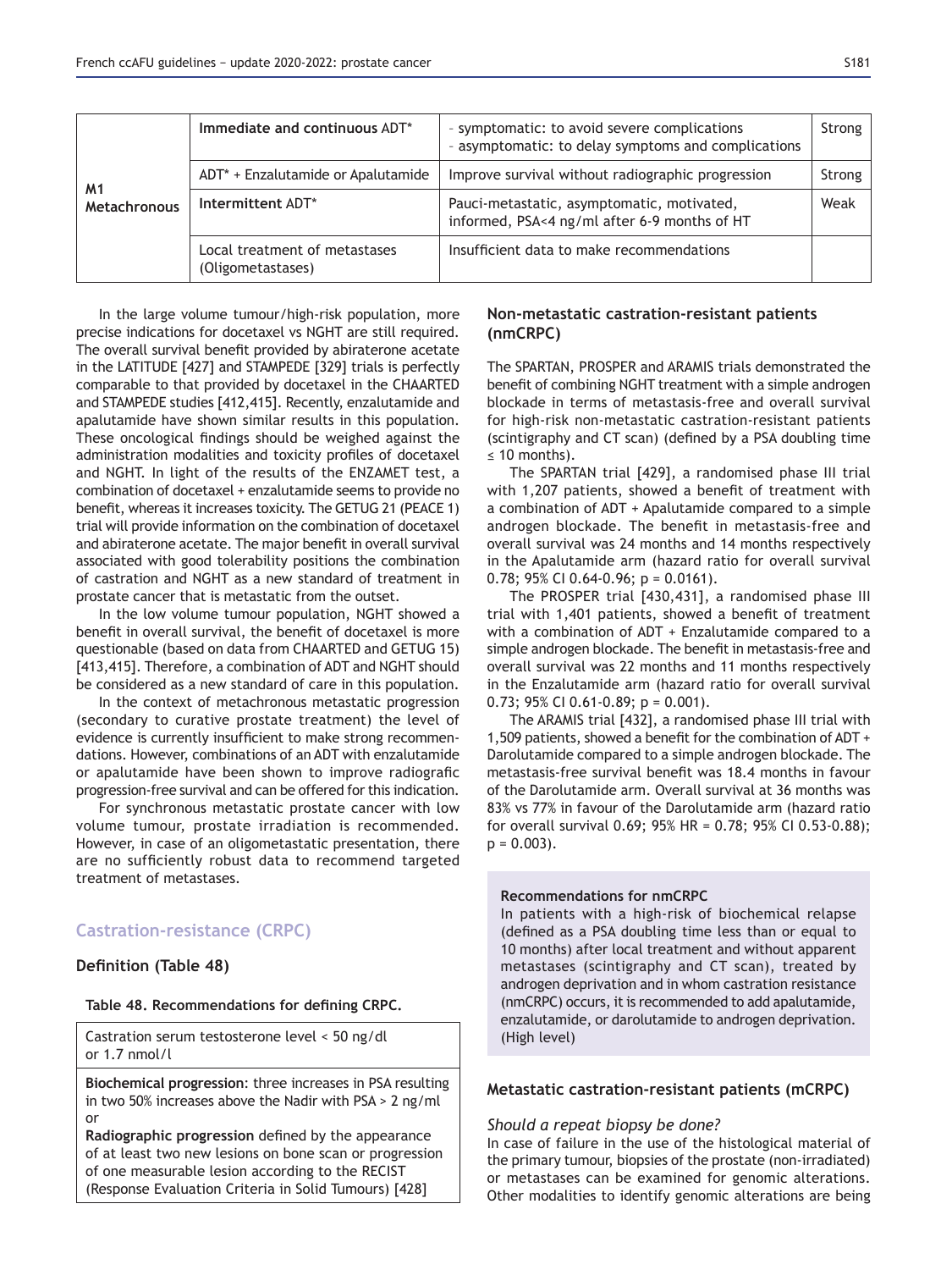investigated, including liquid biopsies which can be used to identify DNA and RNA alterations in a blood sample [433].

### *Treatment assessment in mCRPC*

In the therapeutic trials, the two endpoints were survival without radiographic progression and overall survival, which remains the  $\leq$  gold standard  $\leq$ .

PSA is a response marker: in the TAX 327 trial (docetaxel) [434] and also in the AFFIRM trial [435] (enzalutamide) a decrease in PSA > 30% was shown to be a predictor (« surrogate marker ») of survival. There is no consensus on the extent and duration of the decrease in PSA. But a correlation between a decrease in PSA and progression-free survival was not found in all the trials (SIPULEUCEL T).

In the trials concerning mCRPC, radiographic progression was assessed by regular thoraco-abdomino-pelvic CT scan and bone scan. The value of monitoring by PET imaging has not been demonstrated.

#### **Monitoring recommendations**

Except for clinical trials: clinical and biological evaluation (PSA) by appointments every 3 months.

The frequency of imaging examinations (thoracoabdomino-pelvic CT scan and bone scan) depends on the clinical context (personalised monitoring), but in castration resistance at least one annual radiological check-up is advisable (High level).

### *1st line treatment (Table 50)*

The current situation has changed, due to the use of docetaxel or NGHT, from the hormone sensitive phase or the nmCRPC phase.

- If the initial treatment was only an ADT at the hormone sensitive stage, several molecules have shown an improvement in overall survival in the metastatic CRPC stage. (Table 49)

Abiraterone acetate: after docetaxel [436] and before docetaxel [437].

**Enzalutamide:** after docetaxel [435] and before docetaxel [438].

At the castration resistance stage, hormonal changes with the addition of bicalutamide should not delay initiation of a NGHT. The TERRAIN trial compared the efficacy of a complete androgen blockade with the addition of bicalutamide, versus early initiation of enzalutamide [439]. Progression-free survival was significantly improved in the enzalutamide arm (median 15.7 versus 5.8 months, HR  $0.44$ ) with a benefit in quality of life [440]. The STRIVE trial also included patients with non-metastatic castration-resistant prostate cancer (35%) [441]. Enzalutamide improved all endpoints compared to bicalutamide: biological progression-free survival, complete PSA response rate, progression-free survival or death, and radiographic progression-free survival.

Chemotherapy has a recognised place in mCRPC, with mitoxantrone and docetaxel having demonstrated some efficacy in controlled trials. Docetaxel 75 mg/m<sup>2</sup> every 3 weeks combined with 10 mg/d of prednisone is the

|                                   | Abi pre-<br>Docetaxel<br>COU-AA-302<br>$[437]$ | Enza.<br>pre-<br>Docetaxel<br>PREVAIL [438]          | Docetaxel<br>TAX 327 [434]     | Cabazitaxel<br><b>TROPIC</b><br>$[450]$ | Abi<br>post-<br>Docetaxel<br>COU-AA-301<br>$[436]$ | Enza.<br>post-<br>Docetaxel<br><b>AFFIRM [435]</b> |
|-----------------------------------|------------------------------------------------|------------------------------------------------------|--------------------------------|-----------------------------------------|----------------------------------------------------|----------------------------------------------------|
| <b>Population characteristics</b> |                                                |                                                      |                                |                                         |                                                    |                                                    |
| Follow-up (months)                | 49.2                                           | 31                                                   | 20.8                           | 12.8                                    | 20.2                                               | 14.4                                               |
| Pain                              | 32%                                            | 33.7%                                                | 45%                            | 46%                                     | 44%                                                | 28.3%                                              |
| PS > 1                            | $\mathbf{0}$                                   | $\mathbf{0}$                                         | 13%                            | 7%                                      | 10%                                                | 8.8%                                               |
| Median PSA (ng/ml)                | 42                                             | 54.1                                                 | 114                            | 143.9                                   | 128.8                                              | 107.7                                              |
| Extra-os meta.                    | 49%<br>Soft tissues,<br>LN                     | 74.3%<br>Soft tissues,<br>LN<br>$M+$ visc<br>(11.2%) | 22%<br>$M+$ visc               | 25%<br>$M+$ visc                        | 56%<br>$LN, M+visc$<br>(31.7%)                     | 55.8%<br>LN                                        |
| <b>Results</b>                    |                                                |                                                      |                                |                                         |                                                    |                                                    |
| Overall survival<br>(control)     | 34.7 months<br>$(30.3$ months)                 | 35.3 months<br>$(31.3$ months)                       | 18.9 months<br>$(17.4$ months) | 15.1 months<br>$(12.7$ months)          | 15.8 months<br>$(11.2$ months)                     | 18.4 months<br>$(13.6$ months)                     |
| Pain                              | N                                              | $\blacktriangleleft$                                 | N                              | Same as<br>comparator<br>arm            | N                                                  | $\blacktriangleleft$                               |
| Quality of life                   | $\boldsymbol{\pi}$                             | $\overline{\phantom{a}}$                             | $\overline{\phantom{a}}$       | 7                                       | $\overline{\phantom{a}}$                           | $\overline{\phantom{a}}$                           |

#### Table 49. Results of mCRPC treatments.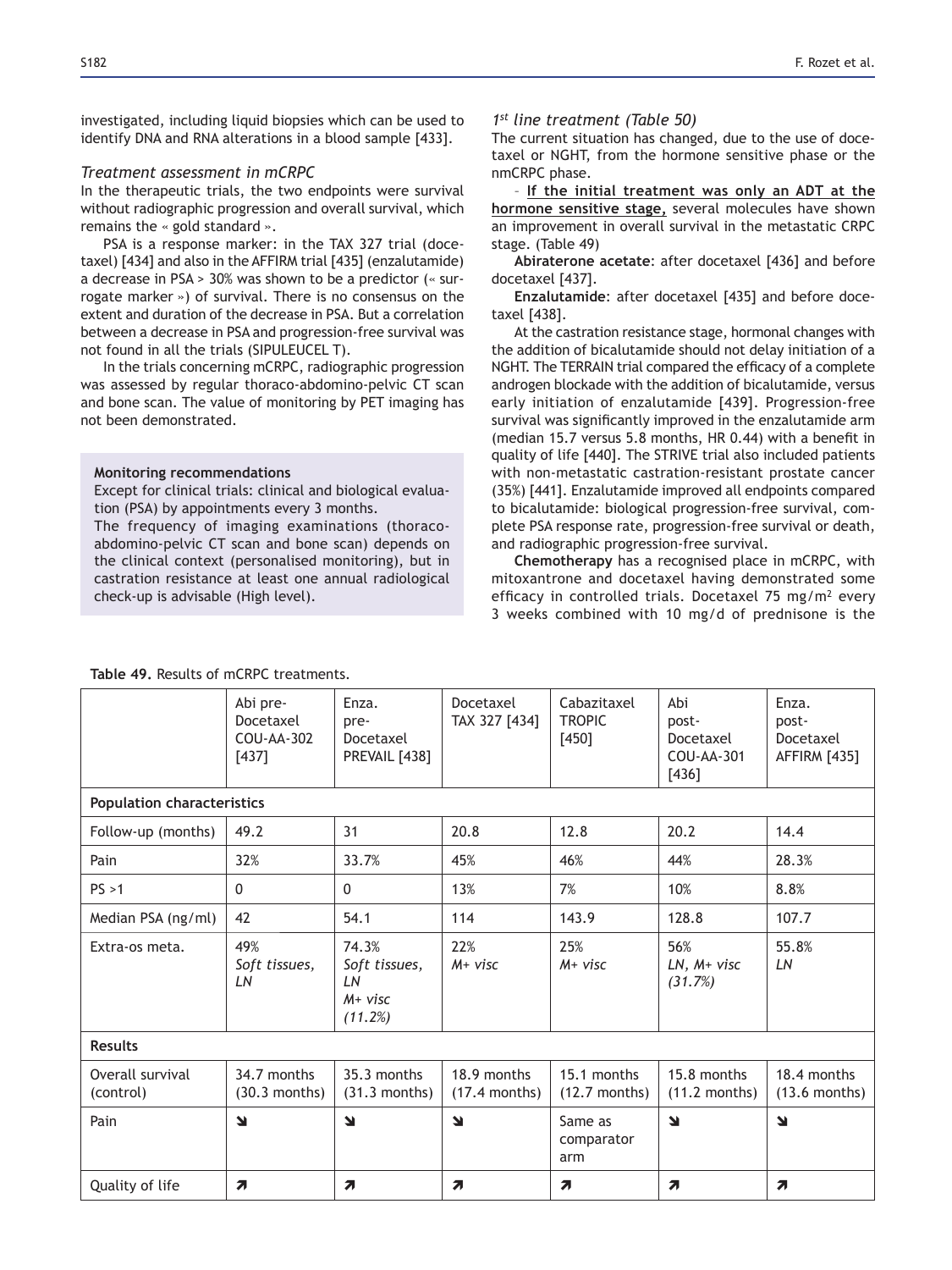standard treatment for mCRPC. It leads to an improvement in survival [434]. The ideal time to initiate chemotherapy remains controversial. While the indication is not debatable in symptomatic metastatic forms, there is no evidence to justify early initiation in asymptomatic patients. A weekly or bimonthly regimen can be considered in patients unable to receive an optimal regimen due to advanced age, general health status or associated diseases. Geriatric evaluation is recommended in elderly patients with co-morbidities.

Cabazitaxel is not currently recommended as a 1st line treatment: in the two phase III trials, FIRSTANA [442] and PROSELICA [443], cabazitaxel 20 mg/m2 showed no superiority over docetaxel in overall survival.

Among the criteria that guide the choice between NGHT and chemotherapy are a number of factors such as performance status and age, the presence of visceral metastases, whether or not metastases are symptomatic, the highly undifferentiated neuroendocrine nature of the tumour, and the duration of the response to initial hormonal therapy.

In patients with neuroendocrine differentiation, or in the presence of rapid tachyphylaxis after initial hormone therapy (less than one year), chemotherapy is the choice for patients who are eligible.

#### - If the initial treatment at the hormone sensitive stage was a combination of an ADT and a NGHT

Due to cross-resistance between NGHTs, chemotherapy with docetaxel is recommended (Table 51)

#### - If initial treatment at the hormone sensitive stage was a combination of an ADT and docetaxel

Due to the low efficacy of docetaxel as a salvage treatment, it is recommended to use an NGHT [449].

# *2nd line treatment and subsequent lines (Table 50)*

For second line treatment, the cross resistances between NGHTs should also be taken into account.

After failure of docetaxel, cabazitaxel is the standard treatment in second-line chemotherapy. It showed an improvement in overall survival compared to mitoxantrone in the TROPIC phase III trial [450].

The CARD trial [451] showed that cabazitaxel was the reference treatment after rapid progression (< 12 months) on NGHT before or after docetaxel. Overall survival and radiographic progression-free survival were superior in the cabazitaxel arm compared to the abiraterone or enzalutamide arm. The risk of death was also reduced by 36% with cabazitaxel.

In mCRPC patients, genomic abnormalities of DNA repair (BRCA2 and ATM mutation, etc.) are found in 25% of the cases. These abnormalities can be treated by targeted therapy with PARP inhibitors (Olaparib) in the framework of therapeutic trials [452,453]. The PROFOUND trial is a Phase III trial that compares olaparib with NGHT in patients with mCRPC which has progressed after NGHT and with alterations in genes directly or indirectly involved with homologous recombination.

| <b>CRPC</b>                                         |                                                                                                                                                              | Strength<br>rating |
|-----------------------------------------------------|--------------------------------------------------------------------------------------------------------------------------------------------------------------|--------------------|
| 1 <sup>st</sup> line mCRPC                          | Continuation of the ADT                                                                                                                                      |                    |
| - ADT alone in the<br>hormone sensitive phase       | No indication for hormonal manipulation with a $1st$ generation antiandrogen                                                                                 | <b>Strong</b>      |
|                                                     | There is no clearly identified predictive factor for choosing between an NGHT<br>and a chemotherapy for the most appropriate treatment.                      | <b>Strong</b>      |
|                                                     | In case of a differentiated neuroendocrine tumour, or rapid tachyphylaxis after<br>initial ADT, chemotherapy is recommended if age and general health allow. | Weak               |
| - ADT + NGHT in the<br>hormone-sensitive phase      | Docetaxel recommended                                                                                                                                        | Weak               |
| - ADT + docetaxel in the<br>hormone-sensitive phase | NGHT recommended                                                                                                                                             | Weak               |
|                                                     | In case of bone metastases, initiation of treatment with denosumab<br>for 24 months is recommended with a diagnosis of castration resistance                 | Strong             |
| mCRPC $\geq 2^{nd}$ line                            | Continued androgen deprivation                                                                                                                               | Strong             |
|                                                     | The reference chemotherapy after failure of docetaxel is cabazitaxel.                                                                                        | Strong             |
|                                                     | Choose chemotherapy if the first line treatment was an NGHt.                                                                                                 | <b>Strong</b>      |
|                                                     | After docetaxel, abiraterone acetate and enzalutamide showed an overall<br>survival benefit.                                                                 | <b>Strong</b>      |
|                                                     | In case of rapid progression on NGHT before or after docetaxel, 2 <sup>nd</sup> line<br>chemotherapy is cabazitaxel.                                         | <b>Strong</b>      |
|                                                     | In case of alterations in DNA repair genes, a therapeutic trial with PARP<br>inhibitors can be offered.                                                      | Strong             |

Table 50. Recommendations in mCRPC.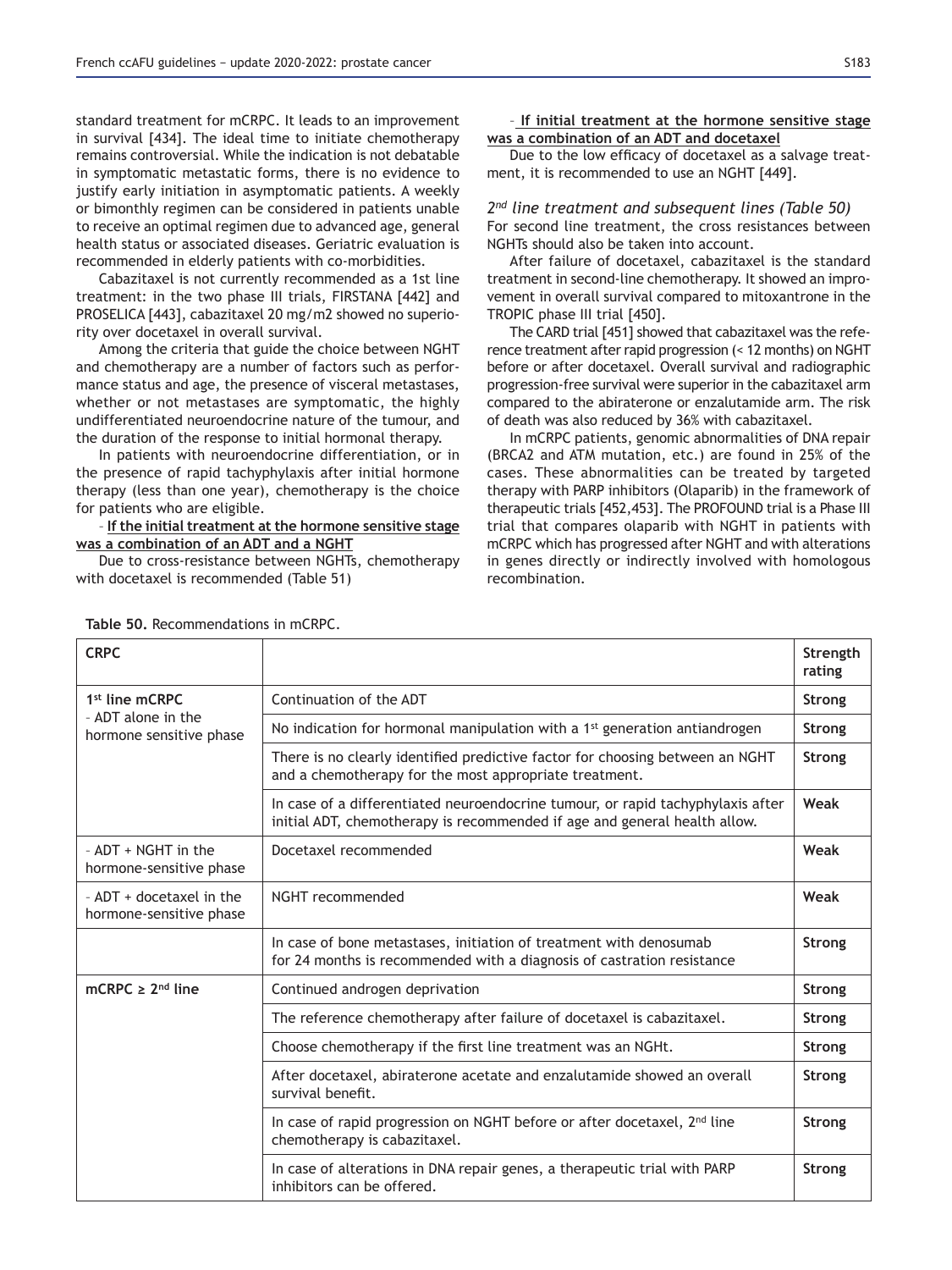|                       | <b>ABI after ENZA</b> | <b>ENZA after ABI</b> | Endpoint                                                                    |
|-----------------------|-----------------------|-----------------------|-----------------------------------------------------------------------------|
| Terrada et al. [444]  | 55 days               | 91 days               | Median survival without PSA progression                                     |
| Miyake et al. [445]   | 2.6 months            | 5.9 months            | Median survival without PSA progression                                     |
| Matsubara et al [446] | 2.89 months           | $3.39$ months         | Median survival without clinical, biological<br>or radiographic progression |
| Khalaf et al. [447]   | 1.7 months            | 2.7 months            | Median survival without clinical, biological<br>or radiographic progression |
| Komura et al. [448]   | 7 months              | 15 months             | Median survival without radiographic progression                            |

Table 51. Efficacy of second-line treatment of mCRPC in abiraterone then enzalutamide or enzalutamide then abiraterone sequences.

Table 52. Specific features of PCA management in elderly subjects.

| <b>Presentation of PCA</b>                 | <b>Treatment</b>                   | <b>Specific features</b>                                                                                                                                                                                              | Reference          |
|--------------------------------------------|------------------------------------|-----------------------------------------------------------------------------------------------------------------------------------------------------------------------------------------------------------------------|--------------------|
| Localised                                  | Surveillance                       | Specific risk of reclassification of patients<br>in active surveillance                                                                                                                                               | $[465]$            |
|                                            | Prostatectomy                      | Major selection bias in the literature<br>PIVOT study to be interpreted with caution                                                                                                                                  | [466, 467]         |
|                                            | External beam<br>radiation therapy | No specific radio-toxicity<br>Be aware of cognitive disorders, incorrect<br>positions and consequences of repeated moving<br>about                                                                                    | [212, 220, 468]    |
|                                            | Hormonal therapy                   | No indication for monotherapy at any age                                                                                                                                                                              | $[469 - 471]$      |
| <b>Metastatic castration-</b><br>sensitive | Hormonal therapy                   | Specific attention to the prevention of<br>sarcopenia                                                                                                                                                                 | [287]              |
|                                            | Docetaxel                          | Survival benefit regardless of age (combined<br>with hormonal therapy)<br>Systematic preliminary geriatric assessment<br>(regardless of G8)<br>Very cautious use (and growth factors almost<br>systematically)        | [287, 289, 391]    |
|                                            | <b>NGHT</b>                        | Benefit of abiraterone acetate and enzalutamide<br>at any age<br>No data for apalutamide                                                                                                                              | [329,418,420,427]  |
|                                            | Radiotherapy                       | No proof of efficacy in elderly oligometastatic<br>patients                                                                                                                                                           | $[423]$            |
| Non-metastatic<br>castration-resistant     | <b>NGHT</b>                        | Benefit of apalutamide, enzalutamide and<br>darolutamide at any age                                                                                                                                                   | [429, 432]         |
| <b>Metastatic castration-</b><br>resistant | Chemotherapy                       | Docetaxel: 50 mg/m <sup>2</sup> every two weeks<br>Cabazitaxel: 20 mg/m <sup>2</sup><br>Systematic preliminary geriatric assessment<br>(regardless of G8)<br>Very cautious use (and growth factors<br>systematically) | [443, 472]         |
|                                            | <b>NGHT</b>                        | Benefit regardless of age<br>Abiraterone acetate: systematic cardiovascular<br>evaluation (cardiac ultrasound)<br>Enzalutamide: specific risk of fatigue, diarrhoea<br>and anaemia                                    | $[435, 473 - 475]$ |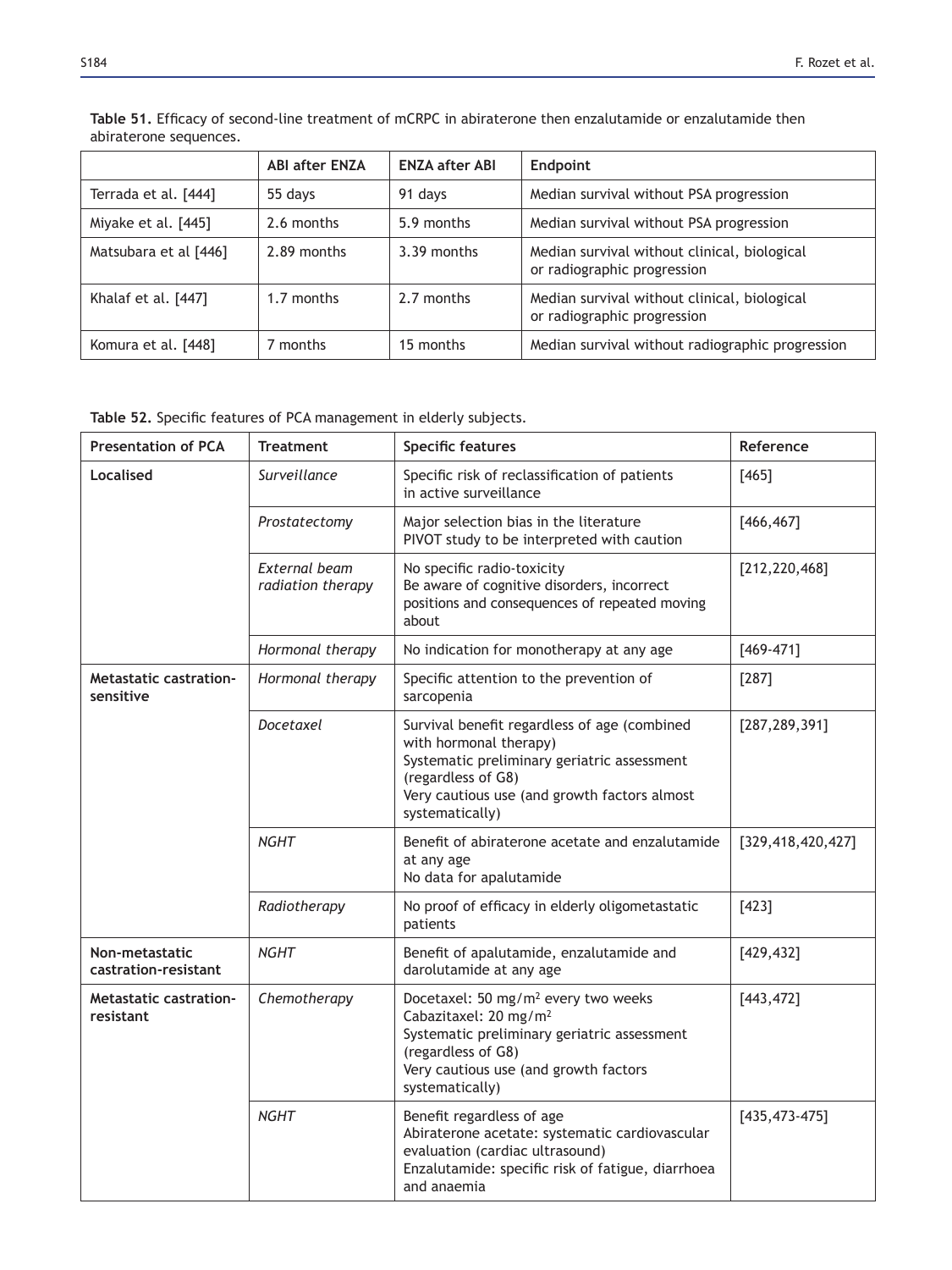In cohort A (BRCA1 and 2, ATM) with olaparib there was a significant improvement of the median rPFS (7.39 months vs  $3.55$  months, HR = 0.34, 95% CI: 0.25-0.47). The 12-month rPFS rates were 28.1% and 9.4% respectively. There was also a significant increase in the response rate of  $33.3\%$  vs.  $2.3\%$  $(OR = 20.86, CI 95: 4.18-379.18, p < 0.0001)$ . Overall survival data are preliminary but show a trend towards prolongation with olaparib in cohort A (median OS of 18.5 months versus 15.1 months, HR = 0.64). [14]

After a 3<sup>rd</sup> line treatment with chemotherapy or NGHT. treatment with Lutetium PSMA leads to a decrease in PSA of more than 50% with good tolerability. [454]

#### *Bone-targeting drug*

In castration-resistant PCA with bone metastases, it is recommended to prevent the development of bone complications related to bone metastases by prescribing antiresorptive therapy. Denosumab is superior to zoledronic acid for this indication. Treatment is initiated at the diagnosis of mCRPC for a minimum of 24 months.

# **PCA in elderly subjects**

Elderly patients with PCA should be managed in conjunction with geriatricians throughout the course of care.

**Evaluation: the G8 score should be used to detect patient** frailty and concomitant screening for cognitive impairment should be performed using the mini-Cog test [455], but routine screening for cognitive impairment does not appear to be relevant. Patients with a G8 score of less than 14 or who the clinician considers vulnerable should undergo geriatric assessment (GA) [456].

Diagnosis: there is no specific diagnostic modality for the elderly. The likelihood of an aggressive form of PCA being diagnosed increases with age [457]. However, regardless of the age of the patient, for an ISUP grade of 4-5, the specific risk of death is very high within 10 years and even 5 years after diagnosis [458,459].

Treatment: PCA-specific mortality, like for cancers in general, increases with age on diagnosis [460,461]. For highrisk cancers, the risk of death is still mainly based on specific deaths for about 5 to 10 years in case of low co-morbidity, more than 5 years in case of intermediate co-morbidity, and 3 to 5 years in case of high co-morbidity [462]. This specific « excess mortality » in elderly patients can be explained by the combination of a diagnosis with a poorer prognosis and  $*$  under-treatment  $*$  [457,463,464].

Only retrospective and observational studies are available on PCA in elderly patients, which is as much localised as metastatic, castration-sensitive and castration-resistant. No randomised prospective studies have been published. While the effectiveness of treatments appears to remain constant with the increase in patients' age, the complications related to all treatments increase with patients'age (Table 52).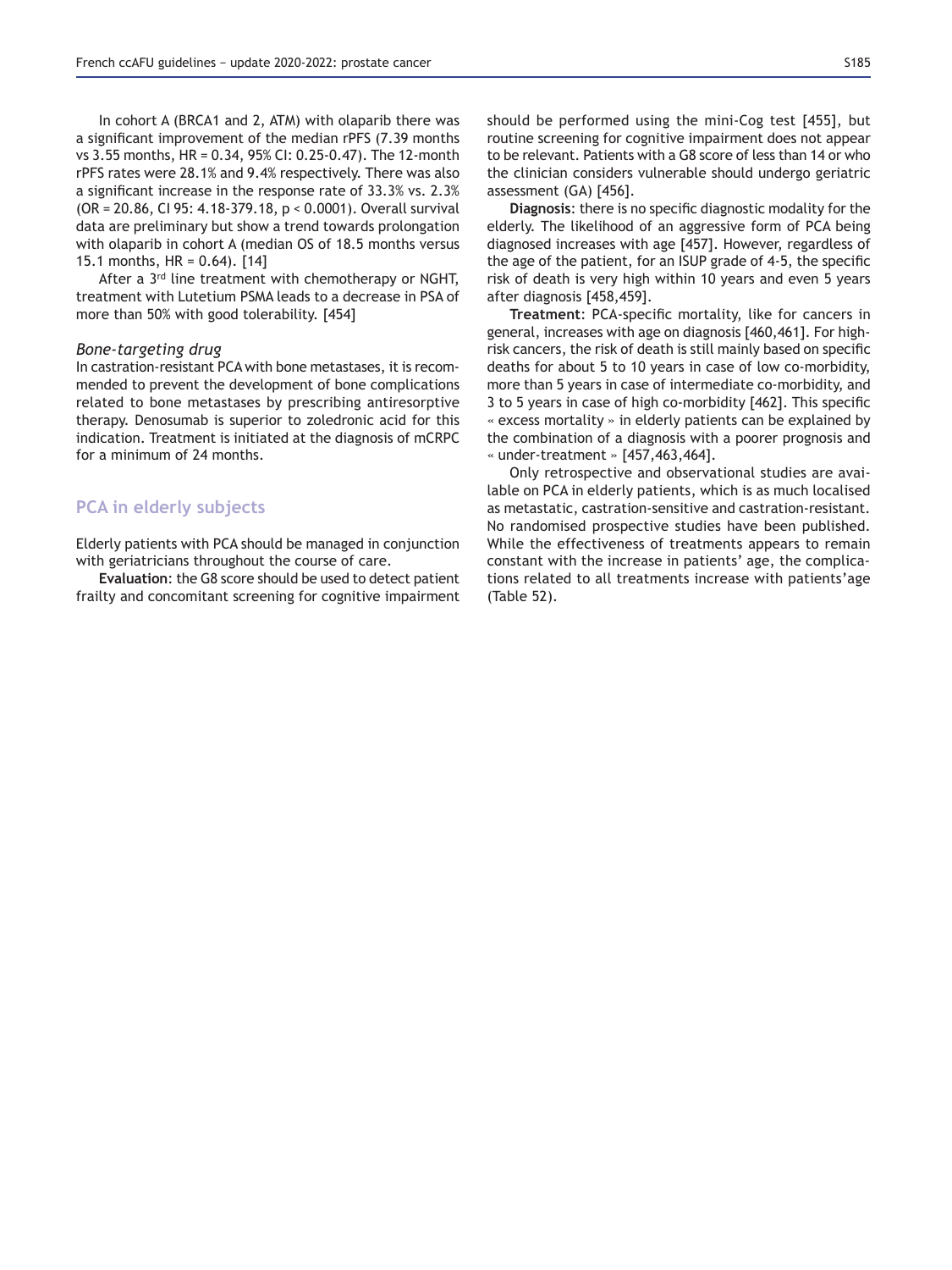# **Version française**

# **Génétique**

La mise en évidence d'anomalies génétiques dans le cancer de la prostate (CaP) regroupe deux problématiques cliniques distinctes : d'une part, l'identification de formes héréditaires de la maladie (recherche de mutations germinales), d'autre part, l'identification de mutations somatiques (présentes dans la tumeur seulement) prédictives de la réponse à certaines thérapies ciblées dans les cancers métastatiques.

Le cancer de la prostate est le cancer pour lequel le poids de l'hérédité est prépondérant, les antécédents familiaux représentant le facteur de risque le plus puissant. Il existe deux types de prédispositions génétiques au CaP : l'hérédité monogénique, rare (5 % des cas), et l'hérédité polygénique, prédominante (95 % des cas).

Les CaP héréditaires répondent à des critères, devant être recherchés systématiquement : nombre de cas de cancers de la prostate ou du sein dans la famille, leur répartition dans une branche familiale et leur âge de survenue (Tableau 1). Les gènes en cause dans l'hérédité monogénique les plus souvent décrits sont les gènes de réparation de l'ADN (notamment *BRCA1*, *BRCA2*, *ATM*) et le gène *HOXB13* [1,2]. La caractéristique des cancers héréditaires monogéniques est un âge de survenue précoce, et une forte agressivité lors de mutations de *BRCA2* et de *HOXB13* [3]. Les mutations de *BRCA2* seraient associées à un risque de CaP de 2,64 (IC  $95\% : 2,03-3,47$ ), de forme agressive, avec une diminution des survies spécifique et globale [4,5]. En cas de mutation de *BRCA1*, le risque de présenter un CaP semble significativement augmenté  $(RR = 1, 35; IC 95 % : 1, 03-1, 76)$ , mais sans risque spécifique d'agressivité [4].

L'hérédité polygénique est plus délicate à analyser. Plus de 150 variants génétiques ont été associés à une augmentation du risque de CaP dans des populations d'origines ethniques diverses [6,7].

# **Identifier les critères d'adressage en oncogénétique**

L'identification précoce d'une forme héréditaire de CaP est indispensable. La démarche comporte deux temps : premièrement, le repérage des formes suspectes par l'urologue, deuxièmement, la consultation d'oncogénétique qui pourra donner lieu à un test génétique de confirmation. Le repérage d'une forme suspecte est axé sur la recherche de formes associées à des mutations de gènes de la réparation de l'ADN [8]. Des mutations germinales des gènes de réparation de l'ADN ont été décrites dans 11,8 % des patients ayant un CaP d'emblée métastatique quelles que soient les histoires familiales des patients [9].

Ainsi, 3 situations doivent impérativement conduire à proposer une consultation d'oncogénétique :

1 – une forme héréditaire de CaP (Tableau 1) ;

2 – une forme précoce de CaP (avant 50 ans) ;

3 – une forme associée aux cancers du sein ou de l'ovaire (Tableau 2).

**Tableau 1.** Critères des formes héréditaires de cancer de la prostate.

3 cas de cancer de la prostate chez des apparentés de la même branche familiale du premier degré (père, fils ou frères) ou du deuxième degré (neveux, oncles du côté maternel ou paternel)

2 cas de cancer de la prostate, diagnostiqués avant l'âge de 55 ans, chez des apparentés de la même branche familiale du premier degré (père, fils ou frères) ou du deuxième degré (neveux, oncles du côté maternel ou paternel)

Tableau 2. Critères faisant évoquer une forme héréditaire de cancer de la prostate associé aux cancers du sein ou de l'ovaire.

Mutation prédisposant aux cancers du sein ou de l'ovaire dans une branche familiale

Un cas de cancer du sein < 40 ans

Un cas de cancer du sein bilatéral

Un cas de cancer de l'ovaire

Un cas de cancer du sein chez un homme

#### Recommandations

Une consultation d'oncogénétique doit être proposée aux patients devant :

– une forme héréditaire de cancer de la prostate ;

- une forme précoce de cancer de la prostate
- avant 50 ans ;

– une forme associée aux cancers du sein ou de l'ovaire. GRADE Fort

# **Gestion des patients mutés**

### Patients mutés ayant un CaP diagnostiqué

Il n'y a pas de prise en charge spécifique actuellement validée pour les patients ayant un CaP héréditaire. Il semble cependant que les patients porteurs d'une mutation de *BRCA2* soient des candidats à haut risque de reclassification s'ils sont mis en surveillance active [10]. L'indication d'une mise en surveillance active de ces patients ayant un risque spécifiquement élevé de formes agressives doit être mûrement pesée. Une surveillance très rapprochée est recommandée pour ces patients (grade fort).

# Patients mutés n'ayant de CaP diagnostiqué

Les hommes de familles de cancers du sein et de l'ovaire doivent se voir proposer un génotypage. Certains s'avèrent porteurs d'une mutation dans les gènes *BRCA1* ou *BRCA2*. L'étude IMPACT a évalué le dépistage du CaP dans ce groupe de patients [11]. Les patients de 40 à 69 ans se sont vu proposer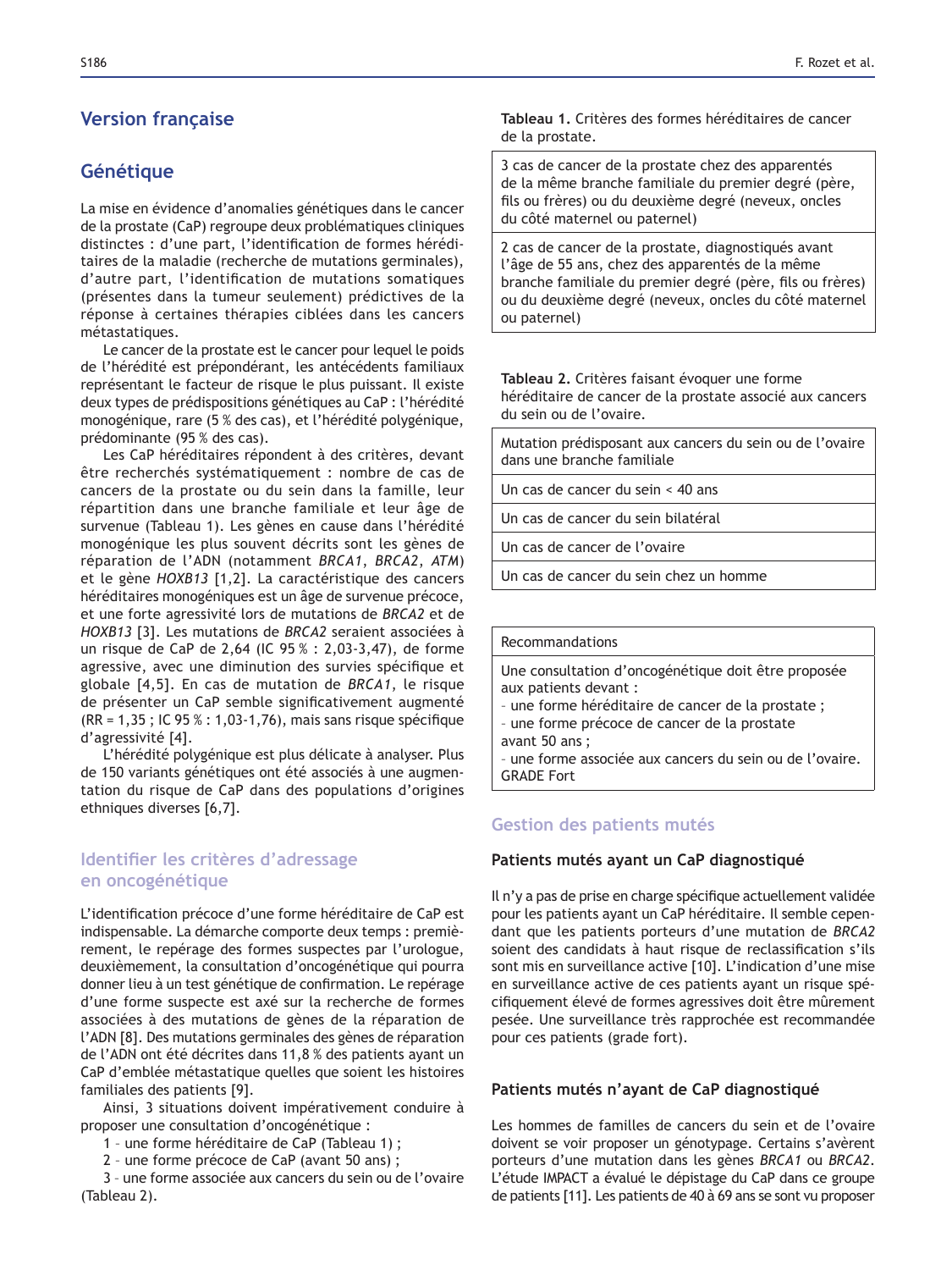de façon annuelle un toucher rectal et un dosage d'antigène spécifique de la prostate (Prostate-Specific Antigen [PSA]). Les biopsies systématiques (sans imagerie par résonance magnétique [IRM] préalable) étaient indiquées devant un toucher rectal suspect ou un PSA supérieur à 3 ng/ml. Les patients avec une mutation de BRCA2 ont eu une incidence de CaP significativement supérieure à celle des patients sans mutation (19,4 contre 12 cas par 1 000 patients/année). Le taux de cancers cliniquement significatifs (groupes de D'Amico intermédiaire et haut risque et cT3-4) était significativement supérieur chez les patients avec mutation de *BRCA2* par rapport aux patients sans mutation (77 % vs 40 %). Les résultats de cette étude n'étaient pas concluants pour les patients porteurs d'une mutation de *BRCA1*. Un dépistage annuel par toucher rectal et PSA total semble donc particulièrement performant chez les patients ayant une mutation de *BRCA2* pour identifier les cancers de la prostate cliniquement significatifs. Nous ne disposons pas actuellement de donnée sur les conséquences d'un tel dépistage ciblé en survie spécifique, en survie globale, ni en qualité de vie. Cependant, les hommes porteurs d'une mutation *BRCA1* doivent être informés de leur surrisque spécifique de présenter un CaP. Les hommes porteurs d'une mutation de *BRCA2* doivent être informés de leur surrisque spécifique de présenter un CaP et une forme de mauvais pronostic. Les modalités de ce dépistage sont résumées dans le Tableau 3.

#### **Recommandation**

Un dépistage du cancer de la prostate doit être effectué chez les hommes ayant une mutation des gènes *BRCA2* ou *HOXB13*, ayant été informés de façon loyale et ayant donné leur accord pour la procédure afin de s'assurer qu'elle correspond à leurs attentes (grade fort).

**Tableau 3.** Modalités du dépistage chez les patients présentant une mutation BRCA2 ou HOXB13.

| <b>DÉPISTAGE</b> | <b>Modalités</b>                                              | Grade de<br>recommandation |
|------------------|---------------------------------------------------------------|----------------------------|
| Qui              | Hommes présentant<br>une mutation<br>de BRCA2<br>ou de HOXB13 | <b>Fort</b>                |
| Préalable        | Information                                                   | Fort                       |
|                  | Consentement                                                  | Fort                       |
| Comment          | Interrogatoire                                                | <b>Fort</b>                |
|                  | Toucher rectal                                                | <b>Fort</b>                |
|                  | <b>PSA total</b>                                              | Fort                       |
|                  | $±$ IRM<br>multiparamétrique                                  | <b>Faible</b>              |
| Quand            | De 40 ans<br>jusqu'à l'âge de survie<br>estimée < 5 ans       | <b>Faible</b>              |
|                  | Tous les ans                                                  | <b>Faible</b>              |

# **Génétique des formes métastatiques**

Le CaP métastatique présente des altérations génomiques complexes, parfois prédictives de l'efficacité de certaines thérapies ciblées. Il apparaît nécessaire de stratifier ces patients en fonction de leur profil génomique. Des mutations somatiques des gènes de réparation de l'ADN sont observées dans plus de 20 % des CaP métastatiques, la majorité d'entre elles concernant *BRCA2* et *ATM* [12]. Ces mutations au sein du tissu tumoral sont fréquemment associées à des mutations germinales [13]. Un nombre croissant d'études suggèrent que des mutations (somatiques ou germinales) des gènes de réparation de l'ADN (*BRCA1*, *BRCA2*, *ATL*, *PALB2*, *FANCA*, *RADD*, *CHEK2*, *CDK12*) puissent être prédictives de l'efficacité des inhibiteurs de l'enzyme poly-ADP ribose polymérase (PARP) [14].

Environ 3 à 5 % des CaP localement avancés T4 ou N1 ou M1a présentent une instabilité microsatellite (*microsatellite instability* [MSI]) en rapport avec des mutations somatiques des gènes de réparation des mésappariements (*MSH2*, *MSH6*). La moitié des patients avec une MSI semblent répondre favorablement à un traitement par anti-PD-1/PD-L1 [15]. En l'absence d'autre traitement de référence, une immunothérapie pourrait être discutée pour ces patients. Néanmoins, les conditions pratiques de recherche de mutations somatiques des gènes de réparation de l'ADN restent à être précisées. Certaines d'entre elles ont fait l'objet d'un avis d'une conférence de consensus EAU 2019 [16]. En France, les conditions du testing des patients avant prescription d'inhibiteurs de PARP font actuellement l'objet d'un groupe de travail sous l'égide de l'Institut national du cancer (INCa).

# Épidémiologie, facteurs de risque, **prévention**

# **Épidémiologie**

Le CaP est le plus fréquent des cancers en France : 16 % des cas incidents de l'ensemble des cancers et 28 % des cas chez l'homme. Le nombre de nouveaux cas observés en 2015 s'élevait à 50 484 cas (*Estimations nationales de l'incidence et de la mortalité par cancer en France métropolitaine entre 1990 et 2018 – Étude à partir des registres des cancers du réseau Francim* – disponible sur le site de l'INCa). Après une forte augmentation de l'incidence entre 1990 (21 000 cas - 47,2/100 000 hommes/année) et 2005 (66 000 cas - 130,7/100 000) du fait de l'usage large du PSA et de l'amélioration des moyens diagnostiques, on a observé une baisse très nette de celle-ci depuis cette date (2015 : 81,5/100 000). Cette diminution d'incidence s'est fait sentir initialement sur les classes d'âge les plus élevées. L'âge moyen au diagnostic est actuellement de 68 ans. Toute projection d'incidence est hasardeuse étant donné les fluctuations à court terme. Elles sont essentiellement liées aux évolutions récentes et rapides des pratiques médicales (diminution du nombre de dosages de PSA et du nombre de biopsies). L'estimation pour l'année 2018 varie de 45 388 à 52 509 nouveaux cas www.santepubliquefrance.fr/content/ download/190597/2335082.

Le CaP se situe au troisième rang des décès par cancer chez l'homme (8 512 décès estimés en 2015 – incidence :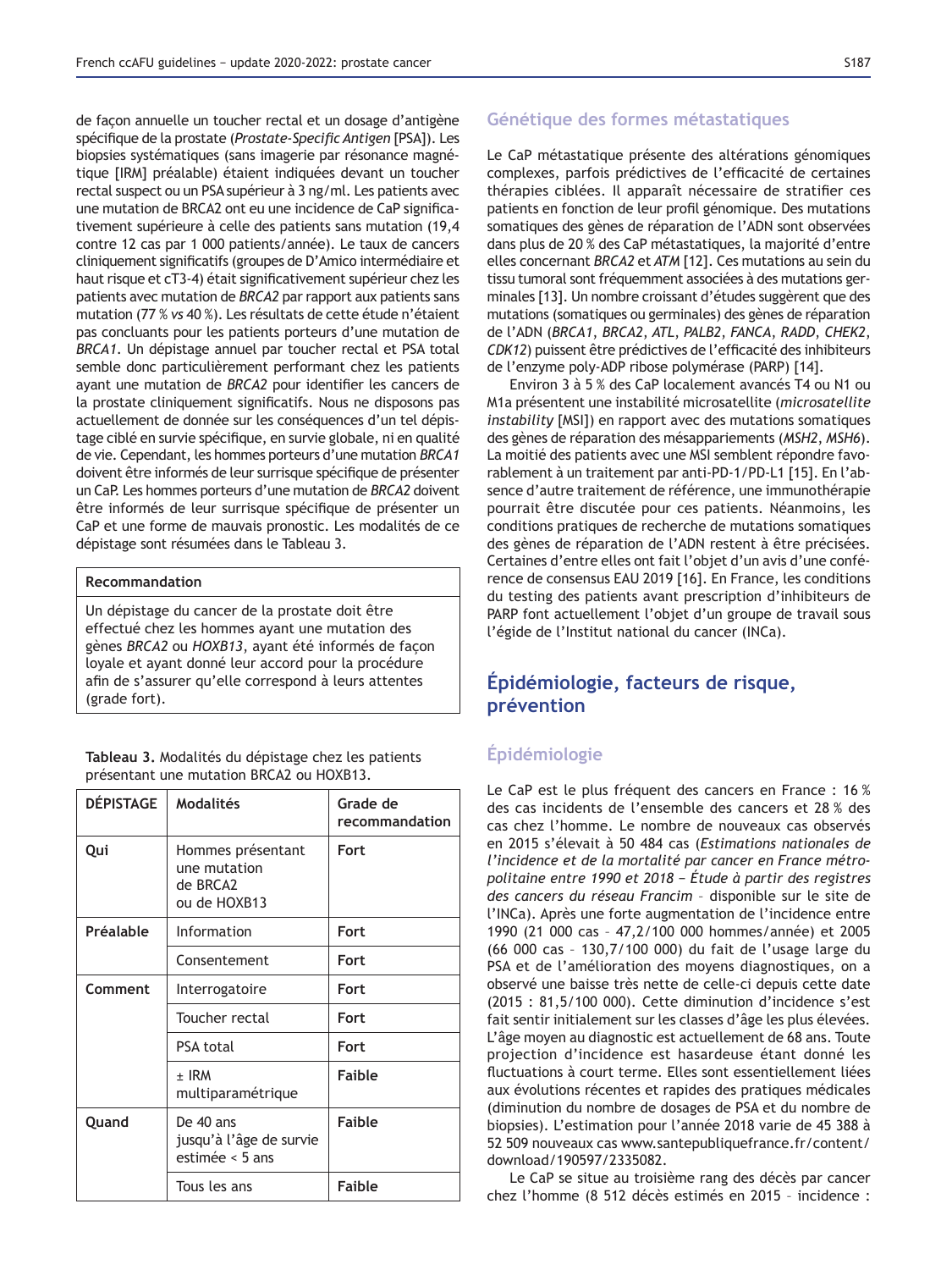8,9/100 000). Le taux de mortalité augmente avec l'âge. Le taux de mortalité standardisé en Europe attendu en 2020 est de 9,95 [17]. Plus de trois quarts des décès surviennent après 75 ans, avec un âge médian de 83 ans. L'évolution de la mortalité est très différente de celle de l'incidence puisqu'on observe sa baisse régulière depuis la fin des années 1990 (de 18/100 000 en 1990 à 8,9/100 000 en 2015). Cette baisse est particulièrement observée chez les sujets jeunes. Elle est attribuée à deux facteurs principaux. Premièrement, la pratique d'une détection précoce permettant de diagnostiquer les cancers dans leur fenêtre de curabilité [18]. Deuxièmement, à l'amélioration de la prise en charge thérapeutique, notamment des formes métastatiques [19].

### **Facteurs de risque**

Aux Antilles françaises, l'incidence du CaP et sa mortalité sont deux fois plus élevées par rapport à la France métropolitaine (respectivement 173/100000 pour l'incidence et 23/100000 pour la mortalité selon le rapport publié par Santé publique France en 2019). C'est le cancer le plus fréquent tout sexe confondu, en lien avec l'origine ethnique d'ascendance africaine pour 90 % de la population, et une pollution environnementale au chlordécone (qui augmenterait le risque de survenue et de récidive après prostatectomie totale) [20,21].

En plus de l'âge de l'ethnie et des facteurs génétiques, il existe des facteurs putatifs :

Le syndrome métabolique, en particulier ses deux composants que sont la HTA et le périmètre abdominal sont associés à un risque plus élevé de CaP [22,23]. L'obésité est associée à un risque plus faible de cancer à faible risque, mais à un risque plus élevé de cancer à haut risque. Cela semble plus en rapport avec des éléments environnementaux que génétiques [24,25].

Le risque de CaP lié à une thérapie androgénique a été questionné. Les cliniciens souhaitant traiter leurs patients hypogonadiques avec un CaP localisé par thérapie androgénique doivent les informer du manque de preuves concernant la sécurité d'un traitement à long terme pour le risque de progression du CaP. Cependant, chez les patients sans CaP connu, les preuves semblent suffisantes pour penser que la thérapie androgénique n'augmente pas le risque de découverte ultérieure de CaP [26].

# **Prévention**

Les essais de prévention du CaP ont essentiellement consisté en des tentatives de chimio-prévention. La chimio-prévention du CaP par le sélénium, la vitamine E ou l'aspirine n'est pas recommandée. L'incidence du CaP est probablement plus élevée en cas de prise de vitamine E [27]. La diminution d'incidence du CaP obtenue par l'usage de finastéride ou de dutastéride (inhibiteurs de la 5-alpha réductase : I5AR) ne porte que sur les cancers détectés par biopsies réalisées systématiquement et non selon les règles actuelles qui guident le diagnostic précoce. Deux études ont récemment montré que les I5AR diminueraient l'incidence du CaP même après arrêt du traitement sans modifier le diagnostic du CaP de haut risque [28,29].

Nous ne disposons pas actuellement de données suffisantes sur l'intérêt à long terme de ces molécules utilisées en chimio-prévention [30,31].

Aucune modalité de prévention du CaP ne peut être recommandée actuellement (grade fort).

# **Dépistage et détection précoce**

Le dépistage du CaP consiste à rechercher la maladie de façon systématique dans une population asymptomatique. Son évaluation se fonde sur l'analyse de l'état de santé de l'ensemble de cette population avec pour objectif la réduction de la mortalité spécifique et le maintien, ou l'amélioration, de la qualité de vie de la population dépistée, éventuellement ajustée aux coûts de la démarche. Il s'agit d'une mesure de santé publique réalisant la synthèse de données scientifiques et de priorités de politique de santé publique dans un territoire donné.

La détection précoce du CaP consiste à rechercher la maladie chez un patient asymptomatique considéré individuellement. Son évaluation se fonde sur l'analyse de l'état de santé de cet individu avec un objectif spécifique individuel. Il s'agit d'une pratique médicale réalisant la synthèse de données scientifiques et des objectifs de santé propres à ce patient, issue d'un colloque singulier entre un médecin et ce patient.

# **Dépistage**

Aucune étude n'a établi selon les critères de l'Organisation mondiale de la santé (OMS) le bénéfice du dépistage du CaP pour l'état de santé de la population. La qualité des études portant sur le dépistage du CaP est très discutable et leur méta-analyse ne peut être validée du fait de leur hétérogénéité et de leurs faiblesses [32-34]. Parmi les essais randomisés de dépistage, l'ERSPC est l'étude la plus solide, représentative d'une application clinique sur la population européenne. Elle a prouvé qu'un dépistage organisé, pratiqué de 50 à 69 ans par un dosage du PSA total (proposition biopsie si PSA  $\geq$  3 ng/ml), apporte un gain de survie spécifique de 21 % à 16 ans [35]. Avec l'augmentation du suivi de l'étude, on observe non seulement une diminution persistante de la mortalité, mais, surtout, une diminution du nombre de patients à dépister (570) et à traiter (18) pour obtenir ce résultat.

Nous restons dépourvus de données interprétables sur les conséquences du dépistage sur la qualité de vie des patients [36-38].

Dans la population générale, le bénéfice d'un dépistage n'a pas été strictement prouvé. Il n'est pas recommandé. Chez les hommes porteurs d'une mutation de *BRCA2* ou *HOXB13*, un dépistage est recommandé [11]. *Cf.* chapitre génétique.

# **Détection précoce (Tableau 4)**

Du fait d'une mortalité élevée, de modalités diagnostiques disponibles et de thérapeutiques curatives validées, nous recommandons une détection précoce des CaP à haut risque.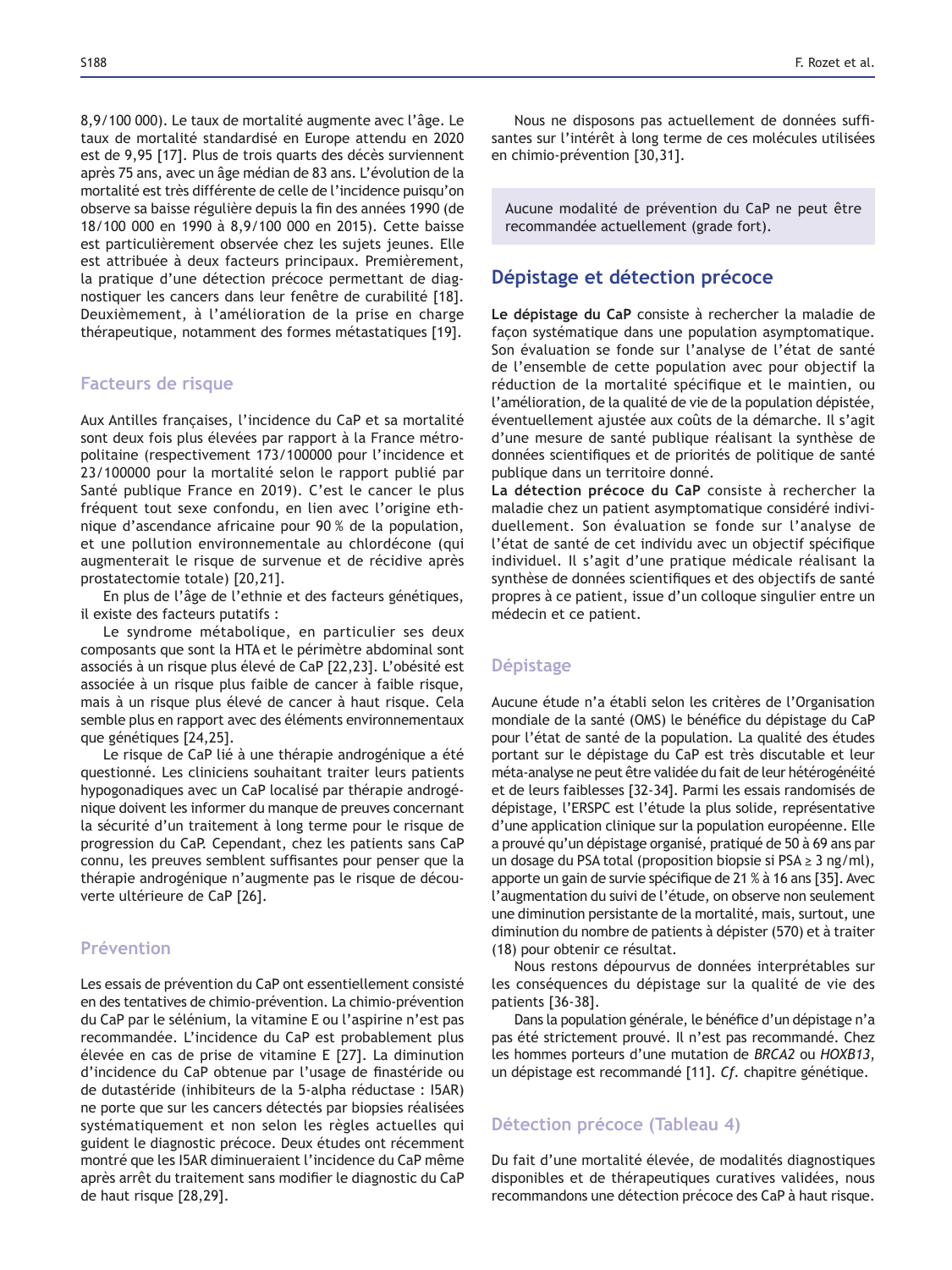| <b>DÉTECTION PRÉCOCE</b> | Modalité                                                                                                                                         | Grade de recommandation |
|--------------------------|--------------------------------------------------------------------------------------------------------------------------------------------------|-------------------------|
| Qui                      | Hommes avec survie estimée > 10 ans                                                                                                              | Fort                    |
| Préalable                | <b>Information</b><br>(comprenant les modalités thérapeutiques dont la surveillance<br>active et leurs risques de morbidité induite potentielle) | Fort                    |
|                          | Consentement                                                                                                                                     | Fort                    |
|                          | Recherche d'antécédents familiaux de CaP                                                                                                         | Fort                    |
|                          | Recherche d'une ethnie africaine ou afro-caribéenne                                                                                              | Fort                    |
| Comment                  | Toucher rectal                                                                                                                                   | Fort                    |
|                          | <b>PSA total</b>                                                                                                                                 | Fort                    |
| Quand                    | De 50 (voire 40 ou 45 ans) à 70 ans (voire survie $<$ 10 ans)                                                                                    | Fort                    |
|                          | Tous les 2 à 4 ans                                                                                                                               | Fort                    |
|                          | Fréquence éventuellement allongée si PSA total < 1 ng/ml<br>$\dot{a}$ 45 ou 60 ans                                                               | Faible                  |

Tableau 4. Détection précoce.

# À qui proposer une détection précoce?

Ce bénéfice semble restreint aux hommes ayant une survie prolongée de 10 ans [39]. La difficulté majeure consiste à estimer cette survie individuellement par la combinaison de l'âge chronologique, des morbidités compétitives et surtout de l'état fonctionnel [40].

Il est nécessaire d'informer les patients des bénéfices, mais aussi des incertitudes et des effets néfastes potentiels de la démarche. Il faut s'assurer que la démarche de détection précoce et ses conséquences éventuelles correspondent aux attentes du patient.

La détection doit s'envisager chez des hommes chez lesquels l'incidence de la maladie est significativement élevée, c'est-à-dire les hommes âgés de 50 ans, voire 40 ans, *a fortiori* s'ils ont des antécédents familiaux de CaP ou sont d'origine africaine ou afro-caribéenne [41,42].

# **Recommandation**

Une détection précoce du CaP doit être effectuée chez les hommes ayant une survie estimée au minimum à 10 ans, ayant été informés de façon loyale et ayant donné leur accord pour la procédure afin de s'assurer qu'elle correspond à leurs attentes. L'information doit porter à la fois sur la détection, le diagnostic, mais aussi sur les modalités thérapeutiques du CaP, intégrant la surveillance active et les éventuelles séquelles des prises en charge (grade fort).

# Quels moyens utiliser pour réaliser une détection précoce?

Ils reposent sur le toucher rectal et le PSA total (*cf.* chapitre diagnostic).

# **Recommandation**

La détection précoce du CaP repose sur la recherche d'antécédents familiaux et de l'ethnie, sur le toucher rectal et sur le dosage du PSA total (grade fort).

# Quand et à quelle fréquence réaliser **x** une détection précoce ?

L'initiation de la procédure se fait, de facon consensuelle, à 50 ans pour la population générale [35]. En cas d'origine africaine ou afro-caribéenne, l'initiation peut se faire à 40-45 ans [41,42]. Pour les hommes ayant des antécédents familiaux de CaP, on recommande habituellement une initiation à 40 ou 45 ans, mais on peut discuter une détection plus précoce, 10 ans avant le cas le plus jeune diagnostiqué dans la famille [42].

Le conseil d'interrompre la procédure est guidé par l'estimation d'une survie inférieure à 10 ans pour la population générale, sachant qu'il n'y a pas de données solides au-delà de 70 ans [39].

L'établissement de la fréquence de détection dans la population générale peut reposer sur les données de l'étude ERSPC, c'est-à-dire tous les 2 à 4 ans [43]. Il n'y a pas d'argument en faveur d'une détection annuelle. On peut discuter une adaptation individuelle de cette fréquence en fonction de la valeur du PSA total [44-46]. L'analyse *a posteriori* de la population incluse dans l'étude PLCO a retrouvé que 52 % des patients avaient un PSA initial inférieur à 1 ng/ml [47]. Seuls  $2,5%$  de ces patients ont eu un diagnostic de CaP et 1,4 % un diagnostic de CaP cliniquement significatif. Une étude a été effectuée à partir d'une cohorte suédoise de 3 809 hommes suivis 25 ans [48]. Deux modèles ont été utilisés pour prédire le risque de CaP selon la valeur du PSA total à 45 et à 60 ans. Les valeurs de référence reposent sur un dosage de PSA tous les 2 ans avec des biopsies en cas de valeur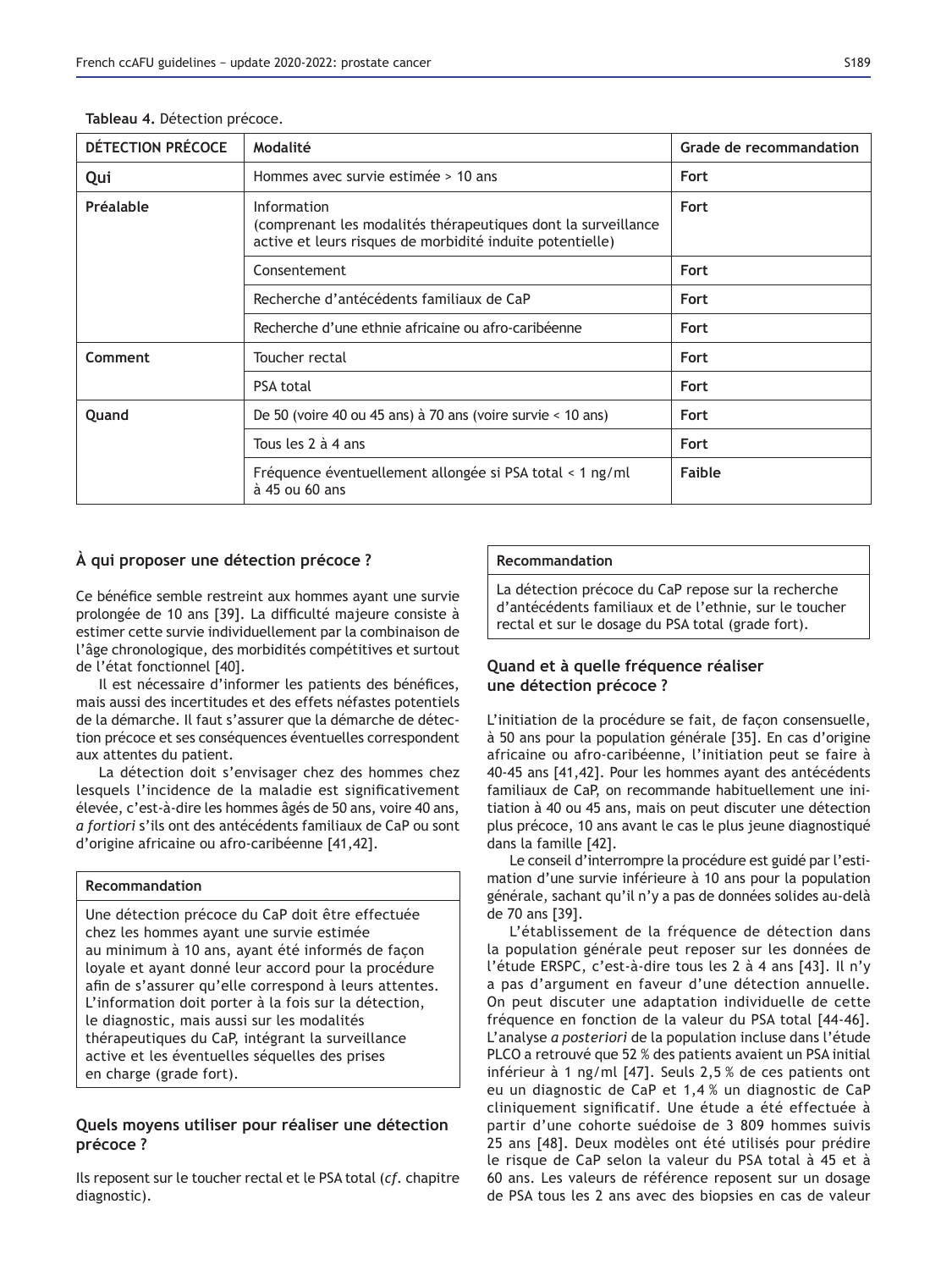supérieure à 4 ng/ml. Chez les hommes dont le PSA total était inférieur à 1 ng/ml à 45 ans et qui n'auraient réalisé un nouveau dosage que 8 ans plus tard,  $47\%$  de tests auraient été évités, 0,9 à 2,1 % de diagnostics de cancers non significatifs auraient été évités, mais 3,1 à 3,8 % de décès spécifiques supplémentaires seraient survenus. Chez les hommes dont le PSA total était inférieur à 1 ng/ml à 60 ans et qui n'auraient plus eu de dosage ultérieur, 12,8 à 16 % de tests auraient été évités, 5 à 24 % de diagnostics de cancers non significatifs auraient été évités, mais 5 à 13 % de décès spécifiques supplémentaires seraient survenus. On constate à la fois l'intérêt et les limites d'une telle adaptation individuelle.

Au total, l'âge d'initiation, de fin de la détection, et de sa fréquence dépend à la fois du profil de risque du patient et de sa propre tolérance au risque.

#### **Recommandation**

La détection précoce du CaP doit être initiée à 50 ans, voire à 40 ou 45 ans, selon le profil de risque du patient. Elle sera interrompue lorsque la survie du patient sera estimée inférieure à 10 ans. La fréquence de détection doit être de 2 à 4 ans, mais elle doit être adaptée au profil de risque du patient. C'est la tolérance au risque de chaque patient qui doit déterminer l'attitude qui lui est appropriée (grade fort).

La fréquence de détection chez les patients dont le PSA à 45 ans ou à 60 ans est inférieur à 1 ng/ml pourrait être discutée (Grade faible).

# **Diagnostic**

# **75**

Le TR est recommandé préalablement à la prescription du dosage du PSA total [49]. Un TR suspect est une indication de biopsies prostatiques quelle que soit la valeur du PSA.

# **Biomarqueurs (Tableau 5)**

Tableau 5. Biomarqueurs sanguins et urinaires.

| <b>Biomarqueur</b>                         | <b>Description</b>        | <b>Utilisation</b><br>potentielle                         |
|--------------------------------------------|---------------------------|-----------------------------------------------------------|
| Tests sanguins                             |                           |                                                           |
| Densité<br>de PSA                          | PSA/volume<br>prostatique | Sélection<br>biopsies                                     |
| <b>Temps</b><br>de<br>doublement<br>du PSA | Mois                      | Sélection<br>biopsies<br>Pronostic<br>après<br>traitement |
| Vélocité<br>du PSA                         | ng/ml/an                  | Pronostic<br>après<br>traitement                          |

| <b>Biomarqueur</b>                     | Description                                                                                                                                 | <b>Utilisation</b><br>potentielle                                               |
|----------------------------------------|---------------------------------------------------------------------------------------------------------------------------------------------|---------------------------------------------------------------------------------|
| PHI                                    | $(-2)$ pro-PSA/<br>PSAlibre × /PSAtotal                                                                                                     | Sélection IRM<br>Sélection<br>biopsies<br>Sélection SA<br>Pronostic<br>après PT |
| <b>4K Score</b>                        | Combinaison<br>kallicréines<br>et variables cliniques                                                                                       | Sélection<br>biopsies<br>Sélection SA<br>Pronostic<br>après PT                  |
| STHLM3                                 | Algorithme associant<br>données biologiques<br>(6 protéines sériques<br>dont kallicréines),<br>marqueur génétique<br>et variables cliniques | Sélection<br>biopsies                                                           |
| <b>Tests uringires</b>                 |                                                                                                                                             |                                                                                 |
| PCA3                                   | Score $PCA3$ :<br>concentration del'ARN<br>de PCA3 (ARN non<br>codant spécifique<br>du CaP) / PSA                                           | Sélection<br>biopsies                                                           |
| <b>MIPS</b><br>$(PCA3 + T2)$<br>score) | PCA3: ARN PCA3<br>T2: ARN TMPRSS2/ERG                                                                                                       | Sélection<br>biopsies<br>Pronostic<br>après PT                                  |
| Select MDX                             | ARN de 3 gènes (DLX1,<br>HOXC6, KLK3)                                                                                                       | Sélection<br>biopsies                                                           |

### **26 PSA et dérivés du PSA**

Le PSA est caractéristique de l'épithélium prostatique et non du CaP. Le risque de CaP augmente avec la valeur du PSA total. Le PSA libre n'a que d'exceptionnelles indications, celles-ci sont réservées aux patients n'ayant pas encore de diagnostic de CaP. Son apport est faible, il permet d'affiner l'indication de biopsies de la prostate dans des cas spécifiques. La densité du PSA peut aider à poser l'indication d'une première série de biopsies de la prostate. La cinétique du PSA est utile au suivi des patients après traitement.

# Quelle place des biomarqueurs avant l'IRM ?

Un grand nombre d'études évaluant les biomarqueurs ont été réalisées dans un parcours diagnostique n'incluant pas l'IRM et ne permettent pas de les positionner dans la stratégie actuelle diagnostique. Quelques études, rares et de faible valeur méthodologique, ont comparé les valeurs diagnostiques de biomarqueurs (index PHI, PCA3, Select MDX, nomogrammes) à l'IRM.

Au total, seuls le PSA et les variables cliniques intégrées dans les nomogrammes semblent permettre de prédire une IRM négative mais le faible niveau de preuve de ces études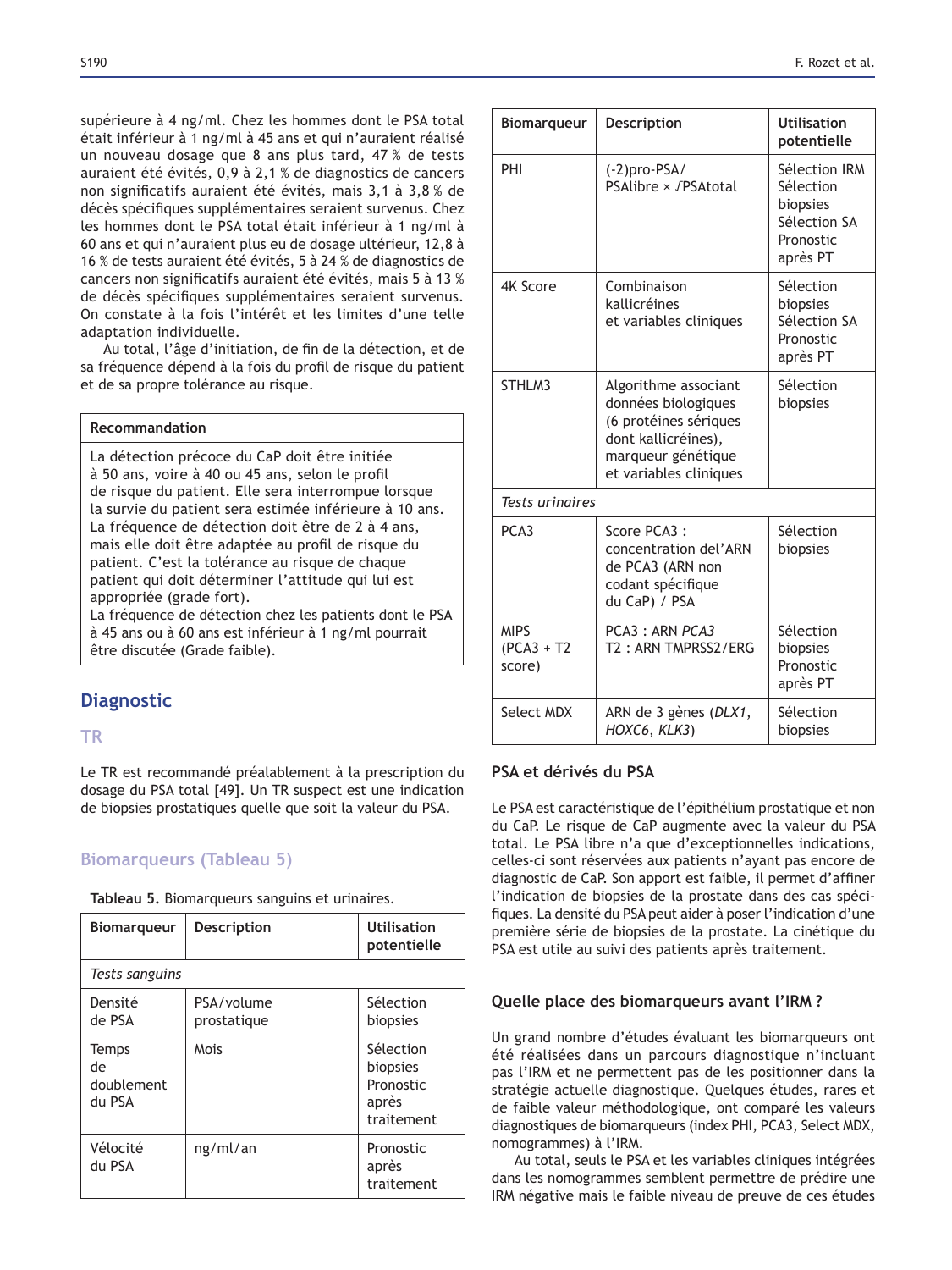ne permet pas, actuellement, de se passer de l'IRM. (Groupe de travail de l'AFU sur les biomarqueurs du CaP, en cours de publication.)

#### **Nomogrammes et calculateurs de risque**

Différents calculateurs de risque ont été proposés ces dernières années (PCPT, ERSPC, 4Kscore, S3M…). Ces calculateurs permettent de déterminer le risque individuel de CaP et sont pour la plupart disponibles en ligne. Ces calculateurs de risque incluent des marqueurs cliniques et biologiques standards ainsi que pour certains de nouveaux biomarqueurs. Ils pourraient être utiles dans la décision de réalisation des biopsies en les combinant notamment aux résultats de l'imagerie [50]. Le choix du calculateur et son utilisation restent cependant à la discrétion du praticien car aucun n'a fait la preuve de sa supériorité.

#### **Imagerie**

# **Échographie**

L'échographie est peu sensible et peu spécifique pour la détection du CaP. Elle n'a aucune place pour la détection et le bilan d'extension [51]. Elle est utilisée pour l'évaluation du volume prostatique, l'évaluation du résidu postmictionnel et pour le guidage des biopsies. L'échographie de contraste avec injection de microbulles et l'élastographie permettraient de sensibiliser les prélèvements et d'augmenter la rentabilité de l'échographie, mais ces techniques sont en cours d'évaluation et ne sont pas recommandées en routine [52,53]. Les données concernant l'échographie ultrasensible ou à haute résolution, système à haute fréquence (29 MHz), ne sont pas encore matures. Cette échographie ne peut pas remplacer l'IRM, mais pourrait être un système intéressant pour effectuer des biopsies sous contrôle direct de la lésion [54,55].

### **IRM**

#### *Technique*

L'IRM prostatique peut être effectuée à 1,5T ou à 3T. Elle doit être multiparamétrique (séquences morphologiques T2W, séquences fonctionnelles de perfusion [DCE] et de diffusion [DWI] [à haute valeur de  $b \ge 1400$ ]) [51,56]. Compte tenu de la faible valeur ajoutée de l'injection de produit de contraste, les protocoles sans injection de produit de contraste (biparamétriques) sont à l'étude, uniquement dans le cadre d'une détection [56]. Ils ne sont pas encore recommandés en routine.

#### *Interprétation*

Le compte-rendu doit être détaillé avec :

- la mesure du volume prostatique ;
- la description de chacune des zones suspectes (ou cibles) identifiée et analysée avec la dernière version du score *Prostate Imaging Reporting and Data System* (PI-RADS) disponible ;
- le bilan d'extension locorégionale ;

• un schéma standardisé reprenant les cibles avec leur localisation et leur score de suspicion et idéalement une planche résumée [56].

### *Performance de l'IRM pour la détection du CaP en fonction du grade ISUP*

### $ISUP \geq 2$

Dans la revue *Cochrane*, qui compare la performance de l'IRM prostatique aux biopsies de saturation ( $n \geq 20$  carottes biopsiques) dans une population de patients naïve de toute biopsie ou dans le cadre d'une deuxième série de biopsies, la sensibilité et la spécificité de l'IRM étaient respectivement de 0,91 (IC 95  $\%$  : 0,83-0,95) et de 0,37 (IC 95  $\%$  : 0,29-0,46) pour la détection d'un cancer ISUP grade  $\geq$  2 [57]. Pour la détection d'un cancer ISUP grade  $\geq$  3, la sensibilité et la spécificité étaient de 0,95 (IC 95 % : 0,87-0,99) et de 0,35 (IC 95 % : 0,26-0,46) respectivement.

# ISUP 1

Les cancers de petit volume  $< 1$  cm<sup>3</sup> et bien différenciés ISUP 1 sont plus difficiles à détecter [58-60].

Comparativement aux biopsies de saturation, la sensibilité et la spécificité de l'IRM pour la détection des ISUP 1 sont de 0,70 (IC 95 % : 0,59-0,80) et de 0,27 (IC 95 % : 0,19-0,37).

# *Performance des biopsies ciblées par l'IRM comparativement aux biopsies systématiques Dour la détection d'un cancer ISUP grade*  $\geq 2$

La comparaison des données de 25 études de la récente méta-analyse *Cochrane* a montré un ratio de détection entre les biopsies ciblées et les biopsies systématiques en faveur des biopsies ciblées : 1,12 (IC 95 % : 1,02-1,23) pour ISUP grade > 2 et 1,20 (IC 95 % : 1,06-1,36) pour ISUP grade > 3.

Trois études multicentriques ont évalué la performance de l'IRM prostatique dans une population de patients naïve de toute biopsie.

L'étude PRÉCISION a comparé un bras avec biopsies standards (SBx) sans IRM (*n* = 248) et un bras IRM, avec biopsies ciblées si IRM positive (PI-RADS  $\geq$  3) et sans biopsie en cas d'IRM négative (*n* = 252) [61,62]. Le taux de détection des cancers du groupe ISUP grade  $\geq 2$  était significativement plus élevé dans le bras avec IRM (95/252, 38 % *vs* 64/246, 26 %, *p* = 0,005). Le nombre de patients avec un cancer cliniquement non significatif était significativement plus faible dans le groupe IRM (n = 23 (9 %) *vs n* = 55 (22 %) *p* < 0,001). Cette étude valide la stratégie IRM avant biopsie pour la recherche d'un cancer significatif.

L'étude MRI-FIRST est une étude prospective multicentrique incluant 251 patients. Tous les patients inclus bénéficiaient d'une IRM et de biopsies systématiques en cas d'IRM négative et de biopsies systématiques et ciblées en cas d'IRM positive (PI-RADS  $\geq$  3) [63]. Les biopsies ciblées détectaient davantage de cancer ISUP grade > 2 que les biopsies systématiques, mais la différence n'était pas significative  $(32,3 %$  vs 29,9%,  $p = 0,38$ ; ratio de détection : 1,08). Le taux de détection des cancers ISUP grade > 3 était, lui, significativement supérieur avec les biopsies ciblées (19,9 % *vs* 15,1 %, *p* = 0,0095 ; détection ratio : 1,32). Le taux de détection des CaP significatifs était supérieur avec une approche combinée (biopsies systématiques associées à des biopsies ciblées).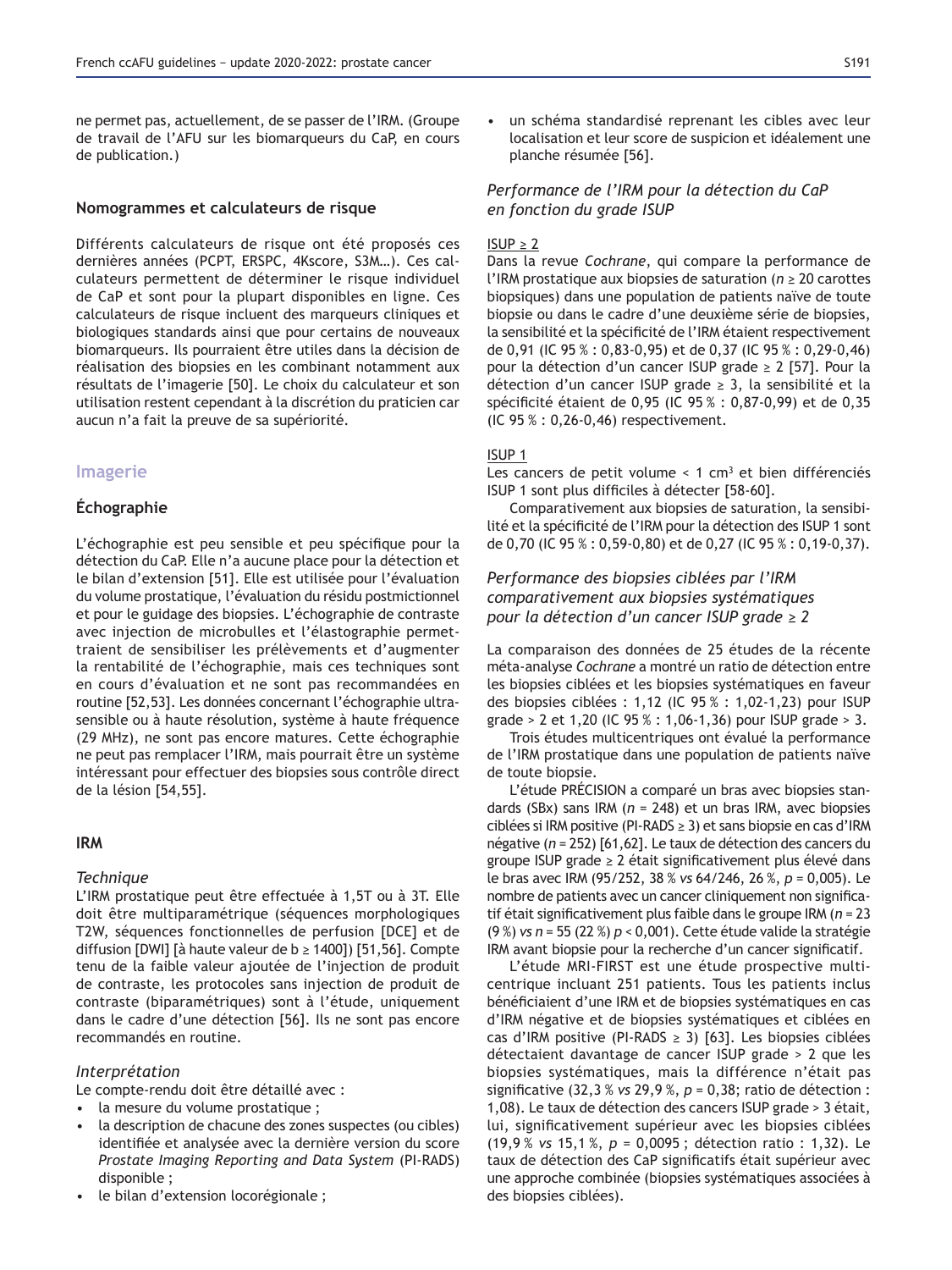L'étude 4 M incluait 626 patients naïfs de biopsie. Tous les patients avaient des biopsies systématiques et ceux avec des IRM positives (définies par un score PI-RADS  $\geq 3$ , 4, 5) bénéficiaient de biopsies ciblées sous IRM. Le ratio de détection des biopsies ciblées *vs* systématiques pour la détection d'un cancer ISUP grade > 2 était de 1,09 [64].

#### *Indication de l'IRM avant biopsies*

L'IRM permet d'augmenter l'identification de CaP significatifs et de guider des biopsies prostatiques sur ces lésions. Elle est indiquée par le spécialiste avant toute première série de biopsies prostatiques (Figure 1).

Elle pourra être discutée après les biopsies en cas de suspicion de CaP d'emblée métastatique.

Si une première série de biopsies négatives a été réalisée sans IRM préalable et qu'il persiste une suspicion de CaP, une IRM doit être réalisée avant une nouvelle série de biopsies prostatiques. Dans un contexte de biopsies initiales ou répétées, une IRM normale (PI-RADS 1-2) ne permet pas d'écarter formellement l'existence de cancers significatifs. La densité du PSA (PSAd < 0,15) permet d'identifier un groupe de très faible risque. (Groupe de travail AFU biomarqueurs.)

Avant une première série de biopsies : les biopsies guidées par l'IRM augmentent le taux de détection des cancers cliniquement significatifs ISUP grade  $\geq 2$ . La différence avec les biopsies systématiques n'est pas significative mais reste cependant en faveur des biopsies guidées (grade fort).

En cas d'IRM positive, définie par un PI-RADS  $\geq$  3, des biopsies ciblées associées à des biopsies systématiques sont recommandées (grade fort).

En cas d'IRM normale, devant une suspicion de cancer, les biopsies systématiques restent indiquées. Cependant la possibilité de surseoir aux biopsies en fonction du niveau de risque (PSAd < 0,15) doit être discutée avec le patient (Grade faible).

Avant une deuxième série de biopsies : les biopsies guidées par l'IRM augmentent de façon significative le taux de détection des cancers cliniquement significatifs ISUP grade > 2 (grade fort).

# **Biopsies (Tableau 6)**

### **Précaution prébiopsies**

Cette étape a un double objectif : informer le patient et diminuer le risque de complications. L'information du patient doit être préalable à la réalisation des biopsies et doit préciser l'objectif, les modalités de réalisation et les complications éventuelles des biopsies. La recherche de facteurs de risque de complications allergiques (latex, Lidocaïne®, antiseptiques, antibiotiques), hémorragiques (troubles innés ou acquis de la coagulation par prise d'anticoagulants ou d'antiagrégants plaquettaires) ou infectieuses

Tableau 6. Recommandation biopsies prostatiques.

|                                                                                                                                              | Grade |
|----------------------------------------------------------------------------------------------------------------------------------------------|-------|
| Une antibioprophylaxie est recommandée<br>avant la réalisation des biopsies                                                                  | Fort  |
| Une analgésie par bloc périprostatique<br>est recommandée pour la réalisation des biopsies                                                   | Fort  |
| Le schéma standard des biopsies systématisées<br>comporte 12 prélèvements                                                                    | Fort  |
| Une IRM est recommandée avant biopsies<br>diagnostiques                                                                                      | Fort  |
| En cas d'IRM positive, définie par un PI-RADS $\geq 3$ ,<br>des biopsies ciblées associées à des biopsies<br>systématiques sont recommandées | Fort  |



**Figure 1.** Stratégie IRM avant biopsies pour la recherche d'un cancer significatif.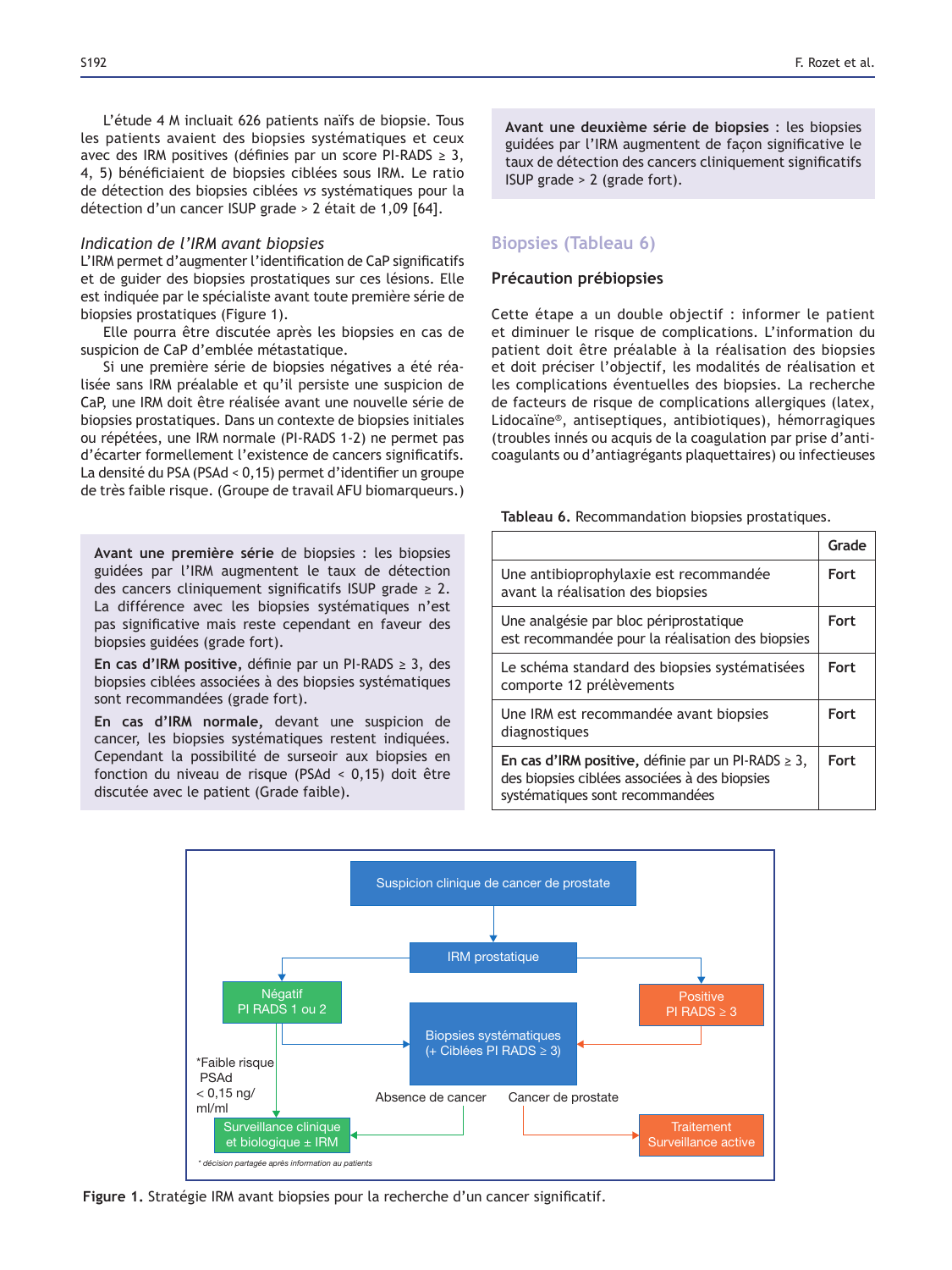(antécédents de prostatites, infection symptomatique de l'appareil urinaire ou génital, facteurs de risque de résistance aux quinolones) repose sur l'interrogatoire. Il est recommandé d'éliminer, par un interrogatoire ciblé, une possible infection urinaire. En dehors d'une situation clinique pouvant faire évoquer une infection urinaire masculine, devant faire préférer le report des biopsies, il n'est pas recommandé de réaliser un examen cytobactériologique des urines (ECBU) avant biopsies de la prostate par voie endorectale (avis d'experts) [65].

#### **Gestion du risque hémorragique**

L'interrogatoire ciblé est l'outil à privilégier pour évaluer le risque hémorragique avant un geste invasif. La performance des tests biologiques actuels est médiocre pour évaluer le risque hémorragique sous aspirine, clopidogrel ou prasugrel. Un bilan d'hémostase systématique pour déterminer le risque hémorragique d'un patient sous aspirine, clopidogrel ou prasugrel n'est pas utile. Il est recommandé d'informer le patient du risque thrombotique et hémorragique et de lui expliquer la stratégie thérapeutique envisagée. La présentation par le patient d'un document précisant sa pathologie coronaire, le type de stents dont il est porteur, et les traitements prescrits facilite l'évaluation et lui permet de participer à la décision. En raison de l'absence de démonstration de son efficacité, la transfusion prophylactique systématique de concentrés plaquettaires n'est pas recommandée.

L'aspirine à faible dose au long cours n'est pas une contre-indication à la réalisation des biopsies (niveau de preuve 2) et peut être maintenue. La réalisation de biopsies prostatiques n'est pas recommandée sous clopidogrel ou prasugrel (grade fort). En cas de nécessité d'arrêt des antiagrégants plaquettaires (AAP), aucun relais par antiinflammatoires non stéroïdiens (AINS) ou héparines de bas poids moléculaire (HBPM) n'est recommandé.

Le risque hémorragique lié au traitement anticoagulant par antivitamine K peut être considéré comme élevé.

Concernant la gestion des anticoagulants oraux directs (AOD), les biopsies prostatiques sont considérées à risque hémorragique intermédiaire. Il est proposé une dernière prise à J-3 pour le rivaroxaban, l'apixaban et l'edoxaban ; une dernière prise de dabigatran à J-4 si la clairance de la créatinine est supérieure à 50 ml/min, à J-5 si la clairance est comprise entre 30 et 50 ml/min. Il n'y a plus de place pour les relais anticoagulants ni pour la mesure des concentrations d'AOD sauf situations exceptionnelles. La reprise de l'anticoagulation à dose curative doit être envisagée dès que l'hémostase le permet (24-72 heures), et à dose prophylactique 6 heures après en cas de nécessité de thromboprophylaxie veineuse [66].

www.has-sante.fr/jcms/c\_1294540/fr/antiagregantsplaquettaires-prise-en-compte-des-risques-thrombotiqueet-hemorragique-en-cas-de-geste-endoscopique-chez-lecoronarien

### Antibioprophylaxie

Une antibioprophylaxie est recommandée avant la réalisation de biopsies prostatiques. Les fluoroquinolones systémiques sont recommandées en une prise unique par voie orale, 1 à 2 heures avant la réalisation de l'acte [67]. En cas d'allergie, d'intolérance ou de résistance aux quinolones, l'option alternative est la ceftriaxone. Compte tenu de l'absence de comparaison à grande échelle entre l'antibioprophylaxie probabiliste et celle adaptée à l'écouvillonnage rectal, sa réalisation n'est pas recommandée en routine [68]. L'antibioprophylaxie de l'endocardite n'est plus systématique en cas d'intervention urologique [69].

Il n'y a pas d'indication à traiter systématiquement par antibiotiques plusieurs jours un patient ayant une biopsie de prostate [70]. Cette recommandation concerne les biopsies de la prostate réalisées par voie endorectale, la voie périnéale nécessitera des recommandations spécifiques.

### **Anesthésie**

Une anesthésie locale par bloc périprostatique de lidocaïne à 1 % est recommandée (grade fort) [19]. La voie endorectale échoguidée avec l'utilisation d'une aiguille 22 G est la technique de choix. L'instillation intrarectale de gel anesthésiant est moins efficace que le bloc périprostatique. L'analgésie au mélange équimolaire oxygène protoxyde d'azote (MEOPA) est possible, avec un personnel soignant formé et une salle équipée, dans un environnement médicalisé. Une anesthésie générale ou locorégionale peut être réalisée dans certains cas particuliers : intolérance physique ou psychologique à l'acte, sténose anale, antécédents de chirurgie ou de pathologie anorectale, voie d'abord périnéale.

#### **Voie transpérinéale vs transrectale**

L'intérêt des biopsies transpérinéales (BTP) comme nouvel abord pour la réalisation des biopsies prostatiques s'accentue. La cartographie systématique permet de diminuer le nombre de biopsies tout en conservant la même rentabilité dans le diagnostic de cancer significatif [71]. Les BTP peuvent être réalisées sous anesthésie locale après injection de bupivacaïne en sous-cutané et en périprostatique, suivie du bloc prostatique classique. La diminution du nombre de biopsies grâce à une meilleure cartographie permet de diminuer l'inconfort [72]. Les BTP évitent la flore rectale et le risque infectieux est diminué. Dans une méta-analyse récente, le risque de fièvre est diminué par deux après BTP vs biopsies transrectales [73].

#### **Schéma biopsique**

### *Biopsies initiales : ciblées vs systématiques*

Le schéma standard recommandé correspond à 12 prélèvements. Pour chaque lobe, les prélèvements sont réalisés aux niveaux médial et latéral : à la base, au milieu et à l'apex.

En cas d'IRM positive, définie par un PI-RADS  $\geq$  3, des biopsies ciblées sont associées à des biopsies systématiques. En cas d'IRM normale, l'indication des biopsies prostatiques peut être rediscutée avec le patient après évaluation du risque individuel de CaP à partir des données cliniques,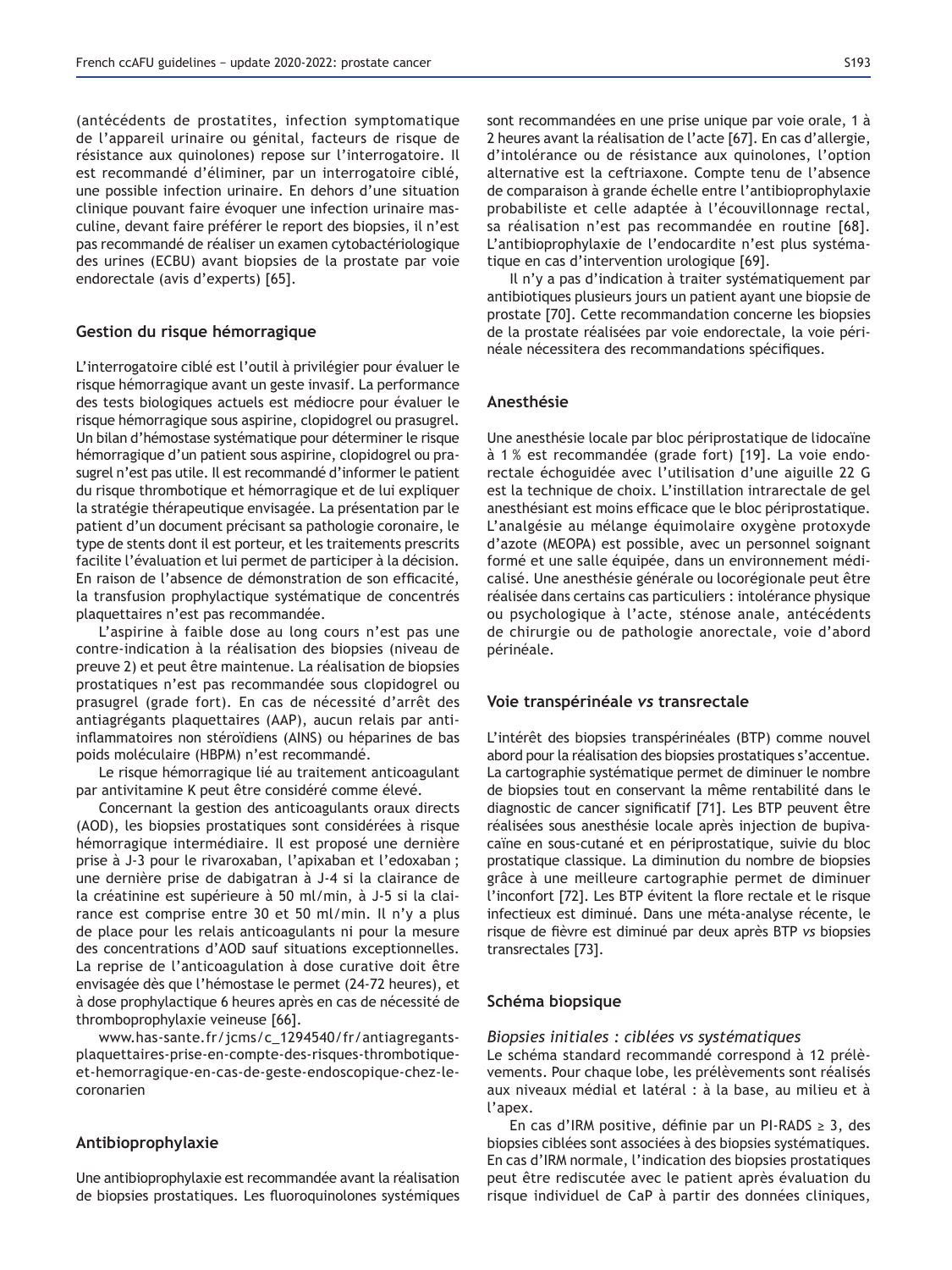biologiques et de calculateurs de risque. Le nombre minimal de deux biopsies ciblées par lésion est mis en avant. L'augmentation du nombre de biopsies ciblées par lésion pourrait améliorer la détection de cancer significatif et la prédiction du grade, surtout en cas de lésion cible de petite taille et de score PI-RADS 3. Dans ces situations, trois ou quatre biopsies ciblées par lésion peuvent être nécessaires pour réduire le risque d'erreur de ciblage [74-76].

L'échographie est l'examen de référence pour la réalisation des biopsies ciblées sur les lésions suspectes détectées à l'IRM, soit par un guidage visuel (repérage cognitif), soit par des techniques de fusion d'images IRM-échographie [77-79]. Les biopsies ciblées sous IRM sont techniquement plus difficiles et coûteuses. Elles nécessitent une IRM interventionnelle dédiée, un matériel spécifique, et ne sauraient pour le moment être proposées en routine [80,81].

En cas de stade métastatique avec cancer localement avancé et étendu à l'ensemble de la glande, deux prélèvements dans chaque lobe suffisent (accord professionnel).

#### *Deuxième série de biopsies*

En cas de suspicion persistante de CaP après une première série de biopsies négatives, une deuxième série de biopsies prostatiques peut être indiquée. Les biomarqueurs et les nomogrammes permettent d'évaluer le risque et d'affiner les indications de biopsies répétées. Les indications d'une deuxième série de biopsies en fonction des résultats de la première série sont synthétisées dans le Tableau 7. Il n'y a pas de consensus quant au meilleur délai entre les séries de biopsies. Avant une deuxième série de biopsies, les biopsies guidées par l'IRM augmentent de façon significative le taux de détection des cancers cliniquement significatifs ISUP grade  $\geq$  2.

#### *Biopsies de saturation*

Elles ne sont pas recommandées. La plupart des études publiées ont inclus des patients ayant une suspicion persistante d'un CaP et au moins une série de biopsies négatives ou dans le cadre de protocoles de thérapie focale. Chez les patients ayant eu une première série de biopsies négatives, le taux de détection est de 36 % avec une majorité de cancers

Tableau 7. Indications d'une deuxième série de biopsies en fonction des résultats de la première série.

| Résultat d'une première<br>série de biopsie                         | Deuxième série<br>de biopsies | Grade |
|---------------------------------------------------------------------|-------------------------------|-------|
| <b>ASAP</b>                                                         | Indiquée                      | А     |
| Lésions isolées de carcinome<br>intraductal                         | Indiquée                      | А     |
| Lésions de PIN de haut grade<br>étendues ( $\geq$ 3 biopsies)       | Indiguée                      | А     |
| Lésions isolées de PIN de haut<br>grade sur une ou deux<br>biopsies | Non indiquée                  | А     |

ASAP : *Atypical Small Acinar Proliferation*, PIN : *Prostatic Intraepithelial Neoplasia*

antérieurs [82]. Leur place a considérablement diminué depuis l'utilisation de l'IRM et des biopsies ciblées.

#### *Biopsies des vésicules séminales*

Les indications de biopsies des vésicules séminales sont réduites du fait de la performance de l'IRM pour le bilan local. Elles peuvent être réalisées en cas de cible IRM si le résultat est susceptible de modifier l'attitude thérapeutique.

### *RTUP à visée diagnostique*

La résection transurétrale de la prostate (RTUP) n'est pas recommandée comme méthode diagnostique pour le CaP (grade fort).

### **Complications**

Les infections urinaires symptomatiques constituent le premier motif d'hospitalisation après biopsies prostatiques. Leur fréquence est d'environ 5 %, avec 3 % d'infections fébriles [83]. La prise en charge repose sur une biantibiothérapie par voie parentérale associant une céphalosporine de troisième génération et un aminoside. Une hospitalisation doit être envisagée. Les autres complications rapportées après biopsies prostatiques sont répertoriées dans le Tableau 8 [84].

# **Anatomopathologie**

#### **Données cliniques minimales**

Les prélèvements (biopsies et pièces opératoires) doivent être adressés avec le taux de PSA sérique, les résultats de l'IRM, les traitements antérieurs (radiothérapie, traitement focal, traitement hormonal), ainsi que

- pour les biopsies : les données du TR, la notion de biopsies antérieures et leurs résultats ;
- pour les pièces de prostatectomies : les résultats des biopsies, la présence d'artefacts chirurgicaux (incisions capsulaires).

| Fréquence<br>rapportée |
|------------------------|
| 37 %                   |
| 23 %<br>0,4%           |
| 3%                     |
| 3%                     |
| 0,7%                   |
| 0.2%                   |
| $= 25 \%$              |
|                        |

Tableau 8. Complications après biopsies de la prostate.

\*SBAU : symptômes du bas appareil urinaire.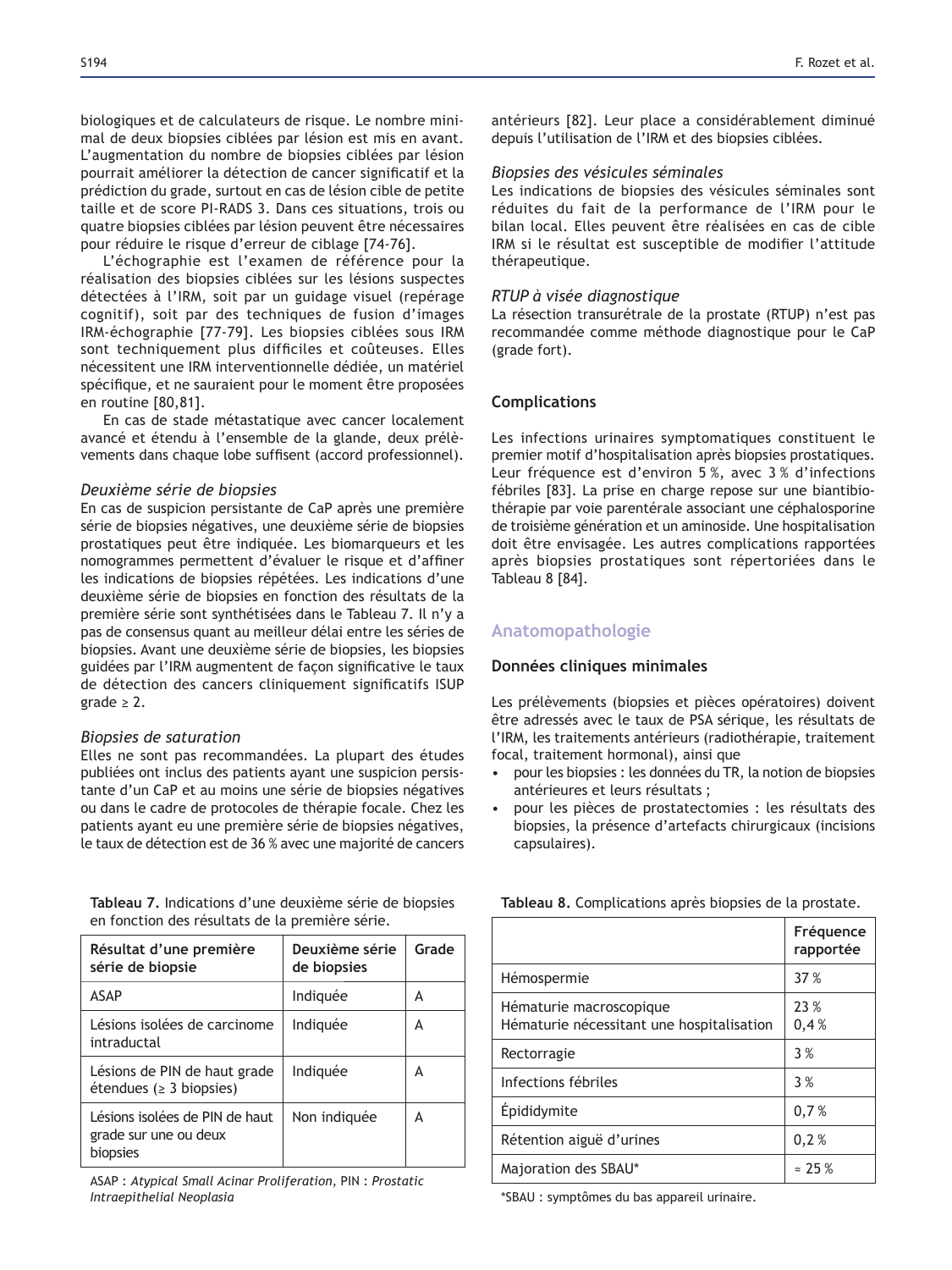### Score de Gleason modifié

La classification définie par Gleason en 1966 comportait 5 grades architecturaux allant de 1 à 5, dont la somme définissait 9 scores de 2 à 10. Ce système a été revu lors des conférences de consensus de l'International Society of Urological Pathology (ISUP), en 2005 puis en 2014 [85].

Pour une meilleure reproductibilité et une corrélation optimale avec les données pronostiques actuelles, il a été recommandé en 2005 de ne plus utiliser de score 2 (1 + 1) et d'éviter les scores 3 et 4. La définition du grade 4, limité dans le système initial aux glandes fusionnées, a été étendue aux petites glandes mal formées à lumière difficilement visible, aux lésions cribriformes (initialement classées grade 3), et aux lésions gloméruloïdes.

Plusieurs défauts persistaient dans cette classification. Tout d'abord, la presque totalité des CaP diagnostiqués actuellement ont un score minimal de 6, correspondant à des cancers très bien différenciés. Il est de ce fait difficile pour les patients de comprendre qu'ils ont un cancer indolent, alors que leur score se situe dans la médiane de l'échelle de Gleason. De plus, le score de Gleason *stricto sensu* ne fait pas de différence entre les scores 7 (3 majoritaires) et 7 (4 majoritaires).

Une nouvelle classification a donc été proposée par l'ISUP [85], avec les groupes pronostiques suivants (Tableau 9).

La valeur pronostique de cette classification en 5 groupes a été validée rétrospectivement par des études multi-institutionnelles [86]. Il est recommandé d'utiliser cette nouvelle classification, en mentionnant dans un premier temps entre parenthèses le score de Gleason correspondant. L'association des grades sur biopsies et pièce opératoire a été récemment précisée [87]. Il a été montré que l'architecture cribriforme est associée à un pronostic péjoratif par rapport aux autres formes de grade 4 [88].

# Anatomopathologie des biopsies **(Tableaux 10, 11)**

De nombreux biomarqueurs ont été développés pour affiner la stratification sur matériel biopsique. Les tests tissulaires disponibles commercialement sont résumés dans le Tableau 12. Malgré un intérêt potentiel indéniable, ces tests présentent des limitations. Avant toute recommandation en pratique clinique, il est nécessaire de les évaluer prospectivement, dans le contexte actuel de l'apport de l'IRM. Leur évaluation est en cours (groupe de travail AFU biomarqueurs).

Tableau 9. Groupes pronostiques de la classification ISUP 2016.

| Groupe 1        | Anciennement score de Gleason 6 $(3 + 3)$              |
|-----------------|--------------------------------------------------------|
| Groupe $2 \mid$ | Score de Gleason 7 (3 majoritaires)                    |
| Groupe $3$      | Score de Gleason 7 (4 majoritaires)                    |
| Groupe $4 \mid$ | Score de Gleason 8 $(4 + 4, 3 + 5, \text{ ou } 5 + 3)$ |
|                 | Groupe 5   Score de Gleason 9 ou 10                    |

Tableau 10. Prise en charge des biopsies.

| Par l'urologue         | Biopsies adressées soit en flacons<br>remplis de fixateur, soit en cassettes<br>Flacons ou cassettes identifiés<br>par site<br>Au moins 1 flacon par sextant<br>Nécessité de séparer les biopsies<br>ciblées et les biopsies en sextant                                                                                                                           |
|------------------------|-------------------------------------------------------------------------------------------------------------------------------------------------------------------------------------------------------------------------------------------------------------------------------------------------------------------------------------------------------------------|
|                        | Renseignements cliniques : PSA,<br>données du TR, éventuellement<br>résultats de l'IRM, traitements<br>antérieurs (radiothérapie, HIFU,<br>traitement hormonal, inhibiteurs<br>de la 5-alpha réductase), notion<br>de biopsies antérieures et résultats                                                                                                           |
| Par<br>le pathologiste | Pas plus de 3 biopsies par cassette<br>Au moins 3 niveaux de coupe<br>Coloration par l'HES (hématoxyline,<br>éosine, safran)<br>En cas de doute sur un foyer<br>tumoral, étude immunohistochimique<br>en utilisant un anticorps dirigé contre<br>les cellules basales et un anticorps<br>dirigé contre les cellules tumorales<br>(p504s), si possible en cocktail |

| Tableau 11, Résultats : données indispensables        |
|-------------------------------------------------------|
| dans le compte-rendu pour chaque biopsie en précisant |
| le site.                                              |

| En cas<br>de cancer              | Longueur de la biopsie<br>Longueur de cancer <sup>2</sup><br>Type histologique (acinaire, ductal, autre)<br>Groupe de grading, en précisant le grade<br>prédominant <sup>1,4,6</sup><br>Préciser si<br>• extension extra-capsulaire<br>· infiltration péri-nerveuse<br>• invasion vasculaire<br>• Composante intraductale <sup>3</sup> |
|----------------------------------|----------------------------------------------------------------------------------------------------------------------------------------------------------------------------------------------------------------------------------------------------------------------------------------------------------------------------------------|
| En cas<br>d'absence<br>de cancer | Longueur de la biopsie<br>Préciser si<br>• PIN de haut grade <sup>5</sup><br>• foyer atypique type ASAP<br>• prostatite marquée ou granulomateuse                                                                                                                                                                                      |

1Concernant les biopsies systématiques, le score ISUP doit être précisé pour chaque biopsie, et il n'est pas recommandé de faire une moyenne.

2Sur les biopsies systématiques, la longueur tumorale calculée en comptant dans la mesure le tissu sain intermédiaire entre les foyers tumoraux (par rapport à l'addition de longueur des foyers tumoraux) est davantage corrélée au volume tumoral sur les pièces de prostatectomie [89]. <sup>3</sup>Le carcinome intraductal est une prolifération tumorale intracanalaire correspondant vraisemblablement

à la colonisation de canaux prostatiques par

un adénocarcinome invasif situé à proximité. La présence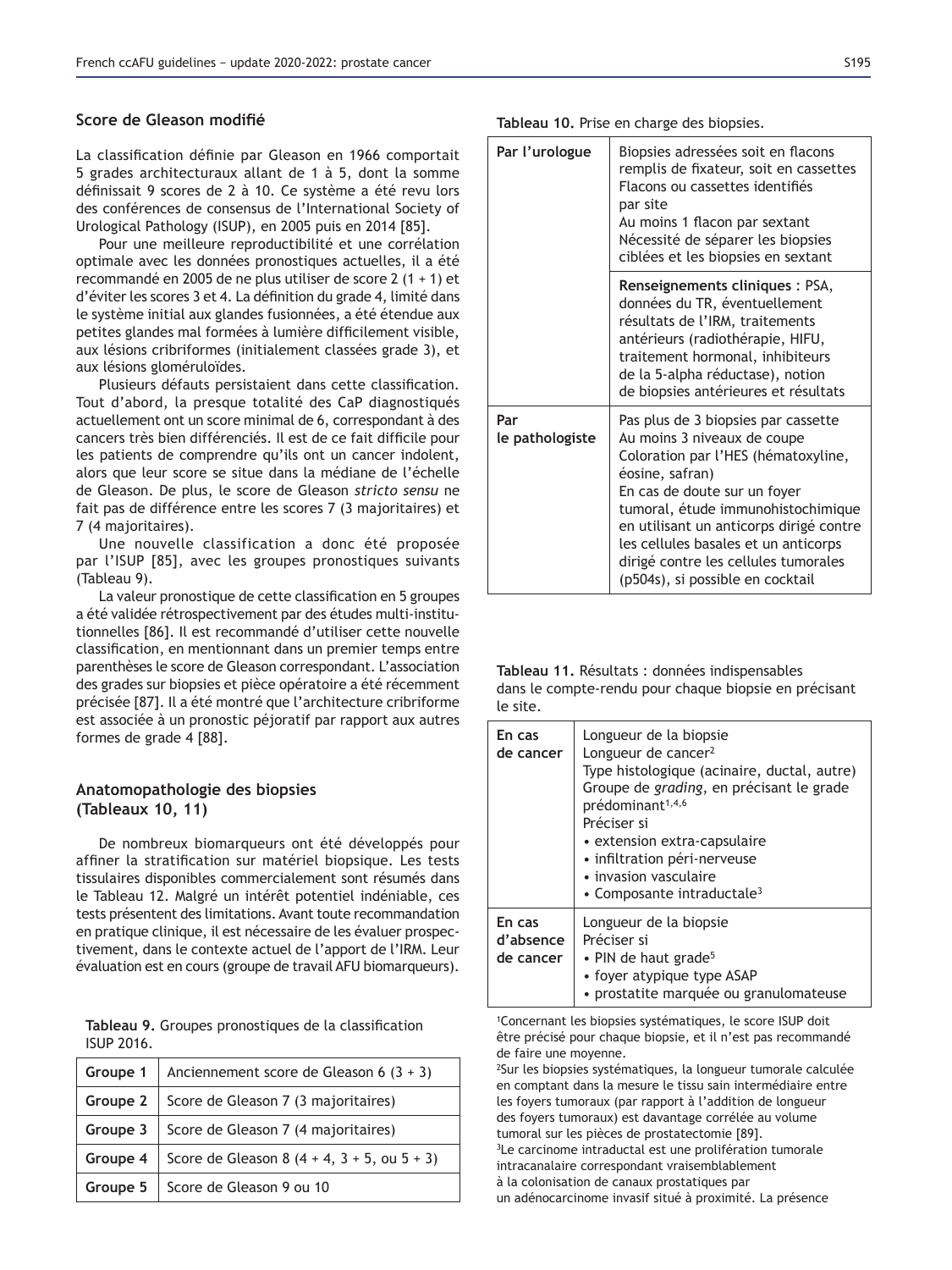d'une composante intraductale ne modifie pas le score ISUP de la tumeur mais par contre est associée à des caractéristiques pathologiques défavorables, et constitue de plus un facteur de mauvais pronostic indépendant des autres paramètres, quel que soit le traitement. Le carcinome intraductal est de plus associé à un taux élevé d'altérations génomiques, concernant notamment les gènes de réparation de l'ADN. Cet aspect doit être impérativement rapporté sur les comptes-rendus, et constitue une contreindication à la surveillance active. Sur biopsies, la composante intraductale est le plus souvent associée à une composante infiltrante, mais peut rarement se présenter sous forme isolée. Dans ce cas, il est recommandé soit de traiter les patients, soit de répéter immédiatement les biopsies [90]. 4Sur les biopsies, le groupe ISUP (anciennement score de Gleason) s'obtient en tenant compte du grade le plus représenté et du grade le plus élevé, quel qu'en soit le pourcentage. En cas de grade 3 très minoritaire (< 5%), il n'entre pas dans le calcul du score. Il est également recommandé de préciser le pourcentage de haut grade, bien que la faisabilité soit limitée par la taille du foyer. 5En cas de PIN de haut grade ou de foyer suspect, une analyse immunohistochimique et une double lecture sont recommandées. Il peut être difficile de distinguer les lésions de PIN de haut grade du carcinome intraductal, dans ce cas l'appellation de « prolifération intraductale atypique » peut être utilisée, et doit inciter à rebiopsier s'il s'agit d'une lésion isolée [91]. 6Il n'est toutefois pas certain que la règle d'un score ISUP par biopsie doive s'appliquer également aux biopsies ciblées, dans la mesure où les biopsies d'une même cible concernent manifestement un seul nodule tumoral [92].

Tableau 12. Biomarqueurs tissulaires pouvant être utilisés sur biopsies.

| <b>Biomarqueur</b>              | <b>Description</b>                                                   | <b>Utilisation</b><br>potentielle            | Prise<br>en compte<br>de l'IRM<br>dans<br>l'évaluation |
|---------------------------------|----------------------------------------------------------------------|----------------------------------------------|--------------------------------------------------------|
| Oncotype DX<br>(GPS)            | Signature<br>moléculaire<br>de 17 gènes<br>(12 gènes<br>cibles)      | Sélection SA<br>Pronostic<br>après PT        | Oui                                                    |
| Prolaris<br>(CCP cell<br>cycle) | Signature<br>moléculaire<br>de 46 gènes<br>(31 gènes<br>cibles)      | Pronostic<br>après PT<br>et<br>radiothérapie | Non                                                    |
| Decipher                        | Signature<br>moléculaire<br>de 22 gènes                              | Pronostic<br>après PT<br>et<br>radiothérapie | Non                                                    |
| ProMark                         | Expression<br>de<br>8 protéines<br>évaluée<br>par analyse<br>d'image | Pronostic<br>après PT                        | Non                                                    |

# Anatomopathologie après prostatectomie

*Prostate (Tableaux 13, 14)*

|                        | Tableau 13. Prise en charge de la pièce |
|------------------------|-----------------------------------------|
| de prostatectomie [93] |                                         |

| Par<br>l'urologue      | Pièce opératoire adressée soit fixée<br>dans un container contenant du formol<br>$\dot{a}$ 4% (volume de la pièce $\times$ 10),<br>soit immédiatement à l'état<br>frais (pour examen extemporané<br>ou tumorothèque)                                                                                                                                                                                                                                                                                                                                                                                                                                                                                                                                                                                                                                                                                                                                                                                                 |
|------------------------|----------------------------------------------------------------------------------------------------------------------------------------------------------------------------------------------------------------------------------------------------------------------------------------------------------------------------------------------------------------------------------------------------------------------------------------------------------------------------------------------------------------------------------------------------------------------------------------------------------------------------------------------------------------------------------------------------------------------------------------------------------------------------------------------------------------------------------------------------------------------------------------------------------------------------------------------------------------------------------------------------------------------|
|                        | Renseignements cliniques : PSA,<br>données du TR, éventuellement résultats<br>de l'IRM, traitements antérieurs<br>(radiothérapie, HIFU, traitement<br>hormonal, inhibiteurs de la 5-alpha<br>réductase), résultats des biopsies<br>ou de la RTUP, présence d'artefacts<br>chirurgicaux (incisions capsulaires)                                                                                                                                                                                                                                                                                                                                                                                                                                                                                                                                                                                                                                                                                                       |
| Par le<br>pathologiste | Peser la pièce (sans les vésicules<br>séminales)<br>Mesurer dans les 3 dimensions<br>Encrer la pièce<br>Prélever après au moins 48 heures<br>de fixation<br>Préciser les modalités d'inclusion<br>• en cas d'inclusion totale<br>(recommandée), utiliser le protocole<br>de Stanford : isolement et coupes<br>sagittales de l'apex, du col,<br>et de la base, le reste de la pièce<br>étant prélevé en coupes transversales<br>(incluses en quadrants ou en grande<br>cassette)<br>· en cas d'inclusion partielle,<br>utiliser un protocole bien détaillé<br>avec prélèvement en totalité de la partie<br>postérieure, de l'apex et de la base<br>En cas de pT0 sur l'évaluation initiale :<br>revoir les biopsies diagnostiques,<br>prélever en totalité en cas d'inclusion<br>partielle, étude immunohistochimique<br>sur les foyers atypiques suspects,<br>recouper les blocs d'inclusion, retourner<br>les blocs, analyse l'ADN pour exclure<br>une erreur d'identité entre les biopsies<br>et la prostatectomie |

**Tableau 14.** Résultats : données indispensables dans le compte-rendu de prostatectomie

Poids, taille, modalités d'inclusion Siège du ou des foyers tumoraux Évaluation du volume tumoral (sans méthode précisée, le plus simple étant la mesure du grand axe de chaque foyer) [94]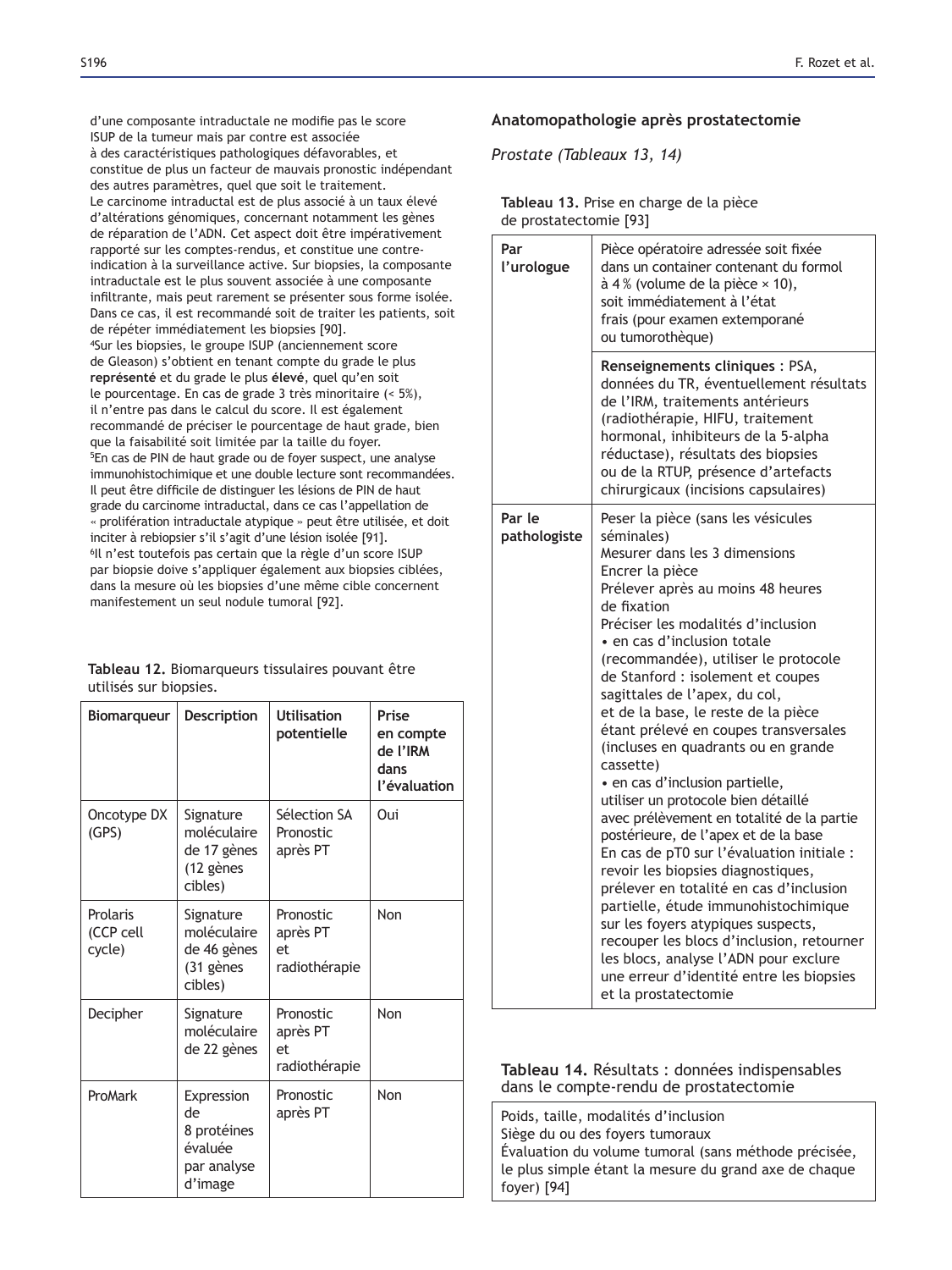Groupe de *grading* (anciennement score de Gleason) (pour chaque foyer<sup>1</sup>), en précisant le pourcentage de chaque grade (et si besoin la notion de contingent tertiaire)

En cas d'extension extra-prostatique [95]

• préciser la ou les localisations

• quantifier (sans méthode précisée, le plus simple étant la mesure radiale en mm) Stade pTNM (2016)

Préciser si

- infiltration périnerveuse (optionnel)
- invasion vasculaire [95]
- Statut des limites d'exérèse<sup>2</sup> : si positives,
- préciser la ou les localisations
- quantifier (grand axe en mm) [96]

<sup>1</sup>Le groupe ISUP sur les prostatectomies s'établit en tenant compte du grade le plus représenté, et du grade le plus élevé s'il correspond au moins à 5 % du foyer. Si le foyer est constitué de 3 grades (3, 4 et 5), et si le grade 5 correspond à moins de 5 % du foyer, il faut le mentionner en tant que grade tertiaire, mais ne pas l'inclure dans le calcul. En cas de grade 3 très minoritaire (< 5 %), on n'en tient pas compte  $[87]$ .

<sup>2</sup>Il n'y a aucun consensus sur le fait de rapporter les incisions en tissu glandulaire non tumoral, ainsi que sur la précision du score de Gleason à la marge.

# *Curage ganglionnaire*

Prise en charge : il est recommandé pour les pathologistes d'inclure en totalité soit l'ensemble du produit de curage (ganglions et tissu adipeux), soit la totalité des ganglions identifiables macroscopiquement [97].

Résultats anatomopathologiques : préciser le nombre de ganglions prélevés, le nombre de ganglions métastatiques, et le diamètre maximal de la métastase la plus volumineuse

# **Anatomie Pathologique après traitement (Tableau 15)**

# *Radiothérapie*

La radiothérapie induit des modifications dans le tissu tumoral et non tumoral, à type de vacuolisation cytoplasmique, d'augmentation de la taille des noyaux, et d'altérations architecturales. Ces modifications peuvent être associées à une diminution de taille ou une disparition des nucléoles dans

les cellules cancéreuses, avec une difficulté supplémentaire pour diagnostiquer les foyers tumoraux. La radiothérapie, comme les autres traitements, n'affecte pas l'immunomarquage p63/p504, ce qui permet de redresser le diagnostic si besoin. Les effets du traitement doivent être évalués dans le tissu non tumoral, et théoriquement le score ISUP n'est réalisable sur les foyers tumoraux que lorsque les modifications liées à la radiothérapie sont minimes [98]. La radiothérapie n'étant pas susceptible de faire baisser artificiellement le score ISUP, il est tout à fait licite en cas de score ISUP faible (1 ou 2) de le préciser.

# *Thérapies focales*

Ces traitements induisent tout d'abord une nécrose de coagulation, puis des foyers de fibrose, mais l'architecture glandulaire du tissu résiduel reste intacte, et en cas de persistance de foyers tumoraux, il est théoriquement possible d'établir un score ISUP [98].

### *Traitement hormonal*

Il a été montré que l'administration prolongée d'inhibiteurs de la 5-alpha réductase ne modifie pas l'architecture glandulaire, permettant l'établissement d'un score ISUP [99]. Les traitements par suppression androgénique ou les hormonothérapies de nouvelle génération sont susceptibles d'induire une perte d'architecture glandulaire et une surévaluation du score ISUP, sans modifier l'immunomarquage p63/p504. De ce fait, il n'est pas recommandé, sauf exception, d'assigner un score ISUP après hormonothérapie [100].

# *Biopsies des métastases, biopsies liquides et CTC*

Les biopsies sur les sites métastatiques sont effectuées dans deux types de circonstances : soit en cas de doute diagnostique (taux de PSA bas et/ou métastase viscérale), soit quand il est nécessaire d'obtenir du matériel tumoral supplémentaire pour analyse moléculaire dans le cadre de tests avant thérapie ciblée. Dans le premier cas, la tumeur est fréquemment indifférenciée, et une analyse immunohistochimique est souvent nécessaire pour confirmer l'origine prostatique et/ou rechercher une différenciation neuroendocrine [101].

Le recours aux biopsies liquides et la mise en évidence de cellules tumorales circulantes (CTC) restent actuellement du domaine de la recherche, et ne sont pas encore effectués en pratique clinique.

|  |  |  |  |  |  | Tableau 15. Analyse pathologique après traitement. |
|--|--|--|--|--|--|----------------------------------------------------|
|--|--|--|--|--|--|----------------------------------------------------|

| <b>Traitement</b>             | Critères diagnostiques |           | Score ISUP |
|-------------------------------|------------------------|-----------|------------|
|                               | Morphologiques         | p63/p504  |            |
| Radiothérapie                 | Variable               | Maintenue | Variable   |
| Traitements focaux            | Non modifiés           | Maintenue | Oui        |
| Inhibiteurs 5-alpha réductase | Non modifiés           | Maintenue | Oui        |
| Traitement hormonal           | Modifiés               | Maintenue | Non        |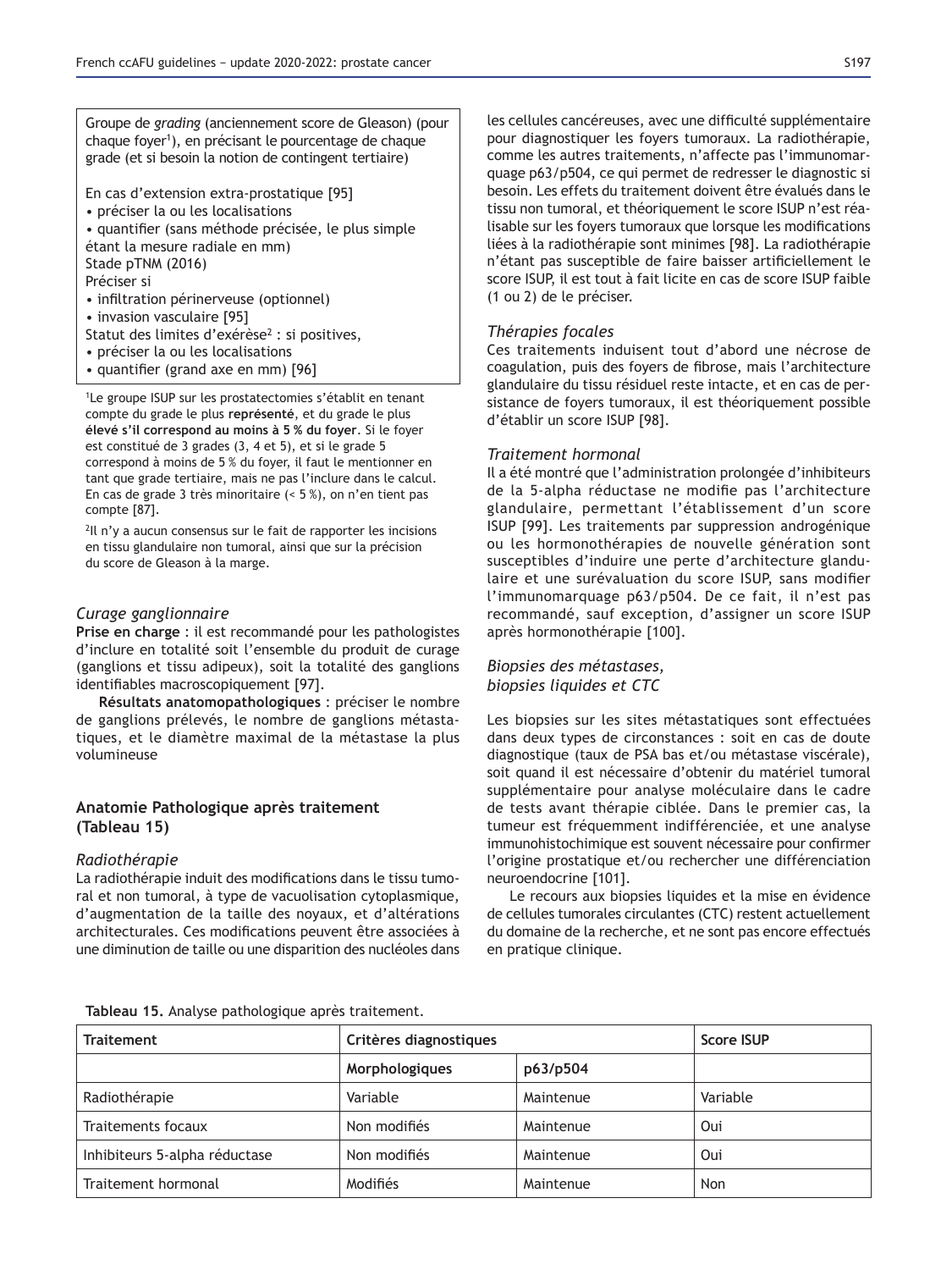# **Stadification**

# **Classifications**

# **TNM**

# Classification TNM 2016 (Tableau 16)

# Tableau 16. Classification TNM 2016.

| т                               | T0 : tumeur primitive non retrouvée                                                                                                                                                                                                                                                                                                                                                                                    |  |  |  |
|---------------------------------|------------------------------------------------------------------------------------------------------------------------------------------------------------------------------------------------------------------------------------------------------------------------------------------------------------------------------------------------------------------------------------------------------------------------|--|--|--|
| Tumeur<br>primitive             | T1 : tumeur ni palpable au toucher rectal<br>(TR), ni visible en imagerie<br>• T1a : tumeur occupant moins de 5 %<br>du tissu réséqué avec un score ISUP 1<br>ou absence de grade 4 ou 5.<br>• T1b : tumeur occupant plus de 5 %<br>du tissu réséqué ou un score ISUP ≥ 2<br>ou présence de grade 4 ou 5<br>· T1c : tumeur découverte sur une biopsie<br>prostatique en raison d'une élévation<br>de la valeur du PSA. |  |  |  |
|                                 | T2 : tumeur limitée à la prostate<br>· T2a : tumeur atteignant la moitié<br>d'un lobe ou moins<br>· T2b : tumeur atteignant plus de la moitié<br>d'un lobe mais sans atteindre les deux lobes<br>• T2c : tumeur atteignant les deux lobes                                                                                                                                                                              |  |  |  |
|                                 | T3 : extension au-delà de la prostate<br>• T3a : extension extraprostatique uni-<br>ou bilatérale<br>• T3b : extension aux vésicules séminales<br>uni- ou bilatérale                                                                                                                                                                                                                                                   |  |  |  |
|                                 | T4 : tumeur fixée ou atteignant d'autres<br>structures que les vésicules séminales<br>(sphincter externe, rectum, muscle<br>élévateur de l'anus ou paroi pelvienne)                                                                                                                                                                                                                                                    |  |  |  |
| N                               | Nx : ganglions régionaux non évalués                                                                                                                                                                                                                                                                                                                                                                                   |  |  |  |
| <b>Ganglions</b><br>régionaux   | NO : absence de métastase ganglionnaire<br>régionale                                                                                                                                                                                                                                                                                                                                                                   |  |  |  |
|                                 | N1 : atteinte ganglionnaire régionale                                                                                                                                                                                                                                                                                                                                                                                  |  |  |  |
|                                 | N1 mi : métastase ganglionnaire $\leq 0,2$ cm<br>(optionnel)                                                                                                                                                                                                                                                                                                                                                           |  |  |  |
| М                               | Mx : métastases à distance non évaluées                                                                                                                                                                                                                                                                                                                                                                                |  |  |  |
| <b>Métastases</b><br>à distance | M0 : absence de métastase à distance                                                                                                                                                                                                                                                                                                                                                                                   |  |  |  |
|                                 | M1 : métastases à distance<br>• M1a : atteinte des ganglions non<br>régionaux<br>• M1b : atteinte osseuse<br>• M1c : autres sites avec ou sans atteinte<br>osseuse                                                                                                                                                                                                                                                     |  |  |  |

# *Classification pathologique (pTNM) (Tableau 17)*

# Tableau 17. Classification pTNM 2016 (AJCC 8<sup>e</sup> édition)\*.

pT0 : absence de tumeur identifiée après prostatectomie totale

# pT2 : tumeur limitée à la prostate

pT3 : tumeur dépassant les limites de la prostate : pT3a : extension extraprostatique uni- ou bilatérale incluant le col vésical\*\* pT3b : extension uni- ou bilatérale aux vésicules séminales

pT4 : extension à d'autres structures que les vésicules séminales (sphincter externe, rectum, muscle élévateur de l'anus ou paroi pelvienne)

R : reliquat tumoral postopératoire ou limites d'exérèse chirurgicales

Rx : marges non évaluées

R0 : marges négatives

R1 : marges positives

\* Pas de stade pT1

\*\* Envahissement de faisceaux musculaires lisses épais

# D'Amico (Tableau 18)

Tableau 18. Classification de D'Amico.

| Faible risque                  | $PSA \leq 10$ ng/ml, et score ISUP 1,<br>et stade clinique T1c ou T2a |
|--------------------------------|-----------------------------------------------------------------------|
| <b>Risque</b><br>intermédiaire | PSA entre 10 et 20 ng/ml, ou score 2<br>ou 3, ou stade clinique T2b   |
| Risque élevé                   | $PSA > 20$ ng/ml, ou score $ISUP > 3$ ,<br>ou stade clinique T2c      |

# **&\$35\$**

Le score *Cancer of the Prostate Risk Assessment* (CAPRA), développé par l'université de San Francisco, est utilisé pour prédire le risque de récidive après traitement, de développement de métastases et de mortalité spécifique. Ce score est basé sur l'âge, la valeur de PSA, le stade de la tumeur au toucher rectal, les grades primaires et secondaires de Gleason, et le pourcentage de biopsies positives. À chacun de ces paramètres est associée une valeur allant de 0 à 4, dont la somme, comprise entre 0 et 10, correspond au score total. Un score de CAPRA entre 0 et 2 correspond à un risque faible ; entre 3 et 5, à un risque intermédiaire ; supérieur ou égal à 6, à un risque élevé. Ses performances prédictives pourraient être supérieures à celles de la classification de D'Amico [102].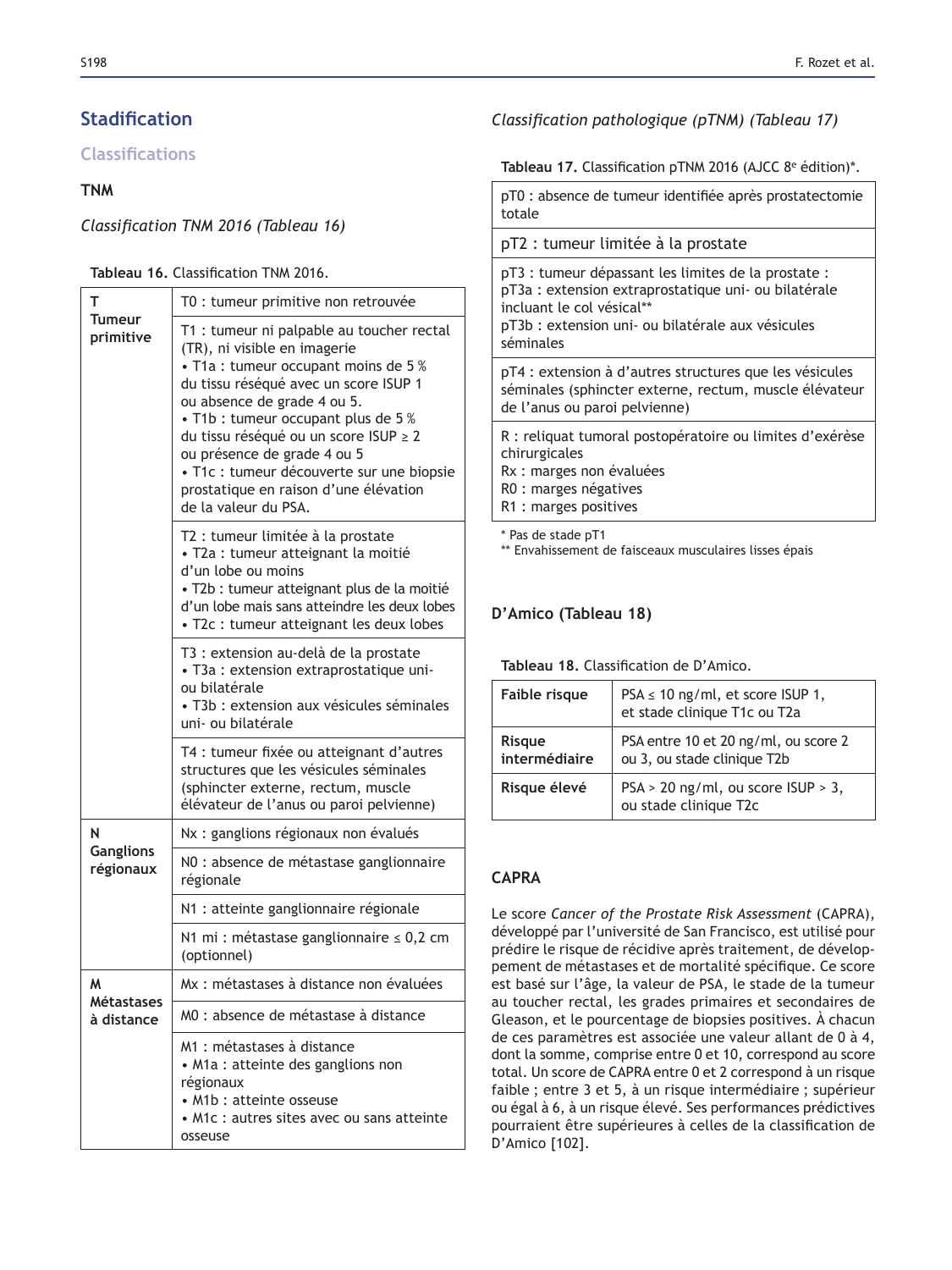# *Staging*

#### Local

### *TR*

Le TR est recommandé en association avec le dosage du PSA total pour le diagnostic du CaP. Il permet de détecter, dans certains cas, des tumeurs cliniquement significatives avec un taux de PSA non suspect ou des cancers agressifs exprimant peu le PSA. Les données du TR surtout pour les tumeurs localement avancées ( $\geq cT3$ ) sont associées à un risque évolutif majoré après traitement local. Un TR suspect est un facteur de risque indépendant de mortalité par cancer de la prostate. Le TR permet d'évaluer les possibilités d'exérèse dans les stades localement avancés si une prise en charge chirurgicale est envisagée [103].

#### *Marqueurs*

Le PSA est corrélé au stade tumoral, à l'extension locorégionale et à distance. Cependant, il n'existe pas de corrélation directe entre le PSA seul et le stade pT. La combinaison de la valeur du PSA total, du résultat du TR et du score de ISUP biopsique améliore la prédiction du stade pT et de l'extension ganglionnaire [104]. Un taux de PSA total suspect est un facteur de risque indépendant de mortalité par cancer de la prostate [103].

#### *Données biopsiques*

Le nombre de biopsies positives est corrélé au risque de marges positives, d'extension extraprostatique et d'atteinte des VS [104]. Une distinction existe au sein du groupe de risque intermédiaire de D'Amico entre les tumeurs de score ISUP 2 avec moins de 50 % de biopsies positives (favorables) et les tumeurs de score ISUP 3 et/ou plus de 50 % de biopsies positives (défavorables) [105].

Chez les patients ayant une IRM positive suivie de biopsies ciblées, la prise en compte des données d'imagerie et du ciblage biopsique améliore la prédiction du risque d'extension extraprostatique. Un nomogramme intégrant les données de l'IRM (stade clinique IRM et diamètre maximum de la lésion), les données biologiques (taux de PSA) et les données histologiques des biopsies systématiques et ciblées permet de prédire le risque d'extension extracapsulaire et aux vésicules séminales [106].

#### *Imagerie*

L'IRM est l'examen de référence pour le bilan d'extension local du CaP. Le bilan d'extension se fait dans le même temps que la détection. Les résultats de la méta-analyse de de Rooij et al. montraient une sensibilité et une spécificité respectivement pour la détection des stades T3a, T3b et tout stade T3 de 0,57 (IC 95 % : 0,49-0,64) et 0,91 (IC 95 % : 0,88-0,93), 0,58 (IC  $95\% : 0,47-0,68$ ) et 0,96 (IC  $95\% : 0,95-0,97$ ), et 0,61 (IC 95 %: 0,54-0,67) et 0,88 (IC 95 %: 0,85-0,91) [107]. L'IRM ne détecte pas les extensions microscopiques et sa performance augmente avec la mesure radiaire de l'extension avec une sensibilité allant de 14 à 100 % pour les extensions de < 1 mm et > 3 mm [108]. L'imagerie multiparamétrique (séquences de perfusion et de diffusion) augmente la performance de l'examen (sensibilité : 89 % et spécificité : 92 %) et la reproductibilité inter-observateur [109,110]. La performance de l'examen est meilleure à 3T avec une performance qui varie de 67 à 93%. La variabilité inter-lecteur est forte (Kappa

### **Ganglionnaire**

#### *Marqueurs et données biopsiques*

Le nombre de biopsies positives et le pourcentage d'envahissement tumoral des biopsies sont des facteurs prédictifs indépendants d'envahissement ganglionnaire [104]. Le score ISUP sur les biopsies est également un facteur prédictif puissant avec un Odds Ratio (OR) de 3 pour les scores ISUP 5 comparativement aux scores ISUP 4 (IC  $95\%$ : 1,3-7,6).

Le taux de PSA total combiné au stade clinique et au score ISUP sur les biopsies permet de prédire le risque d'extension ganglionnaire en utilisant les tables de Partin, Briganti, Roach et Gandaglia [104,112,113].

#### *Imagerie*

#### Scanner

Le scanner est inutile, si une IRM prostatique avec acquisition ganglionnaire est disponible. Il reste indiqué en cas de contre-indication à l'IRM [114].

#### IRM

Les critères sémiologiques principaux sont les mêmes qu'en tomodensitométrie avec une sensibilité de 39 % et une spécificité de 82 % [114]. Ces critères principaux sont la taille (8 mm pour les ganglions obturateurs, 10 mm en lombo-aortique) et la forme (arrondie plutôt qu'ovalaire). Les envahissements microscopiques sont indétectables. Un nomogramme associant les données de l'IRM (stade clinique IRM et diamètre maximum de la lésion), les données biologiques (taux de PSA) et les données histologiques des biopsies systématiques et ciblées permet de prédire le risque d'extension ganglionnaire et pourrait éviter jusqu'à 60 % des curages ganglionnaires [113].

#### Tomographie par émission de positons (TEP-scan)

La TEP au FDG (18F-Fluoro-Déoxy-Glucose) : n'a pas d'indication dans le bilan ganglionnaire en raison du faible métabolisme du glucose dans le cancer de la prostate.

La TEP-choline : la choline peut être marquée soit avec la 18F, soit avec la 11C : seule la 18F-choline est disponible en France. Son rôle reste limité dans la stadification primaire du fait de sa sensibilité très modérée. L'analyse des ganglions métastatiques pelviens montre que la sensibilité et la spécificité de la TEP-Choline varient de 42 à 56 % et de 94 à 99 %, respectivement [115]. Il existe un risque de faux négatifs pour des ganglions < 5 mm.

La TEP-Choline couplée à l'IRM : améliore les performances diagnostiques de l'IRM au niveau des ganglions pelviens, en détectant plus de ganglions pathologiques que l'IRM seule, comparée à l'histologie [116-118]. Il n'y a pas de résultat validé favorisant la TEP/IRM *vs* la TEP-CT plus mpIRM seule, aussi bien sur le diagnostic des lésions que sur le devenir et la survie des patients.

<u>La TEP aux ligands du *Prostate Specific Membran Antigen*</u> (PSMA) marquée au Gallium 68 (68Ga-PSMA-11) ou au Fluor 18 (permettant d'obtenir une forme commercialisable :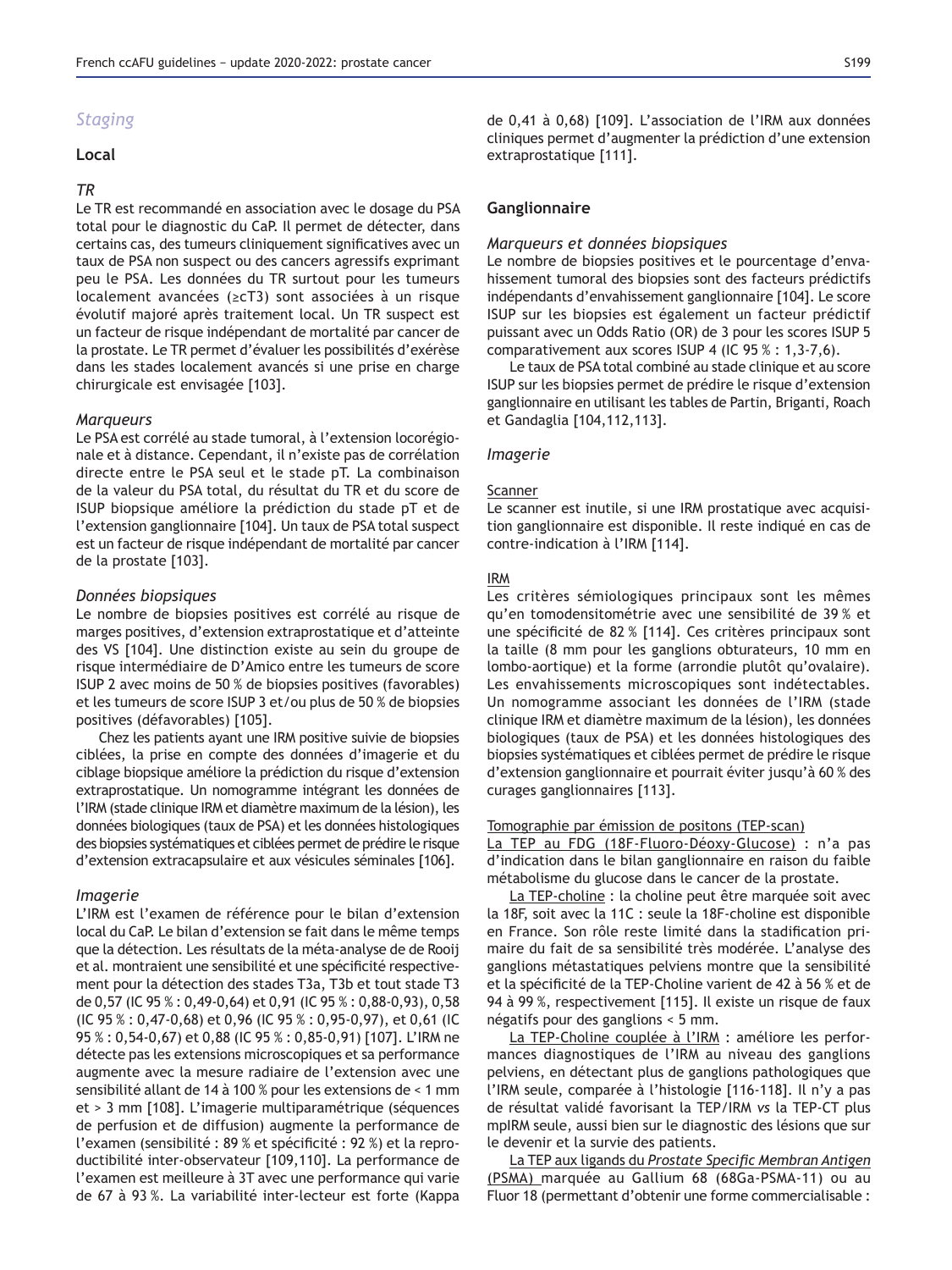18FDCFPyl-PSMA; 18F-DFCBC-PSMA; 18F-PSMA-1007). C'est la TEP-PSMA qui donne les résultats les plus performants pour le *staging* ganglionnaire préchirurgical par rapport à toutes les autres techniques d'imagerie.

Les études rétrospectives réalisées montrent une meilleure sensibilité que la choline pour la détection des métastases ganglionnaires et à distance, notamment chez les patients ayant un faible taux de PSA [119,120]. Le taux de positivité ganglionnaire de la TEP-PSMA en préthérapeutique est de 40 % [121]. La sensibilité de détection des ganglions métastatiques par patient varie de 33 à 91 % et la spécificité de 67 à 100 % [122].

La TEP-PSMA détecte des métastases plus petites que la TEP-choline. Les probabilités de détection de 90 % et 50 % pour la choline correspondent à une taille de métastases de 7,4 mm et 3,3 mm (petit axe) respectivement, vs 4,9 mm et 2,3 mm (petit axe) pour le PSMA [123].

Dans une étude randomisée (proPSMA), la performance de la TEP-PSMA a été comparée à celle du couple TDM et scintigraphie osseuse dans le bilan d'extension des cancers à haut risque [124]. La TEP-PSMA avait une aire sous la courbe de 27 % supérieure au bilan d'imagerie conventionnelle (92 % *vs* 65 %), ce gui reflétait une sensibilité (85 % vs 38 %) et une spécificité (98 % *vs* 31%) significativement supérieures. La TEP-PSMA détectait dans 20,3 % des cas une atteinte ganglionnaire pelvienne, alors qu'elle n'était détectée que dans 8,6 % des cas avec l'imagerie conventionnelle. L'impact oncologique de l'utilisation de la TEP-PSMA dans ce cadre reste non prouvé. L'équivalence de la TEP-choline dans cette indication n'est pas prouvée.

#### *Curage ganglionnaire*

Le curage ganglionnaire du cancer de la prostate améliore la stadification ganglionnaire des patients à risques intermédiaire et élevé [19]*.* Il est considéré comme la méthode de stadification ganglionnaire de référence. Quand il est indiqué, il est recommandé de le réaliser au cours de la prostatectomie totale. Le curage ganglionnaire de stadification seul n'est indiqué que si le résultat modifie la prise en charge. L'examen extemporané n'est plus recommandé. La technique du ganglion sentinelle (prélèvement des premiers relais ganglionnaires drainant la prostate) est difficilement accessible, et reste en évaluation [125-127].

#### **Métastatique**

#### *Biologie*

Le PSA total est corrélé au risque métastatique, notamment au-delà de 20 ng/ml [19].

#### *Imagerie*

### Tomoscintigraphie osseuse aux phosphonates marqués au 99mTc

Les sensibilité et spécificité de la scintigraphie atteignent plus de 90-95 % depuis l'apparition des caméras hybrides, qui permettent de réaliser une tomoscintigraphie (SPECT ou *Single Photon Emission Computed Tomography*) couplée à un scanner osseux. La sensibilité de la scintigraphie osseuse dépend principalement du taux de PSA. Elle détecte des métastases de façon significative à partir d'un seuil de PSA > 20 ng/ml. Elle est l'examen de référence pour le diagnostic des métastases osseuses. Elle est indiquée chez les patients à haut risque de D'Amico et à risque intermédiaire en cas de grade 4 majoritaire. Elle n'est pas indiquée chez les patients à faible risque [19]. Elle est recommandée chez les patients symptomatiques, quel que soit le taux de PSA.

#### IRM corps entier

L'IRM de diffusion corps entier permet une évaluation globale du squelette et des chaînes ganglionnaires de façon non irradiante et sans produit de contraste [128]. Ses performances sont supérieures à la scintigraphie couplée aux radiographies standard pour la recherche de métastases osseuses et identiques au scanner pour l'évaluation ganglionnaire [128,129]. Une méta-analyse a montré que l'IRM de diffusion corps entier était supérieure à la TEP-scan pour la détection des Lésions osseuses mais avec une moindre spécificité [130].

#### Scanner

En cas de maladie localement avancée ou de métastases ganglionnaires ou osseuses, le scanner thoraco-abdomino-pelvien reste utile pour détecter des métastases viscérales [103].

#### TEP au 18F-choline ou au fluorure de sodium

La TEP-choline détecte précocement les lésions osseuses infraradiologiques (intramédullaires) avec une meilleure spécificité, notamment pour des taux de PSA faibles < 10 ng/ml. Elle est plus sensible et surtout plus spécifique que la scintigraphie osseuse et l'IRM pour la détection précoce des lésions osseuses [131].

La TEP au fluorure de sodium (FNa) est un examen réalisé avec un traceur osseux exclusif de sensibilité et spécificité équivalentes à la scintigraphie osseuse couplée à la tomoscintigraphie. Cet examen, beaucoup plus onéreux, est moins spécifique que la TEP-choline et ne détecte pas les métastases extra-osseuses.

#### Tomographie par émission de Positons au 68Ga-PSMA

Les études rétrospectives évaluent les performances de la TEP-PSMA *vs* la scintigraphie osseuse [132,133] ou *vs* le scanner *low-dose* de la TEP [134] ou encore *vs* la TEP-choline [135]. Ces études regroupent des patients en première évaluation et en rechute. Tous les résultats sont concordants, et montrent une amélioration de la détection des métastases à distance. Nombre de ces études n'avaient pas systématiquement de confirmation histologique. La captation du traceur en TEP-PSMA au niveau des métastases osseuses est plus intense que celle de la choline, avec un nombre de lésions observées en PSMA supérieur et un classement en stade oligométastatique parfois modifié [135].

Dans l'étude proPSMA, la TEP-PSMA a permis de détecter des ganglions extrapelviens chez 9 % des patients (contre 4,6 % avec le scanner) et des métastases osseuses dans 10 % des cas, chiffre globalement similaire à celui de la scintigraphie osseuse. Par contre, chez un même patient, elle met souvent en évidence plus de lésions osseuses que la scintigraphie [124].

Des modifications du plan thérapeutique initial ont été réalisées, avec le passage d'une attitude curative à une attitude palliative dans 7,9 % des cas avec le bilan conventionnel contre 13,5 % des cas avec la TEP-PSMA. L'impact clinique de ces changements thérapeutiques n'a pas été évalué. En particulier, il n'est pas mentionné si un traitement local a été récusé devant la présence de lésions à distance.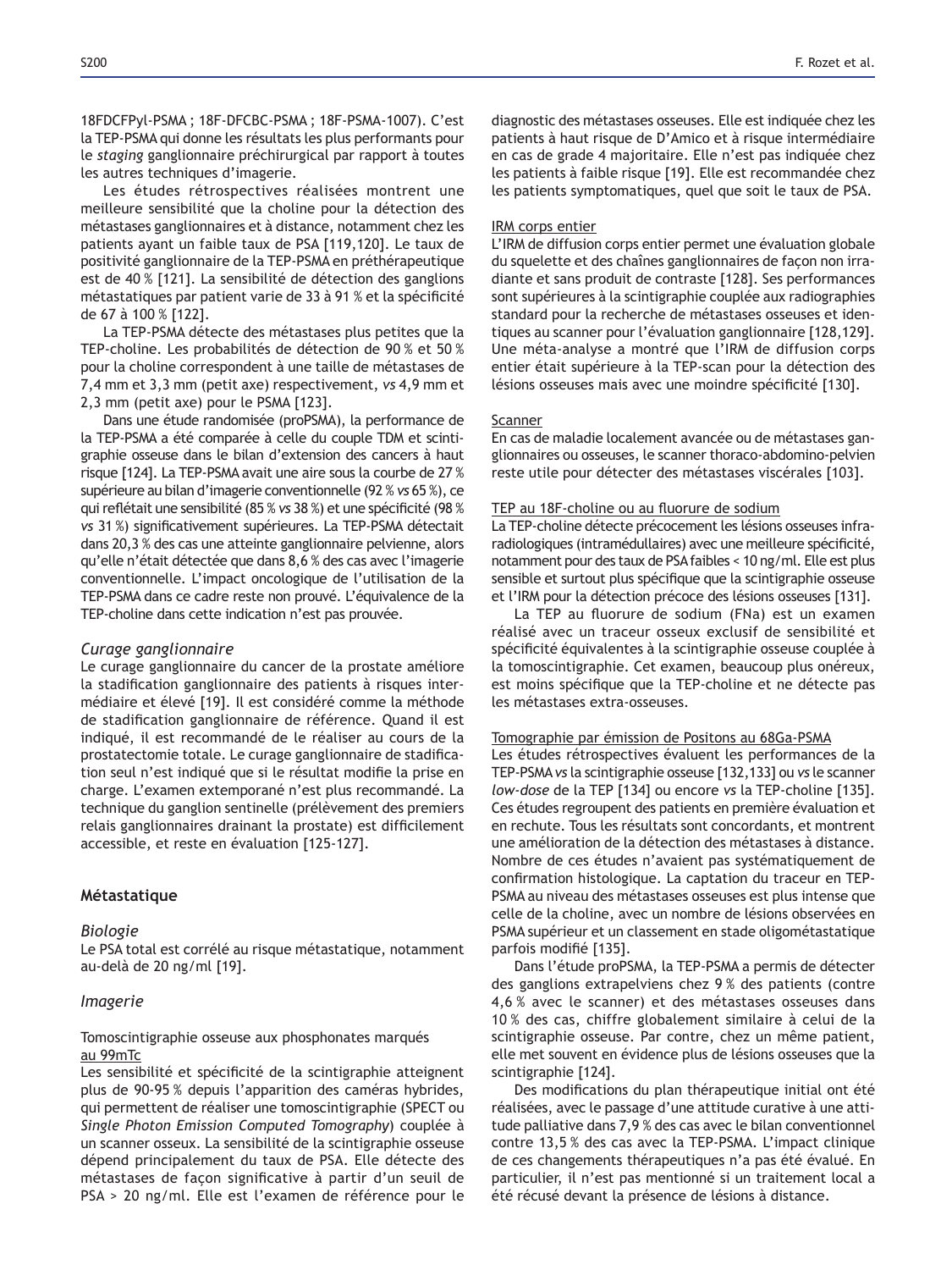# Synthèse sur le bilan d'extension (Tableau 19)

|                                                          |                                                                                                                                                                                                                           | Grade         |
|----------------------------------------------------------|---------------------------------------------------------------------------------------------------------------------------------------------------------------------------------------------------------------------------|---------------|
| <b>Patients</b><br>à faible<br>risque                    | IRM prostatique et pelvienne*<br>Pas de bilan complémentaire                                                                                                                                                              | Fort          |
| <b>Patients</b><br>à risque<br>intermédiaire             | IRM prostatique et pelvienne*<br>Tomoscintigraphie osseuse<br>(si ISUP $\geq$ 3)                                                                                                                                          | Fort          |
| <b>Patients</b><br>à haut risque<br>- Bilan<br>standard  | IRM prostatique et pelvienne*<br>Tomoscintigraphie<br>osseuse + TDM TAP                                                                                                                                                   | Fort          |
| <b>Patients</b><br>à haut risque<br>- Bilan<br>optionnel | L'imagerie métabolique peut<br>être réalisée en complément<br>du bilan standard                                                                                                                                           | <b>Faible</b> |
|                                                          | La TEP-PSMA est supérieure<br>à la scintigraphie osseuse<br>combinée au scanner<br>pour la détection<br>des métastases ganglionnaires<br>et à distance                                                                    | Fort          |
|                                                          | En l'absence de TEP-PSMA,<br>la TEP-choline peut<br>s'envisager dans le bilan<br>d'extension des cancers<br>à haut risque, sans preuve<br>formelle de sa supériorité<br>comparativement à l'imagerie<br>conventionnelle** | <b>Faible</b> |

Tableau 19. Bilan d'extension local, ganglionnaire et métastatique.

#### \* (Réalisée avant les biopsies)

\*\* La TEP-PSMA est encore en ATU nominative dans le bilan de rechute biologique

# **Moyens thérapeutiques**

# **Abstention surveillance (watchful waiting)**

L'abstention surveillance ou *watchful waiting* (WW) consiste à proposer une surveillance à des patients avec un CaP et à ne proposer un traitement à visée palliative qu'à ceux devenant symptomatiques ou métastatiques. Elle s'adresse aux patients avec un CaP initialement localisé avec une espérance de vie limitée en raison de leurs pathologies associées. Elle est à différencier de la surveillance active (SA).

En cas de polypathologie, quel que soit le grade de la tumeur localisée, le risque de mourir d'une autre cause que le CaP est bien supérieur à la mortalité spécifique par CaP à 5 et 10 ans quel que soit l'âge [136]. Dans l'essai SPCG4, dans une population de patients de moins de 75 ans avec une espérance de vie de plus de 10 ans, prise en charge par observation ou prostatectomie totale, le bénéfice de la prostatectomie en survie spécifique a été observé chez les plus de 65 ans lors de la dernière actualisation avec un suivi médian de 23 ans [137]. Dans l'essai PIVOT (367 patients surveillés vs 364 opérés), le bénéfice en survie globale associé à la prostatectomie totale n'a été observé que dans la dernière actualisation pour des patients ayant un suivi médian de 18,6 ans [138]. Le bénéfice attendu en cas de traitement local pour un CaP localisé n'est envisagé qu'après 10 ans de survie, il est considéré comme non significatif chez les patients avec une espérance de vie limitée (Tableau 20).

# **SA**

# **Rationnel**

Contrairement à l'abstention surveillance, la SA est une option thérapeutique curative qui déplace l'éventuel moment du traitement tout en restant dans la fenêtre de curabilité de la maladie. La validité de cette approche a été confirmée par plusieurs séries prospectives, certaines ayant maintenant un long suivi. L'essai du groupe ProtecT est la seule étude ayant comparé directement

|                                       | Suivi médian<br>(ans) | <b>Nombre</b><br>de patients | <b>Groupes</b>                                           | Risque                  | Mortalité<br>globale (%) | Mortalité<br>par cancer (%)                    |
|---------------------------------------|-----------------------|------------------------------|----------------------------------------------------------|-------------------------|--------------------------|------------------------------------------------|
| SPCG-4<br><b>Bill-Axelson</b><br>2018 | 23,6                  | 695                          | Chirurgie vs WW                                          | Faible<br>Intermédiaire | 71,9 vs 83,8             | 19,6<br><b>VS</b><br>31,3                      |
| <b>PIVOT</b><br><b>Wilt 2020</b>      | 18,6                  | 713                          | Chirurgie vs WW                                          | Faible<br>Intermédiaire | 68<br><b>VS</b><br>73    | <b>NA</b>                                      |
| ProtecT<br><b>Neal 2020</b>           | 7,6                   | 1 6 4 3                      | Chirurgie<br>vs radiothérapie<br>vs active<br>monitoring | Faible<br>Intermédiaire | 10<br>$vs$ 10<br>vs 11   | 0,92<br><b>VS</b><br>0,75<br><b>VS</b><br>1, 5 |

|  |  |  |  |  |  |  |  | Tableau 20. Essais randomisés comparant le traitement local à la surveillance pour un CaP localisé. |  |  |  |  |
|--|--|--|--|--|--|--|--|-----------------------------------------------------------------------------------------------------|--|--|--|--|
|--|--|--|--|--|--|--|--|-----------------------------------------------------------------------------------------------------|--|--|--|--|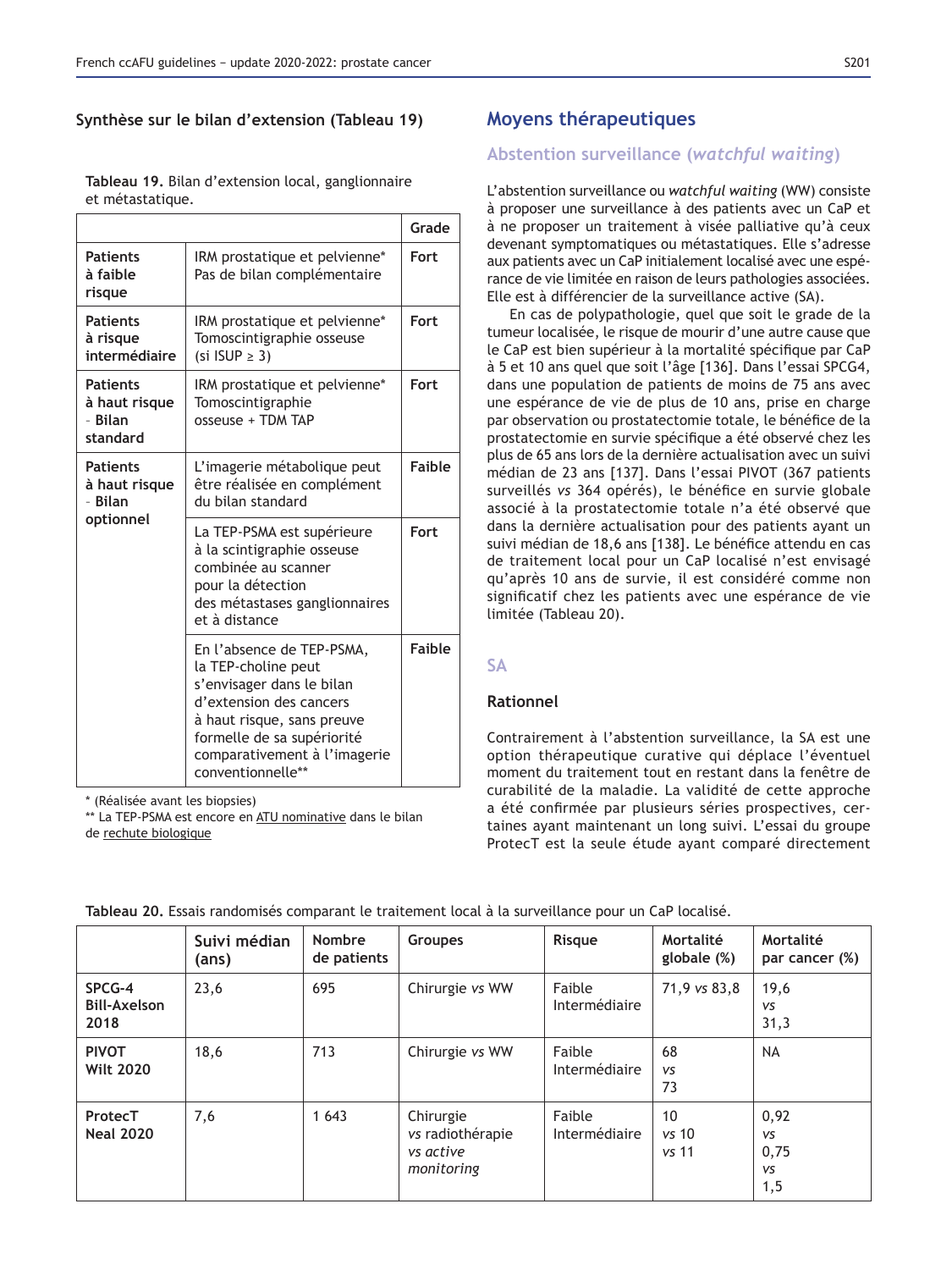chirurgie, radiothérapie et SA [139,140]. De 1999 à 2009, 82 429 hommes ont eu un dosage de PSA dans le cadre d'un programme de dépistage. Un cancer de la prostate a été diagnostiqué chez 2 264 patients, et 1 643 ont accepté d'être randomisés entre chirurgie, radiothérapie (associée à une HT de 3-6 mois) et SA. Les caractéristiques de la population étaient les suivantes : âge moyen : 62 ans ; PSA médian : 4,6 ng/ml; ISUP 1 : 77 %; T1c : 76 %, sans différence entre les trois groupes. Il faut noter que plus de 20 % des patients avaient un ISUP 2 ou 3 et 2 % un ISUP  $\geq$  4. Il n'y avait pas de différence de mortalité spécifique ou mortalité globale à 10 ans mais une différence significative entre SA et chirurgie/radiothérapie pour le risque de progression clinique ou de métastases. Les modalités de SA étaient critiquables dans cet essai. En matière de qualité de vie globale, d'anxiété et de dépression, il n'y avait pas de différence entre les trois approches. L'actualisation en 2020 a rapporté un bénéfice en survie spécifique du traitement radical sur la surveillance (mortalité spécifique de 0,67-0,73 % vs 1,85 %), mais sans différence significative (*p* = 0,08) [141].

#### Critères de sélection

#### *Critères clinico-biologiques et pathologiques*

Les critères de sélection des patients éligibles à la SA varient d'une étude à l'autre (Tableau 21). Ils sont basés sur l'examen clinique, le PSA total, le score ISUP et la charge tumorale sur les biopsies (nombre de biopsies positives, pourcentage d'envahissement par carotte). La densité du PSA est également utilisée, notamment dans l'étude PRIAS européenne. Le but de ces critères étant de sélectionner au mieux la population à bas risque sans restreindre de façon drastique le nombre de patients éligibles. Actuellement, aucune comparaison prospective des différents critères n'a été effectuée. Les recommandations européennes considèrent comme éligibles à une SA les cancers de la prostate à très bas risque définis par les critères du Johns Hopkins Hospital : PSA < 10, ISUP 1, 1 à 2 biopsies positives envahissant moins de 50 % des carottes [142]. Néanmoins, les autres critères de bas risque (moins restrictifs) sont pertinents car ayant démontré une sécurité oncologique dans de larges études.

#### *IRM*

Ces critères ont été évalués avant l'ère de l'IRM pré-biopsies. La réalisation d'une IRM et de biopsies ciblées doit être systématique et leurs résultats doivent être pris en compte avant inclusion en SA. L'IRM permet d'améliorer l'évaluation pathologique du cancer, notamment en cas d'utilisation de biopsies ciblées, et limite de façon significative le risque de mauvaise classification pronostique initiale. L'inclusion de l'IRM et des biopsies ciblées permet de mieux sélectionner les patients à faible risque, sans restreindre la population éligible [143,144].

#### *Biomarqueurs*

Les biomarqueurs (PCA3, kallicréines, PHI) et les scores génomiques comme outils de sélection n'ont pas encore leur place en pratique clinique courante malgré leur intérêt potentiel.

#### *Biopsies de reclassification*

Certains protocoles de SA prônent la réalisation de biopsies immédiates de confirmation, avec un risque de reclassification dans 20 à 30 % des cas. À l'ère de l'IRM, les biopsies immédiates de confirmation ne doivent pas être systématiques, en cas d'évaluation initiale adéquate (IRM pré-biopsie suivie de biopsies systématisées et ciblées en cas d'IRM positive) et de concordance des différents critères quant au faible risque du cancer.

# Modalités de surveillance

Les modalités de la SA sont également variables d'une série à l'autre. Elles incluent systématiquement un contrôle régulier du PSA (tous les 3 à 6 mois, avec calcul du temps de doublement), un TR tous les 6 à 12 mois. La place de l'IRM dans le suivi de ces patients est en cours d'évaluation, et pourrait éviter des biopsies inutiles [145,146]. L'IRM doit être répétée régulièrement. Des critères de progression IRM ont été décrits, avec une échelle de Likert spécifique [147]. Une progression du score PIRADS ou de la taille tumorale (Likert 4) ou du stade (Likert 5) doit justifier des biopsies de contrôle. Une stabilité de la lésion ou IRM normale (Likert 1-3) pourrait retarder la réalisation des biopsies de contrôle en cas de stabilité des autres critères.

Les premières biopsies de contrôle sont programmées à 12 mois et doivent être précédées d'une IRM. Ces biopsies sont réalisées de manière systématisée et ciblée en cas d'IRM positive. Le rythme des biopsies ultérieures est à adapter au profil de risque de chaque patient. L'étude ASIST a souligné après 2 ans de suivi que la réalisation de biopsies de contrôle ciblées sur une lésion IRM réduisait de manière significative le risque de progression secondaire et donc d'échec de la SA [148]. Les biopsies de saturation ne sont pas indiquées [149].

# Indication de traitement différé

L'aggravation d'un des critères de surveillance doit faire envisager un traitement actif (Tableau 21). Le critère consensuel de progression est l'apparition d'un grade 4 selon Gleason. Les progressions isolées du PSA ou du volume d'un cancer de grade ISUP 1 ne sont pas synonymes d'arrêt de la surveillance [150].

Les taux de traitements secondaires diffèrent en fonction des critères retenus pour définir la progression. Ainsi, l'équipe du Johns Hopkins University a montré que le taux de progression était de 9 pour 100 patients et par année de suivi en prenant en compte tous les paramètres biopsiques et le taux de doublement du PSA comme critères de progression, avec seulement 4 pour 100 patients et par année de suivi en ne considérant que l'apparition de grade 4 [151]. Le risque de cancer ou de métastases a été évalué à moins de 1 % avec un suivi médian de 5 ans [152].

### Résultats oncologiques à long terme

Les résultats oncologiques (taux de traitement différé, survies) des principales séries internationales sont rapportés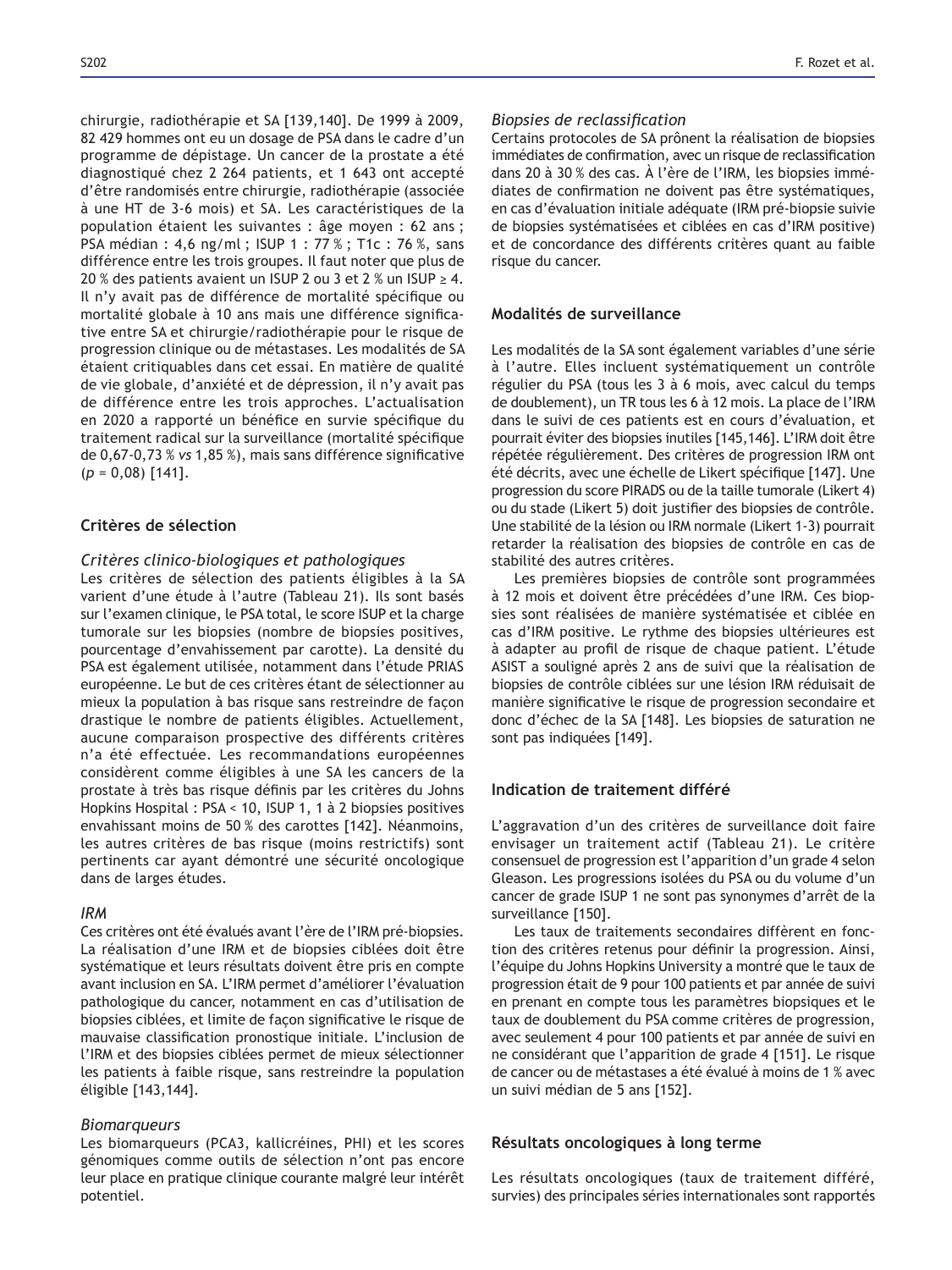|                                              | N       | Cohorte        | Critères d'inclusion                                                                        | Monitoring                                                                      | Progression                                                        | Follow-up                     |
|----------------------------------------------|---------|----------------|---------------------------------------------------------------------------------------------|---------------------------------------------------------------------------------|--------------------------------------------------------------------|-------------------------------|
| <b>University</b><br>of Toronto              | 993     | Unicentrique   | ISUP 1 et PSA < 10<br>ou<br>ISUP 2 et PSA < 20<br>et $EV < 10$ ans                          | TR+PSA/3mo pdt<br>2 ans, puis /6mo<br>Biopsie à 1 an<br>puis /3-4 ans           | $PSADT < 3$ ans<br>(jusqu'à 2009)<br>ISUP <sub>2</sub><br>Clinique | $6,4$ ans<br>$(0, 2 - 19, 8)$ |
| <b>UCSF</b>                                  | 321     | Unicentrique   | $T1-T2$<br>PSA < 10<br>ISUP <sub>1</sub><br>< 33 % biopsies+                                | TR+PSA / 3-6mo<br>Biopsie /1-2 ans                                              | PSAV > 0,75<br>ISUP <sub>2</sub>                                   | $3,6$ ans                     |
| <b>PRIAS</b>                                 | 2 4 9 4 | Multicentrique | $T1-T2$<br>PSA < 10<br>PSAD < 0,2<br>ISUP <sub>1</sub><br>1-2 biopsies+                     | TR+PSA/3mo pdt<br>2 ans puis /6mo<br>Biopsie1-4-7 ans                           | PSADT < 3y<br>ISUP 2 Progression<br>biopsique                      | $1,6$ an                      |
| Göteborg                                     | 341     | Unicentrique   | T1<br>ISUP <sub>1</sub><br>$PSA < 10*$                                                      | TR+PSA/3-6mo<br>Biopsie dans les 3 ans                                          | PSA<br>ISUP 2 Progression<br>biopsique                             | 6 ans                         |
| <b>Beaumont</b><br>Hospital                  | 80      | Unicentrique   | T1<br>ISUP <sub>1</sub><br>PSA < 10<br>1-2 biopsies+<br>< 50 % / biopsie                    | TR+PSA/3mo 1 an<br>puis /4mo 2 ans<br>puis /6mo<br>MRI 6mo<br>Biopsie 1-3-6 ans | $PSADT < 3$ ans<br>ISUP 2 Progression<br>biopsique Clinique        | $3,1$ ans                     |
| <b>University</b><br>of Miami                | 230     | Unicentrique   | $T1-T2$<br>ISUP <sub>1</sub><br>PSA < 10<br>1-2 biopsies+<br>< 20 % / biopsie               | $TR+PSA/3-4mo 2$ ans<br>puis /6mo<br>Biopsie /1 an                              | ISUP 2 Progression<br>biopsique                                    | $2,7$ ans                     |
| Royal<br><b>Marsden</b><br>Hospital          | 471     | Unicentrique   | $T1-T2$<br>PSA < 15<br>< 50 % / biopsies<br>ISUP <sub>1</sub><br>0R<br>ISUP 2 $si > 65$ ans | TR+PSA/3mo 1 an<br>puis /4mo 1 an<br>puis /6mo<br>Biopsie 1-3-5 ans             | PSAV > 1<br>ISUP 2 Progression<br>biopsique                        | $5,7$ ans                     |
| Johns<br><b>Hopkins</b><br><b>University</b> | 1818    | Unicentrique   | T <sub>1</sub><br>PSAD < 0,15<br>ISUP <sub>1</sub><br>1-2 biopsies+<br>< 50 % / biopsie     | TR+PSA/6mo<br>Biopsie /1 an                                                     | <b>ISUP 2 Progression</b><br>biopsique                             | 5 ans                         |
| <b>REDEEM</b>                                | 155     | Multicentrique | $T1-T2$<br>ISUP <sub>1</sub><br>PSA < 11<br>1-3 biopsies+<br>< 50 % / biopsie               | PSA/3mo 1 an<br>puis /6mo<br>TR 18mo-3 ans<br>Biopsie 18mo-3 ans                | ISUP 2 Progression<br>biopsique                                    | $2,7$ ans                     |

**Tableau 21.** Protocoles de SA publiés.

\* Mais aussi 92 cas de risque intermédiaire et 6 cas de haut risque inclus

EV : espérance de vie

PSAD : PSA densité ; PSADT : PSA temps de doublement ; PSAV : PSA vélocité

TR : toucher rectal

dans le Tableau 22. Le plus long suivi médian est de 6,4 ans (série de Toronto) avec moins de 3 % de progression vers une maladie métastatique. La probabilité pour un patient de rester en surveillance à 5 ans varie entre 59 et 67 % [153-162]. La durée médiane avant traitement différé est de 1,2 à 3 ans. Le taux de progression sur les biopsies de suivi est de 25-35 % environ, ce qui est comparable aux critères pathologiques défavorables rapportés sur les pièces de prostatectomie des patients finalement opérés [153-162]. Des séries comparatives avec appariement ont suggéré l'absence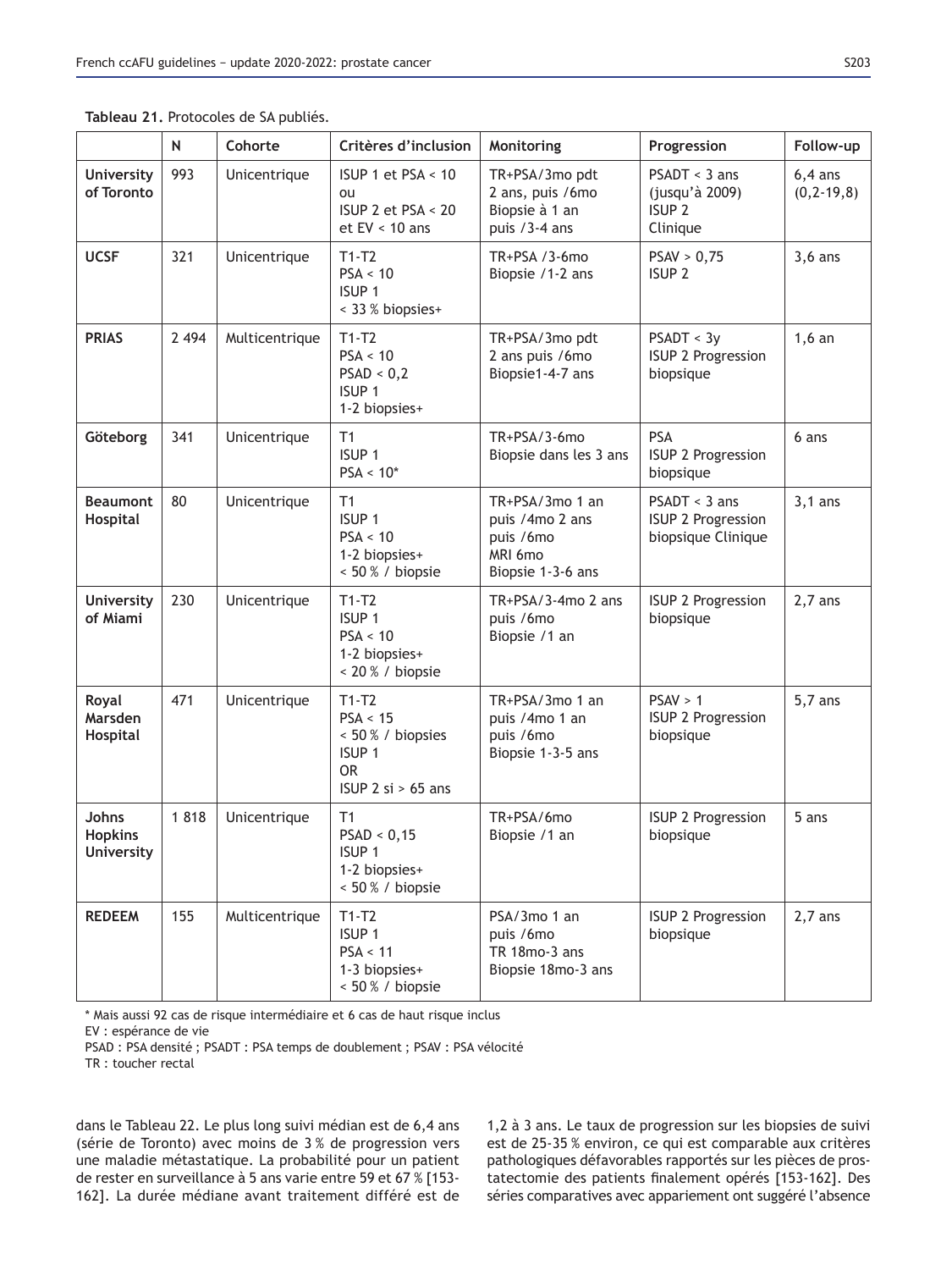| Tableau 22. Résultats des différentes études publiées. |  |  |  |  |  |
|--------------------------------------------------------|--|--|--|--|--|
|--------------------------------------------------------|--|--|--|--|--|

|                                 | Taux de traitement<br>différé | Survie spécifique | Survie globale | Raisons d'arrêt<br>de la surveillance                        | Perdus<br>de vue |
|---------------------------------|-------------------------------|-------------------|----------------|--------------------------------------------------------------|------------------|
| <b>University of Toronto</b>    | 27 %                          | 10 ans: 98%       | 10 ans: 80 %   | PSADT 44 %<br>ISUP 2:35%<br>Patient 6 %<br>Biopsique 5 %     | 2,5%             |
| <b>UCSF</b>                     | 24 %                          | 100 %             | 10 ans: 98 %   | <b>PSAV 31 %</b><br>ISUP 2:40%<br>Patient 29 %               | <b>NR</b>        |
| <b>PRIAS</b>                    | 21%                           | 100 %             | 4 ans: 86,5%   | PSADT 21%<br>ISUP 2:41%<br>Patient 9%<br>Biopsique 38 %      | 1,7%             |
| Göteborg                        | 37%                           | 5 ans: 100 %      | 10 ans: $81\%$ | PSA 28 %<br>ISUP 2/Biopsique<br>47 %<br>Patient 5%           | <b>NR</b>        |
| <b>Beaumont Hospital</b>        | 42,5%                         | 100 %             | <b>NR</b>      | <b>PSA 18%</b><br>ISUP 2/Biopsique<br>68%<br><b>IRM 12 %</b> | <b>NR</b>        |
| <b>University of Miami</b>      | 14 %                          | <b>NR</b>         | <b>NR</b>      | <b>NR</b>                                                    | <b>NR</b>        |
| Royal Marsden Hospital          | 31 %                          | 8 ans: 98%        | 8 ans: 91%     | <b>PSAV 41 %</b><br>ISUP 2/Biopsique<br>30 %<br>Patient 29 % | <b>NR</b>        |
| <b>Johns Hopkins University</b> | 48 %                          | 100 %             | 99%            | ISUP 2:45%<br>Biopsique 55 %                                 | 10,7%            |
| <b>REDEEM</b>                   | 12%                           | <b>NR</b>         | <b>NR</b>      | <b>NR</b>                                                    | <b>NR</b>        |

NR : non rapporté

de différence significative entre pièces de prostatectomie totale réalisée au diagnostic ou après une période de surveillance [163-165]. L'impact d'une chimioprévention secondaire n'est pas prouvé [166,167]. Un essai prospectif randomisé a montré un bénéfice à la prise quotidienne de dutastéride sur le taux de reclassification biopsique à 3 ans (HR = 0,62 ; IC 95 % : 0,43-0,89) [168]. Cependant, aucune différence en termes de survie n'a été rapportée et le suivi était court.

Les recommandations de SA sont rapportées dans le Tableau 23. Le protocole de SA proposé par le CCAFU est résumé dans la Figure 2.

**Tableau 23. Recommandations SA.** 

|                                                                                                                                                       | Grade |
|-------------------------------------------------------------------------------------------------------------------------------------------------------|-------|
| Les critères d'inclusion sont basés sur les données   Fort<br>du toucher rectal, le PSA, l'IRM et les données<br>biopsiques (systématisées ± ciblées) |       |

|                                                                                                                                      | Grade       |
|--------------------------------------------------------------------------------------------------------------------------------------|-------------|
| Une IRM suivie de biopsies ciblées doit être<br>réalisée :<br>- avant les biopsies diagnostiques<br>- avant les biopsies de contrôle | Fort        |
| L'IRM suivie de biopsies ciblées diminue le risque<br>de reclassification biopsique initial et le risque<br>d'échec de la SA         | Fort        |
| La surveillance repose sur un examen clinique,<br>PSA, IRM                                                                           | Fort        |
| Une biopsie de contrôle est nécessaire 12 mois<br>après le début de la SA                                                            | Fort        |
| La sortie de la SA est indiquée par l'apparition<br>d'un grade plus élevé (ISUP 2 ou plus)<br>sur les biopsies de contrôle           | <b>Fort</b> |
| Une IRM normale ou stable au cours du suivi<br>n'exclut pas la réalisation de biopsies de contrôle                                   | Faible      |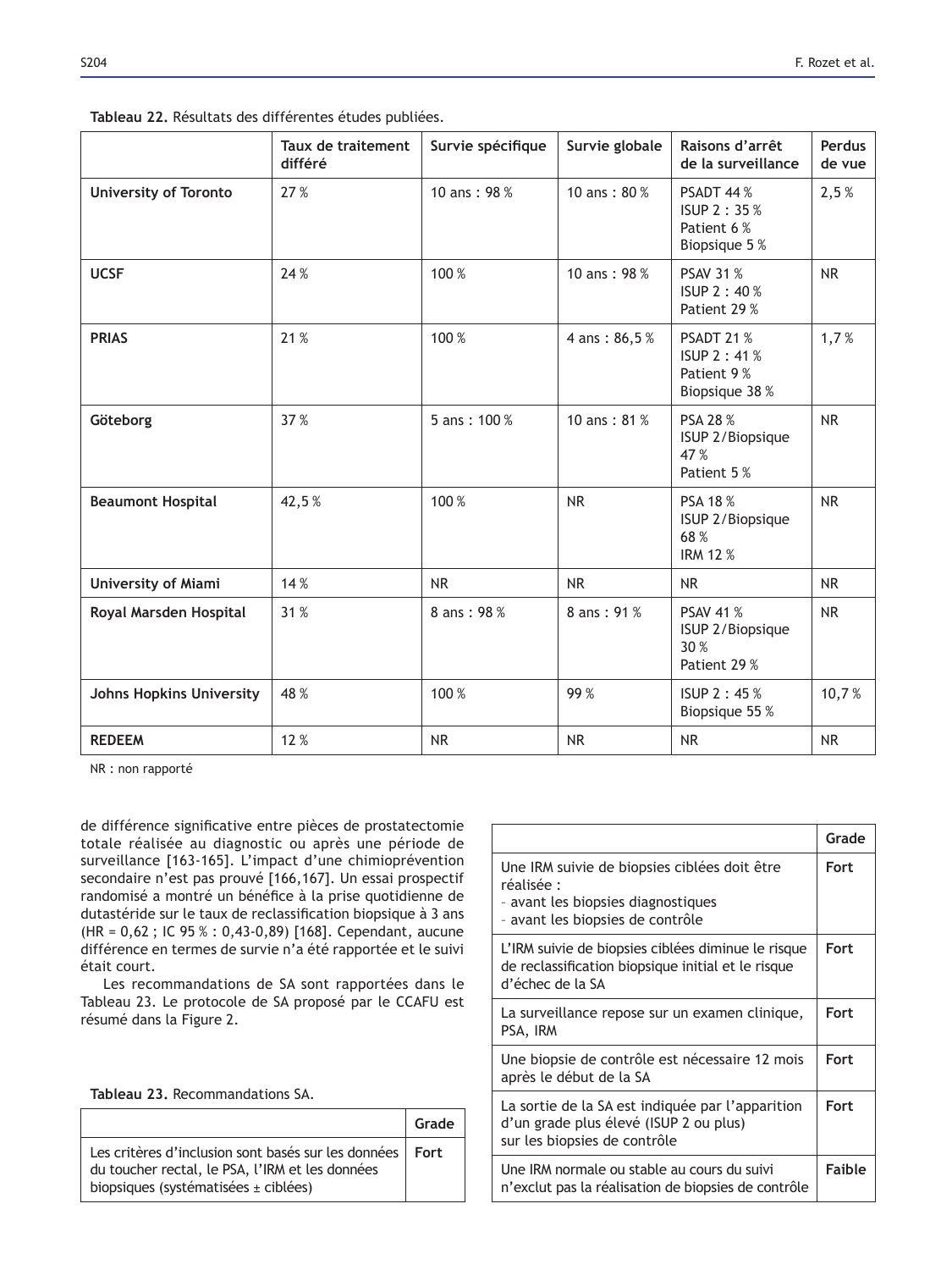

Figure 2. Protocole de SA proposé par le CCAFU.

# **Prostatectomie totale (PT) (Tableau 24)**

|  |  |  | Tableau 24. Recommandations: la PT. |  |  |  |  |
|--|--|--|-------------------------------------|--|--|--|--|
|--|--|--|-------------------------------------|--|--|--|--|

|                                                                                                                                                                                                                                                   | Grade         |
|---------------------------------------------------------------------------------------------------------------------------------------------------------------------------------------------------------------------------------------------------|---------------|
| La PT peut être proposée chez les patients<br>présentant un CaP de faible risque et<br>de risque intermédiaire, en fonction<br>des comorbidités et de l'espérance de vie<br>$($ 10 ans)                                                           | Fort          |
| Une préservation des BVN peut être réalisée<br>chez les patients sans dysfonction érectile<br>sévère préopératoire, et présentant<br>un faible risque de franchissement capsulaire<br>qui doit être évalué en préopératoire<br>(IRM, nomogrammes) | <b>Faible</b> |
| Toutes les voies d'abord chirurgicales peuvent<br>être proposées                                                                                                                                                                                  | <b>Fort</b>   |
| La PT peut être proposée dans la prise<br>en charge du CaP de haut risque ou localement<br>avancé. Il faut l'envisager sans préservation,<br>avec un curage étendu, dans le cadre<br>d'une approche multimodale                                   | <b>Fort</b>   |

# **Rationnel**

La PT est un des traitements de référence du CaP localisé, qui offre le plus de garantie carcinologique à long terme. L'objectif de la PT est l'ablation de la totalité de la prostate et des vésicules séminales en permettant de respecter les structures responsables de la continence et de l'érection [169]. Il n'y a pas d'âge seuil pour indiquer la PT, mais le bénéfice en survie globale n'est présent qu'en cas d'espérance de vie > 10 ans [170]. L'âge est un facteur insuffisant pour la décision thérapeutique et l'évaluation globale des comorbidités par des scores adaptés et validés est indispensable [170,171].

La PT est le seul traitement ayant montré une amélioration en survie globale et survie spécifique dans le traitement du CaP localisé en comparaison avec un traitement conservateur dans un essai randomisé [172]. Après un suivi de plus de 20 ans, la PT permettait de réduire toutes les causes de mortalité (réduction de la mortalité spécifique de 44%), l'avantage le plus marqué était noté dans le groupe < 65 ans et pour les risques intermédiaires de D'Amico. L'actualisation de l'étude PIVOT avec un suivi médian de plus de 18 ans retrouve également un bénéfice en faveur de la chirurgie vs une simple surveillance en termes de survie globale. Ce bénéfice est surtout plus marqué dans les sous-groupes des hommes jeunes (< 65 ans), en bonne santé (score de Charlson = 0) et dans le sous-groupe à risque intermédiaire [138].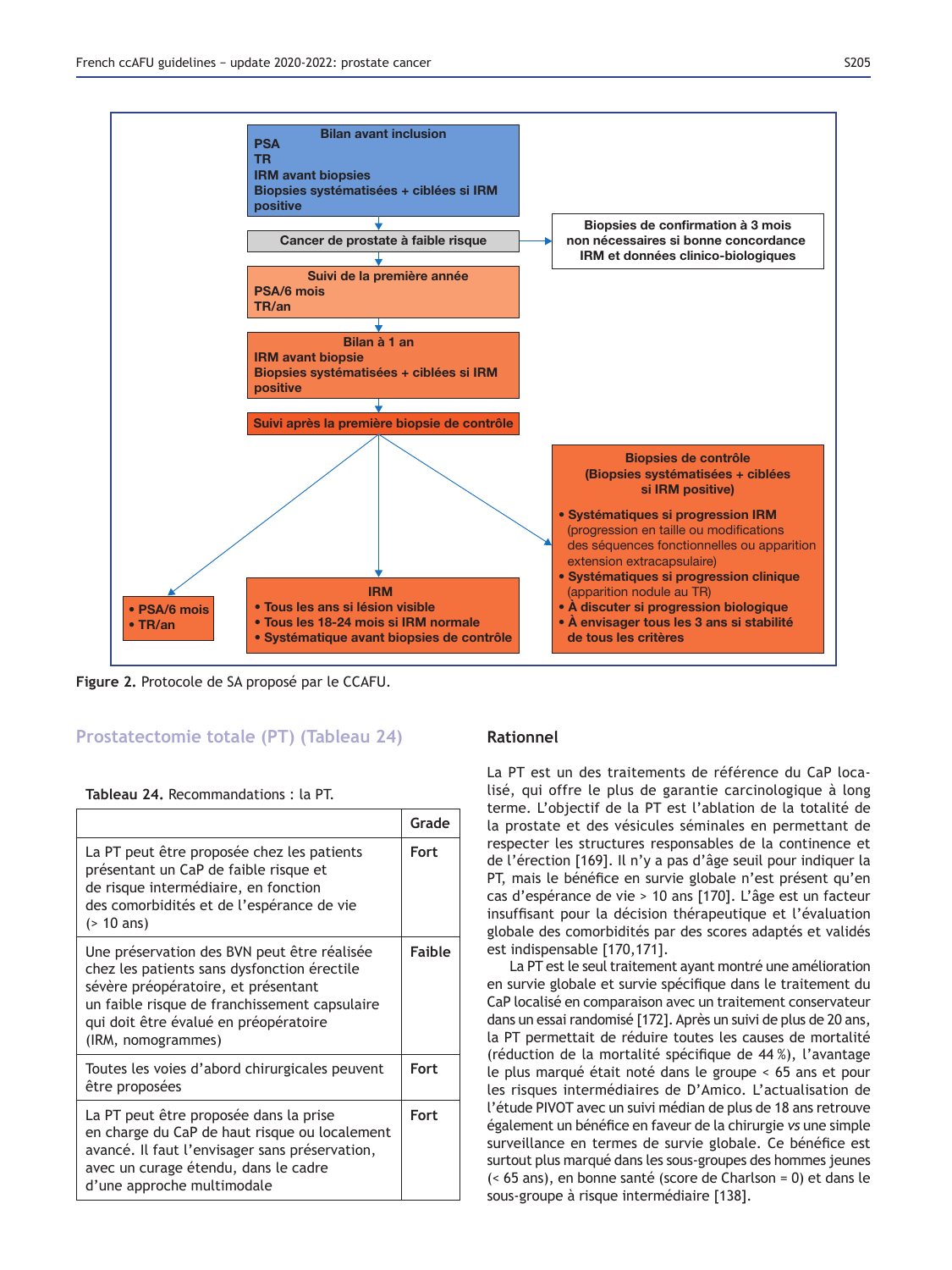#### **Indications**

Ses indications sont celles du traitement curatif d'un CaP localisé ou localement avancé. La PT est envisageable pour les tumeurs de risque faible, elle est indiquée pour les tumeurs de risque intermédiaire et peut être proposée pour les tumeurs à haut risque avec la possibilité d'un traitement multimodal associé [173].

# **Voies d'abord**

La PT peut être réalisée par voie ouverte, rétropubienne (PTR) ou plus anciennement périnéale. Les approches miniinvasives se sont développées : laparoscopie ou laparoscopie robot-assistée (LRA). Malgré une augmentation importante de la PTLRA *vs* PTR en Europe et en Amérique du Nord, les différentes analyses ne mettent pas en évidence de différence nette en matière de contrôle carcinologique et de récupération de la continence ou de la fonction érectile. Elles ne montrent qu'un avantage en transfusion sanguine et en durée d'hospitalisation en cas de chirurgie mini-invasive [174,175]. Parmi tous les facteurs, la courbe d'apprentissage et le volume opératoire sont les déterminants majeurs de l'amélioration des résultats oncologiques et fonctionnels [176].

#### **Préservation nerveuse**

Elle peut être effectuée chez la plupart des patients présentant un désir de conservation de leur fonction érectile en cas de CaP localisé [177]. La préservation n'est pas recommandée dans les cas de risque élevé de franchissement capsulaire (cT3 ou cT2, toutes les biopsies envahies du même côté, ISUP > 2). L'IRM multiparamétrique et les nomogrammes préopératoires permettent d'évaluer le risque de franchissement capsulaire et d'adapter le geste chirurgical [178,179]. Une échelle (stade 1 à 4) du risque carcinologique de la préservation en fonction des données préopératoires et de l'imagerie permet de mieux définir la technique chirurgicale à utiliser [180]. La préservation vasculo-nerveuse est un facteur indépendant de récupération des érections.

#### **Complications**

Les complications de la PT sont peu fréquentes et ont diminué avec l'évolution des techniques. L'utilisation de différentes techniques a entraîné une variation du type et de l'incidence globale des complications [181]. Les complications postopératoires les plus fréquentes sont la dysfonction érectile, l'incontinence à long terme et l'anéjaculation [182,183]. Les revues systématiques rapportent des taux moyens de continence à 12 mois de 89 à 100 % pour les patients traités par PTLRA et de 80 à 97 % pour les patients traités par PTR. Récemment, une série prospective non randomisée rapportait à 1 an un taux d'incontinence de 20 % *vs* 21 %, et un taux de dysfonction érectile de 75 et 70 % après PTR vs PTLRA respectivement. Une étude de phase III randomisée monocentrique comparant la PTLRA et la PTR montre également des résultats fonctionnels similaires avec les deux techniques à 24 mois [184,185]. Les autres complications sont dominées par le saignement périopératoire, le risque de transfusion, les fuites anastomotiques, l'hématome pelvien et les lymphocèles. Les complications peropératoires sont rares et représentées par des plaies rectales, urétérales ou vasculaires. Les complications médicales sont le plus souvent infectieuses et thromboemboliques [186].

#### **Curage ganglionnaire (Tableau 25)**

Le curage ganglionnaire du CaP comprend l'exérèse des ganglions ilio-obturateurs, iliaques internes et iliaques externes bilatéraux jusqu'à la bifurcation iliaque [187]. Un tel curage lymphonodal améliore la qualité de l'évaluation ganglionnaire pour les patients de risques intermédiaire et élevé [188]. Le curage ganglionnaire est le meilleur moyen de stadification quand il est réalisé de façon étendue. Aucun examen d'imagerie n'offre cette qualité.

Concernant son indication, un calcul du risque d'envahissement ganglionnaire peut être réalisé en se basant sur des calculateurs (Briganti, Gandaglia, MSKCC ou formule de Roach). Un risque estimé d'envahissement de plus de 5 % est l'indication d'un curage extensif [112,189]. L'examen extemporané n'est pas recommandé. La technique du ganglion sentinelle reste expérimentale et n'est pas recommandée. Le rôle thérapeutique du curage ganglionnaire est à valider dans des études prospectives, mais il apporte une information sur le statut ganglionnaire, et donc le pronostic [190,191]. Le taux de complications est augmenté en cas de curage extensif (de l'ordre de 20 %) avec une proportion plus importante de lymphocèle en cas d'approche extrapéritonéale [192].

#### **Résultats oncologiques**

Les résultats des études actuellement disponibles ne retrouvent pas d'influence de la voie d'abord sur les résultats oncologiques [193,194]. L'actualisation récente des études PIVOT et SPCGS-4 montre un bénéfice en survies globale, spécifique et sans métastase en faveur de la chirurgie vs la surveillance simple. Dans l'étude SPCGS-4, les survies globale, spécifique et sans métastase étaient respectivement de 28,1, 80,4 et 73,4 % dans le groupe chirurgie et 16,2, 68,7 et 56,7% dans le groupe surveillance [137]. Dans l'étude PIVOT, on observait une diminution du risque de décès global de 12 % après chirurgie [138].

| Tableau 25. Recommandations de curage lymphonodal. |  |
|----------------------------------------------------|--|
|----------------------------------------------------|--|

|                                                                                                            | Grade       |
|------------------------------------------------------------------------------------------------------------|-------------|
| Le curage lymphonodal n'est pas indiqué<br>dans le groupe faible risque                                    | <b>Fort</b> |
| Le curage lymphonodal étendu doit être<br>réalisé dans le groupe intermédiaire en cas<br>de risque $> 5\%$ | Faible      |
| Le curage lymphonodal étendu doit être<br>réalisé dans le groupe haut risque                               | Fort        |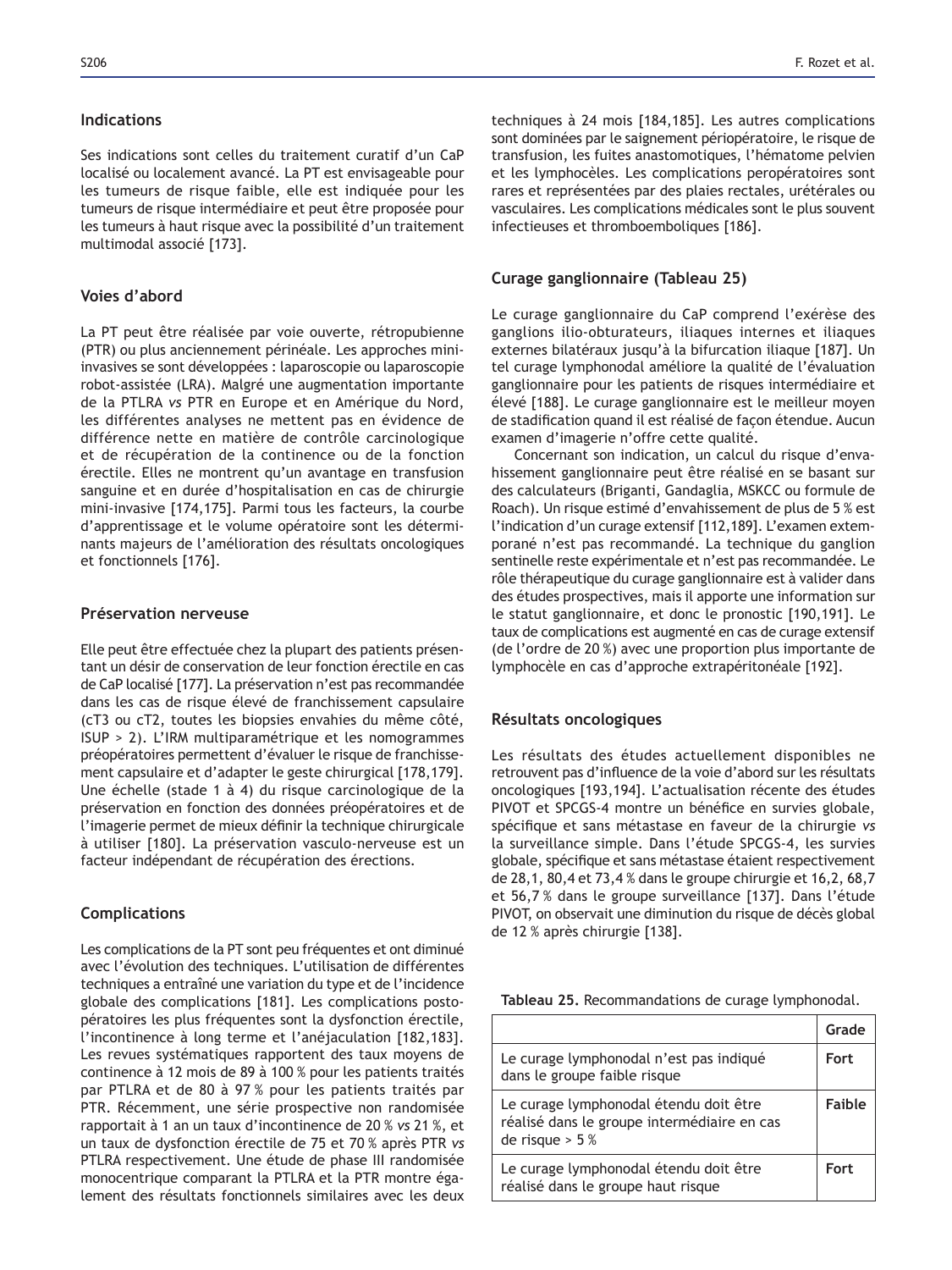# Radiothérapie (RT) (Tableau 26)

|  | Tableau 26. Recommandations pour la RT. |  |  |
|--|-----------------------------------------|--|--|
|--|-----------------------------------------|--|--|

|                                              |                                                                                                                                                  | Grade         |
|----------------------------------------------|--------------------------------------------------------------------------------------------------------------------------------------------------|---------------|
| Technique                                    | La technique recommandée<br>est l'irradiation<br>en modulation d'intensité                                                                       | Fort          |
|                                              | La RT-3D reste une option<br>en cas d'irradiation<br>prostatique seule                                                                           | <b>Faible</b> |
| Fractionnement                               | L'irradiation modérément<br>hypo-fractionnée<br>est équivalente à la RT<br>normo-fractionnée, en cas<br>d'irradiation prostatique<br>seule       | Fort          |
| Dose                                         | Une irradiation $\geq 76$ Gy<br>est recommandée.<br>en l'absence d'HT associée                                                                   | Fort          |
|                                              | En cas d'HT courte ou longue,<br>une irradiation $\geq$ 76 Gy<br>est recommandée                                                                 | Faible        |
| Irradiation<br>ganglionnaire                 | Une irradiation<br>ganglionnaire est préconisée<br>pour les patients du groupe<br>à haut risque de D'Amico                                       | <b>Faible</b> |
|                                              | Dans ce cas, une irradiation<br>en RCMI est recommandée                                                                                          | Fort          |
| Curiethérapie<br>associée<br>à l'irradiation | Après irradiation externe<br>à la dose de 45-50 Gy,<br>un boost par curiethérapie<br>prostatique est possible<br>pour les lésions classées T1-T2 | <b>Faible</b> |

#### **Curiethérapie**

On distingue la curiethérapie exclusive des associations radiothérapie externe-curiethérapie.

#### *Curiethérapie interstitielle exclusive*

Deux techniques sont actuellement réalisées.

La curiethérapie interstitielle de prostate consiste en l'implantation permanente de grains le plus souvent en France d'Iode 125 (Curiethérapie LDR).

La curiethérapie interstitielle à haut débit de dose par Iridium 192 en monothérapie (Curiethérapie HDR) consiste en l'implantation d'aiguilles dans la prostate, ultérieurement branchées sur un projecteur de source.

La curiethérapie est une option thérapeutique pour les tumeurs de la prostate à faible risque de D'Amico : le contrôle biochimique à 10 ans avoisine alors 90 % [195]. De nombreuses données permettent de proposer la curiethérapie seule dans les cancers de pronostic intermédiaire favorable (ISUP 2) [196-198]. Les résultats carcinologiques sont alors équivalents à ceux obtenus avec les tumeurs de bon pronostic [195]. Ainsi, dans une étude prospective de phase II, le taux de contrôle biochimique à 5 ans est de 97,3 % [199]. Les contre-indications relatives à la technique sont : un volume prostatique > 50-60 ml, l'existence d'un lobe médian, un antécédent de résection endoscopique de prostate, des troubles mictionnels préexistants. Le jeune âge ne doit pas être une contre-indication à la curiethérapie, les résultats chez les patients de moins de 60 ans étant équivalents à ceux des patients plus âgés. La suppression androgénique néo-adjuvante n'est pas recommandée.

La curiethérapie interstitielle à bas débit expose à des complications urinaires immédiates et retardées. Par contre, elle semble être une des meilleures techniques de radiothérapie pour préserver la fonction érectile [200].

La curiethérapie HDR en monothérapie ne peut être proposée en routine compte tenu du faible nombre de patients inclus ainsi que du recul limité de ces études [201].

# *Curiethérapie en association avec la RT externe (RTE)*

Une des méthodes qui apparaît particulièrement efficace pour accroître la dose prostatique est de réaliser un complément de dose (« boost ») par curiethérapie, soit par implants permanents d'Iode 125, soit par curiethérapie à haut débit de dose. Ceci paraît intéressant pour les patients de risque intermédiaire défavorable ou à haut risque [202,203]. Trois essais randomisés ont comparé RTE avec ou sans boost par curiethérapie [204]. Mais deux de ces essais avaient un bras contrôle sous-dosé. Un seul essai randomisé (ASCENDE-RT) montre que le boost par curiethérapie LDR améliore le contrôle biochimique (86 *vs* 75 %,  $p < 0,001$ ), sans bénéfice en survie sans métastase, par rapport à une irradiation externe [205], au prix d'une toxicité urinaire accrue [206]. Dans cette indication, la curiethérapie HDR semble montrer des résultats similaires à ceux de la curiethérapie LDR [207].

### **57(**

#### *RTE : technique*

La RT doit utiliser une technique conformationnelle tridimensionnelle si possible en modulation d'intensité (RCMI) ou *Intensity Modulated Radiation Therapy* (IMRT). La RT guidée par l'image est nécessaire en cas d'augmentation de dose au-dessus de 74 Gy. La RCMI permet de réduire la toxicité tardive par rapport à la RT conventionnelle à dose équivalente et d'augmenter la dose délivrée à la tumeur sans augmenter significativement la toxicité. Les modalités de la RT sont fixées par le guide des procédures RECORAD ainsi que par le référentiel de délinéation Siriade, sur le site de la SFRO (www.sfro.org/). L'assurance-qualité joue un rôle majeur et doit impliquer l'investissement de tous les professionnels.

### Escalade de dose

L'augmentation de dose (74 à 80 Gy) réalisée par photons, protons ou curiethérapie a été comparée à une dose conventionnelle (65-70 Gy) délivrée selon un fractionnement conventionnel (1,8-2 Gy/fraction) dans le cadre d'une irradiation exclusive. Une amélioration significative du contrôle biochimique, de la survie sans récidive clinique et de la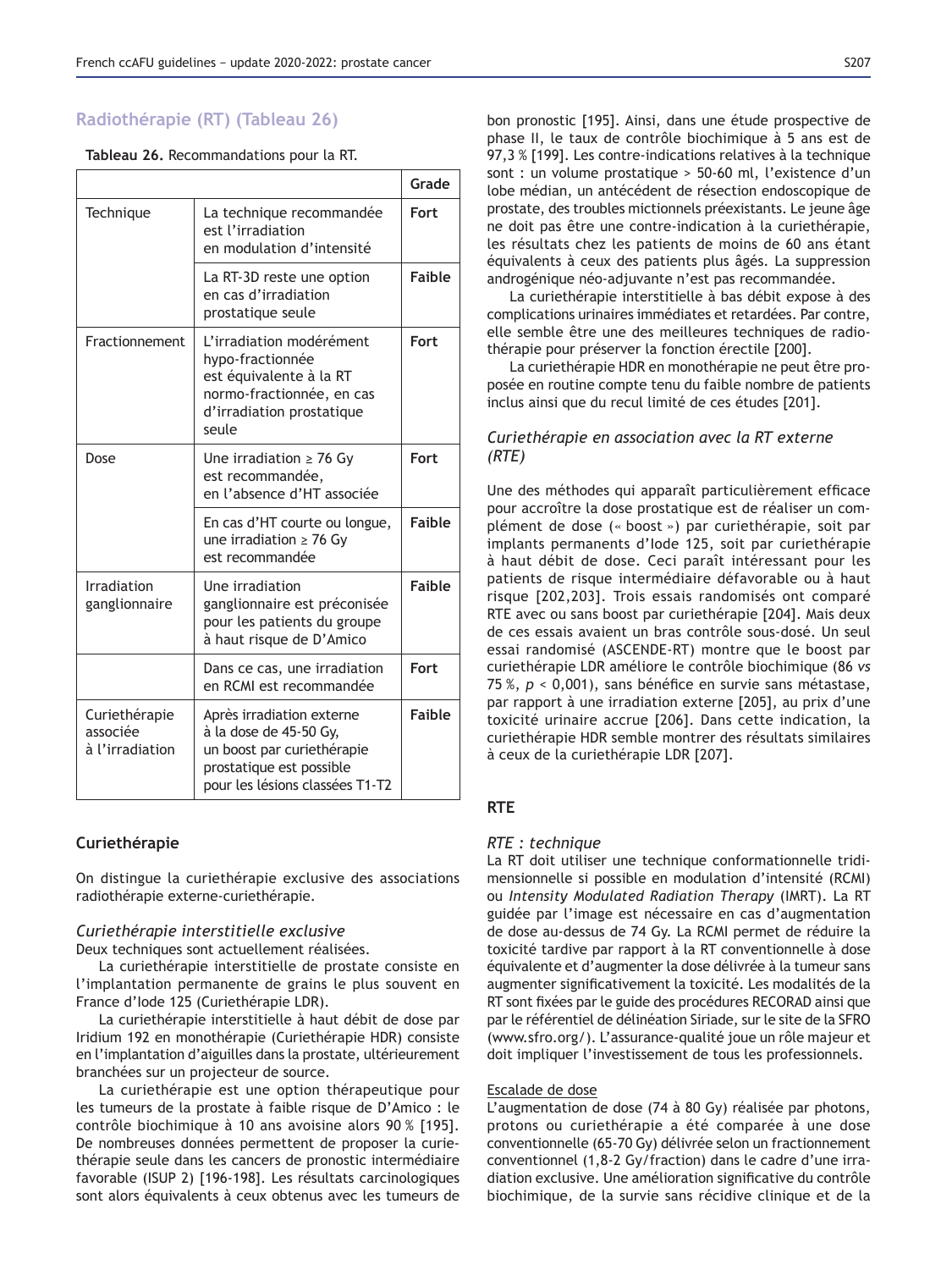survie spécifique est rapportée, mais sans amélioration de la survie globale. L'intérêt de l'augmentation de la dose n'est pas démontré en cas d'association à une HT courte ou longue, certains arguments indirects plaidant cependant pour associer à la fois HT et RT à hautes doses [208,209].

#### Hypo-fractionnement

L'hypo-fractionnement consiste à délivrer des doses par fraction plus élevées que 2 Gy, et permet de diminuer le nombre de séances. On distingue l'hypo-fractionnement modéré (entre 2,5 et 6 Gy/fraction) et l'hypo-fractionnement extrême (dose/fraction  $\geq 6$  Gy).

L'hypo-fractionnement modéré a fait l'objet de plusieurs essais randomisés de phase III recherchant une supériorité de cette approche : ces essais étaient négatifs [210,211]. Des essais d'équivalence [212-215] ont été publiés et démontrent que les traitements hypo-fractionnés, avec des doses par fraction de l'ordre de 2,5 à 3,5 Gy, permettent un contrôle biochimique équivalent sans augmentation majeure de la toxicité [216,217]. Il faut signaler une toxicité rectale et urinaire plus fréquente, en particulier dans l'essai du RTOG 0415 où la RT en modulation d'intensité n'était pas obligatoire [215]. L'hypo-fractionnement est une option thérapeutique avec un risque de toxicité légèrement accrue et nécessitant donc une technique rigoureuse associant la modulation d'intensité avec un contrôle quotidien du positionnement de la prostate (RT guidée par l'image). Le GETUG a publié des recommandations sur les contraintes de doses aux organes à risque, avec le schéma 60 Gy en 20 fractions, qui est celui le plus largement admis [218]. Cet hypo-fractionnement n'a été validé que pour les cancers de risque faible ou intermédiaire, sans irradiation ganglionnaire.

L'hypo-fractionnement extrême (RT stéréotaxique) a fait l'objet de peu d'essais comparatifs. La tolérance à long terme, en particulier urinaire, paraît satisfaisante. Ces études ont porté essentiellement sur des patients des groupes favorables et intermédiaires. Un seul essai randomisé est publié : il comparait une dose de 78 Gy en 39 fractions  $\dot{a}$  une irradiation stéréotaxique (42,7 Gy en 7 fractions, 3 séances par semaine), sans suppression androgénique associée [219]. Entre 2005 et 2015, 1 054 patients ont été inclus, la plupart d'entre eux du groupe intermédiaire (89 %). Avec un suivi médian de 5 ans, il n'y a pas de différence entre les deux groupes sur tous les critères de jugement (contrôle biochimique et/ou clinique : 84 % dans les deux groupes). Initialement conçu comme un essai de supériorité, il a été ensuite transformé en essai d'équivalence, avec une borne préspécifiée de 4%. Les auteurs ont conclu à l'équivalence des deux schémas d'irradiation.

### *Volume d'irradiation*

Le volume initial comprend la prostate. Il est habituel d'y inclure également les vésicules séminales (en tout cas le premier centimètre) pour les groupes intermédiaires et à haut risque. L'irradiation des aires ganglionnaires a montré des résultats discordants avec un bénéfice non démontré dans les deux essais de phase III évaluant spécifiquement leur intérêt (GETUG P01 ; RTOG 94-13). Les essais randomisés démontrant l'intérêt de l'irradiation dans les tumeurs à haut risque ou localement avancées ont tous inclus une irradiation ganglionnaire.

#### *Complications*

Une évaluation rigoureuse de la toxicité a été réalisée dans les essais randomisés récents d'hypo-fractionnement qui incluaient un grand nombre de patients (> 500 patients/bras). Pour résumer, on note une toxicité tardive urinaire de grade 2 dans 9-20 % des cas et de grade 3 dans 1-3 % des cas. En ce qui concerne la sphère digestive, une toxicité tardive de grade 2 est rapportée dans 7-12 % des cas et de grade 3 dans 1-3 % des cas. L'évaluation des toxicités de grade 2 (schématiquement, entraînant des désordres mineurs mais nécessitant une prise médicamenteuse) reste difficile, ce qui explique les larges fourchettes observées. Un paramètre important est la fonction avant l'irradiation. Ceci est particulièrement vrai pour la toxicité urinaire : les patients ayant des symptômes du bas appareil avant irradiation sont plus à risque d'avoir une toxicité urinaire après irradiation [211,212,219,220].

### *Contre-indications*

Un antécédent d'irradiation pelvienne, une maladie inflammatoire rectale active et la sclérodermie constituent des contreindications à la RTE. L'existence de symptômes obstructifs urinaires sévères augmente le risque de rétention vésicale pendant la RT et de complications ultérieures. Un traitement chirurgical de l'adénome de la prostate avant de débuter la RT est possible (accord d'experts). Après ce traitement chirurgical, la RT doit être différée de 6 à 8 semaines pour réduire le risque de complication urinaire et notamment de sténose urétrale. La présence de prothèse de hanche (en particulier bilatérale) ne constitue pas une contre-indication à la RT mais nécessite une technique et une dosimétrie adaptée.

#### *Irradiation adjuvante ou de rattrapage*

La dose habituelle est de 66 Gy. Le volume irradié inclut habituellement la loge de PT. L'irradiation des relais ganglionnaires peut être discutée selon les caractéristiques tumorales initiales et l'étendue du curage ganglionnaire réalisé. Les complications les plus fréquentes sont urinaires et digestives, mais leur incidence reste limitée si la dose totale prescrite est de 66 Gy et si l'irradiation n'est débutée que lorsque la continence est stabilisée (après 3 mois). Cinq à 10 % de complications de grade 3 sont rapportées. L'extension du volume d'irradiation majore probablement le risque d'effets secondaires tardifs notamment digestifs. La RCMI améliore les résultats dosimétriques et cliniques digestifs et urinaires.

#### *Irradiation palliative*

La RTE a une place de choix en situation palliative, en particulier en présence de métastases osseuses symptomatiques. Il n'a pas été retrouvé de différence en termes d'efficacité antalgique entre une RT mono-fractionnée (8 Gy en 1 fraction) et une RT multi-fractionnée (30 Gy en 10 fractions), mais significativement plus de retraitement dans le bras mono-fractionné. L'irradiation mono-fractionnée doit être privilégiée en l'absence de fracture visible ou de compression neurologique.

## Qualité de vie des traitements de référence du CaP localisé

L'évaluation des *Patient Reported Outcomes* (PRO) permet une analyse des effets indésirables en fonction des stades de la maladie et des traitements par les patients [200,221]. À 6 mois,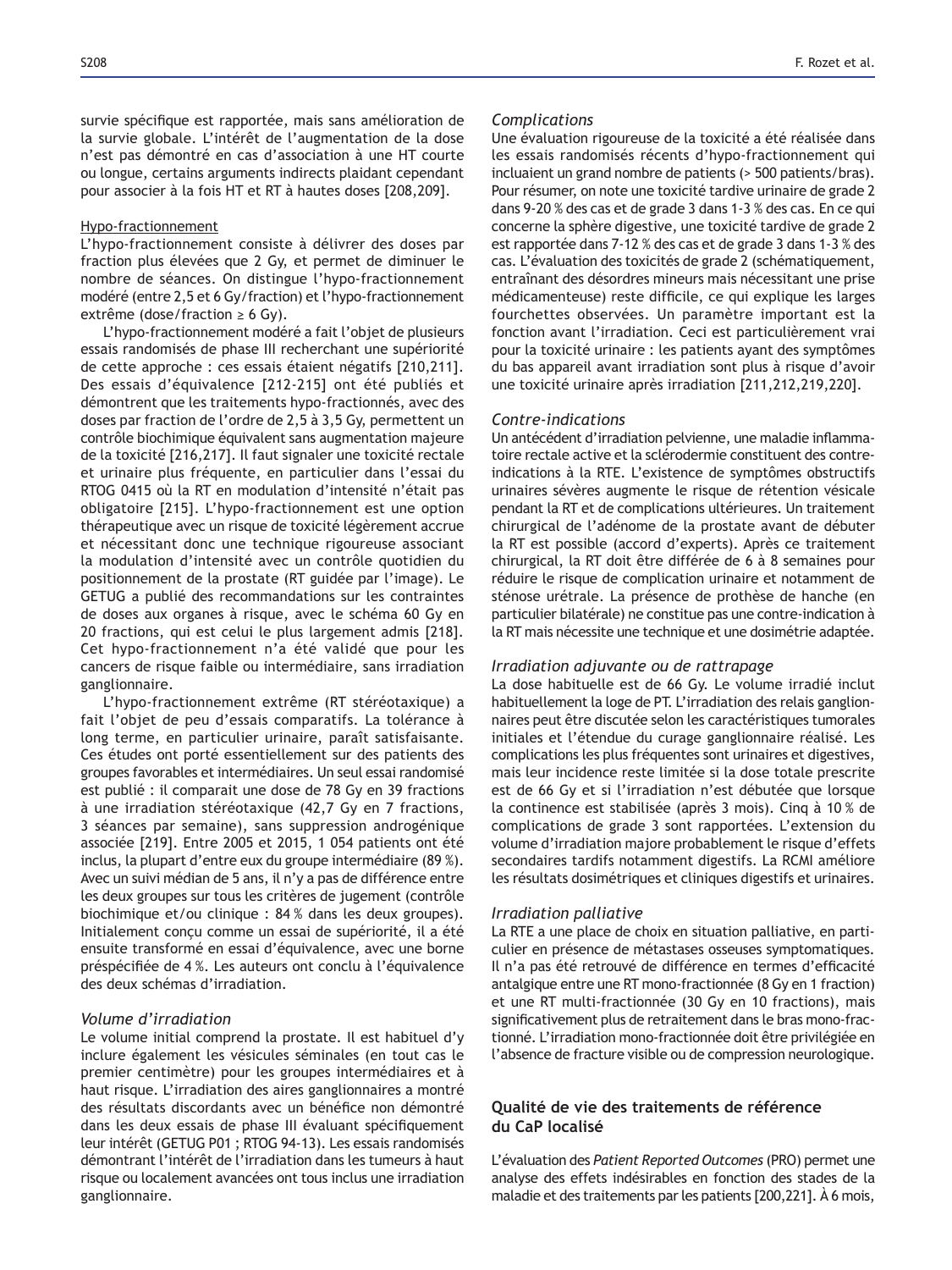l'effet de la RT (associé à une déprivation androgénique) sur la fonction sexuelle, en particulier la fonction érectile, n'était que légèrement inférieur à celui de la prostatectomie ; les troubles intestinaux et urinaires étaient majorés dans le groupe RT, avec une bonne récupération dans les mois suivants. La plupart des troubles urinaires, intestinaux, sexuels étaient atténués à 5 ans. La prostatectomie était associée à un risque d'incontinence urinaire par rapport aux autres options pour les hommes présentant un CaP de risque favorable et défavorable.

## **HIFU**

## **Indications**

Compte tenu du principe technique même des HIFU qui ne permet pas de traiter les formes extraprostatiques ou à risque important de l'être et en l'absence de consensus, le traitement des cancers de la prostate à haut risque ou à risque intermédiaire défavorable est déconseillé (grade faible). Les trois grandes séries publiées de traitement total mettent en évidence un taux d'échec plus élevé selon le risque [222-224].

Par ailleurs, les lésions de l'apex ne sont pas des cas à retenir en raison de la nécessité de conserver une marge de sécurité pour éviter l'incontinence [225]. Le volume prostatique peut être diminué par une réduction chirurgicale préalable.

### **Technique**

Le HIFU est une thérapeutique non chirurgicale développée depuis 20 ans pour des patients sélectionnés présentant un CaP localisé. Deux mécanismes prédominent à la lésion tissulaire, l'effet thermique et la cavitation. Il est réalisé sous contrôle échographique endorectal et incorpore actuellement l'IRM préopératoire.

### **Résultats oncologiques**

Les principales séries sont rapportées dans le Tableau 27.

Une étude cas-témoins en 2015 a comparé HIFU et curiethérapie, la survie sans récidive biologique était meilleure dans le bras curiethérapie, sans différence pour les survies sans récidive métastatique, spécifique et globale, mais le recul reste modeste (83 mois) et les effectifs restreints (70 patients dans chaque groupe) [228]. Une revue de la littérature en 2015 portant sur 4 000 patients retrouve une survie sans récidive biologique à 1 an moins bonne avec le HIFU par rapport à la RT, cette différence disparaissant à 5 ans. Cette revue de la littérature est particulièrement biaisée [229].

## **Morbidité**

Le risque de fistule prostato-rectale est de  $0$  à  $3%$  [222-224,226,227]. Le taux de complications augmente avec le nombre de séances. Le taux d'incontinence urinaire varie selon les séries de 1 à 25 %, selon la gravité et l'outil de mesure. L'obstruction du bas appareil varie de 10 à 30 %. Environ 20 à 50 % des patients ayant des rapports sexuels sans aide médicamenteuse avant traitement gardent cette fonction indemne (Tableau 28).

## **Cryothérapie**

## **Indications**

La cryothérapie est une technique en cours d'évaluation, envisagée comme un traitement alternatif aux traitements de référence du CaP localisé. Les patients potentiellement candidats ont des prostates de volume inférieur à 40 ml, un stade tumoral localisé, un PSA inférieur à 20 ng/ml et un score ISUP  $\leq$  2 [231]. La cryothérapie est principalement proposée dans le rattrapage de la RT.

## **Technique**

Le mode d'action repose sur la congélation (-40°) du tissu conduisant à une dénaturation protéique, une rupture des membranes cellulaires par les cristaux de glace, et des microthromboses vasculaires avec apoptose. Les aiguilles de cryothérapie sont introduites par voie périnéale sous contrôle échographique transrectal.

|  |  |  |  | Tableau 27. Résultats oncologiques du traitement par HIFU total. |
|--|--|--|--|------------------------------------------------------------------|
|--|--|--|--|------------------------------------------------------------------|

|                        | <b>Patients</b> | Risque (faible, intermédiaire, élevé) | SG*          | $SS**$ | SSRB*** selon le stade |
|------------------------|-----------------|---------------------------------------|--------------|--------|------------------------|
| Crouzet S et al. [222] | 1 0 0 2         | 44 %, 42 % et 14 %                    | $80\%$       | 97%    | $80 - 60 %$            |
| Thuroff S et al. [224] | 704             | 22 %, 38 % et 40 %                    | 83 %°        | 99%    | $68 - 60\%$            |
| Ganzer R et al. [223]  | 538             | 43 %, 39 % et 17 %                    | 86 %°        | 97%    | 71 %, 63 % et 32 % °   |
| Uchida T et al. [226]  | 918             | 26 %, 40 % et 30 %                    | 89 %°        | 97%    | 63 %, 52 % et 32 %°    |
| Rouget B et al. [227]  | 191             | 55 %, 34 % et 12 %                    | $90\%$ ° ° ° | 98%°°° | 88 %, 69 % et 39 % ° ° |
|                        |                 |                                       |              |        |                        |

\* SG : survie globale

\*\* SS : survie spécifique

\*\*\* SSRB : survie sans récidive biologique définie selon deux définitions : nadir + 2 (Phoenix) ou nadir + 1,2 (Stuttgart).

° à 10 ans ;°° à 8 ans ; °°° à 5 ans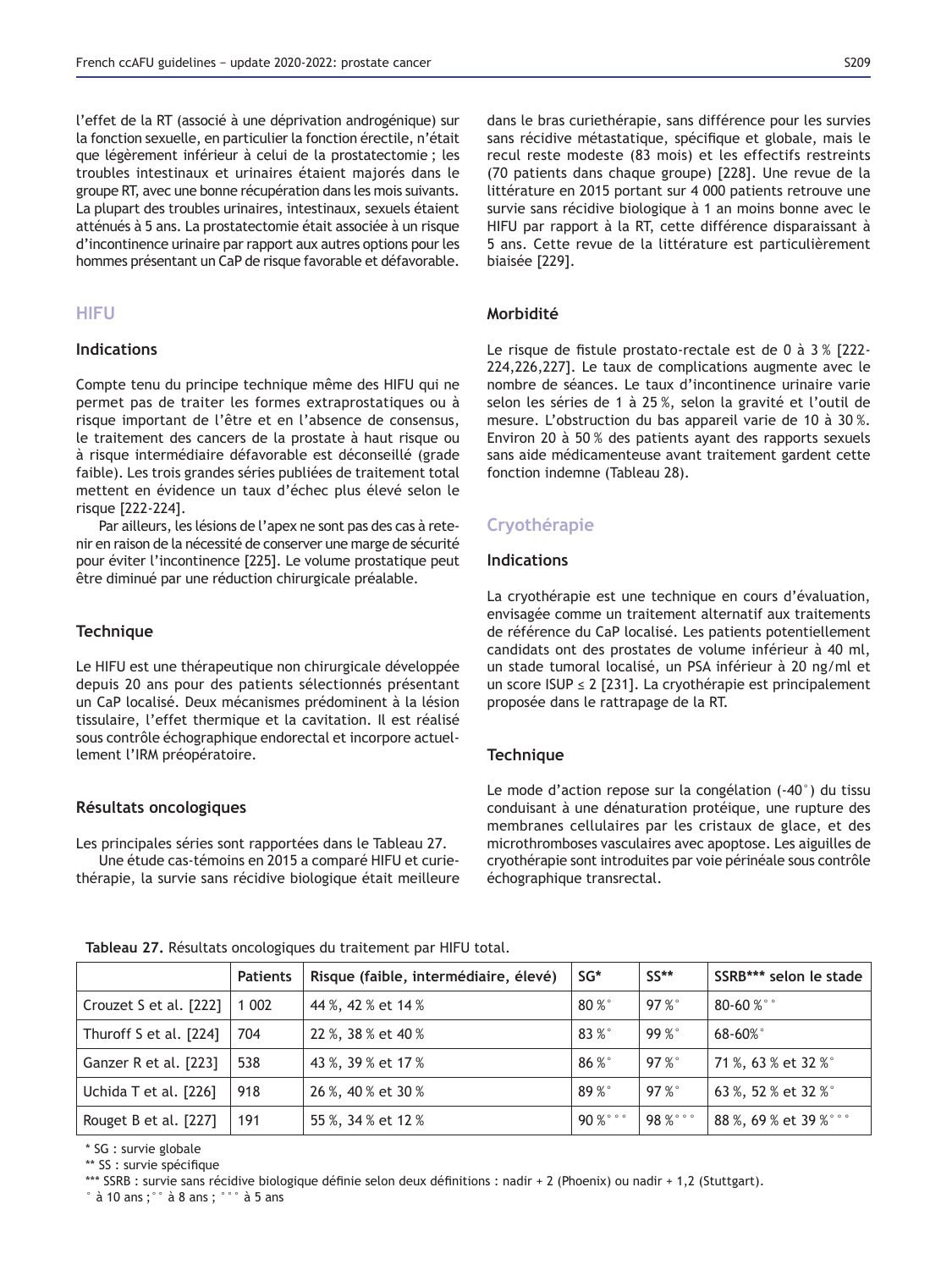|                        | <b>Patients</b> | Sténose/obstruction | Incontinence* | Préservation<br>des érections** | Fistule prostato-<br>rectale |
|------------------------|-----------------|---------------------|---------------|---------------------------------|------------------------------|
| Crouzet S et al. [222] | 002             | 26 %                | $5 - 19%$     | 42 %                            | 0,4%                         |
| Thuroff S et al. [224] | 704             | 24%                 | 3%            | 55 %                            | 0,23%                        |
| Ganzer R et al. [223]  | 538             | 28 %                | $0,7-14%$     | 25 %                            | 0,7%                         |
| Uchida T et al. [226]  | 918             | 20 %                | 2%            | $35 \%$ ***                     | 0,1%                         |
| Rouget B et al. [227]  | 191             | 18%                 | 22%           |                                 | 1,5%                         |
| Dosanjh A et al. [230] | 1 742           | $10\%$              |               |                                 | 1,5%                         |

**Tableau 28. Complications post-HIFU.** 

\* La définition est variable d'une équipe à une autre

\*\* Préservation des érections chez les patients ayant une activité sexuelle avant

\*\*\* Patients ayant un IIEF-5 < 8

## **Résultats oncologiques**

Cohen et al. en 2008 ont rapporté sur une étude rétrospective de 370 patients, composée respectivement de 14,9, 37,7 et 47,4 % de risque faible, intermédiaire et élevé, une survie sans récidive biologique à 10 ans selon les critères de Phoenix, de 80,6, 74,2 et 45,5 % selon le groupe à risque [232].

Elshafei et al. en 2015 ont montré à partir d'une étude rétrospective de la Cryo On-Line Database de 2 242 patients hormono-naïfs, composée de 21,1, 36,7 et 42,2 % de risque faible, intermédiaire et élevé, une survie sans récidive biologique (Phoenix) à 5 ans respectivement de 82,6, 71,1 et 57,8 % [233]. Levy et al. en 2009 ont rapporté sur une étude rétrospective à partir de la Cryo On-Line Database les résultats de 2 427 patients. Le taux d'échec (Phoenix) était respectivement de 29,6, 38 et  $74,8%$  selon le risque  $[234]$ .

Dans la revue de la littérature de Ramsay, à propos de presque 4 000 cryothérapies, les résultats sur la survie sans récidive clinique à 1 an sont moins bons comparés à la RT ou la chirurgie [229].

Le développement de cette technique est essentiellement nord-américain, les principales études émanent d'un registre unique et même si le nombre de patients traités atteint plusieurs milliers, le recul et le type d'études obligent à ne pas proposer ce traitement comme une alternative mais uniquement lorsque les options recommandées ne sont pas possibles. Dans une récente revue de la Cochrane, le niveau de preuve reste trop faible tant au niveau des résultats carcinologiques et fonctionnels pour modifier les recommandations actuelles [235].

## **Morbidité**

Le taux de complications a diminué significativement avec les améliorations techniques. L'incontinence urinaire varie selon les séries de 1 à 8 %, selon la gravité et l'outil de mesure. L'obstruction varie de 4 à 10 %. Le risque d'impuissance sexuelle de 30 à 100 %. Le risque de fistule prostato-rectale est de 0 à 1 % [236,237].

### **Laser**

### **Technique**

Il existe deux techniques de laser : le Laser *Vascular-Targeted Photodynamic Therapy* (VTP) qui utilise un photo-sensibilisant (longueur d'onde de 753 nm) et le Laser Focal Laser Ablation (FLA) qui est un Laser interstitiel sans photo-sensibilisant (longueur d'onde entre 900 et 1 000 nm).

## **Laser VTP**

## *Résultats oncologiques*

La revue de la littérature de Kleinclauss F et al. identifie environ 400 malades traités soit en phase II-III, et montre environ 50-70 % de biopsies de contrôle négatives et une utilisation essentiellement dans le traitement focal [238].

### *Morbidité*

Les complications décrites sont essentiellement un syndrome obstructif d'environ 30 % généralement temporaire, un taux de rétention aiguë d'urine de 10 %, des troubles de l'érection de 16 % et l'absence de fistule prostato-rectale. Un avis défavorable a été rendu par la CNEDIMTS en septembre 2019 :

www.has-sante.fr/upload/docs/evamed/CNEDIMTS5973\_ TOOKAD\_03\_septembre\_2019\_(5973)\_avis.pdf

## **Laser FLA**

Très peu de données sont disponibles. Une synthèse selon la méthode DELPHI confirme sa faisabilité, une faible toxicité et une utilisation préférentielle dans le traitement focal [239]. Il ne doit être réalisé que dans le cadre de la recherche clinique.

# **Electroporation**

## **Technique**

L'électroporation consiste en un passage de courant électrique dans la prostate entraînant la mort cellulaire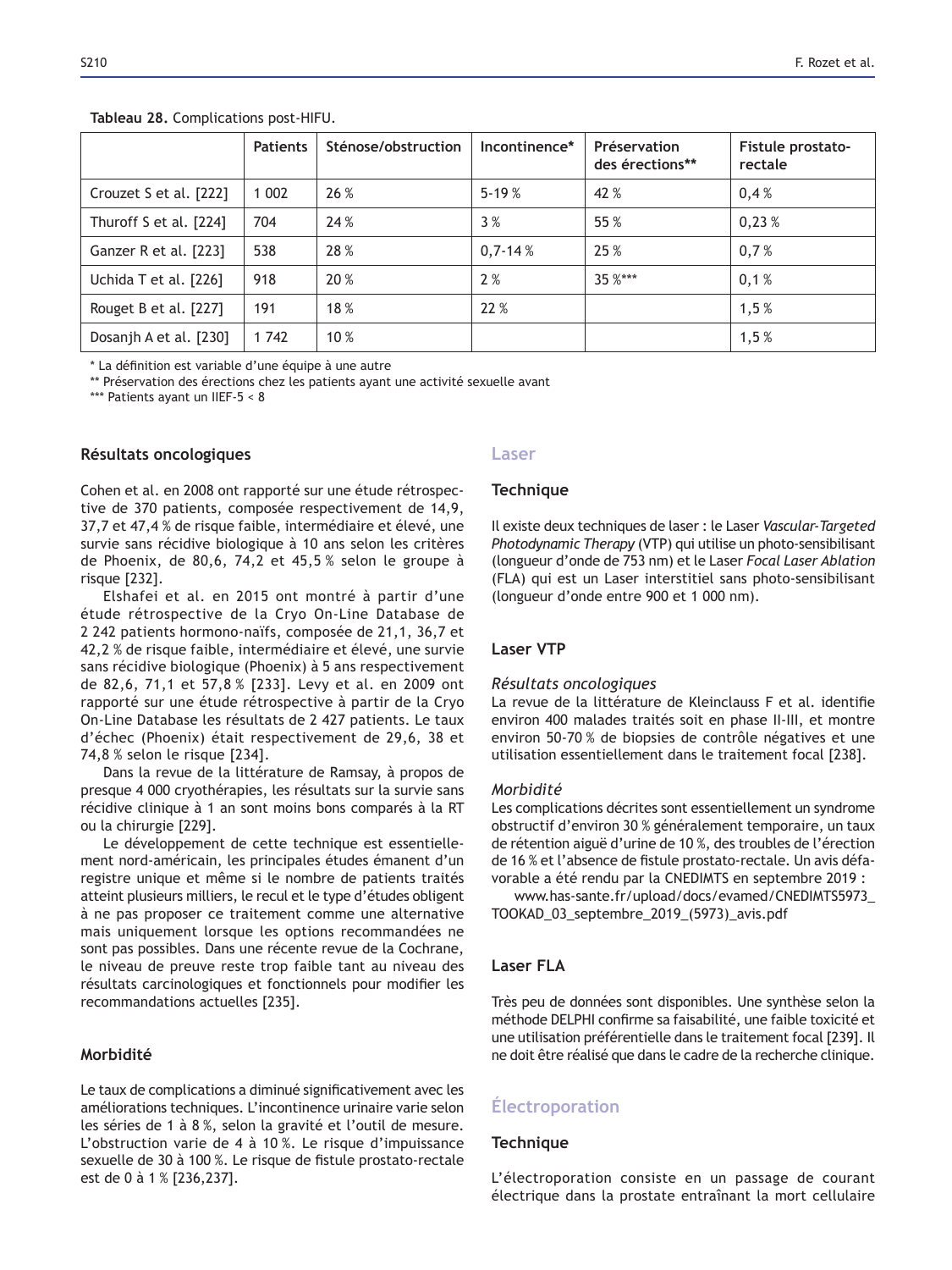sans chaleur par ouverture des pores membranaires, par voie d'abord transpérinéale sous contrôle échographique endorectal [240].

### Résultats oncologiques et morbidité

Quelques séries publiées avec des effectifs très restreints retrouvent un taux de récidive de 0 à 33 %, environ 0-10 % d'incontinence et 0-20 % d'impuissance érectile. La technique est utilisée en traitement total ou préférentiellement en focal [241].

## **Radiofréquence et micro-ondes**

### **Technique**

La radiofréquence utilise des champs électromagnétiques qui se situent dans la bande de fréquences du spectre électromagnétique de 300 kHz à 300 MHz (fréquence inférieure aux micro-ondes), technique déjà utilisée dans le passé dans l'adénome de la prostate ou dans le traitement ablatif des cancers du rein. Les micro-ondes agissent aussi par ondes radio produisant un échauffement ablatif des tissus.

### Résultats oncologiques et morbidité

Il n'y a pas suffisamment de données pour citer des résultats.

## **Traitement focal (Tableau 29)**

### **Indications**

La thérapie focale reste un concept récent dans le traitement du CaP. Les données ne sont pas encore matures sur des critères de jugement solides, pour établir des recommandations en dehors de protocoles ou d'études cliniques.

Ce concept s'appuie sur :

- la létalité de la tumeur index [242,243], même s'il existe un certain débat [243] ;
- les difficultés d'inclusion et de suivi dans la SA;
- les améliorations de la qualité des IRM ;
- les biopsies ciblées avec fusion d'images permettant de mieux localiser la tumeur index [244].

Les critères d'éligibilité varient d'une équipe à une autre et les critères d'évaluation ne sont pas clairement identifiés. Dans les différents essais en cours, l'espérance de vie doit être supérieure à 10 ans (sans âge minimum), le PSA généralement retenu est inférieur à 15, ISUP 1 ou 2 et le TNM T1-T2, N0, M0 [245]. Une réunion de consensus souligne la place primordiale de l'IRM pour la sélection des patients [246].

Le nombre, la taille, la situation des lésions sont variables. La lésion index doit être traitée. La technique choisie dépend de l'expérience du centre, et de la localisation de la lésion index. Certaines localisations à l'apex, par exemple, semblent contre-indiquer telle ou telle technique (HIFU notamment). Il y a la possibilité de retraiter les patients ayant déjà eu un traitement focal [247,248]. L'hémi-ablation est une option intéressante [249].

#### **Technique**

Les moyens physiques utilisés sont essentiellement les HIFU, la cryothérapie et le laser VTP (une étude randomisée). Les autres techniques sont plus anecdotiques vis-à-vis des résultats publiés.

#### **Résultats oncologiques**

Il n'y a pas de recul suffisant ni de critères d'évaluation suffisamment robustes. Trois techniques méritent d'être détaillées : HIFU :

- Une étude prospective portant sur 111 patients à risque faible ou intermédiaire et traités par une hémi-ablation par HIFU [250]. Le suivi était de 30,4 mois. Les lésions de l'apex étaient un critère d'exclusion. Les biopsies de contrôle entre 6 et 12 mois étaient négatives dans 67 % des cas, positives dans le lobe non traité dans 19 % des cas, et de 12 % dans le lobe traité et 2 % dans les 2 lobes. Douze traitements radicaux de rattrapage (prostatectomie ou RT) et 11 retraitements par HIFU unilatéral ou total ont été effectués.
- La seconde porte sur 625 patients (28 % de score ISUP 1, 55 % de ISUP 2, 14 % de ISUP 3 et 2 % > ISUP 3 ou 32 % de haut risque de D'Amico). Suivi médian 56 mois. La survie sans récidive (pas de traitement local de sauvetage, pas de traitement systémique ni d'apparition de métastase ou de décès lié au cancer) était de 99, 92 et 88 % à respectivement 1, 3 et 5 ans. Les résultats étaient moins bons pour le groupe ISUP > 3. Parmi les patients ayant répondu aux questionnaires, 98 % ne portaient pas de protection. On retrouvait un syndrome obstructif dans 9,6 % et une dysfonction érectile dans 12,8%, 1 fistule [251,252]. Cryothérapie :

La principale publication est celle de Ward et al. avec 1 160 patients (75 % de faible risque) [253]. Parmi les patients (14 %) ayant des biopsies de suivi, 26 % avaient une récidive. 98,4 % étaient sans protection, 58,1 % ont gardé leurs érections, 1 fistule. L'analyse de la littérature montre une grande hétérogénéité des séries essentiellement rétrospectives.

Laser VTP :

Une étude randomisée portant sur 413 patients a comparé le laser VTP à la SA [254]. Avec un suivi de 24 mois, les sujets inclus étaient à faible risque et risque intermédiaire faible. Le taux de biopsies négatives à 24 mois était de 49 % *vs* 14 % (SA) et une progression a été observée dans 28 % *vs* 58 %, en faveur du traitement focal. Un traitement radical a été nécessaire dans 6 % *vs* 29 %.

Électroporation, radiofréquence, laser ablatif, curiethérapie :

Les résultats rapportés portent sur des petites séries et il est difficile de conclure.

La chirurgie post-traitement focal est faisable avec une morbidité comparable aux patients opérés *de novo*, mais sur cette série on peut noter 52 % de pT3a ou b [255].

### **Surveillance après traitement focal**

Le suivi repose sur les biopsies dans la majorité des cas à 6 et 12 mois, le PSA (interprétation difficile) et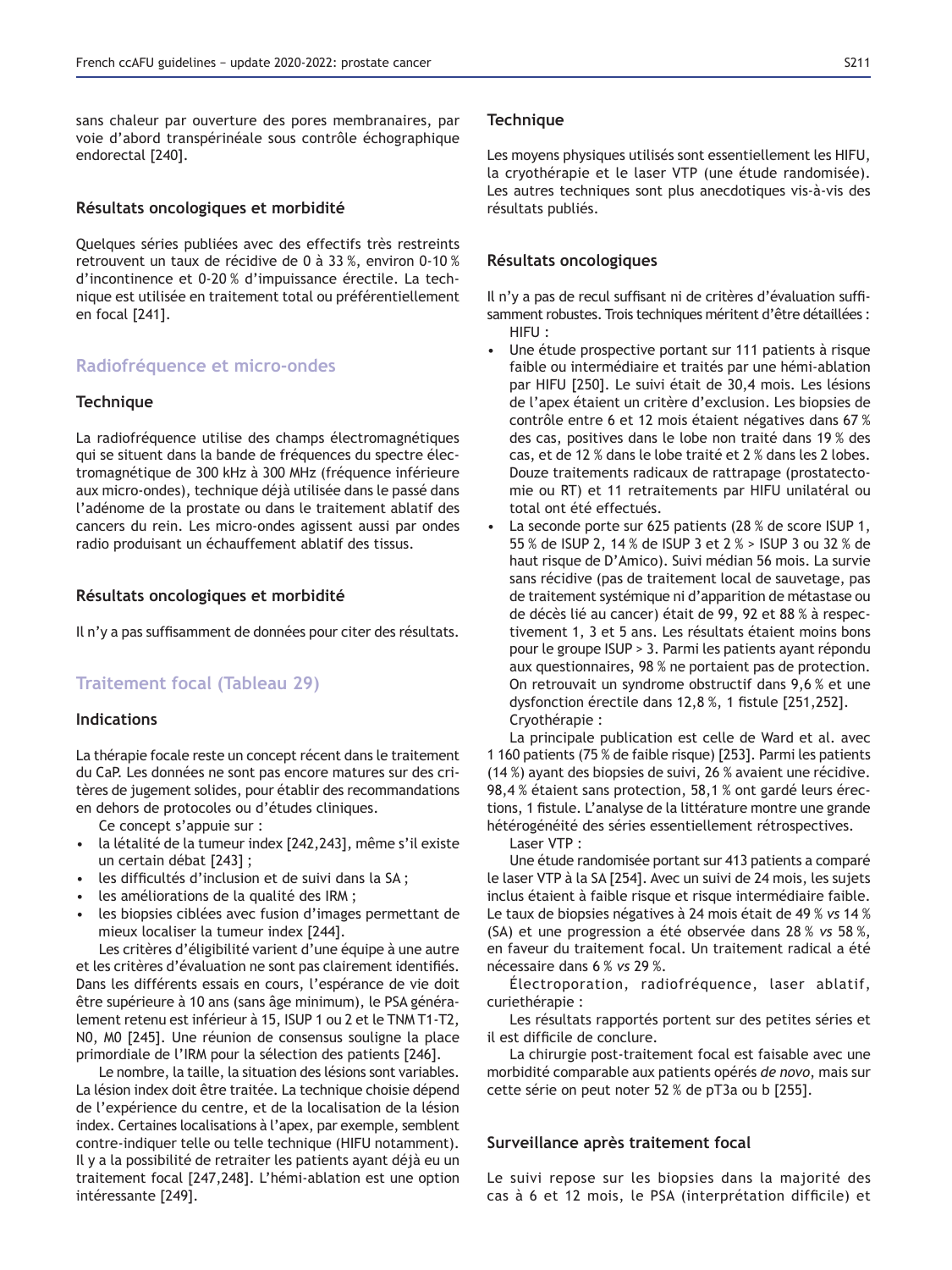|  |  |  |  |  | Tableau 29. Principales séries de traitement focal. |  |
|--|--|--|--|--|-----------------------------------------------------|--|
|--|--|--|--|--|-----------------------------------------------------|--|

| Auteur                      | Modalité           | Mono- ou<br>multicentrique   | <b>Patients</b><br>(n)       | Focal et/ou<br>hémi-ablation | Suivi<br>médian<br>(mois) | <b>Résultats</b><br>oncologiques                  | Cancer<br>sur les biopsies<br>de suivi                    |
|-----------------------------|--------------------|------------------------------|------------------------------|------------------------------|---------------------------|---------------------------------------------------|-----------------------------------------------------------|
| Ahmed 2015<br>$[257]$       | <b>HIFU</b>        | Monocentrique                | 56                           | Hémi-ablation/<br>focal      | 12                        |                                                   | 19,2 % de cancer<br>résiduel                              |
| Feijoo<br>2016 [249]        | <b>HIFU</b>        | Monocentrique                | 71                           | Hémi-ablation                | 12                        |                                                   | 15 % de cancer<br>résiduel                                |
| Guillaumier<br>2018 [251]   | <b>HIFU</b>        | Multicentrique               | 625                          | Hémi-ablation/<br>focal      | 56                        | 5 ans<br>SSR 88 %<br>SS 100 %<br>SG 99 %          | 13 % ZT, 7 %<br>ZNT, les deux<br>5%                       |
| Ganzer 2018<br>$[258]$      | <b>HIFU</b>        | Multicentrique               | 49                           | Hémi-ablation                |                           |                                                   | 8,2 % ZT, 2 %<br>ZNT                                      |
| Johnston 2019<br>$[259]$    | <b>HIFU</b>        | Monocentrique                | 107                          | Hémi-ablation/<br>focal      | 30                        | 88,8% SsT                                         | 27 % de cancer<br>biopsie                                 |
| Stabile 2019<br>$[260]$     | <b>HIFU</b>        | Multicentrique               | 1 0 3 2                      | Hémi-ablation/<br>focal      | 36                        | $5$ ans: $SG$<br>97,3%                            | 36,4 % cancer<br>résiduel à 5 ans                         |
| <b>Shah 2019</b><br>$[261]$ | Cryoth             | Multicentrique               | 122                          | Hémi-ablation/<br>focal      | 27,8                      | 3 ans: SSR<br>90,5%                               |                                                           |
| Rischmann<br>2016 [250]     | <b>HIFU</b>        | Multicentrique               | 111                          | Hémi-ablation                | 30,4                      | À 2 ans<br>SsT 89 %                               | 5 % ZT, 7 % ZNT                                           |
| Maenhout<br>2018 [262]      | Curieth HDR        | Monocentrique                | 30                           | Focal                        | 24                        | SSR 83,3%                                         |                                                           |
| Peters<br>2018 [263]        | <b>Curieth HDR</b> | Monocentrique                | 30                           | Focal                        | 48                        | SSR 70%, SG<br>100 %                              |                                                           |
| <b>King 2018</b><br>$[264]$ | <b>Curieth LDR</b> | Monocentrique                | 354<br>(285)<br>sans<br>RTE) | Partiel                      | 103                       | 6,2 % de M+<br>à 11 ans,<br>SS 98,3%<br>à 9,9 ans | 12,4%<br>de cancer<br>biopsie<br>à 7,6 ans                |
| Azzouzi 2017<br>$[254]$     | Laser VTP / SA     | Multicentrique<br>randomisée | 206/207                      | Hémi-ablation                | 24                        | SSR 72%<br>Laser/42 % SA                          |                                                           |
| Eggener 2016<br>$[265]$     | <b>FLA</b>         | Monocentrique                | 27                           | Focal                        | 12                        |                                                   | À 1 an 11 % ZT,<br>30 % ZNT                               |
| Van den Bos<br>2018 [266]   | Électroporation    | Monocentrique                | 63                           | Focal                        | 6                         | SsT 95%                                           | 24 % de cancer<br>significatif<br>(entre 6<br>et 12 mois) |
| Blazcevski<br>2019 [267]    | Électroporation    | Monocentrique                | 123                          | Focal                        | 36                        | SSR 96,75%,<br>SG 100 %                           | 9,8 % ZT,<br>12,7% ZNT                                    |

SSR : survie sans récidive

SS : survie spécifique

SG : survie globale

SsT : survie sans traitement de rattrapage hors retraitement par la technique initiale

ZT : zone traitée

ZNT : zone non traitée

l'IRM [245]. Celle-ci pourrait être proposée très précocement (quelques jours) selon certains et les modifications observées dépendent du type de traitement focal utilisé avant [256].

L'absence de résultats carcinologiques à long terme et de consensus sur les modalités de sélection, de traitement et de surveillance des patients ne permet pas de classer le traitement focal comme un traitement de référence validé.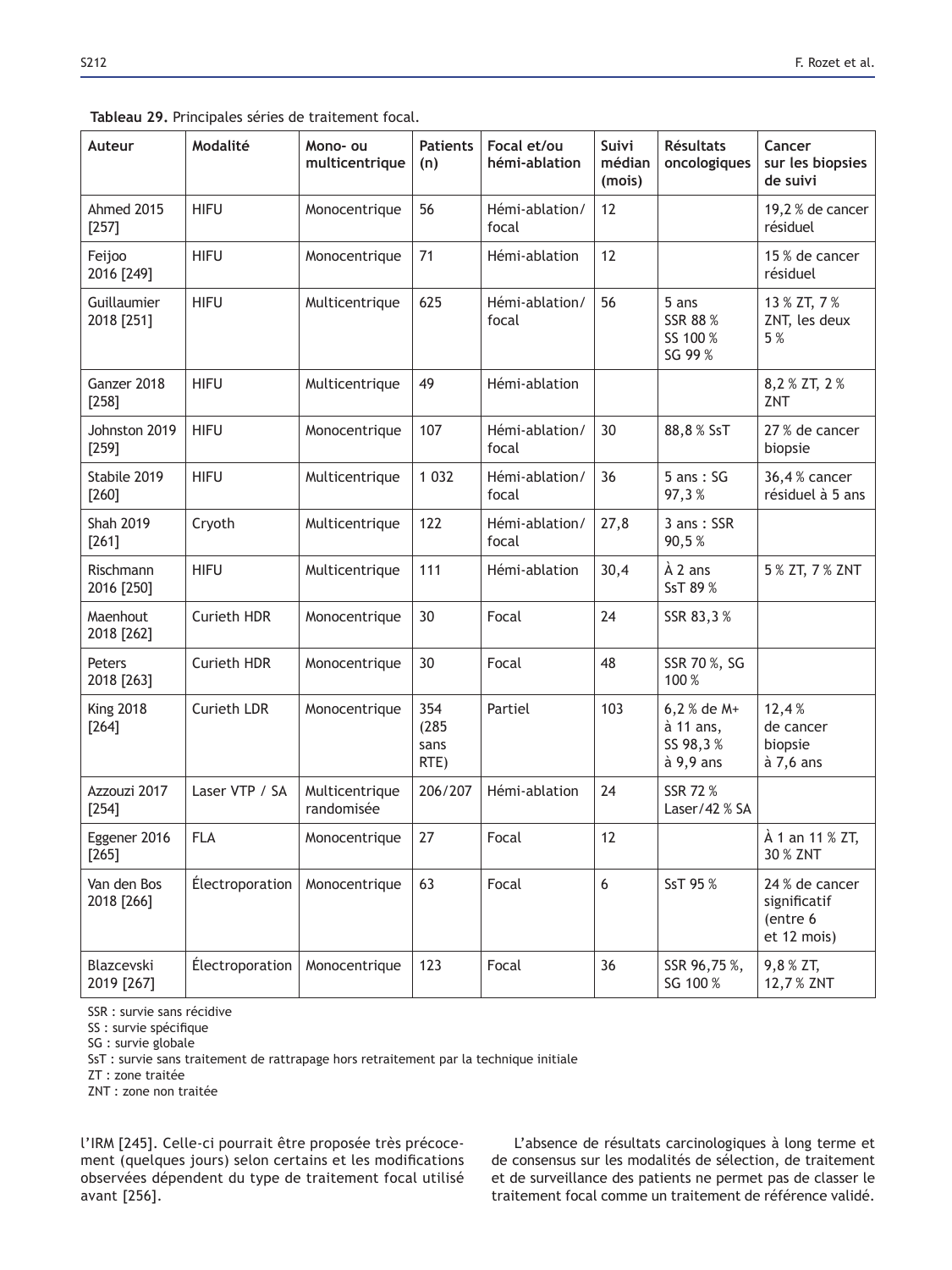Les patients doivent être informés de ces notions et que le traitement focal n'est pas sans morbidité.

La thérapie focale doit être considérée comme une technique en cours d'évaluation.

# **Suppression androgénique (SAd)**

### **2EM** Objectifs et modalités de la SAd

La SAd a pour objectif la diminution des effets des androgènes par trois mécanismes : la suppression de leur sécrétion, la suppression de leur synthèse qui toutes deux entraînent une castration (baisse des androgènes circulants) et l'inhibition du récepteur des androgènes (qui augmente les androgènes circulants). La profondeur de la SAd est appréciée par la mesure de la testostéronémie qui reflète de façon imparfaite l'imprégnation tissulaire en androgènes, en particulier prostatique. Le seuil de détection de la testostérone lorsque la SAd était réalisée par orchidectomie était de 50 ng/ml (alors que les techniques actuelles ont permis d'établir que cette valeur médiane est de 15 ng/dl [268]. Un seuil optimal a été fixé, sur avis d'experts, à 20 ng/ml [269]. La SAd est utilisée dans deux situations distinctes : premièrement, en situation curative en combinaison avec la RT pour les CaP à haut risque et localement avancés et, deuxièmement, en situation palliative pour les CaP avec extension ganglionnaire ou métastatique.

Les moyens disponibles pour obtenir cette suppression androgénique sont résumés dans le Tableau 30.

## Prévention des effets secondaires de la SAd

Quelle que soit l'indication de la SAd, pour conduire celleci, la qualité de vie du patient est un critère essentiel, notamment en situation palliative. Les soins de support ont pour objectif d'améliorer ou de maintenir la qualité de vie des patients. Ils se positionnent pour prévenir les effets secondaires de la SAd. Les soins de support au sens large sont bénéfiques pour la qualité de vie du patient et de ses aidants [276-278].

La SAd s'accompagne d'effets secondaires rappelés dans le Tableau 31 qui en précise les modalités de prise en charge diagnostiques et thérapeutiques. La caractéristique principale de ces effets secondaires est leur précocité (dans les 3 à 6 mois) et la gravité particulière de la sarcopénie qui est maximale dans les 6 premiers mois de traitement. Ces deux caractéristiques imposent d'effectuer une évaluation spécifique de chaque patient, et de mettre en place les soins en fonction du résultat de cette évaluation (Tableau 31). Le suivi doit avoir pour objectif le contrôle carcinologique du CaP, mais aussi la préservation de la qualité de vie du patient (grade fort). Les modalités de suivi pour adapter les soins de support sont présentées dans le Tableau 32.

### **Hormonothérapies de nouvelle génération (HTNG)**

Les HTNG ont entraîné une modification importante des pratiques en montrant un bénéfice significatif en survie globale, une amélioration des symptômes et de la qualité de vie avec habituellement une bonne tolérance clinique et biologique. Dans tous les cas, le maintien de la SAd est nécessaire. Le bilan biologique avant prescription d'une HTNG doit comprendre un dosage du PSA, de la testostéronémie, une NFS, un contrôle de la fonction rénale (créatinine, FDG), un ionogramme sanguin, un bilan hépatique avec un dosage des phosphatases alcalines, des LDH et de l'albuminémie.

### *Acétate d'abiratérone*

L'acétate d'abiratérone (AA) agit comme un inhibiteur sélectif de la synthèse des androgènes en bloquant CYP 17 de façon

| <b>Modalités</b>                                                                             | <b>Castration</b>                                                                     | <b>Limitations</b>                                                                                                                                                 | <b>Références</b> |
|----------------------------------------------------------------------------------------------|---------------------------------------------------------------------------------------|--------------------------------------------------------------------------------------------------------------------------------------------------------------------|-------------------|
| Orchidectomie<br>Pulpectomie                                                                 | En 12 heures                                                                          | <b>Irréversible</b>                                                                                                                                                | $[270]$           |
| <b>Œstrogène</b><br>Distilbene                                                               | <i>Idem</i> orchidectomie<br>Même à 1 mg/kg                                           | Toxicité cardiovasculaire +++                                                                                                                                      | [271]             |
| <b>Agoniste LHRH</b><br>Gosereline<br>Leuroreline<br>Triptoreline                            | 2-4 semaines<br>Équivalence des différentes<br>formes disponibles<br>(avis d'experts) | 10-15 % de résistance primaire<br>Flambée par pic initial de testostérone<br>exceptionnellement symptomatique (fortes<br>masses tumorales, symptômes préexistants) | [269, 271, 272]   |
| <b>Antagoniste LHRH</b><br>Degarelix<br>Relugolix                                            | En 48 à 72 heures                                                                     | Injections mensuelles<br>Oral                                                                                                                                      | [273, 274]        |
| Anti-androgène<br>de 1 <sup>re</sup> génération<br>Bicalutamide<br>Nilutamide<br>Cyprotérone | Augmentation<br>de la testostéronémie                                                 | Comparé à la castration :<br>- moindre survie globale<br>- moindre survie sans progression clinique<br>- plus d'interruption pour effet secondaire                 | $[275]$           |

Tableau 30. Modalités de la SAd.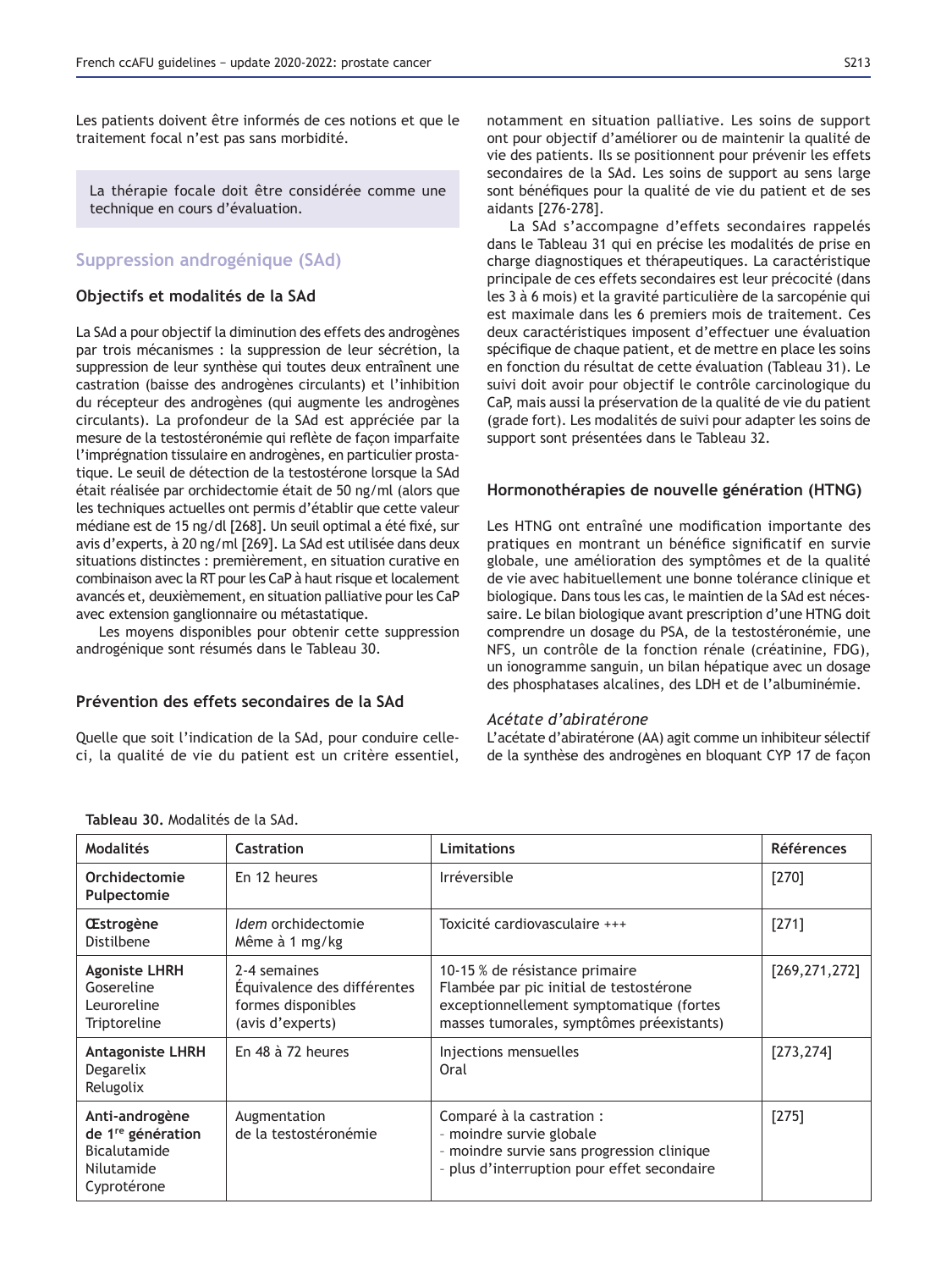## Tableau 31. Effets secondaires de la SAd.

| <b>Type</b>                                 | Diagnostic                                                  | Prise en charge                                                                                                                                                                                                                                                                                             | Référence  |
|---------------------------------------------|-------------------------------------------------------------|-------------------------------------------------------------------------------------------------------------------------------------------------------------------------------------------------------------------------------------------------------------------------------------------------------------|------------|
| Bouffées de chaleur                         | Interrogatoire                                              | Acétate de cyprotérone 100 mg/j<br>(Medroxyprogestérone, IRS)                                                                                                                                                                                                                                               | [279]      |
| Troubles de la libido<br>et de l'érection   | Interrogatoire<br>Questionnaire Urolife®                    | Pas de spécificité<br>(pour les érections : IIC ++)                                                                                                                                                                                                                                                         | [280]      |
| <b>Fatigue</b><br>(physique et psychique)   | Interrogatoire<br><b>EVA</b>                                | Activité physique :<br>- 30 minutes de marche par jour<br>- exercices de contractions musculaires spécifiques<br>(± kinésithérapie)                                                                                                                                                                         | [277, 281] |
| Syndromes anxieux<br>et dépressif           | Interrogatoire<br>mini-GDS                                  | Consultation spécialisée                                                                                                                                                                                                                                                                                    | $[282]$    |
| Altération cognitive                        | Après consentement :<br>- mini-Cog<br>- voire MMT           | Consultation spécialisée                                                                                                                                                                                                                                                                                    | $[283]$    |
| Résistance à l'insuline<br>(risque de DNID) | Facteurs de risque<br>Poids<br>Glycémie à jeun              | Conseils diététiques<br>(± consultation de diététique)<br>Activité physique<br>(30 minutes de marche par jour)                                                                                                                                                                                              | [284]      |
| Altération du profil<br>lipidique           | Bilan lipidique<br>(HDL-Chol augmenté)                      | Conseils diététiques<br>(± consultation de diététique)<br>Activité physique<br>(30 minutes de marche par jour)                                                                                                                                                                                              | $[285]$    |
| Risque cardiovasculaire                     | Facteurs de risque<br><i>(antécédents</i><br>personnels ++) | Conseils diététiques<br>(± consultation de diététique)<br>Activité physique<br>(30 minutes de marche par jour)<br>Arrêt du tabac                                                                                                                                                                            | $[286]$    |
| Sarcopénie                                  | Facteurs de risque<br>Vitamine D<br>Densité osseuse         | Conseils diététiques<br>(± consultation de diététique<br>± supplémentation 800-1000 UI/j de vitamine D<br>et 800-1 200 mg/j de calcium)<br>Compensation d'un déficit en vitamine D<br>Arrêt du tabac<br>Activité physique<br>Consultation rhumatologique si facteur de risque<br>ou densité osseuse < - 1,5 | $[287]$    |
| Risque de chute                             | Facteurs de risque                                          | Consultation spécialisée si détection (gériatrie)                                                                                                                                                                                                                                                           | [287]      |

IRS : inhibiteur de recapture de sérotonine IIC : Injections intracaverneuses EVA : échelle visuelle analogique mini-GDS : mini-*Geriatric Depression Score*

mini-Cog : mini-cognitif

MMT : *Mini Mental Test*

DNID : diabète non-insulino-dépendant

irréversible. Il est prescrit à la dose de 1 000 mg par jour en une prise à distance du repas en combinaison avec de la prednisone (5 à 10 mg par jour en fonction des indications). Les effets secondaires principaux sont sur le plan clinique une HTA et la survenue d'OMI. Il nécessite une surveillance initialement tous les 15 jours du bilan hépatique du fait du risque de cytolyse (1 %) survenant dans les 2 premiers mois et de l'ionogramme sanguin du fait de la possibilité d'hypokaliémie.

## *Enzalutamide*

L'enzalutamide est le premier agent d'une nouvelle classe d'inhibiteurs du récepteur aux androgènes (RA) de mécanisme d'action original. Une fois fixé au RA, il empêche sa translocation et sa fixation à l'ADN. Il diminue également le recrutement des co-activateurs de la transcription. Son affinité pour le RA est supérieure aux anti-androgènes de première génération. Il est prescrit à la dose de 160 mg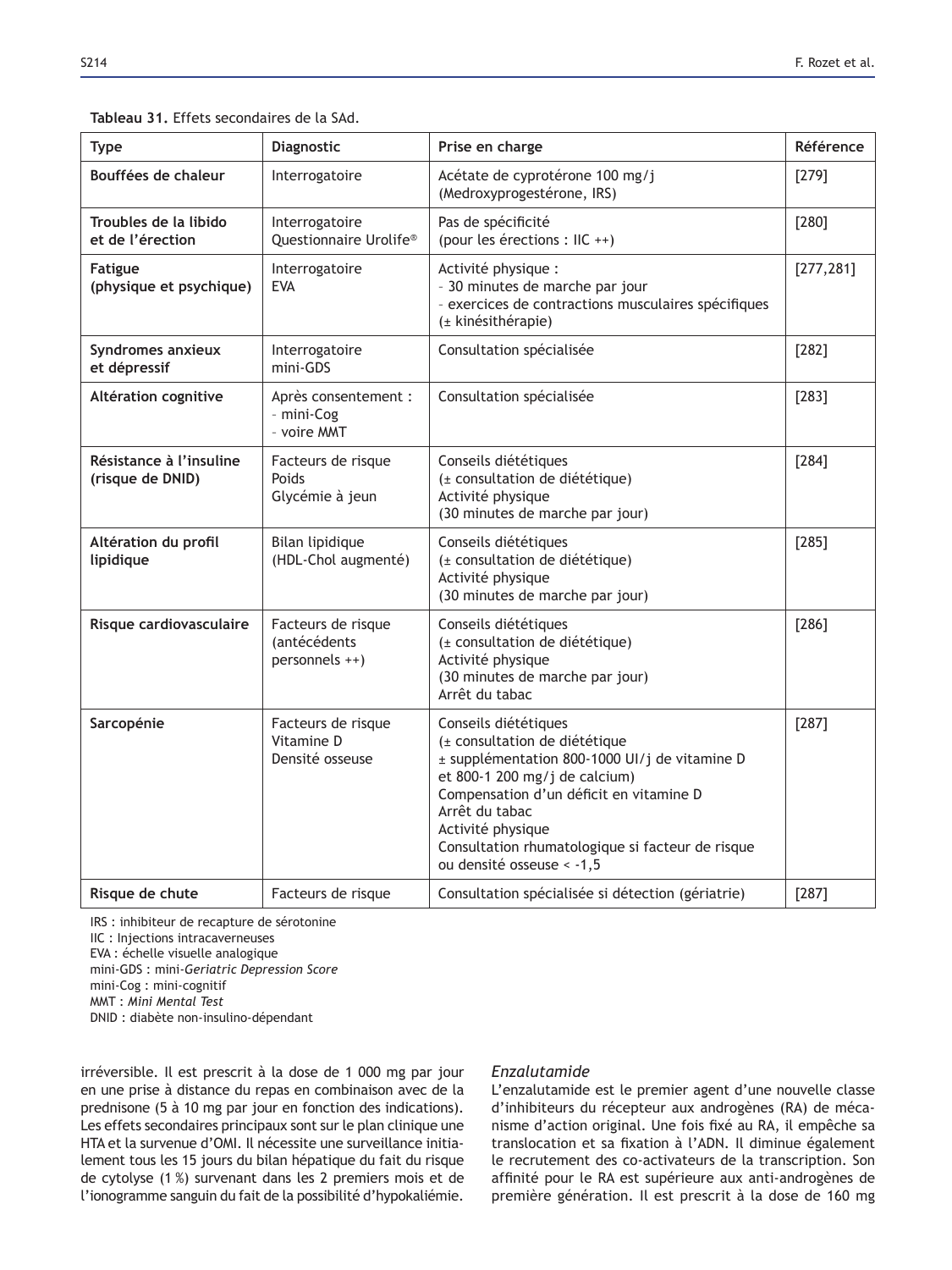|              | Modalité                             | <b>Évaluation initiale</b>                  | <b>Évaluation de suivi</b>           |
|--------------|--------------------------------------|---------------------------------------------|--------------------------------------|
| Clinique     | Qualité de vie                       | Oui                                         | Oui                                  |
|              | Asthénie                             | Oui                                         | Oui                                  |
|              | Facteurs de risque cardiovasculaires | Oui                                         | Oui                                  |
|              | Facteurs de risque de sarcopénie     | Oui                                         | Oui                                  |
|              | Facteurs de risque de chute          | Oui                                         | Oui                                  |
|              | Érections + sexualité                | Oui                                         | Oui                                  |
|              | Humeur                               | Oui                                         | Oui                                  |
|              | Poids $+$ taille                     | Oui                                         | Oui                                  |
| Paraclinique | Bilan hépatique                      | Optionnel                                   | Optionnel                            |
|              | Glycémie à jeun                      | Oui                                         | Oui                                  |
|              | Bilan lipidique                      | Oui                                         | Selon le risque                      |
|              | Vitamine D                           | Oui                                         | Oui                                  |
|              | Ostéodensitométrie (hanche + rachis) | Oui                                         | Non                                  |
|              | Hémoglobine                          | Optionnel                                   | Optionnel                            |
|              | Phosphatases alcalines               | Optionnel                                   | Optionnel                            |
|              | <b>PSA</b>                           | Oui                                         | Oui                                  |
|              | Testostéronémie                      | Si signe d'appel<br>de déficit androgénique | Selon la réponse thérapeutique (PSA) |

Tableau 32 Évaluation et suivi de la SAd.

par jour en une seule prise indépendamment du repas. Son principal effet secondaire est l'asthénie. Il existe un risque de crise convulsive < 1 %.

## *Apalutamide*

C'est un anti-androgène de structure proche de celle de l'enzalutamide. Il est prescrit à la dose de 240 mg par jour. Il est responsable de rash cutané dans 23 % des cas.

## *Darolutamide*

Il est prescrit à la dose de 200 mg × 2 par jour. Ne passant pas la barrière hémato-méningée, il ne présente pas de risque de convulsion.

# **Chimiothérapie (Tableau 33)**

Tableau 33. Chimiothérapies évaluées pour le traitement du CaP.

| Mitoxantrone | 12 mg/m <sup>2</sup> IV<br>tous<br>les 21 jours | Toxicité<br>hématologique. Risque<br>leucémogène                                         |
|--------------|-------------------------------------------------|------------------------------------------------------------------------------------------|
| Docetaxel    | 75 mg/m <sup>2</sup><br>tous<br>les 21 jours    | Toxicité<br>hématologique.<br>Alopécie. Neuropathie<br>périphérique.<br>Fuite capillaire |

| Cabazitaxel  | 20-25 mg/m <sup>2</sup><br>tous<br>les 21 jours | Toxicité<br>hématologique.<br>Diarrhées               |
|--------------|-------------------------------------------------|-------------------------------------------------------|
| Cisplatine   | $70 \text{ mg/m}^2$<br>tous<br>les 21 jours     | Toxicité<br>hématologique, rénale<br>et neurologique  |
| Carboplatine | AUC 5 tous<br>les 21 jours                      | Toxicité hématologique<br>(notamment<br>plaquettaire) |

# **Médicaments ciblant l'os**

Les complications des métastases osseuses, lorsqu'elles ne font pas l'objet d'une prévention spécifique, surviennent chez un patient sur deux dans les 24 mois suivant le diagnostic de CPRCm. Ces complications sont responsables d'une altération très significative de la qualité de vie.

## **Bisphosphonates**

Les bisphosphonates inhibent la résorption osseuse liée à l'activité ostéoclastique et ont un effet clinique sur les complications squelettiques et les douleurs. La tolérance est habituellement bonne, en dehors du risque d'ostéonécrose de la mâchoire qui est rare.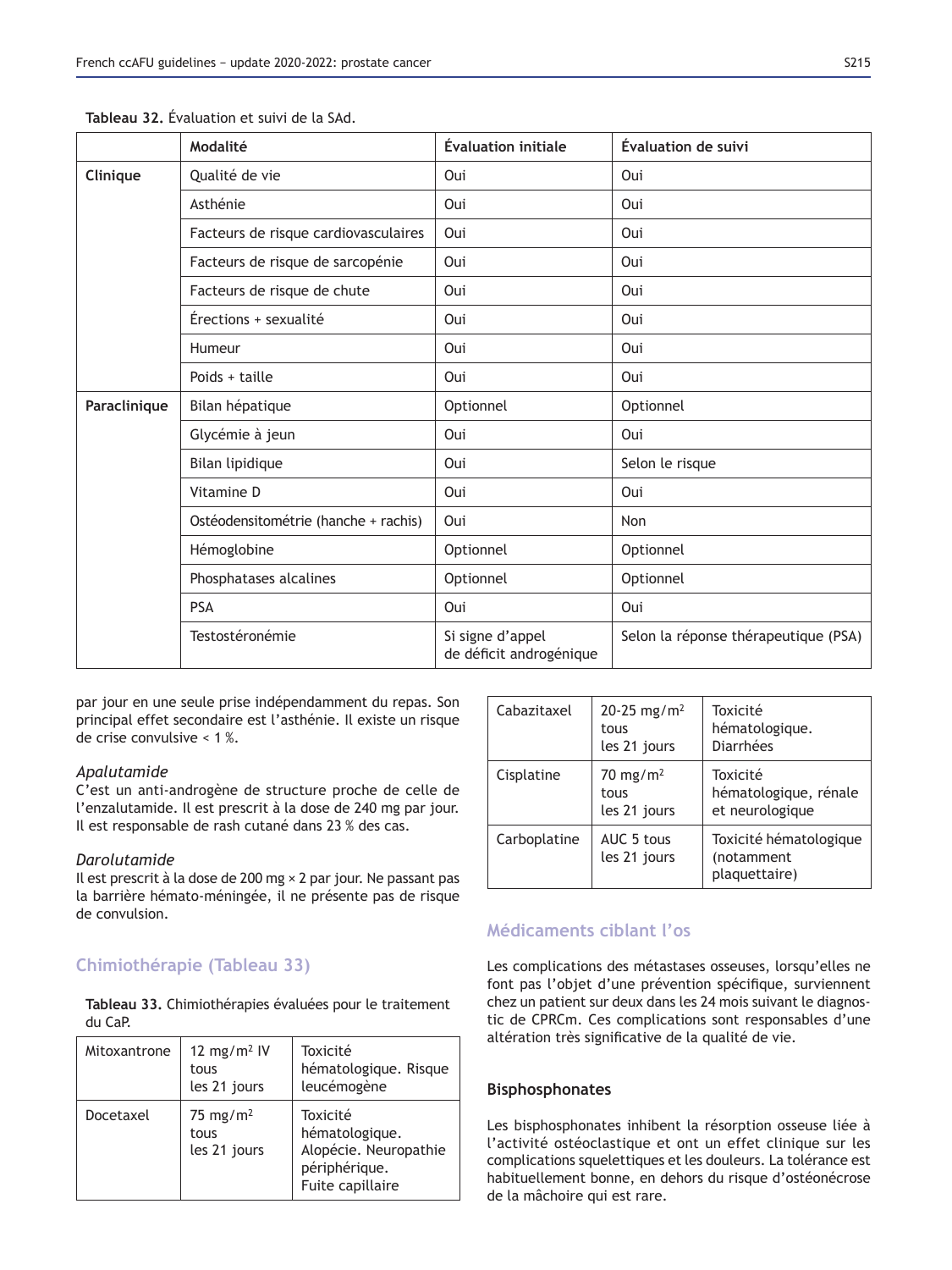L'acide zolédronique (4 mg en injection IV lente toutes les 4 semaines) a démontré son efficacité dans la prévention des complications des métastases osseuses du CPRCm [288]. L'acide zolédronique (injection IV lente toutes les 3 à 4 semaines) a démontré son efficacité uniquement dans le CPRCm et non en phase de sensibilité à la castration [289]. Il existe une toxicité rénale liée au terrain (diabète), à la déshydratation, à la durée de perfusion. La dose doit être adaptée à l'âge et à la clairance de la créatinine (à surveiller).

### **Anticorps anti-RANKL**

Le denosumab (anticorps anti-RANKL) a montré une efficacité supérieure au zolédronate en termes de prévention des événements osseux dans les CPRCm [290]. Il est injecté par voie sous-cutanée et n'a pas de toxicité rénale. Le risque d'ostéonécrose de la mâchoire est comparable à celui de l'acide zolédronique. Il peut entraîner une hypocalcémie, qui nécessite une surveillance ostéo-calcique.

## Précautions d'emploi des biphosphonates et anticorps anti-RANKL

Le denosumab et l'acide zolédronique nécessitent un bilan dentaire initial en raison du risque d'ostéonécrose de la mandibule. Cette complication est favorisée par les avulsions dentaires, la corticothérapie, la durée d'exposition au traitement. La prévention repose sur un bilan avec panoramique dentaire, des extractions dentaires préalables et une hygiène dentaire rigoureuse.

Le risque est d'environ 1 % pour des traitements de 2 ans (durée recommandée), le risque augmente avec la durée d'exposition pour atteindre 4 % pour 40 mois dans l'étude de prévention des métastases osseuses.

Il est recommandé de prescrire le denosumab, comme l'acide zolédronique, lors du diagnostic de CPRCm osseux pendant 24 mois. On ne dispose pas de données fiables au-delà de cette durée, ce qui n'en fait pas pour autant une durée maximum d'utilisation. Le rapport risque-bénéfice sera apprécié pour chaque patient.

Le denosumab et l'acide zolédronique nécessitent un bilan dentaire initial (risque d'ostéonécrose de la mandibule). Ce risque est d'environ 1 % pour des traitements de 2 ans (durée recommandée), le risque augmente à plus de 4 % pour 40 mois dans l'étude de prévention des métastases osseuses.

## Le chlorure de Radium 223

Le chlorure de Radium 223 (<sup>223</sup>RaCl ou Xofigo®) est un élément très proche du calcium qui se fixe préférentiellement dans l'os. Il s'agit d'un émetteur alpha avec une demi-vie de 11,4 jours. Les particules alpha ont un transfert linéique d'énergie élevé et vont induire des lésions importantes au niveau de l'ADN tumoral. Par contre, elles ont un parcours très court dans la matière (50 μm) ; leur toxicité médullaire est donc très faible. Une étude randomisée réalisée dans les cancers de prostate résistant à la castration (Alsympca) a comparé le 223RaCl contre les meilleurs soins de support : un bénéfice en survie globale a été observé (médianes de survie : 14 *vs* 11,2 mois) [291-293]. Les effets secondaires sont très limités, en particulier hématologiques (thrombopénie : 4 %). Si le produit devient disponible en France, il pourra être proposé dans le CPRCm avant ou après le docetaxel.

## **RT** interne vectorisée par ligands du PSMA et approche théranostique

Les ligands du PSMA peuvent être associés à un isotope émetteur β- ou α et avoir dans ce cas un effet thérapeutique, ces particules étant très énergétiques et avec un parcours moyen faible dans les tissus biologiques. L'utilisation combinée d'un ligand du PSMA thérapeutique et d'un même ligand à usage diagnostique constitue une approche théranostique, l'imagerie TEP permettant d'identifier et de quantifier la présence de la cible, de suivre son évolution au cours du temps, et éventuellement d'adapter la dose (dosimétrie personnalisée).

L'isotope le plus utilisé pour les applications thérapeutiques est le Lutétium 177 (<sup>177</sup>Lu, émetteur β-). Le second isotope le plus utilisé est l'Actinium 225 (<sup>225</sup>Ac, émetteur α) [294].

Les modalités du traitement consistent en l'injection intraveineuse lente du radiopharmaceutique. Le nombre de cycles de traitement est de 3 ou 4 espacés de 6 à 8 semaines [295,296].

Les principaux effets secondaires sont une hématotoxicité grade 3-4 (notamment thrombopénie) dans 10 à 13 % des cas et une xérostomie grade 1-2, jusqu'à 85 % des cas [297,298] avec le <sup>177</sup>Lu-PSMA. Avec le <sup>225</sup>Ac-PSMA, les effets secondaires hématologiques sont moins fréquents [299].

La plupart des études sur l'impact clinique du 177Lu-PSMA ont porté sur des patients présentant un cancer métastatique résistant à la castration (CPRCm) en progression, ayant déjà bénéficié d'au moins un traitement. Les études rapportent une efficacité thérapeutique avec un taux de réponse biochimique (diminution du PSA d'au moins 50 %) de 40 et 57 % respectivement [298,297,300].

## **Immunothérapie**

### **Vaccination (sipuleucel-T)**

Le sipuleucel-T est une thérapie immunitaire active, consistant en la perfusion de cellules mononucléées périphériques, activées *in vitro* par une protéine de fusion (PA2024). Les patients ont trois prélèvements de cellules sanguines circulantes qui permettent de récupérer les cellules immunitaires, en particulier les cellules présentatrices de l'antigène (APC). Ces cellules sont cultivées *in vitro* et activées par la protéine PA2024, puis réinjectées 3 jours après le dernier prélèvement. Dans une étude randomisée contre placebo ayant inclus 512 patients présentant un CPRCm, il a permis une augmentation significative de la durée de survie (de 4,1 mois), chez des malades prétraités ou non par chimiothérapie [301]. Il s'agissait majoritairement de patients avec un score ISUP  $\leq$  2 et une maladie osseuse prédominante, donc des formes plutôt de bon pronostic. Ce traitement n'est pour l'instant pas disponible en Europe.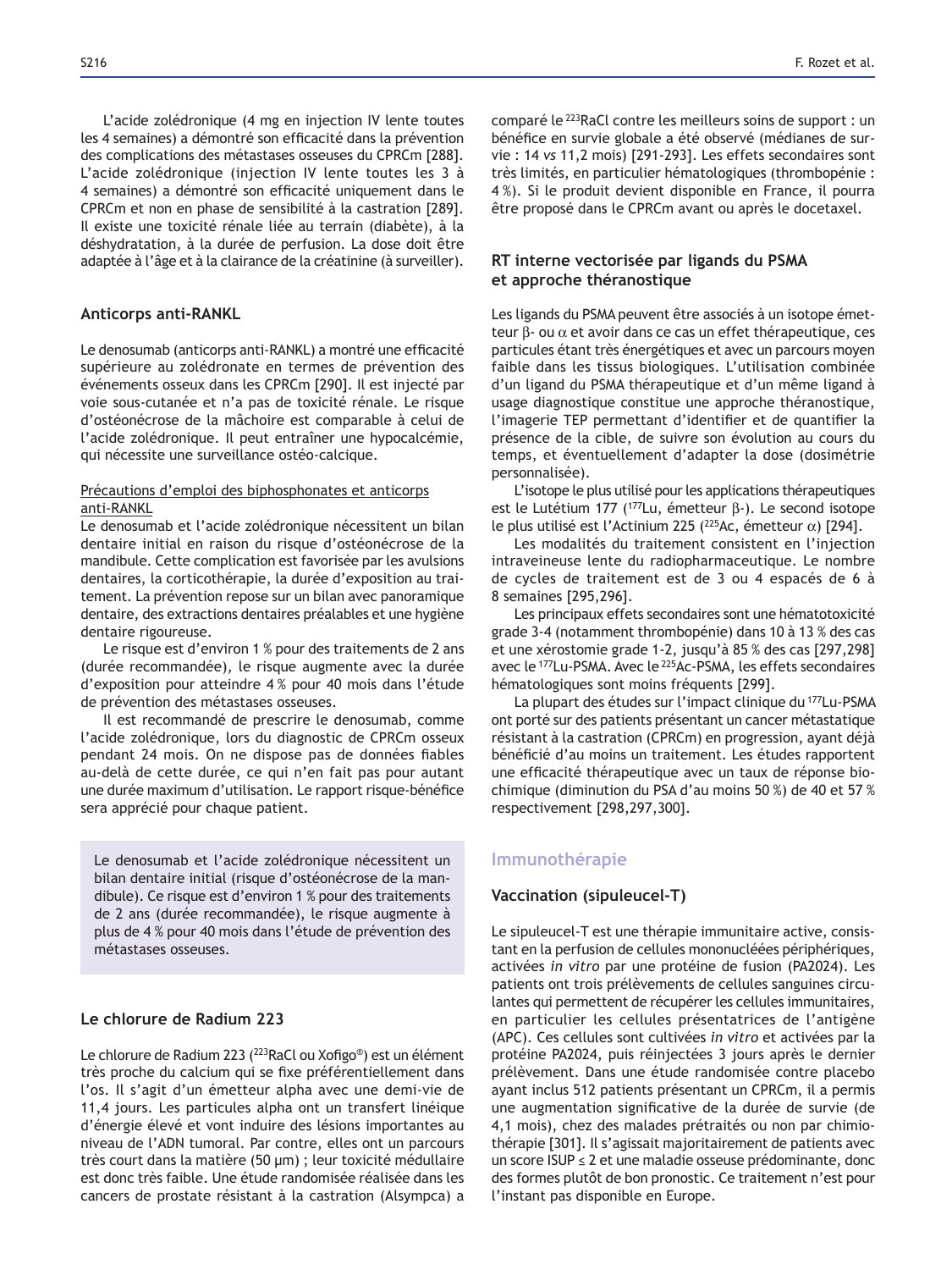### **Anticorps anti-CTLA4**

L'ipilimumab (anti-corps anti-CTLA4) a été évalué dans une étude de phase III chez 799 patients présentant un CPRCm, après une irradiation osseuse de 8 Gy visant à stimuler la réaction immunitaire. On note une amélioration non significative de la survie globale [302].

### **Anticorps anti-PD1**

De nombreux essais de phase III sont en cours évaluant leur combinaison avec une HTNG (enzalutamide), le docetaxel ou l'olaparib.

## **Inhibiteurs de PARP**

Poly(ADP-ribose) polymérase (PARP) est une famille de protéines nucléaires impliquées dans la réparation des cassures simple brin de l'ADN. Les cancers présentant des déficits de la recombinaison homologue impliquée dans la réparation des lésions double brin de l'ADN sont très sensibles aux inhibiteurs de PARP. Les inhibiteurs de PARP sont utilisés chez les patientes porteuses de mutations germinales BRCA1 et BRCA2 et un cancer de l'ovaire ou du sein métastatique. Le chef de file des inhibiteurs de PARP est l'olaparib [14]. D'autres inhibiteurs de PARP sont en cours de développement (niraparib, talazoparib, rucaparib…). Ils sont utilisés par voie orale. Ils sont responsables d'effets secondaires hématologiques et digestifs (nausées, diarrhées).

# **Indications thérapeutiques**

## **CaP localisé de faible risque (Tableau 34)**

La prise en charge tient compte des polypathologies associées influençant la probabilité de survie, de l'information donnée au patient, et de ses préférences. Cette information comprend une présentation des bénéfices et des risques de chaque traitement. Elle tient compte de l'âge au diagnostic (données INSEE en 2020 : espérance de vie de 79,7 années pour les hommes), des troubles fonctionnels, des facteurs de morbidité compétitive, des diverses contre-indications et des préférences du patient. Les cancers à faible risque évolutif relèvent habituellement de la SA ou d'un traitement curatif (PT, RTE ou curiethérapie interstitielle) qui donnent les mêmes résultats carcinologiques à long terme [140]. Le HIFU et la cryothérapie sont en cours d'évaluation, notamment dans le cadre des thérapies focales.

## CaP localisé de risque intermédiaire **(Tableau 35)**

Le groupe à risque intermédiaire est un groupe hétérogène, avec des pronostics très différents. Il a été montré que les patients du groupe intermédiaire avec un seul facteur de risque intermédiaire, ISUP 2 et moins de 50 % de biopsies

|                                                                                                                                                 | Grade       |
|-------------------------------------------------------------------------------------------------------------------------------------------------|-------------|
| Surveillance simple de type watchful waiting<br>(traitement palliatif en cas d'évolution) pour<br>les patients non éligibles aux autres options | <b>Fort</b> |
| SA                                                                                                                                              | <b>Fort</b> |
| PT                                                                                                                                              | <b>Fort</b> |
| RT                                                                                                                                              | Fort        |
| Curiethérapie                                                                                                                                   | <b>Fort</b> |
| Cryothérapie et HIFU (absence de données<br>à long terme)                                                                                       | Faible      |
| Traitement focal : pas de données suffisantes<br>pour formuler des recommandations                                                              |             |
| Traitement hormonal : non recommandé                                                                                                            | Fort        |

**Tableau 35. Recommandations : traitement** des CaP à risque intermédiaire.

|                                                                                                                                                                                          | Grade         |
|------------------------------------------------------------------------------------------------------------------------------------------------------------------------------------------|---------------|
| Surveillance simple de type watchful waiting<br>(traitement palliatif en cas d'évolution)<br>pour les patients non éligibles aux autres<br>options avec une probabilité de survie courte | <b>Fort</b>   |
| SA pour des patients sélectionnés et informés<br>des risques à long terme                                                                                                                | <b>Faible</b> |
| $PT \pm$ curage<br>Patients ayant une espérance de vie > 10 ans                                                                                                                          | <b>Fort</b>   |
| RT 74 à 78 Gy :<br>- seule și intermédiaire favorable<br>- ou associée à une SAd courte (6 mois)<br>si intermédiaire défavorable                                                         | <b>Fort</b>   |
| RT avec boost par curiethérapie                                                                                                                                                          | <b>Faible</b> |
| Curiethérapie (groupe intermédiaire favorable)                                                                                                                                           | <b>Faible</b> |
| Cryothérapie et HIFU (absence de données<br>à long terme)                                                                                                                                | <b>Faible</b> |
| Traitement focal : pas de données suffisantes<br>pour formuler des recommandations                                                                                                       |               |
| Traitement hormonal : non recommandé                                                                                                                                                     | Fort          |

positives avaient un excellent pronostic, qu'ils soient traités par chirurgie ou RT [105]. Les patients à risque intermédiaire dit « favorable » ont un pronostic se rapprochant des risques faibles, alors que ceux à risque défavorable se rapprochent des risques élevés [303].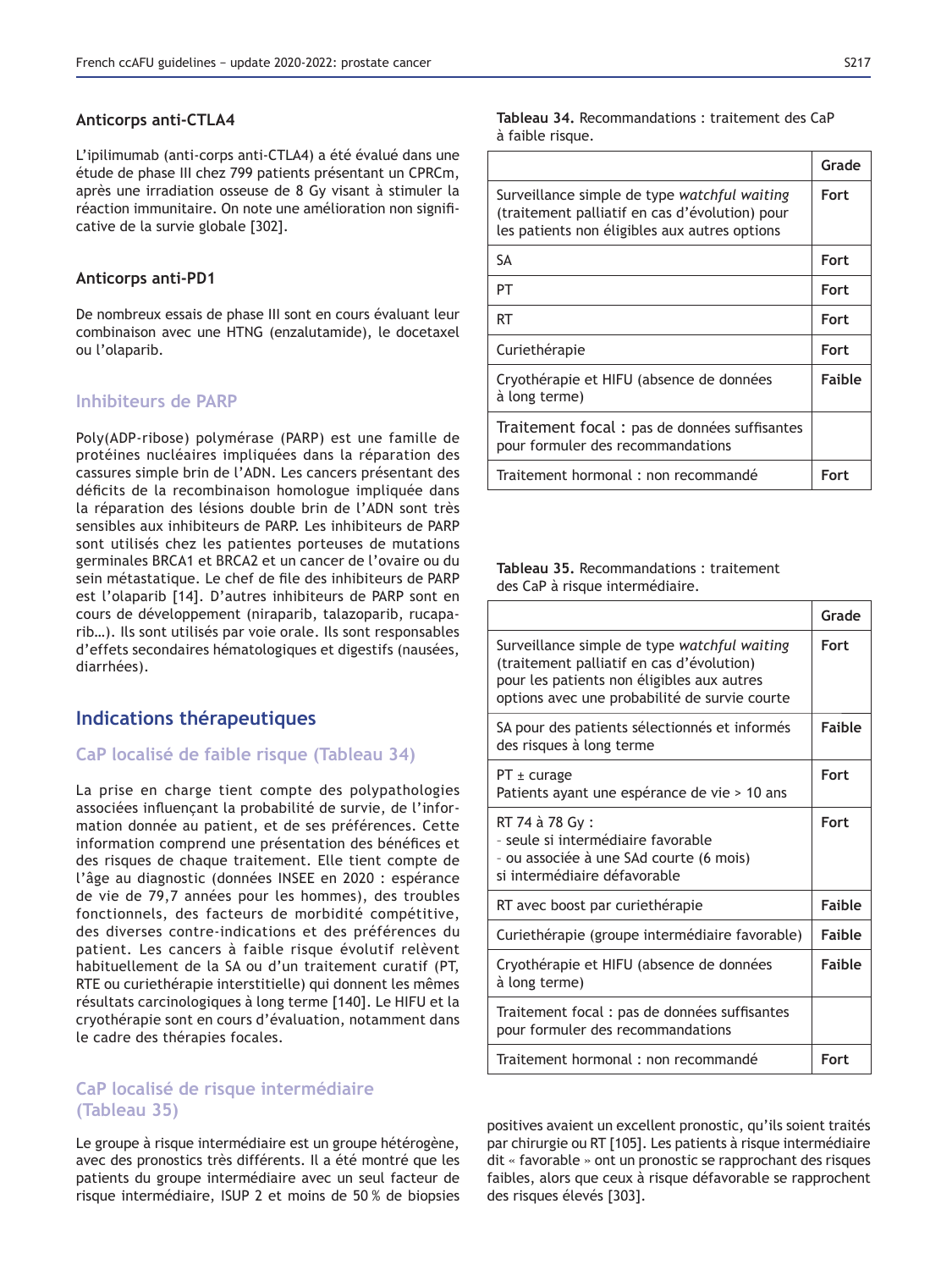#### **6\$**

Les principales séries de SA ne comportent qu'un nombre limité de patients avec un CaP de risque intermédiaire [304]. Dans la principale série, le risque de survenue de métastases dans ce groupe comparé aux patients de bon pronostic était multiplié par 3 [305]. Dans l'essai du groupe ProtecT, plus de 20 % des patients étaient à risque intermédiaire ou haut risque [141]. Si aucune différence n'a été observée en termes de survie spécifique à 10 ans, il existait une augmentation du risque de progression clinique ou de métastases dans le groupe surveillance. La SA dans le groupe des patients à risque intermédiaire doit se limiter à des patients sélectionnés et informés des risques à long terme. Parmi les critères de sélection, la majorité des groupes de consensus s'accorde sur un faible pourcentage de grade 4 (< 10 %), un nombre de biopsies positives limité, et un PSA < 10 ng/ml. Les données d'IRM orientent également la décision thérapeutique sans pouvoir définir actuellement des critères de sélection et de suivi stricts [150].

### **HIFU, cryothérapie et thérapie focale**

Les études concernant le HIFU, la cryothérapie et la thérapie focale, quelle que soit l'énergie utilisée, dans les CaP de risque intermédiaire, correspondent à des études observationnelles avec un suivi limité. Elles ne permettent pas de conclure à leur efficacité oncologique à long terme. Ces techniques ne pourront donc être proposées qu'aux patients non éligibles à une chirurgie ou une RT ou dans le cadre d'un essai.

## **Traitement chirurgical**

La PT est un des traitements de référence du CaP localisé, de risque intermédiaire selon D'Amico et CAPRA [306].

Les essais randomisés montrent une réduction significative de la mortalité globale et de la mortalité spécifique dans le groupe PT *vs* surveillance. Dans l'étude SPCGS-4, avec un suivi de 29 ans, le risque de décès par CaP était de 19,6 % après prostatectomie et de 31,3 % en cas de *watchful*  waiting [137]. Les principaux facteurs de risque de décès spécifique étaient les marges positives, l'extension extracapsulaire et surtout un score ISUP  $\geq$  3. Les survies globale, spécifique et sans métastase étaient respectivement de 28,1, 80,4 et 73,4%. Dans l'étude PIVOT, une diminution du risque de décès global de 12 % est observée [138].

Concernant la technique chirurgicale, une préservation des BVN peut être réalisée en fonction du statut érectile préopératoire du patient, en l'absence de franchissement capsulaire sur l'IRM.

Le risque d'envahissement ganglionnaire varie de 4 à 20 % dans ce groupe [112]. Le curage étendu doit être réalisé en cas de risque de positivité > 5 % par l'évaluation du nomogramme [307]. Les patients à risque intermédiaire favorable pourraient faire l'objet de proposition moins invasive [105].

## **57**

La RT est un des traitements de référence des cancers de prostate des patients du groupe intermédiaire. L'essai ProtecT, avec plus de 20 % des patients présentant un stade intermédiaire au diagnostic, confirme l'équivalence en matière de survie spécifique entre chirurgie et irradiation à 10 ans.

Une SAd courte (6 mois) associée à une irradiation prostatique de 70 Gy améliore la survie globale des patients du groupe intermédiaire par rapport à une RT exclusive à dose conventionnelle de 70 Gy.

Dans l'essai randomisé de Boston, la survie globale à 5 ans était significativement meilleure avec l'association RT-HT (88 % vs 78 %;  $p = 0.04$ ) [308]. Ce bénéfice n'était conservé que chez les patients sans polypathologie associée moyenne ou sévère.

Le RTOG 94-08 retrouvait un bénéfice en survie globale à 10 ans pour le traitement combiné (62 % *vs* 57 % ; *p* = 0,03), avec des taux de mortalité spécifique respectivement de 8 et 4% à 10 ans [309]. Le bénéfice est essentiellement marqué chez les patients de risque intermédiaire avec une amélioration de la survie globale à 10 ans (de 54 à 61 %) et une réduction de la mortalité spécifique (de 10 à 3 %,  $p < 0.01$ ).

L'étude EORTC 22991 a inclus 819 patients entre une RT seule (70, 74 ou 78 Gy) ou associée à une HT de 6 mois [208]. On note un bénéfice en survie sans récidive clinique et une diminution significative de la survenue de métastases mais sans bénéfice sur la survie globale. Le bénéfice de cette HT est d'autant plus marqué que la dose d'irradiation est élevée.

Le GETUG 14 est un essai prospectif avec augmentation de dose qui a randomisé 375 patients de pronostic intermédiaire en deux bras : un bras SAd néo-adjuvante (2 mois) + concomitante (2 mois) avec une irradiation prostatique et un bras irradiation prostatique. La dose d'irradiation était de 80 Gy. Les résultats préliminaires avec un suivi médian de 37 mois confirment l'intérêt d'une SAd courte avec un bénéfice significatif sur la survie sans récidive biologique et clinique à 5 ans [310].

Il importe de différencier au sein du groupe intermédiaire les deux sous-groupes déjà décrits : les patients intermédiaires défavorables bénéficieraient d'une SAd associée alors que les intermédiaires favorables pourraient être traités par RT exclusive avec une dose minimale de 76 Gy. Le bénéfice de l'augmentation de dose apparaît utile même en cas de SAd [208]. L'indication de cette SAd doit tenir compte des comorbidités cardiovasculaires associées.

Il est possible que l'association RTE et curiethérapie soit supérieure à la RTE seule [205]. Ceci demande confirmation par de nouveaux essais prospectifs. La curiethérapie exclusive à bas débit de dose peut être proposée aux patients du groupe intermédiaire s'ils n'ont qu'un facteur de mauvais pronostic: PSA  $\leq$  15 ng/ml ou ISUP < 3. Dans ce cas, il est impératif de disposer d'une IRM de bonne qualité ne montrant pas d'extension extraprostatique.

## **CaP localisé à haut risque (Tableau 36)**

Le groupe des tumeurs à haut risque est hétérogène. En se basant sur le nombre de facteurs défavorables (PSA  $>$  20 ng/ml; stade clinique T3-T4; ISUP  $\geq$  4), les survies spécifiques après chirurgie et RT varient de 80 à 95 % [311,312].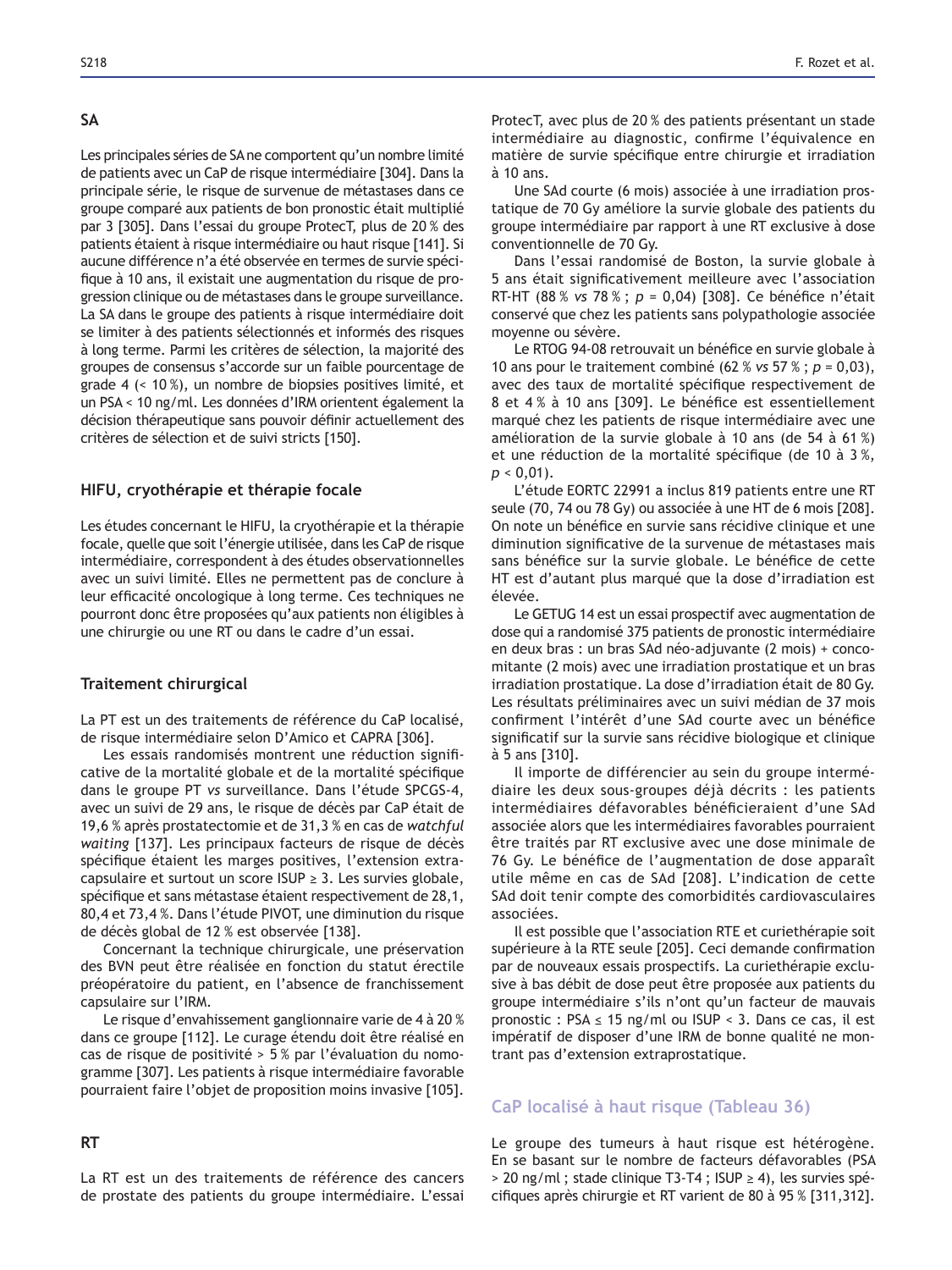|                | <b>Tableau 36.</b> Recommandations: traitement des CaP |  |
|----------------|--------------------------------------------------------|--|
| à haut risque. |                                                        |  |

|                                                                                                                                                                                                                                                                                                              | Grade       |
|--------------------------------------------------------------------------------------------------------------------------------------------------------------------------------------------------------------------------------------------------------------------------------------------------------------|-------------|
| L'hormono-radiothérapie est supérieure à la RT<br>exclusive sur le contrôle local, le contrôle<br>biochimique, l'apparition de métastases<br>et la survie globale à 10 ans                                                                                                                                   | <b>Fort</b> |
| La SAd longue (2 ou 3 ans) est supérieure<br>à une SAd courte (4 ou 6 mois) pour la survie<br>sans récidive biochimique, la survie<br>sans récidive clinique, la survie sans métastase<br>et la survie globale. Dans certains cas (patient<br>âgé, comorbidités), une durée de 18 mois<br>peut être indiquée | <b>Fort</b> |
| La PT peut être proposée dans la prise<br>en charge du CaP de haut risque ou localement<br>avancé, dans le cadre d'une approche<br>multimodale                                                                                                                                                               | Fort        |
| La SAd seule est inférieure à la radio-<br>hormonothérapie sur le contrôle biologique,<br>la survie sans métastase et la survie globale<br>chez des patients sans polypathologie sévère<br>associée                                                                                                          | Fort        |
| Un traitement local doit être proposé en cas<br>de maladie cN1M0 (chirurgie ou radio-<br>hormonothérapie)                                                                                                                                                                                                    | <b>Fort</b> |

## **RT** et SAd longue

Si le traitement local est la RT, il est impératif d'y associer une SAd pour les tumeurs localement avancées (T3-T4). L'hormono-radiothérapie est supérieure à la RT exclusive sur le contrôle local, le contrôle biochimique, l'apparition de métastases et la survie globale à 10 ans – EORTC : 40 *vs* 58 % (*p* = 0,0004) ; RTOG 85-31 : 38 *vs* (*p* = 0,0043) [313,314].

L'hormono-radiothérapie est supérieure à la HT seule sur le contrôle biochimique, la survie sans métastase et la survie globale [315,316]. L'adjonction d'un traitement local est nécessaire pour optimiser la prise en charge de ces tumeurs localement avancées sans métastase à distance.

La SAd longue (2 ou 3 ans) est supérieure à une SAd courte (4 ou 6 mois) pour la survie sans récidive biochimique, la survie sans récidive clinique et la survie sans métastase. Un bénéfice en survie globale a été observé pour le sous-groupe des patients avec un score ISUP  $\geq$  4 dans l'étude du RTOG. Pour les patients du groupe à haut risque, une SAd longue (2 ans) améliore la survie sans métastase et la survie globale par rapport à une SAd de 4 mois même en cas de doses d'irradiation  $\geq$  76 Gy [209,317].

Un essai a comparé 18 mois *vs* 36 mois et n'a pas trouvé de différence significative pour tous les critères de jugement évalués [318]. Cependant, il s'agissait d'un essai de supériorité et non d'un essai d'équivalence : il n'est pour l'instant pas démontré que 18 mois est équivalent à 3 ans. Pour les patients n'ayant qu'un seul facteur de haut risque ou bien présentant des polypathologies associées (notamment cardiovasculaires), il est possible d'arrêter la SAd à 18 mois. Une durée de 18 mois est la durée minimale à proposer dans les formes à haut risque.

Dans le cadre des essais randomisés, une irradiation pelvienne était systématique avec une dose délivrée à la prostate de 70 Gy, mais le bénéfice réel de cette irradiation pelvienne reste discuté.

### **Traitement chirurgical**

La PT peut être réalisée chez des patients sélectionnés, porteurs d'un cancer de la prostate à haut risque dont le bilan d'extension est négatif. En cas de facteurs pathologiques défavorables, elle doit être envisagée dans le cadre d'un traitement multimodal. Le patient doit être prévenu de cette possibilité en préopératoire.

La présentation des tumeurs à haut risque a évolué. Actuellement, une majorité de patients est à haut risque en raison d'un score ISUP élevé ou d'une extension extraprostatique sur l'IRM, plutôt que sur la valeur du  $PSA \geq 20$  ng/ml ou le stade clinique (cT3). Les tumeurs à haut risque représentent 20 à 25 % des nouveaux diagnostics de CaP selon la définition utilisée. Les résultats carcinologiques de la PT pour les maladies à haut risque sont hétérogènes et d'interprétation difficile en raison des multiples définitions utilisées et de l'association variable à un traitement adjuvant ou de rattrapage. Le taux de pT2 est élevé (35-44 %) dans les séries récentes. La survie spécifique à 10 ans varie de 85 à 98 %. Il n'existe pas d'étude randomisée comparant la PT avec la RT et la radio-hormonothérapie. Plusieurs séries rétrospectives comparatives et une méta-analyse ont suggéré que la PT serait équivalente à la radio-hormonothérapie, et offrirait un avantage en survie spécifique par rapport à la RT [193,319,320]. À l'inverse une équivalence, voire une supériorité de la combinaison RT/curiethérapie/HT sur la chirurgie a été mise en évidence sur d'autres séries plus récentes [202,203]. Mais ces études sont grevées par de nombreux biais et ne permettent pas de conclure. Un essai randomisé (SGPC-15) est en cours.

Techniquement, un curage ganglionnaire étendu et une ablation large de la prostate doivent être réalisés. L'objectif de la chirurgie est une exérèse en marges saines.

### Place de la chimiothérapie

Celle-ci a été essentiellement évaluée en association avec la radio-hormonothérapie.

- L'essai GETUG 12 a comparé une SAd longue (3 ans) seule ou associée à quatre cycles de docetaxel/estramustine [321]. Les patients pouvaient être opérés, mais seuls 5 % des patients ont eu une PT. Avec un recul de 8 ans, la survie sans récidive biologique est meilleure dans le groupe avec chimiothérapie (62 *vs* 50 % ; *p* mais sans avantages publiés sur la survie sans métastases, ni la survie globale.
- L'essai STAMPEDE est une étude randomisée, multi-bras, multi-étapes, qui incluait des patients métastatiques mais aussi à haut risque [289]. Ceux-ci devaient avoir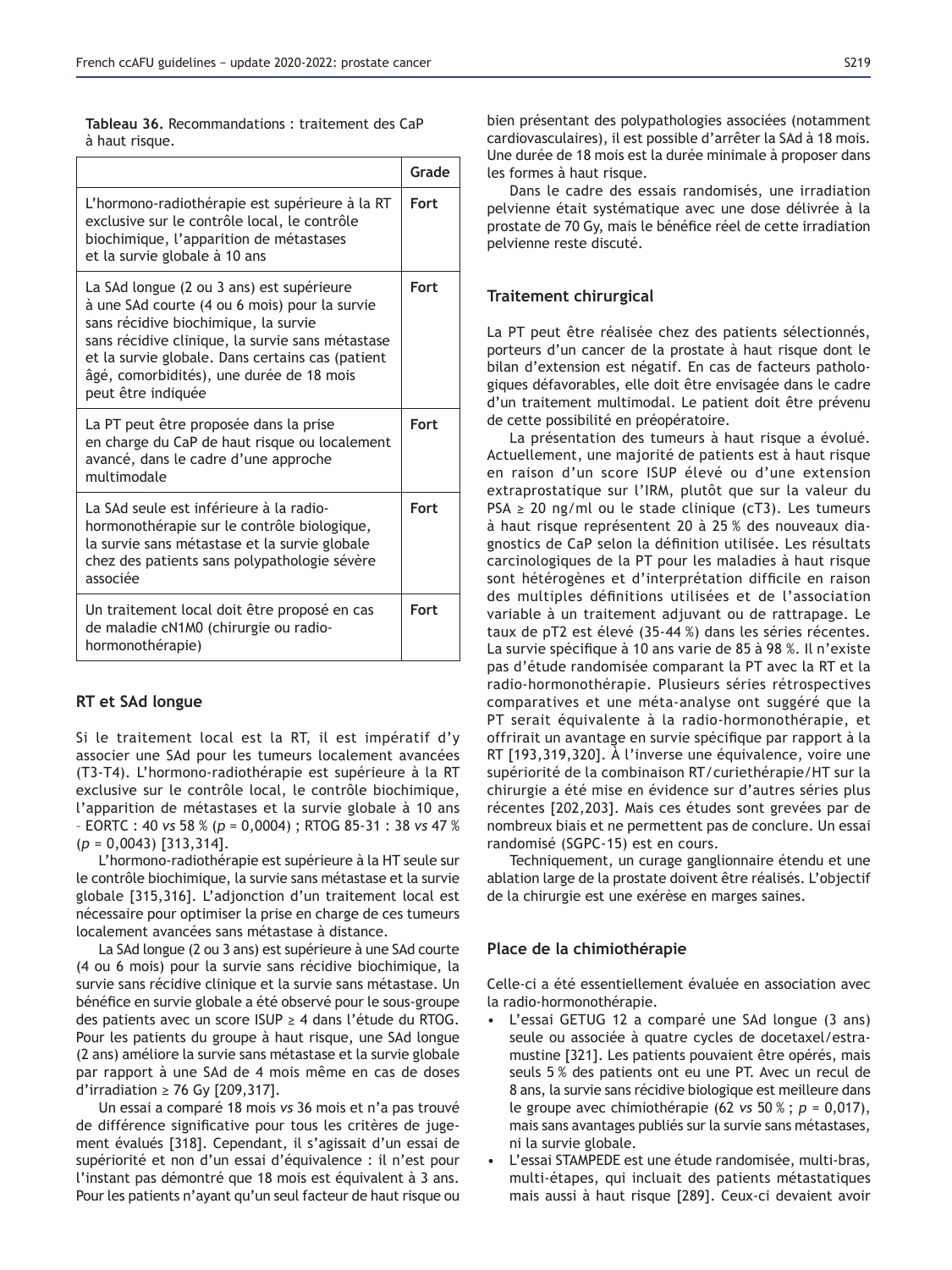au moins deux des caractéristiques suivantes : cT3-T4, score ISUP ≥ 4 et PSA ≥ 40 ng/ml. Dans le bras évaluant le docetaxel en adjuvant, dans le sous-groupe des patients non métastatiques (1 145 patients dont 62 % ont reçu une irradiation), la chimiothérapie améliore la survie sans récidive biologique (HR = 0,6 ; *p* = 0,0002), sans améliorer les autres paramètres.

• L'essai NRG/RTOG0521 a évalué, en combinaison avec une SAd longue (2 ans) et une irradiation (72 à  $75.6$  Gy), un traitement adjuvant par docetaxel [322]. Chez 563 patients à haut risque, le docetaxel améliore la survie globale (à 6 ans, 86 % *vs* 80,6 % ; avec un test du log-rank unilatéral, *p* = 0,034). Cependant, il y avait plus de décès intercurrents dans le bras sans docetaxel (36 *vs* 21) sans bénéfice sur la survie spécifique. La survie sans récidive biologique est similaire dans les deux bras, et il existe une légère amélioration du taux de métastases à 6 ans (14 % *vs* 9,1 % ; *p* = 0,044), suggérant un simple retard à l'apparition des métastases. Ces diverses considérations méthodologiques ne permettent pas de conclure définitivement sur l'intérêt du docetaxel adjuvant.

La chimiothérapie semble améliorer la survie sans récidive biologique dans les formes à haut risque sans impact pour l'instant sur les autres paramètres. Elle n'est donc pas indiquée en routine.

### **SAd** isolée

La SAd seule est inférieure à la radio-hormonothérapie sur le contrôle biologique, la survie sans métastase et la survie globale chez des patients sans polypathologie sévère associée [315,323,324].

La HT en monothérapie ne doit être proposée qu'en dernier recours chez des patients non éligibles à une RT avec des polypathologies sévères (niveau de preuve 2).

### **F1**

Le traitement des patients cN1, considérés comme métastatiques, était jusqu'à présent la SAd.

Plusieurs séries récentes ont montré le bénéfice du traitement local dans cette situation [325] : PT ou PT + SAd [326] et RT + SAd [327]. Ce bénéfice de l'ajout d'un traitement local a été évalué dans diverses études rétrospectives, résumées dans une revue systématique [325]. Ces études montrent un bénéfice en survie globale et en survie spécifique de l'association d'une SAd à un traitement local (RT ou PT) avec des HR variant de 0,30 à 0,70 selon les études. C'est en particulier le cas de l'étude STAMPEDE [327]. Pour les patients non métastatiques incluant les patients cN1 et M0, le choix était laissé au clinicien de proposer ou non une irradiation prostatique avec ou sans irradiation pelvienne. Les deux groupes étaient comparables. La survie sans récidive à 2 ans était de 89 % dans le groupe irradié contre 64 % sans irradiation (HR = 0,35 ; IC 95 % : 0,19-0,65). Il s'agit d'une analyse rétrospective, mais au sein d'une étude prospective. Le bénéfice de la PT chez les patients cN1 a ensuite été évalué dans une autre étude rétrospective qui a confirmé le bénéfice en survie pour les patients opérés [328]. Le type de traitement local (PR *vs* RT) ne semble pas influencer les résultats oncologiques.

Sur la base de ces études, un traitement local est recommandé chez les patients atteints de la maladie cN1 au moment du diagnostic. C'est en particulier le cas si l'atteinte ganglionnaire n'est détectée que sur la TEP-scan. En cas de suspicion d'atteinte ganglionnaire pendant la chirurgie, la PT doit être poursuivie. Le curage étendu reste la référence dans cette situation.

L'intensification du traitement systémique n'a pas été évaluée spécifiquement dans la population de patients cN1. L'étude STAMPEDE a évalué l'ajout de docetaxel et d'abiratérone, mais dans une sous-population non métastatique, incluant à la fois les patients cN0 et cN1 [289,329]. L'acétate d'abiratérone a été associé chez ces patients cN0/1M0 à une amélioration non significative de la survie globale avec des données de survie encore immatures. L'ajout de docetaxel et/ou d'acide zolédronique n'a procuré en revanche aucun avantage en matière de survie globale chez ces patients non métastatiques traités par SAd.

#### **Recommandations**

de cancer cN1M0 (grade fort).

Un traitement local par chirurgie ou radiohormonothérapie est indiqué en cas de cancer cN1M0 (grade fort). Un renforcement du traitement systémique par chimiothérapie ou HTNG n'est pas indiqué en cas

# **Suivi, traitements adjuvants et de rattrapage après traitement local**

## **Modalités de suivi, définition et bilan** de la récidive biologique (RB) après traitement local

### *Modalités de suivi après traitement local*

Le suivi après traitement local a pour but de vérifier l'absence de récidive et d'évaluer la tolérance au traitement. En cas de récidive, il permet de discuter l'intérêt d'une deuxième ligne de traitement.

La mesure du PSA et le TR sont les examens de première intention. Un premier dosage du PSA total est recommandé dans les 3 mois après l'intervention. S'il est indétectable, des contrôles ultérieurs sont recommandés tous les 6 mois pendant 3 à 5 ans, puis tous les ans [330]. Après PT, le PSA devient indétectable en 6 semaines, sa demi-vie étant de 3,15 jours [331].

Il n'y a pas d'indication à réaliser de manière systématique une imagerie après PT ou RT, en dehors d'une récidive biochimique ou clinique après traitement local.

## Définition de l'échec biologique après traitement *local (Tableau 37)*

L'échec biologique est défini soit par la récidive (RB), soit par la persistance d'un PSA détectable après l'intervention.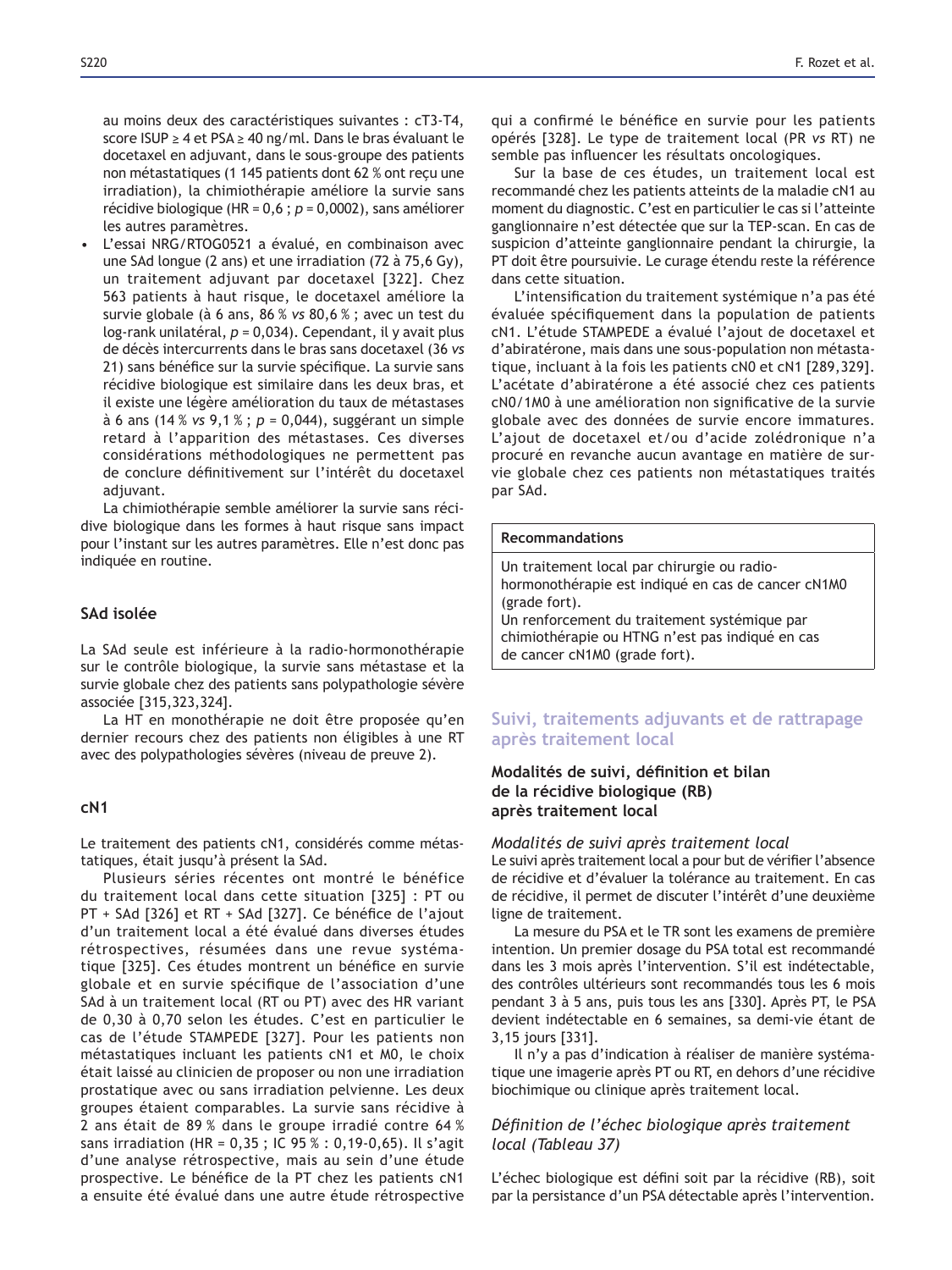| <b>Traitement</b>   | Définition de la RB                                                    |
|---------------------|------------------------------------------------------------------------|
| PT [19]             | $PSA > 0,2$ ng/ml<br>et ascendant confirmé<br>par 2 dosages successifs |
| RT ± HT [330]       | PSA Nadir + 2 ng/ml                                                    |
| Curiethérapie [330] | PSA Nadir + 2 ng/ml                                                    |
| <b>HIFU [332]</b>   | PSA Nadir + 1,2 ng/ml                                                  |

Tableau 37. Définitions de la RB en fonction du type de traitement du cancer de la prostate.

# *Bilan d'extension lors de la RB après traitement local (Tableau 38)*

Le délai de la récidive et le PSADT après traitement local ont une valeur prédictive du site de la récidive (locale ou métastatique) et pronostique de la survie et de la réponse aux traitements complémentaires. Un PSADT < 10 mois est corrélé à un risque élevé de récidive métastatique et de mortalité dans les 10 ans [333]. Les caractéristiques anatomopathologiques post-PT et biologiques en faveur d'une récidive locale sont : un score ISUP < 3, une élévation du PSA après un délai > 12 mois et un PSADT > 10 mois. Dans les autres cas, la récidive est en faveur d'une récidive métastatique.

Après chirurgie, la TEP (18F-choline ou 68Ga-PSMA) est l'examen de référence. Elle n'est cependant pas indispensable en cas de PSA bas et de faible vélocité, si un traitement de rattrapage par radiothérapie est envisagé. La place de l'IRM pelvienne dans cette indication n'est pas validée.

Après radiothérapie, l'IRM prostatique est l'examen de référence pour la détection d'une récidive locale si le patient est candidat à un traitement de rattrapage. Dans cette indication, le PI-RADS n'est pas applicable, un score de suspicion (Likert de 1 à 5) doit être donné en cas de lésion suspecte pour adapter le schéma de biopsies (biopsies standards ± ciblées) [334]. La TEP (18F-choline ou 68Ga-PSMA) est l'examen de référence pour la détection des récidives ganglionnaires et métastatiques.

#### TEP (18F-choline ou 68Ga-PSMA)

L'essai (NCT021311649) a comparé les performances de l'IRM, la TEP-choline et la TEP-PSMA lors de la rechute biologique après PT chez les patients ayant un scanner et une scintigraphie négative et candidats à une RT de rattrapage [335,336]. Le taux de détection de la récidive pelvienne était de 28 % pour l'IRM pelvienne, 32 % pour la TEP-choline et 42 % pour la TEP-PSMA. L'IRM pelvienne et la TEP-PSMA étaient plus performantes pour visualiser la rechute dans la loge (21,5 et 19 % respectivement) *vs* la TEP-choline (13 %) (p non significatif). Les sites pelviens hors loge prostatique étaient mieux détectés par la TEP-choline (19 %) ou la TEP-PSMA (32 %) que par l'IRM (8 %) (*p* < 0,004). La TEP-choline a modifié la prise en charge chez 46 % des patients tandis que l'IRM chez 24 %; la TEP-PSMA a apporté 23 % de modifications additionnelles par rapport à la TEP-choline. Le taux de réponse à la radiothérapie de la loge était plus élevé chez les patients ayant des imageries négatives ou ne montrant qu'un site positif dans la loge par rapport aux patients ayant des Tableau 38. Bilan d'imagerie à réaliser en cas de RB après traitement local.

| Bilan d'imagerie à réaliser en cas de RB<br>après traitement local                                                                           | Grade       |
|----------------------------------------------------------------------------------------------------------------------------------------------|-------------|
| Après PT<br>- Si PSA < 1 ng/ml, pas d'imagerie ou TEP-<br>PSMA*<br>- Si PSA > 1 ng/ml, TEP-choline ou TEP-<br>PSMA <sup>*</sup>              | <b>Fort</b> |
| Après RT<br>- TEP-choline ou TEP-PSMA*<br>- IRM en cas de suspicion de récidive<br>locale isolée accessible à un traitement<br>de rattrapage | <b>Fort</b> |

\* Pendant la période d'ATU nominative en attente d'AMM, il est nécessaire d'avoir une TEP-choline négative pour réaliser une TEP-PSMA.

foyers pelviens hors de la loge :  $70\%$  vs 50 % en IRM ( $p = 0.45$ ), *vs* 33 % en TEP-choline (*p* < 0,02) et 88 % *vs* 14 % en TEP-PSMA (*p* < 0,005). Ainsi la TEP-choline ou PSMA, ayant un taux de détection élevé de foyers de rechute hors loge, influence davantage la prise en charge et la réponse à la radiothérapie de la loge.

La TEP-choline est à réserver à la RB avec PSA > 1 ng/ ml [337]. En cas de PSA < 2 ng/ml, un temps de doublement court du PSA améliore la sensibilité de la TEP-choline.

Les méta-analyses d'Evangelista et al. [122] et de Tan et al. [338] montrent la haute performance des ligands du PSMA pour la détection de la rechute biologique en fonction du taux de PSA. Ils permettent de détecter le foyer de rechute dans environ 50 % des cas lorsque le taux de PSA est < 0,5 ng/ml, alors que la TEP-choline détecte ces foyers dans  $\leq$  20 % des cas, ce taux atteint 94 % en TEP-PSMA lorsque le PSA  $\leq$  2ng/ml.

La 18F-fuciclovine est un radiotraceur récent approuvé par la FDA qui a également obtenu une AMM française dans la rechute biologique. Ce radiotraceur n'a pas montré de supériorité par rapport au PSMA [339].

L'étude intermédiaire de l'essai NCT02899312 a analysé les performances d'un radioligand du PSMA marqué au Fluor le 18F-DCFPyl-PSMA. Elle confirme l'innocuité de ce ligand et son taux important de détection des sites de rechute (60 % si PSA <  $0,5$  ng/ml et 78 % si PSA < 1 ng/ml) est responsable d'une modification de l'intention de traitement chez deux tiers des patients [340].

### Traitements adjuvants après PT (Tableau 39)

## *RT*

Les études prospectives randomisées du SWOG 8794 [341], de l'EORTC 22911 [342] et de l'ARO 96-02-AP 09/95 [343] ont évalué l'intérêt de la RT adjuvante à la PT et ont conclu à l'efficacité de cette RT pour les tumeurs pT3 ou pTxR1 sur la survie sans progression biologique avec un gain d'environ 20 %. Seul le SWOG 8794 a montré pour les tumeurs pT3N0M0 une amélioration à 15 ans de la survie sans métastase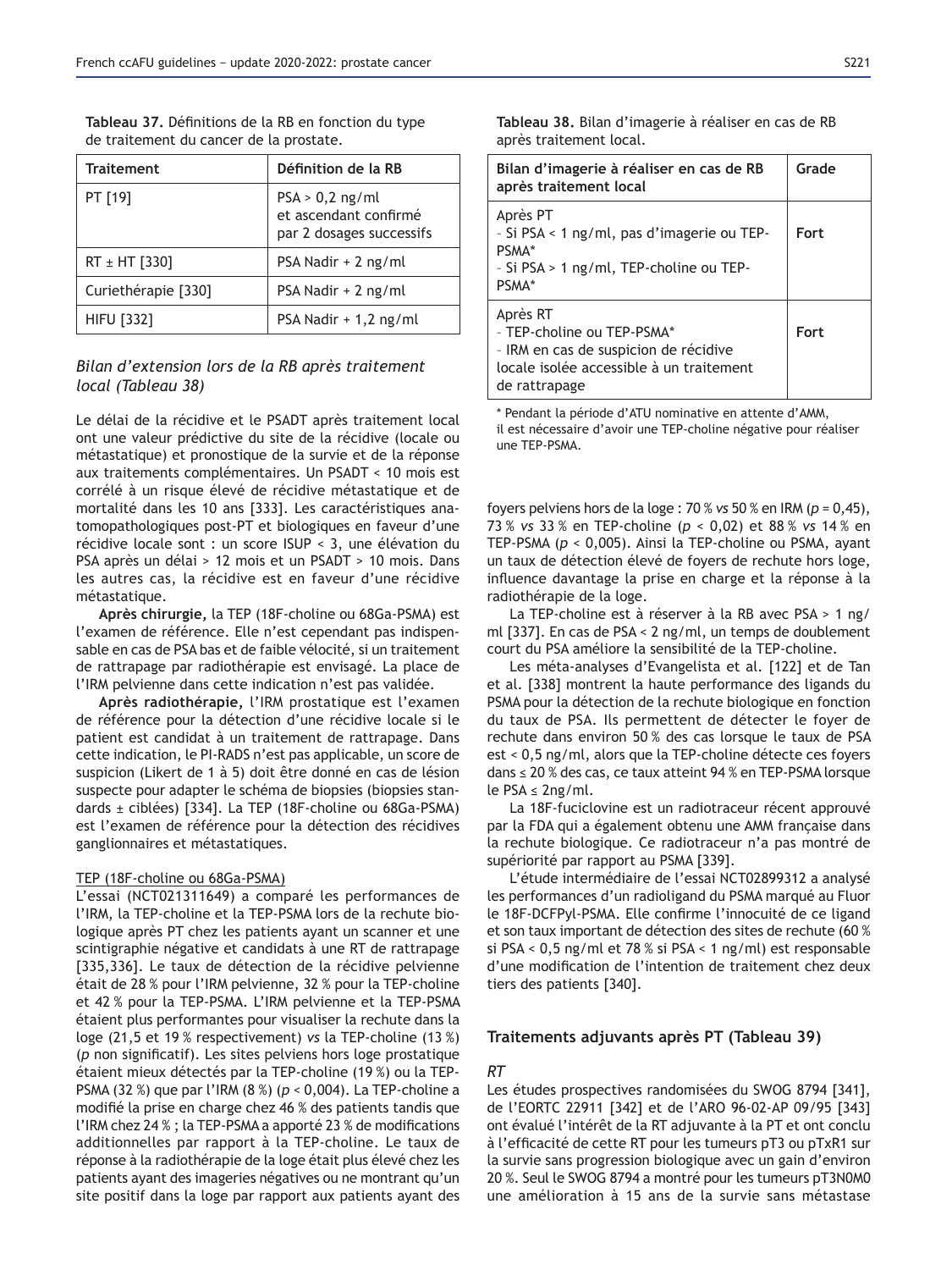|  |  |  | <b>Tableau 39.</b> Traitements adjuvants après PT. |  |  |  |  |
|--|--|--|----------------------------------------------------|--|--|--|--|
|--|--|--|----------------------------------------------------|--|--|--|--|

| <b>Situation</b><br>clinique | Recommandation                                                                                                                                                              | <b>Niveau</b><br>de recommandation |
|------------------------------|-----------------------------------------------------------------------------------------------------------------------------------------------------------------------------|------------------------------------|
| pT3 ou R1/pN0                | Information du patient sur le risque de récidive                                                                                                                            | Fort                               |
|                              | Surveillance biologique rapprochée                                                                                                                                          |                                    |
|                              | Radiothérapie différée précoce en cas de RB                                                                                                                                 |                                    |
|                              | Pas d'indication à une hormonothérapie adjuvante                                                                                                                            |                                    |
| pN1                          | Hormonothérapie adjuvante                                                                                                                                                   | Fort                               |
|                              | Option : radiothérapie pelvienne associée à la HT à discuter selon<br>les marges chirurgicales, l'importance de l'atteinte ganglionnaire<br>et l'extension extraprostatique | Faible                             |
|                              | Option : simple surveillance si faible envahissement ganglionnaire et PSA<br>postopératoire indétectable                                                                    | Faible                             |

(46 % *vs* 38 %) et de la survie globale (47 % *vs* 37 %) [341]. Cet essai incluait un nombre important (53 %) de patients avec un PSA détectable après chirurgie. La RT adjuvante est bien tolérée et s'accompagne d'une toxicité urinaire de grades 3-4 dans moins de 3,5 % des cas d'autant plus que le retour à la continence est acquis (Accord d'expert). Le bras contrôle sans radiothérapie de ces essais était laissé libre. On ignore si la radiothérapie de rattrapage était faite précocement ou même réalisée. La place de la RT adjuvante immédiate par rapport à la radiothérapie différée précoce à la RB restait donc à définir.

Trois essais récents ont comparé une RT adjuvante (PSA indétectable après PT) à une RT différée à la rechute biologique : l'essai anglais RADICALS-RT, l'essai français GETUG-AFU 17 et l'essai australien RAVES.

L'essai RADICALS-RT a inclus 1 396 patients à haut risque de récidive (marges positives :  $67%$  ou pT3 :  $77%$  ou ISUP 3-5 : 93%). La RB était définie par un taux de PSA  $\geq$  0,1 ng/ml. Dans le GETUG-AFU 17, la plupart des 424 patients inclus étaient pT3 R1. Enfin, dans l'étude RAVES, sur les 333 patients inclus, 67 % avaient des marges positives, 77 % un pT3 et 95 % un score  $ISUP > 2$ 

Une méta-analyse sur données individuelles de ces trois essais a été réalisée (ARTISTICS), permettant d'avoir un niveau de preuve élevé, du fait du nombre de patients inclus. Elle montre l'absence de bénéfice de la radiothérapie adjuvante, avec même un résultat supérieur pour la RT différée (OR = 1,12) [344]. Dans ces essais, près de 60 % des patients pouvaient être préservés de la RT adjuvante. Le taux de complications était beaucoup plus faible dans le bras RT différée (non réalisée chez un grand nombre de patients).

En conclusion, il n'y a plus d'indication à réaliser une radiothérapie adjuvante. Mais les patients à haut risque de rechute biologique après chirurgie doivent être surveillés très régulièrement. Une radiothérapie différée précoce doit être proposée dès que la RB survient (PSA est  $\geq$  0,1 ng/ml dans l'essai RADICALS-RT).

## *SAd*

Une SAd néo-adjuvante n'est pas recommandée. Une métaanalyse ne montre pas d'amélioration en survie globale ou spécifique, même si le taux de marges chirurgicales positives et de franchissement capsulaire était plus faible [345]. En l'absence d'atteinte ganglionnaire, aucune étude n'a montré le bénéfice d'une SAd adjuvante.

## pN1

Une seule étude historique a mis en évidence une amélioration statistiquement significative des survies globale et spécifique par HT adjuvante chez les patients ayant un envahissement ganglionnaire [346]. Certaines données récentes rétrospectives mettent en évidence un excellent pronostic des patients ayant seulement un ou deux ganglions envahis lors d'un curage étendu [347,348]. Ceux-ci pourraient être simplement surveillés sans nécessiter une HT adjuvante.

En cas de patient pN1, la RT adjuvante associée à la SAd reste discutée. Une large étude rétrospective [349] portant sur 1 107 patients ayant un curage ganglionnaire étendu a montré une diminution de la mortalité spécifique avec une RT adjuvante pour deux sous-groupes : les patients avec 1 ou 2 ganglions positifs, un score ISUP  $\geq$  2 et pT3 ou R1, et ceux avec 3-4 ganglions positifs. Une méta-analyse rapporte que l'association de la HT à la RT adjuvante améliore la survie globale (HR =  $0,74$ ) et la survie spécifique de manière significative (HR =  $0,40$ ) [350]. L'identification des facteurs de risque de progression pourra aider à stratifier les risques et à individualiser les traitements pour ce groupe hétérogène de patients et justifie des recherches plus approfondies dans le cadre d'études prospectives randomisées.

## PSA détectable après PT

Le PSA doit être indétectable 6 semaines après la PT. L'existence d'un PSA détectable après chirurgie est rare (environ 5 % des cas) [351-353]. Rarement, et uniquement en cas de persistance d'un PSA faible sans progression, cette détectabilité peut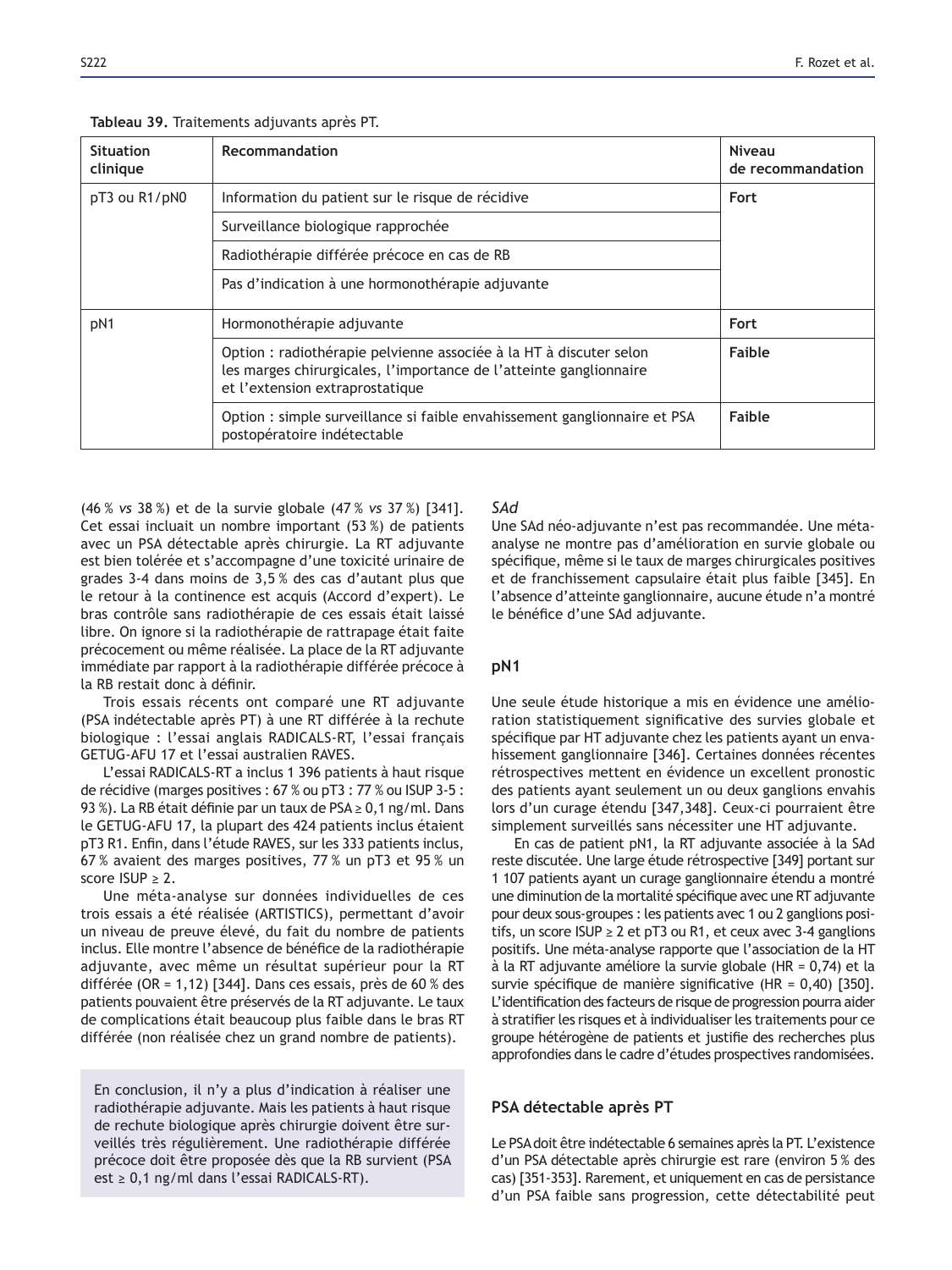être interprétée comme la persistance de tissu prostatique sain [354]. Dans la majorité des cas, cette détectabilité témoigne d'une maladie résiduelle soit à distance, soit locale. Le taux de progression chez les patients, quel que soit le traitement de la récidive mis en place, dépasse 70 %. La décision du type de traitement de rattrapage doit être prise en fonction des paramètres pathologiques (statut ganglionnaire, marges, score ISUP, stade pT), des paramètres biologiques postopératoires (taux immédiat postopératoire du PSA et sa vélocité), ainsi que du bilan d'imagerie métabolique [355]. Au vu de l'essai du SWOG 8794, dans lequel une majorité de patients avaient un PSA détectable, une radiothérapie complémentaire doit être envisagée. L'étude de phase II AFU-GETUG 22 permettra de statuer sur l'intérêt d'ajouter une hormonothérapie concomitante à la radiothérapie en cas de PSA détectable après PT.

## Traitement de la RB après PT (Tableau 40)

Le pronostic des RB après chirurgie apparaît très hétérogène, certains patients n'évolueront jamais vers une dissémination de leur maladie et d'autres verront apparaître rapidement des métastases. Les principaux facteurs pronostiques sont le PSADT et l'intervalle entre la chirurgie et la RB [356].

Après PT, les options thérapeutiques en cas de récidive locale sont : la radiothérapie associée ou non à une hormonothérapie, l'hormonothérapie continue ou intermittente, la surveillance.

#### *RT*

En présence d'une rechute biologique après PT, une radiothérapie de rattrapage de la loge de prostatectomie peut être proposée. Les critères en faveur d'une récidive locale sont la présence de marges positives sur la pièce opératoire, un délai entre la chirurgie et la rechute biologique > 12 mois, un PSADT > 10 mois sans envahissement ganglionnaire ou envahissement des vésicules séminales et un score ISUP  $\leq 2$ ou une image en faveur d'une récidive à l'IRM [357].

Il n'y a pas d'études randomisées ayant démontré un bénéfice en survie sans récidive clinique ou globale de la radiothérapie de rattrapage. Un essai randomisé a comparé, en cas de RB postopératoire (PSA entre 0,4 et 1 ng/ml), une hormonothérapie par bicalutamide suivie, en cas de progression d'analogues de la LHRH à une radiothérapie de rattrapage (66 Gy), suivie en cas d'échec par la même hormonothérapie [358]. Le critère de jugement principal était le temps jusqu'à résistance au

Tableau 40. Traitement de la RB après PT.

|                                                                                                                                                                   | Grade         |
|-------------------------------------------------------------------------------------------------------------------------------------------------------------------|---------------|
| La surveillance peut être proposée en cas<br>de RB après PT et de facteur pronostique<br>favorable : temps de récidive > 3 ans,<br>PSADT > 12 mois, ISUP $\leq 2$ | <b>Faible</b> |
| La RT de rattrapage (66 Gy) peut être<br>proposée en cas de RB après PT, elle doit être<br>réalisée précocement (PSA < 0,2 ng/ml)                                 | <b>Fort</b>   |
| En cas de RB de haut risque, une SAd associée<br>(6 mois) à la RT peut être proposée.                                                                             | <b>Fort</b>   |

bicalutamide. L'essai est positif : le délai jusqu'à résistance au bicalutamide est de 8,6 ans dans le bras radiothérapie contre 5,6 ans dans le bras hormonothérapie seule (*p* = 0,001 ; test unilatéral). Il n'y a aucun bénéfice en survie sans récidive clinique ou en survie globale. Il s'agit du seul essai prospectif évaluant la radiothérapie de rattrapage : il montre une efficacité de la radiothérapie de rattrapage, mais le critère de jugement reste discutable. Les études rétrospectives sont discordantes. Une revue générale montre que 3 des 4 études ayant la puissance nécessaire mettent en évidence un bénéfice en survie globale en faveur de la radiothérapie de rattrapage [356].

La dose délivrée est habituellement de l'ordre de 66 Gy en fractionnement conventionnel. L'hypofractionnement n'est pas encore validé dans ce contexte, et il est potentiellement source de complications urinaires plus fréquentes. Un essai randomisé est en cours, qui compare 64 à 70 Gy : une toxicité urinaire plus marquée est rapportée dans le bras 70 Gy [359]. L'intérêt d'irradier les aires ganglionnaires reste discuté [360].

## *RT + SAd*

L'adjonction d'une hormonothérapie est une option. Deux essais randomisés récents ont évalué son intérêt.

- L'essai GETUG-AFU 16 a comparé une irradiation de la loge prostatique seule (66 Gy) ou associée à une SAd par agonistes de la LHRH (goséréline 6 mois) [361]. La survie sans métastases à 120 mois était de 75 % chez les patients affectés au groupe RT plus goséréline contre 69 % chez les patients affectés au groupe radiothérapie seule  $(HR = 0.73$ ;  $p = 0.0339$ ). Tous les sous-groupes analysés bénéficient de l'hormonothérapie [362].
- L'essai RTOG 9601 a randomisé une irradiation de la loge de prostatectomie (64,8 Gy) seule ou en combinaison avec une SAd par bicalutamide pendant 2 ans [363]. Un bénéfice en survie globale à 10 ans  $(82 % vs 78 % ; p = 0,04)$  a été mis en évidence. Une analyse complémentaire montre que ce bénéfice n'est retrouvé que pour les patients ayant un taux de PSA  $\geq$  0,6 ng/ml au moment de l'irradiation [364]. En dessous de cette valeur, non seulement le bicalutamide donné pendant 2 ans n'améliore pas la survie, mais double le risque de décès d'autres causes, en particulier cardiaque ou neurologique.

Ces deux essais autorisent à proposer, pour les patients ayant des formes à haut risque (PSADT court, score de Gleason élevé, taux de PSA  $\geq$  0,7 ng/ml), une HT associée à l'irradiation.

Conclusion : prise en charge de la RB après PT La prise en charge doit être adaptée aux critères de gravité. Certains patients pourraient être simplement surveillés (récidive tardive après chirurgie, avec un temps de doublement du PSA long et un score ISUP 1 ou 2 sur la pièce opératoire).

La RT de rattrapage est le seul traitement ayant une intention curative dans ce contexte. Si une RT est proposée, elle doit l'être de manière précoce, dès que le taux de PSA dépasse 0,2 ng/ml, voire 0,1 ng/ml [365]. Elle apparaît particulièrement utile en cas de marges positives, de T3a ou bien en cas de récidive locale visible à l'imagerie. Elle doit être associée à une SAd si le taux de PSA avant RT est élevé, avec un temps de doublement court et un score ISUP sur la pièce opératoire  $\geq 3$ .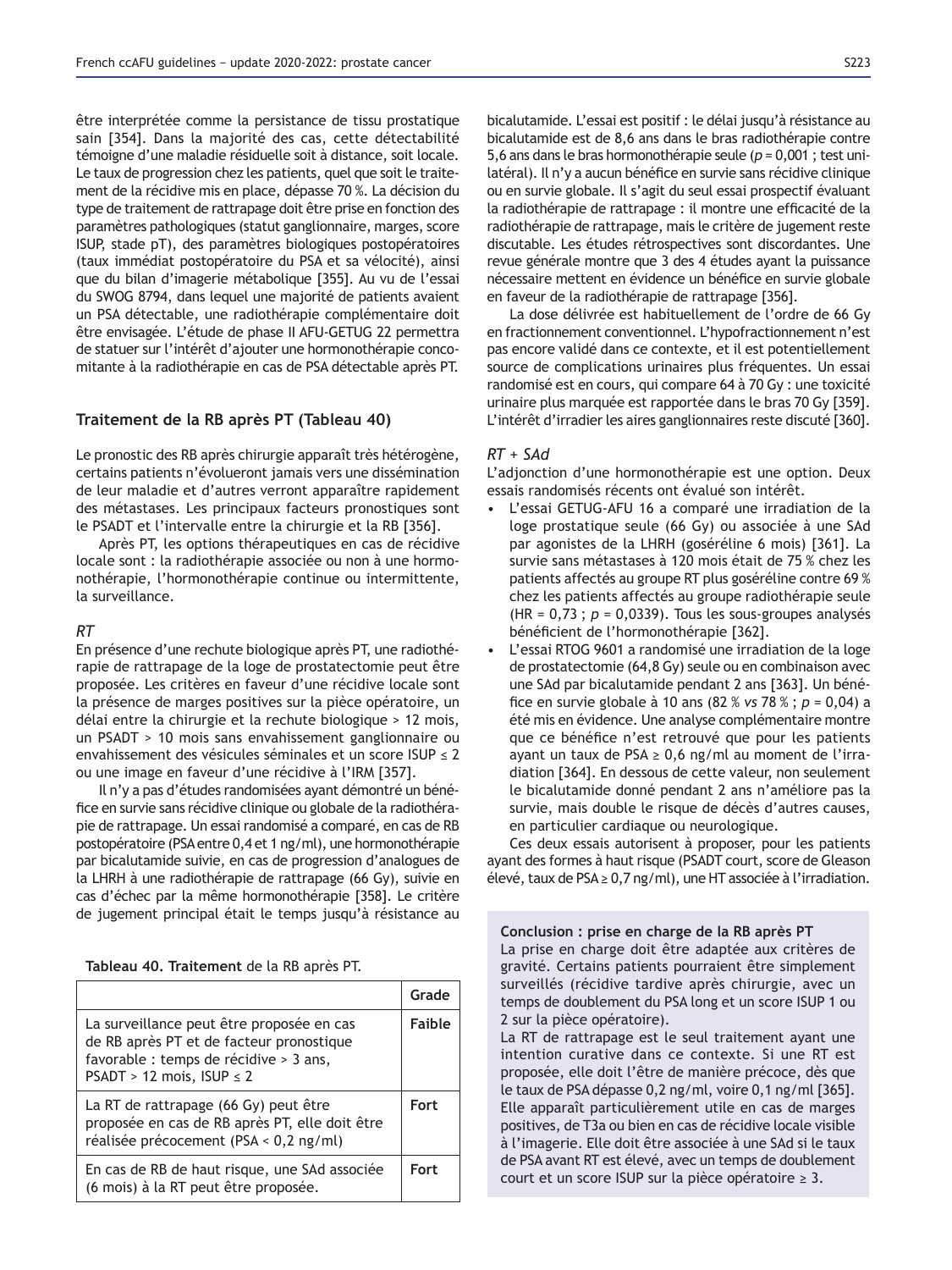## **Traitements de la récidive locale** après radiothérapie

Après RT ou curiethérapie chez un patient en bon état général, potentiellement éligible à un second traitement local, il importe de réaliser un bilan qui comprendra une TEP-choline ou PSMA, puis, si celle-ci ne met pas en évidence de lésion à distance (ganglionnaire ou métastatique), une IRM prostatique.

En cas de suspicion sur l'imagerie d'une récidive locale isolée, une confirmation histologique est requise.

Les biopsies pourront être réalisées de manière systématique, ou ciblée. Les biopsies doivent être réalisées au minimum 2 ans après l'irradiation. Le score ISUP postirradiation est souvent artificiellement majoré et n'a pas réellement de valeur pronostique.

## *PT de rattrapage*

La PT de rattrapage est la technique historique de référence car la plus ancienne et avec un recul important. Elle expose à un risque de morbidité plus important qu'une PT sans antécédent d'irradiation.

La sélection des patients et l'information sont primordiales : absence de polypathologie associée, information des risques d'effets secondaires, récidive locale confirmée par biopsie prostatique, tumeur potentiellement curable avant la radiothérapie ou la curiethérapie (< cT3b, PSA préopératoire < 10-15 ng/ml, score Gleason biopsique < 8, cN0), PSADT > 12 mois et survenue de la RB au moins 2 ans après la radiothérapie ou au moins 3 ans après la curiethérapie et absence de trouble mictionnel majeur ou de trouble de la continence.

La survie sans RB de la PT de rattrapage à 5 et 10 ans varie de 47-83 et 28-53 % respectivement, la SS et SG à 10 ans de 70-83 et 54-89 % respectivement. Le score ISUP et la valeur du PSA avant PT de rattrapage sont les deux facteurs prédictifs les plus robustes de SS et SSRB [366].

Le taux d'incontinence urinaire varie de 21 à 91 %, de plaie rectale de 2 à 9 % et de sténose anastomotique de 11 à 41 %.

La PT de rattrapage peut être proposée chez les patients présentant une récidive locale après RT ou curiethérapie, en cas de maladie localisée et peu agressive, avec un risque fonctionnel accru par rapport à un traitement de première intention.

## *Curiethérapie de rattrapage*

La curiethérapie est réalisable après radiothérapie externe. Les données publiées sont peu nombreuses et le plus souvent rétrospectives avec des survies sans RB à 5 ans de 40-75 % [367]. La toxicité potentielle en particulier urinaire (plus de 10 % de toxicité de grade 3) doit être présentée au patient. Les modalités exactes de l'implantation et des contraintes de dose ne sont pas consensuelles. L'implantation peut ne couvrir qu'une partie de la glande, permettant de diminuer la toxicité, mais son efficacité reste à démontrer [368].

### *Radiothérapie stéréotaxique de rattrapage*

Quelques séries de radiothérapie stéréotaxique ont été rapportées avec des résultats très préliminaires, et des modalités variables [367]. Une étude prospective est en cours pour évaluer de manière plus précise cette modalité (GETUG 31) [369].

### *HIFU de rattrapage*

Une des plus importantes séries de 290 patients ayant eu un échec de radiothérapie, (50 % d'hormonothérapie avant le HIFU) rapporte une survie spécifique et sans métastase de 80 % à 7 ans. La survie sans progression était respectivement à 5 ans selon le groupe à risque initial de 45, 31 et 21 %. Un paramétrage dédié doit être utilisé pour diminuer la morbidité [370,371].

#### *Cryothérapie de rattrapage*

La survie sans RB à 5 ans était de 50 à 70 % dans les différentes études, avec une probabilité de réponse durable dans le temps chez 50 % des patients. L'apport de la technologie de troisième génération a permis l'amélioration des résultats fonctionnels : incontinence (8-12 %), rétention et obstruction sous-vésicale (4-7%), douleur pelvienne, fistule urétrorectale (1-3,4%) [372-374]. La cryothérapie de rattrapage est indiquée chez les patients avec peu de comorbidités, une espérance de vie > 10 ans, une maladie localisée avant traitement, un PSA <10 ng/ml et un temps de doublement lent à la récidive. Peu d'études évaluent ce traitement.

#### *SAd de rattrapage*

La SAd au contraire des autres traitements n'a pas un objectif de curabilité mais cherche à retarder une évolution défavorable de la maladie. En l'absence de métastase décelée, le bénéfice d'une SAd précoce n'est pas clairement démontré. L'essai TROG 03.06 comparait une SAd immédiate à une instauration retardée chez 293 patients en RB après traitement local ou bien non éligible à un traitement local [375]. Il semble exister un bénéfice en survie, à la limite de la significativité en faveur de la SAd précoce (à 5 ans,  $86,4%$  vs  $91.2%$ ,  $p = 0,047$ ), cependant la différence n'est plus significative si l'on s'intéresse uniquement aux patients en RB. Une revue de la littérature conclut que le bénéfice actuel de la HT précoce dans cette situation (RB non métastatique) reste incertain et ne peut pas être recommandé systématiquement [376].

Les patients bénéficiant le plus de la SAd sont ceux présentant une forte suspicion de récidive métastatique. En l'absence de métastases, une SAd pourra être proposée chez Les patients ayant un temps de doublement court ( $\leq$  12 mois).

La SAd peut être continue ou intermittente. Un essai montre que la SAd intermittente n'est pas inférieure à la SAd continue en SG et SS avec un avantage retrouvé dans certains domaines de qualité de vie [377].

## Suivi des autres traitements locaux

## *Post-HIFU*

Il n'existe pas de définition absolue de la RB après HIFU. Deux définitions sont retrouvées dans la littérature : nadir + 2 (Phoenix) ou nadir + 1,2 (Stuttgart). La récidive est en général définie par plusieurs critères : biologiques, cliniques, radiologiques et biopsiques. La place de l'IRM est à préciser [378]. Les modalités de rattrapage peuvent être un retraitement par HIFU, la RT ± SAd, la PT [222].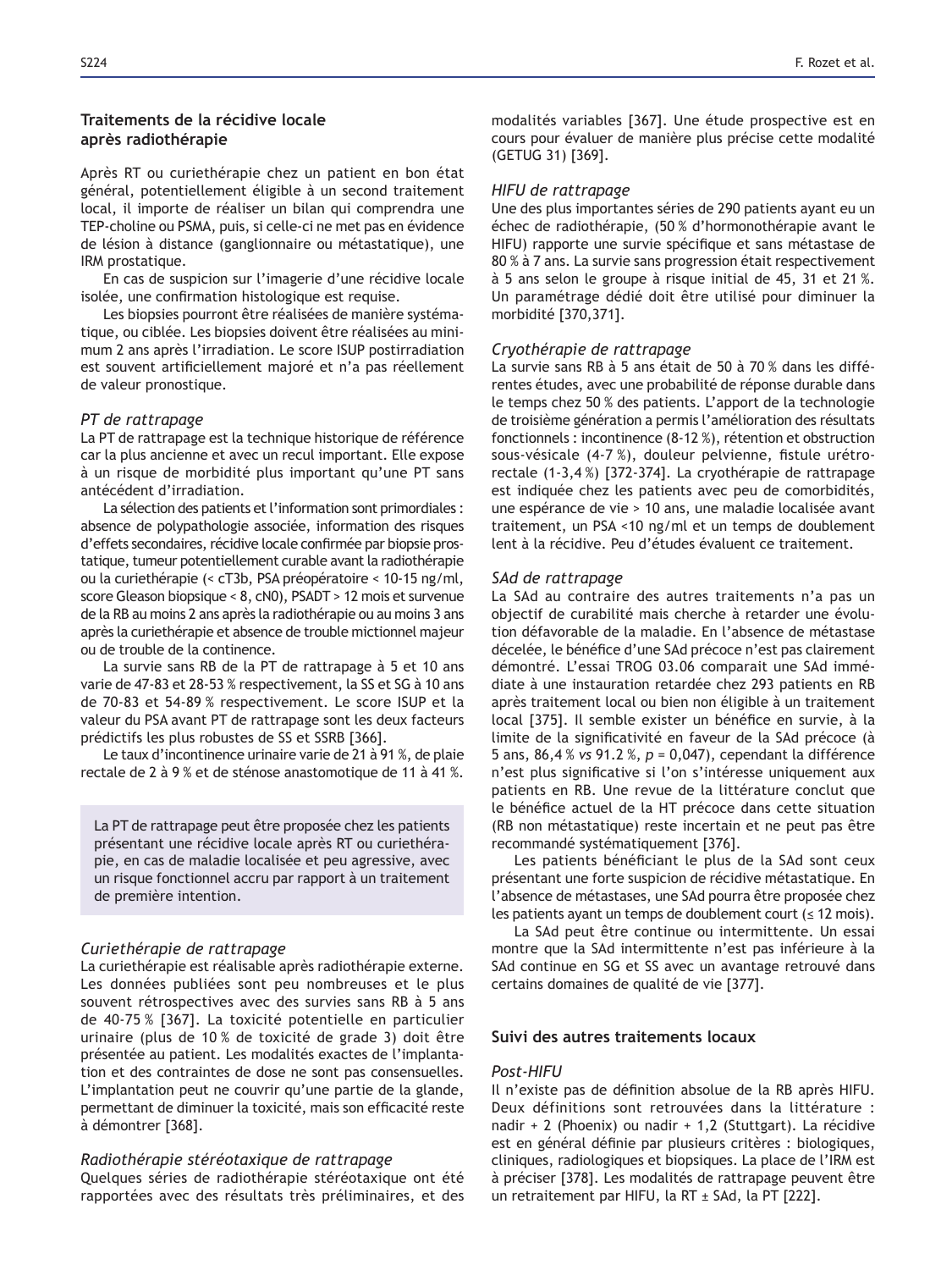#### *Postcryothérapie*

Il existe plusieurs définitions de la RB. Une approche semblable au HIFU pour évoquer une récidive semble logique. Il n'y a pas de consensus sur les modalités de rattrapage.

#### *Posttraitement focal*

La conférence internationale de consensus de 2014 recommande la pratique de biopsie à 12 mois, la négativité étant un critère de succès [248]. L'IRM multiparamétrique est l'examen de référence. Elle est programmée systématiquement pour l'évaluation du traitement, la détection d'une récidive, la réalisation des biopsies ciblées et la planification du traitement de rattrapage. Dans cette indication, le PI-RADS n'est pas applicable, un score de suspicion (Likert de 1 à 5) doit être donné en cas de lésion suspecte [379-381]. La prise en charge des récidives n'est pas définie, et aucune recommandation ne peut être établie.

## Traitement de la récidive ganglionnaire

### *Traitement local*

#### Indications

Un traitement ciblé de la récidive ganglionnaire pelvienne après traitement primaire de la prostate peut s'envisager chez des patients en bon état général et ayant une espérance de vie suffisante. L'examen de référence pour s'assurer de l'absence de localisations à distance est la TEP à la choline ou au PSMA. Dans la situation de RB après chirurgie, la TEP à la choline offre une sensibilité et une spécificité variant de 40 à 65 %, et de 90 à 100 %, respectivement [19]. La sensibilité de la TEP-PSMA pour l'atteinte ganglionnaire apparaît supérieure à celle de la TEP-choline [382,383]. Aucune étude prospective n'est pour l'instant publiée sur l'intérêt oncologique de ce traitement ciblé de la récidive. Une revue systématique de la littérature a identifié 20 séries rétrospectives, incluant plus de 700 patients, évaluant le curage de rattrapage (12 études) et la radiothérapie pelvienne (8 études) [384]. La toxicité de ces traitements est acceptable et le taux de complications faible.

## Radiothérapie pelvienne de rattrapage

Le type de radiothérapie pelvienne varie selon les études (conformationnelle, IMRT, stéréotaxique), ainsi que les régimes de fractionnement. Les aires ganglionnaires suspectes sont traitées et une irradiation pelvienne complète est associée dans la majorité des cas à une dose moindre. Le taux de réponse PSA varie de 13 à 75 % et la survie spécifique à 3 ans est de 93 % [384]. La toxicité de cette irradiation pelvienne de rattrapage est faible (4,4 % de toxicité urinaire de grade 3) [385]. Une irradiation ganglionnaire étendue plutôt que focalisée sur les ganglions visibles sur la TEP apparaît plus efficace [386].

#### Curage de rattrapage

Le curage ne doit pas être limité aux données de l'imagerie car d'autres ganglions pelviens, ne fixant pas à la TEP, sont positifs dans un tiers des cas. Il doit emporter les aires iliaques, communes, internes et externes. Il est élargi en cas d'adénopathies présacrées. L'extension au rétropéritoine,

au-dessus de la bifurcation iliaque, est discutée en raison de l'augmentation potentielle de la morbidité. Les séries rapportent en moyenne 6 ganglions positifs (1-10) sur un total moyen de 20 ganglions retirés. Les taux de réponse PSA complète (PSA < 0,2 ng/ml à 2 mois) varient de 13 à 73%, avec une survie sans progression biologique à 5 ans inférieure à 25 %. La survie spécifique à 8 ans est estimée à 81 % [387]. Les facteurs pronostiques sont le score ISUP, le délai entre la chirurgie initiale et la récidive, l'utilisation d'une hormonothérapie à la récidive, l'importance de l'atteinte ganglionnaire visible au TEP et le taux de PSA. Un calculateur de risque a été développé pour mieux identifier les candidats au curage de rattrapage [388].

#### Résultats oncologiques

Après traitement ciblé de la récidive ganglionnaire (chirurgie ou radiothérapie), la survie sans récidive est de 50 % environ, après un suivi à moyen terme. Ce traitement peut permettre de retarder le recours à la HT [384]. Aucune donnée de bénéfice en survie globale ou spécifique n'est pour l'instant disponible. Environ deux tiers des patients recevaient de façon concomitante une HT adjuvante, conduisant à une surestimation du bénéfice oncologique du traitement ciblé de la récidive. La grande hétérogénéité des études en termes de critères de jugement, de sélection des patients, de définition de la progression et de traitements adjuvants, ainsi que l'absence d'études prospectives avec suivi à long terme limitent pour l'instant le niveau de preuve d'une telle attitude. Les meilleurs résultats oncologiques sont atteints parmi les patients ayant une réponse PSA complète, un faible nombre de ganglions métastatiques, l'absence d'atteinte ganglionnaire extrapelvienne et un PSA précurage < 4 ng/ml. Le bénéfice de la combinaison curage et RT pelvienne a été suggéré, montrant un taux de survie sans récidive à 5 ans amélioré (26 à 71 %) [389].

Des études prospectives contrôlées, françaises et européennes, sont ouvertes ou en cours d'ouverture et permettront de définir au mieux cette stratégie de traitement ciblé ganglionnaire (étude GETUG P07 - OLIGOPELVIS, étude européenne TOREN).

#### *Traitement systémique*

La SAd constitue le traitement palliatif de référence, en se basant sur les études de SAd en cas de RB et en cas de maladie métastatique. Cependant, aucune étude spécifique dans cette situation de récidive ganglionnaire isolée n'est publiée. La SAd est à envisager en cas de non-indication à un traitement ciblé de la récidive ganglionnaire. Le moment de mise en route rejoint les indications de traitement de la maladie paucimétastatique.

## **CaP hormonosensible**

### Le CaP hormonosensible est hétérogène

Le CaP métastatique est une maladie hétérogène pour laquelle plusieurs facteurs pronostiques ont été identifiés. Dans les essais cliniques, ce sont le nombre et la localisation des métastases osseuses, le score ISUP de la tumeur primitive et la présence de métastases viscérales qui sont le plus souvent utilisés pour stratifier les patients [390,391]. Selon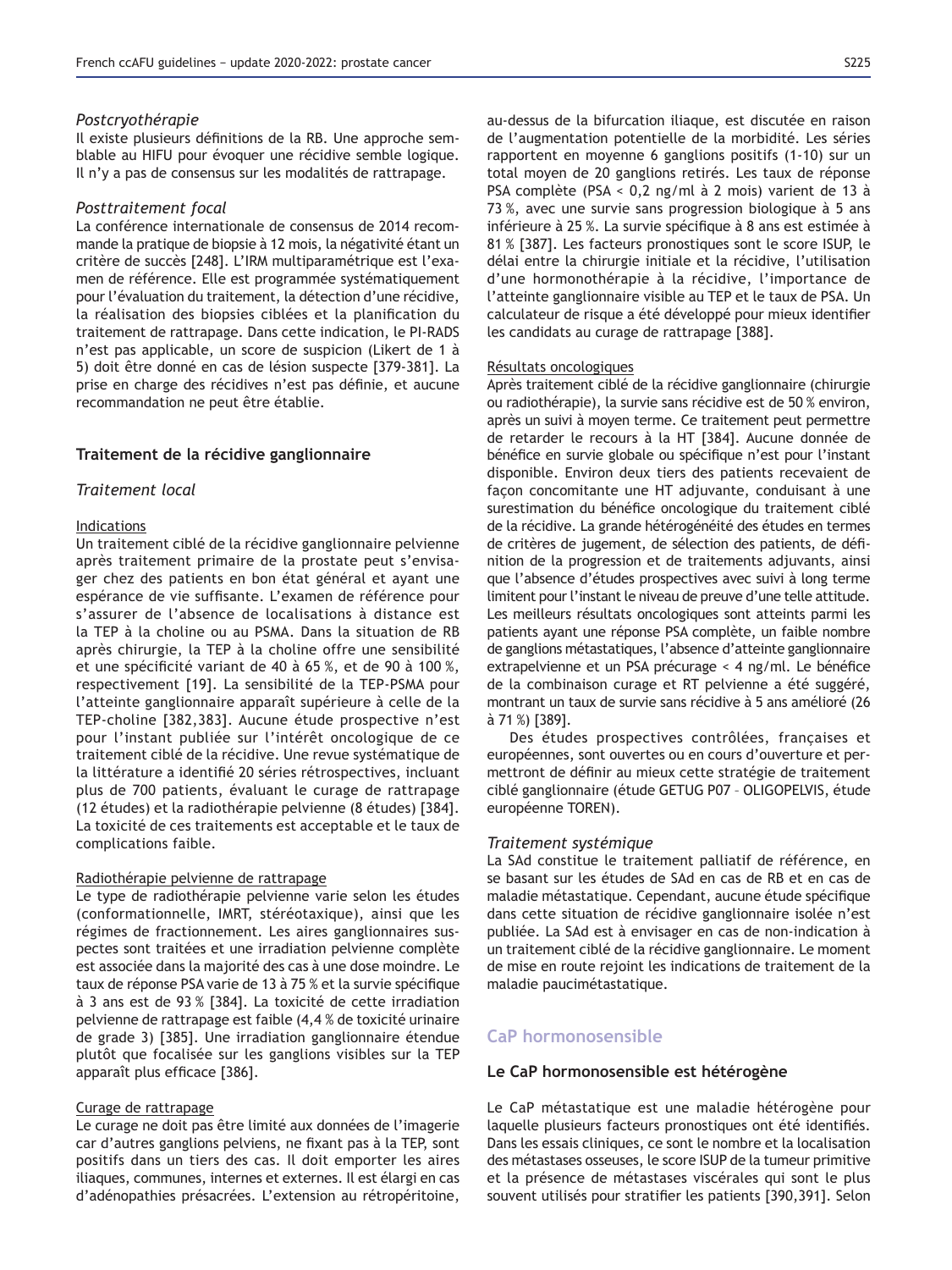| Tableau 41. Stratification des patients ayant un CaP |  |  |
|------------------------------------------------------|--|--|
| hormonosensible selon le volume et le risque.        |  |  |

|                 | statut                 | <b>Définition</b>                                                                                                         |
|-----------------|------------------------|---------------------------------------------------------------------------------------------------------------------------|
| <b>CHAARTED</b> | Haut volume<br>tumoral | Métastases viscérales et/<br>$ou \geq 4$ métastases osseuses<br>(dont au moins une en<br>dehors du pelvis et rachis)      |
| LATITUDE        | Haut risque<br>tumoral | $\geq$ 2 facteurs de risque<br>parmi les suivants :<br>Au moins 3 lésions osseuses<br>Métastases viscérales<br>$>$ ISUP 4 |

les études, les patients sont stratifiés selon le volume tumoral ou le risque évolutif (Tableau 41). Cependant, les définitions de ces différentes études apparaissent bien corrélées, la majorité des patients à « haut volume tumoral » correspondant à des patients à « haut risque » [392]. Ces définitions ont été obtenues avec un bilan d'imagerie conventionnel. La généralisation des TEP-scan dans le bilan d'extension risque d'augmenter le nombre de patients présentant un stade métastatique mais avec une charge tumorale très faible. Les patients présentant un bilan conventionnel sans anomalies, mais étant métastatiques uniquement sur le TEPcholine ou au PSMA doivent être considérés à faible volume tumoral. Par contre, il est difficile de classer des patients ayant un TEP-choline/PSMA positif sans avoir eu de bilan conventionnel. Celui-ci reste la référence pour quantifier la maladie tumorale.

Au sein du groupe à faible volume tumoral, certains identifient le stade oligométastatique, quand il n'existe que quelques métastases osseuses ( $\leq$  5) [393,394]. Cette description clinique serait la traduction d'une situation biologique particulière, où les cellules tumorales n'auraient acquis qu'une partie des gènes de dissémination [395]. La maladie métastatique ganglionnaire est assimilée au faible volume tumoral [393].

Il faut distinguer les patients métastatiques d'emblée (synchrone) de ceux qui récidivent après traitement local (métachrone), le pronostic de ces derniers apparaissant meilleurs dans des études rétrospectives [396]. Sous SAd, on peut également définir l'oligoprogression [394].

## **SAd (Tableau 42)**

Le traitement hormonal du CaP, en cas de maladie localement avancée ou métastatique, a pour objectif de diminuer la testostérone circulante en deçà d'un seuil empiriquement fixé à 50 ng/dl. Ceci est habituellement réalisé par l'utilisation d'agonistes ou d'antagonistes de la LHRH.

## *Blocage androgénique complet (BAC)*

Le BAC associe agoniste de la LHRH et antiandrogène de première génération. L'étude la plus importante et les métaanalyses concluent à un bénéfice modeste en survie (moins de 5 %) qui n'apparaît pas avant 5 ans de traitement, avec une altération de la qualité de vie liée à l'utilisation de l'antiandrogène [397].

Tableau 42. SAd pour le CaP hormonosensible.

| <b>Recommandations</b>                                                                                                                                                                                                                                                                                                                                                                                                                                                                                                   | Grade |
|--------------------------------------------------------------------------------------------------------------------------------------------------------------------------------------------------------------------------------------------------------------------------------------------------------------------------------------------------------------------------------------------------------------------------------------------------------------------------------------------------------------------------|-------|
| Les patients ayant un CaP métastatique<br>doivent recevoir une SAd de façon immédiate                                                                                                                                                                                                                                                                                                                                                                                                                                    | Fort  |
| Il n'y a pas d'indication à prescrire<br>systématiquement un antiandrogène<br>dit « de première génération » de façon<br>systématique lors de la première injection<br>d'agoniste de la LHRH                                                                                                                                                                                                                                                                                                                             | Fort  |
| Il n'y a pas d'indication à un traitement<br>par association d'une castration<br>à un antiandrogène de première génération                                                                                                                                                                                                                                                                                                                                                                                               | Fort  |
| Il n'y a pas d'indication à un traitement<br>par antiandrogène de première génération<br>en monothérapie                                                                                                                                                                                                                                                                                                                                                                                                                 | Fort  |
| Le THI est une option thérapeutique<br>pour les patients informés des incertitudes<br>qu'il présente, volontaires, asymptomatiques,<br>soit en RB après traitement local, soit<br>ayant une maladie localement avancée,<br>soit, avec beaucoup de précautions, pour<br>les patients paucimétastatiques. Le THI ne<br>peut être réalisé qu'en cas de bonne réponse<br>au traitement d'induction (PSA < 4 ng/ml)<br>à 6-9 mois. La reprise est réalisée de façon<br>empirique en cas de symptômes ou sur le taux<br>de PSA | Fort  |

## *Traitement immédiat au diagnostic ou différé à l'apparition de symptômes*

Pour les patients symptomatiques, le traitement immédiat est indiqué. Pour les patients asymptomatiques, il y a un manque de données scientifiques de qualité. Une méta-analyse de quatre études historiques (avant l'utilisation du PSA) a comparé hormonothérapie immédiate et hormonothérapie différée à l'apparition de symptômes [398]. Si le traitement immédiat n'a pas prouvé de bénéfice en survie globale, il a retardé la progression et les complications. Le consensus s'est donc dessiné vers un traitement d'emblée chez tous les patients métastatiques. Les patients symptomatiques doivent recevoir un traitement initial assurant une efficacité la plus rapide : orchidectomie ou antagoniste de la LHRH (degarelix, relugolix).

### *Prévention du flare up (flambée androgénique)*

Le pic d'androgènes observé après une première injection d'agoniste de la LHRH est exceptionnellement symptomatique (éventuellement chez les patients porteurs d'une forte masse tumorale). Cette exacerbation symptomatique serait partiellement prévenue par un antiandrogène prescrit dès le jour de l'injection de l'analogue de la LHRH (pour une durée usuelle de quinze jours). Seul l'acétate de cyprotérone a été étudié dans cette situation, aucune donnée de qualité n'est disponible pour le bicalutamide. La prévention de la flambée androgénique est optionnelle et n'est à considérer que chez des patients à forte masse tumorale traités par agoniste de la LHRH.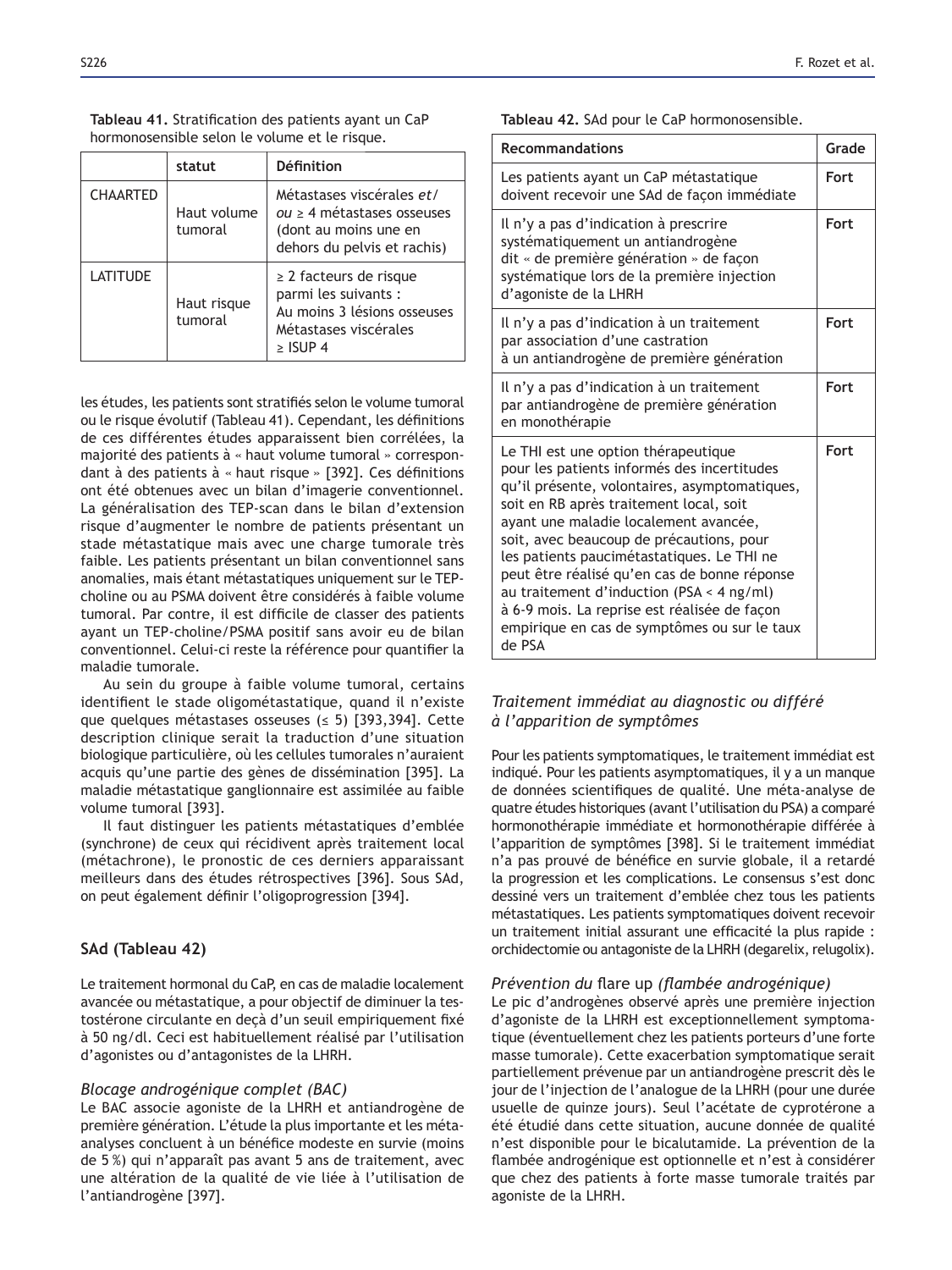#### *Antagoniste ou agoniste de la LHRH*

L'antagoniste de la LHRH permet une castration plus rapide que les agonistes de la LHRH et il n'expose pas à un pic de testostérone (*flare up*). Aucune différence d'efficacité carcinologique n'a été rapportée entre les deux classes thérapeutiques. Une méta-analyse des études prospectives du degarelix, antagoniste de la LHRH, semble montrer une diminution des événements cardiovasculaires par rapport aux agonistes, en particulier chez les patients présentant des antécédents vasculaires [399]. *A contrario*, aucune des deux études de registres n'a mis en évidence de différence entre agonistes et antagonistes concernant cette complication [400,401]. Plus récemment, une étude de phase II randomisée comparant directement antagoniste et agoniste chez 80 patients ayant des antécédents vasculaires n'a pas mis en évidence de différence sur le critère principal de jugement qui était l'altération de la fonction endothéliale [402]. En revanche, plus d'événements cardiovasculaires ont été observés chez les patients traités par agoniste (20 % *vs* 3 %, *p* = 0,013). Une étude de phase III est en cours afin de valider ces données.

Une étude de phase III a évalué l'efficacité d'un antagoniste de la LHRH par voir orale, le relugolix, à la dose de 120 mg par jour [274]. Ce traitement a été comparé pendant 48 semaines à des injections trimestrielles de leuprolide. Le critère principal était l'efficacité, estimée par le taux de castration. Au total, 622 patients ont été inclus. La castration efficace  $($  50 ng/dl) a été obtenue chez 96,7 % des patients sous relugolix vs 88,8 % des patients sous leuprolide (*p* < 0,001). La castration était plus rapidement atteinte sous relugolix (56 % *vs* 0 % au quatrième jour), et parmi 184 patients évaluables, la récupération de la testostéronémie était également plus rapide à l'arrêt de ce traitement. De plus, l'incidence des effets secondaires graves cardiovasculaires était significativement moindre sous relugolix (2,9 % *vs* 6,2 %).

#### *Traitement par antiandrogènes en monothérapie*

Les antiandrogènes non stéroïdiens ont été évalués par une méta-analyse incluant huit études les comparant à une castration, dont trois portaient sur des populations exclusivement métastatiques. La survie globale et la survie sans progression clinique étaient moindres et les interruptions

Tableau 43. Essais de THI.

pour effets secondaires supérieures dans le groupe antiandrogène [275]. Il n'y a aucune indication de traitement par antiandrogène de première génération en monothérapie des patients métastatiques.

### *Traitement hormonal intermittent (THI)*

Le THI est une administration intermittente d'agoniste ou d'antagoniste de la LHRH qui a fait l'objet de plusieurs essais rapportés dans le Tableau 43. Le THI ne permet pas de retarder la résistance à la castration et n'a montré ni son équivalence ni son innocuité en comparaison du traitement continu chez les patients métastatiques [403-405]. Le seul essai ayant montré la non-infériorité du traitement intermittent par rapport au traitement continu concernait des patients en RB après radiothérapie [377].

Seules deux études ont montré que le THI diminue, pour l'une, les bouffées de chaleur et, pour l'autre, les troubles de la sexualité et les capacités physiques. Aucune méta-analyse n'a rapporté de bénéfice [377,406].

La conduite d'un THI doit respecter trois critères. Premièrement, l'initiation par un analogue de la LHRH combiné à du bicalutamide (50 mg/jour). Deuxièmement, sélection des seuls patients ayant eu une réponse optimale à 6-9 mois, jugée sur un PSA total au moins inférieur à 4 ng/ml (idéalement < 0,2 ng/ml). Troisièmement, reprise du traitement s'appuyant sur l'apparition de symptômes ou l'augmentation du PSA au-delà d'un seuil fixé de facon empirique (de 4 à 20 ng/ml selon les études et la situation clinique) [377,403,404]. Le suivi doit être régulier, trimestriel ou semestriel. Le traitement peut être conduit de la sorte jusqu'à identification d'une résistance à la castration où aucune donnée sur le THI n'est disponible.

## CaP hormonosensible : traitements associés hA2 <sub>b</sub>

La SAd en monothérapie est restée le traitement de référence de ces patients jusqu'à ce qu'une combinaison thérapeutique avec les HTNG ou la chimiothérapie apparaisse maintenant indiquée dans la plupart des cas. Le maintien de la SAd tout au long de la maladie métastatique reste indispensable.

| Essai                   | Population                        | Type d'essai    | Objectif primaire       | Suivi<br>(années) | THI vs THc<br><i>(intervalle)</i><br>de confiance) |
|-------------------------|-----------------------------------|-----------------|-------------------------|-------------------|----------------------------------------------------|
| SEUG 9401 [407]         | Localement avancé<br>Métastatique | Supériorité     | Survie sans progression | 4,25              | $0,93(0,78-1,55)$                                  |
| Finn Prostate VII [408] | Localement avancé<br>Métastatique | Supériorité     | Survie sans progression | 5,4               | $0,93(0,78-1,11)$                                  |
| SEUG 9901 [409]         | Localement avancé<br>Métastatique | Non-infériorité | Survie globale          | 5,5               | $0,9(0,76-1,07)$                                   |
| <b>TULP [410]</b>       | Métastatique                      |                 | Survie sans progression | 2,6               | ٠                                                  |
| TAP 22 [411]            | Métastatique                      | Supériorité     | Survie globale          | 3,7               | ٠                                                  |
| SWOG 9346 [403]         | Métastatique                      | Non-infériorité | Survie globale          | 9,8               | $0,91(0,8-1,03)$                                   |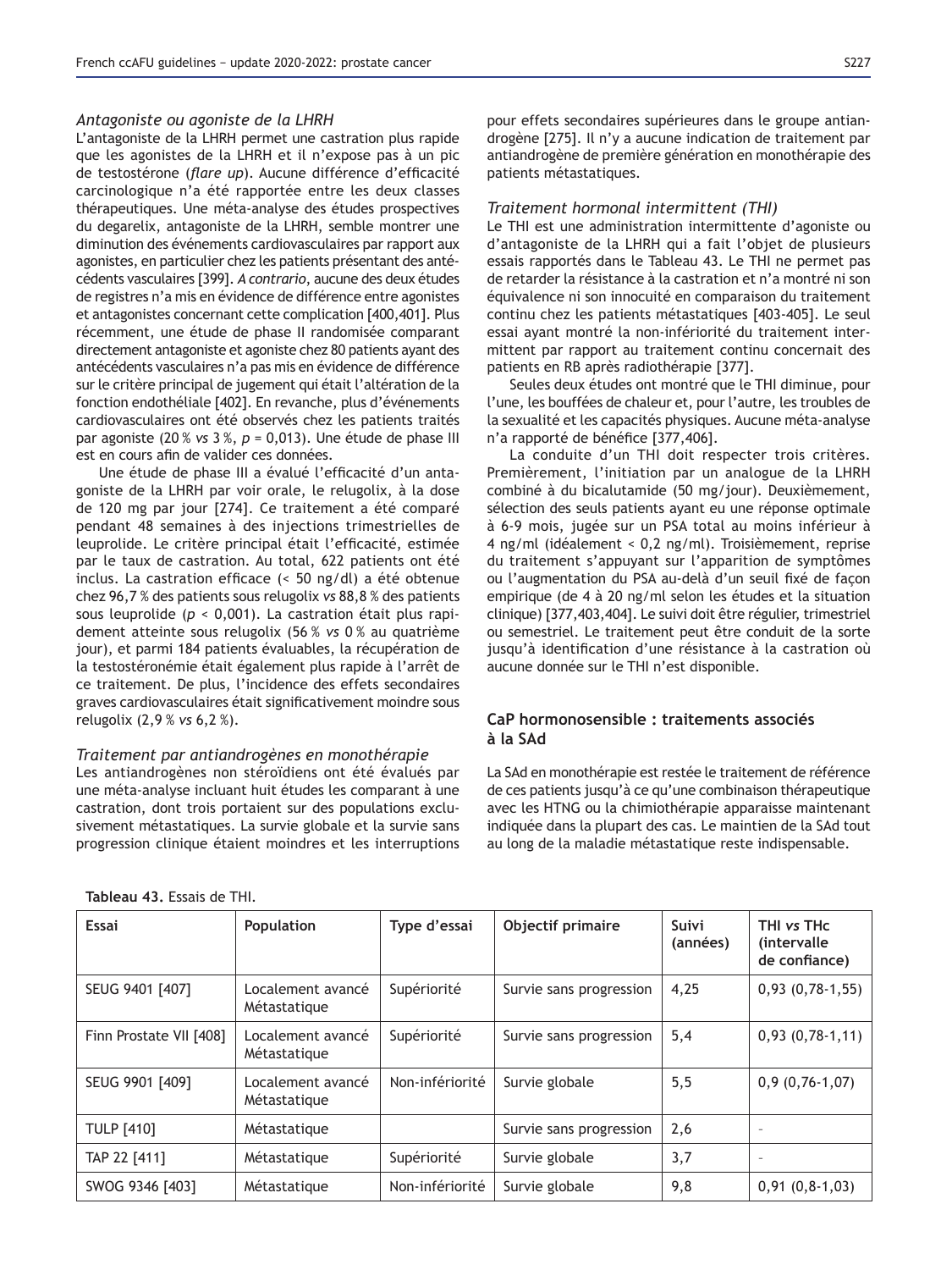## *Chimiothérapie*

Trois études (Tableau 44) ont évalué l'association d'une SAd à une chimiothérapie par docétaxel [391,412-415]. Ces trois essais avaient le même objectif primaire : la survie globale. Seul le GETUG-AFU 15, premier de ces essais, composé exclusivement de patients M1, n'a pas mis en évidence de bénéfice significatif en survie globale [413]. En revanche, les deux autres études et la méta-analyse des trois essais concluent au bénéfice de l'association d'une SAd avec le docétaxel [414-416]. La combinaison SAd plus docétaxel améliore la survie globale en première ligne du cancer de la prostate métastatique. Il est cependant essentiel de prendre en considération certaines caractéristiques des essais. Les patients avec un faible volume tumoral ne bénéficiaient pas, dans l'analyse en sous-groupes de l'étude CHAARTED, de l'ajout du docétaxel [415]. La méta-analyse de CHAARTED et du GETUG-AFU 15 conclut à un résultat identique [417]. À l'inverse, l'analyse rétrospective de l'étude STAMPEDE retrouve un bénéfice comparable chez tous les groupes de patients, à haut et bas volumes [412]. Les patients secondairement métastatiques après un traitement local étant sous-représentés dans les trois études, il n'est pas possible de tirer de conclusion dans cette population.

### *Acétate d'abiratérone*

Deux études ont évalué l'association d'une SAd à l'acétate d'abiratérone pour le cancer de la prostate métastatique hormonosensible (Tableau 45).

L'étude de phase III LATITUDE a inclus 1 199 patients présentant un cancer de la prostate à haut risque, d'emblée métastatique (sur scintigraphie osseuse au technetium, scanner ou IRM), hormonosensible, et les a randomisés entre une SAd associée à un placebo (*n* = 602) et une SAd associée à de l'acétate d'abiratérone (1 000 mg/jour) et de la prednisone  $(5 \text{ mg/jour})$   $(n = 597)$  [390].

Les patients à haut risque étaient définis par au moins deux des trois critères suivants : score ISUP ≥ 4, présence de plus de deux lésions sur la scintigraphie osseuse, présence d'au moins une lésion viscérale mesurable. Les patients étaient stratifiés en fonction de la présence ou non de métastase viscérale et de l'état général (PS = 0,1 *vs* 2).

**Tableau 45** Essais randomisés évaluant l'acétate d'abiratérone + SAd dans les CaP métastatiques hormonosensibles.

Résultats des deux essais randomisés évaluant l'acétate d'abiratérone associée à la suppression androgénique dans les cancers de la prostate **métastatiques hormonosensibles** 

| Essai                                                 | LATITUDE [390]                     | STAMPEDE [329]                 |
|-------------------------------------------------------|------------------------------------|--------------------------------|
| Effectif total $(n)$                                  | 1 199                              | 1917                           |
| Patients M+ inclus<br>$(\%)$                          | 100                                | 52                             |
| Population M+:<br>% synchrones/<br>métachrones        | 100/0                              | 95/5                           |
| Population M+:<br>% haut/bas volume                   | 100/0                              | 56/44                          |
| Suivi médian<br>(mois)                                | 51,8                               | 40                             |
| SAd. + ABI vs SAd.<br>Survie globale.<br>HR (IC 95 %) | $0,66$ $(0,56-0,78)$<br>p < 0,0001 | $0,63(0,52-0,76)$<br>p < 0,001 |

SAd : Suppression androgénique

L'essentiel des patients des deux bras présentait un score de ISUP  $\geq$  4 (respectivement 97 et 98 %). Avec un suivi médian de 51,8 mois, les patients traités par la combinaison SAd plus acétate d'abiratérone avaient un bénéfice en survie globale de 16,8 mois par rapport au groupe placebo (51,3 mois *vs* 36,5 mois ; HR = 0,66 ; *p* < 0,0001). Tous les critères secondaires étaient améliorés de façon significative par l'association à l'acétate d'abiratérone : temps jusqu'à progression du PSA, progression des symptômes douloureux, temps jusqu'à un nouvel événement osseux, instauration d'une chimiothérapie ou d'un autre traitement spécifique.

Tableau 44. Essais randomisés évaluant le docétaxel + SAd dans les CaP métastatiques hormonosensibles.

| androgénique dans les cancers de prostate métastatiques hormonosensibles |                                        |                                   |                                  |  |
|--------------------------------------------------------------------------|----------------------------------------|-----------------------------------|----------------------------------|--|
| Essai                                                                    | GETUG-AFU 15 [413]                     | CHAARTED [415]                    | STAMPEDE [289]                   |  |
| Effectif total $(n)$                                                     | 385                                    | 790                               | 1776                             |  |
| Patients $M+$ inclus $(\%)$                                              | 100                                    | 100                               | 61                               |  |
| Population M+: % synchrones/métachrones                                  | 71/29                                  | 73/27                             | 95/5                             |  |
| Population M+: % haut/bas volume                                         | 48/52                                  | 65/35                             | <b>NC</b>                        |  |
| Suivi médian (mois)                                                      | 84                                     | 53.7                              | 78                               |  |
| SAd + docétaxel vs SAd<br>Survie globale. HR (IC 95 %)                   | $HR = 1,01 (0,75-1,36)$<br>$p = 0,955$ | $0,72(0,59-0,89)$<br>$p = 0,0018$ | $0,81(0,69-0,95)$<br>$p = 0,009$ |  |

Résultats des trois essais randomisés évaluant la chimiothérapie (docétaxel) associée à la suppression

SAd : suppression androgénique

NC : non connu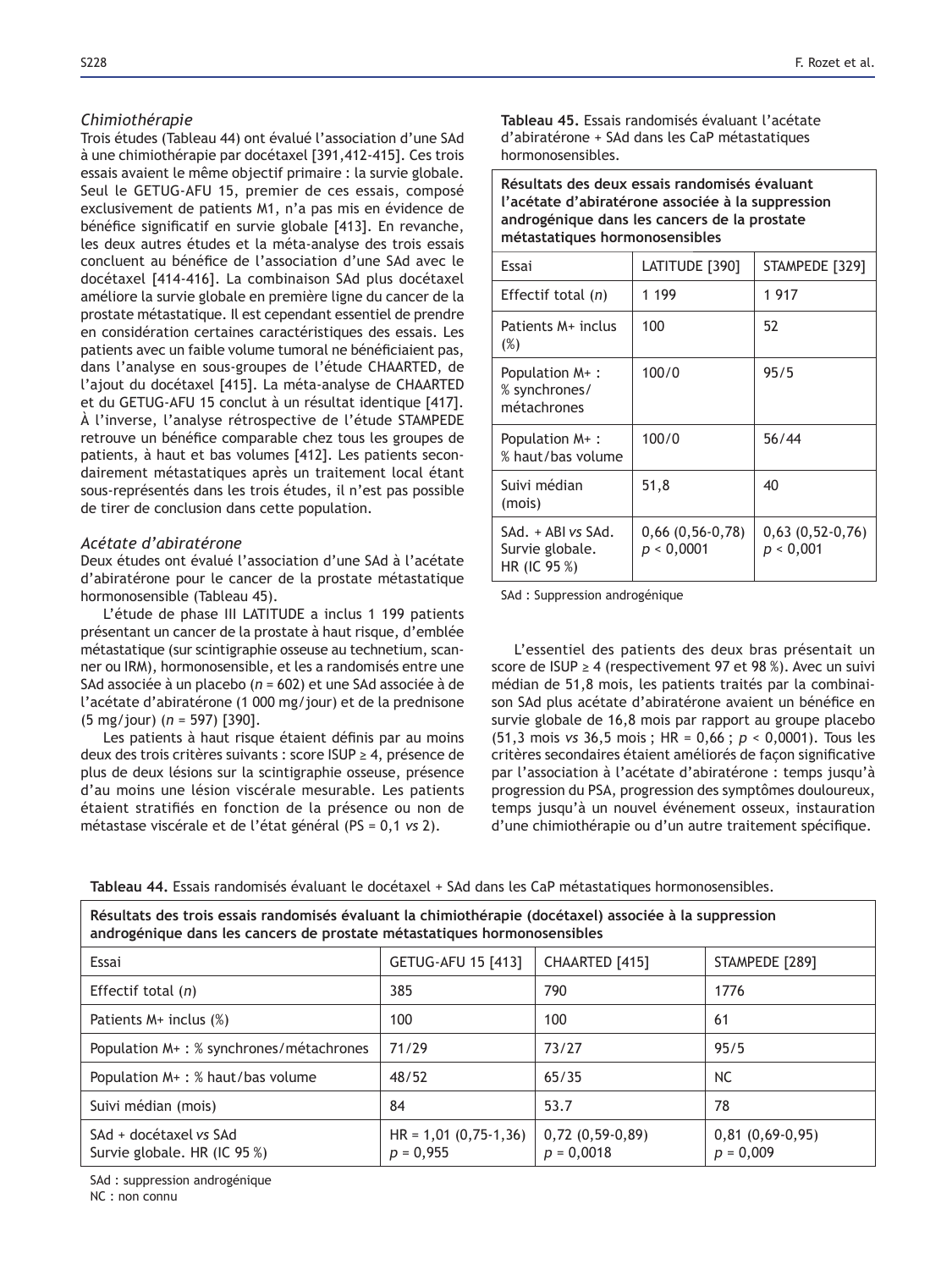STAMPEDE est un essai multistade, multi-étape. La comparaison des bras SAd plus acétate d'abiratérone avec le bras SAd seule renforce les résultats de LATITUDE [329]. La population incluse (1 917 patients) était très hétérogène comprenant des patients M+, N+ et avec des tumeurs localement avancées (avec au moins deux des trois critères de gravité : stade T3/T4, score ISUP  $\geq$  4, taux de PSA  $\geq$  40 ng/ml). Des patients en récidive après chirurgie radicale ou radiothérapie avec des facteurs de risque élevés (PSA > 4 ng/ml avec un temps de doublement inférieur à 6 mois, taux de PSA > 20 ng/ml, récidive ganglionnaire ou métastatique, ou suppression androgénique inférieure à 1 an avec un intervalle libre de plus de 1 an) étaient également inclus. Au total, 52 % étaient métastatiques. Une radiothérapie prostatique était souhaitée pour les patients M0. Trois quarts des patients présentaient un score ISUP  $\geq$  4. Au total, 96 et 93 % des patients étaient hormonosensibles. Le critère de jugement principal était la survie globale. Avec une médiane de suivi de 40 mois, il y a eu significativement moins de décès dans le bras SAd plus abiratérone : 184 décès *vs* 262 décès (HR = 0,63 ; IC 95 % : 0,52-0,76 ;  $p < 0,001$ ). Le HR était de 0,61 chez les patients métastatiques.

Le critère primaire intermédiaire était la survie sans échec (défini par une progression radiologique, clinique, biologique ou le décès). Il y a eu significativement moins d'échecs dans le bras SAd plus abiratérone : 248 événements *vs* 535 événements (HR = 0,29 ; IC 95 % : 0,25-0.34 ; *p* < 0,001). Le HR était de 0,31 chez les patients métastatiques.

Dans les bras avec et sans acétate d'abiratérone ont été respectivement observés des taux de HTA de grade 3-5 de 5 et 1 %, des taux d'hypokaliémie de 1 et 0,003 %, des taux d'œdèmes des membres inférieurs de 1 et 0 %, et des taux d'élévation des transaminases de 7 et 1 %.

#### *Antiandrogènes de nouvelle génération*

L'enzalutamide et l'apalutamide ont été également évalués dans cette situation (Tableau 46).

**ENZAMET** est une étude de phase III randomisée comparant une SAd associée soit à l'enzalutamide, soit à un antiandrogène de première génération (bicalutamide) [418]. Le critère d'évaluation principal était la survie globale. Les patients pouvaient avoir reçu un traitement local préalable et donc avoir des métastases métachrones. Une chimiothérapie par docétaxel était également autorisée. L'enzalutamide était prescrit de manière concomitante à la chimiothérapie. Un total de 1 125 hommes a été randomisé avec un âge médian de 69 ans. Après un suivi médian de 34 mois, on a observé une amélioration significative de la survie globale dans le bras enzalutamide (à 3 ans, 80 % *vs*+5 *p* = 0.002). Ce bénéfice était retrouvé chez les patients à faible ou à fort volume tumoral et chez les patients secondairement ou d'emblée métastatiques. Il est important de noter que chez les 178 patients (16 % de la population) ayant reçu préalablement du docétaxel, aucune amélioration de survie n'a été observée, et plus de toxicité a été rapportée. L'arrêt thérapeutique en raison d'effets indésirables était plus fréquent dans le groupe enzalutamide.

**ARCHES** est une étude de phase III randomisée comparant, chez 1 150 patients d'âge médian 70 ans, une SAd associée soit à l'enzalutamide, soit à un placebo [419]. Les patients étaient stratifiés sur le volume tumoral et l'administration préalable de docétaxel. L'étude était positive sur le critère principal de survie sans progression radiologique (HR = 0,39 ; *p* = 0,001), quel que soit le volume tumoral ou l'exposition au docétaxel.

TITAN est une étude de phase III en double aveugle, randomisée comparant une SAd associée soit à l'apalutamide,

Tableau 46. Essais randomisés évaluant les nouveaux antiandrogènes + SAd dans les CaP métastatiques hormonosensibles.

Résultats des trois essais randomisés évaluant les nouveaux antiandrogènes (enzalutamide, apalutamide) associés à la suppression androgénique dans les cancers de la prostate métastatiques hormonosensibles.

| Essai                                      | <b>ARCHES</b> [419]                                                      | ENZAMET [418]                                      | <b>TITAN [420]</b>                                    |
|--------------------------------------------|--------------------------------------------------------------------------|----------------------------------------------------|-------------------------------------------------------|
| Médicament                                 | Enzalutamide                                                             | Enzalutamide                                       | Apalutamide                                           |
| Effectif total $(n)$                       | 1 1 5 0                                                                  | 1 1 2 5                                            | 1 0 5 2                                               |
| Patients $M+$ inclus $(\%)$                | 100                                                                      | 100                                                | 100                                                   |
| Population M+:<br>% synchrones/métachrones | 70/30                                                                    | 58/42                                              | 83/17                                                 |
| Population M+:<br>% Haut/bas volume        | 62/38                                                                    | 52/48                                              | 63/37                                                 |
| Suivi médian (mois)                        | 14,4                                                                     | 33,9                                               | 22                                                    |
| Docétaxel associé :<br>Moment<br>% pts     | Avant<br>18                                                              | Pendant<br>45                                      | Avant<br>11                                           |
| SAd + HTNG<br>vs SAd<br>HR (IC 95%)        | Survie sans progression radiographique<br>$0,39(0,30-0,50)$<br>p < 0,001 | Survie globale<br>$0,67(0,52-0,86)$<br>$p = 0,002$ | Survie globale<br>$0,67$ $(0,51-0,89)$<br>$p = 0,005$ |

SAd : suppression androgénique ; HTNG : hormonothérapie de nouvelle génération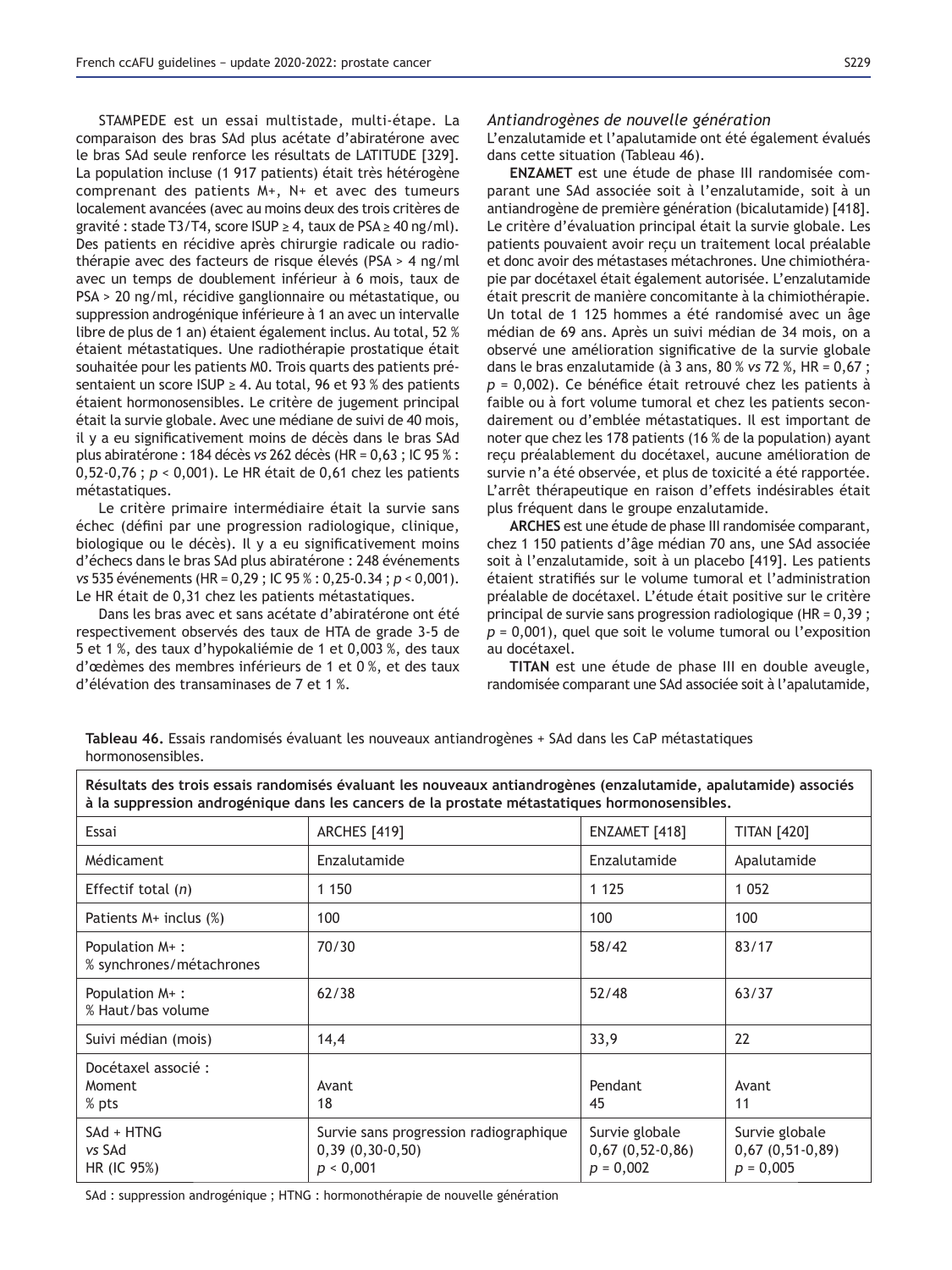soit à un placebo [420]. Les patients pouvaient avoir reçu un traitement local ou du docétaxel. Les cocritères de jugement principaux étaient la survie sans progression radiologique et la survie globale. Après un suivi médian de 22,7 mois, la première analyse intermédiaire a révélé un bénéfice significatif en progression radiologique pour le groupe apalutamide (HR = 0,48 ; *p* < 0,001) et une survie globale à 24 mois pour l'apalutamide de 82,4 % contre 73,5 % pour le placebo (HR = 0,67 ;  $p = 0,005$ ). Il n'existait pas d'avantage en survie chez les patients préalablement traités par docétaxel. Les effets secondaires de grade 3 ont été retrouvés chez 42,2 % des patients sous SAd plus apalutamide. Un rash cutané a été observé chez 27,1 % de ces patients. L'apalutamide n'a pas détérioré la qualité de vie (en particulier sur les scores de fatigue) [421].

### *Médicaments ciblant l'os*

L'intérêt de la prévention des complications des métastases osseuses par les inhibiteurs de résorption osseuse a été démontré en phase de résistance à la castration, mais jamais en phase de sensibilité à la castration [289]. Ils ne sont recommandés au stade hormonosensible que dans la prise en charge de l'ostéoporose après avis rhumatologique.

### *Traitement local*

#### Chirurgie

Très peu de données prospectives sont actuellement disponibles. La chirurgie ne peut donc pas être recommandée dans cette situation, hors essai clinique.

#### Radiothérapie prostatique

Deux essais randomisés ont évalué l'impact d'une RT prostatique sur la SG chez des patients présentant une maladie métastatique d'emblée.

L'essai HORRAD incluait tous les patients métastatiques d'emblée, quelles que soient leurs caractéristiques cliniques [422]. Tous recevaient une SAd, et la moitié d'entre eux une irradiation prostatique (70 Gy en 35 fractions). En 10 ans, 446 patients ont été inclus ; la plupart présentaient plus de 5 métastases (65 %) et 75 % avaient un score ISUP  $\geq$  4. Avec un suivi médian de 47 mois, il n'a pas été observé de différence significative de survie médiane entre les deux bras (45 mois dans le groupe RT et 43 mois dans le groupe contrôle). Dans l'analyse en sous-groupe, le HR est de 0,68 en faveur du bras RT pour les patients ayant moins de 5 métastases, mais il reste non significatif.

L'essai STAMPEDE a randomisé, chez des patients d'emblée métastatiques, une SAd associée ou non à une irradiation prostatique [423]. Il y avait deux critères de jugement : un critère d'efficacité, représenté par la SG, et un critère d'activité, représenté par la survie sans rechute, incluant la progression du PSA. Il faut insister sur le fait que le bilan d'extension consistait en une scintigraphie osseuse et un scanner thoraco-abdomino-pelvien. Les critères de stratification étaient le site de prise en charge, l'âge, l'atteinte ganglionnaire, l'état général et l'utilisation d'AINS. La RT pouvait être délivrée selon deux schémas, 36 Gy en 6 fractions ou 55 Gy en 20 fractions de 2,75 Gy, soit un niveau de dose un peu plus faible que celui qui est actuellement recommandé. Seule la prostate était irradiée. La charge métastatique, selon la définition de CHAARTED, a été évaluée sur une revue centralisée de l'imagerie. Une analyse selon les modalités d'irradiation et surtout selon la charge tumorale était préspécifiée dans le protocole. Entre 2013 et 2016, 2 061 patients ont été inclus, dont 819 (40 %) avec un faible volume tumoral. Avec un suivi médian de 37 mois, il n'a pas été identifié de différence significative en SG entre les deux bras (à 3 ans ; 65 % *vs* 62 %, HR = 0,92 ; *p* = 0,266), mais une amélioration significative de la survie sans progression (32 % *vs* 23 %; HR = 0,76;  $p < 0,0001$ ). En revanche, les patients à faible charge tumorale, et eux seuls, ont eu un bénéfice significatif en SG à 3 ans (81 % vs 73 %; HR =  $0.68$ ;  $p = 0.007$ ). Cet essai, comportant un nombre important de patients, permet de préconiser l'irradiation prostatique en cas de maladie métastatique d'emblée de faible volume tumoral, définie sur la scintigraphie osseuse et le scanner.

#### Traitement local des métastases

En cas de maladie oligométastatique, un traitement de chacune des métastases peut être réalisé par chirurgie, radiologie interventionnelle ou RT stéréotaxique. Il n'existe que peu de données prospectives évaluant cette stratégie.

L'étude STOMP a inclus 62 patients présentant une récidive biologique (PSA > 50 ng/mL) après un traitement local sous forme d'une maladie oligométastatique (moins de 3 métastases détectées sur un TEP-choline) [424]. Les patients étaient randomisés entre surveillance simple et un traitement local de toutes les métastases. Ce dernier a permis de retarder l'instauration d'un traitement hormonal de 8 mois en moyenne, différence non significative. Pour tous les autres paramètres, il n'y avait pas de différence entre les deux groupes.

L'essai *Stereotactic Ablative Radiotherapy For The Comprehensive Treatment Of 4-10 Oligometastatic Tumors* (SABR-COMET) est une phase II qui a randomisé entre traitement systémique seul ou combiné à une irradiation stéréotaxique 99 patients porteurs d'une maladie oligométastatique (1 à 5 métastases) de différentes origines, essentiellement sein, poumon, colorectal et 16 patients avec un cancer de prostate [425]. Un bénéfice en survie sans progression et en SG a été observé pour les patients irradiés, mais la prépondérance des cancers de prostate dans le groupe irradiation (14 *vs* 2) peut expliquer les différences observées.

L'étude ORIOLE a randomisé 54 patients présentant moins de 3 métastases asymptomatiques sur une imagerie conventionnelle (scanner, IRM, scintigraphie osseuse) entre RT stéréotaxique des métastases ou observation (randomisation 2:1) [426]. Tous étaient en rechute après traitement local. La progression était définie comme un critère composite : biologique (nadir du PSA + 2 ng/mL), radiologique, clinique, instauration d'un SAd ou décès. La RT stéréotaxique diminue significativement la proportion de patients progressifs à 6 mois (19 % *vs* 61 % ; *p* = 0,005). La survie sans progression était de 5,6 mois dans le bras observation et n'était pas atteinte avec un suivi médian de 18 mois (*p* = 0,002). L'étude s'est également efforcée de mettre en évidence des facteurs d'efficacité de la RT stéréotaxique. Ainsi, tous les patients irradiés ont eu parallèlement à leur traitement un TEP-PSMA : celui-ci a révélé des métastases additionnelles chez 16 des 36 patients du groupe RT. La proportion de patients progressifs à 6 mois était de 1/19 : 5 % quand il n'y avait pas de lésions additionnelles retrouvées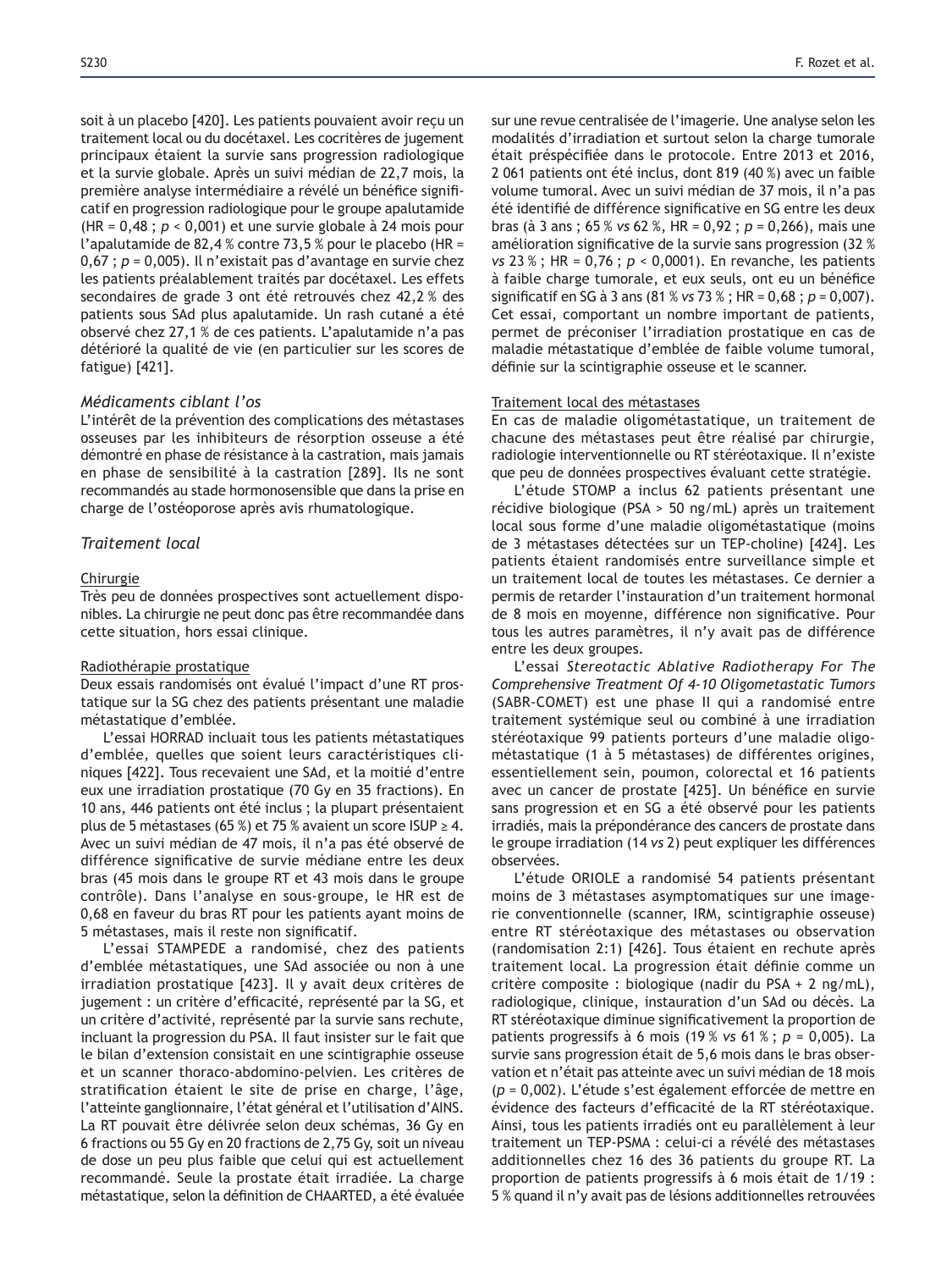au TEP-PSMA *vs* 6/16 : 38 % quand il y en avait (*p* = 0,03). L'imagerie nucléaire permettrait de mieux sélectionner les patients pour une RT stéréotaxique.

Au total, ces essais de phase II ne permettent pas de conclure clairement à l'efficacité du traitement local des métastases, même dans le cadre des métastases métachrones. Aucune recommandation ne peut être formulée.

### Indications thérapeutiques (Tableau 47)

La SAd reste le traitement de base du cancer de la prostate métastatique. L'utilisation d'un blocage androgénique complet n'apporte aucun bénéfice. Un traitement continu est préconisé à cette phase de la maladie.

Le traitement des patients d'emblée métastatiques au diagnostic (synchrones) hormonosensibles a considérablement évolué ces dernières années. Une intensification thérapeutique, par combinaison d'une SAd soit avec le docétaxel en cas de haut volume tumoral, soit avec les HTNG quel que soit le volume tumoral, améliore la SG.

Dans la population à haut volume tumoral/haut risque, il reste à mieux définir les indications du docétaxel vs HTNG.

Le bénéfice en SG apporté par l'acétate d'abiratérone dans les essais LATITUDE [427] et STAMPEDE [329] est strictement comparable à celui apporté par le docétaxel dans les études CHAARTED et STAMPEDE [412,415]. Plus récemment, l'enzalutamide et l'apalutamide ont montré des résultats similaires dans cette population. Ces résultats carcinologiques sont à mettre en balance avec les modalités d'administration et les profils de toxicité du docétaxel et des HTNG. Au vu des résultats de l'essai ENZAMET, une association docétaxel + enzalutamide ne semble pas apporter de bénéfice, alors qu'elle majore la toxicité. L'essai GETUG 21 (PEACE 1) apportera des informations sur l'association de docétaxel et d'acétate d'abiratérone. Le bénéfice majeur en SG associé à une bonne tolérance positionne la combinaison d'une castration et d'une HTNG comme un nouveau standard dans les cancers de la prostate d'emblée métastatiques.

Dans la population à faible volume tumoral, les HTNG ont montré un bénéfice en SG, le bénéfice du docétaxel est plus discutable (selon les données de CHAARTED et du GETUG 15) [413,415]. L'association d'une SAd et d'une HTNG doit donc être considérée comme un nouveau standard de traitement dans cette population.

| <b>Stade</b>  | Charge<br>tumorale          | Options thérapeutiques                                           | <b>Description</b>                                                 | Grade de<br>recommandation |
|---------------|-----------------------------|------------------------------------------------------------------|--------------------------------------------------------------------|----------------------------|
| M1 synchrones | Haut volume/<br>Haut risque | SAd* +Acétate d'abiratérone<br>ou Enzalutamide<br>ou Apalutamide | Amélioration de la SG                                              | Fort                       |
|               |                             | SAd* + Docétaxel                                                 | Amélioration de la SG                                              | Fort                       |
|               |                             | Traitement local                                                 | Non recommandé                                                     | Fort                       |
|               |                             | Médicaments ciblant l'os                                         | Non recommandés                                                    | Fort                       |
|               | Bas volume/<br>Bas risque   | SAd* +Acétate d'abiratérone<br>ou Enzalutamide<br>ou Apalutamide | Amélioration de la SG                                              | Fort                       |
|               |                             | Radiothérapie prostatique                                        | Amélioration de la SG                                              | Fort                       |
|               |                             | Traitement local des métastases<br>(oligométastases)             | Pas de données<br>suffisantes pour formuler<br>des recommandations |                            |

Tableau 47. Indications thérapeutiques dans le cancer de prostate hormonosensible.

\* SAd : suppression androgénique (immédiate et continue).

| M <sub>1</sub><br>métachrones | Hormonothérapie<br>immédiate<br>et continue             | - symptomatique : pour éviter les complications graves<br>- asymptomatique : pour retarder les symptômes<br>et retarder les complications | Fort   |
|-------------------------------|---------------------------------------------------------|-------------------------------------------------------------------------------------------------------------------------------------------|--------|
|                               | Sad*+ Enzalutamide<br>ou Apalutamide                    | Améliorent la survie sans progression radiologique                                                                                        | Fort   |
|                               | Hormonothérapie<br>intermittente                        | Pauci-métastatique, asymptomatique, motivé, informé,<br>PSA < 4 ng/mL après 6-9 mois de HT                                                | Faible |
|                               | Traitement local<br>des métastases<br>(oligométastases) | Pas de données suffisantes pour formuler<br>des recommandations                                                                           |        |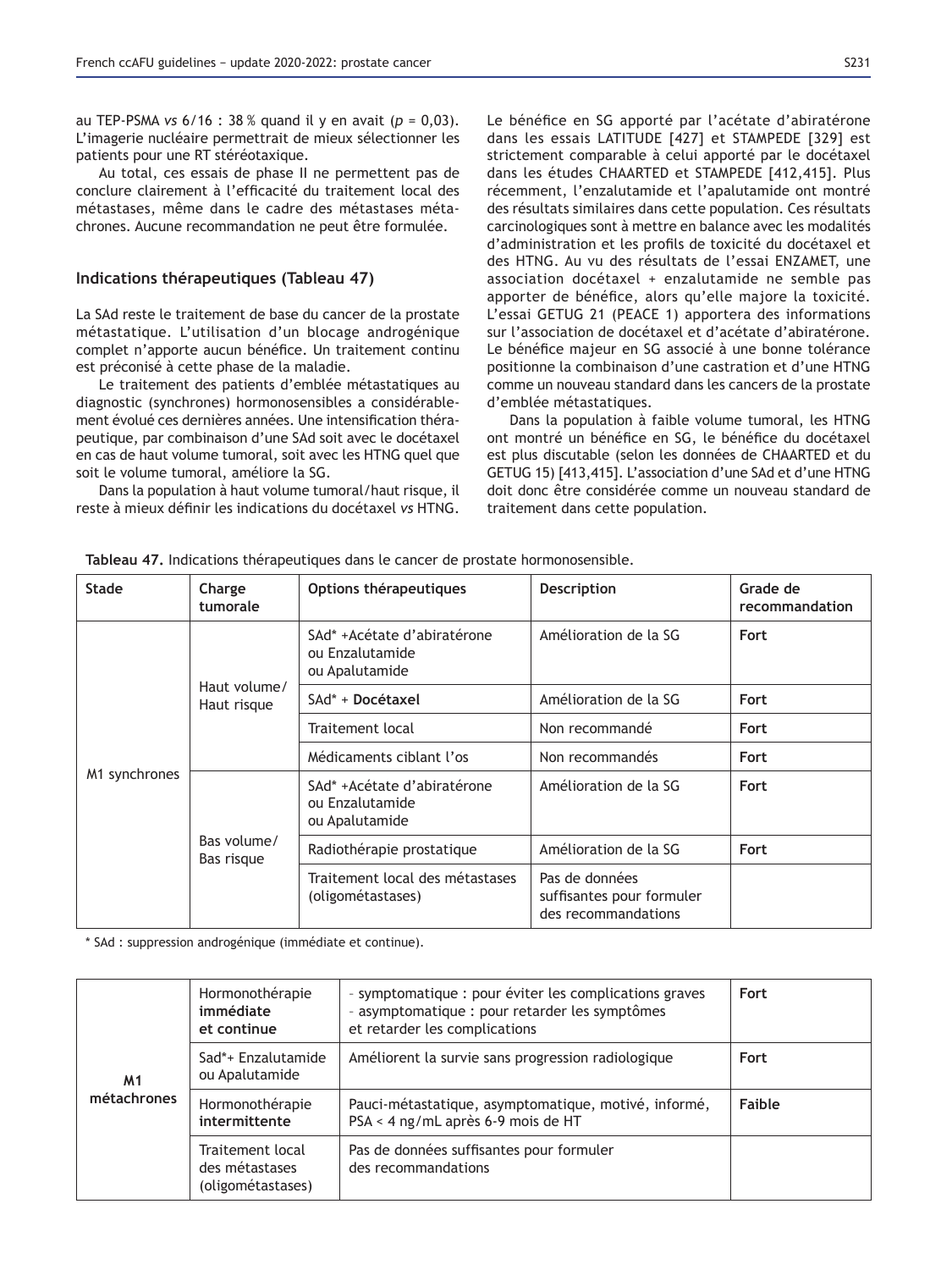Dans le cadre des évolutions métastatiques métachrones (secondaires à un traitement de la prostate à visée curative), le niveau de preuve est actuellement insuffisant pour formuler des recommandations fortes. Cependant, les associations d'une SAd à l'enzalutamide ou à l'apalutamide ont montré une amélioration de la survie sans progression radiologique et peuvent être proposées dans cette indication.

Dans le cadre des cancers de la prostate métastatiques synchrones à faible volume tumoral, une irradiation prostatique est recommandée. En revanche, en cas de présentation oligométastatique, il n'y a pas de données suffisamment robustes pour recommander un traitement ciblé des métastases.

## **Résistance à la castration (CPRC)**

#### **Définition (Tableau 48)**

Tableau 48. Recommandations sur la définition du CPRC.

Taux de testostéronémie de castration < 50 ng/dL  $ou$  1.7 nmol/L

**Progression biochimique: trois augmentations de PSA** résultant en deux augmentations de 50 % au-dessus du nadir avec un PSA > 2 ng/mL

 $Q<sub>II</sub>$ 

**Progression radiographique** définie par l'apparition d'au moins deux nouvelles lésions à la scintigraphie osseuse ou progression d'une lésion mesurable selon les critères RECIST (*Response Evaluation Criteria in Solid Tumours*) [428]

## Patients non métastatiques résistants  $\dot{a}$  la castration (CPRC M0)

Les essais SPARTAN, PROSPER et ARAMIS ont montré le bénéfice d'associer un traitement par HTNG au blocage androgénique simple en matière de survie sans métastase et de SG, pour les patients en situation de résistance à la castration non métastatique (scintigraphie et TDM) à haut risque (définie par un temps de doublement du PSA  $\leq$  10 mois).

L'étude SPARTAN, étude de phase III randomisée, avec 1 207 patients, a montré un bénéfice pour l'association de traitement par SAd + apalutamide par rapport au blocage androgénique simple [429]. Le gain de survie sans métastase et de SG a été respectivement de 24 et 14 mois dans le bras apalutamide (HR pour la SG =  $0,78$ ; IC 95% :  $0,64-0,96$ ; *p* = 0,0161).

L'étude PROSPER, étude de phase III randomisée, avec 1 401 patients inclus, a montré un bénéfice pour l'association de traitement par SAd + enzalutamide par rapport au blocage androgénique simple [430,431]. Le gain de survie sans métastase et de SG a été respectivement de 22 et 11 mois dans le bras enzalutamide (HR pour la SG =  $0.73$ ; IC 95% :  $0,61-0,89$ ;  $p = 0,001$ ).

L'étude ARAMIS, étude de phase III randomisée, avec 1 509 patients inclus, a montré un bénéfice pour l'association de traitement par SAd + darolutamide par rapport au blocage androgénique simple [432]. Le gain de survie sans métastase était de 18,4 mois en faveur du bras darolutamide. La SG à 36 mois était de 83 % vs 77 % en faveur du bras darolutamide (HR pour la SG =  $0.69$ ; 95% HR =  $0.78$ ; IC 95%:  $0.53 - 0.88$ ; *p* = 0,003).

#### **Recommandations pour les CPRC MO**

Chez un patient en récidive biologique à haut risque (définie par un temps de doublement du PSA inférieur ou égal à 10 mois), après traitement local et sans métastases apparentes (scintigraphie et TDM), traité par suppression androgénique et chez qui survient une résistance à la castration (CPRC M0), il est recommandé de compléter la SAd par l'apalutamide, l'enzalutamide, ou le darolutamide (grade fort).

## **CPRC** patients métastatiques résistants  $\dot{a}$  la castration (CPRCm)

#### *Faut-il rebiopsier ?*

En cas d'échec de l'utilisation du matériel histologique de la tumeur primitive, la réalisation de biopsies sur la prostate (non irradiée) ou sur les métastases permet de rechercher des altérations génomiques. D'autres modalités pour rechercher les altérations génomiques sont à l'étude, notamment les biopsies liquides qui permettent de rechercher les altérations de l'ADN et de l'ARN à partir d'un prélèvement sanguin [433].

#### *Évaluation du traitement dans le CPRCm*

Dans les essais thérapeutiques, les deux critères de jugement utilisés sont la survie sans progression radiographique et la SG qui reste le *gold standard*.

Le PSA est un marqueur de réponse : il a été montré qu'une baisse du PSA > 30 % dans l'étude TAX 327 (docétaxel) [434] et également dans l'étude AFFIRM [435] (enzalutamide) était un facteur prédictif (*surrogate marker*) de survie. Il n'existe aucun consensus sur l'importance et la durée de la baisse du PSA. Mais la corrélation entre la baisse du PSA et la survie sans progression n'est pas retrouvée dans toutes les études (sipuleucel T).

Dans les essais concernant le CPRCm, l'évolution radiologique est évaluée par la réalisation régulière d'un scanner thoraco-abdomino-pelvien et d'une scintigraphie osseuse. L'intérêt d'un suivi en imagerie TEP n'a pas été démontré.

## **Recommandations de surveillance**

En dehors des essais cliniques : évaluation clinique et biologique (PSA) en consultation tous les 3 mois. La fréquence des examens d'imagerie (scanner thoracoabdomino-pelvien et scintigraphie osseuse) dépend du contexte clinique (surveillance personnalisée), mais il est conseillé, en résistance à la castration, de réaliser au moins un bilan radiologique annuel (grade fort).

## *Première ligne de traitement (Tableau 50)* La situation actuelle s'est modifiée, du fait de l'introduction du docétaxel ou des HTNG, dès la phase d'hormonosensibilité ou de la phase CRPC M0.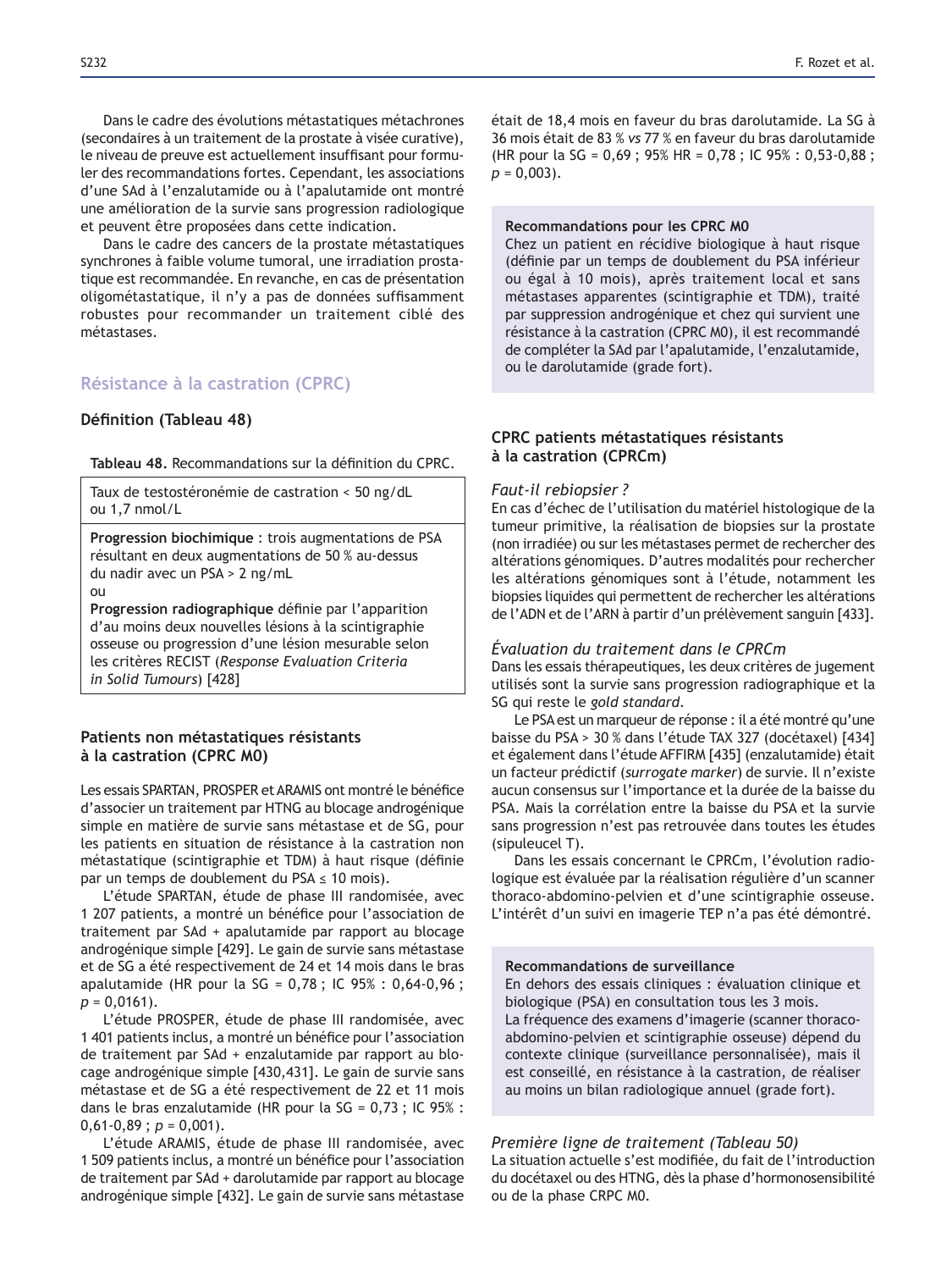Si le traitement initial n'était qu'une SAd au stade d'hormonosensibilité, plusieurs molécules ont montré une amélioration de la SG au stade de CPRCm (Tableau 49). L'acétate d'abiratérone : après docétaxel [436] et en prédocétaxel [437].

L'enzalutamide : en postdocétaxel [435] et en prédocétaxel [438].

Au stade de la résistance à la castration, les modifications hormonales avec adjonction de bicalutamide ne doivent pas faire retarder la mise en route d'une HTNG. L'étude TERRAIN a comparé l'efficacité d'un blocage androgénique complet en ajoutant le bicalutamide *vs* la mise en route précoce de l'enzalutamide [439]. La survie sans progression était significativement améliorée dans le bras enzalutamide (médiane de 15,7 vs 5,8 mois, HR = 0,44) avec un bénéfice en qualité de vie [440]. L'étude STRIVE incluait également des patients ayant un CPRC mais non métastatiques (35 %) [441]. L'enzalutamide améliorait l'ensemble des critères de jugement, comparativement au bicalutamide : survie sans progression biologique, taux de réponses PSA complètes, survie sans progression ou décès, survie sans progression radiologique.

La chimiothérapie a une place reconnue dans les CPRCm, la mitoxantrone et le docétaxel ayant fait la preuve d'une certaine efficacité dans des essais contrôlés. Le docétaxel à la dose de 75 mg/m<sup>2</sup> toutes les 3 semaines associé à 10 mg/j de prednisone représente le traitement standard des CPRCm. Il entraîne une amélioration de la survie [434]. Le moment idéal pour initier une chimiothérapie reste controversé. Si son indication n'est pas discutable dans les formes métastatiques symptomatiques, il n'existe pas de preuve pour justifier de la débuter précocement chez les patients asymptomatiques. Un schéma hebdomadaire ou bimensuel peut être envisagé chez des patients incapables de recevoir un schéma optimal du fait de leur âge avancé, de leur état général ou de pathologies associées. Une évaluation gériatrique (EG) est recommandée chez les patients âgés, présentant des comorbidités.

Le cabazitaxel n'est pas actuellement recommandé en première ligne : dans les deux études de phase III FIRSTANA [442] et PROSELICA [443], le cabazitaxel à la dose de 20 mg/m<sup>2</sup> n'a pas montré de supériorité par rapport au docétaxel en SG.

Parmi les critères qui vont orienter les choix entre une HTNG et une chimiothérapie, il faut considérer un certain nombre de facteurs comme le statut de performance et l'âge, la présence de métastases viscérales, le caractère symptomatique ou pas des métastases, le caractère très indifférencié neuroendocrine de la tumeur, la durée de la réponse à l'hormonothérapie initiale.

Chez les patients présentant une différenciation neuroendocrine, ou en présence d'un échappement rapide après hormonothérapie initiale (inférieur à 1 an), une chimiothérapie sera privilégiée chez les patients susceptibles de la recevoir.

Si le traitement initial au stade d'hormonosensibilité associait une SAd à une HTNG

En raison des résistances croisées entre les HTNG, il est conseillé de réaliser une chimiothérapie par docétaxel (Tableau 51).

Si le traitement initial au stade d'hormonosensibilité Dexetenciait une SAd au docétaxel

En raison de la faible efficacité du traitement de rattrapage par docétaxel, il est conseillé d'utiliser une HTNG [449].

## *Deuxième ligne de traitement, et lignes ultérieures (Tableau 50)*

Pour le traitement de deuxième ligne, il faut également tenir compte des résistances croisées entre HTNG.

|                              | Tableau 77. Resultats des traitements du Critenn. |                                                |                                       |                                         |                                        |                                       |
|------------------------------|---------------------------------------------------|------------------------------------------------|---------------------------------------|-----------------------------------------|----------------------------------------|---------------------------------------|
|                              | Abi pré-doce.<br>COU-AA-302 [437]                 | Enza.<br>prédoce.<br>PREVAIL [438]             | Docétaxel<br>TAX<br>327 [434]         | Cabazitaxel<br><b>TROPIC</b><br>$[450]$ | Abira<br>postdoce.<br>COU-AA-301 [436] | ENZA.<br>postdoce.<br>AFFIRM [435]    |
|                              | Caractéristiques de la population                 |                                                |                                       |                                         |                                        |                                       |
| Suivi (mois)                 | 49,2                                              | 31                                             | 20,8                                  | 12,8                                    | 20,2                                   | 14,4                                  |
| Douleur                      | 32 %                                              | 33,7%                                          | 45 %                                  | 46 %                                    | 44 %                                   | 28,3%                                 |
| PS > 1                       | $\Omega$                                          | 0                                              | 13 %                                  | 7%                                      | $10\%$                                 | 8,8%                                  |
| PSA médian<br>(ng/mL)        | 42                                                | 54,1                                           | 114                                   | 143,9                                   | 128,8                                  | 107,7                                 |
| Méta. extra-<br><b>OS</b>    | 49 %<br>Tissus mous,<br>ggons                     | 74,3%<br>Tissus mous, GG<br>$M+$ visc (11,2 %) | 22 %<br>$M+$ visc                     | 25 %<br>M+ visc                         | 56 %<br>GG, M+ visc<br>(31,7%)         | 55,8%<br>GG                           |
| <b>Résultats</b>             |                                                   |                                                |                                       |                                         |                                        |                                       |
| Survie globale<br>(contrôle) | 34,7 mois<br>$(30,3 \text{ mois})$                | 35,3 mois<br>$(31,3 \text{ mois})$             | $18,9$ mois<br>$(17, 4 \text{ mois})$ | $15,1$ mois<br>$(12,7 \text{ mois})$    | $15,8$ mois<br>$(11,2 \text{ mois})$   | $18,4$ mois<br>$(13, 6 \text{ mois})$ |
| Douleur                      | N                                                 | N                                              | N                                     | Idem bras<br>comparateur                | $\blacktriangleleft$                   | $\blacktriangleright$                 |
| Qualité de vie               | $\overline{\mathbf{z}}$                           | Я                                              | Я                                     | Я                                       | 7                                      | $\overline{\mathbf{z}}$               |

**7DEOHDX**Résultats des traitements du CPRCm.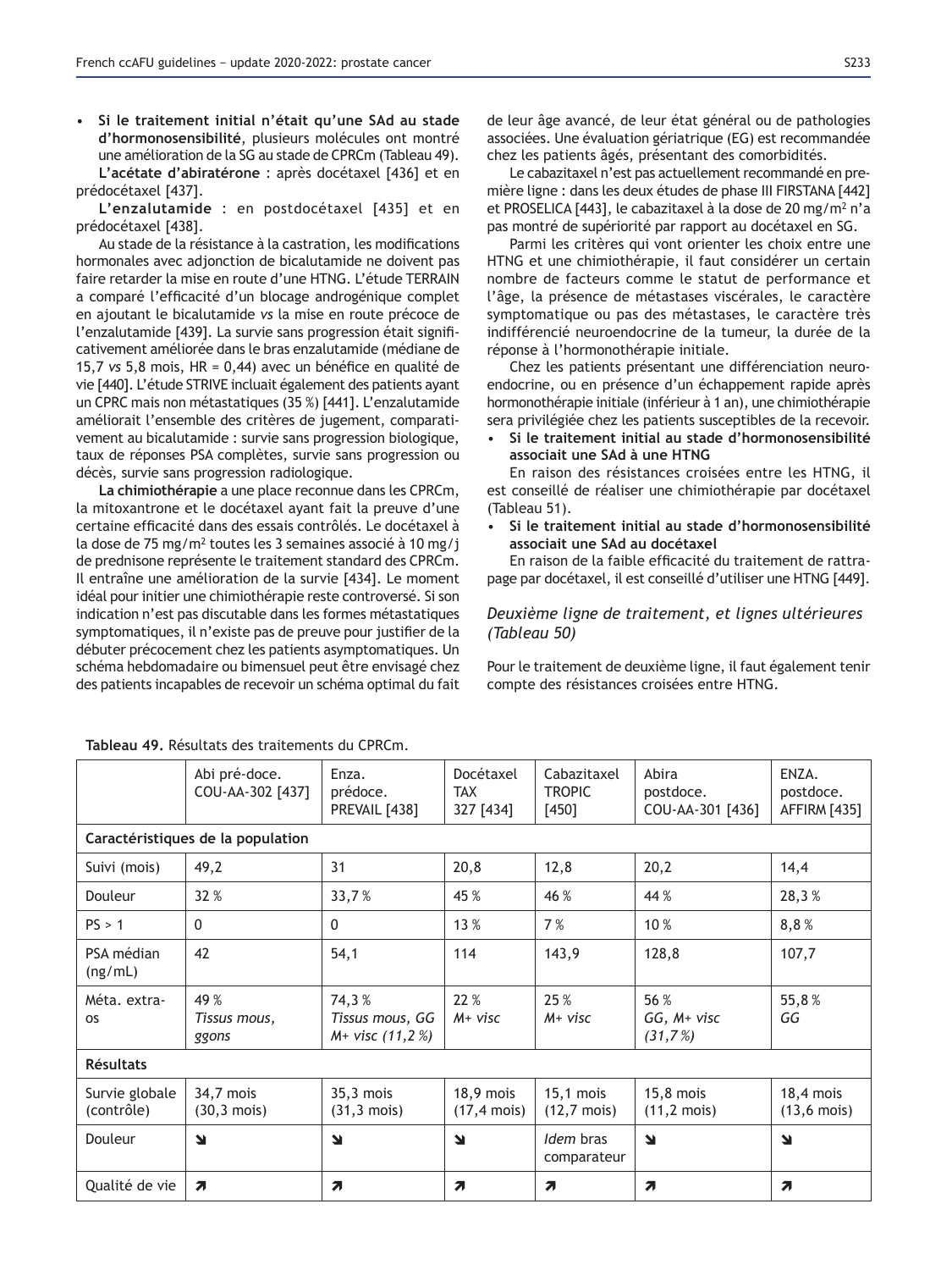| <b>CPRC</b>                                          |                                                                                                                                                                                     | Grade  |
|------------------------------------------------------|-------------------------------------------------------------------------------------------------------------------------------------------------------------------------------------|--------|
| CPRCm 1 <sup>re</sup> ligne                          | Poursuite de la SAd                                                                                                                                                                 |        |
| - SAd seule à la phase<br>d'hormonosensibilité       | Pas d'indication à la réalisation de manipulation hormonale<br>avec un antiandrogène de 1 <sup>re</sup> génération.                                                                 |        |
|                                                      | Il n'existe pas de facteur prédictif clairement identifié pour choisir<br>le traitement le plus adapté entre une HTNG et une chimiothérapie.                                        |        |
|                                                      | En cas de tumeur à différenciation neuroendocrine, ou d'un échappement<br>rapide après SAd initiale, une chimiothérapie est préconisée si l'âge et l'état<br>général le permettent. | Faible |
| - SAd + HTNG à la phase<br>d'hormonosensibilité      | Docétaxel conseillé.                                                                                                                                                                | Faible |
| - SAd + docétaxel à la<br>phase d'hormonosensibilité | HTNG conseillée.                                                                                                                                                                    |        |
|                                                      | Il est recommandé d'initier un traitement par dénosumab pour 24 mois,<br>au diagnostic de résistance à la castration en cas de métastases osseuses.                                 | Fort   |
| CPRCm $\geq 2^e$ ligne                               | Poursuite de la suppression androgénique.                                                                                                                                           | Fort   |
|                                                      | La chimiothérapie de référence après échec du docétaxel est le cabazitaxel.                                                                                                         | Fort   |
|                                                      | Privilégier une chimiothérapie si la 1 <sup>re</sup> ligne de traitement était une HTNG.                                                                                            | Fort   |
|                                                      | Après docétaxel, l'acétate d'abiratérone et l'enzalutamide ont montré<br>un bénéfice en SG.                                                                                         | Fort   |
|                                                      | En cas de progression rapide sous HTNG avant ou après docétaxel,<br>la chimiothérapie de 2 <sup>e</sup> ligne est le cabazitaxel.                                                   | Fort   |
|                                                      | En cas d'altération des gènes de réparation de l'ADN, un essai thérapeutique<br>avec les inhibiteurs de PARP peut être proposé.                                                     | Fort   |

## Tableau 50. Recommandations dans le CPRCm.

Tableau 51. Efficacité du traitement de seconde intention du CPRCm dans les séquences abiratérone puis enzalutamide ou enzalutamide puis abiratérone.

|                        | AA après ENZA | <b>ENZA après AA</b> | Critère de jugement                                                     |
|------------------------|---------------|----------------------|-------------------------------------------------------------------------|
| Terrada et al. [444]   | 55 jours      | 91 jours             | Survie médiane sans progression PSA                                     |
| Miyake et al. [445]    | 2.6 mois      | 5,9 mois             | Survie médiane sans progression PSA                                     |
| Matsubara et al. [446] | $2.89$ mois   | $3,39$ mois          | Survie médiane sans progression clinique, biologique<br>ou radiologique |
| Khalaf et al. [447]    | 1,7 mois      | 2,7 mois             | Survie médiane sans progression clinique, biologique<br>ou radiologique |
| Komura et al. [448]    | 7 mois        | 15 mois              | Survie médiane sans progression radiologique                            |

Après échec du docétaxel, le cabazitaxel représente le traitement standard de chimiothérapie de deuxième ligne. Il a montré contre la mitoxantrone une amélioration de la SG dans l'étude de phase III TROPIC [450].

L'étude CARD a montré que le cabazitaxel était le traitement de référence après progression rapide (< 12 mois) sous HTNG avant ou après docétaxel [451]. La SG et la survie sans progression radiologique étaient supérieures dans le bras cabazitaxel par rapport au bras abiratérone ou enzalutamide.

Le risque de décès était également diminué de 36 % avec le cabazitaxel.

Chez les patients CPRCm, des anomalies génomiques de réparation de l'ADN (mutation *BRCA2*, *ATM*, etc.) sont retrouvées dans 25 % des cas. Ces anomalies sont accessibles à un traitement ciblé par inhibiteurs de PARP (olaparib) dans le cadre d'essais thérapeutiques [452,453]. L'étude PROFOUND est un essai de phase III comparant olaparib *vs* une HTNG chez les patients avec un CPRCm ayant progressé après HTNG et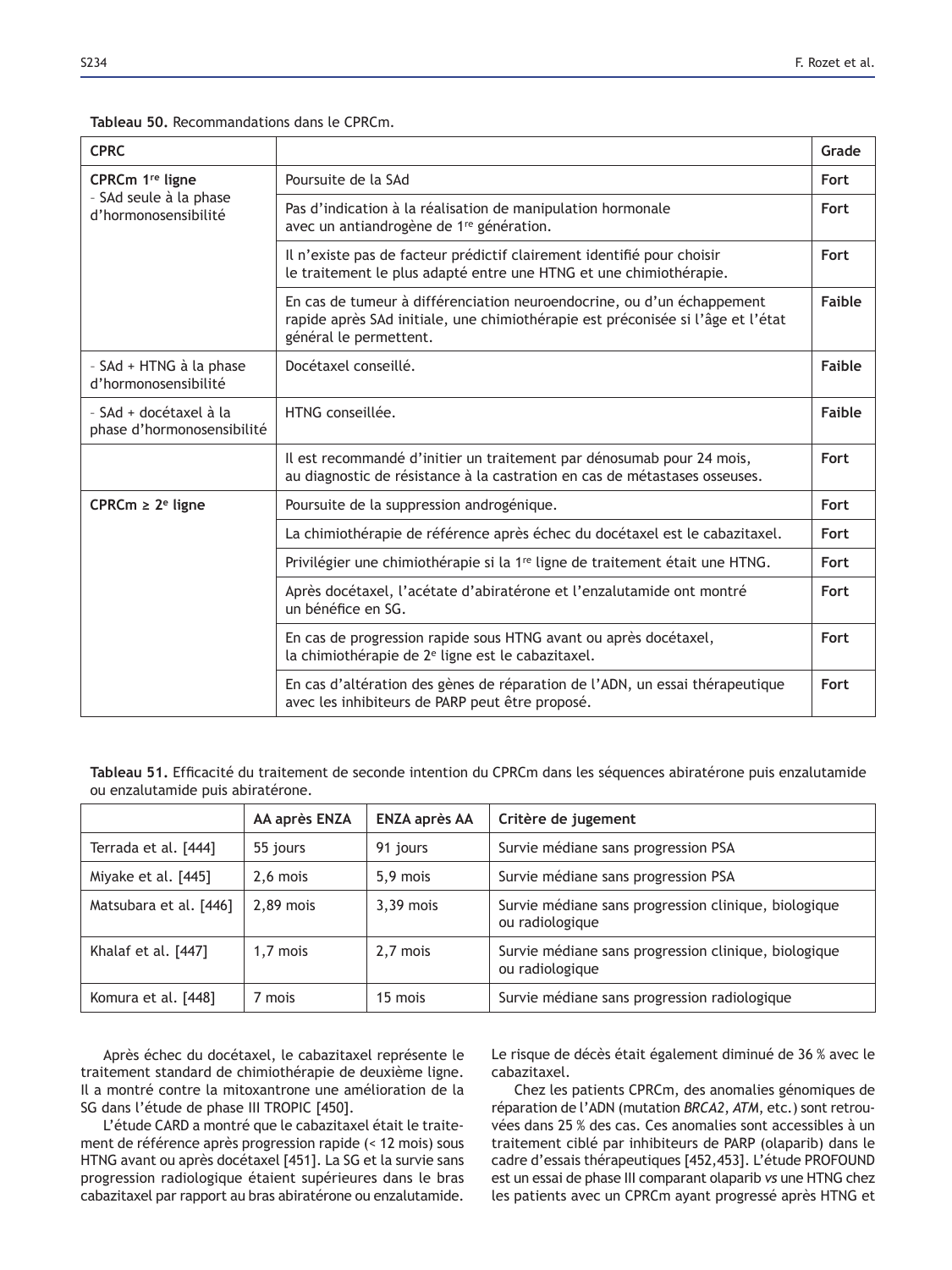présentant des altérations de gènes impliqués directement ou indirectement avec la recombinaison homologue.

Les résultats montrent dans la cohorte A (*BRCA1* et 2, ATM) avec l'olaparib une amélioration significative de la médiane de *Radiographic Progression-Free Survival* (rPFS) (7,39 mois vs 3,55 mois, HR = 0,34; IC 95%: 0,25-0,47). Les taux de rPFS à 12 mois sont respectivement de 28,1 et 9,4%. Il existe aussi une augmentation significative du taux de réponse 33,3% *vs* 2,3% (OR = 20,86 ; IC 95 % : 4,18-379,18 ; *p* < 0,0001). Les données en SG sont non matures mais elles montrent une tendance à l'allongement sous olaparib dans la cohorte A (SG médiane de SG de 18,5 mois *vs* 15,1 mois,  $HR = 0,64$  [14].

Après un traitement de 3e ligne par chimiothérapie ou HTNG, un traitement par lutétium PSMA entraîne une diminution du PSA de plus de 50 % avec une bonne tolérance [454].

## *Médicament ciblant l'os*

Dans les CPRC avec métastases osseuses, il est recommandé de prévenir l'apparition de complications osseuses liées aux métastases osseuses par la prescription d'un traitement antirésorptif. Le dénosumab est supérieur à l'acide zolédronique dans cette indication. Le traitement sera initié au diagnostic de CPRCm pour une durée de 24 mois minimum.

## **CaP du sujet âgé**

La prise en charge d'un patient âgé atteint d'un CaP doit être menée de façon conjointe avec des gériatres, tout au long des soins.

**Évaluation** : la détection de fragilité des patients doit être réalisée au moyen du score G8 et un dépistage

| Présentation du CaP                              | <b>Traitements</b>       | Spécificités                                                                                                                                                                                                                                    | <b>Références</b>  |
|--------------------------------------------------|--------------------------|-------------------------------------------------------------------------------------------------------------------------------------------------------------------------------------------------------------------------------------------------|--------------------|
| Localisé                                         | Surveillance             | Risque spécifique de reclassification des patients<br>en surveillance active                                                                                                                                                                    | [465]              |
|                                                  | Prostatectomie           | Biais de sélection majeur de la littérature<br>Étude PIVOT à interpréter avec prudence                                                                                                                                                          | [466, 467]         |
|                                                  | Radiothérapie<br>externe | Pas de radiotoxicité spécifique<br>Attention aux troubles cognitifs, positions vicieuses<br>et conséquences des déplacements itératifs                                                                                                          | [212, 220, 468]    |
|                                                  | Hormonothérapie          | Pas d'indication en monothérapie quel que soit l'âge                                                                                                                                                                                            | $[469 - 471]$      |
| Sensible                                         | Hormonothérapie          | Attention, spécifique à la prévention de la sarcopénie                                                                                                                                                                                          | $[287]$            |
| à la castration<br>métastatique                  | Docétaxel                | Bénéfice en survie quel que soit l'âge (associé<br>[287, 289, 391]<br>à l'hormonothérapie)<br>Évaluation gériatrique préalable systématique (quel<br>que soit le G8)<br>Recours très prudent (et facteurs de croissance<br>quasi systématiques) |                    |
|                                                  | <b>HTNG</b>              | Bénéfice de l'acétate d'abiratérone<br>et de l'enzalutamide quel que soit l'âge<br>Pas de donnée pour l'apalutamide                                                                                                                             | [329,418,420,427]  |
|                                                  | Radiothérapie            | Pas de preuve d'efficacité chez les patient<br>oligométastatiques âgés                                                                                                                                                                          | $[423]$            |
| Résistant<br>à la castration non<br>métastatique | <b>HTNG</b>              | Bénéfice quel que soit l'âge pour l'apalutamide,<br>l'enzalutamide et le darolutamide                                                                                                                                                           | [429, 432]         |
| Résistant<br>à la castration<br>métastatique     | Chimiothérapie           | Docétaxel : 50 mg/m <sup>2</sup> toutes les 2 semaines<br>Cabazitaxel: 20 mg/m <sup>2</sup><br>Évaluation gériatrique préalable systématique (quel<br>que soit le G8)<br>Recours très prudent (et facteurs de croissance<br>systématiques)      | [443, 472]         |
|                                                  | <b>HTNG</b>              | Bénéfice quel que soit l'âge<br>Acétate d'abiratérone : évaluation cardiovasculaire<br>systématique (échographie cardiaque)<br>Enzalutamide : risque spécifique de fatigue,<br>diarrhées et anémie                                              | $[435, 473 - 475]$ |

**Tableau 52.** Spécificités de la prise en charge du CaP du suiet âgé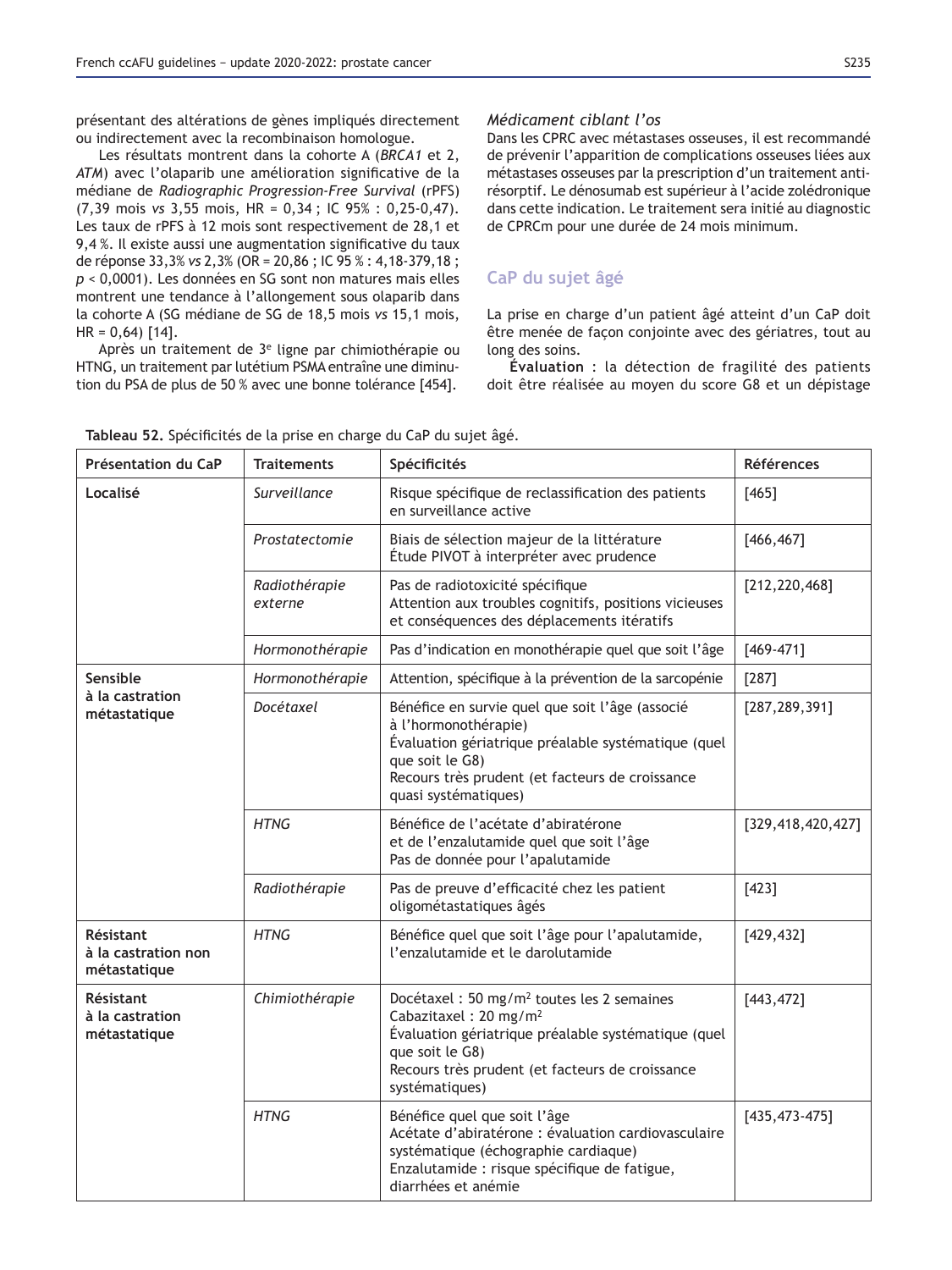concomitant d'un trouble cognitif doit être réalisé à l'aide du mini-Cog, mais le dépistage systématique d'un trouble cognitif ne semble pas pertinent [455]. Les patients dont le score G8 est inférieur à 14 ou qui paraissent vulnérables au clinicien justifient d'une EG [456].

Diagnostic : les modalités diagnostiques n'ont pas de spécificité chez le sujet âgé. La probabilité que le diagnostic d'un CaP se fasse sous une forme agressive augmente avec l'âge [457]. Or, quel que soit l'âge du patient, pour un grade ISUP 4-5, le risque de décès spécifique est très élevé dans les 10 ans et même les 5 ans suivant le diagnostic [458,459].

Traitement : la mortalité spécifique du CaP, comme des cancers en général, augmente avec l'âge au diagnostic [460,461]. Pour les cancers à haut risque, le risque de décès reste porté essentiellement par les décès spécifiques pendant environ 5 à 10 ans en cas de faible comorbidité, pendant plus de 5 ans en cas de comorbidité intermédiaire et encore pendant 3 à 5 ans en cas de comorbidité élevée [462]. Cette « surmortalité » spécifique chez les patients âgés trouve son explication par la combinaison d'un diagnostic sous forme de moins bon pronostic et par un « sous-traitement »  $[457, 463, 464]$ .

Il n'existe que des études rétrospectives et observationnelles concernant le CaP du patient âgé, tant localisé que métastatique, sensible à la castration et résistant à la castration ; aucune étude prospective randomisée n'a été publiée. Si l'efficacité des traitements semble constante avec l'augmentation de l'âge des patients, les complications de tous les traitements augmentent avec l'âge des patients (Tableau 52).

# Déclaration de liens d'intérêts

François Rozet : consultant Bouchara-Recordati ; investigateur principal Unicancer AFU Getug 20 ; interventions Astellas, Ipsen, Janssen, Takeda, Bayer, Leo Pharma ; invitations congrès ASCO GU, EAU, AUA, CFU, ASCO.

Pierre Mongiat-Artus : Astellas, Janssen Cilag, Ferring, Bouchara Recordati, Ipsen, AMGEN, Takeda, Sanofi, Pierre Fabre.

Christophe Hennequin : consultant Amgen, Astellas, Bayer, Bouchara, Ferring, Ipsen, Janssen, Roche, Sanofi; investigateur principal Unicancer (Roche) ; rédaction médicale Astellas, Ferring, Roche, MSD, Janssen ; invitations congrès Janssen, Astellas.

Jean-Baptiste Beauval: consultant Janssen, Astellas, Sanofi, Ipsen, MSD, BMS.

Philippe Beuzeboc : Janssen, Astellas, Sanofi, Ipsen, Bayer, AstraZeneca, MSD, BMS, Roche, Novartis.

Luc Cormier : Janssen, Astellas, Sanofi, Ipsen, Bayer, Recordati, ferring.

Gaëlle Fromont-Hankard : Ipsen Pharma, Janssen, Sanofi, AstraZeneca.

Guillaume Ploussard : invitation congrès Astellas, Janssen, Sanofi, Ferring, Ipsen, AstraZeneca, Takeda; advisory board Astellas, Janssen, Sanofi, Ferring, AstraZeneca; contrat orateur Astellas, Janssen, Sanofi, Ferring, Ipsen, AstraZeneca, Takeda. Romain Mathieu : consultant Astellas, AstraZeneca, Ferring, Ipsen, Janssen, MSD, Takeda ; orateur Astellas, Ferring, Ipsen, Janssen, MSD, Sanofi, Takeda.

Raphaële Renard-Penna : Astellas, Takeda.

Laurent Brureau : Ipsen, Janssen, Astellas, AMGEN.

Arnaud Méjean: interventions Pfizer, Ferring, Ipsen, BMS. Olivier Cussenot : Astellas, Astra, Janssen, Ipsen, Mylan.

Franck Bruyere : Janssen, Ipsen, GSK.

Xavier Rebillard: Janssen, Sanofi, Astellas, Ipsen, Ferring, VitaDX, Beckmann, Cepheid, Mylan.

Gilles Crehange : Ipsen, Astellas, Janssen, Sanofi, Bard.

Michel Soulié : AMGEN, Astellas, AstraZeneca, Ferring, GSK, Ipsen, Janssen, Novartis, Pierre Fabre, Pfizer, Sanofi.

Thierry Lebret : Janssen, Bayer, Ipsen, Astellas, AstraZeneca. Alexandre Cochet : aucun.

Isabelle Brenot Rossi : 3A, Ipsen, Cyclopharma, Astellas, Sanofi, Janssen.

Autres : https://dpi.sante.gouv.fr/dpi-public-webapp/app/ recherche/avancee et https://www.has-sante.fr/portail/ jcms/sd 700659/fr/declaration-publique-d-interets?portlet  $=$ sd 700659&text.

## **Références**

- [1] Leongamornlert D, Saunders E, Dadaev T, Tymrakiewicz M, Goh C, Jugurnauth-Little S, et al. Frequent germline deleterious mutations in DNA repair genes in familial prostate cancer cases are associated with advanced disease. Br J Cancer 2014;110(6):1663-72.
- [2] Xu J, Lange EM, Lu L, Zheng SL, Wang Z, Thibodeau SN, et al. HOXB13 is a susceptibility gene for prostate cancer: results from the International Consortium for Prostate Cancer Genetics (ICPCG). Hum Genet 2013;132(1):5-14.
- [3] Nyberg T, Govindasami K, Leslie G, Dadaev T, Bancroft E, Ni Raghallaigh H, et al. Homeobox B13 G84E Mutation and Prostate Cancer Risk. Eur Urol. 2019;75(5):834-45.
- [4] Oh M, Alkhushaym N, Fallatah S, Althagafi A, Aljadeed R, Alsowaida Y, et al. The association of BRCA1 and BRCA2 mutations with prostate cancer risk, frequency, and mortality: A meta-analysis. Prostate 2019;79(8):880-95.
- [5] Patel VL, Busch EL, Friebel TM, Cronin A, Leslie G, McGuffog L, et al. Association of Genomic Domains in BRCA1 and BRCA2 with Prostate Cancer Risk and Aggressiveness. Cancer Res 2020;80(3):624-38.
- [6] Al Olama AA, Kote-Jarai Z, Berndt SI, Conti DV, Schumacher F, Han Y, et al. A meta-analysis of 87,040 individuals identifies 23 new susceptibility loci for prostate cancer. Nat Genet 2014;46(10):1103-9.
- [7] Schumacher FR, Al Olama AA, Berndt SI, Benlloch S, Ahmed M. Saunders EJ, et al. Association analyses of more than 140,000 men identify 63 new prostate cancer susceptibility loci. Nat Genet 2018;50(7):928-36.
- [8] Nicolosi P, Ledet E, Yang S, Michalski S, Freschi B, O'Leary E, et al. Prevalence of Germline Variants in Prostate Cancer and Implications for Current Genetic Testing Guidelines. JAMA Oncol 2019;5(4):523-8.
- [9] Pritchard CC, Mateo J, Walsh MF, De Sarkar N, Abida W, Beltran H, et al. Inherited DNA-Repair Gene Mutations in Men with Metastatic Prostate Cancer. N Engl J Med 2016;375(5):443-53.
- [10] Carter HB, Helfand B, Mamawala M, Wu Y, Landis P, Yu H, et al. Germline Mutations in ATM and BRCA1/2 Are Associated with Grade Reclassification in Men on Active Surveillance for Prostate Cancer. Eur Urol 2019;75(5):743-9.
- [11] Page EC, Bancroft EK, Brook MN, Assel M, Hassan Al Battat M, Thomas S, et al. Interim Results from the IMPACT Study: Evidence for Prostate-specific Antigen Screening in BRCA2 Mutation Carriers. Eur Urol 2019;76(6):831-42.
- [12] Mohler JL, Antonarakis ES, Armstrong AJ, D'Amico AV, Davis BJ, Dorff T, et al. Prostate Cancer, Version 2.2019, NCCN Clinical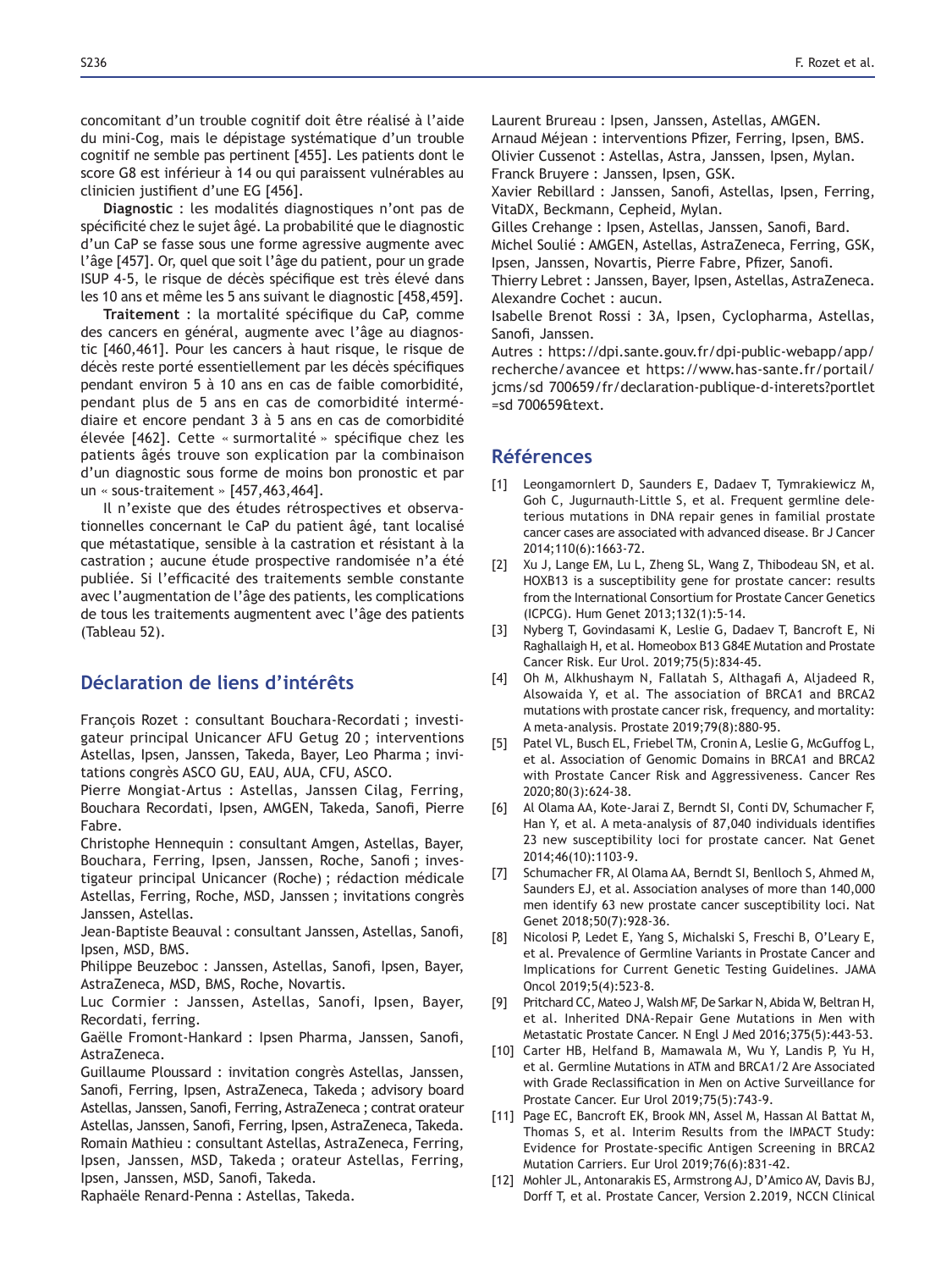Practice Guidelines in Oncology. J Natl Compr Canc Netw 2019:17(5):479-505.

- [13] Tonon L, Fromont G, Boyault S, Thomas E, Ferrari A, Sertier AS, et al. Mutational Profile of Aggressive, Localised Prostate Cancer from African Caribbean Men Versus European Ancestry Men. Eur Urol 2019;75(1):11-5.
- [14] de Bono J, Mateo J, Fizazi K, Saad F, Shore N, Sandhu S, et al. Olaparib for Metastatic Castration-Resistant Prostate Cancer. N Engl J Med 2020;382(22):2091-102.
- [15] Abida W, Cheng ML, Armenia J, Middha S, Autio KA, Vargas HA, et al. Analysis of the Prevalence of Microsatellite Instability in Prostate Cancer and Response to Immune Checkpoint Blockade. JAMA Oncol 2019;5(4):471-8.
- [16] Gillessen S, Attard G, Beer TM, Beltran H, Bjartell A, Bossi A, et al. Management of Patients with Advanced Prostate Cancer: Report of the Advanced Prostate Cancer Consensus Conference 2019. Eur Urol 2020;77(4):508-47.
- [17] Carioli G, Bertuccio P, Boffetta P, Levi F, La Vecchia C, Negri E, et al. European cancer mortality predictions for the year 2020 with a focus on prostate cancer. Ann Oncol 2020;31(5):650-8.
- [18] Grosclaude P, Belot A, Daubisse Marliac L, Remontet L, Leone N, Bossard N, et al. [Prostate cancer incidence and mortality trends in France from 1980 to 2011]. Prog Urol 2015;25(9):536-42.
- [19] Salomon L, Bastide C, Beuzeboc P, Cormier L, Fromont G, Hennequin C, et al. [CCAFU Recommendations 2013: Prostate cancer]. Prog Urol 2013;23:S69-101.
- [20] Multigner L, Ndong JR, Giusti A, Romana M, Delacroix-Maillard H, Cordier S, et al. Chlordecone exposure and risk of prostate cancer. J Clin Oncol 2010;28(21):3457-62.
- [21] Brureau L, Emeville E, Helissey C, Thome JP, Multigner L, Blanchet P. Endocrine disrupting-chemicals and biochemical recurrence of prostate cancer after prostatectomy: A cohort study in Guadeloupe (French West Indies). Int J Cancer 2020;146(3):657-63.
- [22] Blanc-Lapierre A, Spence A, Karakiewicz PI, Aprikian A, Saad F, Parent ME. Metabolic syndrome and prostate cancer risk in a population-based case-control study in Montreal, Canada. BMC Public Health 2015;15:913.
- [23] Esposito K, Chiodini P, Capuano A, Bellastella G, Maiorino MI, Parretta E, et al. Effect of metabolic syndrome and its components on prostate cancer risk: meta-analysis. J Endocrinol Invest 2013;36(2):132-9.
- [24] Davies NM, Gaunt TR, Lewis SJ, Holly J, Donovan JL, Hamdy FC, et al. The effects of height and BMI on prostate cancer incidence and mortality: a Mendelian randomization study in 20,848 cases and 20,214 controls from the PRACTICAL consortium. Cancer Causes Control 2015;26(11):1603-16.
- [25] Vidal AC, Howard LE, Moreira DM, Castro-Santamaria R, Andriole GL Jr., Freedland SJ. Obesity increases the risk for high-grade prostate cancer: results from the REDUCE study. Cancer Epidemiol Biomarkers Prev 2014;23(12):2936-42.
- [26] Lenfant L, Leon P, Cancel-Tassin G, Audouin M, Staerman F, Rouprêt M, et al. Testosterone replacement therapy (TRT) and prostate cancer: An updated systematic review with a focus on previous or active localized prostate cancer. Urol Oncol 2020;38(8):661-70.
- [27] Lippman SM, Klein EA, Goodman PJ, Lucia MS, Thompson IM, Ford LG, et al. Effect of selenium and vitamin E on risk of prostate cancer and other cancers: the Selenium and Vitamin E Cancer Prevention Trial (SELECT). JAMA 2009;301(1):39-51.
- [28] Unger JM, Hershman DL, Till C, Tangen CM, Barlow WE, Ramsey SD, et al. Using Medicare Claims to Examine Long-term Prostate Cancer Risk of Finasteride in the Prostate Cancer Prevention Trial. J Natl Cancer Inst 2018;110(11):1208-15.
- [29] Wallerstedt A, Carlsson S, Steineck G, Thorsteinsdottir T, Hugosson J, Stranne J, et al. Patient and tumour-related factors for prediction of urinary incontinence after radical prostatectomy. Scand J Urol  $2013;47(4):272-81$ .
- [30] Andriole GL, Bostwick DG, Brawley OW, Gomella LG, Marberger M, Montorsi F, et al. REDUCE Study Group. Effect of dutasteride on the risk of prostate cancer. N Engl J Med 2010;362(13):1192-202.
- [31] Thompson IM, Goodman PJ, Tangen CM, Lucia MS, Miller GJ, Ford LG, et al. The influence of finasteride on the development of prostate cancer. N Engl J Med 2003;349(3):215-24.
- [32] Ilic D, Neuberger MM, Djulbegovic M, Dahm P. Screening for prostate cancer. Cochrane Database Syst Rev 2013; (1): CD004720.
- [33] Hayes JH, Barry MJ. Screening for prostate cancer with the prostate-specific antigen test: a review of current evidence. JAMA 2014;311(11):1143-9.
- [34] Ito K, Oki R, Sekine Y, Arai S, Miyazawa Y, Shibata Y, et al. Screening for prostate cancer: History, evidence, controversies and future perspectives toward individualized screening. Int J Urol 2019;26(10):956-70.
- [35] Schröder FH, Hugosson J, Roobol MJ, Tammela TLJ, Zappa M, Nelen V, et al. Screening and prostate cancer mortality: results of the European Randomised Study of Screening for Prostate Cancer (ERSPC) at 13 years of follow-up. Lancet 2014;384(9959):2027-35.
- [36] Booth N, Rissanen P, Tammela TLJ, Määttänen L, Taari K, Auvinen A. Health-related quality of life in the Finnish trial of screening for prostate cancer. Eur Urol 2014;65(1):39-47.
- [37] Vasarainen H, Malmi H, Määttänen L, Ruutu M, Tammela TLJ, Taari K, et al. Effects of prostate cancer screening on health-related quality of life: results of the Finnish arm of the European randomized screening trial (ERSPC). Acta Oncol 2013;52(8):1615-21.
- [38] Heijnsdijk EA, Wever EM, Auvinen A, Hugosson J, Ciatto S, Nelen V, et al. Quality-of-life effects of prostate-specific antigen screening. N Engl J Med 2012;367(7):595-605.
- [39] Gandaglia G, Albers P, Abrahamsson PA, Briganti A, Catto JWF, Chapple CR, et al. Structured Population-based Prostate-specific Antigen Screening for Prostate Cancer: The European Association of Urology Position in 2019. Eur Urol 2019;76(2):142-50.
- [40] Mongiat-Artus P, Paillaud E, Albrand G, Caillet P, Neuzillet Y. [Evaluation of the elderly patient with cancer]. Prog Urol 2019:29(14):807-27.
- [41] Albright F, Stephenson RA, Agarwal N, Teerlink CC, Lowrance WT, Farnham JM, et al. Prostate cancer risk prediction based on complete prostate cancer family history. Prostate 2015:75(4):390-8.
- [42] Chornokur G, Dalton K, Borysova ME, Kumar NB. Disparities at presentation, diagnosis, treatment, and survival in African American men, affected by prostate cancer. Prostate 2011;71(9):985-97.
- [43] Hugosson J, Roobol MJ, Månsson M, Tammela TLJ, Zappa M, Nelen V, et al. A 16-yr Follow-up of the European Randomized study of Screening for Prostate Cancer. Eur Urol 2019:76(1):43-51.
- [44] Lilja H, Ulmert D, Björk T, Becker C, Serio AM, Nilsson JA, et al. Long-term prediction of prostate cancer up to 25 years before diagnosis of prostate cancer using prostate kallikreins measured at age 44 to 50 years. J Clin Oncol 2007;25(4):431-6.
- [45] Vickers AJ, Ulmert D, Sjoberg DD, Bennette CJ, Björk T, Gerdtsson A, et al. Strategy for detection of prostate cancer based on relation between prostate specific antigen at age 40-55 and long term risk of metastasis: case-control study. BMJ 2013;346:f2023.
- [46] Preston MA, Batista JL, Wilson KM, Carlsson SV, Gerke T, Sjoberg DD, et al. Baseline Prostate-Specific Antigen Levels in Midlife Predict Lethal Prostate Cancer. J Clin Oncol 2016;34(23):2705-11.
- [47] Kovac E, Carlsson SV, Lilja H, Hugosson J, Kattan MW, Holmberg E, et al. Association of Baseline Prostate-Specific Antigen Level With Long-term Diagnosis of Clinically Significant Prostate Cancer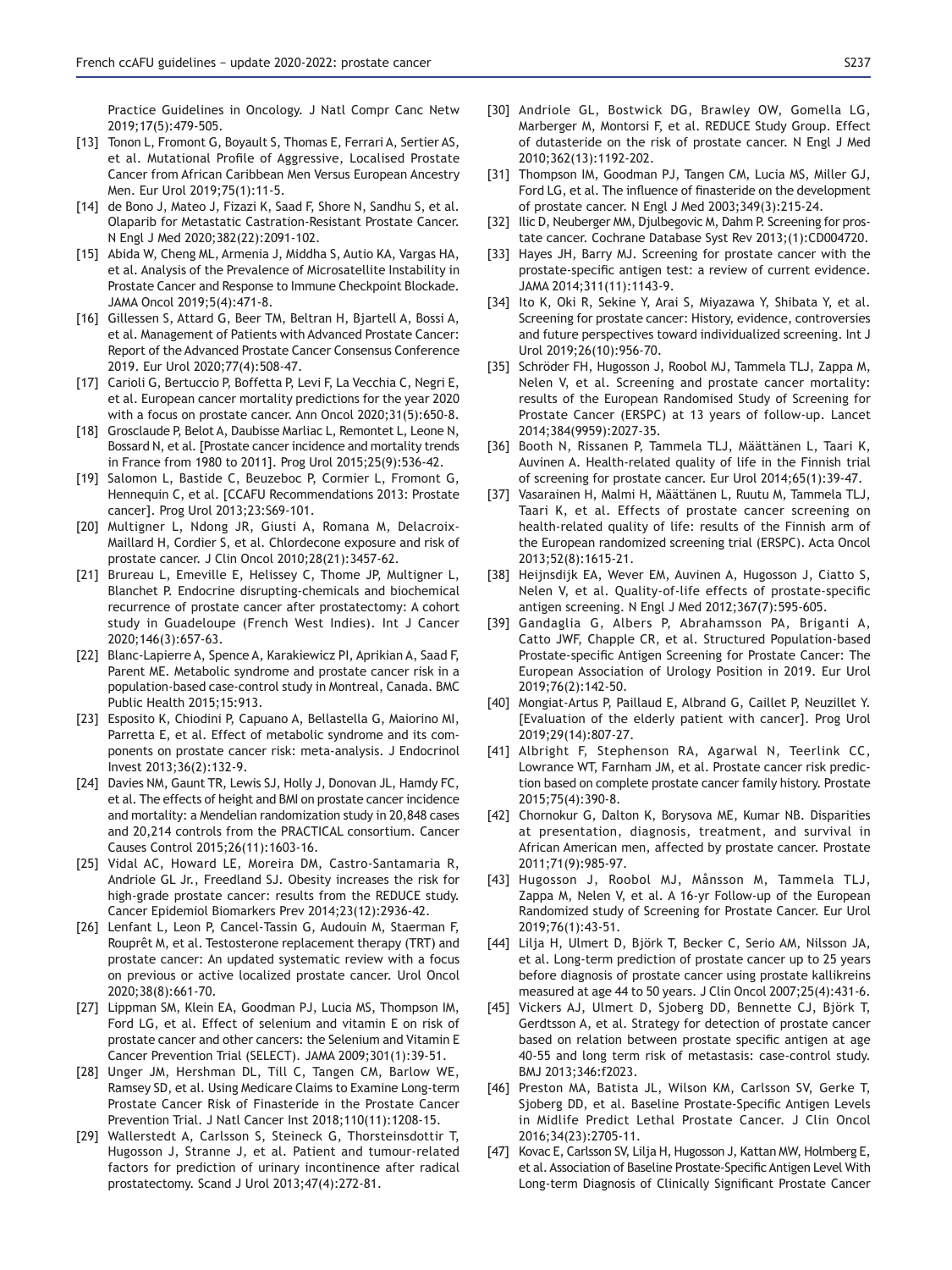Among Patients Aged 55 to 60 Years: A Secondary Analysis of a Cohort in the Prostate, Lung, Colorectal, and Ovarian (PLCO) Cancer Screening Trial. JAMA Netw Open 2020;3(1):e1919284.

- [48] Heijnsdijk EAM, Gulati R, Tsodikov A, Lange JM, Mariotto AB, Vickers AJ, et al. Lifetime benefits and harms of PSA-based risk screening for prostate cancer. J Natl Cancer Inst 2020;112(10):1013-20.
- [49] Gosselaar C, Roobol MJ, Roemeling S, Schröder FH. The role of the digital rectal examination in subsequent screening visits in the European randomized study of screening for prostate cancer (ERSPC), Rotterdam. Eur Urol 2008;54(3):581-8.
- [50] Osses DF, Roobol MJ, Schoots IG. Prediction Medicine: Biomarkers, Risk Calculators and Magnetic Resonance Imaging as Risk Stratification Tools in Prostate Cancer Diagnosis. Int J Mol Sci 2019;20(7):1637.
- [51] Weinreb JC, Barentsz JO, Choyke PL, Cornud F, Haider MA, Macura KJ, et al. PI-RADS Prostate Imaging – Reporting and Data System: 2015, Version 2. Eur Urol 2016;69(1):16-40.
- [52] Cornelis F, Rigou G, Le Bras Y, Coutouly X, Hubrecht R, Yacoub M, et al. Real-time contrast-enhanced transrectal US-guided prostate biopsy: diagnostic accuracy in men with previously negative biopsy results and positive MR imaging findings. Radiology 2013;269(1):159-66.
- [53] Schiffmann J, Grindei M, Tian Z, Yassin DJ, Steinwender T, Leyh-Bannurah SR, et al. Limitations of Elastography Based Prostate Biopsy. J Urol 2016;195(6):1731-6.
- [54] Lughezzani G, Saita A, Lazzeri M, Paciotti M, Maffei D, Lista G, et al. Comparison of the Diagnostic Accuracy of Microultrasound and Magnetic Resonance Imaging/Ultrasound Fusion Targeted Biopsies for the Diagnosis of Clinically Significant Prostate Cancer. Eur Urol Oncol 2019;2(3):329-32.
- [55] Klotz L. Can high resolution micro-ultrasound replace MRI in the diagnosis of prostate cancer? Eur Urol Focus 2020;6(2):419-23.
- [56] Turkbey B, Rosenkrantz AB, Haider MA, Padhani AR, Villeirs G, Macura KJ, et al. Prostate Imaging Reporting and Data System Version 2.1: 2019 Update of Prostate Imaging Reporting and Data System Version 2. Eur Urol 2019;76(3):340-51.
- [57] Drost FH, Osses DF, Nieboer D, Steyerberg EW, Bangma CH, Roobol MJ, et al. Prostate MRI, with or without MRI-targeted biopsy, and systematic biopsy for detecting prostate cancer. Cochrane Database Syst Rev 2019;4(4):CD012663.
- [58] Mazaheri Y, Hricak H, Fine SW, Akin O, Shukla-Dave A, Ishill NM, et al. Prostate tumor volume measurement with combined T2-weighted imaging and diffusion-weighted MR: correlation with pathologic tumor volume. Radiology 2009;252(2):449-57.
- [59] Tamada T, Sone T, Jo Y, Yamamoto A, Yamashita T, Egashira N, et al. Prostate cancer: relationships between postbiopsy hemorrhage and tumor detectability at MR diagnosis. Radiology 2008;248(2):531-9.
- [60] Turkbey B, Shah VP, Pang Y, Bernardo M, Xu S, Kruecker J, et al. Is apparent diffusion coefficient associated with clinical risk scores for prostate cancers that are visible on 3-T MR images? Radiology 2011;258(2):488-95.
- [61] Kasivisvanathan V, Emberton M, Moore CM. MRI-Targeted Biopsy for Prostate-Cancer Diagnosis. N Engl J Med 2018;379(6):589-90.
- [62] Kasivisvanathan V, Rannikko AS, Borghi M, Panebianco V, Mynderse LA, Vaarala MH, et al. MRI-Targeted or Standard Biopsy for Prostate-Cancer Diagnosis. N Engl J Med 2018;378(19):1767-77.
- [63] Rouvière O, Puech P, Renard-Penna R, Claudon M, Roy C, Mege-Lechevallier F, et al. Use of prostate systematic and targeted biopsy on the basis of multiparametric MRI in biopsynaive patients (MRI-FIRST): a prospective, multicentre, paired diagnostic study. Lancet Oncol 2019;20(1):100-9.
- [64] van der Leest M, Cornel E, Israël B, Hendriks R, Padhani AR, Hoogenboom M, et al. Head-to-head Comparison of Transrectal Ultrasound-guided Prostate Biopsy Versus Multiparametric Prostate Resonance Imaging with Subsequent Magnetic

Resonance-guided Biopsy in Biopsy-naïve Men with Elevated Prostate-specific Antigen: A Large Prospective Multicenter Clinical Study. Eur Urol 2019;75(4):570-8.

- [65] Bruyère F, d'Arcier BF, Boutin JM, Haillot O. Is urine culture routinely necessary before prostate biopsy? Prostate Cancer Prostatic Dis 2010;13(3):260-2.
- [66] Godier A, Garrigue D, Lasne D, Fontana P, Bonhomme F, Collet JP, et al. Management of antiplatelet therapy for non-elective invasive procedures or bleeding complications: Proposals from the French Working Group on Perioperative Haemostasis (GIHP) and the French Study Group on Thrombosis and Haemostasis (GFHT), in collaboration with the French Society for Anaesthesia and Intensive Care (SFAR). Arch Cardiovasc Dis 2019;112(3):199-216.
- [67] Aron M, Rajeev TP, Gupta NP. Antibiotic prophylaxis for transrectal needle biopsy of the prostate: a randomized controlled study. BJU Int 2000;85(6):682-5.
- [68] Roberts MJ, Bennett HY, Harris PN, Holmes M, Grummet J, Naber K, et al. Prostate Biopsy-related Infection: A Systematic Review of Risk Factors, Prevention Strategies, and Management Approaches. Urology 2017;104:11-21.
- [69] Johansen TEB, Zahl PH, Baco E, Bartoletti R, Bonkat G, Bruyère F, et al. Antibiotic resistance, hospitalizations, and mortality related to prostate biopsy: first report from the Norwegian Patient Registry. World J Urol 2020;38(1):17-26.
- [70] Elshal AM, Atwa AM, El-Nahas AR, El-Ghar MA, Gaber A, Elsawy E, et al. Chemoprophylaxis during transrectal prostate needle biopsy: critical analysis through randomized clinical trial. World J Urol 2018;36(11):1845-52.
- [71] Kasivisvanathan V, Dufour R, Moore CM, Ahmed HU, Abd-Alazeez M, Charman SC, et al. Transperineal magnetic resonance image targeted prostate biopsy versus transperineal template prostate biopsy in the detection of clinically significant prostate cancer. J Urol 2013;189(3):860-6.
- [72] Bass EJ, Donaldson IA, Freeman A, Jameson C, Punwani S, Moore C, et al. Magnetic resonance imaging targeted transperineal prostate biopsy: a local anaesthetic approach. Prostate Cancer Prostatic Dis 2017;20(3):311-7.
- [73] Xiang J, Yan H, Li J, Wang X, Chen H, Zheng X. Transperineal versus transrectal prostate biopsy in the diagnosis of prostate cancer: a systematic review and meta-analysis. World J Surg Oncol 2019;17(1):31.
- [74] Ploussard G, Beauval JB, Renard-Penna R, Lesourd M, Manceau C, Almeras C, et al. Assessment of the Minimal Targeted Biopsy Core Number per MRI Lesion for Improving Prostate Cancer Grading Prediction. J Clin Med 2020;9(1):225.
- [75] Lu AJ, Syed JS, Ghabili K, Hsiang WR, Nguyen KA, Leapman MS, et al. Role of Core Number and Location in Targeted Magnetic Resonance Imaging-Ultrasound Fusion Prostate Biopsy. Eur Urol 2019;76(1):14-7.
- [76] Leyh-Bannurah SR, Kachanov M, Beyersdorff D, Tian Z, Karakiewicz PI, Tilki D, et al. Minimum Magnetic Resonance Imaging-Ultrasound Fusion Targeted Biopsy Cores Needed for Prostate Cancer Detection: Multivariable Retrospective, Lesion Based Analyses of Patients Treated with Radical Prostatectomy. J Urol 2020;203(2):299-303.
- [77] Lee DJ, Recabal P, Sjoberg DD, Thong A, Lee JK, Eastham JA, et al. Comparative Effectiveness of Targeted Prostate Biopsy Using Magnetic Resonance Imaging Ultrasound Fusion Software and Visual Targeting: a Prospective Study. J Urol 2016;196(3):697-702.
- [78] Puech P, Rouvière O, Renard-Penna R, Villers A, Devos P, Colombel M, et al. Prostate cancer diagnosis: multiparametric MR-targeted biopsy with cognitive and transrectal US-MR fusion guidance versus systematic biopsy--prospective multicenter study. Radiology 2013;268(2):461-9.
- [79] Wysock JS, Rosenkrantz AB, Huang WC, Stifelman MD, Lepor H, Deng FM, et al. A prospective, blinded comparison of magnetic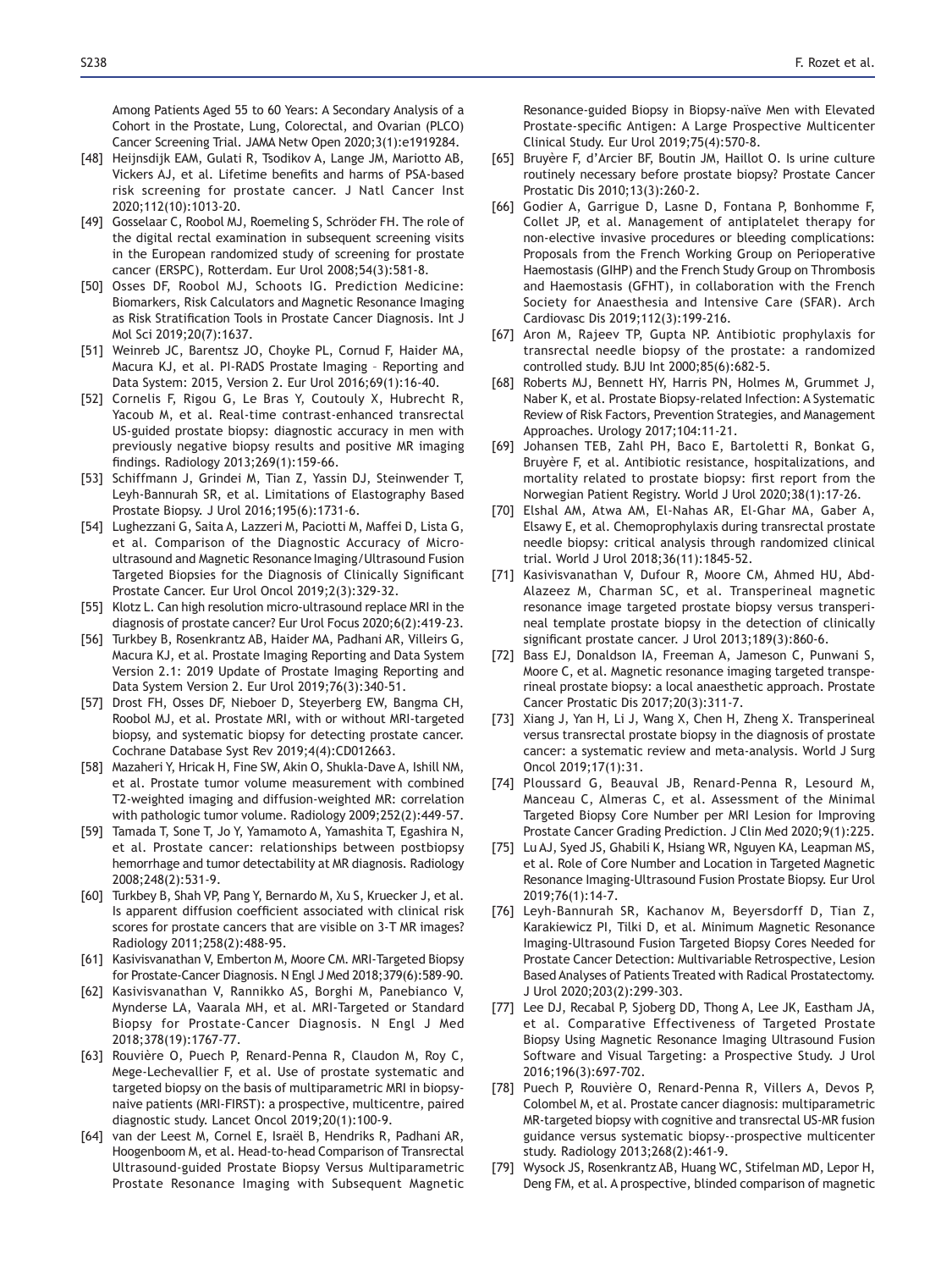resonance (MR) imaging-ultrasound fusion and visual estimation in the performance of MR-targeted prostate biopsy: the PROFUS trial. Eur Urol 2014;66(2):343-51.

- [80] Fütterer JJ, Moche M, Busse H, Yakar D. In-Bore MR-Guided Biopsy Systems and Utility of PI-RADS. Top Magn Reson Imaging 2016;25(3):119-23.
- [81] Schimmöller L, Blondin D, Arsov C, Rabenalt R, Albers P, Antoch G, et al. MRI-Guided In-Bore Biopsy: Differences Between Prostate Cancer Detection and Localization in Primary and Secondary Biopsy Settings. AJR Am J Roentgenol 2016;206(1):92-9.
- [82] Ong WL, Weerakoon M, Huang S, Paul E, Lawrentschuk N, Frydenberg M, et al. Transperineal biopsy prostate cancer detection in first biopsy and repeat biopsy after negative transrectal ultrasound-guided biopsy: the Victorian Transperineal Biopsy Collaboration experience. BJU Int 2015;116(4):568-76.
- [83] Bruyère F, Malavaud S, Bertrand P, Decock A, Cariou G, Doublet JD, et al. Prosbiotate: a multicenter, prospective analysis of infectious complications after prostate biopsy. J Urol 2015;193(1):145-50.
- [84] Loeb S, Vellekoop A, Ahmed HU, Catto J, Emberton M, Nam R, et al. Systematic review of complications of prostate biopsy. Eur Urol 2013;64(6):876-92.
- [85] Epstein JI, Egevad L, Amin MB, Delahunt B, Srigley JR, Humphrey PA, et al. The 2014 International Society of Urological Pathology (ISUP) Consensus Conference on Gleason Grading of Prostatic Carcinoma: Definition of Grading Patterns and Proposal for a New Grading System. Am J Surg Pathol 2016;40(2):244-52.
- [86] Epstein JI, Zelefsky MJ, Sjoberg DD, Nelson JB, Egevad L, Magi-Galluzzi C, et al. A Contemporary Prostate Cancer Grading System: A Validated Alternative to the Gleason Score. Eur Urol 2016;69(3):428-35.
- [87] Epstein Jl. Prostate cancer grading: a decade after the 2005 modified system. Mod Pathol 2018;31(S1):S47-63.
- [88] van Leenders G, Kweldam CF, Hollemans E, Kummerlin IP, Nieboer D, Verhoef EI, et al. Improved Prostate Cancer Biopsy Grading by Incorporation of Invasive Cribriform and Intraductal Carcinoma in the 2014 Grade Groups. Eur Urol 2020;77(2):191-8.
- [89] Karram S, Trock BJ, Netto GJ, Epstein JI. Should intervening benign tissue be included in the measurement of discontinuous foci of cancer on prostate needle biopsy? Correlation with radical prostatectomy findings. Am J Surg Pathol 2011;35(9):1351-5.
- [90] Montironi R, Zhou M, Magi-Galluzzi C, Epstein JI. Features and Prognostic Significance of Intraductal Carcinoma of the Prostate. Eur Urol Oncol 2018;1(1):21-8.
- [91] Zhou M. High-grade prostatic intraepithelial neoplasia, PIN-like carcinoma, ductal carcinoma, and intraductal carcinoma of the prostate. Mod Pathol 2018;31(S1):S71-9.
- [92] Gordetsky JB, Schultz L, Porter KK, Nix JW, Thomas JV, Del Carmen Rodriguez Pena M, et al. Defining the optimal method for reporting prostate cancer grade and tumor extent on magnetic resonance/ultrasound fusion-targeted biopsies. Hum Pathol 2018;76:68-75.
- [93] Samaratunga H, Montironi R, True L, Epstein JI, Griffiths DF, Humphrey PA, et al. International Society of Urological Pathology (ISUP) Consensus Conference on Handling and Staging of Radical Prostatectomy Specimens. Working group 1: specimen handling. Mod Pathol 2011;24(1):6-15.
- [94] van der Kwast TH, Amin MB, Billis A, Epstein JI, Griffiths D, Humphrey PA, et al. International Society of Urological Pathology (ISUP) Consensus Conference on Handling and Staging of Radical Prostatectomy Specimens. Working group 2: T2 substaging and prostate cancer volume. Mod Pathol 2011;24(1):16-25.
- [95] Magi-Galluzzi C, Evans AJ, Delahunt B, Epstein JI, Griffiths DF, van der Kwast TH, et al. International Society of Urological Pathology (ISUP) Consensus Conference on Handling and

Staging of Radical Prostatectomy Specimens. Working group 3: extraprostatic extension, lymphovascular invasion and locally advanced disease. Mod Pathol 2011;24(1):26-38.

- [96] Tan PH, Cheng L, Srigley JR, Griffiths D, Humphrey PA, van der Kwast TH, et al. International Society of Urological Pathology (ISUP) Consensus Conference on Handling and Staging of Radical Prostatectomy Specimens. Working group 5: surgical margins. Mod Pathol 2011;24(1):48-57.
- [97] Berney DM, Wheeler TM, Grignon DJ, Epstein JI, Griffiths DF, Humphrey PA, et al. International Society of Urological Pathology (ISUP) Consensus Conference on Handling and Staging of Radical Prostatectomy Specimens. Working group 4: seminal vesicles and lymph nodes. Mod Pathol 2011;24(1):39-47.
- [98] Evans AJ, Ryan P, Van derKwast T. Treatment effects in the prostate including those associated with traditional and emerging therapies. Adv Anat Pathol 2011;18(4):281-93.
- [99] Lucia MS, Epstein JI, Goodman PJ, Darke AK, Reuter VE, Civantos F, et al. Finasteride and high-grade prostate cancer in the Prostate Cancer Prevention Trial. J Natl Cancer Inst 2007;99(18):1375-83.
- [100] Bostwick DG, Meiers I. Diagnosis of prostatic carcinoma after therapy. Arch Pathol Lab Med  $2007;131(3):360-71$ .
- [101] Mahal BA, Yang DD, Wang NQ, Alshalalfa M, Davicioni E, Choeurng V, et al. Clinical and Genomic Characterization of Low-Prostate-specific Antigen, High-grade Prostate Cancer. Eur Urol 2018;74(2):146-54.
- [102] Zelic R, Garmo H, Zugna D, Stattin P, Richiardi L, Akre O, et al. Predicting Prostate Cancer Death with Different Pretreatment Risk Stratification Tools: A Head-to-head Comparison in a Nationwide Cohort Study. Eur Urol 2020;77(2):180-8.
- [103] Rozet F, Hennequin C, Beauval JB, Beuzeboc P, Cormier L, Fromont-Hankard G, et al. [French ccAFU guidelines – Update 2018-2020: Prostate cancer]. Prog Urol. 2018;28:R81-132.
- [104] Eifler JB, Feng Z, Lin BM, Partin MT, Humphreys EB, Han M, et al. An updated prostate cancer staging nomogram (Partin tables) based on cases from 2006 to 2011. BJU Int 2013;111(1):22-9.
- [105] Zumsteg ZS, Spratt DE, Pei I, Zhang Z, Yamada Y, Kollmeier M, et al. A new risk classification system for therapeutic decision making with intermediate-risk prostate cancer patients undergoing dose-escalated external-beam radiation therapy. Eur Urol 2013;64(6):895-902.
- [106] Gandaglia G, Ploussard G, Valerio M, Mattei A, Fiori C, Roumiguié M, et al. The Key Combined Value of Multiparametric Magnetic Resonance Imaging, and Magnetic Resonance Imagingtargeted and Concomitant Systematic Biopsies for the Prediction of Adverse Pathological Features in Prostate Cancer Patients Undergoing Radical Prostatectomy. Eur Urol 2020;77(6):733-41.
- [107] de Rooij M, Hamoen EH, Witjes JA, Barentsz JO, Rovers MM. Accuracy of Magnetic Resonance Imaging for Local Staging of Prostate Cancer: A Diagnostic Meta-analysis. Eur Urol 2016;70(2):233-45.
- [108] Jager GJ, Ruijter ET, van de Kaa CA, de la Rosette JJ, Oosterhof GO, Thornbury JR, et al. Local staging of prostate cancer with endorectal MR imaging: correlation with histopathology. AJR Am J Roentgenol 1996;166(4):845-52.
- [109] Fütterer JJ, Engelbrecht MR, Huisman HJ, Jager GJ, Hulsbergenvan De Kaa CA, Witjes JA, et al. Staging prostate cancer with dynamic contrast-enhanced endorectal MR imaging prior to radical prostatectomy: experienced versus less experienced readers. Radiology 2005;237(2):541-9.
- [110] Bloch BN, Genega EM, Costa DN, Pedrosa I, Smith MP, Kressel HY, et al. Prediction of prostate cancer extracapsular extension with high spatial resolution dynamic contrast-enhanced 3-T MRI. Eur Radiol 2012;22(10):2201-10.
- [111] Wang L, Mullerad M, Chen HN, Eberhardt SC, Kattan MW, Scardino PT, et al. Prostate cancer: incremental value of endorectal MR imaging findings for prediction of extracapsular extension. Radiology 2004;232(1):133-9.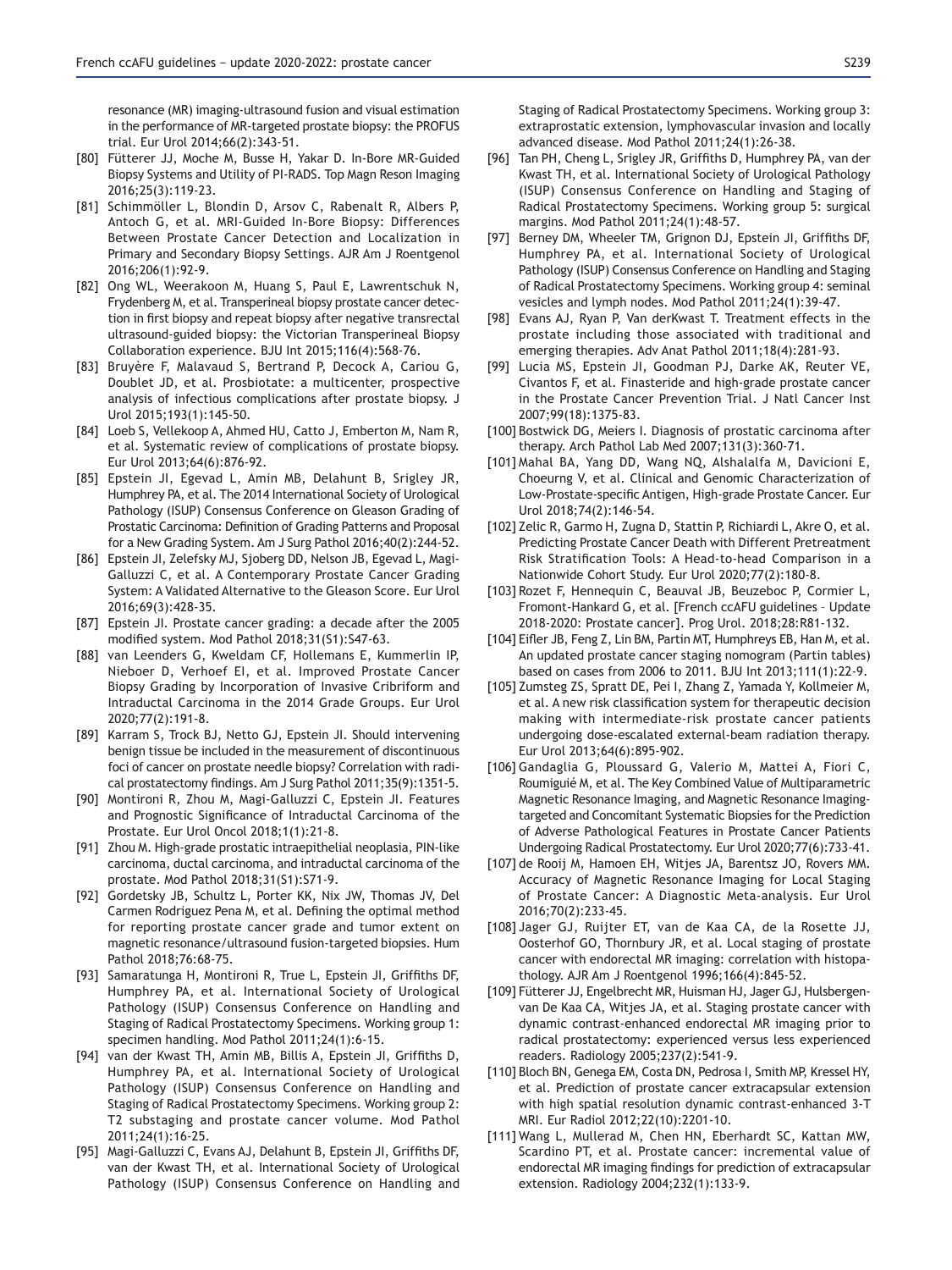- [112] Briganti A, Larcher A, Abdollah F, Capitanio U, Gallina A, Suardi N, et al. Updated nomogram predicting lymph node invasion in patients with prostate cancer undergoing extended pelvic lymph node dissection: the essential importance of percentage of positive cores. Eur Urol 2012;61(3):480-7.
- [113] Gandaglia G, Ploussard G, Valerio M, Mattei A, Fiori C, Fossati N, et al. A Novel Nomogram to Identify Candidates for Extended Pelvic Lymph Node Dissection Among Patients with Clinically Localized Prostate Cancer Diagnosed with Magnetic Resonance Imaging-targeted and Systematic Biopsies. Eur Urol 2019;75(3):506-14.
- [114] Hövels AM, Heesakkers RA, Adang EM, Jager GJ, Strum S, Hoogeveen YL, et al. The diagnostic accuracy of CT and MRI in the staging of pelvic lymph nodes in patients with prostate cancer: a meta-analysis. Clin Radiol 2008;63(4):387-95.
- [115] Evangelista L, Guttilla A, Zattoni F, Muzzio PC, Zattoni F. Utility of choline positron emission tomography/computed tomography for lymph node involvement identification in intermediate-to high-risk prostate cancer: a systematic literature review and meta-analysis. Eur Urol 2013;63(6):1040-8.
- [116] Heck MM, Souvatzoglou M, Retz M, Nawroth R, Kübler H, Maurer T, et al. Prospective comparison of computed tomography, diffusion-weighted magnetic resonance imaging and [11C]choline positron emission tomography/computed tomography for preoperative lymph node staging in prostate cancer patients. Eur J Nucl Med Mol Imaging 2014;41(4):694-701.
- [117] Pinaquy JB, De Clermont-Galleran H, Pasticier G, Rigou G, Alberti N, Hindie E, et al. Comparative effectiveness of [(18) F]-fluorocholine PET-CT and pelvic MRI with diffusion-weighted imaging for staging in patients with high-risk prostate cancer. Prostate 2015;75(3):323-31.
- [118] Vag T, Heck MM, Beer AJ, Souvatzoglou M, Weirich G, Holzapfel K, et al. Preoperative lymph node staging in patients with primary prostate cancer: comparison and correlation of quantitative imaging parameters in diffusion-weighted imaging and 11C-choline PET/CT. Eur Radiol 2014;24(8):1821-6.
- [119] Corfield J, Perera M, Bolton D, Lawrentschuk N. 68Ga-prostate specific membrane antigen (PSMA) positron emission tomography (PET) for primary staging of high-risk prostate cancer: a systematic review. World J Urol 2018;36(4):519-27.
- [120] Maurer T, Gschwend JE, Rauscher I, Souvatzoglou M, Haller B, Weirich G, et al. Diagnostic Efficacy of (68)Gallium-PSMA Positron Emission Tomography Compared to Conventional Imaging for Lymph Node Staging of 130 Consecutive Patients with Intermediate to High Risk Prostate Cancer. J Urol 2016;195(5):1436-43.
- [121] Perera M, Papa N, Christidis D, Wetherell D, Hofman MS, Murphy DG, et al. Sensitivity, Specificity, and Predictors of Positive (68)Ga-Prostate-specific Membrane Antigen Positron Emission Tomography in Advanced Prostate Cancer: A Systematic Review and Meta-analysis. Eur Urol 2016;70(6):926-37.
- [122] Evangelista L, Briganti A, Fanti S, Joniau S, Reske S, Schiavina R, et al. New Clinical Indications for (18)F/(11)C-choline, New Tracers for Positron Emission Tomography and a Promising Hybrid Device for Prostate Cancer Staging: A Systematic Review of the Literature. Eur Urol 2016;70(1):161-75.
- [123] Jilg CA, Drendel V, Rischke HC, Beck TI, Reichel K, Krönig M, et al. Detection Rate of (18)F-Choline PET/CT and (68) Ga-PSMA-HBED-CC PET/CT for Prostate Cancer Lymph Node Metastases with Direct Link from PET to Histopathology: Dependence on the Size of Tumor Deposits in Lymph Nodes. J Nucl Med 2019;60(7):971-7.
- [124] Hofman MS, Lawrentschuk N, Francis RJ, Tang C, Vela I, Thomas P, et al. Prostate-specific membrane antigen PET-CT in patients with high-risk prostate cancer before curative-intent surgery or radiotherapy (proPSMA): a prospective, randomised, multicentre study. Lancet 2020;395(10231):1208-16.
- [125] Abdollah F, Gandaglia G, Suardi N, Capitanio U, Salonia A, Nini A, et al. More extensive pelvic lymph node dissection

improves survival in patients with node-positive prostate cancer. Eur Urol 2015;67(2):212-9.

- [126] Joniau S, Van den Bergh L, Lerut E, Deroose CM, Haustermans K, Oyen R, et al. Mapping of pelvic lymph node metastases in prostate cancer. Eur Urol 2013;63(3):450-8.
- [127] Winter A, Kneib T, Henke RP, Wawroschek F. Sentinel lymph node dissection in more than 1200 prostate cancer cases: rate and prediction of lymph node involvement depending on preoperative tumor characteristics. Int J Urol 2014;21(1):58-63.
- [128] Lecouvet FE, Simon M, Tombal B, Jamart J, Vande Berg BC, Simoni P. Whole-body MRI (WB-MRI) versus axial skeleton MRI (AS-MRI) to detect and measure bone metastases in prostate cancer (PCa). Eur Radiol 2010;20(12):2973-82.
- [129] Gutzeit A, Doert A, Froehlich JM, Eckhardt BP, Meili A, Scherr P, et al. Comparison of diffusion-weighted whole body MRI and skeletal scintigraphy for the detection of bone metastases in patients with prostate or breast carcinoma. Skeletal Radiol 2010;39(4):333-43.
- [130] Shen G, Deng H, Hu S, Jia Z. Comparison of choline-PET/CT, MRI, SPECT, and bone scintigraphy in the diagnosis of bone metastases in patients with prostate cancer: a meta-analysis. Skeletal Radiol 2014;43(11):1503-13.
- [131] Poulsen MH, Petersen H, Hoilund-Carlsen PF, Jakobsen JS, Gerke O, Karstoft J, et al. Spine metastases in prostate cancer: comparison of technetium-99m-MDP whole-body bone scintigraphy, [(18) F] choline positron emission tomography(PET)/computed tomography (CT) and [(18) F]NaF PET/CT. BJU Int 2014;114(6):818-23.
- [132] Pyka T, Okamoto S, Dahlbender M, Tauber R, Retz M, Heck M, et al. Comparison of bone scintigraphy and (68)Ga-PSMA PET for skeletal staging in prostate cancer. Eur J Nucl Med Mol Imaging 2016;43(12):2114-21.
- [133] Thomas L, Balmus C, Ahmadzadehfar H, Essler M, Strunk H, Bundschuh RA. Assessment of Bone Metastases in Patients with Prostate Cancer-A Comparison between (99m)Tc-Bone-Scintigraphy and [(68)Ga]Ga-PSMA PET/CT. Pharmaceuticals (Basel) 2017;10(3):68.
- [134] Sachpekidis C, Baumer P, Kopka K, Hadaschik BA, Hohenfellner M, Kopp-Schneider A, et al. 68Ga-PSMA PET/CT in the evaluation of bone metastases in prostate cancer. Eur J Nucl Med Mol Imaging 2018;45(6):904-12.
- [135] Schwenck J, Rempp H, Reischl G, Kruck S, Stenzl A, Nikolaou K, et al. Comparison of 68Ga-labelled PSMA-11 and (11)C-choline in the detection of prostate cancer metastases by PET/CT. Eur J Nucl Med Mol Imaging 2017;44(1):92-101.
- [136] Albertsen PC, Moore DF, Shih W, Lin Y, Li H, Lu-Yao GL. Impact of comorbidity on survival among men with localized prostate cancer. J Clin Oncol 2011;29(10):1335-41.
- [137] Bill-Axelson A, Holmberg L, Garmo H, Taari K, Busch C, Nordling S, et al. Radical Prostatectomy or Watchful Waiting in Prostate Cancer - 29-Year Follow-up. N Engl J Med 2018;379(24):2319-29.
- [138] Wilt TJ, Vo TN, Langsetmo L, Dahm P, Wheeler T, Aronson WJ, et al. Radical Prostatectomy or Observation for Clinically Localized Prostate Cancer: Extended Follow-up of the Prostate Cancer Intervention Versus Observation Trial (PIVOT). Eur Urol 2020;77(6):713-24.
- [139] Donovan JL, Hamdy FC, Lane JA, Mason M, Metcalfe C, Walsh E, et al. Patient-Reported Outcomes after Monitoring, Surgery, or Radiotherapy for Prostate Cancer. N Engl J Med 2016;375(15):1425-37.
- [140] Hamdy FC, Donovan JL, Lane JA, Mason M, Metcalfe C, Holding P, et al. 10-Year Outcomes after Monitoring, Surgery, or Radiotherapy for Localized Prostate Cancer. N Engl J Med 2016;375(15):1415-24.
- [141] Neal DE, Metcalfe C, Donovan JL, Lane JA, Davis M, Young GJ, et al. Ten-year Mortality, Disease Progression, and Treatmentrelated Side Effects in Men with Localised Prostate Cancer from the ProtecT Randomised Controlled Trial According to Treatment Received. Eur Urol 2020;77(3):320-30.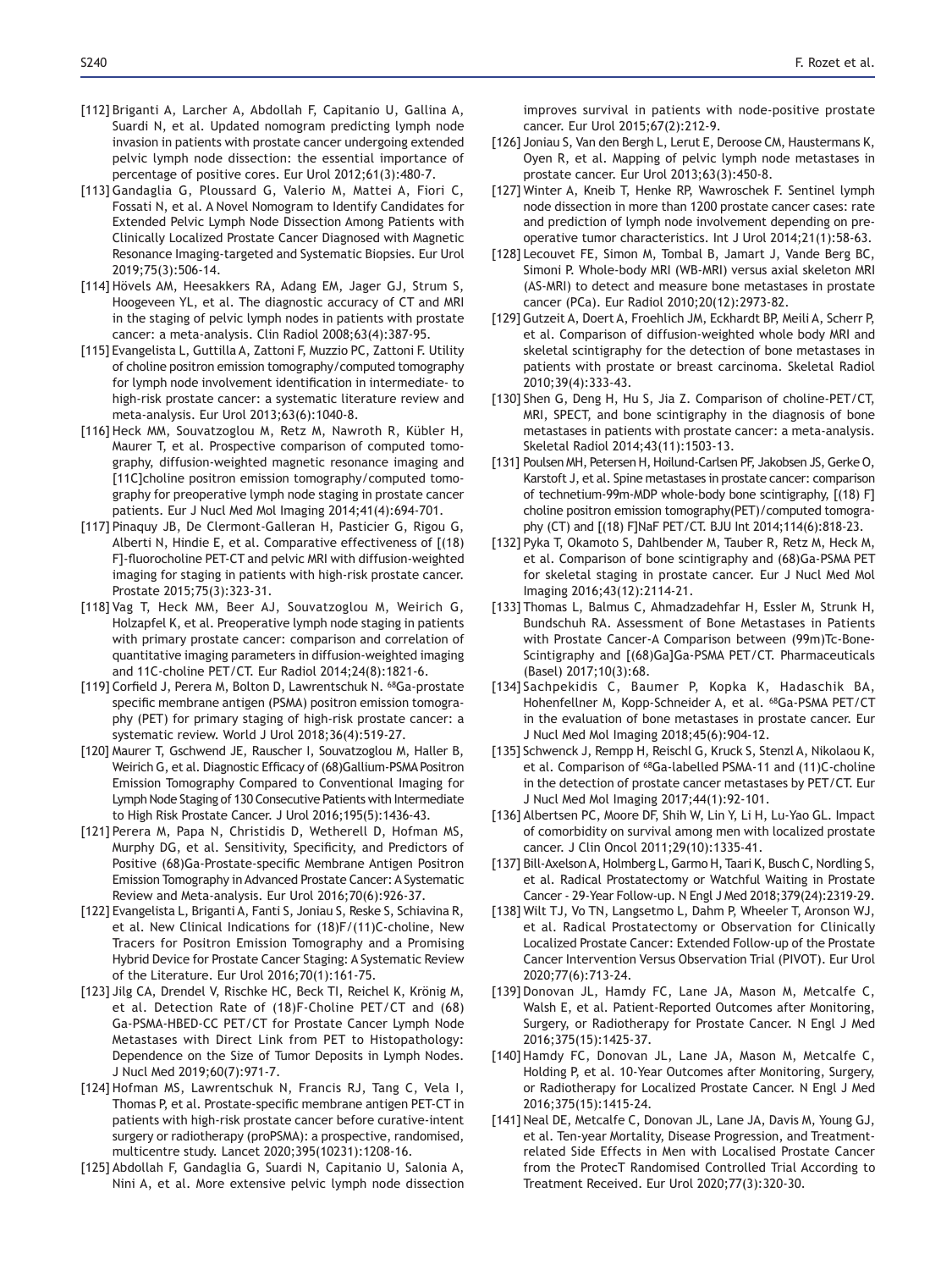- [142] Heidenreich A, Bastian PJ, Bellmunt J, Bolla M, Joniau S, van der Kwast T, et al. EAU guidelines on prostate cancer. part 1: screening, diagnosis, and local treatment with curative intentupdate 2013. Eur Urol 2014;65(1):124-37.
- [143] Luzzago S, de Cobelli O, Cozzi G, Peveri G, Bagnardi V, Catellani M, et al. A novel nomogram to identify candidates for active surveillance amongst patients with International Society of Urological Pathology (ISUP) Grade Group (GG) 1 or ISUP GG2 prostate cancer, according to multiparametric magnetic resonance imaging findings. BJU Int  $2020:126(1):104-13$ .
- [144] Ploussard G, Beauval JB, Lesourd M, Almeras C, Assoun J, Aziza R, et al. Impact of MRI and Targeted Biopsies on Eligibility and Disease Reclassification in MRI-positive Candidates for Active Surveillance on Systematic Biopsies. Urology 2020;137:126-32.
- [145] Amin A, Scheltema MJ, Shnier R, Blazevski A, Moses D, Cusick T, et al. The Magnetic Resonance Imaging in Active Surveillance (MRIAS) Trial: Use of Baseline Multiparametric Magnetic Resonance Imaging and Saturation Biopsy to Reduce the Frequency of Surveillance Prostate Biopsies. J Urol 2020;203(5):910-7.
- [146] Osses DF, Drost FH, Verbeek JFM, Luiting HB, van Leenders G, Bangma CH, et al. Prostate cancer upgrading with serial prostate MRI scans and repeat biopsy in men on active surveillance: are confirmatory biopsies still necessary? BJU Int 2020;126(1):124-32.
- [147] Moore CM, Giganti F, Albertsen P, Allen C, Bangma C, Briganti A, et al. Reporting Magnetic Resonance Imaging in Men on Active Surveillance for Prostate Cancer: The PRECISE Recommendations-A Report of a European School of Oncology Task Force. Eur Urol 2017;71(4):648-55.
- [148] Klotz L, Pond G, Loblaw A, Sugar L, Moussa M, Berman D, et al. Randomized Study of Systematic Biopsy Versus Magnetic Resonance Imaging and Targeted and Systematic Biopsy in Men on Active Surveillance (ASIST): 2-year Postbiopsy Follow-up. Eur Urol 2020;77(3):311-7.
- [149] Bratt O, Holmberg E, Andren O, Carlsson S, Drevin L, Johansson E, et al. The Value of an Extensive Transrectal Repeat Biopsy with Anterior Sampling in Men on Active Surveillance for Low-risk Prostate Cancer: A Comparison from the Randomised Study of Active Monitoring in Sweden (SAMS). Eur Urol 2019;76(4):461-6.
- [150] Lam TBL, MacLennan S, Willemse PM, Mason MD, Plass K, Shepherd R, et al. EAU-EANM-ESTRO-ESUR-SIOG Prostate Cancer Guideline Panel Consensus Statements for Deferred Treatment with Curative Intent for Localised Prostate Cancer from an International Collaborative Study (DETECTIVE Study). Eur Urol 2019;76(6):790-813.
- [151] Tosoian JJ, Trock BJ, Landis P, Feng Z, Epstein JI, Partin AW, et al. Active surveillance program for prostate cancer: an update of the Johns Hopkins experience. J Clin Oncol 2011;29(16):2185-90.
- [152] Tosoian JJ, Mamawala M, Epstein JI, Landis P, Macura KJ, Simopoulos DN, et al. Active Surveillance of Grade Group 1 Prostate Cancer: Long-term Outcomes from a Large Prospective Cohort. Eur Urol 2020;77(6):675-82.
- [153] Forde JC, Daly PJ, White S, Morrin M, Smyth GP, O'Neill BD, et al. A single centre experience of active surveillance as management strategy for low-risk prostate cancer in Ireland. Ir J Med Sci 2014;183(3):377-82.
- [154] Selvadurai ED, Singhera M, Thomas K, Mohammed K, Woode-Amissah R, Horwich A, et al. Medium-term outcomes of active surveillance for localised prostate cancer. Eur Urol  $7013:64(6):981-7$
- [155] Morash C, Tey R, Agbassi C, Klotz L, McGowan T, Srigley J, et al. Active surveillance for the management of localized prostate cancer: Guideline recommendations. Can Urol Assoc J 2015;9(5-6):171-8.
- [156] Jain S, Loblaw A, Vesprini D, Zhang L, Kattan MW, Mamedov A, et al. Gleason Upgrading with Time in a Large Prostate Cancer Active Surveillance Cohort. J Urol 2015;194(1):79-84.
- [157] Klotz L, Vesprini D, Sethukavalan P, Jethava V, Zhang L, Jain S, et al. Long-term follow-up of a large active surveillance cohort of patients with prostate cancer. J Clin Oncol 2015;33(3):272-7.
- [158] Bul M, Zhu X, Valdagni R, Pickles T, Kakehi Y, Rannikko A, et al. Active surveillance for low-risk prostate cancer worldwide: the PRIAS study. Eur Uro. 2013;63(4):597-603.
- [159] Preston MA, Feldman AS, Coen JJ, McDougal WS, Smith MR, Paly JJ, et al. Active surveillance for low-risk prostate cancer: Need for intervention and survival at 10 years. Urol Oncol 2015;33(9):383.e9-16.
- [160] Eggener SE, Mueller A, Berglund RK, Ayyathurai R, Soloway C, Soloway MS, et al. A multi-institutional evaluation of active surveillance for low risk prostate cancer. J Urol 2013;189:S19-25; discussion S25.
- [161] Godtman RA, Holmberg E, Khatami A, Stranne J, Hugosson J. Outcome following active surveillance of men with screendetected prostate cancer. Results from the Goteborg randomised population-based prostate cancer screening trial. Eur Urol 2013;63(1):101-7.
- [162] Loeb S, Folkvaljon Y, Makarov DV, Bratt O, Bill-Axelson A, Stattin P. Five-year nationwide follow-up study of active surveillance for prostate cancer. Eur Urol 2015;67(2):233-8.
- [163] Filippou P, Welty CJ, Cowan JE, Perez N, Shinohara K, Carroll PR. Immediate Versus Delayed Radical Prostatectomy: Updated Outcomes Following Active Surveillance of Prostate Cancer. Eur Urol 2015;68(3):458-63.
- [164] van den Bergh RC, Steyerberg EW, Khatami A, Aus G, Pihl CG, Wolters T, et al. Is delayed radical prostatectomy in men with low-risk screen-detected prostate cancer associated with a higher risk of unfavorable outcomes? Cancer 2010;116(5):1281-90.
- [165] Warlick C, Trock BJ, Landis P, Epstein JI, Carter HB. Delayed versus immediate surgical intervention and prostate cancer outcome. J Natl Cancer Inst 2006;98(5):355-7.
- [166] Ornish D, Lin J, Chan JM, Epel E, Kemp C, Weidner G, et al. Effect of comprehensive lifestyle changes on telomerase activity and telomere length in men with biopsy-proven low-risk prostate cancer: 5-year follow-up of a descriptive pilot study. Lancet Oncol 2013;14(11):1112-20.
- [167] Parsons JK, Pierce JP, Mohler J, Paskett E, Jung SH, Humphrey P, et al. A randomized trial of diet in men with early stage prostate cancer on active surveillance: rationale and design of the Men's Eating and Living (MEAL) Study (CALGB 70807 [Alliance]). Contemp Clin Trials 2014;38(2):198-203.
- [168] Fleshner NE, Lucia MS, Egerdie B, Aaron L, Eure G, Nandy I, et al. Dutasteride in localised prostate cancer management: the REDEEM randomised, double-blind, placebo-controlled trial. Lancet 2012;379(9821):1103-11.
- [169] Bianco FJ Jr., Scardino PT, Eastham JA. Radical prostatectomy: long-term cancer control and recovery of sexual and urinary function (« trifecta »). Urology 2005;66:83-94.
- [170] Droz JP, Balducci L, Bolla M, Emberton M, Fitzpatrick JM, Joniau S, et al. Background for the proposal of SIOG guidelines for the management of prostate cancer in senior adults. Crit Rev Oncol Hematol 2010;73(1):68-91.
- [171] Beauval JB, Mazerolles M, Salomon L, Soulie M. [Preoperative assessment of patient candidate to prostate cancer surgery]. Prog Urol 2015;25(15):947-65.
- [172] Bill-Axelson A, Holmberg L, Garmo H, Rider JR, Taari K, Busch C, et al. Radical prostatectomy or watchful waiting in early prostate cancer. N Engl J Med 2014;370(10):932-42.
- [173] Bill-Axelson A, Garmo H, Holmberg L, Johansson JE, Adami HO, Steineck G, et al. Long-term distress after radical prostatectomy versus watchful waiting in prostate cancer: a longitudinal study from the Scandinavian Prostate Cancer Group-4 randomized clinical trial. Eur Urol 2013;64(6):920-8.
- [174] Ramsay C, Pickard R, Robertson C, Close A, Vale L, Armstrong N, et al. Systematic review and economic modelling of the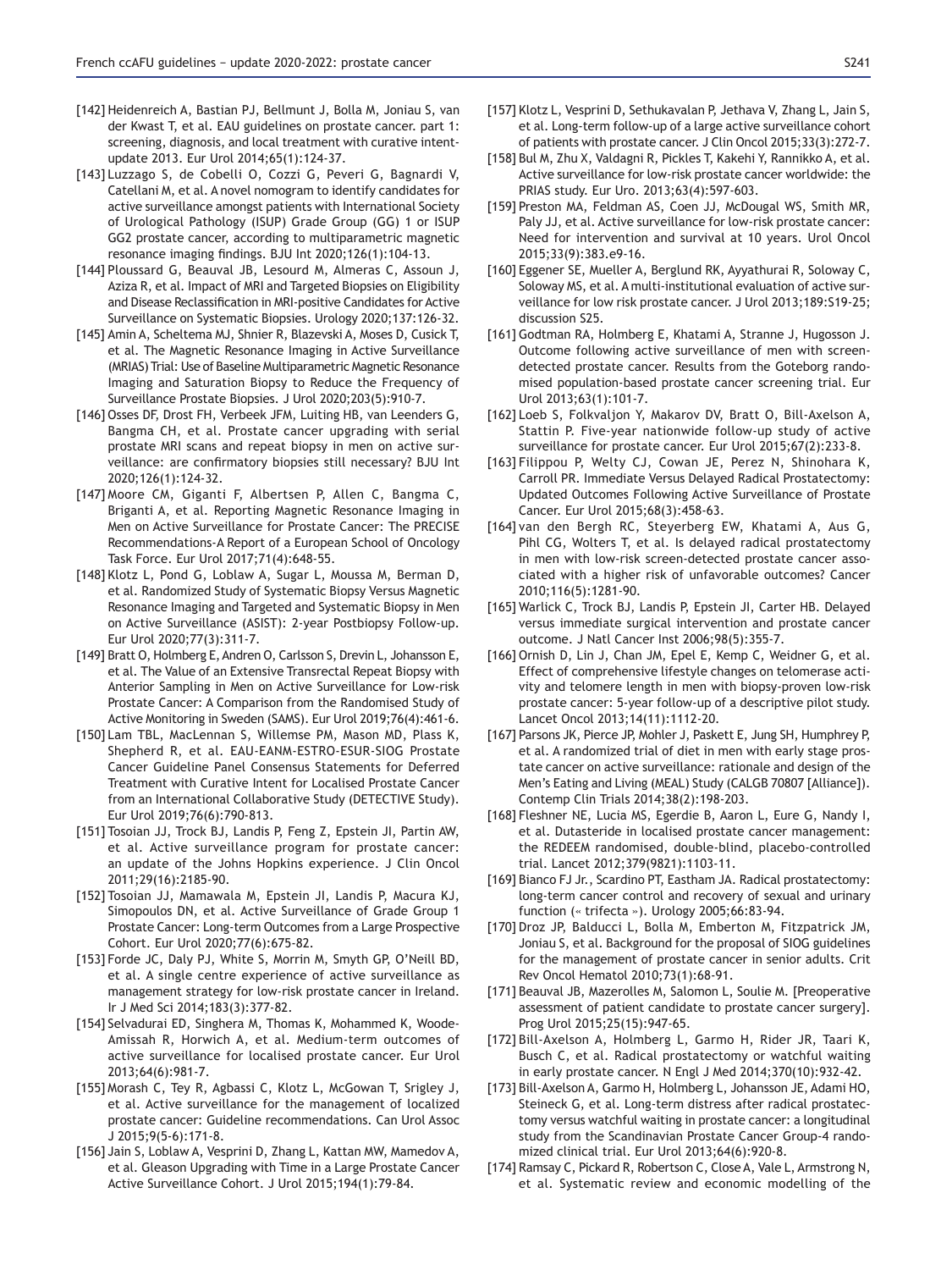relative clinical benefit and cost-effectiveness of laparoscopic surgery and robotic surgery for removal of the prostate in men with localised prostate cancer. Health Technol Assess 2012;16(41):1-313.

- [175] Yaxley JW, Coughlin GD, Chambers SK, Occhipinti S, Samaratunga H, Zajdlewicz L, et al. Robot-assisted laparoscopic prostatectomy versus open radical retropubic prostatectomy: early outcomes from a randomised controlled phase 3 study. Lancet 2016;388(10049):1057-66.
- [176] Gandaglia G, Sammon JD, Chang SL, Choueiri TK, Hu JC, Karakiewicz PI, et al. Comparative effectiveness of robotassisted and open radical prostatectomy in the postdissemination era. J Clin Oncol 2014;32(14):1419-26.
- [177] Gontero P, Kirby RS. Nerve-sparing radical retropubic prostatectomy: techniques and clinical considerations. Prostate Cancer Prostatic Dis 2005;8(2):133-9.
- [178] Cheng L, Slezak J, Bergstralh EJ, Myers RP, Zincke H, Bostwick DG. Preoperative prediction of surgical margin status in patients with prostate cancer treated by radical prostatectomy. J Clin Oncol 2000;18(15):2862-8.
- [179] Park BH, Jeon HG, Jeong BC, Seo SI, Lee HM, Choi HY, et al. Influence of magnetic resonance imaging in the decision to preserve or resect neurovascular bundles at robotic assisted laparoscopic radical prostatectomy. J Urol 2014;192(1):82-8.
- [180] Tewari AK, Srivastava A, Huang MW, Robinson BD, Shevchuk MM, Durand M, et al. Anatomical grades of nerve sparing: a risk-stratified approach to neural-hammock sparing during robot-assisted radical prostatectomy (RARP). BJU Int 2011;108(6 Pt 2):984-92.
- [181] Rabbani F, Yunis LH, Pinochet R, Nogueira L, Vora KC, Eastham JA, et al. Comprehensive standardized report of complications of retropubic and laparoscopic radical prostatectomy. Eur Urol 2010;57(3):371-86.
- [182] Ficarra V, Novara G, Artibani W, Cestari A, Galfano A, Graefen M, et al. Retropubic, laparoscopic, and robot-assisted radical prostatectomy: a systematic review and cumulative analysis of comparative studies. Eur Urol 2009;55(5):1037-63.
- [183] Resnick MJ, Koyama T, Fan KH, Albertsen PC, Goodman M, Hamilton AS, et al. Long-term functional outcomes after treatment for localized prostate cancer. N Engl J Med 2013;368(5):436-45.
- [184] Haglind E, Carlsson S, Stranne J, Wallerstedt A, Wilderäng U, Thorsteinsdottir T, et al. Urinary Incontinence and Erectile Dysfunction After Robotic Versus Open Radical Prostatectomy: A Prospective, Controlled, Nonrandomised Trial. Eur Urol 2015;68(2):216-25.
- [185] Coughlin GD, Yaxley JW, Chambers SK, Occhipinti S, Samaratunga H, Zajdlewicz L, et al. Robot-assisted laparoscopic prostatectomy versus open radical retropubic prostatectomy: 24-month outcomes from a randomised controlled study. Lancet Oncol 2018;19(8):1051-60.
- [186] Salomon L, Rozet F, Soulié M. [Surgery of prostate cancer: Technical principles and perioperative complications]. Prog Urol 2015;25(15):966-98.
- [187] Heidenreich A, Ohlmann CH, Polyakov S. Anatomical extent of pelvic lymphadenectomy in patients undergoing radical prostatectomy. Eur Urol 2007;52(1):29-37.
- [188] Touijer K, Rabbani F, Otero JR, Secin FP, Eastham JA, Scardino PT, et al. Standard versus limited pelvic lymph node dissection for prostate cancer in patients with a predicted probability of nodal metastasis greater than 1%. J Urol 2007;178(1):120-4.
- [189] Hinev AI, Anakievski D, Kolev NH, Hadjiev VI. Validation of nomograms predicting lymph node involvement in patients with prostate cancer undergoing extended pelvic lymph node dissection. Urol Int 2014;92(3):300-5.
- [190] Briganti A, Chun FK, Salonia A, Gallina A, Zanni G, Scattoni V, et al. Critical assessment of ideal nodal yield at pelvic lymphadenectomy to accurately diagnose prostate cancer

nodal metastasis in patients undergoing radical retropubic prostatectomy. Urology 2007;69(1):147-51.

- [191] Stephenson AJ, Kattan MW, Eastham JA, Bianco FJ Jr., Yossepowitch O, Vickers AJ, et al. Prostate cancer-specific mortality after radical prostatectomy for patients treated in the prostate-specific antigen era. J Clin Oncol 2009;27(26):4300-5.
- [192] Briganti A, Chun FK, Salonia A, Suardi N, Gallina A, Da Pozzo LF, et al. Complications and other surgical outcomes associated with extended pelvic lymphadenectomy in men with localized prostate cancer. Eur Urol 2006;50(5):1006-13.
- [193] Soulie M, Salomon L. [Oncological outcomes of prostate cancer surgery]. Prog Urol 2015;25(15):1010-27.
- [194] Tewari A, Sooriakumaran P, Bloch DA, Seshadri-Kreaden U, Hebert AE, Wiklund P. Positive surgical margin and perioperative complication rates of primary surgical treatments for prostate cancer: a systematic review and meta-analysis comparing retropubic, laparoscopic, and robotic prostatectomy. Eur Urol 2012;62(1):1-15.
- [195] Hennequin C, Cormier L, Richaud P, Bastide C, Beuzeboc P, Fromont G, et al. [Prostate brachytherapy: indications and outcomes]. Prog Urol 2013;23(6):378-85.
- [196] Goy BW, Burchette R, Soper MS, Chang T, Cosmatos HA. Ten-Year Treatment Outcomes of Radical Prostatectomy Vs External Beam Radiation Therapy Vs Brachytherapy for 1503 Patients With Intermediate-risk Prostate Cancer. Urology 2020;136:180-9.
- [197] Merrick GS, Tennant A, Wallner KE, Galbreath R, Butler WM, Fiano R, et al. Does supplemental external beam radiation therapy impact urinary, bowel, and erectile function following permanent prostate brachytherapy?: results of two prospective randomized trials. J Contemp Brachytherapy 2017;9(5):403-9.
- [198] Tom MC, Reddy CA, Smile TD, Zhang RX, Ciezki JP, Stephans KL, et al. Validation of the NCCN prostate cancer favorable- and unfavorable-intermediate risk groups among men treated with I-125 low dose rate brachytherapy monotherapy. Brachytherapy 2020;19(1):43-50.
- [199] Frank SJ, Pugh TJ, Blanchard P, Mahmood U, Graber WJ, Kudchadker RJ, et al. Prospective Phase 2 Trial of Permanent Seed Implantation Prostate Brachytherapy for Intermediate-Risk Localized Prostate Cancer: Efficacy, Toxicity, and Quality of Life Outcomes. Int J Radiat Oncol Biol Phys 2018;100(2):374-82.
- [200] Hoffman KE, Penson DF, Zhao Z, Huang LC, Conwill R, Laviana AA, et al. Patient-Reported Outcomes Through 5 Years for Active Surveillance, Surgery, Brachytherapy, or External Beam Radiation With or Without Androgen Deprivation Therapy for Localized Prostate Cancer. JAMA 2020;323(2):149-63.
- [201] Mendez LC, Ravi A, Chung H, Tseng CL, Wronski M, Paudel M, et al. Pattern of relapse and dose received by the recurrent intraprostatic nodule in low- to intermediate-risk prostate cancer treated with single fraction 19 Gy high-dose-rate brachytherapy. Brachytherapy 2018;17(2):291-7.
- [202] Ennis RD, Hu L, Ryemon SN, Lin J, Mazumdar M. Brachytherapy-Based Radiotherapy and Radical Prostatectomy Are Associated With Similar Survival in High-Risk Localized Prostate Cancer. J Clin Oncol 2018;36(12):1192-8.
- [203] Kishan AU, Cook RR, Ciezki JP, Ross AE, Pomerantz MM, Nguyen PL, et al. Radical Prostatectomy, External Beam Radiotherapy, or External Beam Radiotherapy With Brachytherapy Boost and Disease Progression and Mortality in Patients With Gleason Score 9-10 Prostate Cancer. JAMA 2018;319(9):896-905.
- [204] Kee DLC, Gal J, Falk AT, Schiappa R, Chand ME, Gautier M, et al. Brachytherapy versus external beam radiotherapy boost for prostate cancer: Systematic review with meta-analysis of randomized trials. Cancer Treat Rev 2018;70:265-71.
- [205] Morris WJ, Tyldesley S, Rodda S, Halperin R, Pai H, McKenzie M, et al. Androgen Suppression Combined with Elective Nodal and Dose Escalated Radiation Therapy (the ASCENDE-RT Trial): An Analysis of Survival Endpoints for a Randomized Trial Comparing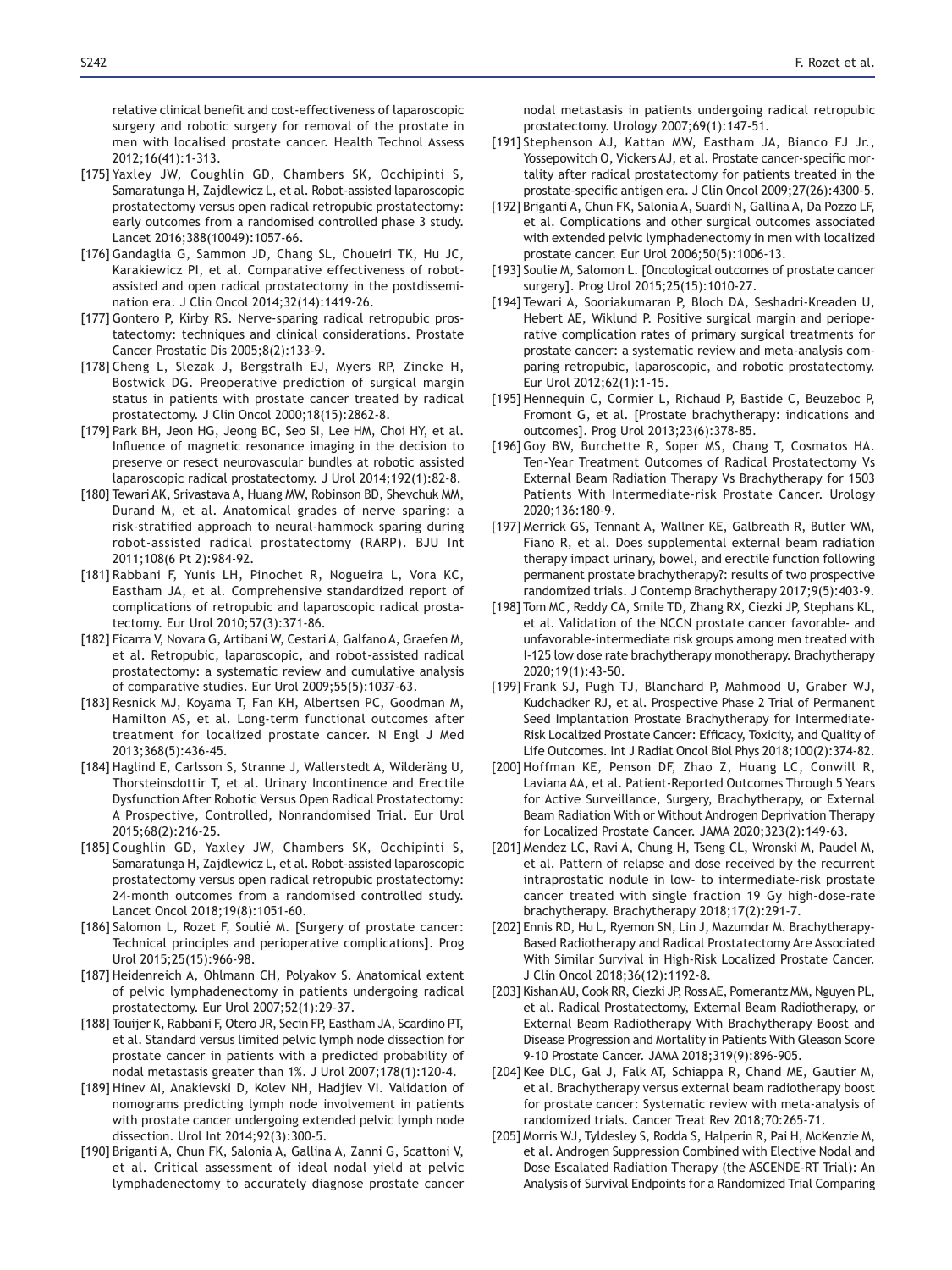a Low-Dose-Rate Brachytherapy Boost to a Dose-Escalated External Beam Boost for High- and Intermediate-risk Prostate Cancer. Int J Radiat Oncol Biol Phys 2017;98(2):275-85.

- [206] Rodda S, Morris WJ, Hamm J, Duncan G. ASCENDE-RT: An Analysis of Health-Related Quality of Life for a Randomized Trial Comparing Low-Dose-Rate Brachytherapy Boost With Dose-Escalated External Beam Boost for High- and Intermediate-Risk Prostate Cancer. Int J Radiat Oncol Biol Phys 2017;98(3):581-9.
- [207] King MT, Yang DD, Muralidhar V, Mahal B, Butler S, Devlin PM, et al. A comparative analysis of overall survival between highdose-rate and low-dose-rate brachytherapy boosts for unfavorable-risk prostate cancer. Brachytherapy 2019;18(2):186-91.
- [208] Bolla M, Maingon P, Carrie C, Villa S, Kitsios P, Poortmans PM, et al. Short Androgen Suppression and Radiation Dose Escalation for Intermediate- and High-Risk Localized Prostate Cancer: Results of EORTC Trial 22991. J Clin Oncol 2016;34(15):1748-56.
- [209] Zapatero A, Guerrero A, Maldonado X, Alvarez A, Gonzalez San Segundo C, Cabeza Rodríguez MA, et al. High-dose radiotherapy with short-term or long-term androgen deprivation in localised prostate cancer (DART01/05 GICOR): a randomised, controlled, phase 3 trial. Lancet Oncol 2015;16(3):320-7.
- [210] Pollack A, Walker G, Horwitz EM, Price R, Feigenberg S, Konski AA, et al. Randomized trial of hypofractionated external-beam radiotherapy for prostate cancer. J Clin Oncol 2013;31(31):3860-8.
- [211] Incrocci L, Wortel RC, Alemayehu WG, Aluwini S, Schimmel E, Krol S, et al. Hypofractionated versus conventionally fractionated radiotherapy for patients with localised prostate cancer (HYPRO): final efficacy results from a randomised, multicentre, open-label, phase 3 trial. Lancet Oncol 2016;17(8):1061-9.
- [212] Catton CN, Lukka H, Gu CS, Martin JM, Supiot S, Chung PWM, et al. Randomized Trial of a Hypofractionated Radiation Regimen for the Treatment of Localized Prostate Cancer. J Clin Oncol 2017;35(17):1884-90.
- [213] Dearnaley D, Syndikus I, Mossop H, Khoo V, Birtle A, Bloomfield D, et al. Conventional versus hypofractionated highdose intensity-modulated radiotherapy for prostate cancer: 5-year outcomes of the randomised, non-inferiority, phase 3 CHHiP trial. Lancet Oncol 2016;17(8):1047-60.
- [214] Incrocci L, Wortel RC, Alemayehu WG, Aluwini S, Schimmel E, Krol S, et al. Hypofractionated versus conventionally fractionated radiotherapy for patients with localised prostate cancer (HYPRO): final efficacy results from a randomised, multicentre, open-label, phase 3 trial. Lancet Oncol 2016;17(8):1061-9.
- [215] Lee WR, Dignam JJ, Amin MB, Bruner DW, Low D, Swanson GP, et al. Randomized Phase III Noninferiority Study Comparing Two Radiotherapy Fractionation Schedules in Patients With Low-Risk Prostate Cancer. J Clin Oncol 2016;34(20):2325-32.
- [216] Aluwini S, Pos F, Schimmel E, Krol S, van der Toorn PP, de Jager H, et al. Hypofractionated versus conventionally fractionated radiotherapy for patients with prostate cancer (HYPRO): late toxicity results from a randomised, non-inferiority, phase 3 trial. Lancet Oncol 2016;17(4):464-74.
- [217] Wilkins A, Mossop H, Syndikus I, Khoo V, Bloomfield D, Parker C, et al. Hypofractionated radiotherapy versus conventionally fractionated radiotherapy for patients with intermediate-risk localised prostate cancer: 2-year patient-reported outcomes of the randomised, non-inferiority, phase 3 CHHiP trial. Lancet Oncol 2015;16(16):1605-16.
- [218] Langrand-Escure J, de Crevoisier R, Llagostera C, Créhange G, Delaroche G, Lafond C, et al. Dose constraints for moderate hypofractionated radiotherapy for prostate cancer: The French genito-urinary group (GETUG) recommendations. Cancer Radiother 2018;22(2):193-8.
- [219] Widmark A, Gunnlaugsson A, Beckman L, Thellenberg-Karlsson C, Hoyer M, Lagerlund M, et al. Ultra-hypofractionated versus conventionally fractionated radiotherapy for prostate cancer: 5-year outcomes of the HYPO-RT-PC randomised, non-inferiority, phase 3 trial. Lancet 2019;394(10196):385-95.
- [220] Dearnaley D, Syndikus I, Mossop H, Khoo V, Birtle A, Bloomfield D, et al. Conventional versus hypofractionated highdose intensity-modulated radiotherapy for prostate cancer: 5-year outcomes of the randomised, non-inferiority, phase 3 CHHiP trial. Lancet Oncol 2016;17(8):1047-60.
- [221] Donovan JL, Hamdy FC, Lane JA, Mason M, Metcalfe C, Walsh E, et al. Patient-Reported Outcomes after Monitoring, Surgery, or Radiotherapy for Prostate Cancer. N Engl J Med. 2016;375(15):1425-37.
- [222] Crouzet S, Chapelon JY, Rouvière O, Mege-Lechevallier F, Colombel M, Tonoli-Catez H, et al. Whole-gland ablation of localized prostate cancer with high-intensity focused ultrasound: oncologic outcomes and morbidity in 1002 patients. Eur Urol 2014;65(5):907-14.
- [223] Ganzer R, Fritsche HM, Brandtner A, Bründl J, Koch D, Wieland WF, et al. Fourteen-year oncological and functional outcomes of high-intensity focused ultrasound in localized prostate cancer. BJU Int 2013;112(3):322-9.
- [224] Thüroff S, Chaussy C. Evolution and outcomes of 3 MHz high intensity focused ultrasound therapy for localized prostate cancer during 15 years. J Urol 2013;190(2):702-10.
- [225] Boutier R, Girouin N, Cheikh AB, Belot A, Rabilloud M, Gelet A, et al. Location of residual cancer after transrectal high-intensity focused ultrasound ablation for clinically localized prostate cancer. BJU Int 2011;108(11):1776-81.
- [226] Uchida T, Tomonaga T, Kim H, Nakano M, Shoji S, Nagata Y, et al. Improved outcomes with advancements in high intensity focused ultrasound devices for the treatment of localized prostate cancer. J Urol 2015;193(1):103-10.
- [227] Rouget B, Capon G, Bernhard JC, Robert G, Ballanger P, Pierquet G, et al. Huit ans d'expérience dans le traitement du cancer de prostate par HIFU, résultats oncologiques et fonctionnels [Eight years of experience with HIFU for prostate cancer: Oncological and functional results]. Prog Urol 2016;26(1):50-7.
- [228] Aoun F, Limani K, Peltier A, Marcelis Q, Zanaty M, Chamoun A, et al. High Intensity Focused Ultrasound versus Brachytherapy for the Treatment of Localized Prostate Cancer: A Matched-Pair Analysis. Adv Urol 2015;2015:350324.
- [229] Ramsay CR, Adewuyi TE, Gray J, Hislop J, Shirley MD, Jayakody S, et al. Ablative therapy for people with localised prostate cancer: a systematic review and economic evaluation. Health Technol Assess 2015;19(49):1-490.
- [230] Dosanjh A, Harvey P, Baldwin S, Mintz H, Evison F, Gallier S, et al. High-intensity Focused Ultrasound for the Treatment of Prostate Cancer: A National Cohort Study Focusing on the Development of Stricture and Fistulae. Eur Urol Focus 2020;S2405-4569(19)30355-4.
- [231] Mohammed A, Miller S, Douglas-Moore J, Miller M. Cryotherapy and its applications in the management of urologic malignancies: a review of its use in prostate and renal cancers. Urol Oncol 2014:32(1):39.e19-27.
- [232] Cohen JK, Miller RJ Jr., Ahmed S, Lotz MJ, Baust J. Ten-year biochemical disease control for patients with prostate cancer treated with cryosurgery as primary therapy. Urology  $2008;71(3):515-8$ .
- [233] Elshafei A, Kovac E, Dhar N, Levy D, Polascik T, Mouraviev V, et al. A pretreatment nomogram for prediction of biochemical failure after primary cryoablation of the prostate. Prostate 2015;75(13):1447-53.
- [234] Levy DA, Pisters LL, Jones JS. Primary cryoablation nadir prostate specific antigen and biochemical failure. J Urol 2009:182(3):931-7.
- [235] Jung JH, Risk MC, Goldfarb R, Reddy B, Coles B, Dahm P. Primary cryotherapy for localised or locally advanced prostate cancer. Cochrane Database Syst Rev 2018;5(5):CD005010.
- [236] Liu YY, Chiang PH. Comparisons of Oncological and Functional Outcomes Between Primary Whole-Gland Cryoablation and High-Intensity Focused Ultrasound for Localized Prostate Cancer. Ann Surg Oncol 2016;23(1):328-34.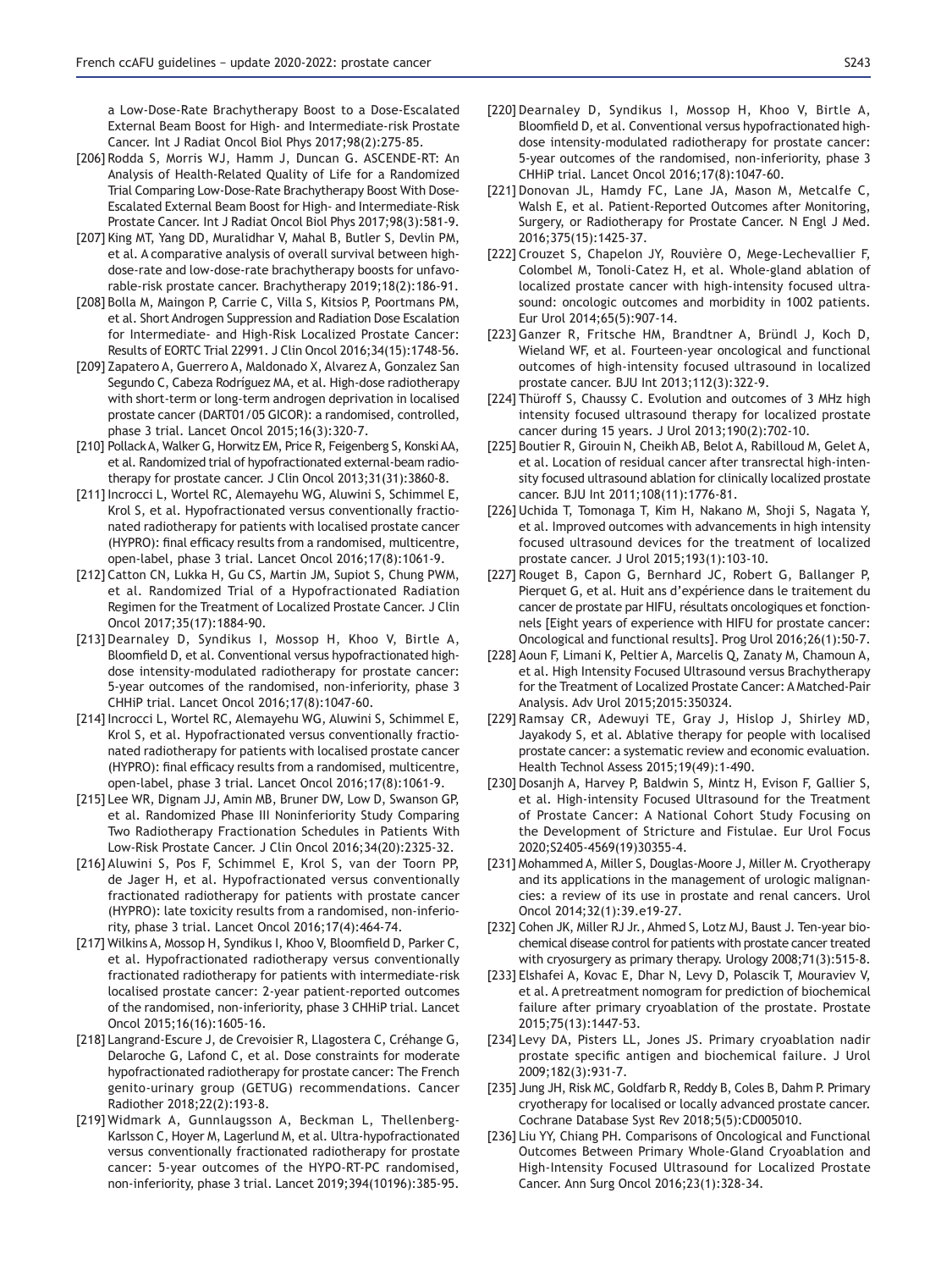- [237] Langenhuijsen JF, Broers EM, Vergunst H. Cryosurgery for prostate cancer: an update on clinical results of modern cryotechnology. Eur Urol 2009;55(1):76-86.
- [238] Kleinclauss F, Frontczak A, Balssa L, Lebdai S, Azzouzi R. [Vascular targeted photodynamic therapy in low-risk prostate cancer. A literature review]. Prog Urol 2019;29(8-9):393-401.
- [239] van Luijtelaar A, Greenwood BM, Ahmed HU, Barqawi AB, Barret E, Bomers JGR, et al. Focal laser ablation as clinical treatment of prostate cancer: report from a Delphi consensus project. World J Urol 2019:37(10):2147-53.
- [240] Bozzini G, Colin P, Nevoux P, Villers A, Mordon S, Betrouni N. Focal therapy of prostate cancer: energies and procedures. Urol Oncol 2013;31(2):155-67.
- [241] Blazevski A, Scheltema MJ, Amin A, Thompson JE, Lawrentschuk N, Stricker PD. Irreversible electroporation (IRE): a narrative review of the development of IRE from the laboratory to a prostate cancer treatment. BJU Int  $2020; 125(3): 369-78$ .
- [242] Liu W, Laitinen S, Khan S, Vihinen M, Kowalski J, Yu G, et al. Copy number analysis indicates monoclonal origin of lethal metastatic prostate cancer. Nat Med 2009;15(5):559-65.
- [243] Haffner MC, Mosbruger T, Esopi DM, Fedor H, Heaphy CM, Walker DA, et al. Tracking the clonal origin of lethal prostate cancer. J Clin Invest 2013;123(11):4918-22.
- [244] Valerio M, Donaldson I, Emberton M, Ehdaie B, Hadaschik BA, Marks LS, et al. Detection of Clinically Significant Prostate Cancer Using Magnetic Resonance Imaging-Ultrasound Fusion Targeted Biopsy: A Systematic Review. Eur Urol 2015;68(1):8-19.
- [245] van der Poel HG, van den Bergh RCN, Briers E, Cornford P, Govorov A, Henry AM, et al. Focal Therapy in Primary Localised Prostate Cancer: The European Association of Urology Position in 2018. Eur Urol 2018;74(1):84-91.
- [246] Tay KJ, Scheltema MJ, Ahmed HU, Barret E, Coleman JA, Dominguez-Escrig J, et al. Patient selection for prostate focal therapy in the era of active surveillance: an International Delphi Consensus Project. Prostate Cancer Prostatic Dis 2017;20(3):294-9.
- [247] Donaldson IA, Alonzi R, Barratt D, Barret E, Berge V, Bott S, et al. Focal therapy: patients, interventions, and outcomes--a report from a consensus meeting. Eur Urol 2015;67(4):771-7.
- [248] van den Bos W, Muller BG, Ahmed H, Bangma CH, Barret E, Crouzet S, et al. Focal therapy in prostate cancer: international multidisciplinary consensus on trial design. Eur Urol 2014;65(6):1078-83.
- [249] Feijoo ER, Sivaraman A, Barret E, Sanchez-Salas R, Galiano M, Rozet F, et al. Focal High-intensity Focused Ultrasound Targeted Hemiablation for Unilateral Prostate Cancer: A Prospective Evaluation of Oncologic and Functional Outcomes. Eur Urol 2016;69(2):214-20.
- [250] Rischmann P, Gelet A, Riche B, Villers A, Pasticier G, Bondil P, et al. Focal High Intensity Focused Ultrasound of Unilateral Localized Prostate Cancer: A Prospective Multicentric Hemiablation Study of 111 Patients. Eur Urol 2017;71(2):267-73.
- [251] Guillaumier S, Peters M, Arya M, Afzal N, Charman S, Dudderidge T, et al. A Multicentre Study of 5-year Outcomes Following Focal Therapy in Treating Clinically Significant Nonmetastatic Prostate Cancer. Eur Urol 2018;74(4):422-29.
- [252] Lovegrove CE, Peters M, Guillaumier S, Arya M, Afzal N, Dudderidge T, et al. Evaluation of functional outcomes after a second focal high-intensity focused ultrasonography (HIFU) procedure in men with primary localized, non-metastatic prostate cancer: results from the HIFU Evaluation and Assessment of Treatment (HEAT) registry. BJU Int 2020.
- [253] Ward JF, Jones JS. Focal cryotherapy for localized prostate cancer: a report from the national Cryo On-Line Database (COLD) Registry. BJU Int 2012;109(11):1648-54.
- [254] Azzouzi AR, Vincendeau S, Barret E, Cicco A, Kleinclauss F, van der Poel HG, et al. Padeliporfin vascular-targeted photodynamic therapy versus active surveillance in men with low-risk

prostate cancer (CLIN1001 PCM301): an open-label, phase 3, randomised controlled trial. Lancet Oncol 2017;18(2):181-91.

- [255] Marconi L, Stonier T, Tourinho-Barbosa R, Moore C, Ahmed HU, Cathelineau X, et al. Robot-assisted Radical Prostatectomy After Focal Therapy: Oncological, Functional Outcomes and Predictors of Recurrence. Eur Urol 2019;76(1):27-30.
- [256] Gaur S, Turkbey B. Prostate MR Imaging for Posttreatment Evaluation and Recurrence. Urol Clin North Am 2018;45(3):467-79.
- [257] Ahmed HU, Dickinson L, Charman S, Weir S, McCartan N, Hindley RG, et al. Focal Ablation Targeted to the Index Lesion in Multifocal Localised Prostate Cancer: a Prospective Development Study. Eur Urol 2015;68(6):927-36.
- [258] Ganzer R, Hadaschik B, Pahernik S, Koch D, Baumunk D, Kuru T, et al. Prospective Multicenter Phase II Study on Focal Therapy (Hemiablation) of the Prostate with High Intensity Focused Ultrasound. J Urol 2018;199(4):983-89.
- [259] Johnston MJ, Emara A, Noureldin M, Bott S, Hindley RG. Focal High-intensity Focussed Ultrasound Partial Gland Ablation for the Treatment of Localised Prostate Cancer: A Report of Medium-term Outcomes From a Single-center in the United Kingdom. Urology 2019;133:175-81.
- [260] Stabile A, Orczyk C, Hosking-Jervis F, Giganti F, Arya M, Hindley RG, et al. Medium-term oncological outcomes in a large cohort of men treated with either focal or hemi-ablation using high-intensity focused ultrasonography for primary localized prostate cancer. BJU Int 2019;124(3):431-40.
- [261] Shah TT, Peters M, Eldred-Evans D, Miah S, Yap T, Faure-Walker NA, et al. Early-Medium-Term Outcomes of Primary Focal Cryotherapy to Treat Nonmetastatic Clinically Significant Prostate Cancer from a Prospective Multicentre Registry. Eur Urol 2019;76(1):98-105.
- [262] Maenhout M, Peters M, Moerland MA, Meijer RP, van den Bosch M, Frank SJ, et al. MRI guided focal HDR brachytherapy for localized prostate cancer: Toxicity, biochemical outcome and quality of life. Radiother Oncol 2018;129(3):554-60.
- [263] Peters M, van Son MJ, Moerland MA, Kerkmeijer LGW, Eppinga WSC, Meijer RP, et al. MRI-Guided Ultrafocal HDR Brachytherapy for Localized Prostate Cancer: Median 4-Year Results of a feasibility study. Int J Radiat Oncol Biol Phys 2019;104(5):1045-53.
- [264] King MT, Nguyen PL, Boldbaatar N, Tempany CM, Cormack RA, Beard CJ, et al. Long-term outcomes of partial prostate treatment with magnetic resonance imaging-guided brachytherapy for patients with favorable-risk prostate cancer. Cancer 2018;124(17):3528-35.
- [265] Eggener SE, Yousuf A, Watson S, Wang S, Oto A. Phase II Evaluation of Magnetic Resonance Imaging Guided Focal Laser Ablation of Prostate Cancer. J Urol 2016;196(6):1670-5.
- [266] van den Bos W, Scheltema MJ, Siriwardana AR, Kalsbeek AMF, Thompson JE, Ting F, et al. Focal irreversible electroporation as primary treatment for localized prostate cancer. BJU Int 2018:121(5):716-24.
- [267] Blazevski A, Scheltema MJ, Yuen B, Masand N, Nguyen TV, Delprado W, et al. Oncological and Quality-of-life Outcomes Following Focal Irreversible Electroporation as Primary Treatment for Localised Prostate Cancer: A Biopsy-monitored Prospective Cohort. Eur Urol Oncol 2020 jun;3(3):283-290.
- [268] Oefelein MG, Feng A, Scolieri MJ, Ricchiutti D, Resnick MI. Reassessment of the definition of castrate levels of testosterone: implications for clinical decision making. Urology 2000;56(6):2021-4.
- [269] Morote J, Planas J, Salvador C, Raventós CX, Catalán R, Reventós J. Individual variations of serum testosterone in patients with prostate cancer receiving androgen deprivation therapy. BJU Int 2009;103(3):332-5.
- [270] Desmond AD, Arnold AJ, Hastie KJ. Subcapsular orchiectomy under local anaesthesia. Technique, results and implications. Br J Urol 1988;61(2):143-5.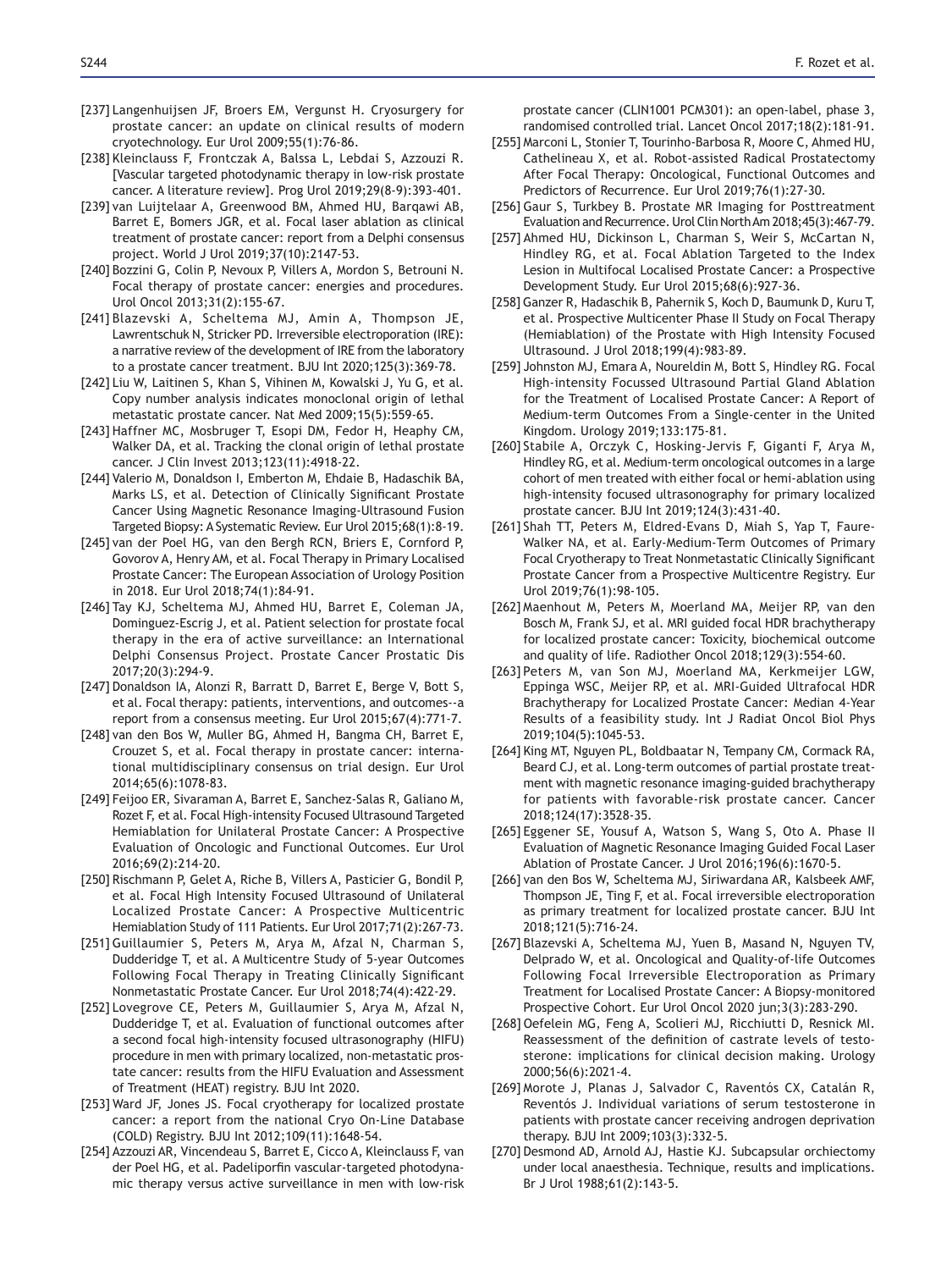- [271] Seidenfeld J, Samson DJ, Hasselblad V, Aronson N, Albertsen PC, Bennett CL, et al. Single-therapy androgen suppression in men with advanced prostate cancer: a systematic review and meta-analysis. Ann Intern Med 2000;132(7):566-77.
- [272] Bubley GJ. Is the flare phenomenon clinically significant? Urology 2001;58:5-9.
- [273] Crawford ED, Tombal B, Miller K, Boccon-Gibod L, Schröder F, Shore N, et al. A phase III extension trial with a 1-arm crossover from leuprolide to degarelix: comparison of gonadotropinreleasing hormone agonist and antagonist effect on prostate cancer. J Urol 2011;186(3):889-97.
- [274] Shore ND, Saad F, Cookson MS, George DJ, Saltzstein DR, Tutrone R, et al. Oral Relugolix for Androgen-Deprivation Therapy in Advanced Prostate Cancer. N Engl J Med 2020;382(23):2187-96.
- [275] Kunath F, Grobe HR, Rucker G, Motschall E, Antes G, Dahm P, et al. Non-steroidal antiandrogen monotherapy compared with luteinising hormone-releasing hormone agonists or surgical castration monotherapy for advanced prostate cancer. Cochrane Database Syst Rev 2014;(6):CD009266.
- [276] Bourke L, Boorjian SA, Briganti A, Klotz L, Mucci L, Resnick MJ, et al. Survivorship and improving quality of life in men with prostate cancer. Eur Urol 2015;68(3):374-83.
- [277] Bourke L, Smith D, Steed L, Hooper R, Carter A, Catto J, et al. Exercise for Men with Prostate Cancer: A Systematic Review and Meta-analysis. Eur Urol 2016;69(4):693-703.
- [278] Resnick MJ, Lacchetti C, Bergman J, Hauke RJ, Hoffman KE, Kungel TM, et al. Prostate cancer survivorship care guideline: American Society of Clinical Oncology Clinical Practice Guideline endorsement. J Clin Oncol 2015;33(9):1078-85.
- [279] Irani J, Salomon L, Oba R, Bouchard P, Mottet N. Efficacy of venlafaxine, medroxyprogesterone acetate, and cyproterone acetate for the treatment of vasomotor hot flushes in men taking gonadotropin-releasing hormone analogues for prostate cancer: a double-blind, randomised trial. Lancet Oncol 2010;11(2):147-54.
- [280] Mottet N, Prayer-Galetti T, Hammerer P, Kattan MW, Tunn U. Optimizing outcomes and quality of life in the hormonal treatment of prostate cancer. BJU Int 2006;98(1):20-7.
- [281] Galvão DA, Taaffe DR, Spry N, Joseph D, Newton RU. Combined resistance and aerobic exercise program reverses muscle loss in men undergoing androgen suppression therapy for prostate cancer without bone metastases: a randomized controlled trial. J Clin Oncol 2010;28(2):340-7.
- [282] Clément JP, Marchan F, Boyon D, Monti P, Léger JM, Derouesné C. Utilization of the Draw a Person Test in the elderly. Int Psychogeriatr 1996;8(3):349-64.
- [283] Borson S, Scanlan JM, Chen P, Ganguli M. The Mini-Cog as a screen for dementia: validation in a population-based sample. J Am Geriatr Soc 2003;51(10):1451-4.
- [284] Basaria S, Muller DC, Carducci MA, Egan J, Dobs AS. Hyperglycemia and insulin resistance in men with prostate carcinoma who receive androgen-deprivation therapy. Cancer 2006;106(3):581-8.
- [285] Malkin CJ, Pugh PJ, Jones RD, Kapoor D, Channer KS, Jones TH. The effect of testosterone replacement on endogenous inflammatory cytokines and lipid profiles in hypogonadal men. J Clin Endocrinol Metab 2004;89(7):3313-8.
- [286] Bhatia N, Santos M, Jones LW, Beckman JA, Penson DF, Morgans AK, et al. Cardiovascular Effects of Androgen Deprivation Therapy for the Treatment of Prostate Cancer: ABCDE Steps to Reduce Cardiovascular Disease in Patients With Prostate Cancer. Circulation 2016;133(5):537-41.
- [287] Briot K, Paccou J, Beuzeboc P, Bonneterre J, Bouvard B, Confavreux CB, et al. French recommendations for osteoporosis prevention and treatment in patients with prostate cancer treated by androgen deprivation. Joint Bone Spine 2019;86(1):21-8.
- [288] Saad F, Gleason DM, Murray R, Tchekmedyian S, Venner P, Lacombe L, et al. A randomized, placebo-controlled trial of

zoledronic acid in patients with hormone-refractory metastatic prostate carcinoma. J Natl Cancer Inst 2002;94(19):1458-68.

- [289] James ND, Sydes MR, Clarke NW, Mason MD, Dearnaley DP, Spears MR, et al. Addition of docetaxel, zoledronic acid, or both to first-line long-term hormone therapy in prostate cancer (STAMPEDE): survival results from an adaptive, multiarm, multistage, platform randomised controlled trial. Lancet 2016;387(10024):1163-77.
- [290] Fizazi K, Carducci M, Smith M, Damiao R, Brown J, Karsh L, et al. Denosumab versus zoledronic acid for treatment of bone metastases in men with castration-resistant prostate cancer: a randomised, double-blind study. Lancet 2011;377(9768):813-22.
- [291] Hoskin P, Sartor O, O'Sullivan JM, Johannessen DC, Helle SI, Logue J, et al. Efficacy and safety of radium-223 dichloride in patients with castration-resistant prostate cancer and symptomatic bone metastases, with or without previous docetaxel use: a prespecified subgroup analysis from the randomised, double-blind, phase 3 ALSYMPCA trial. Lancet Oncol 2014;15(12):1397-406.
- [292] Parker C, Nilsson S, Heinrich D, Helle SI, O'Sullivan JM, Fossa SD, et al. Alpha emitter radium-223 and survival in metastatic prostate cancer. N Engl J Med 2013;369(3):213-23.
- [293] Sartor O, Coleman R, Nilsson S, Heinrich D, Helle SI, O'Sullivan JM, et al. Effect of radium-223 dichloride on symptomatic skeletal events in patients with castration-resistant prostate cancer and bone metastases: results from a phase 3, double-blind, randomised trial. Lancet Oncol 2014;15(7):738-46.
- [294] Benesova M, Schafer M, Bauder-Wust U, Afshar-Oromieh A, Kratochwil C, Mier W, et al. Preclinical Evaluation of a Tailor-Made DOTA-Conjugated PSMA Inhibitor with Optimized Linker Moiety for Imaging and Endoradiotherapy of Prostate Cancer. J Nucl Med 2015;56(6):914-20.
- [295] Ahmadzadehfar H, Rahbar K, Essler M, Biersack HJ. PSMA-Based Theranostics: A Step-by-Step Practical Approach to Diagnosis and Therapy for mCRPC Patients. Semin Nucl Med 2020;50(1):98-109.
- [296] Kratochwil C, Fendler WP, Eiber M, Baum R, Bozkurt MF, Czernin J, et al. EANM procedure guidelines for radionuclide therapy with 177Lu-labelled PSMA-ligands (177Lu-PSMA-RLT). Eur J Nucl Med Mol Imaging 2019;46(12):2536-44.
- [297] Hofman MS, Violet J, Hicks RJ, Ferdinandus J, Thang SP, Akhurst T, et al. [<sup>177</sup>Lu]-PSMA-617 radionuclide treatment in patients with metastatic castration-resistant prostate cancer (LuPSMA trial): a single-centre, single-arm, phase 2 study. Lancet Oncol 2018;19(6):825-33.
- [298] Rahbar K, Ahmadzadehfar H, Kratochwil C, Haberkorn U, Schafers M, Essler M, et al. German Multicenter Study Investigating 177Lu-PSMA-617 Radioligand Therapy in Advanced Prostate Cancer Patients. J Nucl Med 2017;58(1):85-90.
- [299] Kratochwil C, Bruchertseifer F, Rathke H, Hohenfellner M, Giesel FL, Haberkorn U, et al. Targeted alpha-Therapy of Metastatic Castration-Resistant Prostate Cancer with <sup>225</sup>Ac-PSMA-617: Swimmer-Plot Analysis Suggests Efficacy Regarding Duration of Tumor Control. J Nucl Med 2018;59(5):795-802.
- [300] Barber TW, Singh A, Kulkarni HR, Niepsch K, Billah B, Baum RP. Clinical Outcomes of 177Lu-PSMA Radioligand Therapy in Earlier and Later Phases of Metastatic Castration-Resistant Prostate Cancer Grouped by Previous Taxane Chemotherapy. J Nucl Med 2019;60(7):955-62.
- [301] Kantoff P, Celestia S, Shore N, Roy Berger E, Small E, Penson D, et al. Sipuleucel-T Immunotherapy for Castration-Resistant Prostate Cancer. N Engl J Med 2010;363(5):411-22.
- [302] Kwon E, Drake C, Scher H, Fizazi K, Bossi A, van den Eertwegh A, et al. Ipilimumab versus placebo after radiotherapy in patients with metastatic castration-resistant prostate cancer that had progressed after docetaxel chemotherapy (CA184-043): a multicentre, randomised, double-blind, phase 3 trial. Lancet Oncol 2014;15(7):700-12.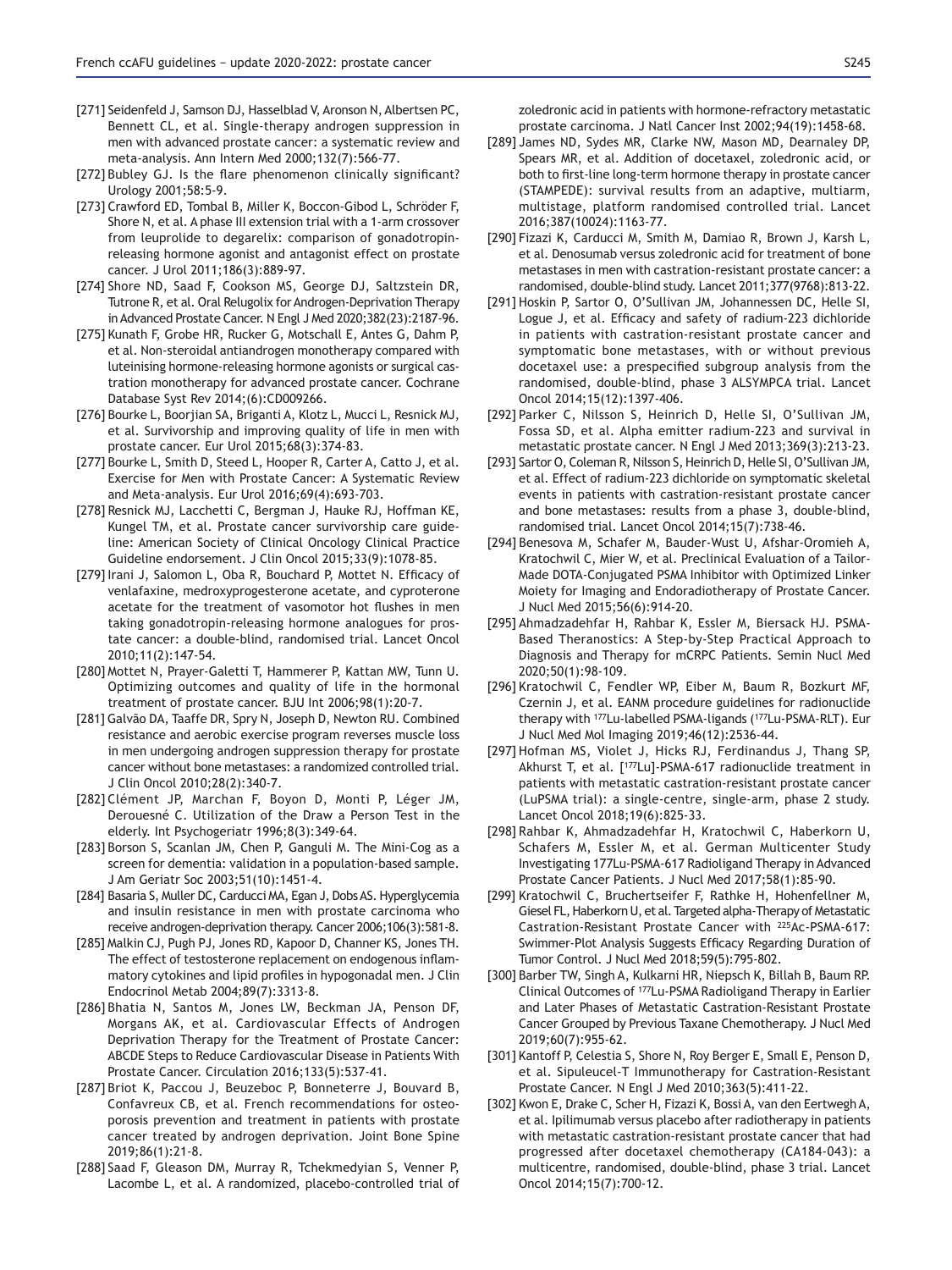- [303] Keane FK, Chen M-H, Zhang D, Loffredo MJ, Kantoff PW, Renshaw AA, et al. The likelihood of death from prostate cancer in men with favorable or unfavorable intermediate-risk disease. Cancer 2014;120(12):1787-93.
- [304] Dall'Era MA, Klotz L. Active surveillance for intermediate-risk prostate cancer. Prostate Cancer Prostatic Dis 2017;20(1):1-6.
- [305] Musunuru HB, Yamamoto T, Klotz L, Ghanem G, Mamedov A, Sethukavalan P, et al. Active Surveillance for Intermediate Risk Prostate Cancer: Survival Outcomes in the Sunnybrook Experience. J Urol 2016;196(6):1651-58.
- [306] Cooperberg MR, Pasta DJ, Elkin EP, Litwin MS, Latini DM, Du Chane J, et al. The University of California, San Francisco Cancer of the Prostate Risk Assessment score: a straightforward and reliable preoperative predictor of disease recurrence after radical prostatectomy. J Urol 2005;173(6):1938-42.
- [307] Briganti A, Chun FK, Salonia A, Gallina A, Farina E, Da Pozzo LF, et al. Validation of a nomogram predicting the probability of lymph node invasion based on the extent of pelvic lymphadenectomy in patients with clinically localized prostate cancer. BJU Int 2006;98(4):788-93.
- [308] D'Amico AV, Chen MH, Renshaw A, Loffredo M, Kantoff PW. Long-term Follow-up of a Randomized Trial of Radiation With or Without Androgen Deprivation Therapy for Localized Prostate Cancer. JAMA 2015;314(12):1291-3.
- [309] Jones CU, Hunt D, McGowan DG, Amin MB, Chetner MP, Bruner DW, et al. Radiotherapy and short-term androgen deprivation for localized prostate cancer. N Engl J Med 2011;365(2):107-18.
- [310] Dubray B, Salleron J, Guerif S, Le Prise E, Reynaud-Bougnoux A, Hannoun-Levi J, et al. Does short-term androgen depletion add to high dose radiotherapy (80 Gy) in localized intermediate risk prostate cancer? Final analysis of GETUG 14 randomized trial. J Clin Oncol 2016;34:5021.
- [311] Joniau S, Briganti A, Gontero P, Gandaglia G, Tosco L, Fieuws S, et al. Stratification of high-risk prostate cancer into prognostic categories: a European multi-institutional study. Eur Urol 2015;67(1):157-64.
- [312] Stenmark MH, Blas K, Halverson S, Sandler HM, Feng FY, Hamstra DA. Continued benefit to androgen deprivation therapy for prostate cancer patients treated with dose- escalated radiation therapy across multiple definitions of high-risk disease. Int J Radiat Oncol Biol Phys 2011;81(4):e335-44.
- [313] Bolla M, Van Tienhoven G, Warde P, Dubois JB, Mirimanoff RO, Storme G, et al. External irradiation with or without long-term androgen suppression for prostate cancer with high metastatic risk: 10-year results of an EORTC randomised study. Lancet Oncol 2010;11(11):1066-73.
- [314] Souhami L, Bae K, Pilepich M, Sandler H. Impact of the duration of adjuvant hormonal therapy in patients with locally advanced prostate cancer treated with radiotherapy: a secondary analysis of RTOG 85-31. J Clin Oncol 2009;27(13):2137-43.
- [315] Mason MD, Parulekar WR, Sydes MR, Brundage M, Kirkbride P, Gospodarowicz M, et al. Final Report of the Intergroup Randomized Study of Combined Androgen-Deprivation Therapy Plus Radiotherapy Versus Androgen-Deprivation Therapy Alone in Locally Advanced Prostate Cancer. J Clin Oncol 2015;33(19):2143-50.
- [316] Fossa SD, Wiklund F, Klepp O, Angelsen A, Solberg A, Damber JE, et al. Ten- and 15-yr Prostate Cancer-specific Mortality in Patients with Nonmetastatic Locally Advanced or Aggressive Intermediate Prostate Cancer, Randomized to Lifelong Endocrine Treatment Alone or Combined with Radiotherapy: Final Results of The Scandinavian Prostate Cancer Group-7. Eur Urol 2016;70(4):684-91.
- [317] Denham JW, Joseph D, Lamb DS, Spry NA, Duchesne G, Matthews J, et al. Short-term androgen suppression and radiotherapy versus intermediate-term androgen suppression and radiotherapy, with or without zoledronic acid, in men with locally advanced prostate cancer (TROG 03.04 RADAR):

10-year results from a randomised, phase 3, factorial trial. Lancet Oncol 2019;20(2):267-81.

- [318] Nabid A, Carrier N, Martin AG, Bahary JP, Lemaire C, Vass S, et al. Duration of Androgen Deprivation Therapy in High-risk Prostate Cancer: A Randomized Phase III Trial. Eur Urol 2018:74(4):432-41.
- [319] Boorjian SA, Karnes RJ, Viterbo R, Rangel LJ, Bergstralh EJ, Horwitz EM, et al. Long-term survival after radical prostatectomy versus external-beam radiotherapy for patients with high-risk prostate cancer. Cancer 2011;117(13):2883-91.
- [320] Petrelli F, Vavassori I, Coinu A, Borgonovo K, Sarti E, Barni S. Radical prostatectomy or radiotherapy in high-risk prostate cancer: a systematic review and metaanalysis. Clin Genitourin Cancer 2014;12(4):215-24.
- [321] Fizazi K, Faivre L, Lesaunier F, Delva R, Gravis G, Rolland F, et al. Androgen deprivation therapy plus docetaxel and estramustine versus androgen deprivation therapy alone for high-risk localised prostate cancer (GETUG 12): a phase 3 randomised controlled trial. Lancet Oncol 2015;16(7):787-94.
- [322] Rosenthal SA, Hu C, Sartor O, Gomella LG, Amin MB, Purdy J, et al. Effect of Chemotherapy With Docetaxel With Androgen Suppression and Radiotherapy for Localized High-Risk Prostate Cancer: The Randomized Phase III NRG Oncology RTOG 0521 Trial. J Clin Oncol 2019;37(14):1159-68.
- [323] Fossa SD, Wiklund F, Klepp O, Angelsen A, Solberg A, Damber JE, et al. Ten- and 15-yr Prostate Cancer-specific Mortality in Patients with Nonmetastatic Locally Advanced or Aggressive Intermediate Prostate Cancer, Randomized to Lifelong Endocrine Treatment Alone or Combined with Radiotherapy: Final Results of The Scandinavian Prostate Cancer Group-7. Eur Urol 2016;70(4):684-91.
- [324] Mottet N, Peneau M, Mazeron JJ, Molinie V, Richaud P. Addition of radiotherapy to long-term androgen deprivation in locally advanced prostate cancer: an open randomised phase 3 trial. Eur Urol 2012;62(2):213-9.
- [325] Ventimiglia E, Seisen T, Abdollah F, Briganti A, Fonteyne V, James N, et al. A Systematic Review of the Role of Definitive Local Treatment in Patients with Clinically Lymph Node-positive Prostate Cancer. Eur Urol Oncol 2019;2(3):294-301.
- [326] Seisen T, Vetterlein MW, Karabon P, Jindal T, Sood A, Nocera L, et al. Efficacy of Local Treatment in Prostate Cancer Patients with Clinically Pelvic Lymph Node-positive Disease at Initial Diagnosis. Eur Urol 2018;73(3):452-61.
- [327] James ND, Spears MR, Clarke NW, Dearnaley DP, Mason MD, Parker CC, et al. Failure-Free Survival and Radiotherapy in Patients With Newly Diagnosed Nonmetastatic Prostate Cancer: Data From Patients in the Control Arm of the STAMPEDE Trial. JAMA Oncol 2016:2(3):348-57.
- [328] Sarkar RR, Bryant AK, Parsons JK, Ryan ST, Karim Kader A, Kane CJ, et al. Association between Radical Prostatectomy and Survival in Men with Clinically Node-positive Prostate Cancer. Eur Urol Oncol 2019;2(5):584-8.
- [329] James ND, de Bono JS, Spears MR, Clarke NW, Mason MD, Dearnaley DP, et al. Abiraterone for Prostate Cancer Not Previously Treated with Hormone Therapy. N Engl J Med 2017;377(4):338-51.
- [330] Mottet N, Van Damme J, Loulidi S, Russel C, Leitenberger A, Wolff JM, et al. Intermittent hormonal therapy in the treatment of metastatic prostate cancer: a randomized trial. BJU Int 2012;110(9):1262-9.
- [331] Simmons MN, Stephenson AJ, Klein EA. Natural history of biochemical recurrence after radical prostatectomy: risk assessment for secondary therapy. Eur Urol 2007;51(5):1175-84.
- [332] Blana A, Brown SC, Chaussy C, Conti GN, Eastham JA, Ganzer R, et al. High-intensity focused ultrasound for prostate cancer: comparative definitions of biochemical failure. BJU Int 2009;104(8):1058-62.
- [333] Partin AW, Pearson JD, Landis PK, Carter HB, Pound CR, Clemens JQ, et al. Evaluation of serum prostate-specific antigen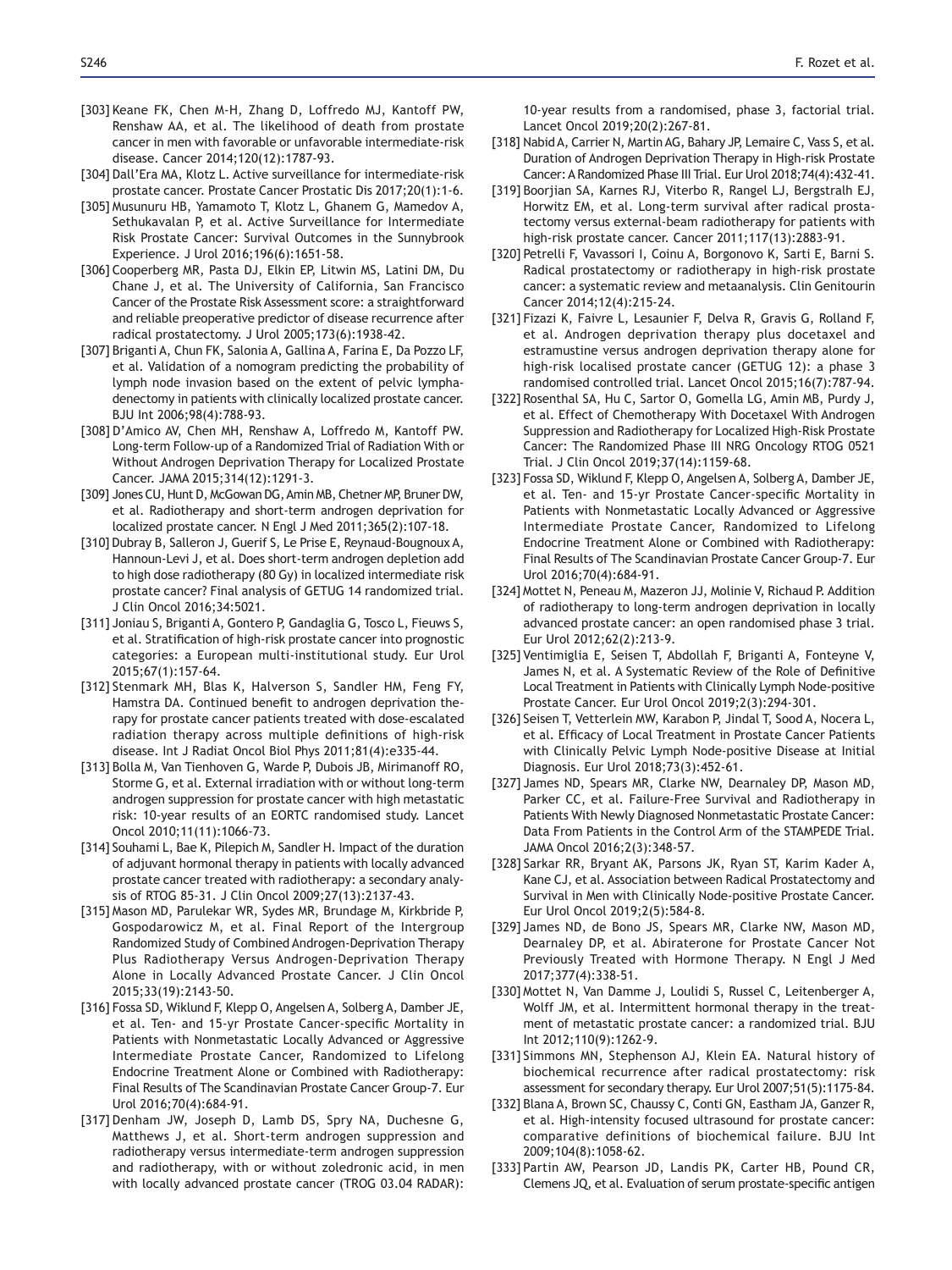velocity after radical prostatectomy to distinguish local recurrence from distant metastases. Urology 1994;43(5):649-59.

- [334] Renard-Penna R, Michaud L, Cormier L, Bastide C, Beuzeboc P, Fromont G, et al. [Imagery of treated prostate cancer]. Prog Urol 2015:25(3):128-37.
- [335] Emmett L, Metser U, Bauman G, Hicks RJ, Weickhardt A, Davis ID, et al. Prospective, Multisite, International Comparison of 18F-Fluoromethylcholine PET/CT, Multiparametric MRI, and 68Ga-HBED-CC PSMA-11 PET/CT in Men with High-Risk Features and Biochemical Failure After Radical Prostatectomy: Clinical Performance and Patient Outcomes. J Nucl Med 2019;60(6):794-800.
- [336] Metser U, Chua S, Ho B, Punwani S, Johnston E, Pouliot F, et al. The Contribution of Multiparametric Pelvic and Whole-Body MRI to Interpretation of <sup>18</sup>F-Fluoromethylcholine or <sup>68</sup>Ga-HBED-CC PSMA-11 PET/CT in Patients with Biochemical Failure After Radical Prostatectomy. J Nucl Med 2019;60(9):1253-8.
- [337] Evangelista L, Zattoni F, Guttilla A, Saladini G, Zattoni F, Colletti PM, et al. Choline PET or PET/CT and biochemical relapse of prostate cancer: a systematic review and metaanalysis. Clin Nucl Med 2013;38(5):305-14.
- [338] Tan N, Bavadian N, Calais J, Oyoyo U, Kim J, Turkbey IB, et al. Imaging of Prostate Specific Membrane Antigen Targeted Radiotracers for the Detection of Prostate Cancer Biochemical Recurrence after Definitive Therapy: A Systematic Review and Meta-Analysis. J Urol 2019;202(2):231-40.
- [339] Calais J, Ceci F, Eiber M, Hope TA, Hofman MS, Rischpler C, et al. <sup>18</sup>F-fluciclovine PET-CT and <sup>68</sup>Ga-PSMA-11 PET-CT in patients with early biochemical recurrence after prostatectomy: a prospective, single-centre, single-arm, comparative imaging trial. Lancet Oncol 2019;20(9):1286-94.
- [340] Rousseau E, Wilson D, Lacroix-Poisson F, Krauze A, Chi K, Gleave M, et al. A Prospective Study on 18F-DCFPyL PSMA PET/ CT Imaging in Biochemical Recurrence of Prostate Cancer. J Nucl Med 2019;60(11):1587-93.
- [341] Thompson IM, Tangen CM, Paradelo J, Lucia MS, Miller G, Troyer D, et al. Adjuvant radiotherapy for pathological T3N0M0 prostate cancer significantly reduces risk of metastases and improves survival: long-term followup of a randomized clinical trial. J Urol 2009;181(3):956-62.
- [342] Bolla M, van Poppel H, Tombal B, Vekemans K, Da Pozzo L, de Reijke TM, et al. Postoperative radiotherapy after radical prostatectomy for high-risk prostate cancer: long-term results of a randomised controlled trial (EORTC trial 22911). Lancet 2012;380(9858):2018-27.
- [343] Wiegel T, Bartkowiak D, Bottke D, Bronner C, Steiner U, Siegmann A, et al. Adjuvant radiotherapy versus wait-and-see after radical prostatectomy: 10-year follow-up of the ARO 96-02/AUO AP 09/95 trial. Eur Urol 2014;66(2):243-50.
- [344] Vale CL, Brihoum M, Chabaud S, Cook A, Fisher D, Forcat S, et al. Adjuvant or salvage radiotherapy for the treatment of localised prostate cancer? A prospectively planned aggregate data meta-analysis. Ann Oncol 2019;30(5):883.
- [345] Shelley MD, Kumar S, Wilt T, Staffurth J, Coles B, Mason MD. A systematic review and meta-analysis of randomised trials of neo-adjuvant hormone therapy for localised and locally advanced prostate carcinoma. Cancer Treat Rev 2009;35(1):9-17.
- [346] Messing EM, Manola J, Yao J, Kiernan M, Crawford D, Wilding G, et al. Immediate versus deferred androgen deprivation treatment in patients with node-positive prostate cancer after radical prostatectomy and pelvic lymphadenectomy. Lancet Oncol 2006;7(6):472-9.
- [347] Briganti A, Karnes JR, Da Pozzo LF, Cozzarini C, Gallina A, Suardi N, et al. Two positive nodes represent a significant cut-off value for cancer specific survival in patients with node positive prostate cancer. A new proposal based on a two-institution experience on 703 consecutive  $N+$  patients treated with

radical prostatectomy, extended pelvic lymph node dissection and adjuvant therapy. Eur Urol 2009;55(2):261-70.

- [348] Engel J, Bastian PJ, Baur H, Beer V, Chaussy C, Gschwend JE, et al. Survival benefit of radical prostatectomy in lymph node-positive patients with prostate cancer. Eur Urol 2010;57(5):754-61.
- [349] Abdollah F, Karnes RJ, Suardi N, Cozzarini C, Gandaglia G, Fossati N, et al. Impact of adjuvant radiotherapy on survival of patients with node-positive prostate cancer. J Clin Oncol 2014:32(35):3939-47.
- [350] Guo L, Zhu Z, Zhang X. Adding radiotherapy to androgen deprivation therapy in men with node-positive prostate cancer after radical prostatectomy: A meta-analysis. Medicine (Baltimore) 2020;99(10):e19153.
- [351] Ploussard G, de la Taille A, Terry S, Allory Y, Ouzaid I, Vacherot F, et al. Detailed biopsy pathologic features as predictive factors for initial reclassification in prostate cancer patients eligible for active surveillance. Urol Oncol 2013;31(7):1060-6.
- [352] Rogers CG, Khan MA, Craig Miller M, Veltri RW, Partin AW. Natural history of disease progression in patients who fail to achieve an undetectable prostate-specific antigen level after undergoing radical prostatectomy. Cancer 2004;101(11):2549-56.
- [353] Sengupta S, Christensen CM, Zincke H, Slezak JM, Leibovich BC, Bergstralh EJ, et al. Detectable prostate specific antigen between 60 and 120 days following radical prostatectomy for prostate cancer: natural history and prognostic significance. J Urol 2006;176(2):559-63.
- [354] Godoy G, Tareen BU, Lepor H. Does benign prostatic tissue contribute to measurable PSA levels after radical prostatectomy? Urology 2009;74(1):167-70.
- [355] Ploussard G, Staerman F, Pierrevelcin J, Larue S, Villers A, Ouzzane A, et al. Clinical outcomes after salvage radiotherapy without androgen deprivation therapy in patients with persistently detectable PSA after radical prostatectomy: results from a national multicentre study. World J Urol 2014;32(5):1331-8.
- [356] Van den Broeck T, van den Bergh RCN, Arfi N, Gross T, Moris L, Briers E, et al. Prognostic Value of Biochemical Recurrence Following Treatment with Curative Intent for Prostate Cancer: A Systematic Review. Eur Urol 2019;75(6):967-87.
- [357] Pfister D, Bolla M, Briganti A, Carroll P, Cozzarini C, Joniau S, et al. Early salvage radiotherapy following radical prostatectomy. Eur Urol 2014;65(6):1034-43.
- [358] Yokomizo A, Wakabayashi M, Satoh T, Hashine K, Inoue T, Fujimoto K, et al. Salvage Radiotherapy Versus Hormone Therapy for Prostate-specific Antigen Failure After Radical Prostatectomy: A Randomised, Multicentre, Open-label, Phase 3 Trial (JCOG0401)†. Eur Urol 2020;77(6):689-98.
- [359] Ghadjar P, Hayoz S, Bernhard J, Zwahlen DR, Holscher T, Gut P, et al. Acute Toxicity and Quality of Life After Dose-Intensified Salvage Radiation Therapy for Biochemically Recurrent Prostate Cancer After Prostatectomy: First Results of the Randomized Trial SAKK 09/10. J Clin Oncol 2015;33(35):4158-66.
- [360] Ramey SJ, Agrawal S, Abramowitz MC, Moghanaki D, Pisansky TM, Efstathiou JA, et al. Multi-institutional Evaluation of Elective Nodal Irradiation and/or Androgen Deprivation Therapy with Postprostatectomy Salvage Radiotherapy for Prostate Cancer. Eur Urol 2018;74(1):99-106.
- [361] Carrie C, Hasbini A, de Laroche G, Richaud P, Guerif S, Latorzeff I, et al. Salvage radiotherapy with or without short-term hormone therapy for rising prostate-specific antigen concentration after radical prostatectomy (GETUG-AFU 16): a randomised, multicentre, open-label phase 3 trial. Lancet Oncol 2016;17(6):747-56.
- [362] Carrie C, Magné N, Burban-Provost P, Sargos P, Latorzeff I, Lagrange JL, et al. Short-term androgen deprivation therapy combined with radiotherapy as salvage treatment after radical prostatectomy for prostate cancer (GETUG-AFU 16):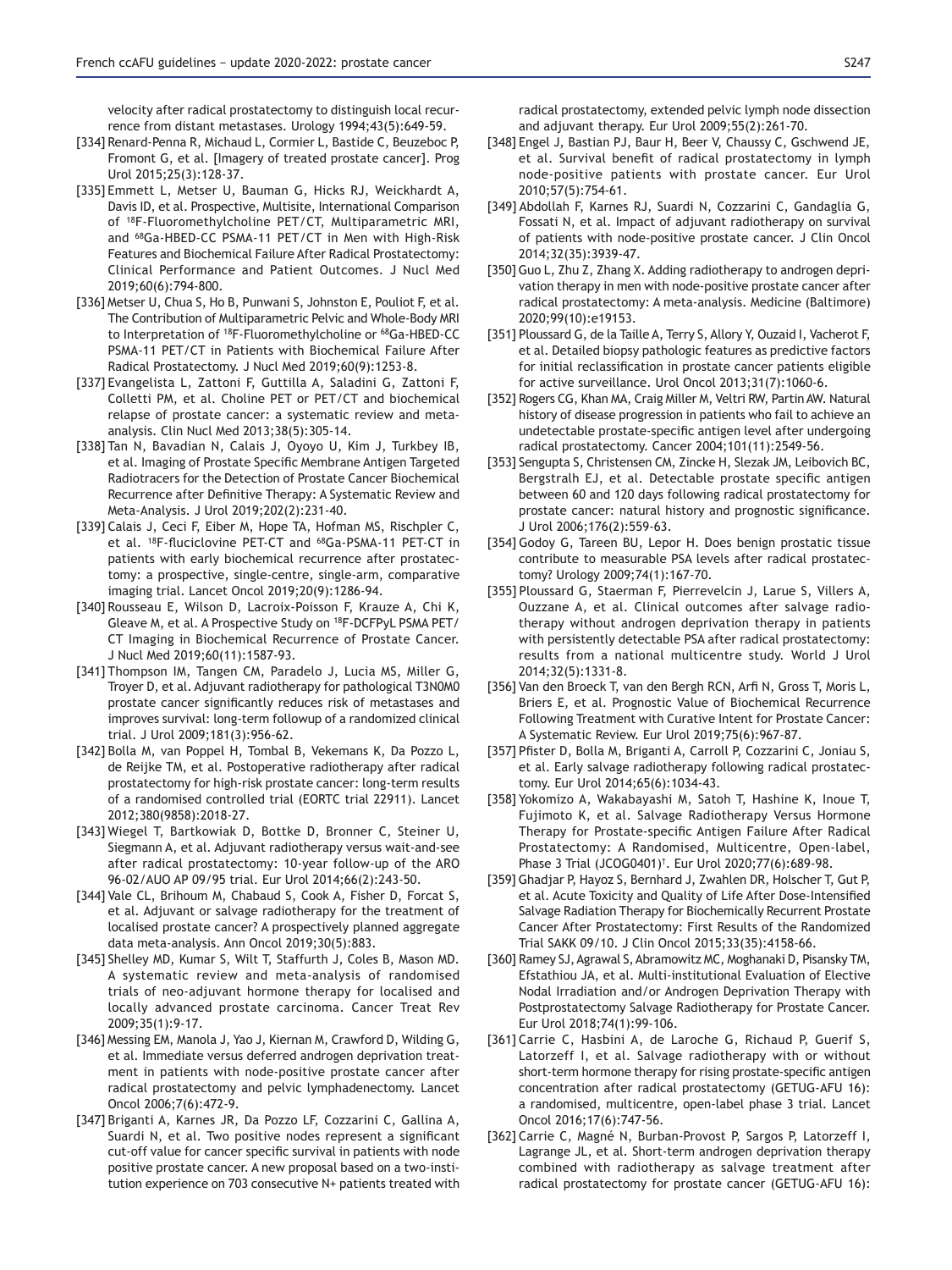a 112-month follow-up of a phase 3, randomised trial. Lancet Oncol 2019;20(12):1740-49.

- [363] Shipley WU, Seiferheld W, Lukka HR, Major PP, Heney NM, Grignon DJ, et al. Radiation with or without Antiandrogen Therapy in Recurrent Prostate Cancer. N Engl J Med 2017;376(5):417-28.
- [364] Dess RT, Sun Y, Jackson WC, Jairath NK, Kishan AU, Wallington DG, et al. Association of Presalvage Radiotherapy PSA Levels After Prostatectomy With Outcomes of Long-term Antiandrogen Therapy in Men With Prostate Cancer. JAMA Oncol 2020;6(5):735-43.
- [365] Tendulkar RD, Agrawal S, Gao T, Efstathiou JA, Pisansky TM, Michalski JM, et al. Contemporary Update of a Multi-Institutional Predictive Nomogram for Salvage Radiotherapy After Radical Prostatectomy. J Clin Oncol 2016;34(30):3648-54.
- [366] Chade DC, Eastham J, Graefen M, Hu JC, Karnes RJ, Klotz L, et al. Cancer control and functional outcomes of salvage radical prostatectomy for radiation-recurrent prostate cancer: a systematic review of the literature. Eur Urol 2012;61(5):961-71.
- [367] Hennequin C, Hannoun-Levi JM, Rozet F. Management of local relapse after prostate cancer radiotherapy: Surgery or radiotherapy? Cancer Radiother 2017;21(6-7):433-6.
- [368] Peters M, Maenhout M, van der Voort van Zyp JRN, Moerland MA, Moman MR, Steuten LM, et al. Focal salvage iodine-125 brachytherapy for prostate cancer recurrences after primary radiotherapy: a retrospective study regarding toxicity, biochemical outcome and quality of life. Radiother Oncol 2014:112(1):77-82.
- [369] Pasquier D, Le Deley MC, Tresch E, Cormier L, Duterque M, Nenan S, et al. GETUG-AFU 31: a phase I/II multicentre study evaluating the safety and efficacy of salvage stereotactic radiation in patients with intraprostatic tumour recurrence after external radiation therapy-study protocol. BMJ Open 2019;9(8):e026666.
- [370] Crouzet S, Murat FJ, Pommier P, Poissonnier L, Pasticier G, Rouviere O, et al. Locally recurrent prostate cancer after initial radiation therapy: early salvage high-intensity focused ultrasound improves oncologic outcomes. Radiother Oncol 2012;105(2):198-202.
- [371] Siddiqui KM, Billia M, Williams A, Alzahrani A, Chin JL. Comparative morbidity of ablative energy-based salvage treatments for radio-recurrent prostate cancer. Can Urol Assoc J 2015;9(9-10):325-9.
- [372] Bahn DK, Lee F, Silverman P, Bahn E, Badalament R, Kumar A, et al. Salvage cryosurgery for recurrent prostate cancer after radiation therapy: a seven-year follow-up. Clin Prostate Cancer 2003;2(2):111-4.
- [373] Mouraviev V, Spiess PE, Jones JS. Salvage cryoablation for locally recurrent prostate cancer following primary radiotherapy. Eur Urol 2012;61(6):1204-11.
- [374] Williams AK, Martínez CH, Lu C, Ng CK, Pautler SE, Chin JL. Disease-free survival following salvage cryotherapy for biopsy-proven radio-recurrent prostate cancer. Eur Urol 2011;60(3):405-10.
- [375] Duchesne GM, Woo HH, Bassett JK, Bowe SJ, D'Este C, Frydenberg M, et al. Timing of androgen-deprivation therapy in patients with prostate cancer with a rising PSA (TROG 03.06 and VCOG PR 01-03 [TOAD]): a randomised, multicentre, nonblinded, phase 3 trial. Lancet Oncol 2016;17(6):727-37.
- [376] van den Bergh RC, van Casteren NJ, van den Broeck T, Fordyce ER, Gietzmann WK, Stewart F, et al. Role of Hormonal Treatment in Prostate Cancer Patients with Nonmetastatic Disease Recurrence After Local Curative Treatment: A Systematic Review. Eur Urol 2016;69(5):802-20.
- [377] Crook JM, O'Callaghan CJ, Duncan G, Dearnaley DP, Higano CS, Horwitz EM, et al. Intermittent androgen suppression for rising PSA level after radiotherapy. N Engl J Med 2012;367(10):895-903.
- [378] Kim CK, Park BK, Lee HM, Kim SS, Kim E. MRI techniques for prediction of local tumor progression after high-intensity focused

ultrasonic ablation of prostate cancer. AJR Am J Roentgenol 2008;190(5):1180-6.

- [379] Lotte R, Lafourcade A, Mozer P, Conort P, Barret E, Comperat E, et al. Multiparametric MRI for Suspected Recurrent Prostate Cancer after HIFU: Is DCE still needed? Eur Radiol 2018:28(9):3760-9.
- [380] Scheltema MJ, Tay KJ, Postema AW, de Bruin DM, Feller J, Futterer JJ, et al. Utilization of multiparametric prostate magnetic resonance imaging in clinical practice and focal therapy: report from a Delphi consensus project. World J Urol 2017;35(5):695-701.
- [381] Muller BG, van den Bos W, Brausi M, Fütterer JJ, Ghai S, Pinto PA, et al. Follow-up modalities in focal therapy for prostate cancer: results from a Delphi consensus project. World J Urol 2015;33(10):1503-9.
- [382] Afshar-Oromieh A, Zechmann CM, Malcher A, Eder M, Eisenhut M, Linhart HG, et al. Comparison of PET imaging with a 68Ga-labelled PSMA ligand and 18F-choline-based PET/ CT for the diagnosis of recurrent prostate cancer. Eur J Nucl Med Mol Imaging 2014;41(1):11-20.
- [383] Morigi JJ, Stricker PD, van Leeuwen PJ, Tang R, Ho B, Nguyen Q, et al. Prospective Comparison of 18F-Fluoromethylcholine Versus 68Ga-PSMA PET/CT in Prostate Cancer Patients Who Have Rising PSA After Curative Treatment and Are Being Considered for Targeted Therapy. J Nucl Med 2015;56(8):1185-90.
- [384] Ploussard G, Almeras C, Briganti A, Giannarini G, Hennequin C, Ost P, et al. Management of Node Only Recurrence after Primary Local Treatment for Prostate Cancer: A Systematic Review of the Literature. J Urol 2015;194(4):983-8.
- [385] Vaugier L, Palpacuer C, Rio E, Goineau A, Pasquier D, Buthaud X, et al. Early Toxicity of a Phase 2 Trial of Combined Salvage Radiation Therapy and Hormone Therapy in Oligometastatic Pelvic Node Relapses of Prostate Cancer (OLIGOPELVIS GETUG P07). Int J Radiat Oncol Biol Phys 2019;103(5):1061-7.
- [386] Lepinoy A, Silva YE, Martin E, Bertaut A, Quivrin M, Aubignac L, et al. Salvage extended field or involved field nodal irradiation in  $18F$ -fluorocholine PET/CT oligorecurrent nodal failures from prostate cancer. Eur J Nucl Med Mol Imaging 2019;46(1):40-8.
- [387] Suardi N, Gandaglia G, Gallina A, Di Trapani E, Scattoni V, Vizziello D, et al. Long-term outcomes of salvage lymph node dissection for clinically recurrent prostate cancer: results of a single-institution series with a minimum follow-up of 5 years. Eur Urol 2015;67(2):299-309.
- [388] Fossati N, Suardi N, Gandaglia G, Bravi CA, Soligo M, Karnes RJ, et al. Identifying the Optimal Candidate for Salvage Lymph Node Dissection for Nodal Recurrence of Prostate Cancer: Results from a Large, Multi-institutional Analysis. Eur Urol 2019;75(1):176-83.
- [389] Rischke HC, Schultze-Seemann W, Wieser G, Kronig M, Drendel V, Stegmaier P, et al. Adjuvant radiotherapy after salvage lymph node dissection because of nodal relapse of prostate cancer versus salvage lymph node dissection only. Strahlenther Onkol 2015;191(4):310-20.
- [390] Fizazi K, Tran N, Fein L, Matsubara N, Rodriguez-Antolin A, Alekseev BY, et al. Abiraterone acetate plus prednisone in patients with newly diagnosed high-risk metastatic castrationsensitive prostate cancer (LATITUDE): final overall survival analysis of a randomised, double-blind, phase 3 trial. Lancet Oncol 2019;20(5):686-700.
- [391] Sweeney CJ, Chen YH, Carducci M, Liu G, Jarrard DF, Eisenberger M, et al. Chemohormonal Therapy in Metastatic Hormone-Sensitive Prostate Cancer. N Engl J Med 2015;373(8):737-46.
- [392] Buelens S, Poelaert F, Dhondt B, Fonteyne V, De Visschere P, Ost P, et al. Metastatic burden in newly diagnosed hormone-naive metastatic prostate cancer: Comparing definitions of CHAARTED and LATITUDE trial. Urol Oncol 2018;36(4):158.e13-58.e20.
- [393] Foster CC, Weichselbaum RR, Pitroda SP. Oligometastatic prostate cancer: Reality or figment of imagination? Cancer 2019;125(3):340-52.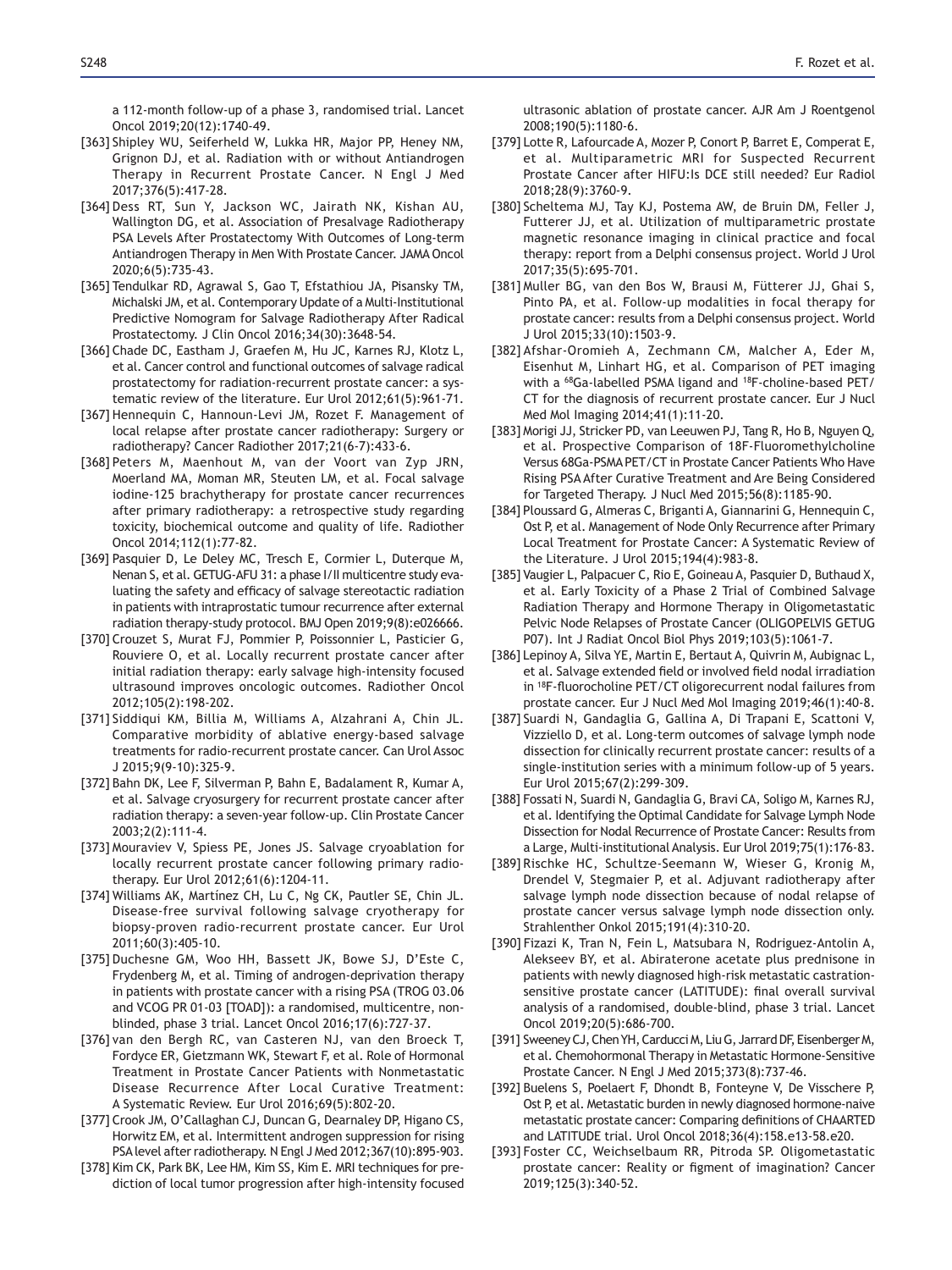- [394] Guckenberger M, Lievens Y, Bouma AB, Collette L, Dekker A, deSouza NM, et al. Characterisation and classification of oligometastatic disease: a European Society for Radiotherapy and Oncology and European Organisation for Research and Treatment of Cancer consensus recommendation. Lancet Oncol 2020;21(1):e18-e28.
- [395] Reyes DK, Pienta KJ. The biology and treatment of oligometastatic cancer. Oncotarget 2015;6(11):8491-524.
- [396] Francini E, Gray KP, Xie W, Shaw GK, Valenca L, Bernard B, et al. Time of metastatic disease presentation and volume of disease are prognostic for metastatic hormone sensitive prostate cancer (mHSPC). Prostate 2018;78(12):889-95.
- [397] Prostate Cancer Trialists' Collaborative Group. Maximum androgen blockade in advanced prostate cancer: an overview of the randomised trials. Lancet 2000;355(9214):1491-8.
- [398] Nair B, Wilt T, MacDonald R, R utks I. Early versus deferred androgen suppression in the treatment of advanced prostatic cancer. Cochrane Database Syst Rev 2002;(1):CD003506.
- [399] Albertsen PC, Klotz L, Tombal B, Grady J, Olesen TK, Nilsson J. Cardiovascular morbidity associated with gonadotropin releasing hormone agonists and an antagonist. Eur Urol 2014;65(3):565-73.
- [400] Hupe MC, Hammerer P, Ketz M, Kossack N, Colling C, Merseburger AS. Retrospective Analysis of Patients With Prostate Cancer Initiating GnRH Agonists/Antagonists Therapy Using a German Claims Database: Epidemiological and Patient Outcomes. Front Oncol 2018;8:543.
- [401] Scailteux LM, Vincendeau S, Balusson F, Leclercq C, Happe A, Le Nautout B, et al. Androgen deprivation therapy and cardiovascular risk: No meaningful difference between GnRH antagonist and agonists-a nationwide population-based cohort study based on 2010-2013 French Health Insurance data. Eur J Cancer 2017:77:99-108.
- [402] Margel D, Peer A, Ber Y, Shavit-Grievink L, Tabachnik T, Sela S, et al. Cardiovascular Morbidity in a Randomized Trial Comparing GnRH Agonist and GnRH Antagonist among Patients with Advanced Prostate Cancer and Preexisting Cardiovascular Disease. J Urol 2019;202(6):1199-208.
- [403] Hussain M, Tangen CM, Berry DL, Higano CS, Crawford ED, Liu G, et al. Intermittent versus continuous androgen deprivation in prostate cancer. N Engl J Med 2013;368(14):1314-25.
- [404] Hussain M, Tangen C, Higano C, Vogelzang N, Thompson I. Evaluating Intermittent Androgen-Deprivation Therapy Phase III Clinical Trials: The Devil Is in the Details. J Clin Oncol 2016;34(3):280-5.
- [405] Magnan S, Zarychanski R, Pilote L, Bernier L, Shemilt M, Vigneault E, et al. Intermittent vs Continuous Androgen Deprivation Therapy for Prostate Cancer: A Systematic Review and Meta-analysis. JAMA Oncol 2015;1(9):1261-9.
- [406] Salonen AJ, Taari K, Ala-Opas M, Viitanen J, Lundstedt S, Tammela TL, et al. Advanced prostate cancer treated with intermittent or continuous androgen deprivation in the randomised FinnProstate Study VII: quality of life and adverse effects. Eur Urol 2013;63(1):111-20.
- [407] Calais da Silva FEC, Bono AV, Whelan P, Brausi M, Marques Queimadelos A, Martin JA, et al. Intermittent androgen deprivation for locally advanced and metastatic prostate cancer: results from a randomised phase 3 study of the South European Uroncological Group. Eur Urol 2009;55(6):1269-77.
- [408] Salonen AJ, Taari K, Ala-Opas M, Viitanen J, Lundstedt S, Tammela TL, et al. The FinnProstate Study VII: intermittent versus continuous androgen deprivation in patients with advanced prostate cancer. J Urol 2012;187(6):2074-81.
- [409] Calais da Silva F, Calais da Silva FM, Goncalves F, Santos A, Kliment J, Whelan P, et al. Locally advanced and metastatic prostate cancer treated with intermittent androgen monotherapy or maximal androgen blockade: results from a randomised phase 3 study by the South European Uroncological Group. Eur Urol 2014;66(2):232-9.
- [410] Langenhuijsen JF, Badhauser D, Schaaf B, Kiemeney LA, Witjes JA, Mulders PF. Continuous vs. intermittent androgen deprivation therapy for metastatic prostate cancer. Urol Oncol 2013;31(5):549-56.
- [411] Mottet N, Van Damme J, Loulidi S, Russel C, Leitenberger A, Wolff JM, et al. Intermittent hormonal therapy in the treatment of metastatic prostate cancer: a randomized trial. BJU Int 2012;110(9):1262-9.
- [412] Clarke NW, Ali A, Ingleby FC, Hoyle A, Amos CL, Attard G, et al. Addition of docetaxel to hormonal therapy in low- and high-burden metastatic hormone sensitive prostate cancer: long-term survival results from the STAMPEDE trial. Ann Oncol 2019;30(12):1992-2003.
- [413] Gravis G, Boher JM, Joly F, Soulie M, Albiges L, Priou F, et al. Androgen Deprivation Therapy (ADT) Plus Docetaxel Versus ADT Alone in Metastatic Non castrate Prostate Cancer: Impact of Metastatic Burden and Long-term Survival Analysis of the Randomized Phase 3 GETUG-AFU15 Trial. Eur Urol 2016;70(2):256-62.
- [414] James ND, Sydes MR, Clarke NW, Mason MD, Dearnaley DP, Spears MR, et al. Addition of docetaxel, zoledronic acid, or both to first-line long-term hormone therapy in prostate cancer (STAMPEDE): survival results from an adaptive, multiarm, multistage, platform randomised controlled trial. Lancet 2015.
- [415] Kyriakopoulos CE, Chen YH, Carducci MA, Liu G, Jarrard DF, Hahn NM, et al. Chemohormonal Therapy in Metastatic Hormone-Sensitive Prostate Cancer: Long-Term Survival Analysis of the Randomized Phase III E3805 CHAARTED Trial. J Clin Oncol 2018;36(11):1080-7.
- [416] Vale CL, Burdett S, Rydzewska LH, Albiges L, Clarke NW, Fisher D, et al. Addition of docetaxel or bisphosphonates to standard of care in men with localised or metastatic, hormone-sensitive prostate cancer: a systematic review and metaanalyses of aggregate data. Lancet Oncol 2016;17(2):243-56.
- [417] Gravis G, Boher JM, Chen YH, Liu G, Fizazi K, Carducci MA, et al. Burden of Metastatic Castrate Naive Prostate Cancer Patients, to Identify Men More Likely to Benefit from Early Docetaxel: Further Analyses of CHAARTED and GETUG-AFU15 Studies. Eur Urol 2018;73(6):847-55.
- [418] Davis ID, Martin AJ, Stockler MR, Begbie S, Chi KN, Chowdhury S, et al. Enzalutamide with Standard First-Line Therapy in Metastatic Prostate Cancer. N Engl J Med 2019;381(2):121-31.
- [419] Armstrong AJ, Szmulewitz RZ, Petrylak DP, Holzbeierlein J, Villers A, Azad A, et al. ARCHES: A Randomized, Phase III Study of Androgen Deprivation Therapy With Enzalutamide or Placebo in Men With Metastatic Hormone-Sensitive Prostate Cancer. J Clin Oncol 2019;37(32):2974-86.
- [420] Chi KN, Agarwal N, Bjartell A, Chung BH, Pereira de Santana Gomes AJ, Given R, et al. Apalutamide for Metastatic, Castration-Sensitive Prostate Cancer. N Engl J Med 2019;381(1):13-24.
- [421] Agarwal N, McQuarrie K, Bjartell A, Chowdhury S, Pereira de Santana Gomes AJ, Chung BH, et al. Health-related quality of life after apalutamide treatment in patients with metastatic castration-sensitive prostate cancer (TITAN): a randomised, placebo-controlled, phase 3 study. Lancet Oncol 2019;20(11):1518-30.
- [422] Boeve LMS, Hulshof MCCM, Vis AN, Zwinderman AH, Twisk JWR, Witjes WPJ, et al. Effect on Survival of Androgen Deprivation Therapy Alone Compared to Androgen Deprivation Therapy Combined with Concurrent Radiation Therapy to the Prostate in Patients with Primary Bone Metastatic Prostate Cancer in a Prospective Randomised Clinical Trial: Data from the HORRAD Trial. Eur Urol 2019;75(3):410-8.
- [423] Parker CC, James ND, Brawley CD, Clarke NW, Hoyle AP, Ali A, et al. Radiotherapy to the primary tumour for newly diagnosed, metastatic prostate cancer (STAMPEDE): a randomised controlled phase 3 trial. Lancet 2018;392(10162):2353-66.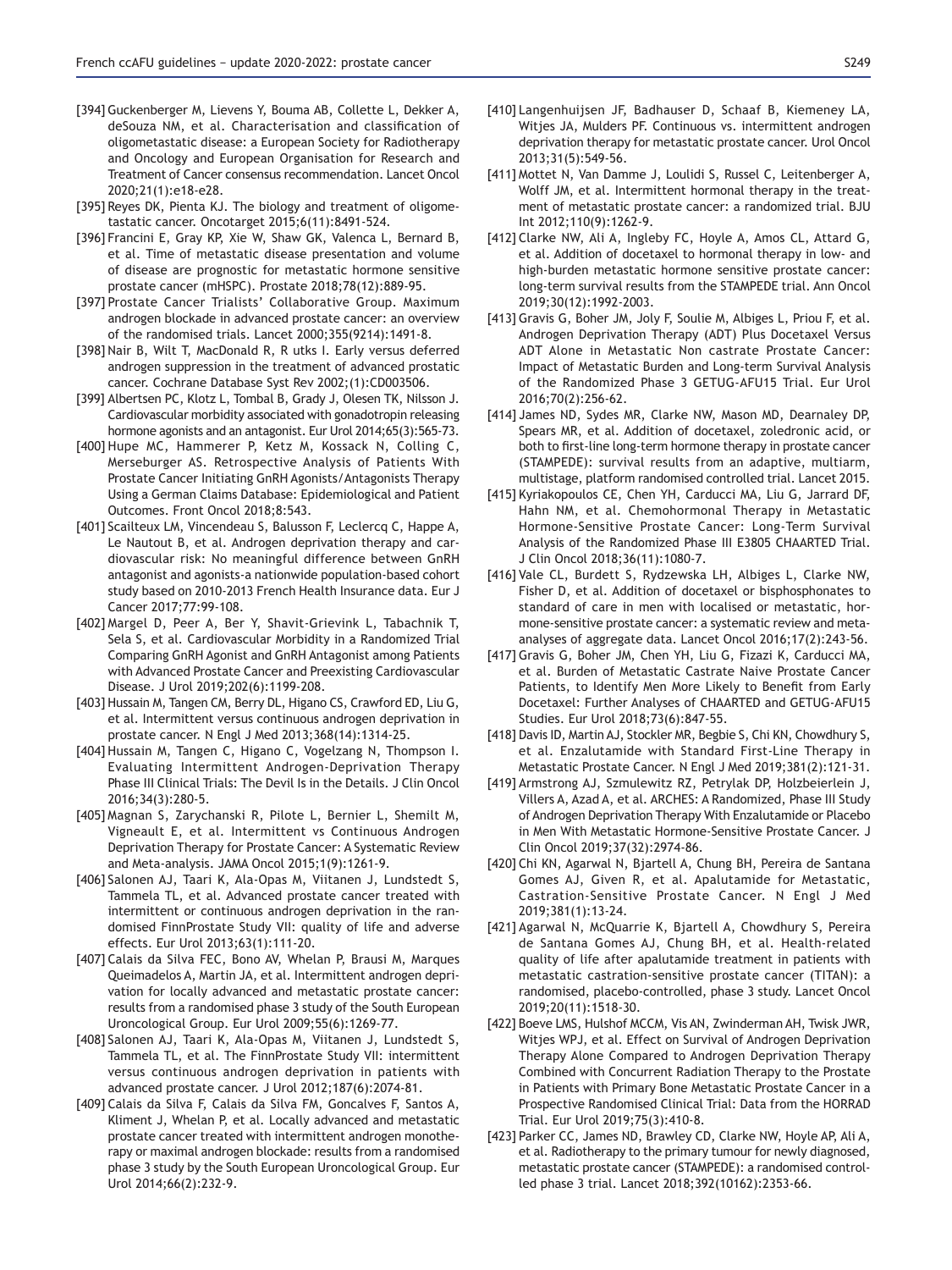- [424] Ost P, Reynders D, Decaestecker K, Fonteyne V, Lumen N, De Bruycker A, et al. Surveillance or Metastasis-Directed Therapy for Oligometastatic Prostate Cancer Recurrence: A Prospective, Randomized, Multicenter Phase II Trial. J Clin Oncol 2018;36(5):446-53.
- [425] Palma DA, Olson R, Harrow S, Gaede S, Louie AV, Haasbeek C, et al. Stereotactic ablative radiotherapy versus standard of care palliative treatment in patients with oligometastatic cancers (SABR-COMET): a randomised, phase 2, open-label trial. Lancet 2019;393(10185):2051-8.
- [426] Phillips R, Shi WY, Deek M, Radwan N, Lim SJ, Antonarakis ES, et al. Outcomes of Observation vs Stereotactic Ablative Radiation for Oligometastatic Prostate Cancer: The ORIOLE Phase 2 Randomized Clinical Trial. JAMA Oncol 2020;6(5):650-9.
- [427] Fizazi K, Tran N, Fein L, Matsubara N, Rodriguez-Antolin A, Alekseev BY, et al. Abiraterone plus Prednisone in Metastatic, Castration-Sensitive Prostate Cancer. N Engl J Med 2017;377(4):352-60.
- [428] Eisenhauer EA, Therasse P, Bogaerts J, Schwartz LH, Sargent D, Ford R, et al. New response evaluation criteria in solid tumours: revised RECIST guideline (version 1.1). Eur J Cancer 2009;45(2):228-47.
- [429] Smith MR, Saad F, Chowdhury S, Oudard S, Hadaschik BA, Graff JN, et al. Apalutamide Treatment and Metastasis-free Survival in Prostate Cancer. N Engl J Med 2018;378(15):1408-18.
- [430] Hussain M, Fizazi K, Saad F, Rathenborg P, Shore N, Ferreira U, et al. Enzalutamide in Men with Nonmetastatic, Castration-Resistant Prostate Cancer. N Engl J Med 2018;378(26):2465-74.
- [431] Sternberg CN, Fizazi K, Saad F, Shore ND, De Giorgi U, Penson DF, et al. Enzalutamide and Survival in Nonmetastatic, Castration-Resistant Prostate Cancer. N Engl J Med 2020;382(23):2197-206.
- [432] Fizazi K, Shore N, Tammela TL, Ulys A, Vjaters E, Polyakov S, et al. Darolutamide in Nonmetastatic, Castration-Resistant Prostate Cancer. N Engl J Med. 2019;380(13):1235-46.
- [433] Fettke H, Kwan EM, Docanto MM, Bukczynska P, Ng N, Graham LK, et al. Combined Cell-free DNA and RNA Profiling of the Androgen Receptor: Clinical Utility of a Novel Multianalyte Liquid Biopsy Assay for Metastatic Prostate Cancer. Eur Urol 2020 aug 78(2):173-180.
- [434] Tannock IF, de Wit R, Berry WR, Horti J, Pluzanska A, Chi KN, et al. Docetaxel plus prednisone or mitoxantrone plus prednisone for advanced prostate cancer. N Engl J Med 2004;351(15):1502-12.
- [435] Scher HI, Fizazi K, Saad F, Taplin ME, Sternberg CN, Miller K, et al. Increased survival with enzalutamide in prostate cancer after chemotherapy. N Engl J Med 2012;367(13):1187-97.
- [436] Fizazi K, Scher HI, Molina A, Logothetis CJ, Chi KN, Jones RJ, et al. Abiraterone acetate for treatment of metastatic castration-resistant prostate cancer: final overall survival analysis of the COU-AA-301 randomised, double-blind, placebocontrolled phase 3 study. Lancet Oncol 2012;13(10):983-92.
- [437] Rvan CJ, Smith MR, Fizazi K, Saad F, Mulders PF, Sternberg CN, et al. Abiraterone acetate plus prednisone versus placebo plus prednisone in chemotherapy-naive men with metastatic castration-resistant prostate cancer (COU-AA-302): final overall survival analysis of a randomised, double-blind, placebocontrolled phase 3 study. Lancet Oncol 2015;16(2):152-60.
- [438] Beer TM, Armstrong AJ, Rathkopf DE, Loriot Y, Sternberg CN, Higano CS, et al. Enzalutamide in metastatic prostate cancer before chemotherapy. N Engl J Med 2014;371(5):424-33.
- [439] Shore ND, Chowdhury S, Villers A, Klotz L, Siemens DR, De Phung, et al. Efficacy and safety of enzalutamide versus bicalutamide for patients with metastatic prostate cancer (TERRAIN): a randomised, double-blind, phase 2 study. Lancet Oncol 2016;17(2):153-63.
- [440] Heidenreich A, Chowdhury S, Klotz L, Siemens DR, Villers A, Ivanescu C, et al. Impact of Enzalutamide Compared with Bicalutamide on Quality of Life in Men with Metastatic

Castration-resistant Prostate Cancer: Additional Analyses from the TERRAIN Randomised Clinical Trial. Eur Urol 2017;71(4):534-42.

- [441] Penson DF, Armstrong AJ, Concepcion R, Agarwal N, Olsson C, Karsh L, et al. Enzalutamide Versus Bicalutamide in Castration-Resistant Prostate Cancer: The STRIVE Trial. J Clin Oncol 2016;34(18):2098-106.
- [442] Oudard S, Fizazi K, Sengeløv L, Daugaard G, Saad F, Hansen S, et al. Cabazitaxel Versus Docetaxel As First-Line Therapy for Patients With Metastatic Castration-Resistant Prostate Cancer: A Randomized Phase III Trial-FIRSTANA. J Clin Oncol 2017;35(28):3189-97.
- [443] Eisenberger M, Hardy-Bessard AC, Kim CS, Géczi L, Ford D, Mourey L, et al. Phase III Study Comparing a Reduced Dose of Cabazitaxel (20 mg/m2) and the Currently Approved Dose (25 mg/m<sup>2</sup>) in Postdocetaxel Patients With Metastatic Castration-Resistant Prostate Cancer-PROSELICA. J Clin Oncol 2017;35(28):3198-206.
- [444] Terada N, Maughan BL, Akamatsu S, Kobayashi T, Yamasaki T, Inoue T, et al. Exploring the optimal sequence of abiraterone and enzalutamide in patients with chemotherapy-naïve castration-resistant prostate cancer: The Kyoto-Baltimore collaboration. Int J Urol 2017;24(6):441-8.
- [445] Miyake H, Hara T, Tamura K, Sugiyama T, Furuse H, Ozono S, et al. Comparative Assessment of Efficacies Between 2 Alternative Therapeutic Sequences With Novel Androgen Receptor-Axis-Targeted Agents in Patients With Chemotherapy-Naïve Metastatic Castration-Resistant Prostate Cancer. Clin Genitourin Cancer 2017;15(4):e591-e7.
- [446] Matsubara N, Yamada Y, Tabata KI, Satoh T, Kamiya N, Suzuki H, et al. Abiraterone Followed by Enzalutamide Versus Enzalutamide Followed by Abiraterone in Chemotherapy-naive Patients With Metastatic Castration-resistant Prostate Cancer. Clin Genitourin Cancer 2018;16(2):142-8.
- [447] Khalaf DJ, Annala M, Taavitsainen S, Finch DL, Oja C, Vergidis J, et al. Optimal sequencing of enzalutamide and abiraterone acetate plus prednisone in metastatic castration-resistant prostate cancer: a multicentre, randomised, open-label, phase 2, crossover trial. Lancet Oncol 2019;20(12):1730-9.
- [448] Komura K, Fujiwara Y, Uchimoto T, Saito K, Tanda N, Matsunaga T, et al. Comparison of Radiographic Progression-Free Survival and PSA Response on Sequential Treatment Using Abiraterone and Enzalutamide for Newly Diagnosed Castration-Resistant Prostate Cancer: A Propensity Score Matched Analysis from Multicenter Cohort. J Clin Med 2019;8(8):1251.
- [449] Lavaud P, Gravis G, Foulon S, Joly F, Oudard S, Priou F, et al. Anticancer Activity and Tolerance of Treatments Received Beyond Progression in Men Treated Upfront with Androgen Deprivation Therapy With or Without Docetaxel for Metastatic Castration-naïve Prostate Cancer in the GETUG-AFU 15 Phase 3 Trial. Eur Urol 2018;73(5):696-703.
- [450] de Bono JS, Oudard S, Ozguroglu M, Hansen S, Machiels JP, Kocak I, et al. Prednisone plus cabazitaxel or mitoxantrone for metastatic castration-resistant prostate cancer progressing after docetaxel treatment: a randomised open-label trial. Lancet 2010;376(9747):1147-54.
- [451] de Wit R, de Bono J, Sternberg CN, Fizazi K, Tombal B, Wulfing C, et al. Cabazitaxel versus Abiraterone or Enzalutamide in Metastatic Prostate Cancer. N Engl J Med 2019;381(26):2506-18.
- [452] Mateo J, Carreira S, Sandhu S, Miranda S, Mossop H, Perez-Lopez R, et al. DNA-Repair Defects and Olaparib in Metastatic Prostate Cancer. N Engl J Med 2015;373(18):1697-708.
- [453] Mateo J, Cheng HH, Beltran H, Dolling D, Xu W, Pritchard CC, et al. Clinical Outcome of Prostate Cancer Patients with Germline DNA Repair Mutations: Retrospective Analysis from an International Study. Eur Urol 2018;73(5):687-93.
- [454] von Eyben FE, Roviello G, Kiljunen T, Uprimny C, Virgolini I, Kairemo K, et al. Third-line treatment and 177Lu-PSMA